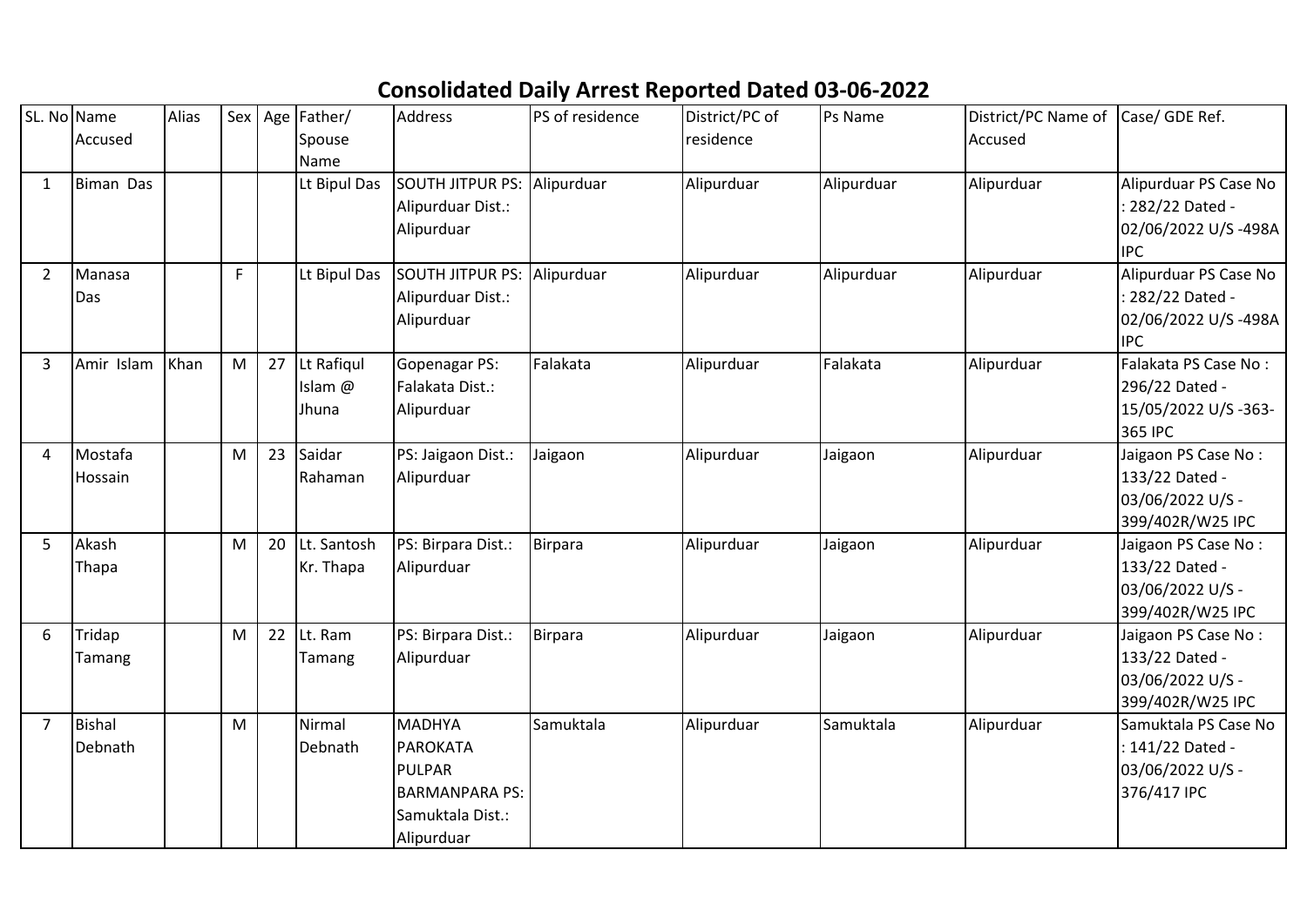| 8  | Ajay<br>Mondal         | M |    | Swapan<br>Mondal        | PS: Barabani Dist.: Barabani<br>Asansol Durgapur<br>Police<br>Commissionerate                                                           |           | Asansol Durgapur<br>Police<br>Commissionerate        | Barabani | Asansol Durgapur<br>Police<br>Commissionerate        | Barabani PS Case No:<br>83/22 Dated -<br>27/04/2022 U/S -<br>379/411/120B/332/18<br>6/ IPC & 30(ii) Coal<br><b>Mines</b><br>(Nationalisation) Act,<br>1973 |
|----|------------------------|---|----|-------------------------|-----------------------------------------------------------------------------------------------------------------------------------------|-----------|------------------------------------------------------|----------|------------------------------------------------------|------------------------------------------------------------------------------------------------------------------------------------------------------------|
| 9  | Choton<br>Mondal       | M |    | Lt Robin<br>Mondal      | PS: Barabani Dist.: Barabani<br>Asansol Durgapur<br>Police<br>Commissionerate                                                           |           | <b>Asansol Durgapur</b><br>Police<br>Commissionerate | Barabani | Asansol Durgapur<br>Police<br>Commissionerate        | Barabani PS Case No:<br>83/22 Dated -<br>27/04/2022 U/S -<br>379/411/120B/332/18<br>6/ IPC & 30(ii) Coal<br>Mines<br>(Nationalisation) Act,<br>1973        |
| 10 | <b>Sk</b><br>Rahaman   |   | 31 | <b>Sk</b><br>Nasiruddin | PS: Faridpur Dist.: Faridpur<br><b>Asansol Durgapur</b><br>Police<br>Commissionerate                                                    |           | <b>Asansol Durgapur</b><br>Police<br>Commissionerate | Durgapur | <b>Asansol Durgapur</b><br>Police<br>Commissionerate | Durgapur PS Case No:<br>247/22 Dated -<br>02/06/2022 U/S -<br>380/34 IPC                                                                                   |
| 11 | Ram Brig<br>Paswan     |   | 21 | Ram Bilash<br>Paswan    | PS: Durgapur Dist.: Durgapur<br>Asansol Durgapur<br>Police<br>Commissionerate                                                           |           | <b>Asansol Durgapur</b><br>Police<br>Commissionerate | Durgapur | <b>Asansol Durgapur</b><br>Police<br>Commissionerate | Durgapur PS Case No:<br>244/22 Dated -<br>01/06/2022 U/S -<br>399/402 IPC                                                                                  |
| 12 | <b>Ashok Kr</b><br>Ruj | M | 42 | Lt Asit Ruj             | Sanjib Sarani<br>Road, Durgapur<br><b>Station Bazar PS:</b><br>Coke oven Dist.:<br><b>Asansol Durgapur</b><br>Police<br>Commissionerate | Coke oven | Asansol Durgapur<br>Police<br>Commissionerate        | Faridpur | Asansol Durgapur<br>Police<br>Commissionerate        | Faridpur PS Case No:<br>09/22 Dated -<br>02/02/2022 U/S -<br>489A/323/307/406/34<br>IPC & 3/4 Dowry<br>Prohibition Act, 1961Â                              |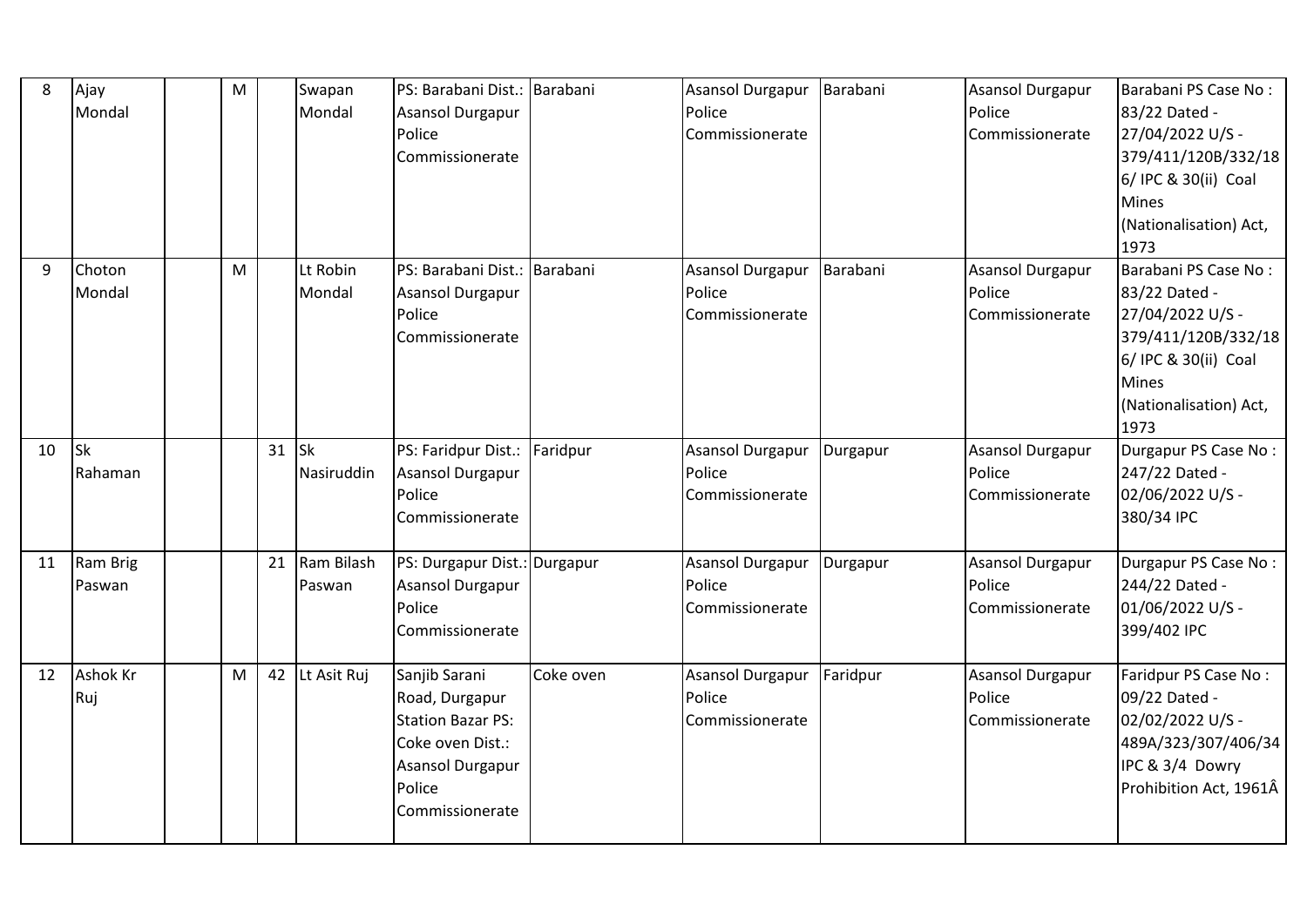| 13 | Ashis<br><b>Bhuiya</b> |   |    | Lt Sarif<br><b>Bhuiya</b> | Sanjib Sarani<br>Road, Durgapur<br><b>Station Bazar PS:</b><br>Faridpur Dist.:<br><b>Asansol Durgapur</b><br>Police<br>Commissionerate | Faridpur | <b>Asansol Durgapur</b><br>Police<br>Commissionerate | Faridpur | <b>Asansol Durgapur</b><br>Police<br>Commissionerate | Faridpur PS Case No:<br>50/22 Dated -<br>03/06/2022 U/S -<br>341/323/325/506/34<br><b>IPC</b> |
|----|------------------------|---|----|---------------------------|----------------------------------------------------------------------------------------------------------------------------------------|----------|------------------------------------------------------|----------|------------------------------------------------------|-----------------------------------------------------------------------------------------------|
| 14 | Rohit<br>Paswan        | M | 22 |                           | Gopi Paswan Bamandiha PS:<br>Kulti Dist.: Asansol<br><b>Durgapur Police</b><br>Commissionerate                                         | Kulti    | Asansol Durgapur<br>Police<br>Commissionerate        | Kulti    | Asansol Durgapur<br>Police<br>Commissionerate        | Kulti PS Case No:<br>339/22 Dated -<br>03/06/2022 U/S -<br>399/402 IPC                        |
| 15 | Akash<br>Routh         | M |    | Sidheswar<br>Routh        | Sitarampur masjid Kulti<br>Para PS: Kulti<br>Dist.: Asansol<br><b>Durgapur Police</b><br>Commissionerate                               |          | <b>Asansol Durgapur</b><br>Police<br>Commissionerate | Kulti    | <b>Asansol Durgapur</b><br>Police<br>Commissionerate | Kulti PS Case No:<br>339/22 Dated -<br>03/06/2022 U/S -<br>399/402 IPC                        |
| 16 | Jayanto<br>Bouri       | M | 19 | Achinto<br><b>Bouri</b>   | Belrui Bortola PS: Kulti<br>Kulti Dist.: Asansol<br><b>Durgapur Police</b><br>Commissionerate                                          |          | <b>Asansol Durgapur</b><br>Police<br>Commissionerate | Kulti    | <b>Asansol Durgapur</b><br>Police<br>Commissionerate | Kulti PS Case No:<br>339/22 Dated -<br>03/06/2022 U/S -<br>399/402 IPC                        |
| 17 | Suraj Kumar            | M |    |                           | Raju Mahato Chirkunda Bazar,<br>PS Chirkunda<br>Dhanbad                                                                                |          | <b>Basirhat</b>                                      | Kulti    | Asansol Durgapur<br>Police<br>Commissionerate        | Kulti PS Case No:<br>339/22 Dated -<br>03/06/2022 U/S -<br>399/402 IPC                        |
| 18 | Chintu<br>Rabidas      | M |    | Mantu<br>Rabidas          | Gandhi Nagar<br>Naya Mohalla PS:<br>Kulti Dist.: Asansol<br><b>Durgapur Police</b><br>Commissionerate                                  | Kulti    | Asansol Durgapur<br>Police<br>Commissionerate        | Kulti    | Asansol Durgapur<br>Police<br>Commissionerate        | Kulti PS Case No:<br>339/22 Dated -<br>03/06/2022 U/S -<br>399/402 IPC                        |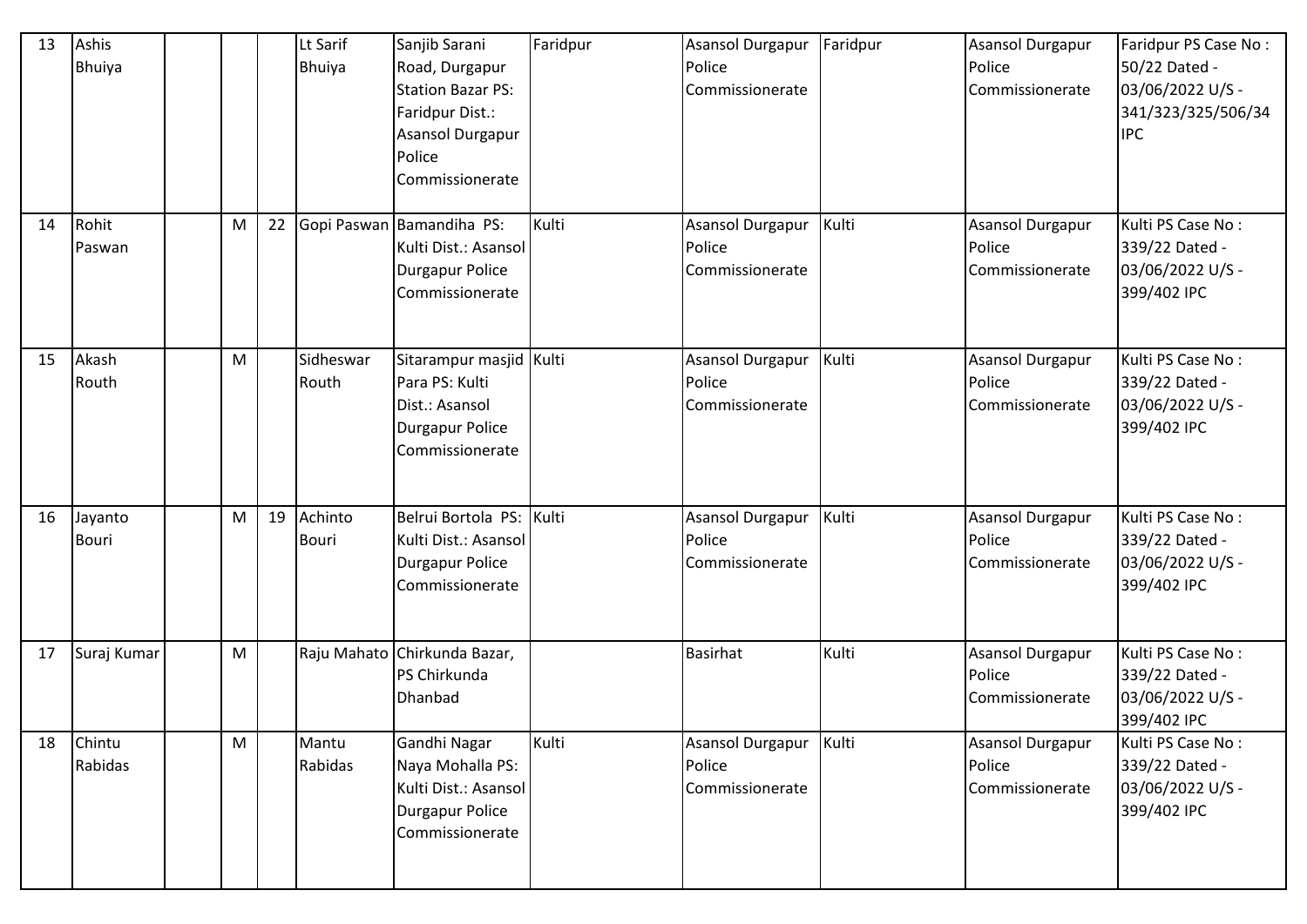| 19<br>20 | Ranjan<br>Kumar<br>Singh<br>Aniket Bouri | M<br>M | Singh             | Shib Shankar Jamadoba Dumri,<br>PS Jorapukur<br>Shyma Bouri Chabka Bortola<br>PS: Kulti Dist.:<br>Asansol Durgapur<br>Police | Kulti | Basirhat<br><b>Asansol Durgapur</b><br>Police<br>Commissionerate | Kulti<br>Kulti | <b>Asansol Durgapur</b><br>Police<br>Commissionerate<br><b>Asansol Durgapur</b><br>Police<br>Commissionerate | Kulti PS Case No:<br>339/22 Dated -<br>03/06/2022 U/S -<br>399/402 IPC<br>Kulti PS Case No:<br>187/22 Dated -<br>22/03/2022 U/S -<br>341/323/325/379/506 |
|----------|------------------------------------------|--------|-------------------|------------------------------------------------------------------------------------------------------------------------------|-------|------------------------------------------------------------------|----------------|--------------------------------------------------------------------------------------------------------------|----------------------------------------------------------------------------------------------------------------------------------------------------------|
| 21       | Sibu Hari                                | M      | Madhu Hari        | Commissionerate<br>Toharam 04 NO<br>PS: Kulti Dist.:<br><b>Asansol Durgapur</b><br>Police                                    | Kulti | Asansol Durgapur<br>Police<br>Commissionerate                    | Kulti          | <b>Asansol Durgapur</b><br>Police<br>Commissionerate                                                         | /34 IPC<br>Kulti PS Case No:<br>187/22 Dated -<br>22/03/2022 U/S -<br>341/323/325/379/506                                                                |
| 22       | Rana<br>Badyakar                         | M      | Anuj<br>Badhyakar | Commissionerate<br><b>Toharam Sayer</b><br>Para PS: Kulti<br>Dist.: Asansol<br><b>Durgapur Police</b><br>Commissionerate     | Kulti | <b>Asansol Durgapur</b><br>Police<br>Commissionerate             | Kulti          | Asansol Durgapur<br>Police<br>Commissionerate                                                                | /34 IPC<br>Kulti PS Case No:<br>285/22 Dated -<br>07/05/2022 U/S -<br>399/402 IPC                                                                        |
| 23       | Chatu Shaw                               | M      | Kebal Shaw        | Lachipur gate PS:<br>Kulti Dist.: Asansol<br><b>Durgapur Police</b><br>Commissionerate                                       | Kulti | <b>Asansol Durgapur</b><br>Police<br>Commissionerate             | Kulti          | <b>Asansol Durgapur</b><br>Police<br>Commissionerate                                                         | Kulti PS Case No:<br>285/22 Dated -<br>07/05/2022 U/S -<br>399/402 IPC                                                                                   |
| 24       | Bishnu<br>Mahato                         | M      | Lt Bapi<br>Mahato | Toharam 04 NO<br>PS: Kulti Dist.:<br>Asansol Durgapur<br>Police<br>Commissionerate                                           | Kulti | Asansol Durgapur<br>Police<br>Commissionerate                    | Kulti          | Asansol Durgapur<br>Police<br>Commissionerate                                                                | Kulti PS Case No:<br>285/22 Dated -<br>07/05/2022 U/S -<br>399/402 IPC                                                                                   |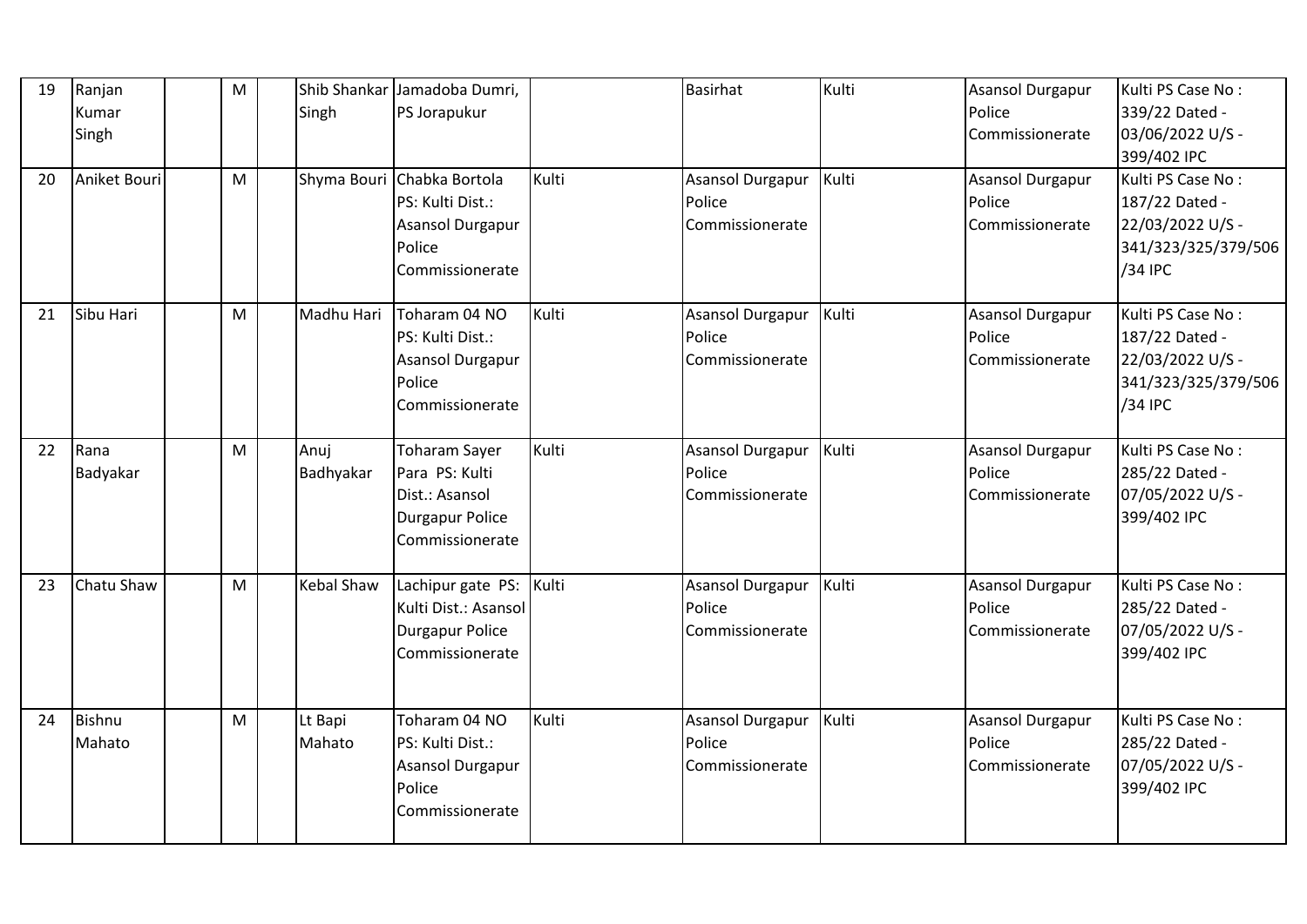| 25 | Dhiaraj<br>Modi        |        | M |    |                             | Sanjoy Modi Asansol Rail Para<br>PS: Asansole south<br>Dist.: Asansol<br><b>Durgapur Police</b><br>Commissionerate | Asansole south | Asansol Durgapur<br>Police<br>Commissionerate        | Kulti        | <b>Asansol Durgapur</b><br>Police<br>Commissionerate | Kulti PS Case No:<br>285/22 Dated -<br>07/05/2022 U/S -<br>399/402 IPC                                                   |
|----|------------------------|--------|---|----|-----------------------------|--------------------------------------------------------------------------------------------------------------------|----------------|------------------------------------------------------|--------------|------------------------------------------------------|--------------------------------------------------------------------------------------------------------------------------|
| 26 | Sanju Sadhu<br>Kha     |        | M | 27 | Goutam<br>Sadhu Kha         | PS: New township New township<br>Dist.: Asansol<br><b>Durgapur Police</b><br>Commissionerate                       |                | <b>Asansol Durgapur</b><br>Police<br>Commissionerate | New township | Asansol Durgapur<br>Police<br>Commissionerate        | New township PS Case<br>No: 74/22 Dated -<br>03/06/2022 U/S -<br>399/402 IPC                                             |
| 27 | Tablu Roy              |        |   | 29 | Arun Roy                    | PS: New township New township<br>Dist.: Asansol<br><b>Durgapur Police</b><br>Commissionerate                       |                | Asansol Durgapur<br>Police<br>Commissionerate        | New township | <b>Asansol Durgapur</b><br>Police<br>Commissionerate | New township PS Case<br>No: 74/22 Dated -<br>03/06/2022 U/S -<br>399/402 IPC                                             |
| 28 | Bindu Bouri            |        |   | 27 | Lt Swpan<br><b>Bouri</b>    | PS: New township New township<br>Dist.: Asansol<br><b>Durgapur Police</b><br>Commissionerate                       |                | Asansol Durgapur<br>Police<br>Commissionerate        | New township | <b>Asansol Durgapur</b><br>Police<br>Commissionerate | New township PS Case<br>No: 74/22 Dated -<br>03/06/2022 U/S -<br>399/402 IPC                                             |
| 29 | Mahibulla<br>Gain      |        | M | 32 | Golam                       | PS: Baranagar<br>Kiddush Gain Dist.: Barrackpore<br>Police<br>Commissionerate                                      | Baranagar      | Barrackpore Police New township<br>Commissionerate   |              | <b>Asansol Durgapur</b><br>Police<br>Commissionerate | New township PS Case<br>No: 73/22 Dated -<br>02/06/2022 U/S -<br>379/411/120B/467/46<br>8/471 IPC & 21 MMBR<br>Act. None |
| 30 | Mahesh<br><b>Bouri</b> | Chotka | M |    | 21 Lt Gopal<br><b>Bouri</b> | Rupnarayanpur<br>Bouri Para PS:<br>Salanpur Dist.:<br>Asansol Durgapur<br>Police<br>Commissionerate                | Salanpur       | Asansol Durgapur<br>Police<br>Commissionerate        | Salanpur     | <b>Asansol Durgapur</b><br>Police<br>Commissionerate | Salanpur PS Case No:<br>328/21 Dated -<br>29/12/2021 U/S-380<br><b>IPC</b>                                               |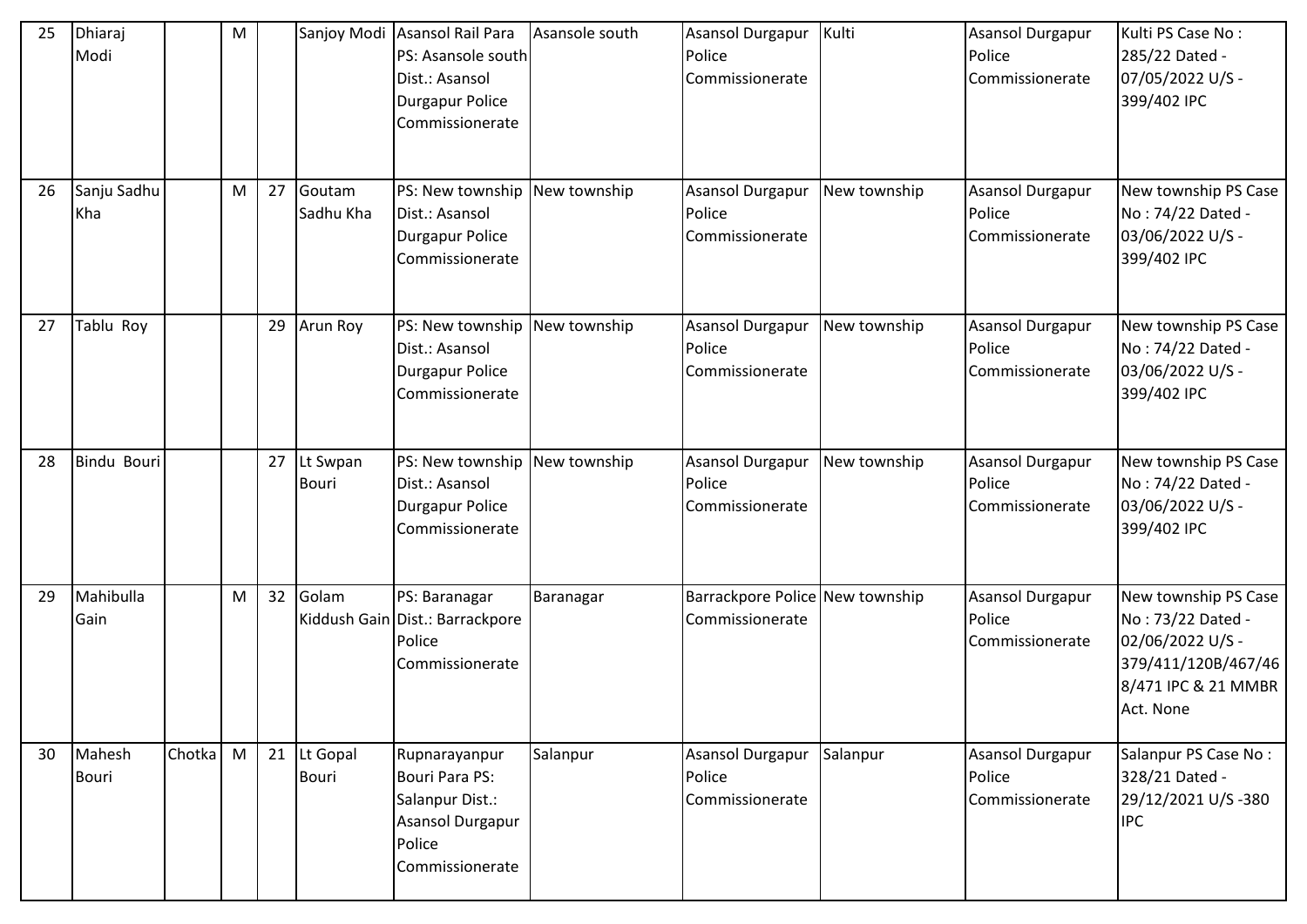| 31 | Abhijit<br><b>Bouri</b>    | Potla          | M | 18 | Guja Bour                | Rupnarayanpur<br><b>Bouri Para PS:</b><br>Salanpur Dist.:<br><b>Asansol Durgapur</b><br>Police<br>Commissionerate | Salanpur                                                              | Asansol Durgapur<br>Police<br>Commissionerate        | Salanpur       | <b>Asansol Durgapur</b><br>Police<br>Commissionerate | Salanpur PS Case No:<br>328/21 Dated -<br>29/12/2021 U/S-380<br><b>IPC</b>                       |
|----|----------------------------|----------------|---|----|--------------------------|-------------------------------------------------------------------------------------------------------------------|-----------------------------------------------------------------------|------------------------------------------------------|----------------|------------------------------------------------------|--------------------------------------------------------------------------------------------------|
| 32 | Sanjoy<br><b>Bouri</b>     | Chulu<br>Bouri | M | 19 | Lt Dipak<br><b>Bouri</b> | Rupnarayanpur<br><b>Bouri Para PS:</b><br>Salanpur Dist.:<br><b>Asansol Durgapur</b><br>Police<br>Commissionerate | Salanpur                                                              | <b>Asansol Durgapur</b><br>Police<br>Commissionerate | Salanpur       | <b>Asansol Durgapur</b><br>Police<br>Commissionerate | Salanpur PS Case No:<br>328/21 Dated -<br>29/12/2021 U/S-380<br><b>IPC</b>                       |
| 33 | <b>Bicky Bouri</b>         |                | M |    | Chitu Bouri              | Rupnarayanpur<br><b>Bouri Para PS:</b><br>Salanpur Dist.:<br><b>Asansol Durgapur</b><br>Police<br>Commissionerate | Salanpur                                                              | Asansol Durgapur<br>Police<br>Commissionerate        | Salanpur       | <b>Asansol Durgapur</b><br>Police<br>Commissionerate | Salanpur PS Case No:<br>328/21 Dated -<br>29/12/2021 U/S-380<br><b>IPC</b>                       |
| 34 | Rabi Dom                   |                | M | 23 |                          | Cyber Crime Dist.: Crime<br><b>Hooghly Rural</b>                                                                  | Pannall Dom   PS: Hooghly Rural   Hooghly Rural Cyber   Hooghly Rural |                                                      | Bankura women  | Bankura                                              | Bankura women PS<br>Case No: 60/22 Dated<br>02/06/2022 U/S -<br>498A/354B/323/506/3<br>07/34 IPC |
| 35 | <b>Utam Sing</b><br>Sardar |                | M | 25 | Sardar                   | Nibaran Sing Jhariadanga-<br>Ghuragari PS:<br><b>Barikul Dist.:</b><br>Bankura                                    | <b>Barikul</b>                                                        | Bankura                                              | <b>Barikul</b> | Bankura                                              | <b>Barikul PS Case No:</b><br>19/22 Dated -<br>28/05/2022 U/S-376<br><b>IPC</b>                  |
| 36 | Tapu<br>Karanga            | Kanu           | M | 27 | Jhulan<br>Karanga        | Salbagan, Ward<br>no. 18 PS:<br><b>Bishnupur Dist.:</b><br>Bankura                                                | Bishnupur                                                             | <b>Bankura</b>                                       | Bishnupur      | Bankura                                              | <b>Bishnupur PS Case No:</b><br>25/22 Dated -<br>10/03/2022 U/S -<br>399/402 IPC                 |
| 37 | Sk Miraj                   |                | M | 22 | Rezaul Sk                | PS: Thakurpukur<br>Dist.: Kolkata                                                                                 | Thakurpukur                                                           | Kolkata                                              | Bishnupur      | Diamond Harbour<br><b>Police District</b>            | <b>Bishnupur PS Case No:</b><br>289/22 Dated -<br>03/05/2022 U/S-379<br><b>IPC</b>               |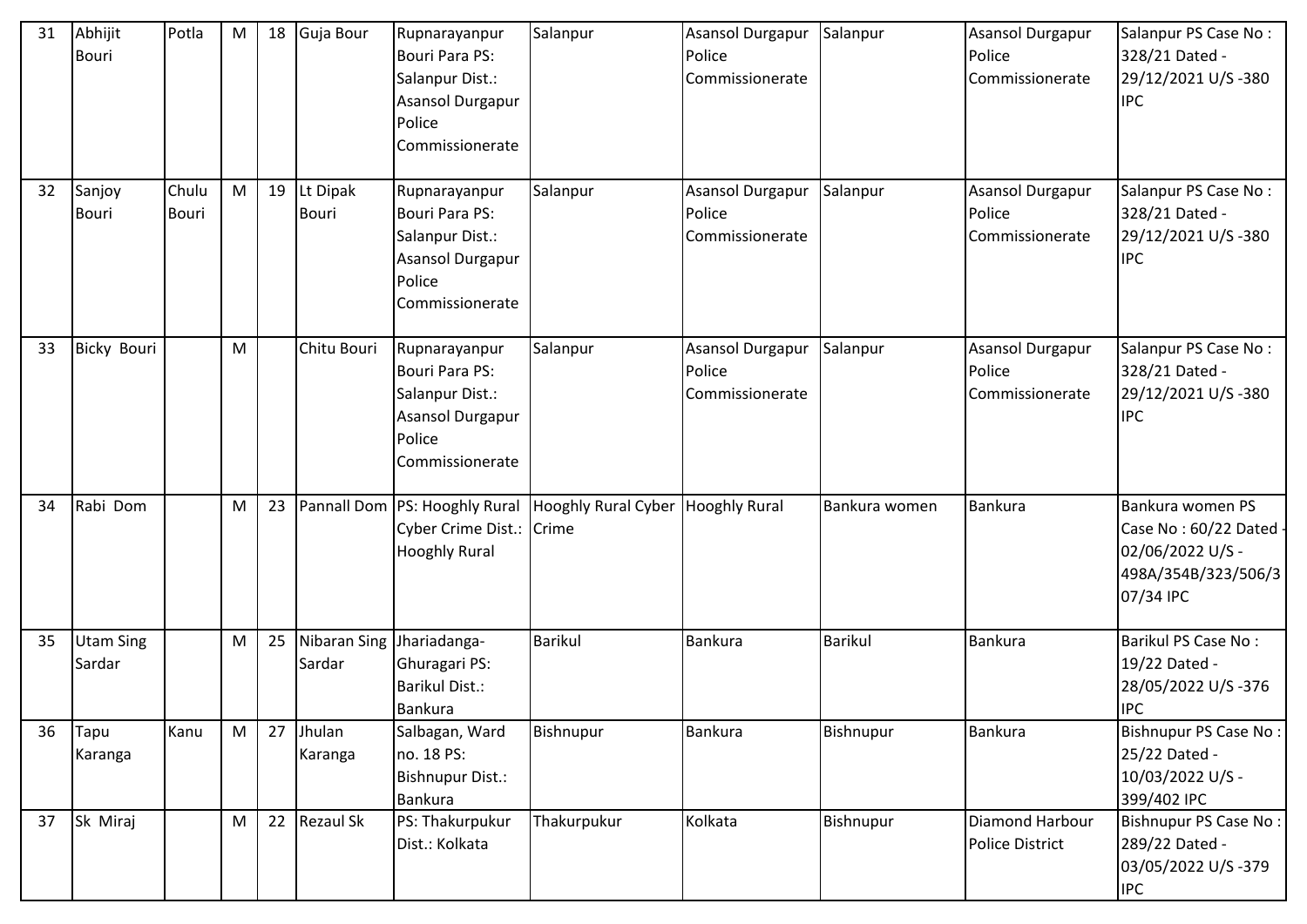| 38 | Goutam<br>Sardar   | M | 43 | Lt Gopal<br>Sardar     | PS: Bishnupur<br>Dist.: Diamond<br>Harbour Police<br>District               | Bishnupur  | Diamond Harbour Bishnupur<br><b>Police District</b>   |          | Diamond Harbour<br><b>Police District</b> | Bishnupur PS Case No:<br>379/22 Dated -<br>03/06/2022 U/S -<br>272/273 IPC                                                                                             |
|----|--------------------|---|----|------------------------|-----------------------------------------------------------------------------|------------|-------------------------------------------------------|----------|-------------------------------------------|------------------------------------------------------------------------------------------------------------------------------------------------------------------------|
| 39 | Mantu<br>Sardar    | M | 43 | Lt. Kalipada<br>Sardar | PS: Bishnupur<br>Dist.: Diamond<br><b>Harbour Police</b><br><b>District</b> | Bishnupur  | Diamond Harbour   Bishnupur<br><b>Police District</b> |          | Diamond Harbour<br>Police District        | <b>Bishnupur PS Case No:</b><br>380/22 Dated -<br>03/06/2022 U/S-46AA<br>Bengal Excise Act,<br>1909                                                                    |
| 40 | Sk Golam<br>Aspiya | M | 26 | Sk Nasre<br>Alam       | Rasulpur PS:<br>Patrasayar Dist.:<br><b>Bankura</b>                         | Patrasayar | <b>Bankura</b>                                        | Indus    | Bankura                                   | Indus PS Case No:<br>46/22 Dated -<br>03/06/2022 U/S -<br>379/411/120B IPC &<br>21 Mines and<br><b>Minerals (Regulation</b><br>and Development) Act<br>$(1957)\hat{A}$ |
| 41 | Bidyut<br>Mahato   | M | 22 | Dijawapada<br>Mahato   | PS: Khatra Dist.:<br>Bankura                                                | Khatra     | <b>Bankura</b>                                        | Khatra   | Bankura                                   | Khatra PS Case No:<br>26/22 Dated -<br>03/06/2022 U/S -<br>354C/376/506 IPC                                                                                            |
| 42 | Jhantu<br>Chowray  | M | 32 | <b>Bhim</b><br>Chowray | Uparkatra<br>Dakshinpara PS:<br>Garbeta Dist.:<br>Paschim<br>Mednipore      | Garbeta    | Paschim<br>Mednipore                                  | Kotulpur | Bankura                                   | Kotulpur PS Case No:<br>53/22 Dated -<br>09/04/2022 U/S -<br>498A/325 IPC & 3/4<br>Dowry Prohibition Act,<br>1961Â                                                     |
| 43 | <b>Pirulal Dey</b> | M | 34 | Sukumar<br>Dey         | Rajsole PS: Joypur<br>Dist.: Bankura                                        | Joypur     | Bankura                                               | Kotulpur | Bankura                                   | Kotulpur PS Case No:<br>94/22 Dated -<br>24/05/2022 U/S -<br>498A/326/406 IPC &<br>3/4 Dowry Prohibition<br>Act, 1961Â                                                 |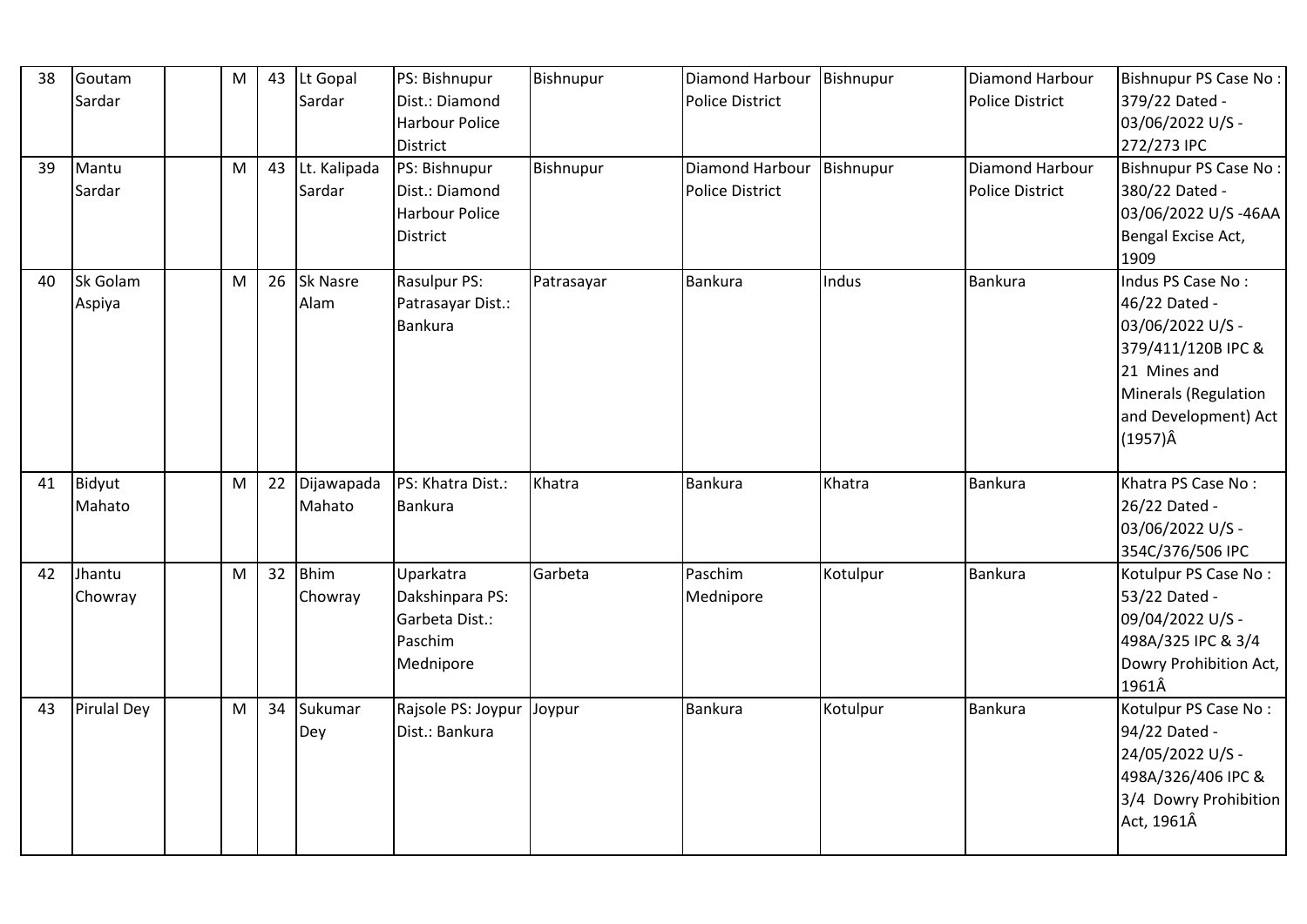| 44 | Sukumar<br>Dey           | M | 64              | Late Bijoy<br>Dey        | Rajsole PS: Joypur<br>Dist.: Bankura                | Joypur    | <b>Bankura</b> | Kotulpur  | <b>Bankura</b> | Kotulpur PS Case No:<br>94/22 Dated -<br>24/05/2022 U/S -<br>498A/326/406 IPC &<br>3/4 Dowry Prohibition<br>Act, 1961Â                                               |
|----|--------------------------|---|-----------------|--------------------------|-----------------------------------------------------|-----------|----------------|-----------|----------------|----------------------------------------------------------------------------------------------------------------------------------------------------------------------|
| 45 | Prasanta<br><b>Bauri</b> | M | 25              | Satan Bauri              | Matukboni PS:<br>Saltora Dist.:<br><b>Bankura</b>   | Saltora   | <b>Bankura</b> | Saltora   | <b>Bankura</b> | Saltora PS Case No:<br>74/22 Dated -<br>03/06/2022 U/S -<br>498(A)/306/304B/34<br><b>IPC</b>                                                                         |
| 46 | Rupo Bauri               | M | 42              | Lt.khepu<br><b>Bauri</b> | Matukboni PS:<br>Saltora Dist.:<br><b>Bankura</b>   | Saltora   | <b>Bankura</b> | Saltora   | <b>Bankura</b> | Saltora PS Case No:<br>74/22 Dated -<br>03/06/2022 U/S -<br>498(A)/306/304B/34<br><b>IPC</b>                                                                         |
| 47 | Gurudas<br>Tantubai      | M | 40              | Sushil<br>Tantubai       | Dhekia PS: Saltora<br>Dist.: Bankura                | Saltora   | <b>Bankura</b> | Saltora   | <b>Bankura</b> | Saltora PS Case No:<br>73/22 Dated -<br>02/06/2022 U/S -<br>341/323/325/307/34<br>IPC & 24 Maintenance<br>and Welfare of Parents<br>and Senior Citizens<br>Act, 2007 |
| 48 | Asgar Ali<br>Middya      | M | 66              | Lt. Sultan<br>Middya     | Maheshpur PS:<br>Sonamukhi Dist.:<br><b>Bankura</b> | Sonamukhi | Bankura        | Sonamukhi | <b>Bankura</b> | Sonamukhi PS Case No<br>: 79/22 Dated -<br>03/06/2022 U/S -<br>341/323/325/34 IPC                                                                                    |
| 49 | Jiyabul<br>Middya        |   | 30 <sup>°</sup> | Asgar Ali<br>Middya      | Maheshpur PS:<br>Sonamukhi Dist.:<br><b>Bankura</b> | Sonamukhi | <b>Bankura</b> | Sonamukhi | <b>Bankura</b> | Sonamukhi PS Case No<br>: 79/22 Dated -<br>03/06/2022 U/S -<br>341/323/325/34 IPC                                                                                    |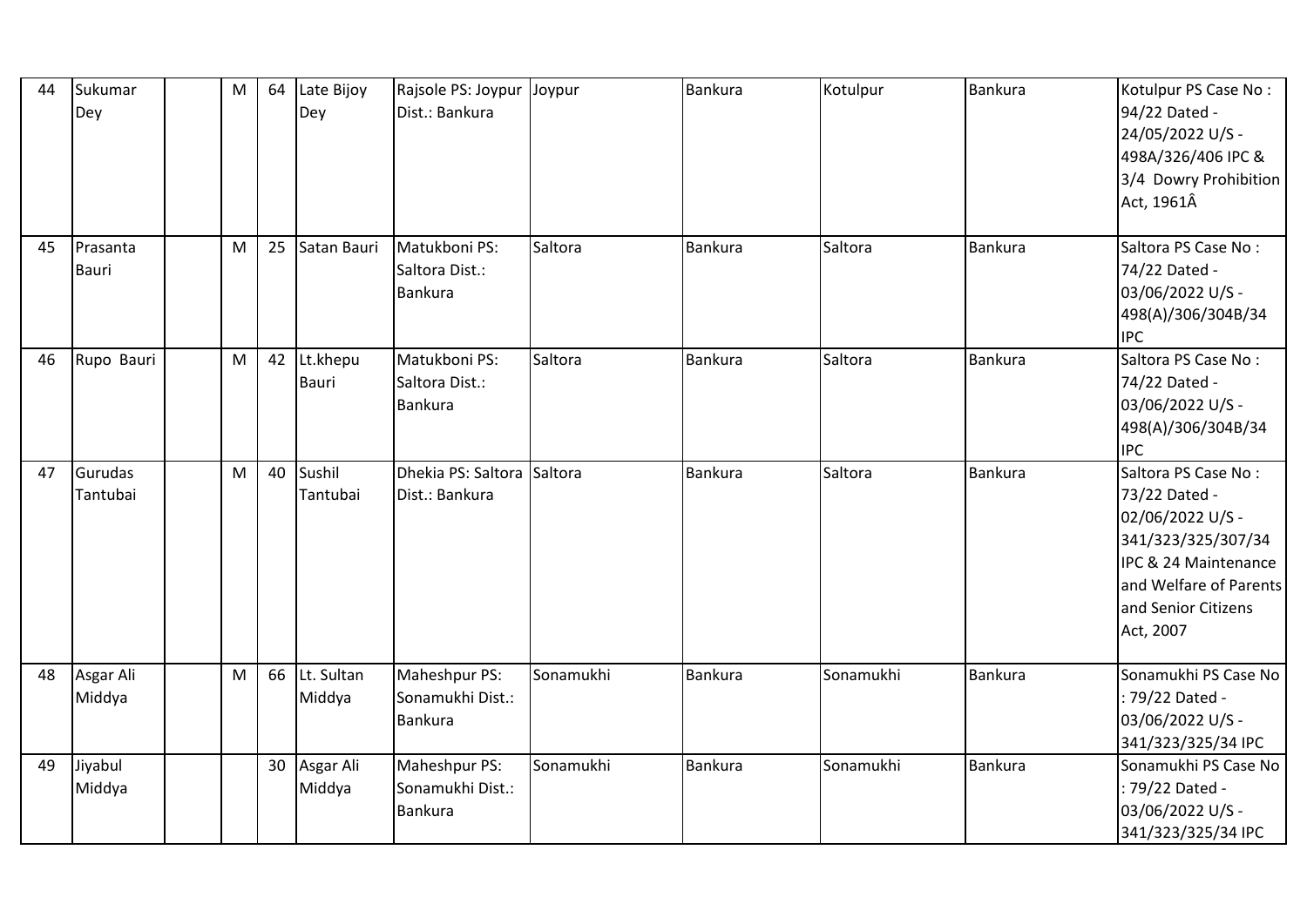| 50 | Nirupam<br>Chatterjee | Papai               | M | 32 | Mohanlal<br>Chatterjee        | Panchal PS:<br>Sonamukhi Dist.:<br><b>Bankura</b>                                                                            | Sonamukhi      | Bankura                                       | Sonamukhi | Bankura        | Sonamukhi PS Case No<br>: 77/22 Dated -<br>02/06/2022 U/S -<br>498A/325/506/34 IPC<br>& 3/4 Dowry<br>Prohibition Act, 1961Â                                           |
|----|-----------------------|---------------------|---|----|-------------------------------|------------------------------------------------------------------------------------------------------------------------------|----------------|-----------------------------------------------|-----------|----------------|-----------------------------------------------------------------------------------------------------------------------------------------------------------------------|
| 51 | Akram<br>Hossain      | <b>Babus</b><br>ona | M | 26 | Abdul Ohid<br>Mondal          | Of Sadhanpur, PS<br>Amdanga, North<br>24 Pgs PS:<br>Amdanga Dist.:<br><b>Barasat</b>                                         | Amdanga        | <b>Barasat</b>                                | Amdanga   | <b>Barasat</b> | Amdanga PS Case No:<br>199/22 Dated -<br>07/05/2022 U/S -<br>399/402 IPC                                                                                              |
| 52 | Anis Uddin<br>Mondal  |                     | M | 35 | Lt. Golam<br>Isdani<br>Mondal | Of Kandapukur,<br>PO Salidaha. PS<br>Naihati, North 24<br>Pgs PS: Naihati<br>Dist.: Barrackpore<br>Police<br>Commissionerate | Naihati        | Barrackpore Police Amdanga<br>Commissionerate |           | <b>Barasat</b> | Amdanga PS Case No:<br>199/22 Dated -<br>07/05/2022 U/S -<br>399/402 IPC                                                                                              |
| 53 | Prosenjit<br>Das      |                     | M | 23 | <b>Bappa Das</b>              | PS: Barasat Dist.:<br><b>Barasat</b>                                                                                         | <b>Barasat</b> | Barasat                                       | Barasat   | <b>Barasat</b> | Barasat PS Case No:<br>365/22 Dated -<br>03/06/2022 U/S -<br>376(2)(f)(n)/376AB IPC<br>& 6 The Protection of<br>children from sexual<br>offences Act, 2012<br>(POCSO) |
| 54 | Arun Roy              |                     |   | 33 | Roy                           | Late Prabhas PS: Barasat Dist.:<br><b>Barasat</b>                                                                            | <b>Barasat</b> | <b>Barasat</b>                                | Barasat   | <b>Barasat</b> | Barasat PS Case No:<br>366/22 Dated -<br>03/06/2022 U/S -<br>498A/307 IPC                                                                                             |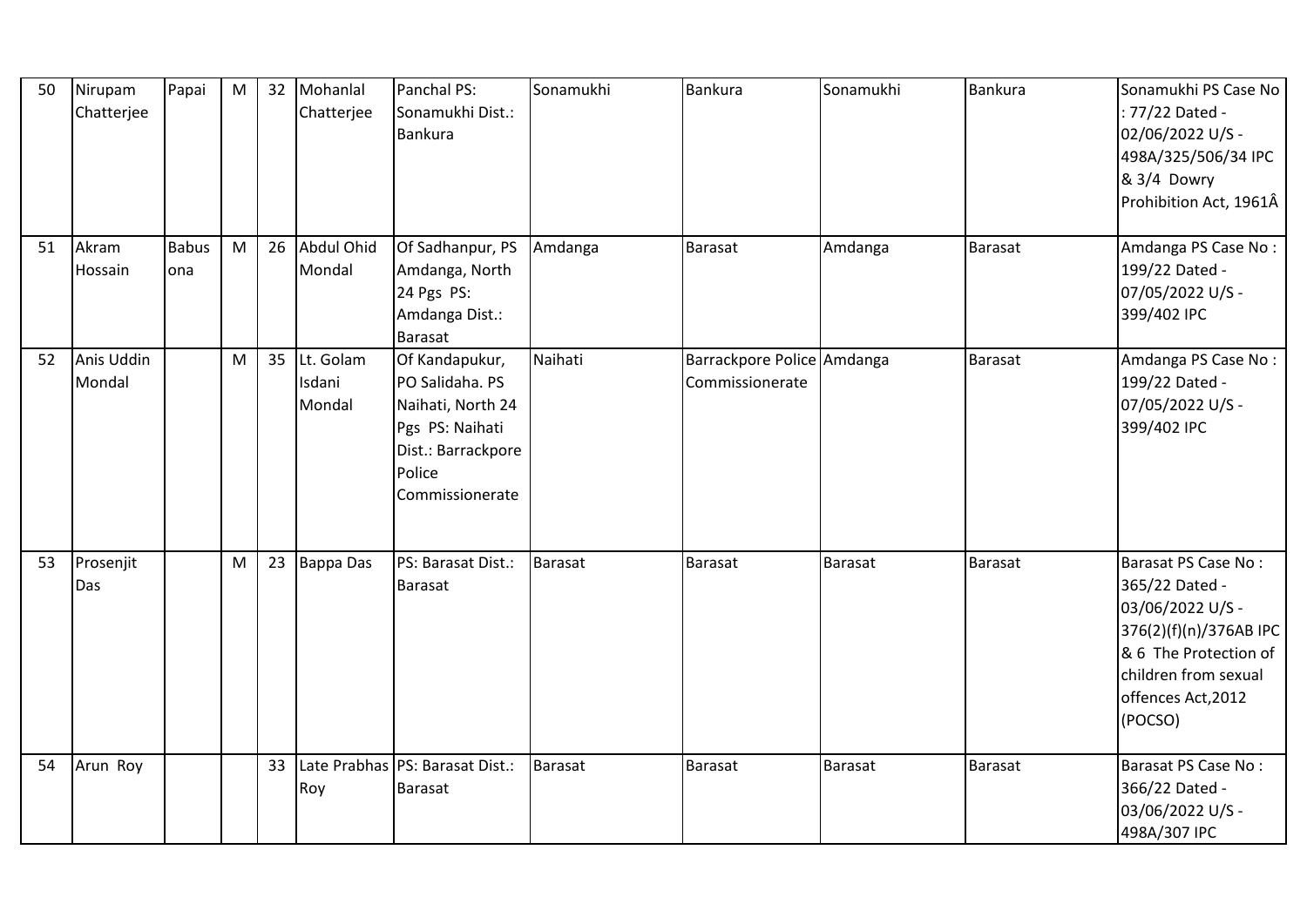| 55 | Ajijul Ali                  | M | 40 | Didar Box                   | PS: Barasat Dist.:<br>Barasat        | Barasat        | Barasat        | Barasat | Barasat        | Barasat PS Case No:<br>368/22 Dated -<br>03/06/2022 U/S-420<br>IPC & 3/4 The West<br><b>Bengal Gambling and</b><br><b>Prize Competitions</b><br>Act, 1957 |
|----|-----------------------------|---|----|-----------------------------|--------------------------------------|----------------|----------------|---------|----------------|-----------------------------------------------------------------------------------------------------------------------------------------------------------|
| 56 | <b>Biswadeb</b><br>Pramanik | M | 40 | Mahadev<br>Pramanik         | PS: Barasat Dist.:<br><b>Barasat</b> | <b>Barasat</b> | <b>Barasat</b> | Barasat | Barasat        | Barasat PS Case No:<br>368/22 Dated -<br>03/06/2022 U/S-420<br>IPC & 3/4 The West<br><b>Bengal Gambling and</b><br><b>Prize Competitions</b><br>Act, 1957 |
| 57 | Kaushik<br>Chatterjee       | M | 32 | Lt Montu<br>Chatterjee      | PS: Duttapukur<br>Dist.: Barasat     | Duttapukur     | Barasat        | Barasat | <b>Barasat</b> | Barasat PS Case No:<br>368/22 Dated -<br>03/06/2022 U/S-420<br>IPC & 3/4 The West<br><b>Bengal Gambling and</b><br><b>Prize Competitions</b><br>Act, 1957 |
| 58 | Md<br>Sahajahan             | M | 39 | Lt Abdul<br>Majid           | PS: Barasat Dist.:<br><b>Barasat</b> | <b>Barasat</b> | <b>Barasat</b> | Barasat | <b>Barasat</b> | Barasat PS Case No:<br>368/22 Dated -<br>03/06/2022 U/S-420<br>IPC & 3/4 The West<br>Bengal Gambling and<br><b>Prize Competitions</b><br>Act, 1957        |
| 59 | Subhash<br>Das              | M | 69 | Late<br>Mahabir Das Barasat | PS: Barasat Dist.:                   | Barasat        | <b>Barasat</b> | Barasat | Barasat        | Barasat PS Case No:<br>370/22 Dated -<br>03/06/2022 U/S-420<br>IPC & 3/4 The West<br>Bengal Gambling and<br><b>Prize Competitions</b><br>Act, 1957        |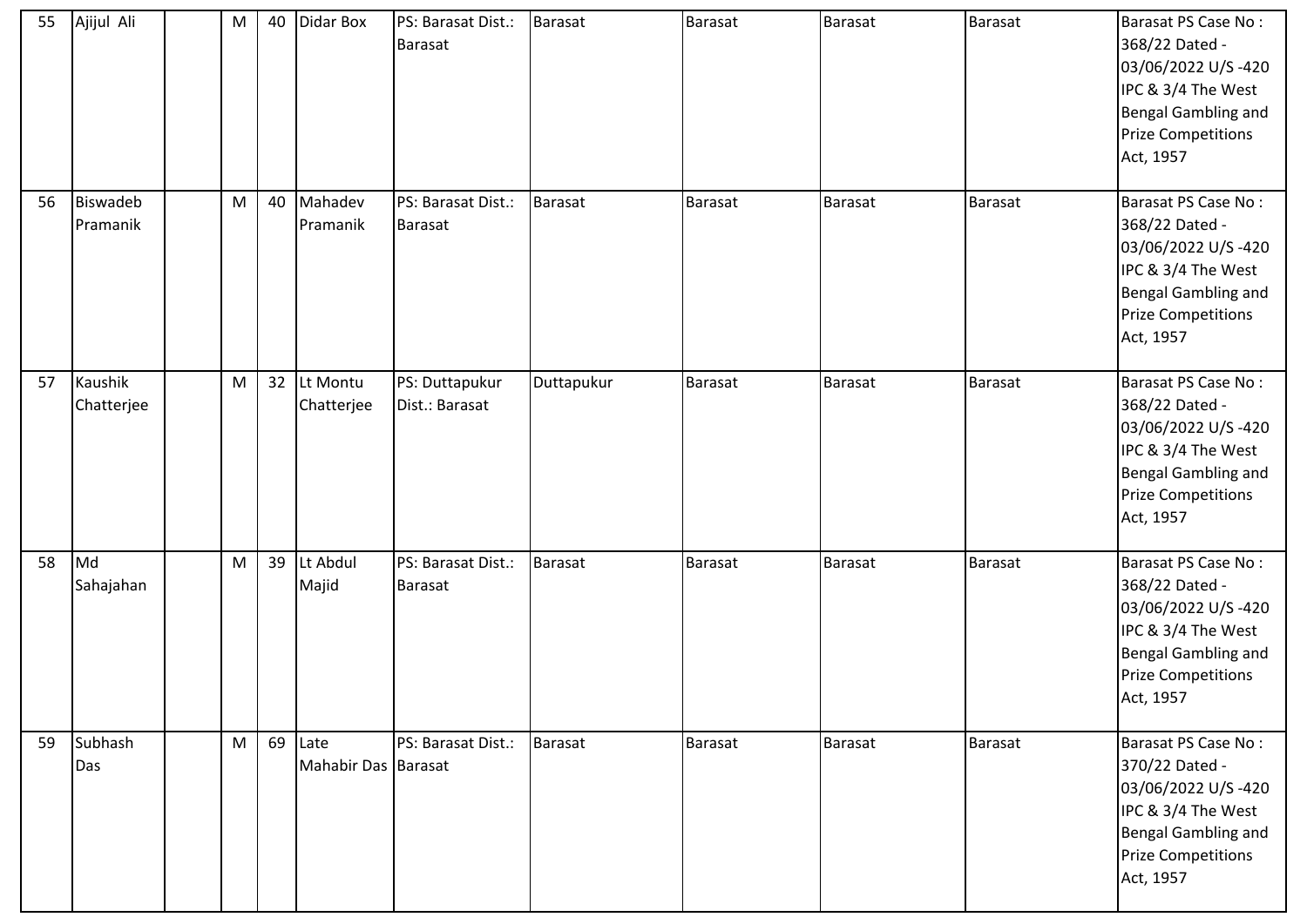| 60 | Suprabath<br>Dutta       | M | 62 | Dutta                                       | Sunil Kumar   PS: Barasat Dist.:<br>Barasat | Barasat        | <b>Barasat</b> | <b>Barasat</b> | <b>Barasat</b> | Barasat PS Case No:<br>370/22 Dated -<br>03/06/2022 U/S-420<br>IPC & 3/4 The West<br>Bengal Gambling and<br><b>Prize Competitions</b><br>Act, 1957 |
|----|--------------------------|---|----|---------------------------------------------|---------------------------------------------|----------------|----------------|----------------|----------------|----------------------------------------------------------------------------------------------------------------------------------------------------|
| 61 | Somnath<br><b>Biswas</b> | M | 63 | <b>Biswas</b>                               | Shyamapada PS: Barasat Dist.:<br>Barasat    | Barasat        | Barasat        | Barasat        | Barasat        | Barasat PS Case No:<br>370/22 Dated -<br>03/06/2022 U/S-420<br>IPC & 3/4 The West<br>Bengal Gambling and<br><b>Prize Competitions</b><br>Act, 1957 |
| 62 | Tapas<br><b>Biswas</b>   | M | 40 | Late<br>Monoranjan Barasat<br><b>Biswas</b> | PS: Barasat Dist.:                          | <b>Barasat</b> | Barasat        | Barasat        | <b>Barasat</b> | Barasat PS Case No:<br>370/22 Dated -<br>03/06/2022 U/S-420<br>IPC & 3/4 The West<br>Bengal Gambling and<br><b>Prize Competitions</b><br>Act, 1957 |
| 63 | Biswajit<br>Saha         | M | 49 | Biswanath<br>Saha                           | PS: Barasat Dist.:<br>Barasat               | <b>Barasat</b> | <b>Barasat</b> | Barasat        | <b>Barasat</b> | Barasat PS Case No:<br>370/22 Dated -<br>03/06/2022 U/S-420<br>IPC & 3/4 The West<br>Bengal Gambling and<br><b>Prize Competitions</b><br>Act, 1957 |
| 64 | Mir Ibrar Ali            | M | 45 | Late Anwar<br>Ali                           | PS: Barasat Dist.:<br>Barasat               | <b>Barasat</b> | <b>Barasat</b> | Barasat        | <b>Barasat</b> | Barasat PS Case No:<br>370/22 Dated -<br>03/06/2022 U/S-420<br>IPC & 3/4 The West<br>Bengal Gambling and<br><b>Prize Competitions</b><br>Act, 1957 |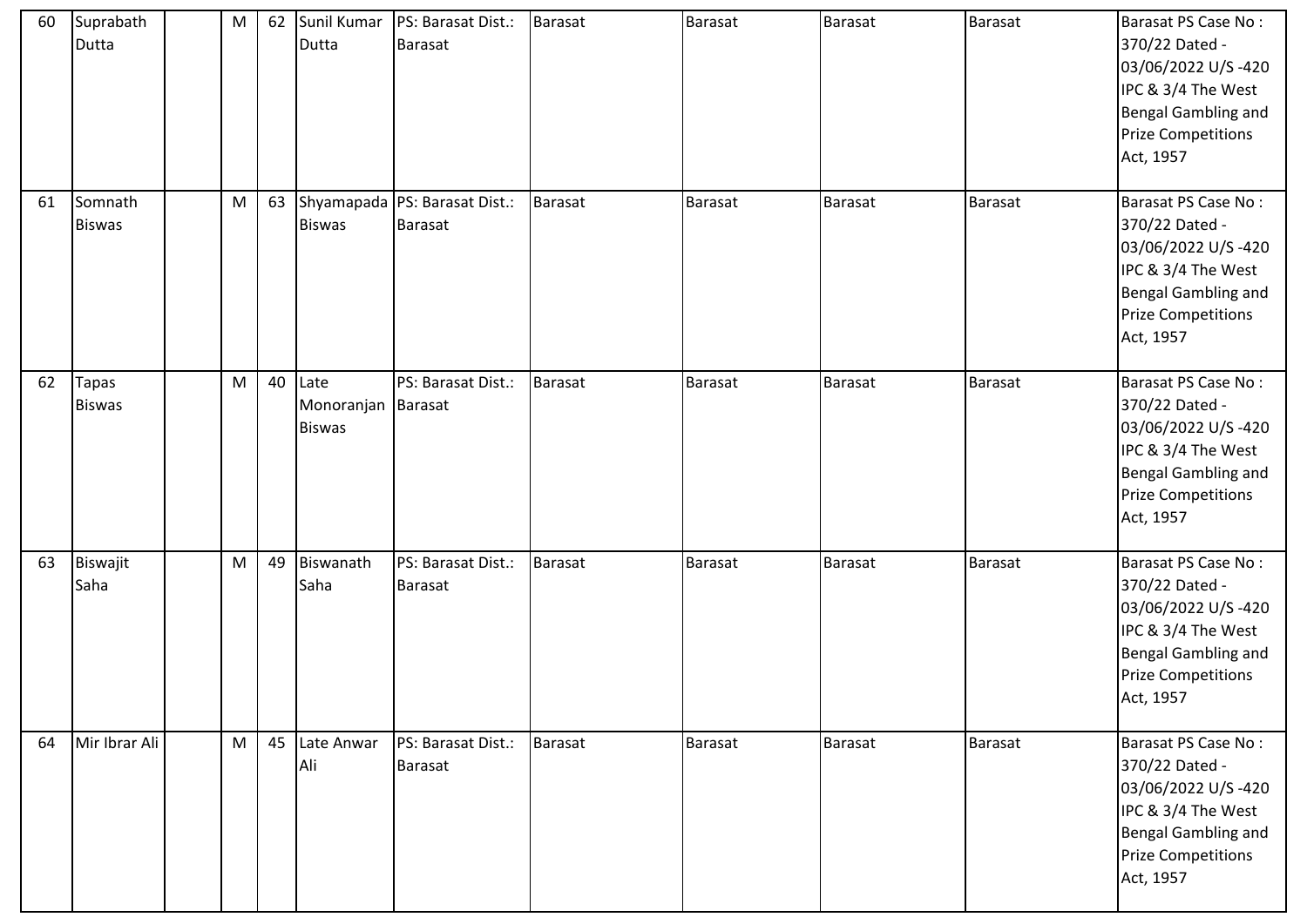| 65 | Dipankar<br>Karmakar   |      | M |    | Lt. Dilip<br>Karmakar               | PS: Gobardanga<br>Dist.: Barasat                                                                         | Gobardanga | <b>Barasat</b>                                 | Gobardanga | <b>Barasat</b>                               | Gobardanga PS Case<br>No: 156/22 Dated -<br>02/06/2022 U/S -<br>341/325/308/34 IPC               |
|----|------------------------|------|---|----|-------------------------------------|----------------------------------------------------------------------------------------------------------|------------|------------------------------------------------|------------|----------------------------------------------|--------------------------------------------------------------------------------------------------|
| 66 | Moumita<br>Karmakar    |      | F |    | Dipankar<br>Karmakar                | PS: Gobardanga<br>Dist.: Barasat                                                                         | Gobardanga | Barasat                                        | Gobardanga | Barasat                                      | Gobardanga PS Case<br>No: 156/22 Dated -<br>02/06/2022 U/S -<br>341/325/308/34 IPC               |
| 67 | Akash Das              |      | M | 19 | S/o-late<br>Shyamal Das Pallly, PO- | Bira Sukanta<br>Laxmipul, PS-<br>Habra, Dist-North<br>24 Parganas. PS:<br>Habra Dist.:<br><b>Barasat</b> | Habra      | Barasat                                        | Habra      | <b>Barasat</b>                               | Habra PS Case No:<br>382/22 Dated -<br>25/04/2022 U/S -<br>399/402 IPC                           |
| 68 | Faruge<br>Hussain      | Sonu | M | 26 | Md. Musa                            | PS: Bhatpara Dist.: Bhatpara<br>Barrackpore<br>Police<br>Commissionerate                                 |            | Barrackpore Police Bhatpara<br>Commissionerate |            | <b>Barrackpore Police</b><br>Commissionerate | Bhatpara PS Case No:<br>416/22 Dated -<br>03/06/2022 U/S -<br>399/402 IPC & 25<br>Arms Act, 1959 |
| 69 | Saddam<br>Mondal       |      | M | 22 | @gandhi                             | Israil Mondal PS: Bhatpara Dist.: Bhatpara<br>Barrackpore<br>Police<br>Commissionerate                   |            | Barrackpore Police Bhatpara<br>Commissionerate |            | Barrackpore Police<br>Commissionerate        | Bhatpara PS Case No:<br>416/22 Dated -<br>03/06/2022 U/S -<br>399/402 IPC & 25<br>Arms Act, 1959 |
| 70 | Mohammad<br>Sagir Alam |      | M |    | Ansari                              | Lt. Md. Yusuf PS: Jagaddal Dist.: Jagaddal<br>Barrackpore<br>Police<br>Commissionerate                   |            | Barrackpore Police Jagaddal<br>Commissionerate |            | Barrackpore Police<br>Commissionerate        | Jagaddal PS Case No:<br>354/22 Dated -<br>02/06/2022 U/S -<br>448/427/380/34 IPC                 |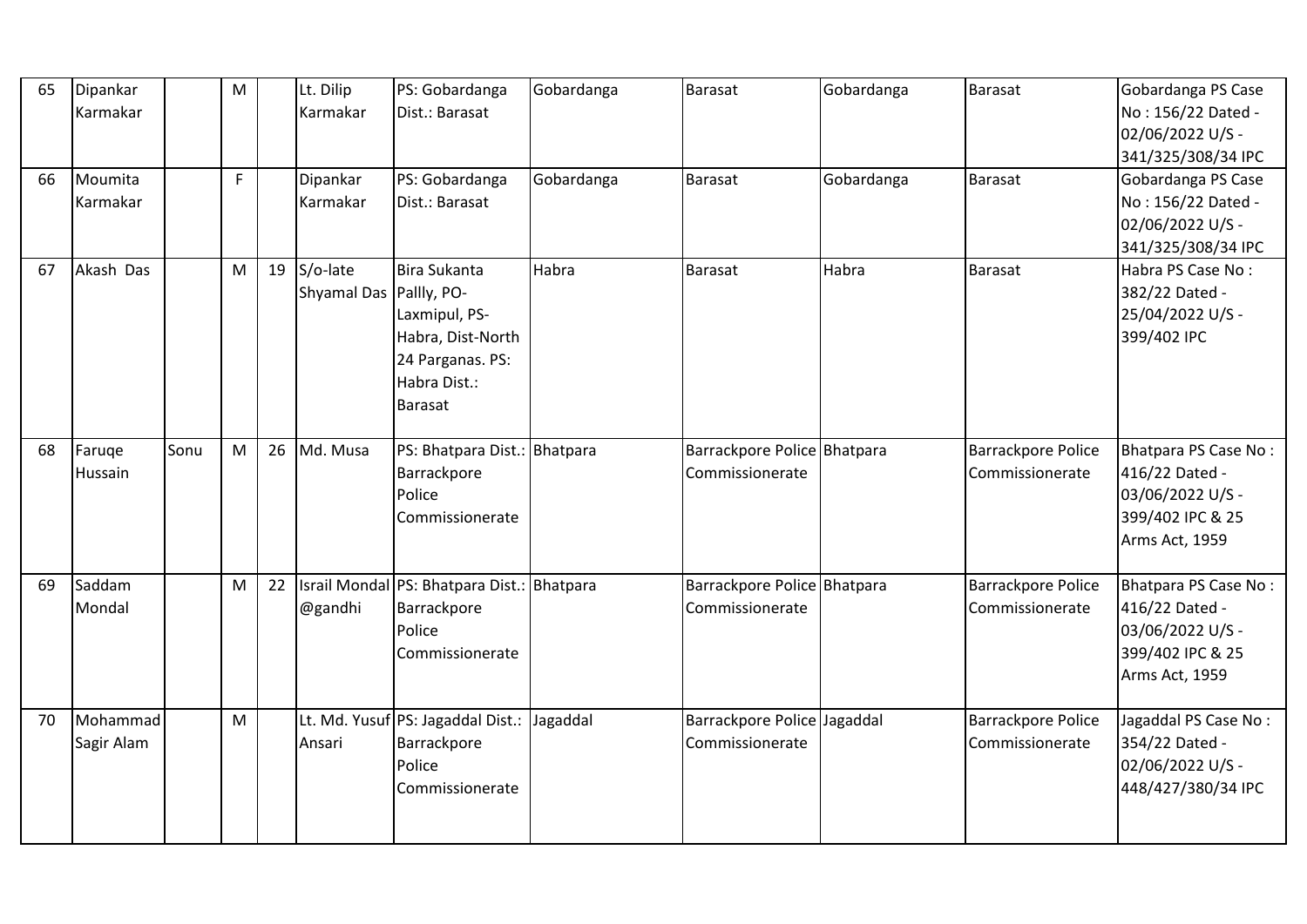| 71 | Gourab Das Gour         | Monda |   | Joydeb Das         | PS: New<br>barrackpore Dist.:<br>Barrackpore<br>Police<br>Commissionerate                                                    | New barrackpore | Barrackpore Police New barrackpore<br>Commissionerate | <b>Barrackpore Police</b><br>Commissionerate | New barrackpore PS<br>Case No: 181/22<br>Dated - 03/06/2022<br>U/S-341/328 IPC                  |
|----|-------------------------|-------|---|--------------------|------------------------------------------------------------------------------------------------------------------------------|-----------------|-------------------------------------------------------|----------------------------------------------|-------------------------------------------------------------------------------------------------|
| 72 | <b>Bivash</b><br>Mondal |       | M | Becho<br>Mondal    | PS: New<br>barrackpore Dist.:<br>Barrackpore<br>Police<br>Commissionerate                                                    | New barrackpore | Barrackpore Police New barrackpore<br>Commissionerate | <b>Barrackpore Police</b><br>Commissionerate | New barrackpore PS<br>Case No: 167/22<br>Dated - 19/05/2022<br>U/S-323/325/307/34<br><b>IPC</b> |
| 73 | Bikash<br>Mondal        |       |   | Becho<br>Mondal    | PS: New<br>barrackpore Dist.:<br>Barrackpore<br>Police<br>Commissionerate                                                    | New barrackpore | Barrackpore Police New barrackpore<br>Commissionerate | <b>Barrackpore Police</b><br>Commissionerate | New barrackpore PS<br>Case No: 167/22<br>Dated - 19/05/2022<br>U/S-323/325/307/34<br><b>IPC</b> |
| 74 | Subrata<br>Mondal       |       |   | Sudhir<br>Mondal   | BorofingaDakshin<br>para, PS-Nimta,<br>Kol-49, North 24<br>Pgs. PS: Nimta<br>Dist.: Barrackpore<br>Police<br>Commissionerate | Nimta           | Barrackpore Police Nimta<br>Commissionerate           | <b>Barrackpore Police</b><br>Commissionerate | Nimta PS Case No:<br>320/22 Dated -<br>03/06/2022 U/S - 25<br>(1B) Arms Act, 1959               |
| 75 | Aktar Ali<br>Mondal     |       |   | Manikhar<br>Mondal | P.K. Biswas Road,<br>PO-Khardah, PS-<br>Khardah, Kol-117.<br>PS: Khardah Dist.:<br>Barrackpore<br>Police<br>Commissionerate  | Khardah         | Barrackpore Police Nimta<br>Commissionerate           | <b>Barrackpore Police</b><br>Commissionerate | Nimta PS Case No:<br>318/22 Dated -<br>02/06/2022 U/S -<br>363/365/506/120B IPC                 |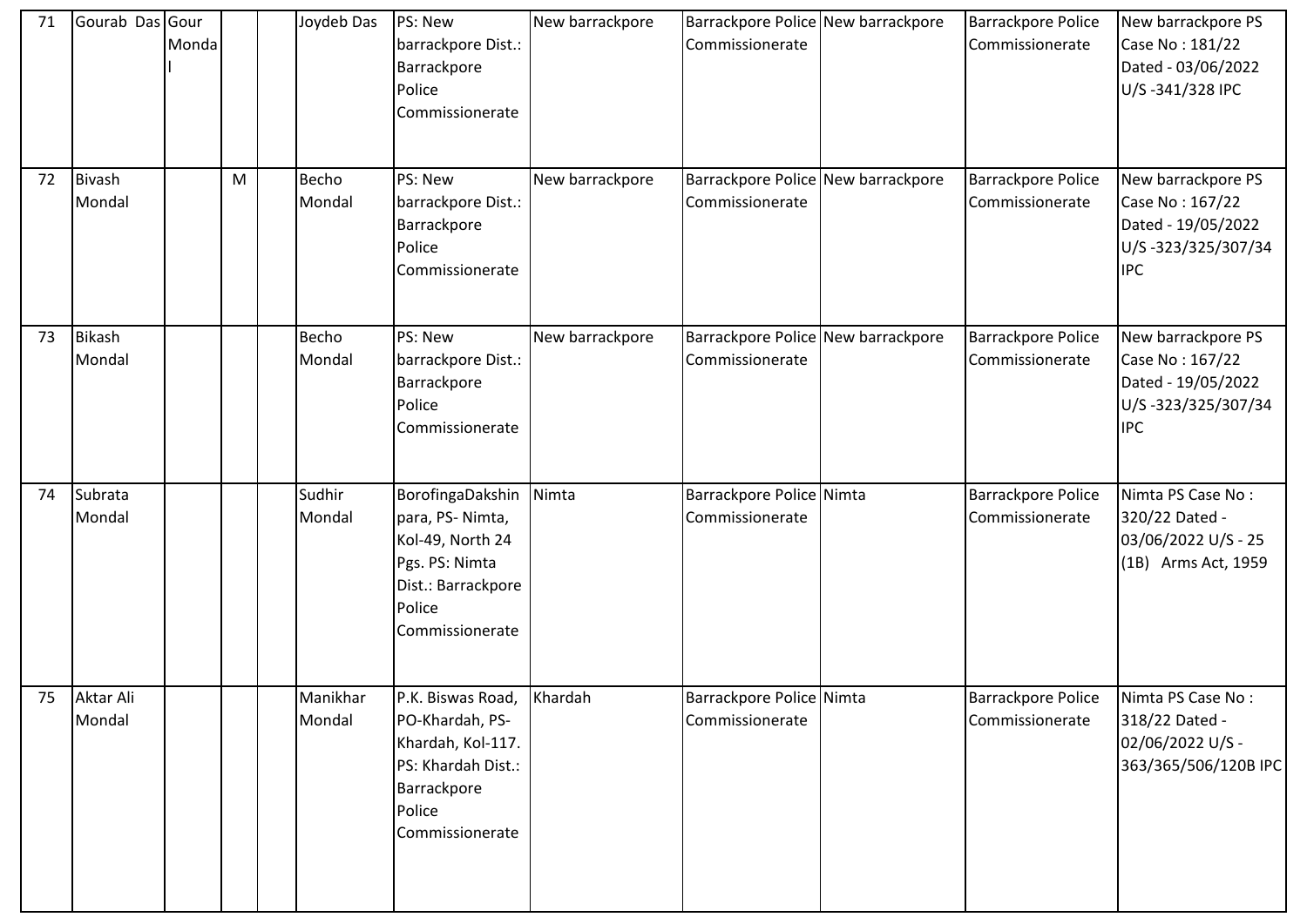| 76 | Md Irfan<br>Khidir | M |                      | Lt. Md Abbas PS: Khardah Dist.: Khardah<br>Barrackpore<br>Police<br>Commissionerate                                                                 |         | Barrackpore Police Titagarh<br>Commissionerate |          | <b>Barrackpore Police</b><br>Commissionerate | Titagarh PS Case No:<br>96/22 Dated -<br>01/02/2022 U/S -<br>399/402 IPC        |
|----|--------------------|---|----------------------|-----------------------------------------------------------------------------------------------------------------------------------------------------|---------|------------------------------------------------|----------|----------------------------------------------|---------------------------------------------------------------------------------|
| 77 | Raju Sarkar        | M | Lt. Laxman<br>Singh  | PS: Noapara Dist.: Noapara<br>Barrackpore<br>Police<br>Commissionerate                                                                              |         | Barrackpore Police Titagarh<br>Commissionerate |          | <b>Barrackpore Police</b><br>Commissionerate | Titagarh PS Case No:<br>96/22 Dated -<br>01/02/2022 U/S -<br>399/402 IPC        |
| 78 | Tapas Das          | M | Rabi Das             | PS: Rahara Dist.:<br>Barrackpore<br>Police<br>Commissionerate                                                                                       | Rahara  | Barrackpore Police Titagarh<br>Commissionerate |          | <b>Barrackpore Police</b><br>Commissionerate | Titagarh PS Case No:<br>96/22 Dated -<br>01/02/2022 U/S -<br>399/402 IPC        |
| 79 | Monirul<br>Sardar  |   | S/o Late             | PS: Baruipur Dist.: Baruipur<br>Jahur Sardar Baruipur Police<br><b>District</b>                                                                     |         | <b>Baruipur Police</b><br><b>District</b>      | Baruipur | <b>Baruipur Police</b><br><b>District</b>    | Baruipur PS Case No:<br>959/22 Dated -<br>02/06/2022 U/S -<br>498A/326A/307 IPC |
| 80 | Aman<br>Hossain    |   | S/o Latif<br>Hossain | PS: Baruipur Dist.: Baruipur<br><b>Baruipur Police</b><br><b>District</b>                                                                           |         | <b>Baruipur Police</b><br><b>District</b>      | Baruipur | <b>Baruipur Police</b><br><b>District</b>    | Baruipur PS Case No:<br>782/22 Dated -<br>08/05/2022 U/S -<br>399/402 IPC       |
| 81 | Sabir Paik         | M | Lt. Yead Ali<br>Paik | Vill – Paschim<br>Basanti, PO_<br>Basanti, PS-<br>Basanti, Dist-<br>South 24 Pgs PS:<br>Basanti Dist.:<br><b>Baruipur Police</b><br><b>District</b> | Basanti | <b>Baruipur Police</b><br><b>District</b>      | Basanti  | <b>Baruipur Police</b><br><b>District</b>    | Basanti PS Case No:<br>259/22 Dated -<br>14/04/2022 U/S-380<br><b>IPC</b>       |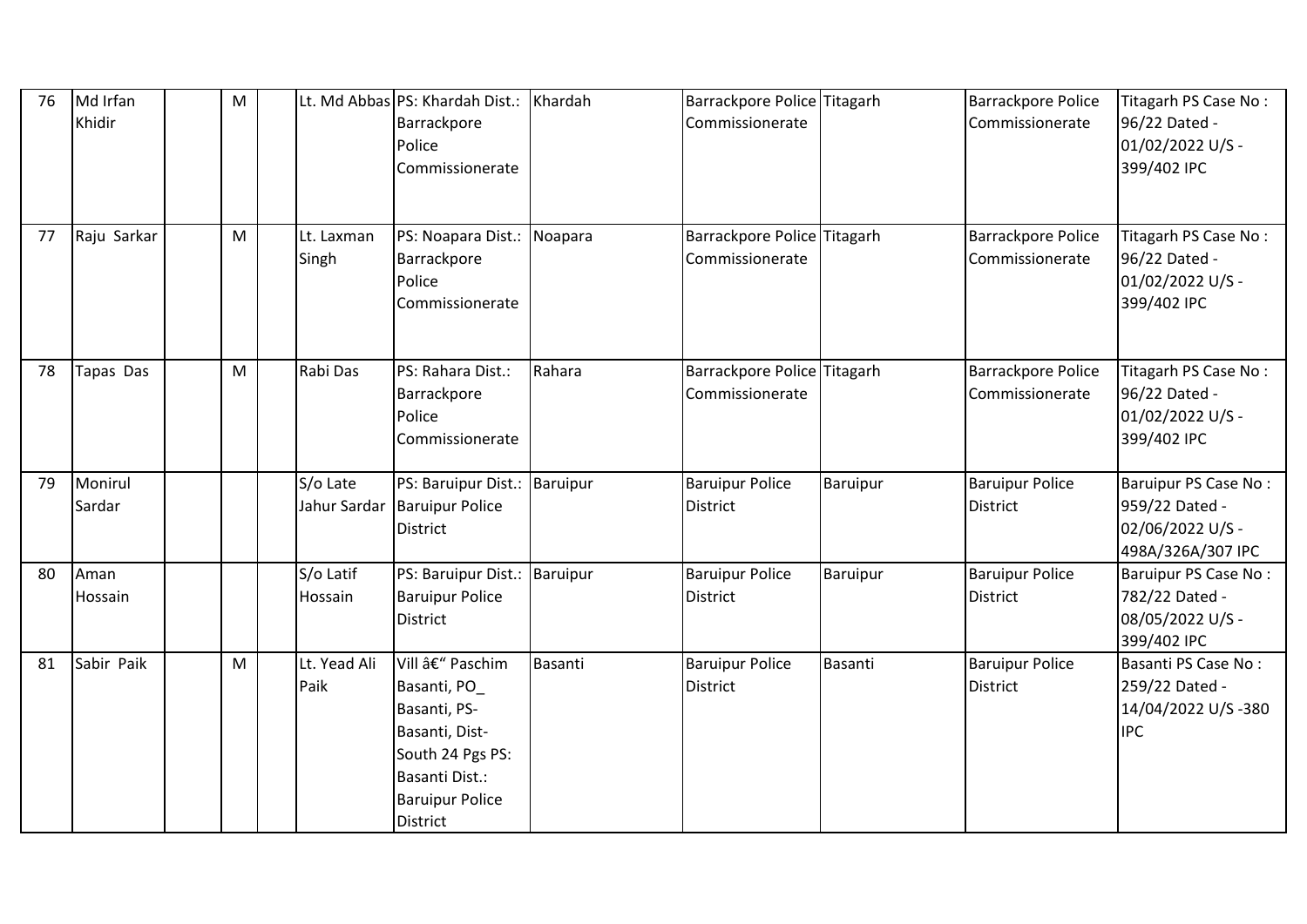| 82 | Alamgir Sk       |      | M |    | Anowar<br><b>Hossain Sk</b> | Makhaltala<br>Khalpar PO-<br>Bansra, PS<br>Jibantala, South<br>24 Pgs PS:<br>Jibantala Dist.:<br><b>Baruipur Police</b><br><b>District</b>                            | Jibantala       | <b>Baruipur Police</b><br><b>District</b> | Jibantala   | <b>Baruipur Police</b><br><b>District</b> | Jibantala PS Case No:<br>200/22 Dated -<br>03/06/2022 U/S -<br>363/365/376(2)(n) IPC<br>& 06 The Protection<br>of children from sexual<br>offences Act, 2012<br>(POCSO) |
|----|------------------|------|---|----|-----------------------------|-----------------------------------------------------------------------------------------------------------------------------------------------------------------------|-----------------|-------------------------------------------|-------------|-------------------------------------------|-------------------------------------------------------------------------------------------------------------------------------------------------------------------------|
| 83 | Saikat<br>Sarkar |      |   |    | Sagar Sarkar                | Vill- Bidhyadari<br>Pally PO- Bansra,<br>PS- Jibantala Dist-<br>South 24 Parganas<br>PS: Jibantala Dist.:<br><b>Baruipur Police</b><br><b>District</b>                | Jibantala       | <b>Baruipur Police</b><br><b>District</b> | Jibantala   | <b>Baruipur Police</b><br><b>District</b> | Jibantala PS Case No:<br>201/22 Dated -<br>03/06/2022 U/S -<br>376/DB/376(2)(n) IPC<br>& 06 The Protection<br>of children from sexual<br>offences Act, 2012<br>(POCSO)  |
| 84 | Simul Sarkar     |      | M |    |                             | Sagar Sarkat   Vill- Bidhyadari<br>Pally PO- Bansra,<br>PS- Jibantala Dist-<br>South 24 Parganas<br>PS: Jibantala Dist.:<br><b>Baruipur Police</b><br><b>District</b> | Jibantala       | <b>Baruipur Police</b><br><b>District</b> | Jibantala   | <b>Baruipur Police</b><br><b>District</b> | Jibantala PS Case No:<br>201/22 Dated -<br>03/06/2022 U/S -<br>376/DB/376(2)(n) IPC<br>& 06 The Protection<br>of children from sexual<br>offences Act, 2012<br>(POCSO)  |
| 85 | Mirajul<br>Molla | Mera | M | 35 | Late Nur<br>Islam Molla     | Kashipur Sesh<br>More PS:<br>Kashipore Dist.:<br><b>Baruipur Police</b><br>District                                                                                   | Kashipore       | <b>Baruipur Police</b><br><b>District</b> | Kashipore   | <b>Baruipur Police</b><br><b>District</b> | Kashipore PS Case No:<br>219/22 Dated -<br>16/05/2022 U/S -<br>399/402 IPC                                                                                              |
| 86 | Abiram Paik      |      | M |    | S/o. Bapi<br>Paik           | Maipith,<br>Nagenabad, PS-<br>Maipith Costal,<br>South 24 Pgs PS:<br>Maipith coastal<br>Dist.: Baruipur<br>Police District                                            | Maipith coastal | <b>Baruipur Police</b><br><b>District</b> | Narendrapur | <b>Baruipur Police</b><br><b>District</b> | Narendrapur PS Case<br>No: 596/22 Dated -<br>02/06/2022 U/S -<br>363/365 IPC                                                                                            |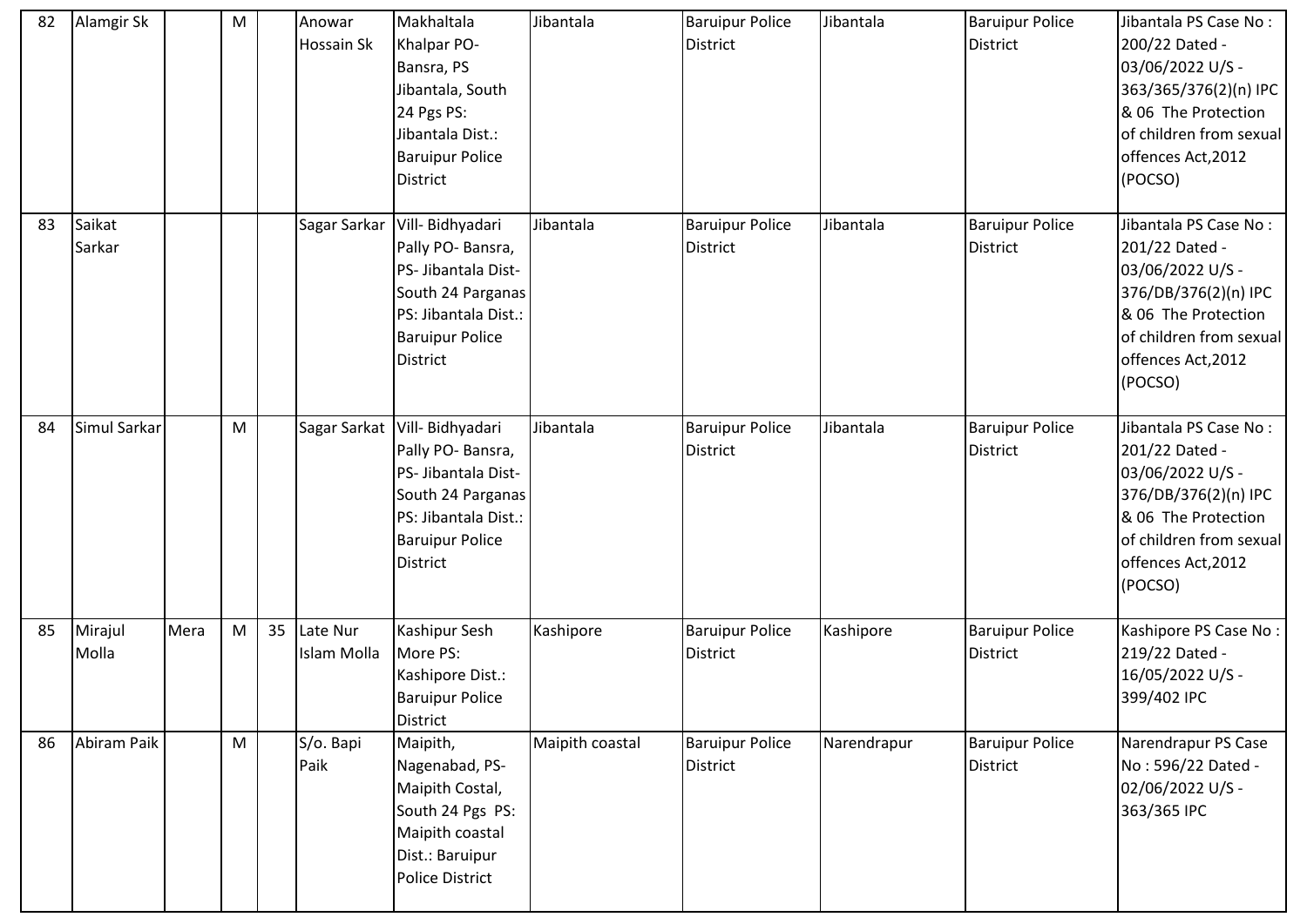| 87 | Sk Sabir             | Lalbab<br>u | M |    | S/o-Lt. Sk<br>Samsuddin<br>@ Mane | Sripur<br>Sukantapally, PO-<br>Boral, PS-<br>Narendrapur,<br>South 24 Pgs PS:<br>Narendrapur Dist.:<br><b>Baruipur Police</b><br><b>District</b>             | Narendrapur | <b>Baruipur Police</b><br>District        | Narendrapur | <b>Baruipur Police</b><br><b>District</b> | Narendrapur PS Case<br>No: 606/22 Dated -<br>03/06/2022 U/S -<br>341/325/308/506/34<br><b>IPC</b>                                                                            |
|----|----------------------|-------------|---|----|-----------------------------------|--------------------------------------------------------------------------------------------------------------------------------------------------------------|-------------|-------------------------------------------|-------------|-------------------------------------------|------------------------------------------------------------------------------------------------------------------------------------------------------------------------------|
| 88 | Rajab Ali<br>Gazi    | Chottu      | M |    | S/o. Lt.<br>Nashir Ali<br>Gazi    | Polghat Jaler tank, Sonarpur<br>PO-Dakshin<br>Jagaddal, PS-<br>Sonarpur, South<br>24 Pgs PS:<br>Sonarpur Dist.:<br><b>Baruipur Police</b><br><b>District</b> |             | <b>Baruipur Police</b><br><b>District</b> | Narendrapur | <b>Baruipur Police</b><br><b>District</b> | Narendrapur PS Case<br>No: 603/22 Dated -<br>02/06/2022 U/S -<br>363/365 IPC                                                                                                 |
| 89 | Manoranjan<br>Sardar |             | M | 52 | S/o. Lt.<br>Kalipada<br>Sardar    | Kamrabad<br>Subashpally,<br>PO+PS Sonarpur,<br>South 24 Parganas<br>PS: Sonarpur Dist.:<br><b>Baruipur Police</b><br><b>District</b>                         | Sonarpur    | <b>Baruipur Police</b><br><b>District</b> | Sonarpur    | <b>Baruipur Police</b><br><b>District</b> | Sonarpur PS Case No:<br>533/22 Dated -<br>18/05/2022 U/S -<br>417/376/406 IPC                                                                                                |
| 90 | Bappa<br>Ghosh       |             | M | 48 | $S/O$ .<br>Hiranmoy<br>Ghosh      | Garia Meghnath<br>Battala,<br>Charaktala Math,<br>PO+PS Sonarpur,<br>South 24 Pgs PS:<br>Sonarpur Dist.:<br><b>Baruipur Police</b><br><b>District</b>        | Sonarpur    | <b>Baruipur Police</b><br><b>District</b> | Sonarpur    | <b>Baruipur Police</b><br><b>District</b> | Sonarpur PS Case No:<br>605/22 Dated -<br>03/06/2022 U/S -<br>376(2)(f)(i)(m)(AB)/32<br>8 IPC & 6 The<br>Protection of children<br>from sexual offences<br>Act, 2012 (POCSO) |
| 91 | Kutubuddin<br>Molla  |             | M | 28 | Ajet Molla                        | Anantapur PS:<br>Kashipore Dist.:<br><b>Baruipur Police</b><br><b>District</b>                                                                               | Kashipore   | <b>Baruipur Police</b><br><b>District</b> | Haroa       | <b>Basirhat</b>                           | Haroa PS Case No:<br>171/22 Dated -<br>01/06/2022 U/S -<br>399/402 IPC & 25/27<br>Arms Act, 1959                                                                             |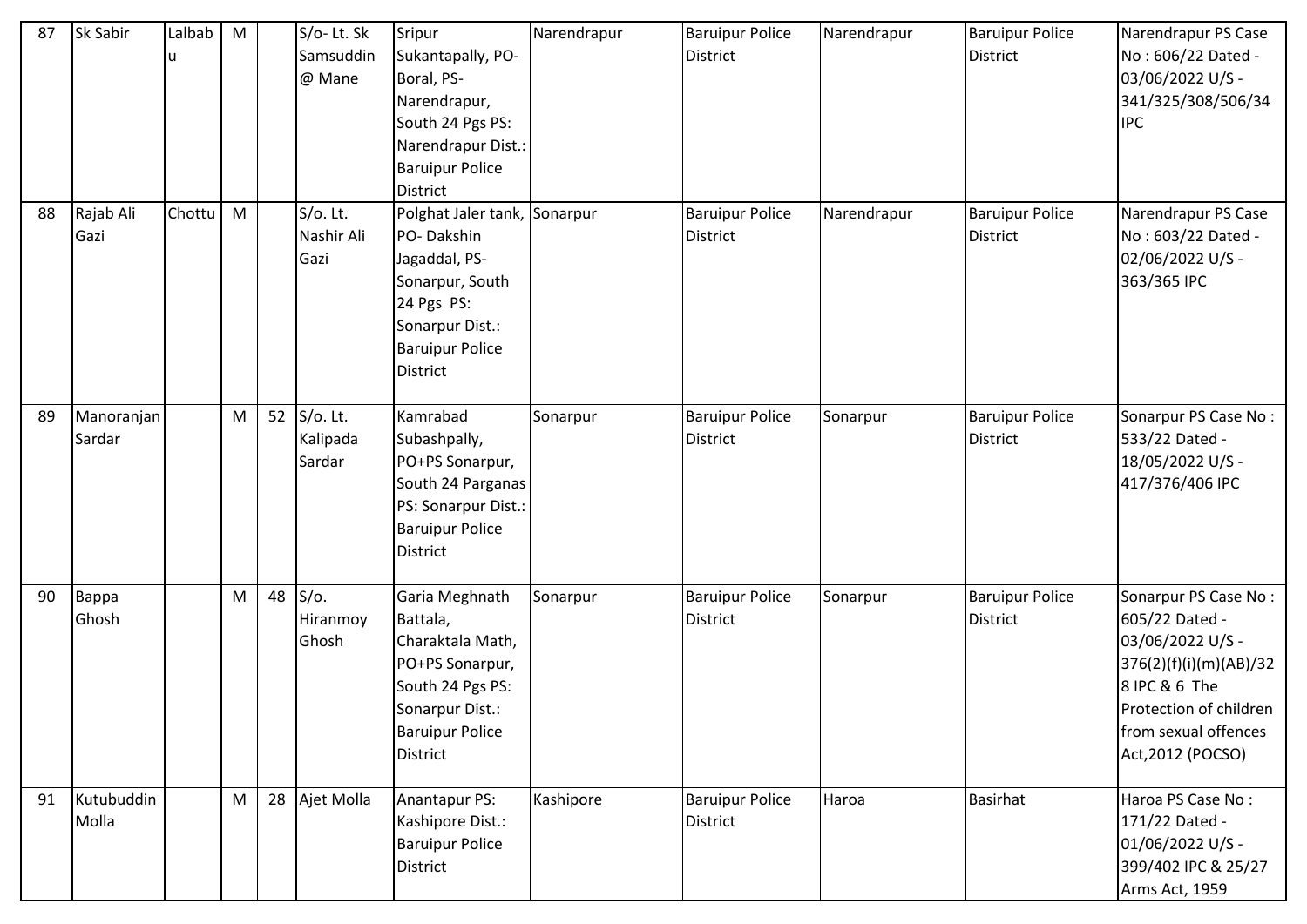| 92 | Pritam Dey               |       | M         | 20 | Late Prodip<br>Day              | Taki Agradani<br>Para, PO-Taki, PS-<br>Hasnabad PS:<br>Hasnabad Dist.:<br><b>Basirhat</b> | Hasnabad    | <b>Basirhat</b> | Hasnabad    | <b>Basirhat</b> | Hasnabad PS Case No:<br>276/20 Dated -<br>29/04/2020 U/S -<br>341/323/506/34 IPC                            |
|----|--------------------------|-------|-----------|----|---------------------------------|-------------------------------------------------------------------------------------------|-------------|-----------------|-------------|-----------------|-------------------------------------------------------------------------------------------------------------|
| 93 | Ripu Roy                 |       | M         | 62 | Late Ram<br>Kingkar Roy         | Angnara, PS-<br>Hasnabad PS:<br>Hasnabad Dist.:<br><b>Basirhat</b>                        | Hasnabad    | <b>Basirhat</b> | Hasnabad    | <b>Basirhat</b> | Hasnabad PS Case No:<br>278/22 Dated -<br>03/06/2022 U/S -<br>417/376/34 IPC                                |
| 94 | Iqbal<br>Ahammed<br>Gazi | Mukul | M         | 40 | Imam Ali<br>Gazi                | PS: Hingalganj<br>Dist.: Basirhat                                                         | Hingalganj  | <b>Basirhat</b> | Hingalganj  | <b>Basirhat</b> | Hingalganj PS Case No<br>: 98/22 Dated -<br>02/06/2022 U/S-3/4<br><b>Explosive Substances</b><br>Act, 1908Â |
| 95 | Iqbal<br>Ahammed<br>Gazi |       | M         |    | Imam Ali<br>Gazi                | <b>Bankra PS:</b><br>Hingalganj Dist.:<br><b>Basirhat</b>                                 | Hingalganj  | <b>Basirhat</b> | Hingalganj  | <b>Basirhat</b> | Hingalganj PS Case No<br>: 99/22 Dated -<br>03/06/2022 U/S-302<br><b>IPC</b>                                |
| 96 | Sukumar<br>Mondal        |       | M         | 37 | Late<br>Mahendra<br>Nath Mondal | PS: Swarupnagar<br>Dist.: Basirhat                                                        | Swarupnagar | <b>Basirhat</b> | Swarupnagar | <b>Basirhat</b> | Swarupnagar PS Case<br>No: 572/22 Dated -<br>03/06/2022 U/S-14<br>Foreigners Act, 1946Â                     |
| 97 | Nipa<br>Mondal           |       | F         | 30 | Sukumar<br>Mondal               | PS: Swarupnagar<br>Dist.: Basirhat                                                        | Swarupnagar | <b>Basirhat</b> | Swarupnagar | <b>Basirhat</b> | Swarupnagar PS Case<br>No: 572/22 Dated -<br>03/06/2022 U/S-14<br>Foreigners Act, 1946Â                     |
| 98 | Mithun<br>Halder         |       | ${\sf M}$ | 24 | Harendra                        | PS: Swarupnagar<br>Nath Halder   Dist.: Basirhat                                          | Swarupnagar | <b>Basirhat</b> | Swarupnagar | <b>Basirhat</b> | Swarupnagar PS Case<br>No: 572/22 Dated -<br>03/06/2022 U/S-14<br>Foreigners Act, 1946Â                     |
| 99 | Sahidul<br>Islam         |       | M         | 23 | Alauddin                        | PS: Swarupnagar<br>Dist.: Basirhat                                                        | Swarupnagar | <b>Basirhat</b> | Swarupnagar | <b>Basirhat</b> | Swarupnagar PS Case<br>No: 572/22 Dated -<br>03/06/2022 U/S-14<br>Foreigners Act, 1946Â                     |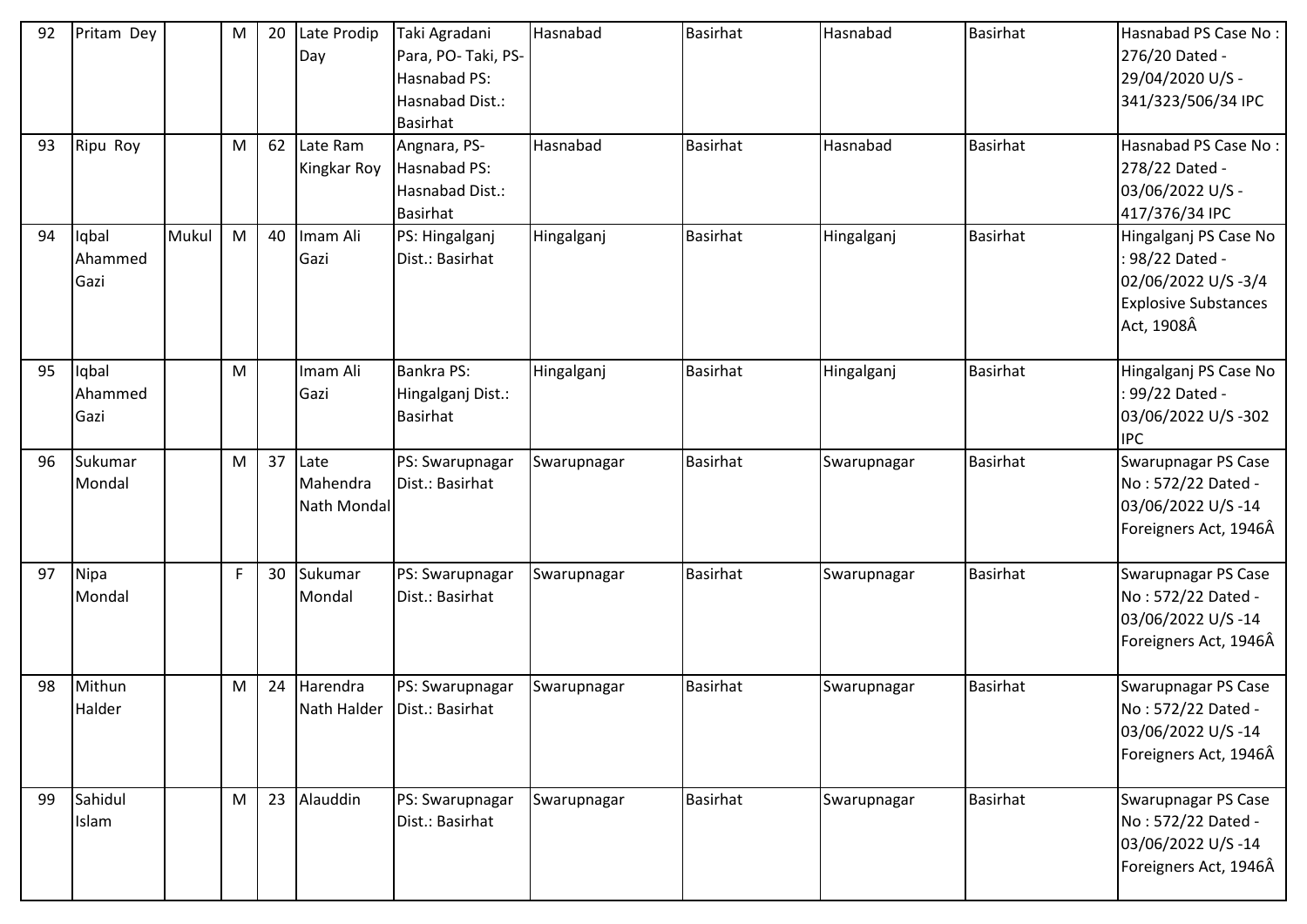| 100 | Suman<br>Chakraborty       |                   | M | 30 | Late Dilip            | PS: Swarupnagar<br>Chakraborty   Dist.: Basirhat                                                                                                        | Swarupnagar       | <b>Basirhat</b>                          | Swarupnagar       | Basirhat                                     | Swarupnagar PS Case<br>No: 573/22 Dated -<br>03/06/2022 U/S-14<br>Foreigners Act, 1946Â                |
|-----|----------------------------|-------------------|---|----|-----------------------|---------------------------------------------------------------------------------------------------------------------------------------------------------|-------------------|------------------------------------------|-------------------|----------------------------------------------|--------------------------------------------------------------------------------------------------------|
| 101 | Mafijul<br>Alam Molla      |                   | M | 30 | Late Md.<br>Molla     | PS: Swarupnagar<br>Abdul Hamid Dist.: Basirhat                                                                                                          | Swarupnagar       | <b>Basirhat</b>                          | Swarupnagar       | Basirhat                                     | Swarupnagar PS Case<br>No: 576/22 Dated -<br>03/06/2022 U/S-14<br>Foreigners Act, 1946Â                |
| 102 | Hamid Par                  |                   | M | 37 | Late Hayed<br>Ali Par | PS: Swarupnagar<br>Dist.: Basirhat                                                                                                                      | Swarupnagar       | <b>Basirhat</b>                          | Swarupnagar       | <b>Basirhat</b>                              | Swarupnagar PS Case<br>No: 550/22 Dated -<br>29/05/2022 U/S -<br>399/402 IPC & 25/27<br>Arms Act, 1959 |
| 103 | Ashikul<br>Jaman<br>Sardar | Ashikul<br>Sardar | M | 30 | Jahirul<br>Sardar     | Vill-Balki<br>Mathpara (Beside<br>High School), PO-<br>Gobindapur, PS-<br>Swarupnagar, Dist-<br>North 24 Parganas<br>PS: Swarupnagar<br>Dist.: Basirhat | Swarupnagar       | <b>Basirhat</b>                          | Swarupnagar       | Basirhat                                     | Swarupnagar PS Case<br>No: 567/22 Dated -<br>01/06/2022 U/S -<br>384/389/506 IPC                       |
| 104 | Monaj<br>Ghosh             |                   | M | 25 |                       | Bhola Ghosh of DD-27, Salt<br>Lake, Sec-, Kol-64<br>PS: Bidhannagar<br>north Dist.:<br>Bidhannagar<br>Police<br>Commissionerate                         | Bidhannagar north | Bidhannagar<br>Police<br>Commissionerate | Bidhannagar north | <b>Bidhannagar Police</b><br>Commissionerate | Bidhannagar north PS<br>Case No: 84/22 Dated<br>30/05/2022 U/S -<br>399/402 IPC                        |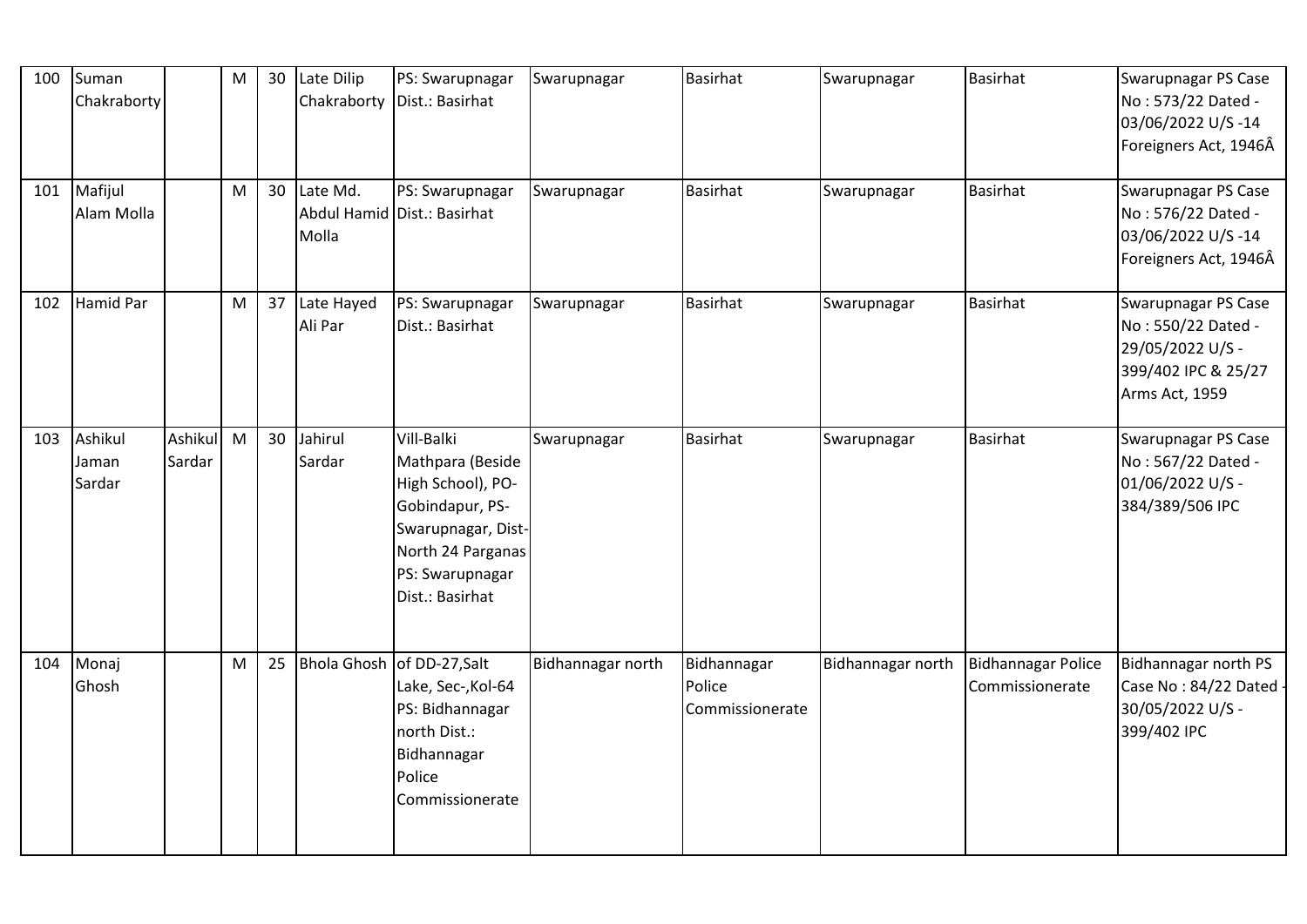| 105 | Eleash<br>Hossain |       | M           |    | Safikul<br>Hossain | of DD-27, Salt<br>Lake, Sec-, Kol-64.<br>PS: Bidhannagar<br>north Dist.:<br>Bidhannagar<br>Police<br>Commissionerate                                    | Bidhannagar north   | Bidhannagar<br>Police<br>Commissionerate  | Bidhannagar north                      | <b>Bidhannagar Police</b><br>Commissionerate | Bidhannagar north PS<br>Case No: 84/22 Dated<br>30/05/2022 U/S -<br>399/402 IPC |
|-----|-------------------|-------|-------------|----|--------------------|---------------------------------------------------------------------------------------------------------------------------------------------------------|---------------------|-------------------------------------------|----------------------------------------|----------------------------------------------|---------------------------------------------------------------------------------|
| 106 | Rina Sardar       |       | $\mathsf F$ | 50 | Sardar             | Late Bhaskar Polenite Football<br>Ground, PS-EC,<br>Dist-North 24 Pgs.<br>PS: Electronics<br>complex Dist.:<br>Bidhannagar<br>Police<br>Commissionerate | Electronics complex | Bidhannagar<br>Police<br>Commissionerate  | Electronics complex Bidhannagar Police | Commissionerate                              | Electronics complex PS                                                          |
| 107 | Abdula<br>Molla   |       | M           |    |                    | Saidul Molla Bidyadharpur,<br>$P.O+P.S-$<br>Sonarpur, South<br>24 Parganas PS:<br>Sonarpur Dist.:<br><b>Baruipur Police</b><br>District                 | Sonarpur            | <b>Baruipur Police</b><br><b>District</b> | New town                               | <b>Bidhannagar Police</b><br>Commissionerate | New town PS Case No:<br>128/22 Dated -<br>31/05/2022 U/S -<br>399/402 IPC       |
| 108 | <b>Md Tarek</b>   | Pintu | M           |    | Md. Javed<br>Alam  | Malancha Mahi<br>Nagar, P.O-<br>Malancha, P.S-<br>Sonarpur, South<br>24 Parganas PS:<br>Sonarpur Dist.:<br><b>Baruipur Police</b><br><b>District</b>    | Sonarpur            | <b>Baruipur Police</b><br><b>District</b> | New town                               | <b>Bidhannagar Police</b><br>Commissionerate | New town PS Case No:<br>128/22 Dated -<br>31/05/2022 U/S -<br>399/402 IPC       |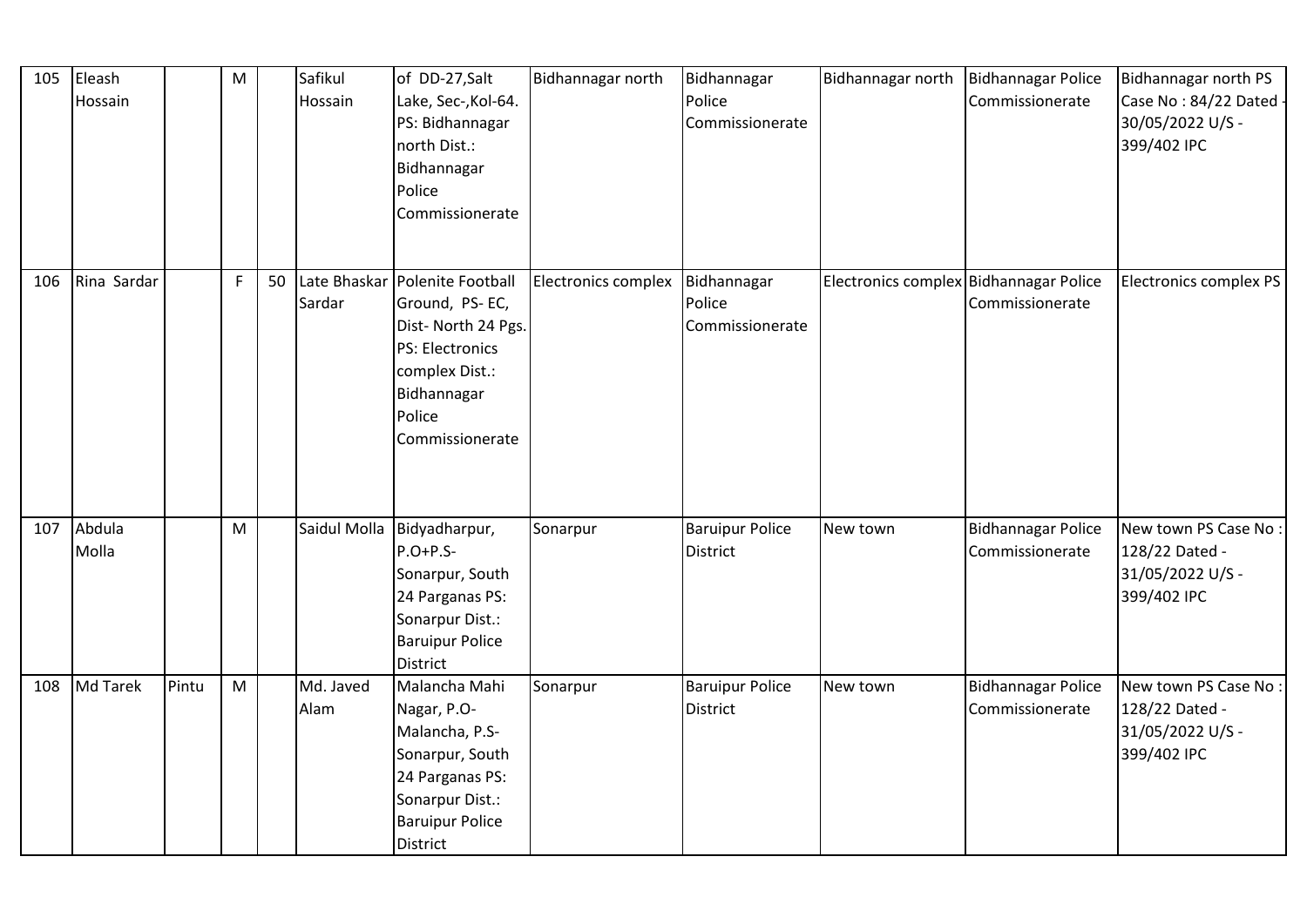| 109 | Safik Ali<br>Molla      |                      |   | 34 | Lt. Kasem Ali<br>Molla                  | Jagadishpur,<br>Dakshinpara, P.O.<br>+ P.S. - Rajarhat,<br>Dist. - North 24<br>Parganas. PS:<br>Rajarhat Dist.:<br>Bidhannagar<br>Police<br>Commissionerate | Rajarhat       | Bidhannagar<br>Police<br>Commissionerate | Rajarhat       | <b>Bidhannagar Police</b><br>Commissionerate | Rajarhat PS Case No:<br>191/22 Dated -<br>03/06/2022 U/S -<br>498A/406/325/307/34<br>IPC & 3/4 Dowry<br>Prohibition Act, 1961Â |
|-----|-------------------------|----------------------|---|----|-----------------------------------------|-------------------------------------------------------------------------------------------------------------------------------------------------------------|----------------|------------------------------------------|----------------|----------------------------------------------|--------------------------------------------------------------------------------------------------------------------------------|
| 110 | Sanjay<br><b>Biswas</b> |                      | M |    | Monojit<br><b>Biswas</b>                | PS: Bolpur Dist.:<br>Birbhum                                                                                                                                | Bolpur         | Birbhum                                  | <b>Bolpur</b>  | <b>Birbhum</b>                               | Bolpur PS Case No:<br>162/22 Dated -<br>03/06/2022 U/S -<br>399/402 IPC                                                        |
| 111 | Sk Rahim                |                      |   |    | Lt. Sk.<br>Jumayet                      | PS: Bolpur Dist.:<br>Birbhum                                                                                                                                | Bolpur         | Birbhum                                  | <b>Bolpur</b>  | Birbhum                                      | Bolpur PS Case No:<br>162/22 Dated -<br>03/06/2022 U/S -<br>399/402 IPC                                                        |
| 112 | Mohan Das<br>Bairagya   |                      |   |    | <b>Gopal Das</b><br>Bairagya            | PS: Bolpur Dist.:<br>Birbhum                                                                                                                                | <b>Bolpur</b>  | Birbhum                                  | Bolpur         | Birbhum                                      | Bolpur PS Case No:<br>162/22 Dated -<br>03/06/2022 U/S -<br>399/402 IPC                                                        |
| 113 | Bapi Sekh               | Masud<br>Karim<br>Sk | M | 22 | Mala Sk                                 | Vill-Dighalgram-<br>Purbapara, PS-Md.<br>Bazar, Dist-<br>Birbhum PS:<br>Mahammad bazar<br>Dist.: Birbhum                                                    | Mahammad bazar | Birbhum                                  | Mahammad bazar | <b>Birbhum</b>                               | Mahammad bazar PS<br>Case No: 174/22<br>Dated - 03/06/2022<br>$U/S -$<br>341/506/323/326/307<br>/427 IPC                       |
|     | 114 Subhas<br>Mirdha    | Nil                  | M |    | 37 S/o-dulal<br>Mirdha Of<br>Vill-bhera | Vill-Bherapathar,<br>PS-Md. Bazar, Dist-<br>Birbhum. PS:<br>Mahammad bazar<br>Dist.: Birbhum                                                                | Mahammad bazar | Birbhum                                  | Mahammad bazar | Birbhum                                      | Mahammad bazar PS<br>Case No: 149/22<br>Dated - 15/05/2022<br>U/S-498A/494 IPC                                                 |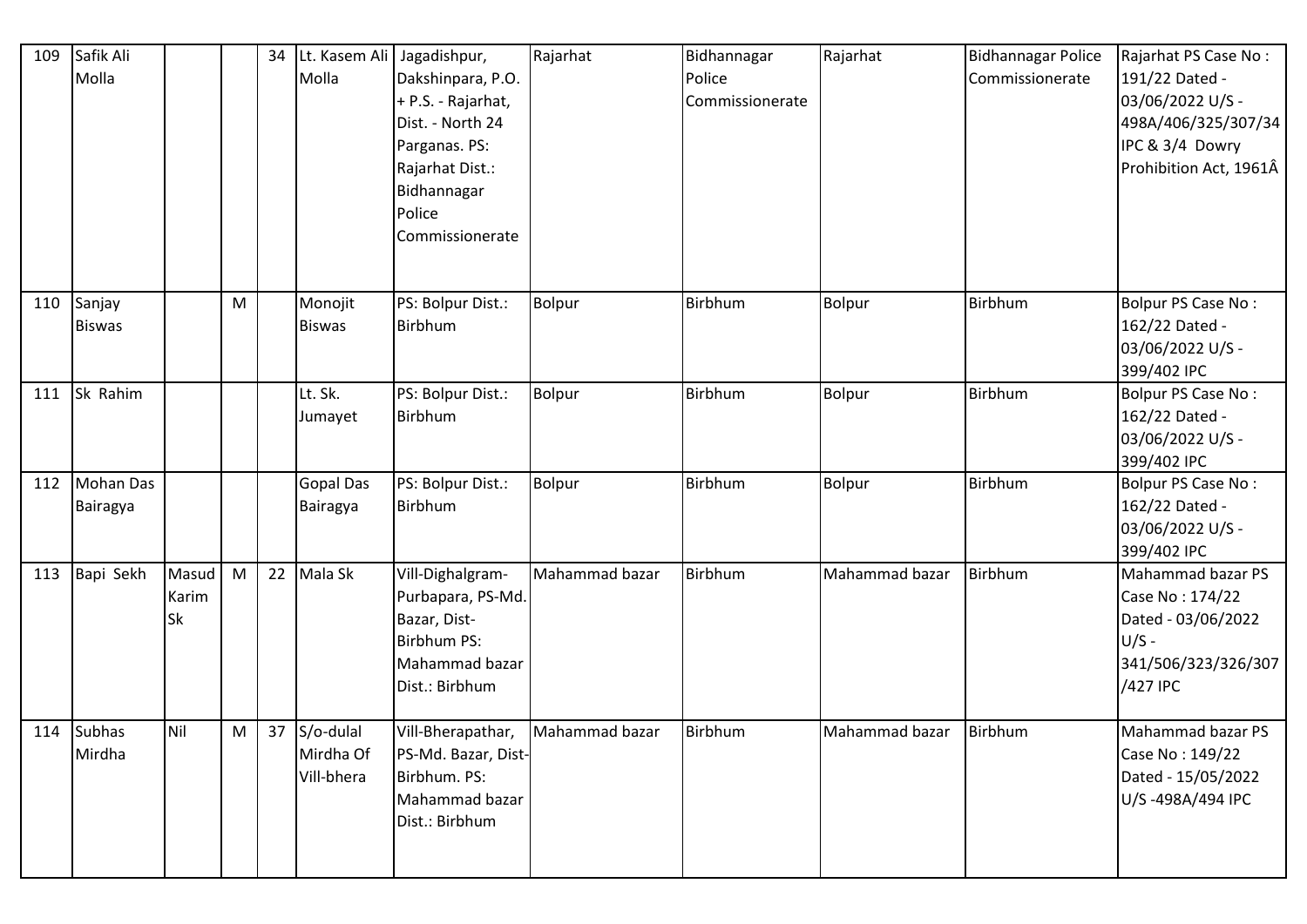| 115 | Gopinath<br>Mal | Fagu | M | 45 | Lt.anadi Mal Koura PS: | Mergram Dist.:<br>Birbhum                                  | Mergram | Birbhum | Mergram | Birbhum | Mergram PS Case No:<br>110/22 Dated -<br>03/06/2022 U/S -<br>46A(c) Bengal Excise<br>Act, 1909       |
|-----|-----------------|------|---|----|------------------------|------------------------------------------------------------|---------|---------|---------|---------|------------------------------------------------------------------------------------------------------|
| 116 | Astam Mal       | Mori | M | 44 | Lt.fatik Mal           | Koyemba PS:<br>Mergram Dist.:<br>Birbhum                   | Mergram | Birbhum | Mergram | Birbhum | Mergram PS Case No:<br>110/22 Dated -<br>03/06/2022 U/S -<br>46A(c) Bengal Excise<br>Act, 1909       |
| 117 | Mohon<br>Ghosh  |      | M | 29 | Lt. Uday<br>Ghosh      | Palsa Ghosh para<br>PS: Murarai Dist.:<br>Birbhum          | Murarai | Birbhum | Murarai | Birbhum | Murarai PS Case No:<br>108/22 Dated -<br>03/06/2022 U/S -<br>46(A)(c) Bengal Excise<br>Act, 1909     |
| 118 | Kashem Sk       |      | M | 28 | Ajmat Sk               | Khapur PS: Nalhati Nalhati<br>Dist.: Birbhum               |         | Birbhum | Nalhati | Birbhum | Nalhati PS Case No:<br>228/22 Dated -<br>28/05/2022 U/S -<br>341/323/324/325/326<br>/307/354B/34 IPC |
| 119 | Jasem Sk        |      | M |    | Ajmat Sk               | Khapur PS: Nalhati Nalhati<br>Dist.: Birbhum               |         | Birbhum | Nalhati | Birbhum | Nalhati PS Case No:<br>228/22 Dated -<br>28/05/2022 U/S -<br>341/323/324/325/326<br>/307/354B/34 IPC |
| 120 | Ramjan Sk       |      | M | 24 | <b>Raibul Sk</b>       | Khidirpur PS:<br>Nalhati Dist.:<br>Birbhum                 | Nalhati | Birbhum | Nalhati | Birbhum | Nalhati PS Case No:<br>229/22 Dated -<br>29/05/2022 U/S -<br>341/323/324/325/326<br>/307/354B/34 IPC |
|     | 121 Jony Sk     |      | M | 26 | @ Rajrul<br>Islam      | Lt. Najrul Sk   Khidirpur PS:<br>Nalhati Dist.:<br>Birbhum | Nalhati | Birbhum | Nalhati | Birbhum | Nalhati PS Case No:<br>229/22 Dated -<br>29/05/2022 U/S -<br>341/323/324/325/326<br>/307/354B/34 IPC |
|     | 122 Miyarul Sk  |      | M | 48 | Munglu Sk              | Kamarkhur PS:<br>Paikar Dist.:<br>Birbhum                  | Paikar  | Birbhum | Paikar  | Birbhum | Paikar PS Case No:<br>138/22 Dated -<br>02/06/2022 U/S -<br>498(A)/323/307/406/5<br>06/34 IPC        |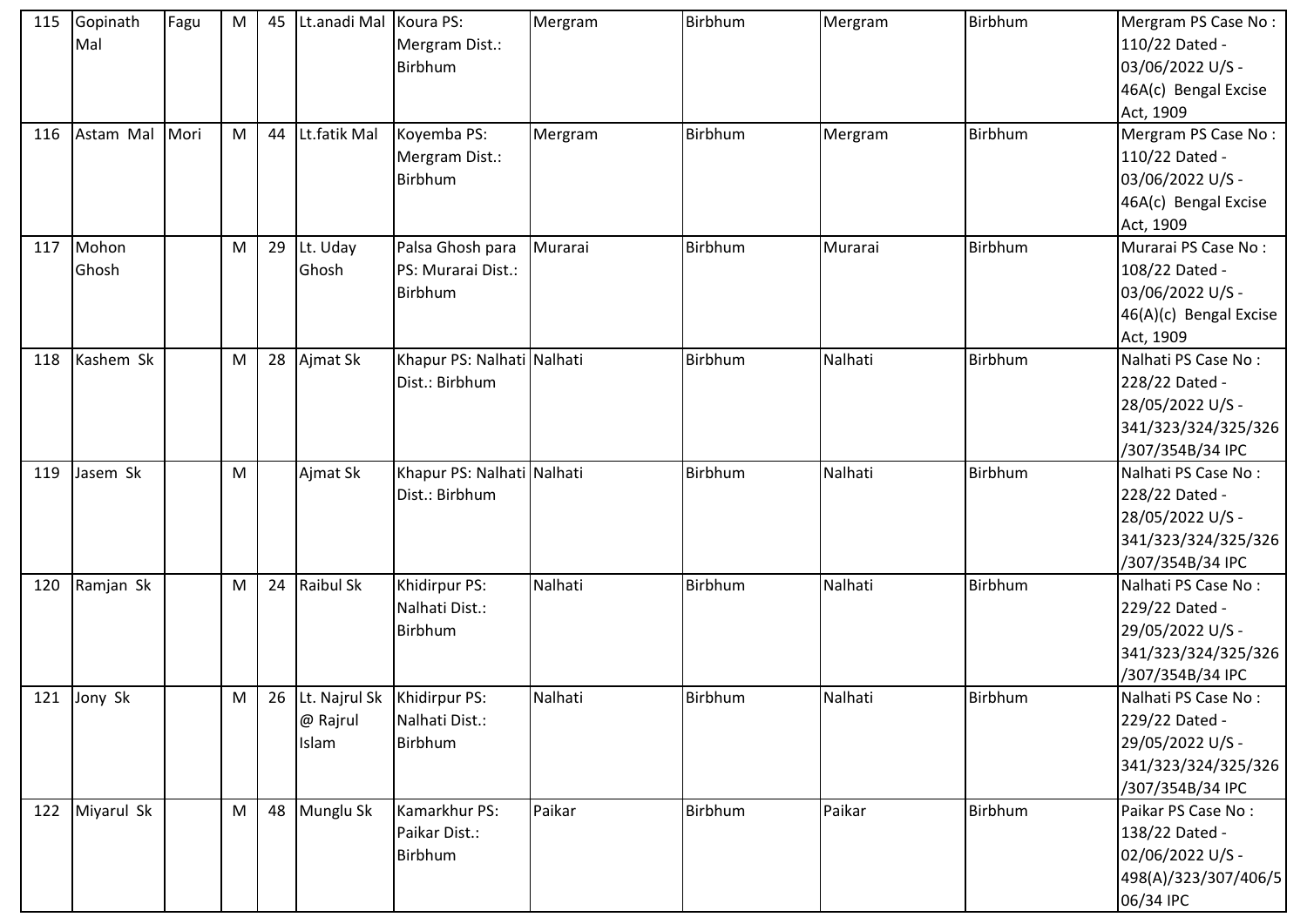| 123 | Asraf Sk             |        | M | 50 | Jelahar Sk           | Kamarkhur PS:<br>Paikar Dist.:<br><b>Birbhum</b>                                                                        | Paikar    | Birbhum                                         | Paikar        | Birbhum                                  | Paikar PS Case No:<br>139/22 Dated -<br>02/06/2022 U/S-304<br><b>IPC</b>                                                 |
|-----|----------------------|--------|---|----|----------------------|-------------------------------------------------------------------------------------------------------------------------|-----------|-------------------------------------------------|---------------|------------------------------------------|--------------------------------------------------------------------------------------------------------------------------|
| 124 | Prosenjit<br>Bhowmik | Dolon  | M |    | 32 Pradip<br>Bhowmik | Sainthia Muradihi<br>Colony ward no-7<br>PS: Sainthia Dist.:<br><b>Birbhum</b>                                          | Sainthia  | Birbhum                                         | Sainthia      | Birbhum                                  | Sainthia PS Case No:<br>170/22 Dated -<br>03/06/2022 U/S -<br>25(1A) Arms Act, 1959                                      |
| 125 | Ratan Sk             |        | M |    | Lt. Azad Sk          | Santra PS: Nanoor Nanoor<br>Dist.: Birbhum                                                                              |           | Birbhum                                         | Shantiniketan | Birbhum                                  | Shantiniketan PS Case<br>No: 88/22 Dated -<br>15/05/2022 U/S -<br>399/402 IPC                                            |
| 126 | Ashim<br>Dhuli       |        | M | 25 | Rabin Dhuli          | Boyra Paruipara,<br>P.S – Bagdah,<br>North 24 Parganas<br>PS: Bagdah Dist.:<br><b>Bongaon Police</b><br><b>District</b> | Bagdah    | <b>Bongaon Police</b><br><b>District</b>        | Bagdah        | <b>Bongaon Police</b><br><b>District</b> | Bagdah PS Case No:<br>402/22 Dated -<br>03/06/2022 U/S -<br>498A/325/506/34 IPC                                          |
| 127 | Shah Alam            |        | M |    | Md Badal<br>Miya     | PS: Petropole<br>Dist.: Bongaon<br><b>Police District</b>                                                               | Petropole | <b>Bongaon Police</b><br><b>District</b>        | Petropole     | <b>Bongaon Police</b><br><b>District</b> | Petropole PS Case No :<br>168/22 Dated -<br>03/06/2022 U/S-14<br>Foreigners Act, 1946Â                                   |
| 128 | Sanjay<br>Yadav      | Sandip | M | 21 | Suku Yadav           | Laldighi, PO<br>Gouripur, PS<br>Naihati, 24 Pgs<br>(N), PS: Naihati<br>Dist.: Barrackpore<br>Police<br>Commissionerate  | Naihati   | Barrackpore Police Chinsurah<br>Commissionerate |               | Commissionerate                          | Chandannagar Police Chinsurah PS Case No:<br>281/22 Dated -<br>03/06/2022 U/S -<br>399/402 IPC & 25/27<br>Arms Act, 1959 |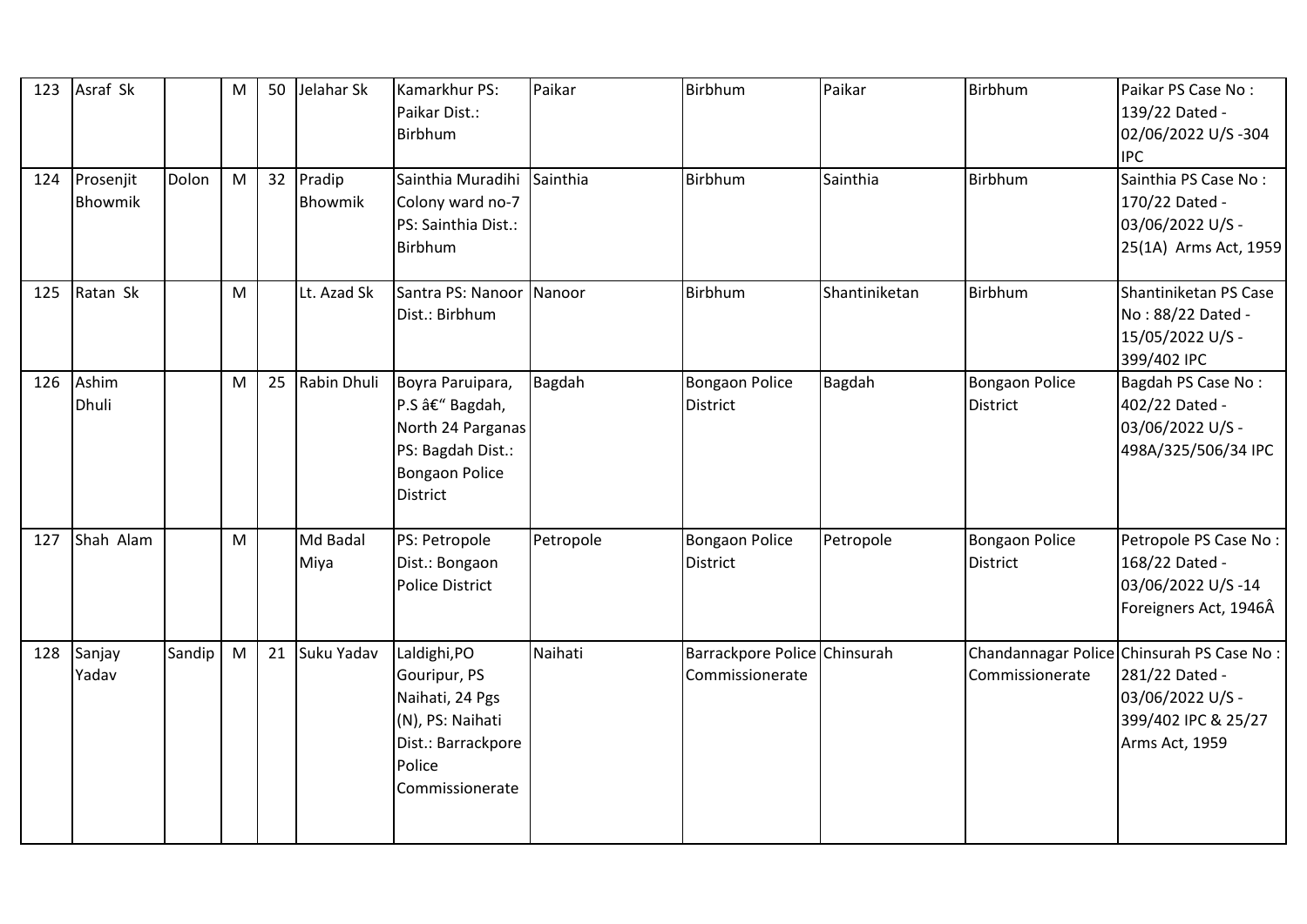| 129 | Raju Bag                   | M | 42     | Samir Bag                   | Mearbarh<br>Dhakimoyragoli,<br>PS CHN, (H) PS:<br>Chinsurah Dist.:<br>Chandannagar<br>Police<br>Commissionerate           | Chinsurah | Chandannagar<br>Police<br>Commissionerate | Chinsurah | Commissionerate | Chandannagar Police Chinsurah PS Case No:<br>281/22 Dated -<br>03/06/2022 U/S -<br>399/402 IPC & 25/27<br>Arms Act, 1959 |
|-----|----------------------------|---|--------|-----------------------------|---------------------------------------------------------------------------------------------------------------------------|-----------|-------------------------------------------|-----------|-----------------|--------------------------------------------------------------------------------------------------------------------------|
| 130 | <b>Kartick Pal</b>         | M | 55 Lt. | Kalachand<br>Pal            | Sukanta Nagar, PS Chinsurah<br>CHN, (H) PS:<br>Chinsurah Dist.:<br>Chandannagar<br>Police<br>Commissionerate              |           | Chandannagar<br>Police<br>Commissionerate | Chinsurah | Commissionerate | Chandannagar Police Chinsurah PS Case No:<br>281/22 Dated -<br>03/06/2022 U/S -<br>399/402 IPC & 25/27<br>Arms Act, 1959 |
| 131 | Haru Basu                  | M | 55     | Lt. Prafullya<br>Kr. Basu   | Baghajatin Pally,<br>PS CHN, (H) PS:<br>Chinsurah Dist.:<br>Chandannagar<br>Police<br>Commissionerate                     | Chinsurah | Chandannagar<br>Police<br>Commissionerate | Chinsurah | Commissionerate | Chandannagar Police Chinsurah PS Case No:<br>281/22 Dated -<br>03/06/2022 U/S -<br>399/402 IPC & 25/27<br>Arms Act, 1959 |
| 132 | Prakash<br><b>Talukder</b> | M |        | 45 Lt. Priyalal<br>Talukder | Haridradanga<br>Madanmohan<br>Colony, PS CHN,<br>(H) PS: Chinsurah<br>Dist.:<br>Chandannagar<br>Police<br>Commissionerate | Chinsurah | Chandannagar<br>Police<br>Commissionerate | Chinsurah | Commissionerate | Chandannagar Police Chinsurah PS Case No:<br>281/22 Dated -<br>03/06/2022 U/S -<br>399/402 IPC & 25/27<br>Arms Act, 1959 |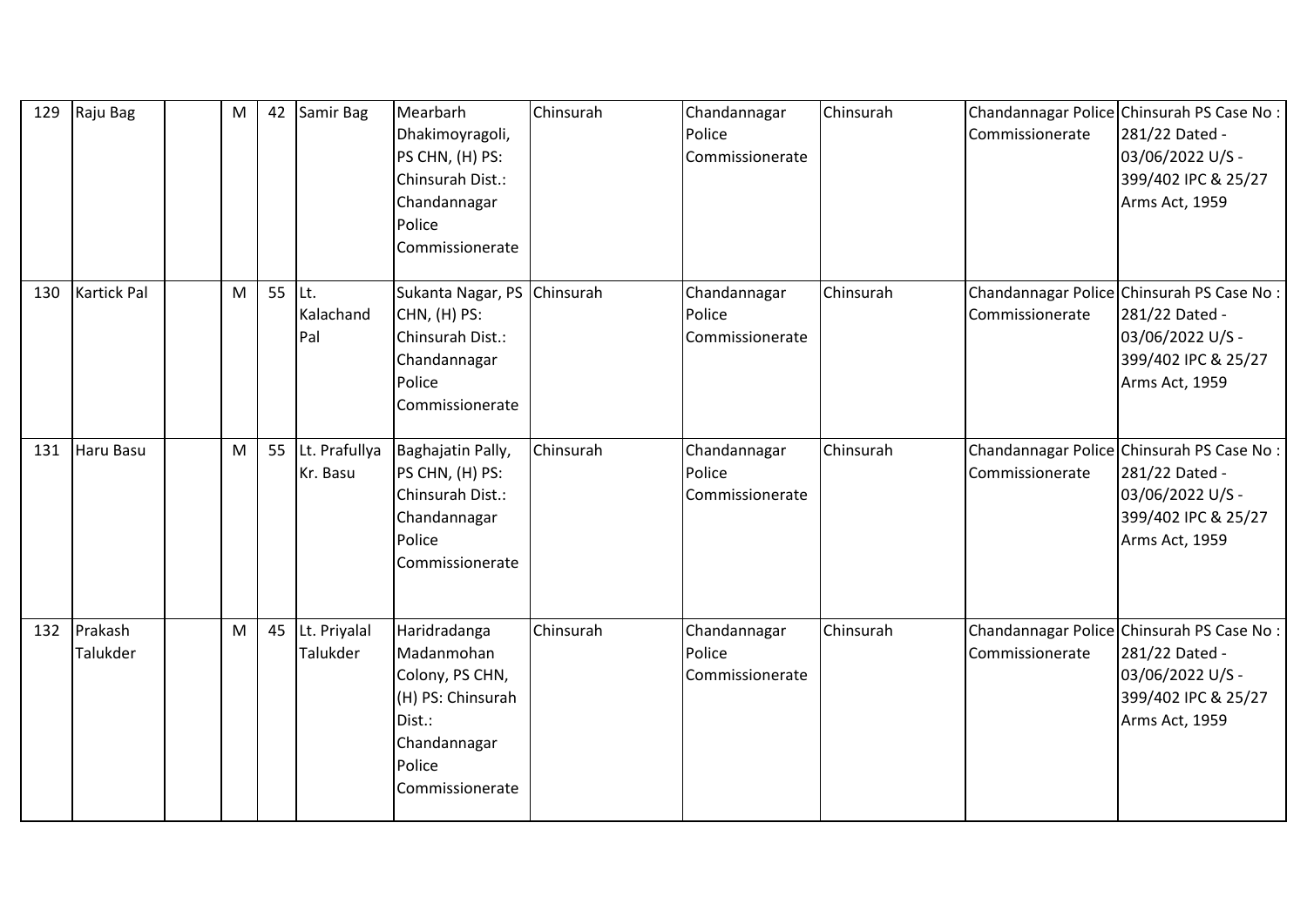| 133 | Bhootnath<br>Sardar | Dhukh<br>O<br>Sardar | M | 42 | Lt. Madan<br>Sardar    | Dakhin<br>Rajyadharpur,<br>Sardarpara, PS-<br>Serampore,<br>Hooghly PS:<br>Srirampore Dist.:<br>Chandannagar<br>Police<br>Commissionerate       | Srirampore | Chandannagar<br>Police<br>Commissionerate | Srirampore | Commissionerate                                      | Chandannagar Police Srirampore PS Case No<br>: 176/22 Dated -<br>01/06/2022 U/S -<br>341/325/354/307/506<br>/34 IPC   |
|-----|---------------------|----------------------|---|----|------------------------|-------------------------------------------------------------------------------------------------------------------------------------------------|------------|-------------------------------------------|------------|------------------------------------------------------|-----------------------------------------------------------------------------------------------------------------------|
| 134 | Pravash<br>Das      | <b>Bubai</b>         | M | 28 | <b>Puskar Das</b>      | 7 No. Harijan<br>Road, Chatra PO-<br>Chatra, PS-<br>Serampore,<br>Hooghly PS:<br>Srirampore Dist.:<br>Chandannagar<br>Police<br>Commissionerate | Srirampore | Chandannagar<br>Police<br>Commissionerate | Srirampore | Commissionerate                                      | Chandannagar Police Srirampore PS Case No<br>: 179/22 Dated -<br>02/06/2022 U/S -<br>341/323/307/354/34<br><b>IPC</b> |
| 135 | Rama X<br>Paramanik |                      | F | 39 | Kamal<br>Paramanik     | 45/F/2, Khatir<br>Bazar Lane, PO-<br>Mahesh, PS-<br>Serampore,<br>Hooghly PS:<br>Srirampore Dist.:<br>Chandannagar<br>Police<br>Commissionerate | Srirampore | Chandannagar<br>Police<br>Commissionerate | Srirampore | Chandannagar Police Srirampore PS<br>Commissionerate | Warrant No = 311                                                                                                      |
| 136 | Sumi                |                      | F |    | Md Sabuj Ali ATIABARI, | <b>FULBARI, DIST</b><br>KURIGRAM,<br><b>BANGLADESH</b>                                                                                          |            | <b>Basirhat</b>                           | Dinhata    | Coochbehar                                           | Dinhata PS Case No:<br>275/22 Dated -<br>03/06/2022 U/S -<br>14A/14C Foreigners<br>Act, 1946Â                         |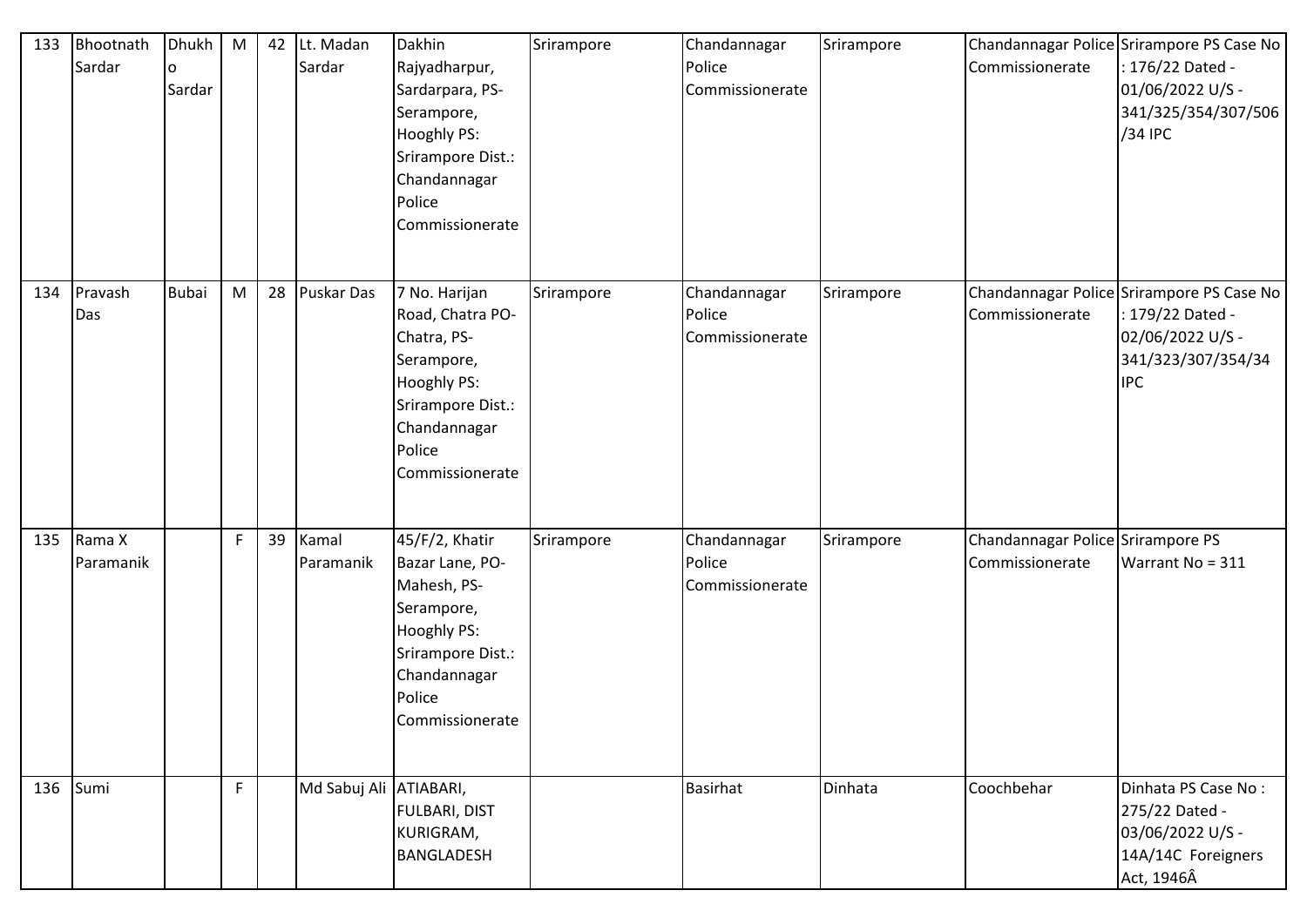| 137 | Sumi Bibi              |      |   |    | Sabuj Ali              | ATIABARI,<br><b>FULBARI, DIST</b><br><b>KURIGRAM,</b><br><b>BANGLADESH</b> |            | <b>Basirhat</b>  | Dinhata    | Coochbehar       | Dinhata PS Case No:<br>275/22 Dated -<br>03/06/2022 U/S -<br>14A/14C Foreigners<br>Act, 1946Â                                                                   |
|-----|------------------------|------|---|----|------------------------|----------------------------------------------------------------------------|------------|------------------|------------|------------------|-----------------------------------------------------------------------------------------------------------------------------------------------------------------|
| 138 | Enamul<br>Hoque        |      | M |    | Jobed Ali              | СННОТО<br><b>BOYALMARI PS:</b><br>Dinhata Dist.:<br>Coochbehar             | Dinhata    | Coochbehar       | Dinhata    | Coochbehar       | Dinhata PS Case No:<br>272/22 Dated -<br>03/06/2022 U/S-379<br>IPC & 21 Mines and<br><b>Minerals (Regulation</b><br>and Development) Act<br>$(1957)\hat{A}$     |
| 139 | <b>Giren Roy</b>       |      | M | 40 | Late Kailash<br>Barman | 94Fulkadabri PS:<br>Kuchlibari Dist.:<br>Coochbehar                        | Kuchlibari | Coochbehar       | Kuchlibari | Coochbehar       | Kuchlibari PS Case No:<br>67/22 Dated -<br>04/06/2022 U/S -<br>506/448/323/325/34<br><b>IPC</b>                                                                 |
| 140 | Mahadev<br>Debnath     |      | M | 31 | Iranjan<br>Debnath     | PS: Pundibari<br>Dist.: Coochbehar                                         | Pundibari  | Coochbehar       | Pundibari  | Coochbehar       | Pundibari PS Case No:<br>292/22 Dated -<br>03/06/2022 U/S -<br>186/279/337/379/411<br>/414 IPC & 3/4<br>Prevention of Damage<br>to Public Property Act,<br>1984 |
| 141 | Ananta<br>Barman       |      | M |    | Khagen<br>Barman       | PS: Tufanganj<br>Dist.: Coochbehar                                         | Tufanganj  | Coochbehar       | Tufanganj  | Coochbehar       | Tufanganj PS Case No:<br>448/22 Dated -<br>03/06/2022 U/S-498A<br><b>IPC</b>                                                                                    |
| 142 | Majibar<br>Molla       |      | M | 30 | Abbas Molla Jamlabad   | (Mirjapur), PS:<br>Tapan Dist.:<br>Dakshin Dinajpur                        | Tapan      | Dakshin Dinajpur | Hilli      | Dakshin Dinajpur | Hilli PS Case No:<br>154/21 Dated -<br>24/07/2021 U/S -<br>363/365/34 IPC                                                                                       |
| 143 | <b>Tapu</b><br>Karanga | Kanu | M | 27 | Jhulan<br>Karanga      | Salbagan, Ward<br>no. 18 PS:<br>Bishnupur Dist.:<br>Bankura                | Bishnupur  | <b>Bankura</b>   | Bishnupur  | <b>Bankura</b>   | <b>Bishnupur PS Case No:</b><br>25/22 Dated -<br>10/03/2022 U/S -<br>399/402 IPC                                                                                |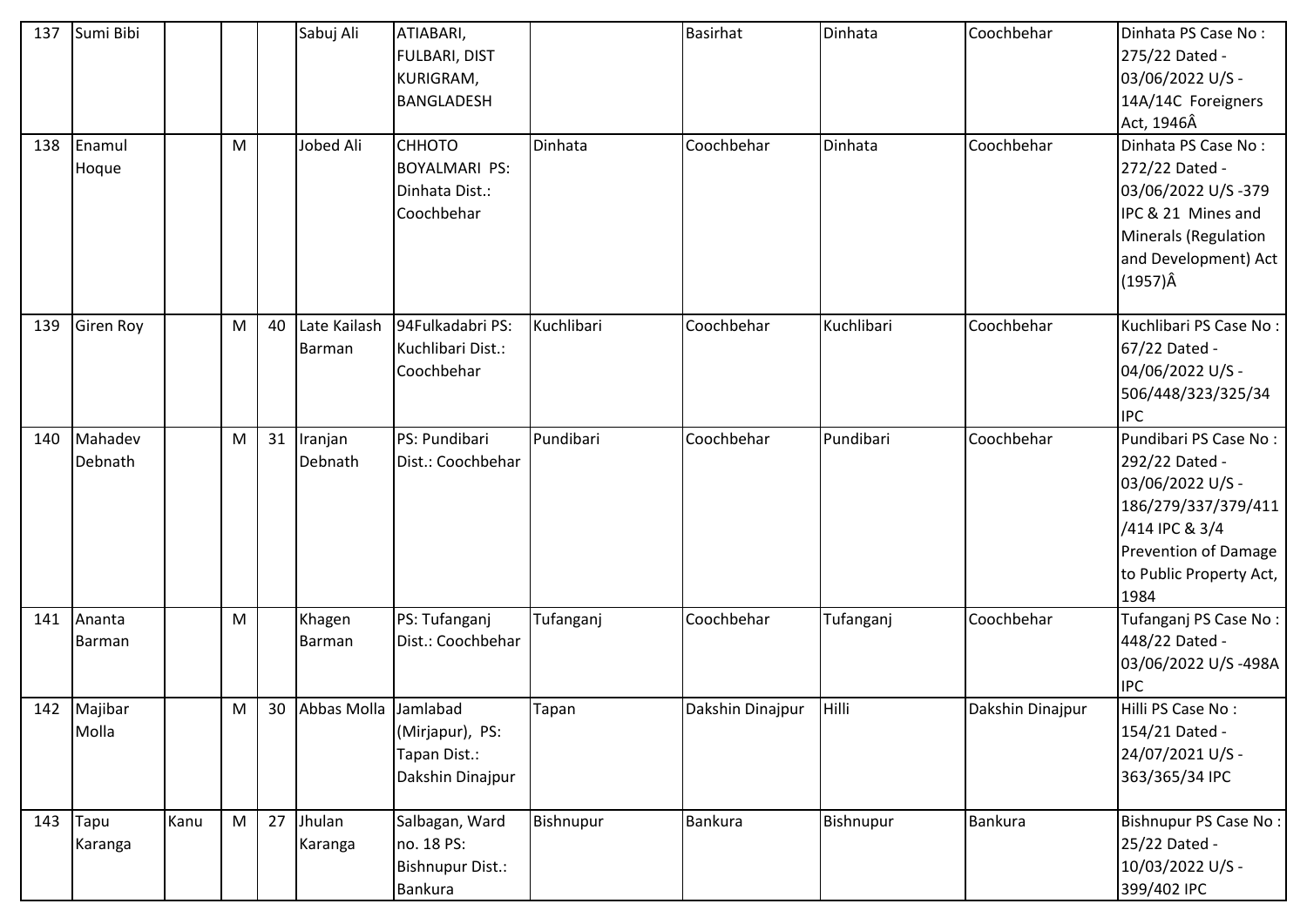| 144 | Sk Miraj                | M | 22 | <b>Rezaul Sk</b>          | PS: Thakurpukur<br>Dist.: Kolkata                                                         | Thakurpukur     | Kolkata                                   | Bishnupur       | Diamond Harbour<br><b>Police District</b> | <b>Bishnupur PS Case No:</b><br>289/22 Dated -<br>03/05/2022 U/S-379<br><b>IPC</b>                           |
|-----|-------------------------|---|----|---------------------------|-------------------------------------------------------------------------------------------|-----------------|-------------------------------------------|-----------------|-------------------------------------------|--------------------------------------------------------------------------------------------------------------|
| 145 | Goutam<br>Sardar        | M | 43 | Lt Gopal<br>Sardar        | PS: Bishnupur<br>Dist.: Diamond<br><b>Harbour Police</b><br><b>District</b>               | Bishnupur       | Diamond Harbour<br>Police District        | Bishnupur       | Diamond Harbour<br><b>Police District</b> | <b>Bishnupur PS Case No:</b><br>379/22 Dated -<br>03/06/2022 U/S -<br>272/273 IPC                            |
| 146 | Mantu<br>Sardar         | M | 43 | Lt. Kalipada<br>Sardar    | PS: Bishnupur<br>Dist.: Diamond<br><b>Harbour Police</b><br><b>District</b>               | Bishnupur       | Diamond Harbour<br><b>Police District</b> | Bishnupur       | Diamond Harbour<br><b>Police District</b> | <b>Bishnupur PS Case No:</b><br>380/22 Dated -<br>03/06/2022 U/S-46AA<br>Bengal Excise Act,<br>1909          |
| 147 | Suraj<br><b>Mallick</b> | M |    | Asgar<br><b>Mallick</b>   | PS: Budgebudge<br>Dist.: Diamond<br><b>Harbour Police</b><br><b>District</b>              | Budgebudge      | Diamond Harbour<br><b>Police District</b> | Budgebudge      | Diamond Harbour<br><b>Police District</b> | <b>Budgebudge PS Case</b><br>No: 168/22 Dated -<br>03/06/2022 U/S -<br>379/411/413/414 IPC                   |
| 148 | <b>Bikul Maity</b>      | M |    | Lt<br>Prankrihna<br>Maity | PS: Budgebudge<br>Dist.: Diamond<br><b>Harbour Police</b><br><b>District</b>              | Budgebudge      | Diamond Harbour<br>Police District        | Budgebudge      | Diamond Harbour<br><b>Police District</b> | <b>Budgebudge PS Case</b><br>No: 169/22 Dated -<br>03/06/2022 U/S-46 A<br>C) Bengal Excise Act,<br>1909      |
| 149 | Sk Saifuddin            | M |    |                           | Lt Sk Mamraj PS: Budgebudge<br>Dist.: Diamond<br><b>Harbour Police</b><br><b>District</b> | Budgebudge      | Diamond Harbour<br>Police District        | Budgebudge      | Diamond Harbour<br><b>Police District</b> | <b>Budgebudge PS Case</b><br>No: 155/22 Dated -<br>26/05/2022 U/S -<br>399/402 IPC & 25/27<br>Arms Act, 1959 |
| 150 | Sukhendu<br>Majumder    | M | 38 | Nemai<br>Majumder         | PS: Diamond<br>harbour Dist.:<br>Diamond Harbour<br><b>Police District</b>                | Diamond harbour | Diamond Harbour<br><b>Police District</b> | Diamond harbour | Diamond Harbour<br><b>Police District</b> | Diamond harbour PS<br>Case No: 287/22<br>Dated - 03/06/2022<br>U/S-46 Bengal Excise<br>Act, 1909             |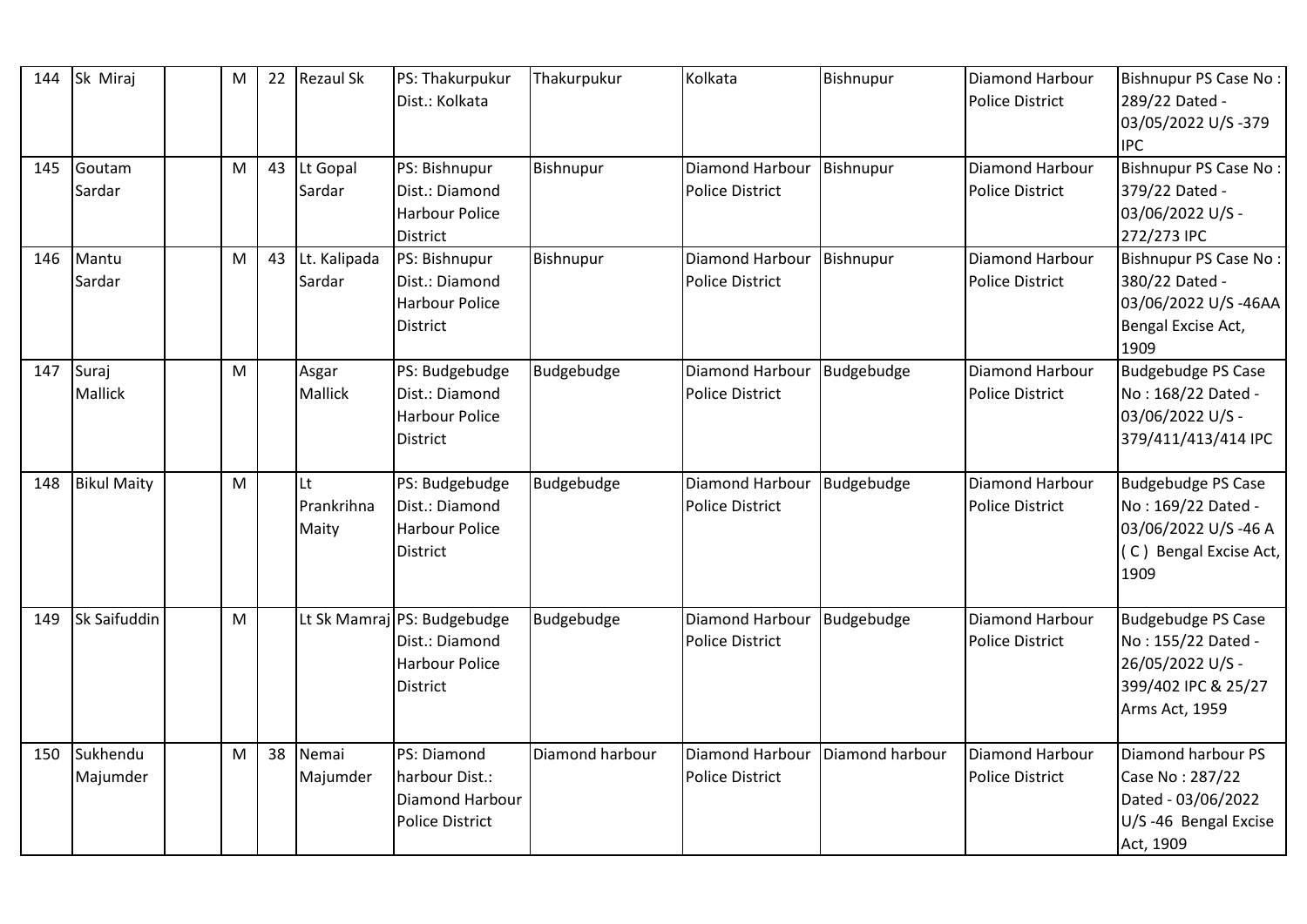| 151 | Raju Ranjit           |            | M | 34 | Lt. Paltu<br>Ranjit            | PS: Diamond<br>harbour Dist.:<br>Diamond Harbour<br><b>Police District</b>                | Diamond harbour | Diamond Harbour<br><b>Police District</b>              | Diamond harbour | <b>Diamond Harbour</b><br><b>Police District</b> | Diamond harbour PS<br>Case No: 170/22<br>Dated - 01/04/2022<br>U/S-498A/302/406<br>IPC & 3/4 Dowry<br>Prohibition Act, 1961Â |
|-----|-----------------------|------------|---|----|--------------------------------|-------------------------------------------------------------------------------------------|-----------------|--------------------------------------------------------|-----------------|--------------------------------------------------|------------------------------------------------------------------------------------------------------------------------------|
| 152 | Alamgir<br>Fakir      |            | M | 32 | Iran Fakir                     | PS: Diamond<br>harbour Dist.:<br>Diamond Harbour<br><b>Police District</b>                | Diamond harbour | Diamond Harbour<br><b>Police District</b>              | Diamond harbour | Diamond Harbour<br><b>Police District</b>        | Diamond harbour PS<br>Case No: 195/22<br>Dated - 12/04/2022<br>U/S-399/402 IPC                                               |
| 153 | Jashim<br>Uddin Molla |            | M | 23 | Molla                          | Abdul Rajjak   PS: Diamond<br>harbour Dist.:<br>Diamond Harbour<br><b>Police District</b> | Diamond harbour | Diamond Harbour<br><b>Police District</b>              | Diamond harbour | Diamond Harbour<br><b>Police District</b>        | Diamond harbour PS<br>Case No: 14/22 Dated<br>10/01/2022 U/S -<br>399/402/ IPC & 25/27<br>Arms Act, 1959                     |
| 154 | Uday<br>Halder        |            | M | 61 | Halder                         | Lt. Haran Ch. Naranberia PS:<br>Falta Dist.:<br>Diamond Harbour<br><b>Police District</b> | Falta           | Diamond Harbour<br>Police District                     | Falta           | Diamond Harbour<br><b>Police District</b>        | Falta PS Case No:<br>131/22 Dated -<br>03/06/2022 U/S-46(A)<br>Bengal Excise Act,<br>1909                                    |
| 155 | Gouranga<br>Das       |            | M | 62 | S/o Anath<br><b>Bandhu Das</b> | PS: Maheshtala<br>Dist.: Diamond<br><b>Harbour Police</b><br>District                     | Maheshtala      | Diamond Harbour   Maheshtala<br><b>Police District</b> |                 | Diamond Harbour<br><b>Police District</b>        | Maheshtala PS Case<br>No: 266/22 Dated -<br>03/06/2022 U/S-46A<br>(C) Bengal Excise Act,<br>1909                             |
| 156 | <b>Sk Chand</b>       | Chand<br>u | M | 19 | S/o Sk Sahid                   | PS: Maheshtala<br>Dist.: Diamond<br><b>Harbour Police</b><br>District                     | Maheshtala      | Diamond Harbour<br><b>Police District</b>              | Maheshtala      | Diamond Harbour<br><b>Police District</b>        | Maheshtala PS Case<br>No: 261/22 Dated -<br>29/05/2022 U/S -<br>399/402 IPC                                                  |
| 157 | Khalil Molla          |            | M | 44 | S/o Lt Tamir<br>Ali Molla      | PS: Maheshtala<br>Dist.: Diamond<br><b>Harbour Police</b><br>District                     | Maheshtala      | Diamond Harbour<br><b>Police District</b>              | Maheshtala      | Diamond Harbour<br><b>Police District</b>        | Maheshtala PS Case<br>No: 809/20 Dated -<br>21/12/2020 U/S-380<br><b>IPC</b>                                                 |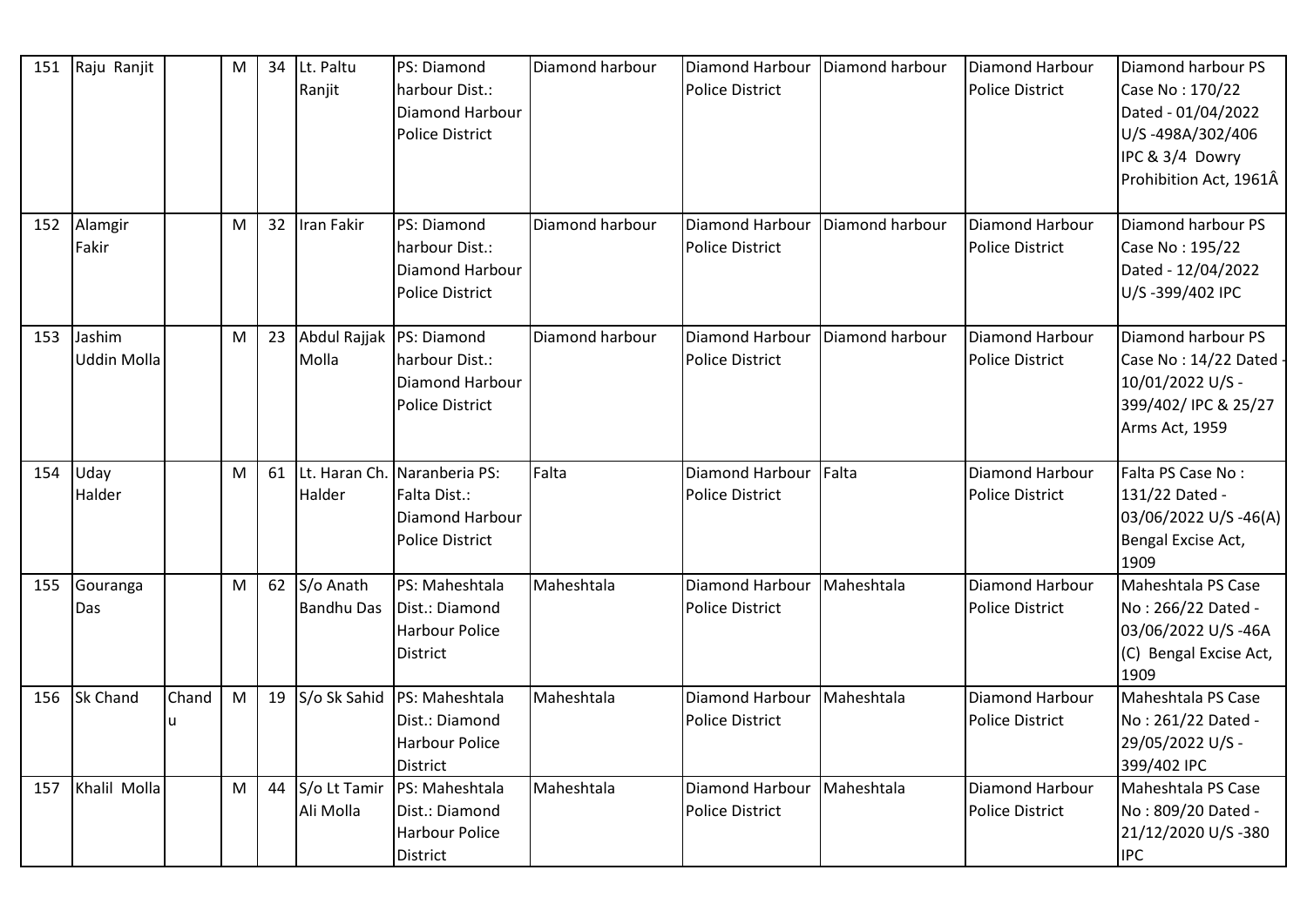| 158 | Samir<br>Mondal         |       | M |    | Ananth                        | PS: Mograhat<br>Dist.: Diamond<br><b>Harbour Police</b><br><b>District</b>                                                                | Mograhat   | Diamond Harbour<br><b>Police District</b>        | Mograhat      | Diamond Harbour<br><b>Police District</b> | Mograhat PS Case No:<br>219/22 Dated -<br>03/06/2022 U/S-46 A<br>(c) Bengal Excise Act,<br>1909      |
|-----|-------------------------|-------|---|----|-------------------------------|-------------------------------------------------------------------------------------------------------------------------------------------|------------|--------------------------------------------------|---------------|-------------------------------------------|------------------------------------------------------------------------------------------------------|
| 159 | Aminur<br><b>Dhali</b>  |       | M |    |                               | Serajul Dhali   PS: Mograhat<br>Dist.: Diamond<br><b>Harbour Police</b><br><b>District</b>                                                | Mograhat   | Diamond Harbour<br><b>Police District</b>        | Mograhat      | Diamond Harbour<br><b>Police District</b> | Mograhat PS Case No:<br>176/22 Dated -<br>11/05/2022 U/S -<br>417/376 IPC                            |
| 160 | Noor Islam<br><b>Sk</b> |       | M | 42 | Lt.<br>Moinuddin<br><b>Sk</b> | Baratala (Pore<br>Para) PS:<br>Nodakhali Dist.:<br>Diamond Harbour<br><b>Police District</b>                                              | Nodakhali  | Diamond Harbour<br><b>Police District</b>        | Nodakhali     | Diamond Harbour<br><b>Police District</b> | Nodakhali PS Case No:<br>243/22 Dated -<br>03/06/2022 U/S-46A<br>Bengal Excise Act,<br>1909          |
| 161 | Raju Bej                |       |   | 29 | Ashok Bej                     | Godakhali PS:<br>Nodakhali Dist.:<br>Diamond Harbour<br><b>Police District</b>                                                            | Nodakhali  | Diamond Harbour<br><b>Police District</b>        | Nodakhali     | Diamond Harbour<br><b>Police District</b> | Nodakhali PS Case No:<br>244/22 Dated -<br>03/06/2022 U/S-46A<br>Bengal Excise Act,<br>1909          |
| 162 | Zobayer Sk              |       | M | 23 | Abu Taiyab<br>Sk              | Kuldia PS:<br>Mograhat Dist.:<br>Diamond Harbour<br><b>Police District</b>                                                                | Mograhat   | Diamond Harbour<br><b>Police District</b>        | Nodakhali     | Diamond Harbour<br><b>Police District</b> | Nodakhali PS Case No:<br>237/22 Dated -<br>30/05/2022 U/S -<br>279/338 IPC                           |
| 163 | Debu Roy                |       | M |    | Gunadhar<br>Roy               | PS: Pujali Dist.:<br><b>Diamond Harbour</b><br><b>Police District</b>                                                                     | Pujali     | Diamond Harbour Pujali<br><b>Police District</b> |               | Diamond Harbour<br><b>Police District</b> | Pujali PS Case No:<br>3922/22 U/S -                                                                  |
| 164 | Nasim<br>Molla          | Tenia | M | 32 | Lt Boran<br>Molla             | Santoshpur Bazar<br>Para, H/O-<br>Mannan, PS<br>Maheshtala, (S) 24<br>Pgs. PS:<br>Maheshtala Dist.:<br>Diamond Harbour<br>Police District | Maheshtala | Diamond Harbour<br><b>Police District</b>        | Rabindranagar | Diamond Harbour<br><b>Police District</b> | Rabindranagar PS Case<br>No: 138/22 Dated -<br>03/06/2022 U/S -<br>46A(C) Bengal Excise<br>Act, 1909 |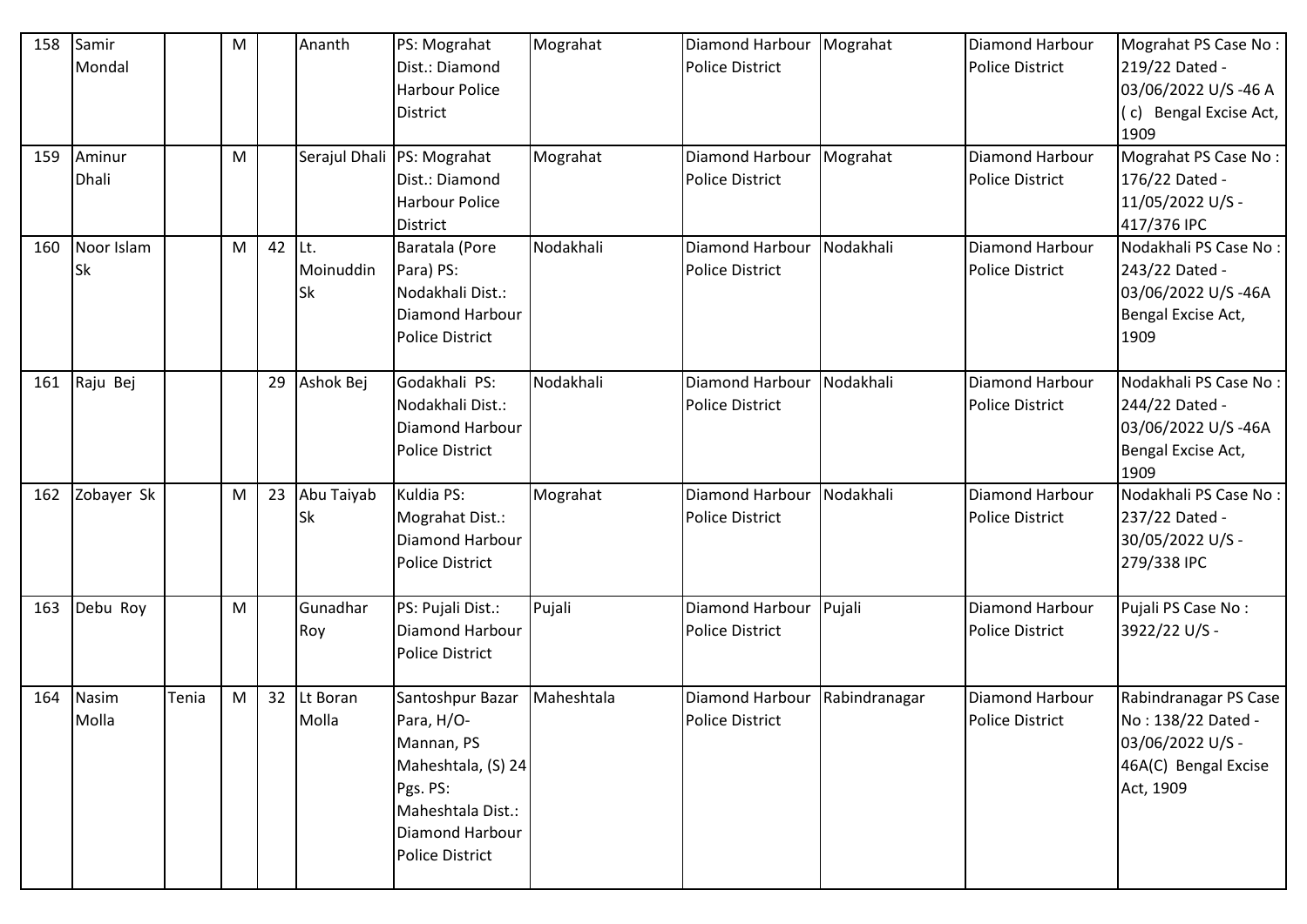| 165 | Rahamatull<br>a Gazi |       | M | 23 | S/o Sattar<br>Gazi     | Vill-Uttar<br>Daharavi, PS-<br>Jibantala, A/P<br>Akra Fatak Naya<br>Basti, Near Masjid,<br>PS-Rabindranagar<br>PS: Jibantala Dist.:<br><b>Baruipur Police</b><br><b>District</b> | Jibantala | <b>Baruipur Police</b><br><b>District</b>          | Rabindranagar | Diamond Harbour<br><b>Police District</b> | Rabindranagar PS Case<br>No: 122/22 Dated -<br>20/05/2022 U/S -<br>399/402 IPC                   |
|-----|----------------------|-------|---|----|------------------------|----------------------------------------------------------------------------------------------------------------------------------------------------------------------------------|-----------|----------------------------------------------------|---------------|-------------------------------------------|--------------------------------------------------------------------------------------------------|
| 166 | Sripada<br>Sardar    |       | M | 42 | Lt. Shankar<br>Sardar  | Gondia PS:<br>Ramnagar Dist.:<br>Diamond Harbour<br><b>Police District</b>                                                                                                       | Ramnagar  | Diamond Harbour Ramnagar<br><b>Police District</b> |               | Diamond Harbour<br><b>Police District</b> | Ramnagar PS Case No:<br>103/22 Dated -<br>03/06/2022 U/S-46A<br>Bengal Excise Act,<br>1909       |
| 167 | Saharul Sk           |       | M | 22 |                        | Alimuddin Sk Sankar Parulia PS:<br>Ramnagar Dist.:<br><b>Diamond Harbour</b><br><b>Police District</b>                                                                           | Ramnagar  | Diamond Harbour Ramnagar<br><b>Police District</b> |               | Diamond Harbour<br><b>Police District</b> | Ramnagar PS Case No:<br>98/22 Dated -<br>31/05/2022 U/S-376<br><b>IPC</b>                        |
| 168 | Sobhan<br>Sardar     |       | M | 26 | Maiful<br>Sardar       | Of Usthi Lalpole<br>PS: Usthi Dist.:<br>Diamond Harbour<br><b>Police District</b>                                                                                                | Usthi     | Diamond Harbour<br><b>Police District</b>          | Usthi         | Diamond Harbour<br><b>Police District</b> | Usthi PS Case No:<br>238/22 Dated -<br>03/06/2022 U/S -<br>399/402 IPC & 25/35<br>Arms Act, 1959 |
| 169 | Mannan<br>Sardar     |       | M | 48 | Late Musa<br>Sardar    | Of Usthi Sardar<br>Para PS: Usthi<br>Dist.: Diamond<br><b>Harbour Police</b><br><b>District</b>                                                                                  | Usthi     | Diamond Harbour<br><b>Police District</b>          | Usthi         | Diamond Harbour<br><b>Police District</b> | Usthi PS Case No:<br>238/22 Dated -<br>03/06/2022 U/S -<br>399/402 IPC & 25/35<br>Arms Act, 1959 |
| 170 | Sahariyar<br>Sardar  | Poltu | M | 38 | Late Ibrahim<br>Sardar | Of Usthi Sardar<br>Para PS: Usthi<br>Dist.: Diamond<br><b>Harbour Police</b><br><b>District</b>                                                                                  | Usthi     | Diamond Harbour<br><b>Police District</b>          | Usthi         | Diamond Harbour<br><b>Police District</b> | Usthi PS Case No:<br>238/22 Dated -<br>03/06/2022 U/S -<br>399/402 IPC & 25/35<br>Arms Act, 1959 |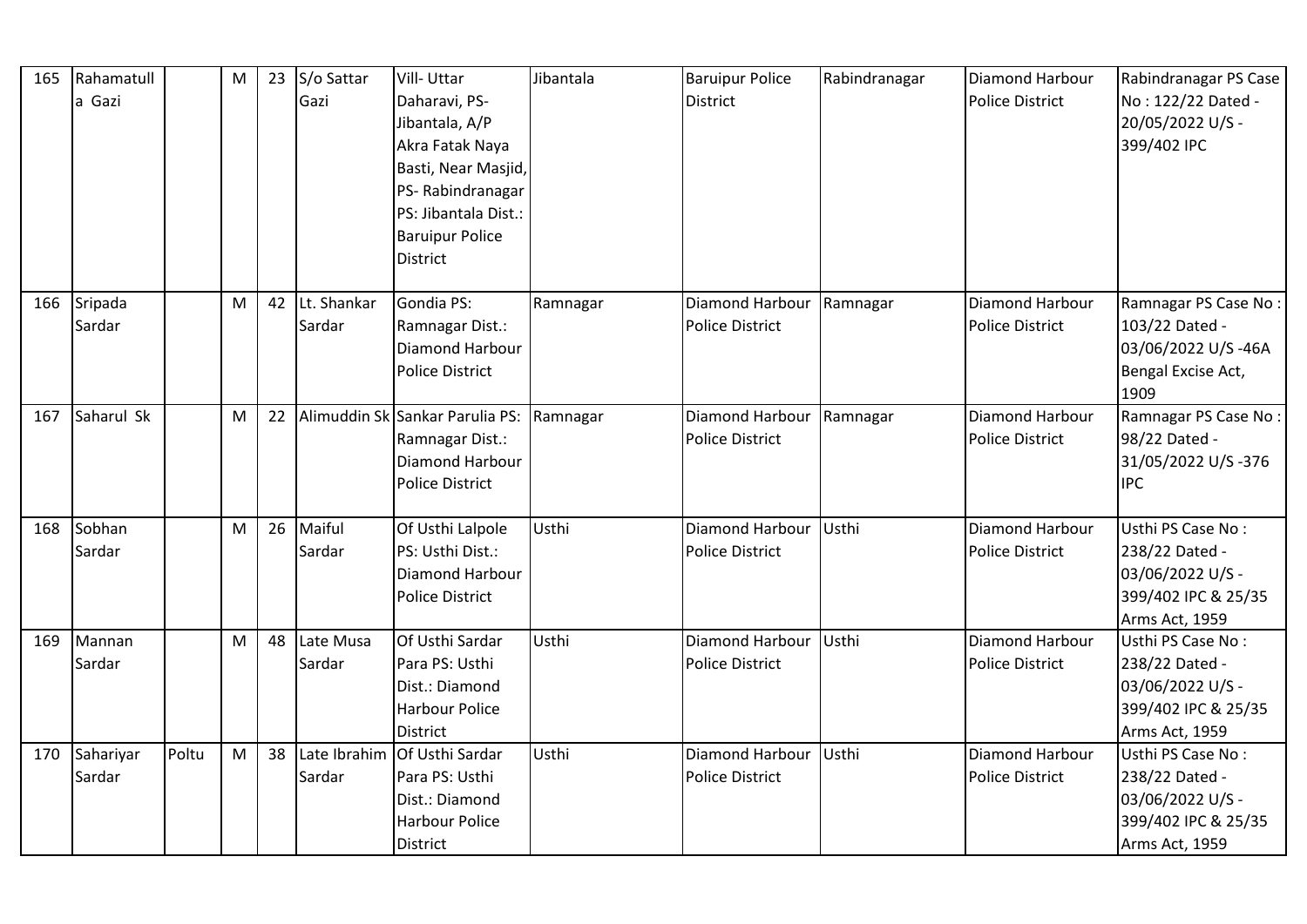| 171 | Md Samim          |       | M | 26 | Sk Kamal             | Of Mollickpur,<br>Mandirpar, PO<br>Mollickpur PS:<br>Sonarpur Dist.:<br><b>Baruipur Police</b><br><b>District</b>                   | Sonarpur       | <b>Baruipur Police</b><br>District            | Usthi            | Diamond Harbour<br><b>Police District</b> | Usthi PS Case No:<br>239/22 Dated -<br>03/06/2022 U/S -<br>$25(1)(a)$ Arms Act,<br>1959      |
|-----|-------------------|-------|---|----|----------------------|-------------------------------------------------------------------------------------------------------------------------------------|----------------|-----------------------------------------------|------------------|-------------------------------------------|----------------------------------------------------------------------------------------------|
| 172 | Supriya Bag       |       | M | 19 | Bag                  | Birendranath Ghanashyampur<br>PS: Dhaniakhali<br>Dist.: Hooghly<br>Rural                                                            | Dhaniakhali    | <b>Hooghly Rural</b>                          | Dhaniakhali      | <b>Hooghly Rural</b>                      | Dhaniakhali PS Case<br>No: 102/22 Dated -<br>26/05/2022 U/S -<br>363/365 IPC                 |
| 173 | Bappa Dolui Bapas |       | M | 33 | Lt. Uttam<br>Dolui   | Vill â€" Ramnagar, Khanakul<br>Uttarpara, PS -<br>Khanakul, Dist.<br>– Hooghly. PS:<br>Khanakul Dist.:<br><b>Hooghly Rural</b>      |                | <b>Hooghly Rural</b>                          | Khanakul         | <b>Hooghly Rural</b>                      | Khanakul PS Case No:<br>249/22 Dated -<br>03/06/2022 U/S-46(A)<br>Bengal Excise Act,<br>1909 |
| 174 | Pradeep<br>Mete   |       | M |    | Lt. Indra            | Vill – Dhuma,<br>Kumar Mete Jadavpur, P.O –<br>Sugandhya, P.S.<br>â€" Polba, Dist -<br>Hooghly PS: Polba<br>Dist.: Hooghly<br>Rural | Polba          | <b>Hooghly Rural</b>                          | Polba            | <b>Hooghly Rural</b>                      | Polba PS Case No:<br>93/22 Dated -<br>03/06/2022 U/S -<br>341/307/326 IPC                    |
| 175 | Rahul<br>Kumar    |       | M | 25 | Lt.pradip<br>Kajaria | Sabjipatti,<br>koiribandh Jharia,<br>Dhanbad (JKH)                                                                                  |                | <b>Basirhat</b>                               | Andal g.r.p.s.   | Howrah G.R.P.                             | Andal g.r.p.s. PS Case<br>No: 12/22 Dated -<br>09/04/2022 U/S -<br>399/402 IPC               |
| 176 | Md Asif           | Pappu | M | 32 | Md Arsad             | Asansol Railpar<br>Babu Talab PS:<br>Asansole north<br>Dist.: Asansol<br><b>Durgapur Police</b><br>Commissionerate                  | Asansole north | Asansol Durgapur<br>Police<br>Commissionerate | Burdwan g.r.p.s. | Howrah G.R.P.                             | Burdwan g.r.p.s. PS<br>Case No: 24/22 Dated<br>03/06/2022 U/S -<br>399/402 IPC               |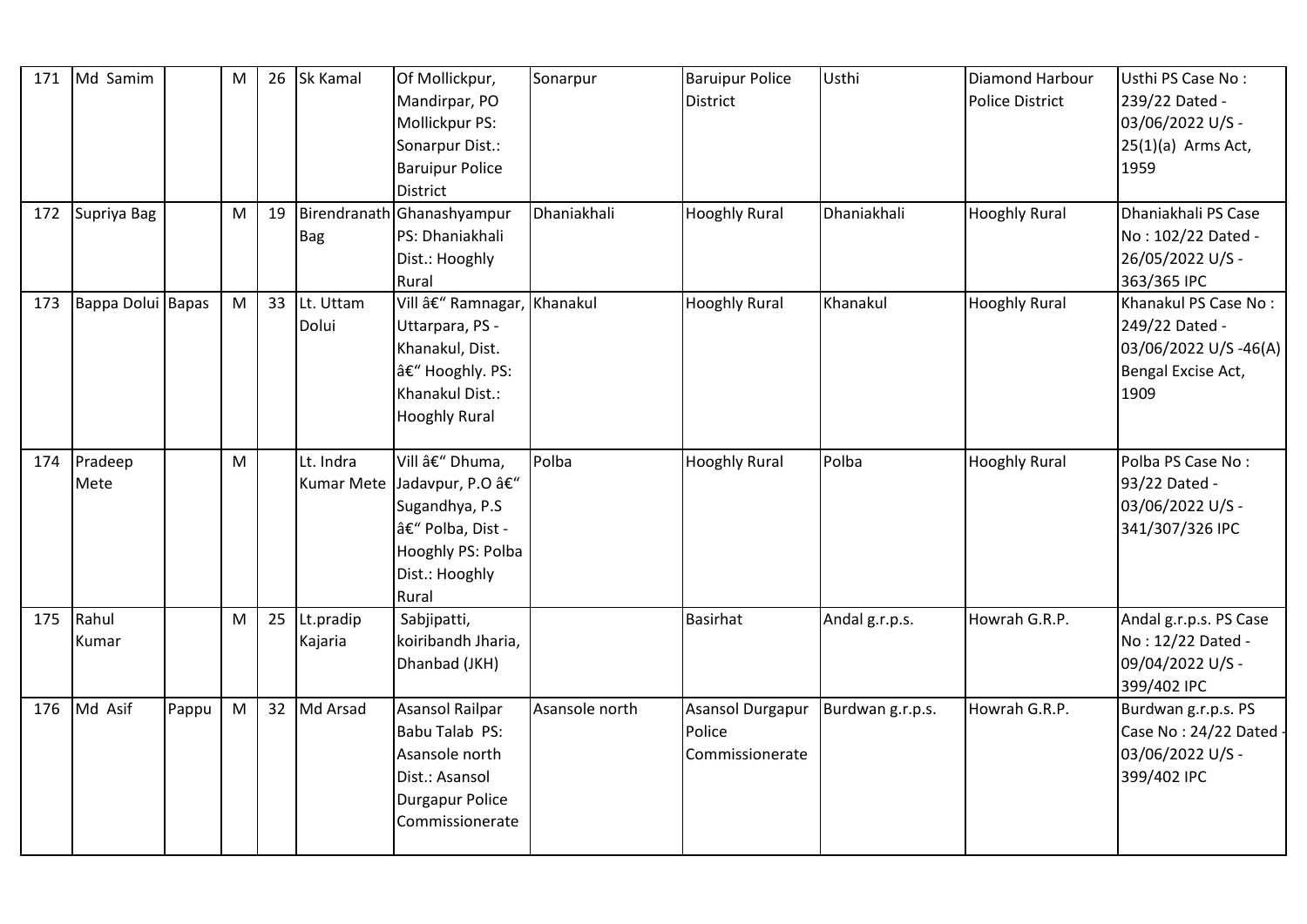| 177 | Md Saraj             | Lakhi |   | 24 | Lt Md Khalil<br>Ansari       | Asansol Maku<br>Mohallah Railpar<br>PS: Asansole north<br>Dist.: Asansol<br><b>Durgapur Police</b><br>Commissionerate                      | Asansole north  | <b>Asansol Durgapur</b><br>Police<br>Commissionerate | Burdwan g.r.p.s. | Howrah G.R.P.                           | Burdwan g.r.p.s. PS<br>Case No: 24/22 Dated<br>03/06/2022 U/S -<br>399/402 IPC                                       |
|-----|----------------------|-------|---|----|------------------------------|--------------------------------------------------------------------------------------------------------------------------------------------|-----------------|------------------------------------------------------|------------------|-----------------------------------------|----------------------------------------------------------------------------------------------------------------------|
| 178 | Saheb Sk             |       |   | 35 | <b>Ekramul Sk</b>            | Kendua Bisanpur<br>PS-Ranga Dist-<br>Sahebganj (JHK)                                                                                       |                 | <b>Basirhat</b>                                      | Burdwan g.r.p.s. | Howrah G.R.P.                           | Burdwan g.r.p.s. PS<br>Case No: 24/22 Dated<br>03/06/2022 U/S -<br>399/402 IPC                                       |
| 179 | Anup Kr<br>Khetrapal |       | M | 32 | Hara                         | Dakshin Maina<br>PS: Burdwan Dist.:<br>Purba Burdwan                                                                                       | Burdwan         | Purba Burdwan                                        | Burdwan g.r.p.s. | Howrah G.R.P.                           | Burdwan g.r.p.s. PS<br>Case No: 24/22 Dated<br>03/06/2022 U/S -<br>399/402 IPC                                       |
| 180 | Sk Sohem<br>Sohel    |       |   |    | $S/O$ Lt<br>Ahmed<br>Hussain | Of Bankra<br>Karatkal,<br>Khanpara, PS-<br>Domjur, Howrah<br>Domjur Howrah<br>PS: Domjur Dist.:<br><b>Howrah Police</b><br>Commissionerate | Domjur          | <b>Howrah Police</b><br>Commissionerate              | Golabari         | <b>Howrah Police</b><br>Commissionerate | <b>Golabari PS Case No:</b><br>205/22 Dated -<br>27/04/2022 U/S -<br>399/402 IPC                                     |
| 181 | Arabinda<br>Choulia  |       | M | 36 | Choulia                      | Lt. Ramjiban Bardabar, P.O-<br>Ayodhya, PS-<br>Shyampur,<br>Howrah PS:<br>Shyampur Dist.:<br><b>Howrah Rural</b>                           | Shyampur        | <b>Howrah Rural</b>                                  | Bagnan           | <b>Howrah Rural</b>                     | Bagnan PS Case No:<br>276/22 Dated -<br>30/05/2022 U/S -<br>498A/506/34 IPC &<br>3/4 Dowry Prohibition<br>Act, 1961Â |
| 182 | Bidyut<br>Singh      |       |   | 40 | Mahadeb<br>Singh             | Maju PS:<br>Jagatballavpore<br>Dist.: Howrah<br>Rural                                                                                      | Jagatballavpore | <b>Howrah Rural</b>                                  | Jagatballavpore  | Howrah Rural                            | Jagatballavpore PS<br>Case No: 108/22<br>Dated - 03/06/2022<br>U/S-46A(c) Bengal<br>Excise Act, 1909                 |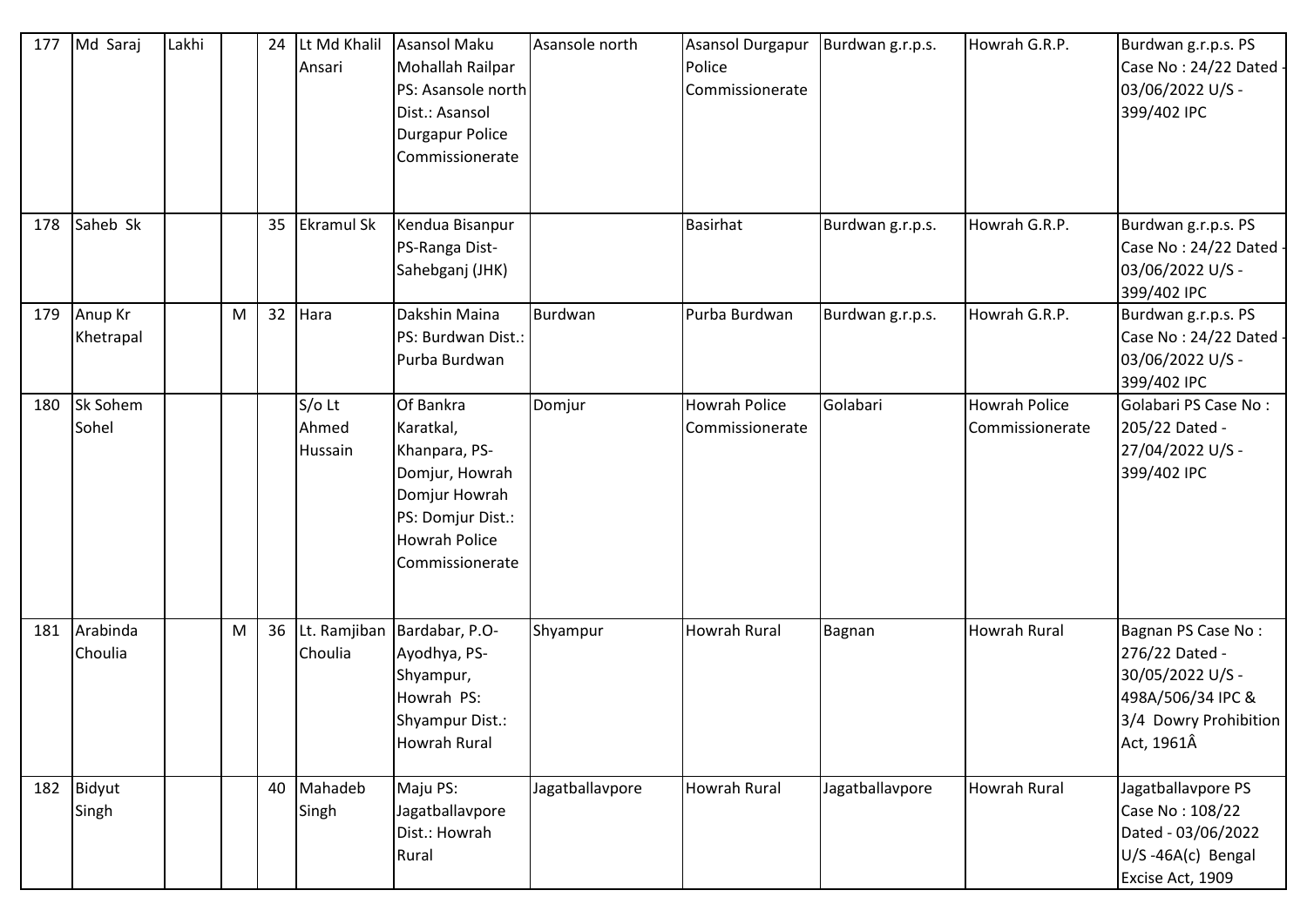| 183<br>184 | Dudh Kr.<br>Singh<br>Kundan<br>Kumar<br>Sharma | M<br>M |    | Lt. Basu<br>Singh          | Maju PS:<br>Jagatballavpore<br>Dist.: Howrah<br>Rural<br>Arun Sharma PS: Rajapur Dist.:<br><b>Howrah Rural</b>              | Jagatballavpore<br>Rajapur | Howrah Rural<br>Howrah Rural              | Jagatballavpore<br>Rajapur | Howrah Rural<br>Howrah Rural              | Jagatballavpore PS<br>Case No: 109/22<br>Dated - 03/06/2022<br>U/S-46A(c) Bengal<br>Excise Act, 1909<br>Rajapur PS Case No:<br>148/22 Dated -<br>02/06/2022 U/S -<br>379/411 IPC |
|------------|------------------------------------------------|--------|----|----------------------------|-----------------------------------------------------------------------------------------------------------------------------|----------------------------|-------------------------------------------|----------------------------|-------------------------------------------|----------------------------------------------------------------------------------------------------------------------------------------------------------------------------------|
| 185        | Chinna<br>Kannu C                              | M      | 35 | Devaraj                    | No 21/490 North<br>Ambalakara ST<br>Vairichettipalaya<br>m, PO Thunaiyur<br>TK Tiruchirapalli,<br>DT 621012 PS:<br>Uluberia | Uluberia                   | <b>Basirhat</b>                           | Uluberia                   | Howrah Rural                              | Uluberia PS Case No:<br>159/22 Dated -<br>03/06/2022 U/S -<br>186/332/353/34 IPC &<br>03 Prevention of<br>Damage to Public<br>Property Act, 1984                                 |
| 186        | Chinna<br>Kannu C                              | M      | 25 |                            | Chinna Durai No 2/78 North<br>Street, Alathur, PO<br>Sankarapuram TK,<br>Villupuram, DT<br>606401                           |                            | <b>Basirhat</b>                           | Uluberia                   | Howrah Rural                              | Uluberia PS Case No:<br>159/22 Dated -<br>03/06/2022 U/S -<br>186/332/353/34 IPC &<br>03 Prevention of<br>Damage to Public<br>Property Act, 1984                                 |
| 187        | <b>Biplab Shil</b>                             | M      | 35 | Anil Shil                  | Ramkrishnapur<br>PS: Chakulia Dist.:<br><b>Islampur Police</b><br><b>District</b>                                           | Chakulia                   | <b>Islampur Police</b><br><b>District</b> | Chakulia                   | <b>Islampur Police</b><br><b>District</b> | Chakulia PS Case No:<br>166/22 Dated -<br>03/06/2022 U/S-21(C)<br>Narcotic Drugs and<br>Psychotropic<br>Substances Act, 1985                                                     |
|            | 188 Bijoy Kr<br>Singha                         | M      |    | <b>Budhu Lal</b><br>Singha | of Chainagar, PS-<br>Karandighi, Dist-<br>U/Dinajpur PS:<br>Islampore Dist.:<br><b>Islampur Police</b><br>District          | Islampore                  | <b>Islampur Police</b><br><b>District</b> | Islampore                  | <b>Islampur Police</b><br><b>District</b> | Islampore PS Case No:<br>398/22 Dated -<br>03/06/2022 U/S -<br>411/414 IPC                                                                                                       |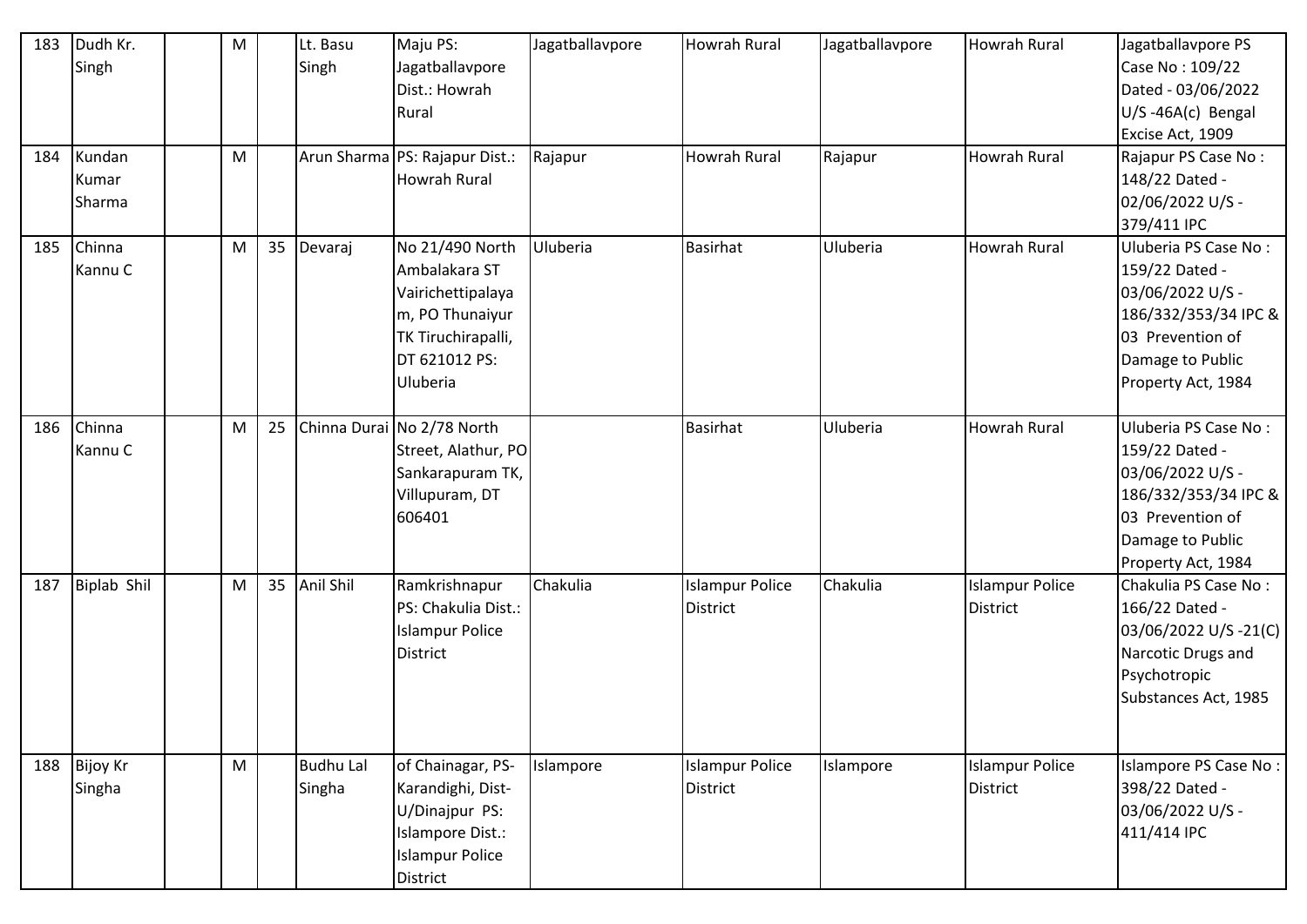| 189 | Saddik<br>Alam   |       | ${\sf M}$ | Halimuddin                  | Kadokkhowa, Post Islampore<br>L.G. Pur, PS<br>Islampur, Dist<br><b>Uttar Dinajpur PS:</b><br>Islampore Dist.:<br><b>Islampur Police</b><br>District |          | <b>Islampur Police</b><br><b>District</b> | Islampore | <b>Islampur Police</b><br><b>District</b> | Islampore PS Case No :<br>395/22 Dated -<br>03/06/2022 U/S -<br>411/414 IPC                                                           |
|-----|------------------|-------|-----------|-----------------------------|-----------------------------------------------------------------------------------------------------------------------------------------------------|----------|-------------------------------------------|-----------|-------------------------------------------|---------------------------------------------------------------------------------------------------------------------------------------|
| 190 | Arjun<br>Ghosh   |       |           | S/o Lt. Anil<br>Ghosh       | Of Dhupguri<br>Dolapara, Ward<br>No 10 PS Dhupguri<br>District Jalpaiguri<br>PS: Dhubguri Dist.:<br>Jalpaiguri                                      | Dhubguri | Jalpaiguri                                | Dhubguri  | Jalpaiguri                                | Dhubguri PS Case No:<br>344/22 Dated -<br>02/06/2022 U/S -<br>498A/306 IPC                                                            |
| 191 | Sudhan<br>Ghosh  |       |           | Lt. Trailakya<br>Ghosh      | Of Dhupguri<br>Dolapara, Ward<br>No 10 PS Dhupguri<br>District Jalpaiguri<br>PS: Dhubguri Dist.:<br>Jalpaiguri                                      | Dhubguri | Jalpaiguri                                | Dhubguri  | Jalpaiguri                                | Dhubguri PS Case No:<br>344/22 Dated -<br>02/06/2022 U/S -<br>498A/306 IPC                                                            |
| 192 | Alim Sk          |       | M         | <b>Bablu Sk</b>             | PS: Farakka Dist.:<br>Jangipur Police<br><b>District</b>                                                                                            | Farakka  | Jangipur Police<br><b>District</b>        | Farakka   | Jangipur Police<br>District               | Farakka PS Case No:<br>176/22 Dated -<br>03/06/2022 U/S -<br>$21(c)/29$ Narcotic<br>Drugs and<br>Psychotropic<br>Substances Act, 1985 |
| 193 | Kamal<br>Hossain | Ashik |           | Jiyaur<br>Rahaman @<br>Tuku | PS: Farakka Dist.:<br>Jangipur Police<br><b>District</b>                                                                                            | Farakka  | Jangipur Police<br><b>District</b>        | Farakka   | Jangipur Police<br><b>District</b>        | Farakka PS Case No:<br>178/22 Dated -<br>03/06/2022 U/S -<br>363/365 IPC                                                              |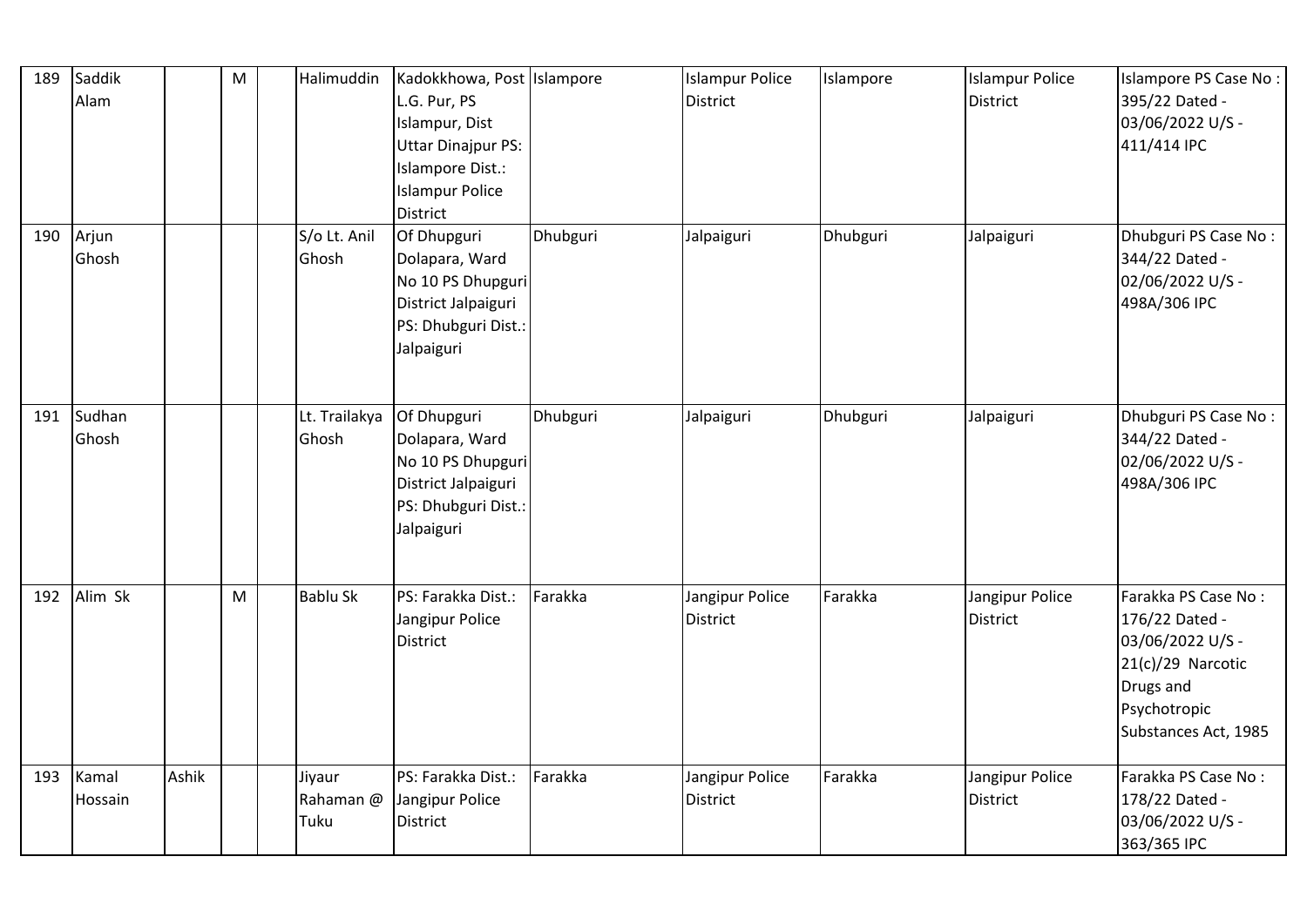| 194 | Alibur Sk          |      | M  | 26 | Sarman Sk                | Kabilpur<br>Kulbanpara PS:<br>Sagardighi Dist.:<br>Jangipur Police<br><b>District</b>                         | Sagardighi | Jangipur Police<br><b>District</b>     | Sagardighi | Jangipur Police<br>District        | Sagardighi PS Case No:<br>227/22 Dated -<br>23/05/2022 U/S -<br>498A/307/34 IPC &<br>3/4 Dowry Prohibition<br>Act, 1961Â |
|-----|--------------------|------|----|----|--------------------------|---------------------------------------------------------------------------------------------------------------|------------|----------------------------------------|------------|------------------------------------|--------------------------------------------------------------------------------------------------------------------------|
| 195 | Totan<br>Ghosh     |      | M  | 30 | Adhir Ghosh              | Dogachi PS:<br>Sagardighi Dist.:<br>Jangipur Police<br><b>District</b>                                        | Sagardighi | Jangipur Police<br><b>District</b>     | Sagardighi | Jangipur Police<br><b>District</b> | Sagardighi PS Case No:<br>234/22 Dated -<br>29/05/2022 U/S -<br>498A/324/307 IPC                                         |
| 196 | Kalipada<br>Hansda | Kali |    | 33 |                          | Jibon Hansda Nunnungariya<br>PO+PS+Dist-<br>Jhargram PS:<br>Jhargram Dist.:<br>Jhargram                       | Jhargram   | Jhargram                               | Jhargram   | Jhargram                           | Jhargram PS Case No:<br>130/22 Dated -<br>27/04/2022 U/S -<br>399/402 IPC                                                |
| 197 | Sanjoy<br>Saren    |      | M  | 32 | Lt. Mahadev<br>Saren     | of Vill- Khairasuli, Lalgarh<br>PO-Netai, PS-<br>Lalgarh, Dist-<br>Jhargram PS:<br>Lalgarh Dist.:<br>Jhargram |            | Jhargram                               | Lalgarh    | Jhargram                           | Lalgarh PS Case No:<br>46/22 Dated -<br>31/05/2022 U/S-302<br><b>IPC</b>                                                 |
| 198 | Mangal<br>Sarder   |      |    | 19 | Golok Sardar Pakurgachhi | Sardarpara, PS-<br>Bhimpur, Nadia<br>PS: Bhimpur Dist.:<br>Krishnanagar<br><b>Police District</b>             | Bhimpur    | Krishnanagar<br><b>Police District</b> | Bhimpur    | Krishnanagar Police<br>District    | <b>Bhimpur PS Case No:</b><br>208/22 Dated -<br>03/06/2022 U/S -<br>363/365/366/325/34<br><b>IPC</b>                     |
| 199 | Ashit Pal          |      |    |    | <b>Pravat Pal</b>        | Khamarpara PS-<br>Bhimpur, Nadia<br>PS: Bhimpur Dist.:<br>Krishnanagar<br>Police District                     | Bhimpur    | Krishnanagar<br>Police District        | Bhimpur    | Krishnanagar Police<br>District    | Bhimpur PS Case No:<br>206/22 Dated -<br>03/06/2022 U/S -<br>341/325/307 IPC                                             |
| 200 | Debika Das         |      | F. |    | W/o Brojen<br>Das        | PS: Chapra Dist.:<br>Krishnanagar<br><b>Police District</b>                                                   | Chapra     | Krishnanagar<br>Police District        | Chapra     | Krishnanagar Police<br>District    | Chapra PS Case No:<br>315/22 Dated -<br>25/05/2022 U/S -<br>420/34 IPC                                                   |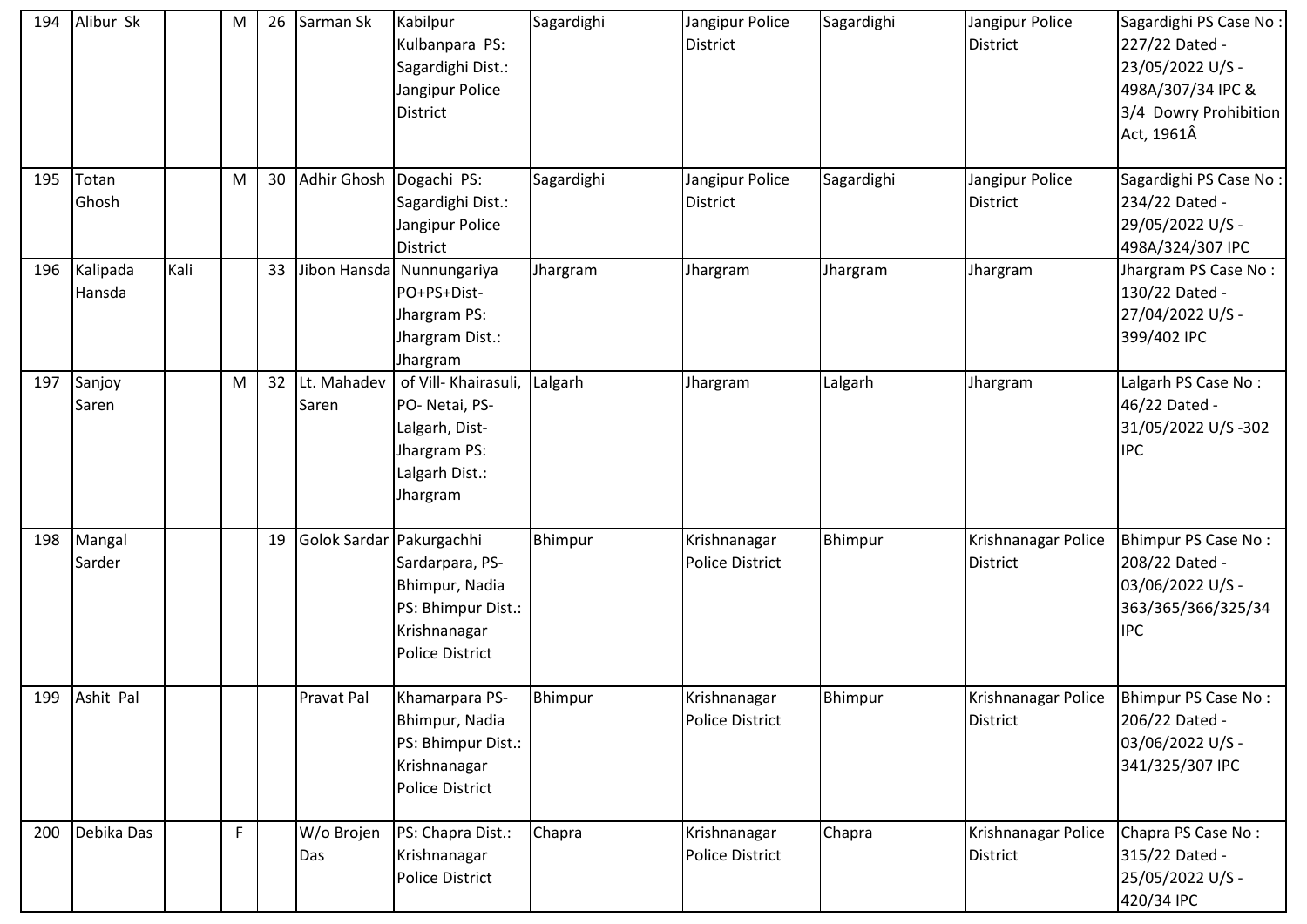| 201 | Mojebaor<br>Mondal                 | M |    | S/O<br>Noimuddin<br>Mondal | PS: Chapra Dist.:<br>Krishnanagar<br><b>Police District</b>                     | Chapra     | Krishnanagar<br><b>Police District</b> | Chapra      | Krishnanagar Police<br><b>District</b> | Chapra PS Case No:<br>207/22 Dated -<br>14/04/2022 U/S -<br>399/402 IPC                            |
|-----|------------------------------------|---|----|----------------------------|---------------------------------------------------------------------------------|------------|----------------------------------------|-------------|----------------------------------------|----------------------------------------------------------------------------------------------------|
| 202 | Melon Das                          | M |    | S/o Suphal<br>Das          | PS: Chapra Dist.:<br>Krishnanagar<br><b>Police District</b>                     | Chapra     | Krishnanagar<br><b>Police District</b> | Chapra      | Krishnanagar Police<br><b>District</b> | Chapra PS Case No:<br>207/22 Dated -<br>14/04/2022 U/S -<br>399/402 IPC                            |
| 203 | Kasem Sk                           | M |    | S/o Hazrat<br><b>Sk</b>    | PS: Chapra Dist.:<br>Krishnanagar<br><b>Police District</b>                     | Chapra     | Krishnanagar<br><b>Police District</b> | Chapra      | Krishnanagar Police<br><b>District</b> | Chapra PS Case No:<br>254/22 Dated -<br>05/05/2022 U/S -<br>399/402 IPC                            |
| 204 | <b>Bikram Sk</b>                   |   |    | S/o Abul Sk                | PS: Chapra Dist.:<br>Krishnanagar<br><b>Police District</b>                     | Chapra     | Krishnanagar<br><b>Police District</b> | Chapra      | Krishnanagar Police<br><b>District</b> | Chapra PS Case No:<br>254/22 Dated -<br>05/05/2022 U/S -<br>399/402 IPC                            |
| 205 | Rasid Molla                        | M |    | S/O<br>Nuruddin<br>Mondal  | PS: Chapra Dist.:<br>Krishnanagar<br><b>Police District</b>                     | Chapra     | Krishnanagar<br><b>Police District</b> | Chapra      | Krishnanagar Police<br><b>District</b> | Chapra PS Case No:<br>225/22 Dated -<br>21/04/2022 U/S -<br>399/402 IPC                            |
| 206 | Soumen<br>Saha                     | M |    | S/o Sadhan<br>Saha         | PS: Chapra Dist.:<br>Krishnanagar<br><b>Police District</b>                     | Chapra     | Krishnanagar<br><b>Police District</b> | Chapra      | Krishnanagar Police<br><b>District</b> | Chapra PS Case No:<br>209/22 Dated -<br>14/04/2022 U/S -<br>279/304A IPC                           |
| 207 | <b>Tarak Nath</b><br><b>Mondal</b> | M | 25 | Paritash<br>Mondal         | Narsaripara PS:<br>Hogalberia Dist.:<br>Krishnanagar<br><b>Police District</b>  | Hogalberia | Krishnanagar<br><b>Police District</b> | Hogalberia  | Krishnanagar Police<br><b>District</b> | Hogalberia PS Case No<br>: 182/22 Dated -<br>03/06/2022 U/S -<br>46A(c) Bengal Excise<br>Act, 1909 |
| 208 | Avik Kundu                         |   |    | Arup Kundu                 | Madhupur<br>Bakultalapara, PS-<br>Nowda, MSD PS:<br>Nawda Dist.:<br>Murshidabad | Nawda      | Murshidabad                            | Palashipara | Krishnanagar Police<br>District        | Palashipara PS Case No<br>: 194/22 Dated -<br>03/06/2022 U/S -<br>420/406 IPC                      |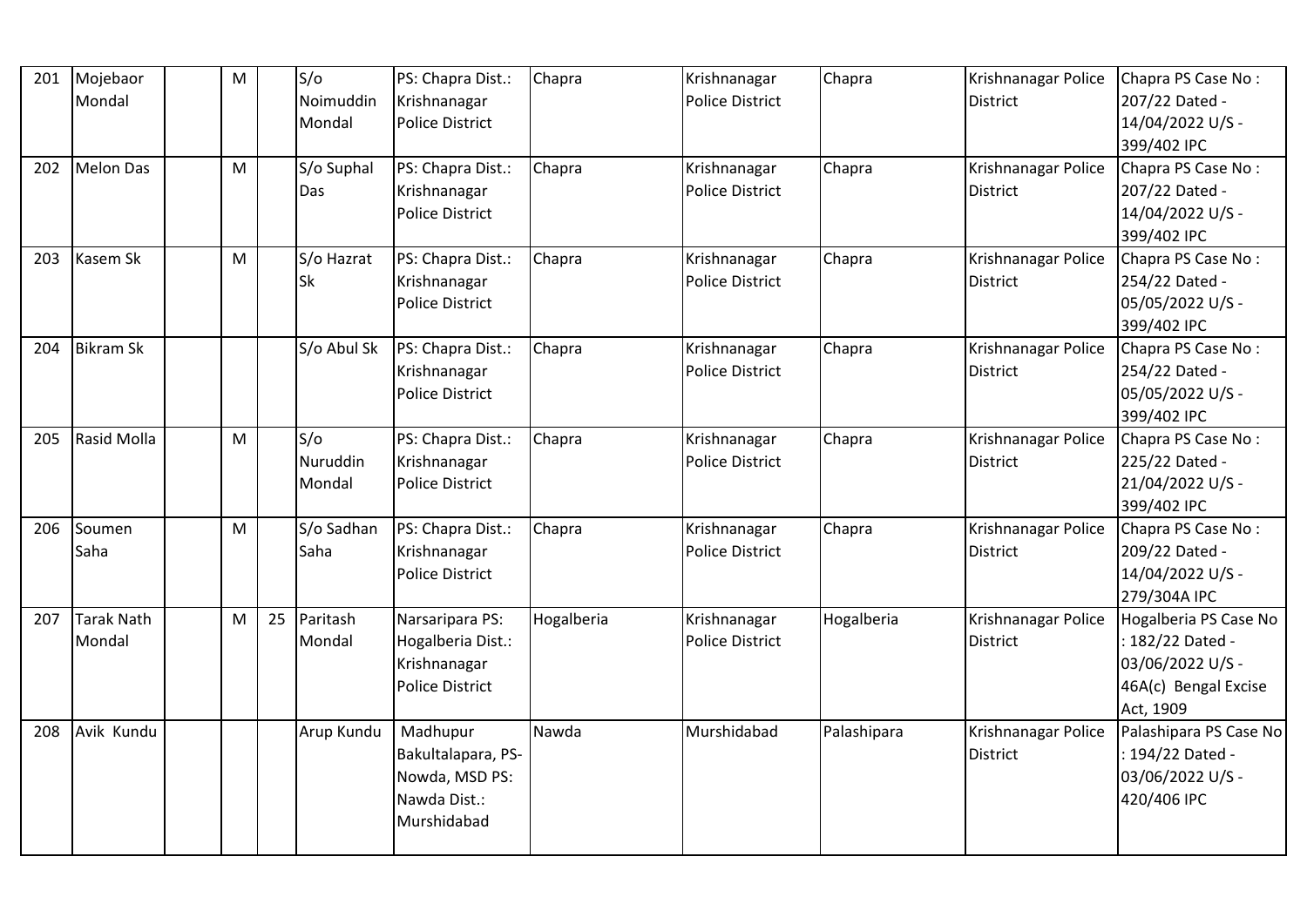| 209 | Lalu<br><b>Dafader</b> |   |    | Akali<br>Dafader              | <b>Baur PS</b><br>Palashipara Nadia<br>PS: Palashipara<br>Dist.: Krishnanagar<br><b>Police District</b>        | Palashipara   | Krishnanagar<br><b>Police District</b> | Palashipara   | Krishnanagar Police<br>District | Palashipara PS Case No<br>: 176/22 Dated -<br>12/05/2022 U/S -<br>447/323/325/354(B)/3<br>79/34 IPC                                       |
|-----|------------------------|---|----|-------------------------------|----------------------------------------------------------------------------------------------------------------|---------------|----------------------------------------|---------------|---------------------------------|-------------------------------------------------------------------------------------------------------------------------------------------|
| 210 | Mathura<br>Barman      |   |    | Lt. Jagadish<br><b>Barman</b> | Baruipara<br>Hindupara, PS-<br>Palashipara, Nadia<br>PS: Palashipara<br>Dist.: Krishnanagar<br>Police District | Palashipara   | Krishnanagar<br><b>Police District</b> | Palashipara   | Krishnanagar Police<br>District | Palashipara PS Case No<br>: 190/22 Dated -<br>01/06/2022 U/S -<br>448/325/354/379/504<br><b>IPC</b>                                       |
| 211 | Parachai<br>Mandal     | M |    | Sukumar<br>Mandal             | Haatpara PS:<br>Baishnabnagar<br>Dist.: Malda                                                                  | Baishnabnagar | Malda                                  | Baishnabnagar | Malda                           | Baishnabnagar PS Case<br>No: 437/22 Dated -<br>23/05/2022 U/S -<br>323/448/354/324/307<br>/34 IPC                                         |
| 212 | Tapan<br>Mandal        | M |    | Lt. Rajen<br>Mandal           | Mondai PS:<br>Baishnabnagar<br>Dist.: Malda                                                                    | Baishnabnagar | Malda                                  | Baishnabnagar | Malda                           | Baishnabnagar PS Case<br>No: 376/22 Dated -<br>06/05/2022 U/S -<br>498A/324/307 IPC                                                       |
| 213 | Gopal<br>Ghosh         | M | 23 | Lt.<br>Sadananda<br>Ghosh     | Sahapur Bazar<br>Para PS: Oldmalda<br>Dist.: Malda                                                             | Oldmalda      | Malda                                  | Bamangola     | Malda                           | Bamangola PS Case No<br>: 124/22 Dated -<br>12/05/2022 U/S -<br>394/34 IPC                                                                |
|     | 214 Soltu Sk           | M |    | 38 Pajlu Sk<br>@phajli        | Maheshpur Gadua English bazar<br>More PS: English<br>bazar Dist.: Malda                                        |               | Malda                                  | English bazar | Malda                           | English bazar PS Case<br>No: 864/22 Dated -<br>03/06/2022 U/S -<br>21(C)/29 Narcotic<br>Drugs and<br>Psychotropic<br>Substances Act, 1985 |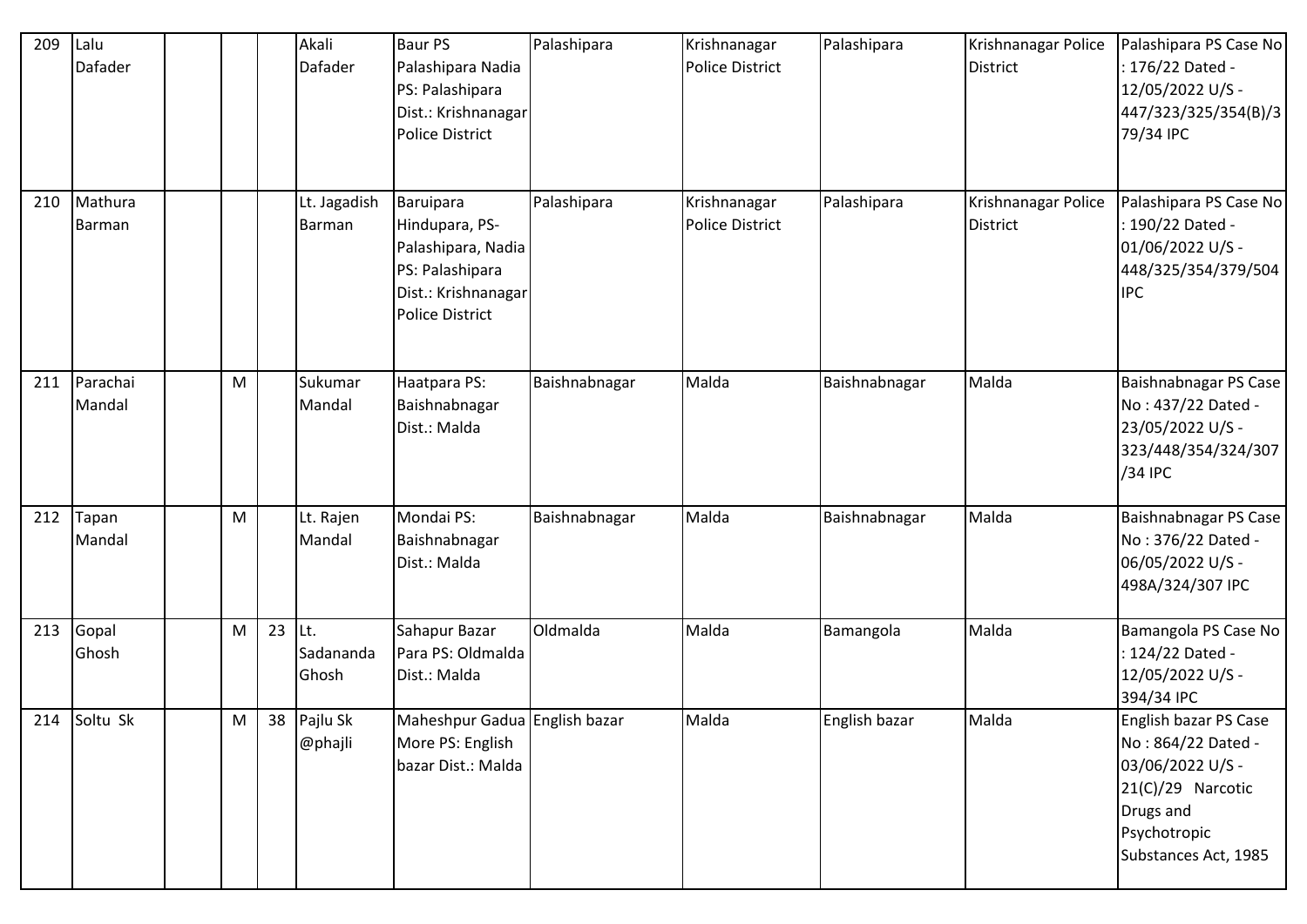| 215 | Nayeem<br>Akter           |              | M | 22 | Momtaj Ali             | <b>Budhia Stand PS:</b><br>English bazar Dist.:<br>Malda          | English bazar    | Malda | English bazar    | Malda | English bazar PS Case<br>No: 791/22 Dated -<br>21/05/2022 U/S -<br>279/338 IPC                      |
|-----|---------------------------|--------------|---|----|------------------------|-------------------------------------------------------------------|------------------|-------|------------------|-------|-----------------------------------------------------------------------------------------------------|
| 216 | Md Jakir<br>Hossain       |              | M | 35 | Md Abdul<br>Latif      | Choto Dharampur<br>PS: Manickchak<br>Dist.: Malda                 | Manickchak       | Malda | English bazar    | Malda | English bazar PS Case<br>No: 844/22 Dated -<br>01/06/2022 U/S -<br>498A/341/323/325/32<br>6/506 IPC |
| 217 | Sk Safek                  | Safed<br>Mia | M | 27 | Sk Sajarul             | Saira PS:<br>Harishchandrapur<br>Dist.: Malda                     | Harishchandrapur | Malda | Harishchandrapur | Malda | Harishchandrapur PS<br>Case No: 831/21<br>Dated - 13/11/2021<br>U/S-363/365 IPC                     |
| 218 | Akamat                    |              | M | 50 | Lt Munshur             | Katlamari P.O-<br>Talshur PS:<br>Harishchandrapur<br>Dist.: Malda | Harishchandrapur | Malda | Harishchandrapur | Malda | Harishchandrapur PS<br>Case No: 851/21<br>Dated - 18/11/2021<br>U/S-341/326/307/34<br><b>IPC</b>    |
| 219 | <b>Biplab</b><br>Karmakar |              | M | 25 | Uttam<br>Karmakar      | Ramnagar PS:<br>Harishchandrapur<br>Dist.: Malda                  | Harishchandrapur | Malda | Harishchandrapur | Malda | Harishchandrapur PS<br>Case No: 292/22<br>Dated - 16/04/2022<br>U/S-363/365/34 IPC                  |
| 220 | Uttam<br>Karmakar         |              | M |    | Lt Jiten<br>Karmakar   | Ramnagar PS:<br>Harishchandrapur<br>Dist.: Malda                  | Harishchandrapur | Malda | Harishchandrapur | Malda | Harishchandrapur PS<br>Case No: 292/22<br>Dated - 16/04/2022<br>U/S-363/365/34 IPC                  |
| 221 | Tofajjal<br>Hoque         |              | M | 26 | Abdul<br><b>Kuddus</b> | Sitalpur PS:<br>Harishchandrapur<br>Dist.: Malda                  | Harishchandrapur | Malda | Harishchandrapur | Malda | Harishchandrapur PS<br>Case No: 394/22<br>Dated - 19/05/2022<br>U/S-498A/323/307/34<br><b>IPC</b>   |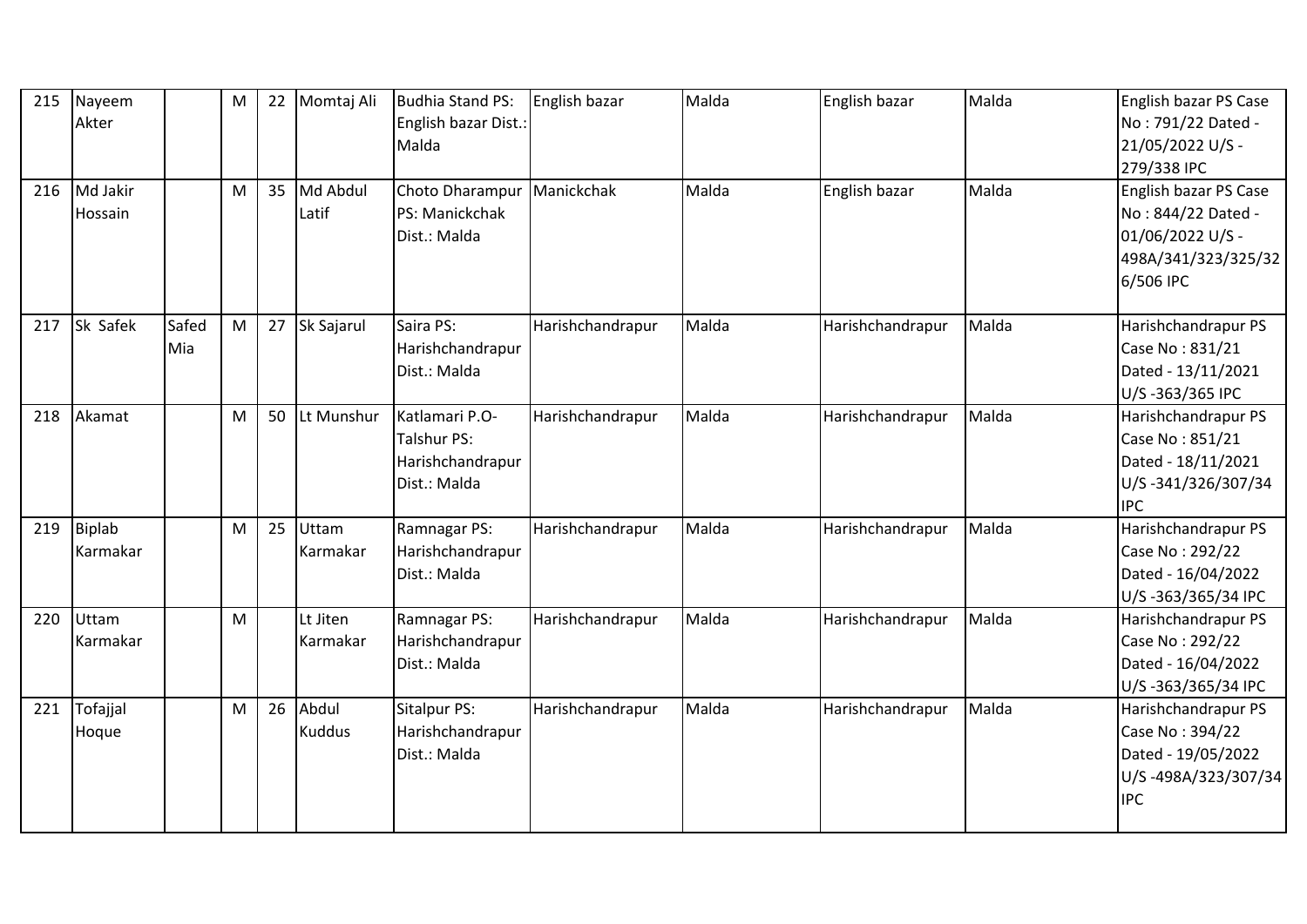| 222 | Md Bablu        | M | Lt Najir Sk                     | Of Imamjagir PS: Kaliachak<br>Kaliachak Dist.:<br>Malda                                          |           | Malda | Kaliachak | Malda | Kaliachak PS Case No:<br>457/22 Dated -<br>06/05/2022 U/S -<br>$21(c)/29$ Narcotic<br>Drugs and<br>Psychotropic<br>Substances Act, 1985 |
|-----|-----------------|---|---------------------------------|--------------------------------------------------------------------------------------------------|-----------|-------|-----------|-------|-----------------------------------------------------------------------------------------------------------------------------------------|
| 223 | <b>Rakib Sk</b> | M | S/olt Iliyash<br>Sk             | Imamjagir PS:<br>Kaliachak Dist.:<br>Malda                                                       | Kaliachak | Malda | Kaliachak | Malda | Kaliachak PS Case No:<br>457/22 Dated -<br>06/05/2022 U/S -<br>$21(c)/29$ Narcotic<br>Drugs and<br>Psychotropic<br>Substances Act, 1985 |
| 224 | Selim Sk        | M | Kamtul Sk                       | Of Mothabari<br><b>Bagichapur Ps</b><br>Mothabari Dist<br>Malda PS:<br>Mothabari Dist.:<br>Malda | Mothabari | Malda | Kaliachak | Malda | Kaliachak PS Case No:<br>457/22 Dated -<br>06/05/2022 U/S -<br>21(c)/29 Narcotic<br>Drugs and<br>Psychotropic<br>Substances Act, 1985   |
| 225 | Masud<br>Alam   | M | S/o Md<br>Manjur Alam Baneli PS | Of Moglaha Po<br>Champanagar Dist<br>Purnia State Bihar<br>PS: Kaliachak Dist.:<br>Malda         | Kaliachak | Malda | Kaliachak | Malda | Kaliachak PS Case No:<br>457/22 Dated -<br>06/05/2022 U/S -<br>$21(c)/29$ Narcotic<br>Drugs and<br>Psychotropic<br>Substances Act, 1985 |
|     | 226 Ezaj Alam   | M | S/o Md<br>Alimuddin             | Of Rampur Po<br>Bithnoli PS K.<br>Nagar Dist Bihar<br>PS: Kaliachak Dist.:<br>Malda              | Kaliachak | Malda | Kaliachak | Malda | Kaliachak PS Case No:<br>457/22 Dated -<br>06/05/2022 U/S -<br>$21(c)/29$ Narcotic<br>Drugs and<br>Psychotropic<br>Substances Act, 1985 |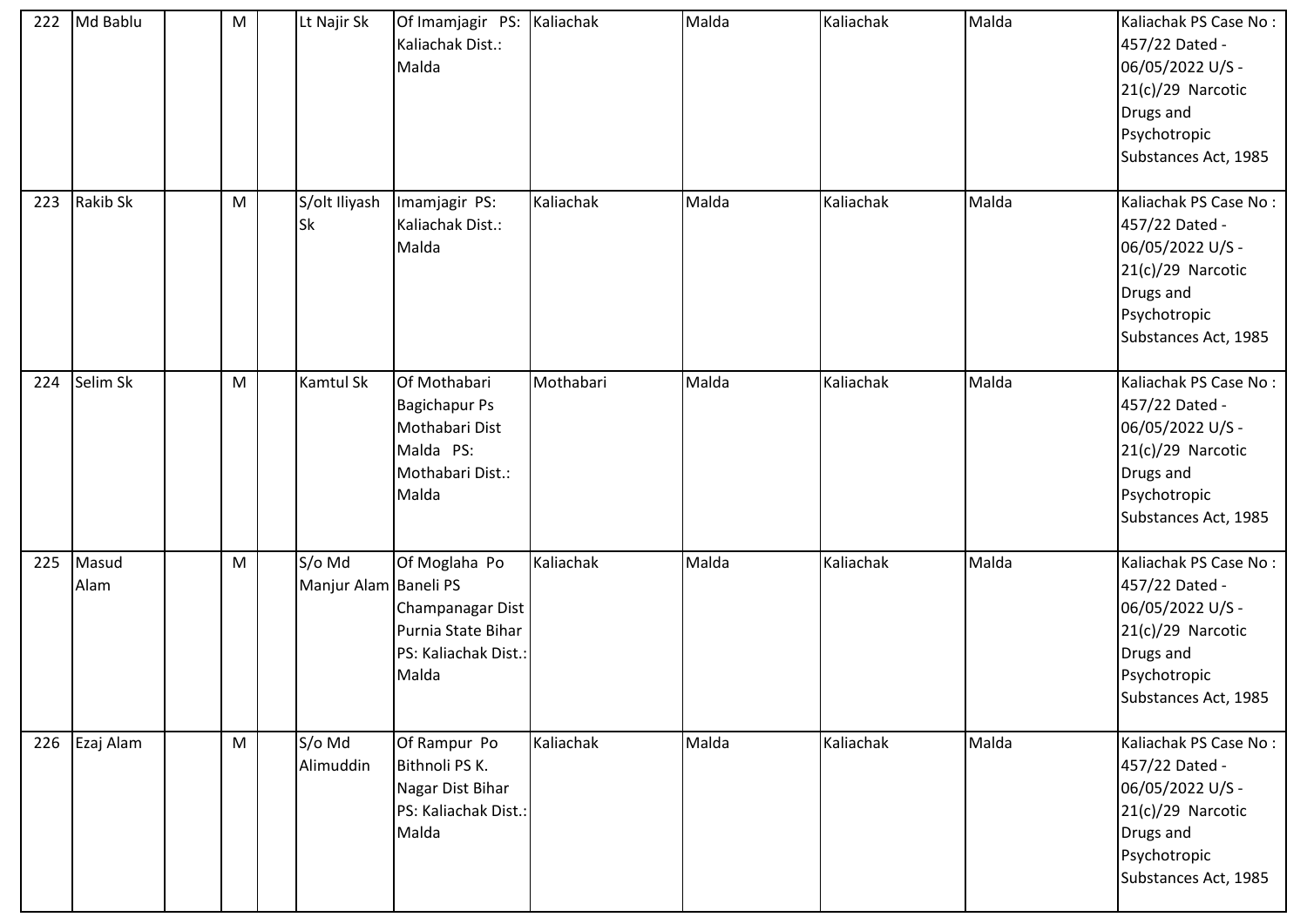| 227 | Somen<br>Mandal  |        | M |    | Lt Dhiren<br>Mandal | Ramnagar PS:<br>Kaliachak Dist.:<br>Malda                          | Kaliachak  | Malda | Kaliachak  | Malda | Kaliachak PS Case No:<br>586/22 Dated -<br>02/06/2022 U/S -<br>448/323/324/325/326<br>/308/34 IPC                                                                                                |
|-----|------------------|--------|---|----|---------------------|--------------------------------------------------------------------|------------|-------|------------|-------|--------------------------------------------------------------------------------------------------------------------------------------------------------------------------------------------------|
| 228 | Safikul<br>Islam |        | M | 28 | <b>Taihid Ali</b>   | Jesharattola,<br><b>Balutola PS:</b><br>Manickchak Dist.:<br>Malda | Manickchak | Malda | Manickchak | Malda | Manickchak PS Case<br>No: 249/22 Dated -<br>28/05/2022 U/S -<br>147/148/149/323/325<br>/307/354/427/379/50<br>6 IPC & 25/27 Arms<br>Act, 1959 & 3/4<br><b>Explosive Substances</b><br>Act, 1908Â |
| 229 | Minarul Sk       | Minaju | M | 26 | <b>Taihid Ali</b>   | Jesharattola,<br><b>Balutola PS:</b><br>Manickchak Dist.:<br>Malda | Manickchak | Malda | Manickchak | Malda | Manickchak PS Case<br>No: 249/22 Dated -<br>28/05/2022 U/S -<br>147/148/149/323/325<br>/307/354/427/379/50<br>6 IPC & 25/27 Arms<br>Act, 1959 & 3/4<br><b>Explosive Substances</b><br>Act, 1908Â |
| 230 | Tafijul Sk       |        | M | 33 | <b>Taihid Ali</b>   | Jesharattola,<br><b>Balutola PS:</b><br>Manickchak Dist.:<br>Malda | Manickchak | Malda | Manickchak | Malda | Manickchak PS Case<br>No: 249/22 Dated -<br>28/05/2022 U/S -<br>147/148/149/323/325<br>/307/354/427/379/50<br>6 IPC & 25/27 Arms<br>Act, 1959 & 3/4<br><b>Explosive Substances</b><br>Act, 1908Â |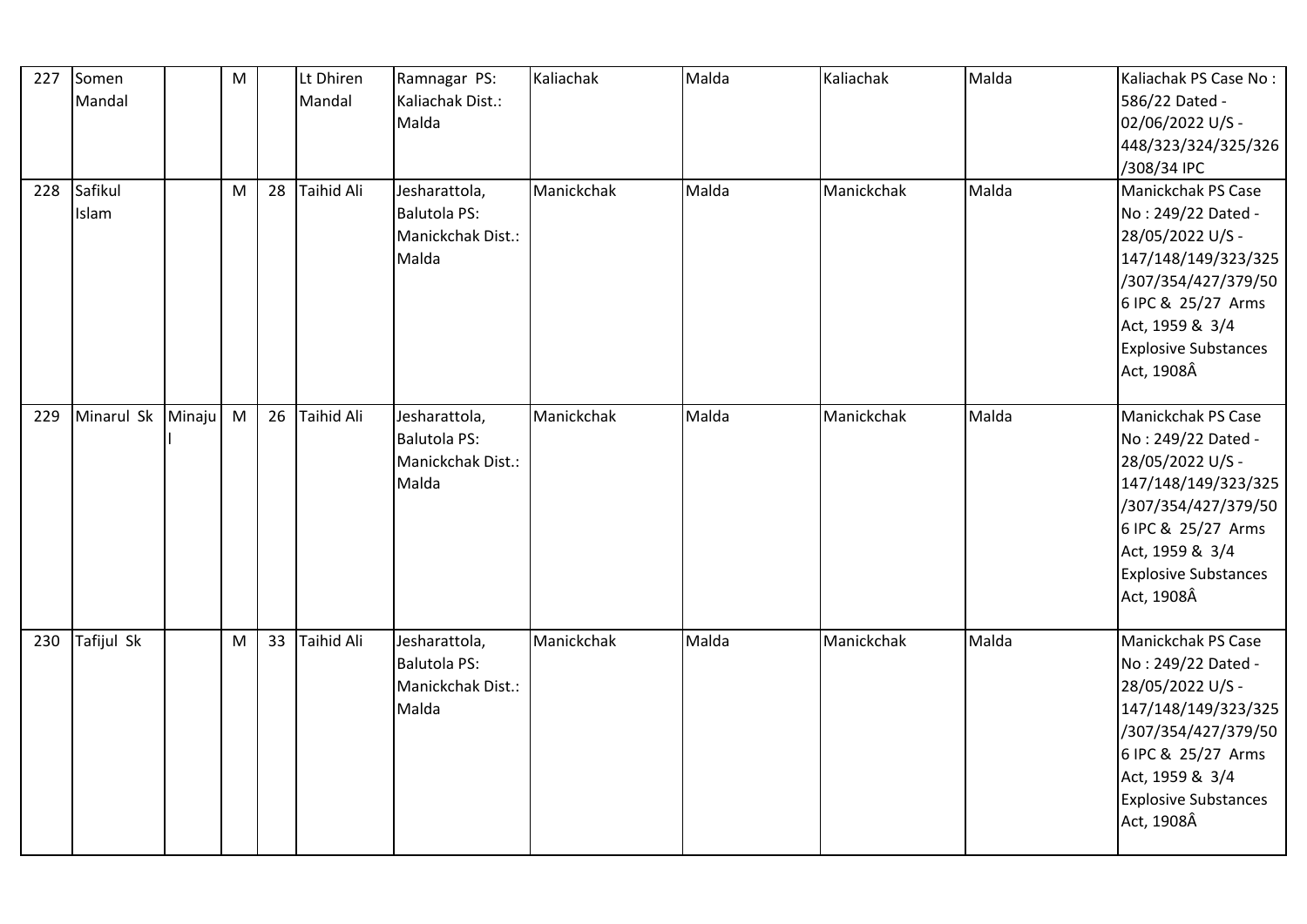| 231 | Jullur<br>Rahaman    |                     | M | 20 | Yusub Ali       | Jesharattola,<br><b>Balutola PS:</b><br>Manickchak Dist.:<br>Malda      | Manickchak | Malda   | Manickchak | Malda | Manickchak PS Case<br>No: 249/22 Dated -<br>28/05/2022 U/S -<br>147/148/149/323/325<br>/307/354/427/379/50<br>6 IPC & 25/27 Arms<br>Act, 1959 & 3/4<br><b>Explosive Substances</b><br>Act, 1908Â |
|-----|----------------------|---------------------|---|----|-----------------|-------------------------------------------------------------------------|------------|---------|------------|-------|--------------------------------------------------------------------------------------------------------------------------------------------------------------------------------------------------|
| 232 | Hukumat<br>Ali       |                     | M | 27 | Taimur Ali      | Jesharattola,<br><b>Balutola PS:</b><br>Manickchak Dist.:<br>Malda      | Manickchak | Malda   | Manickchak | Malda | Manickchak PS Case<br>No: 249/22 Dated -<br>28/05/2022 U/S -<br>147/148/149/323/325<br>/307/354/427/379/50<br>6 IPC & 25/27 Arms<br>Act, 1959 & 3/4<br><b>Explosive Substances</b><br>Act, 1908Â |
| 233 | Hajibul<br>Islam     |                     | M | 20 | Enamul<br>Hoque | Jesharattola,<br><b>Balutola PS:</b><br>Manickchak Dist.:<br>Malda      | Manickchak | Malda   | Manickchak | Malda | Manickchak PS Case<br>No: 249/22 Dated -<br>28/05/2022 U/S -<br>147/148/149/323/325<br>/307/354/427/379/50<br>6 IPC & 25/27 Arms<br>Act, 1959 & 3/4<br><b>Explosive Substances</b><br>Act, 1908Â |
|     | 234 Mithu Sk         | Mithul<br><b>Sk</b> | M |    | Serfan Sk       | 26 Lt. Serkan @ Sri Krishnapur PS: Mergram<br>Mergram Dist.:<br>Birbhum |            | Birbhum | Mothabari  | Malda | Mothabari PS Case No<br>: 191/22 Dated -<br>14/05/2022 U/S -<br>363/365 IPC                                                                                                                      |
|     | 235 Hasanujjam<br>an |                     |   | 24 | Imram           | Gaintola PS: Ratua Ratua<br>Dist.: Malda                                |            | Malda   | Ratua      | Malda | Ratua PS Case No:<br>282/22 Dated -<br>03/06/2022 U/S -<br>341/323/353/506 IPC                                                                                                                   |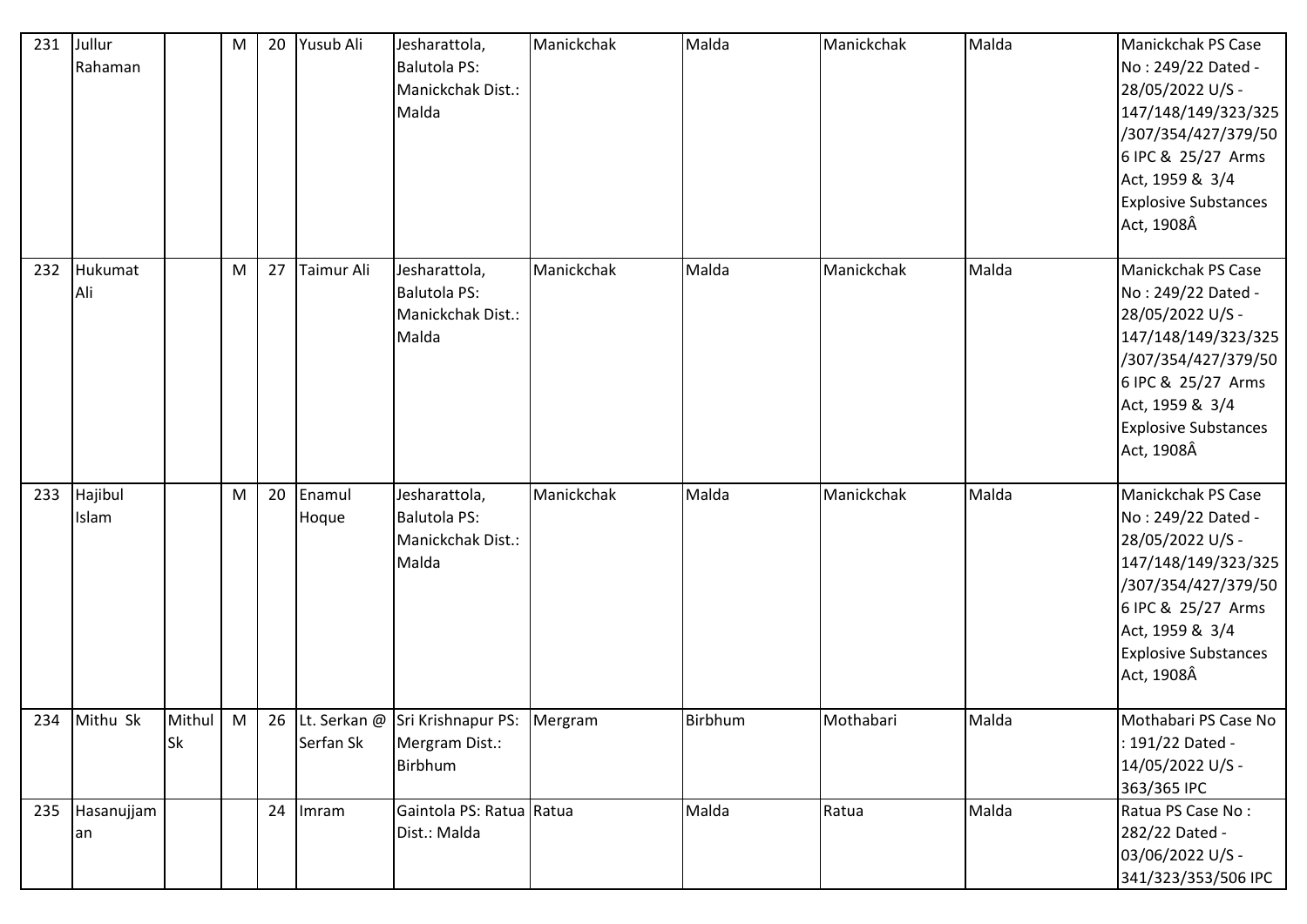| 236 | Washim Ijaj Washi | Ajjad           | M | 19 | Mukaddesh<br><b>Sk</b> | Hareknagar<br>Farajipara PS:<br>Beldanga Dist.:<br>Murshidabad                                                               | Beldanga   | Murshidabad | Beldanga   | Murshidabad | Beldanga PS Case No:<br>319/22 Dated -<br>02/06/2022 U/S -<br>509/323/325/324/307                                                      |
|-----|-------------------|-----------------|---|----|------------------------|------------------------------------------------------------------------------------------------------------------------------|------------|-------------|------------|-------------|----------------------------------------------------------------------------------------------------------------------------------------|
|     |                   |                 |   |    |                        |                                                                                                                              |            |             |            |             | /34 IPC                                                                                                                                |
| 237 | Md Abdul<br>Halim | <b>Bhuttu</b>   | M |    |                        | Giasuddin Sk PS: Daulatabad<br>Dist.:<br>Murshidabad                                                                         | Daulatabad | Murshidabad | Berhampore | Murshidabad | Berhampore PS Case<br>No: 735/22 Dated -<br>03/06/2022 U/S -<br>22(c)/29 Narcotic<br>Drugs and<br>Psychotropic<br>Substances Act, 1985 |
| 238 | Sumit<br>Haldar   | Somit<br>Halder | M |    | Lt. Sunil<br>Haldar    | Vill-Shirampur, Po-Berhampore<br>Nowdapanur, Ps-<br>Berhampore, Dist-<br>Murshidabad PS:<br>Berhampore Dist.:<br>Murshidabad |            | Murshidabad | Berhampore | Murshidabad | Berhampore PS Case<br>No: 727/22 Dated -<br>02/06/2022 U/S -<br>448/325/34 IPC                                                         |
| 239 | Rejaul Sk         |                 | M | 30 | Moslim Sk              | Bindarpur PS:<br><b>Bharatpur Dist.:</b><br>Murshidabad                                                                      | Bharatpur  | Murshidabad | Bharatpur  | Murshidabad | <b>Bharatpur PS Case No:</b><br>172/22 Dated -<br>03/06/2022 U/S -<br>498A/324/307/34 IPC                                              |
| 240 | Johir Sk          |                 |   | 34 | Jiyad Sk               | Talgram<br>Madartala PS:<br><b>Bharatpur Dist.:</b><br>Murshidabad                                                           | Bharatpur  | Murshidabad | Bharatpur  | Murshidabad | <b>Bharatpur PS Case No:</b><br>173/22 Dated -<br>03/06/2022 U/S -<br>448/324/325/354/34<br><b>IPC</b>                                 |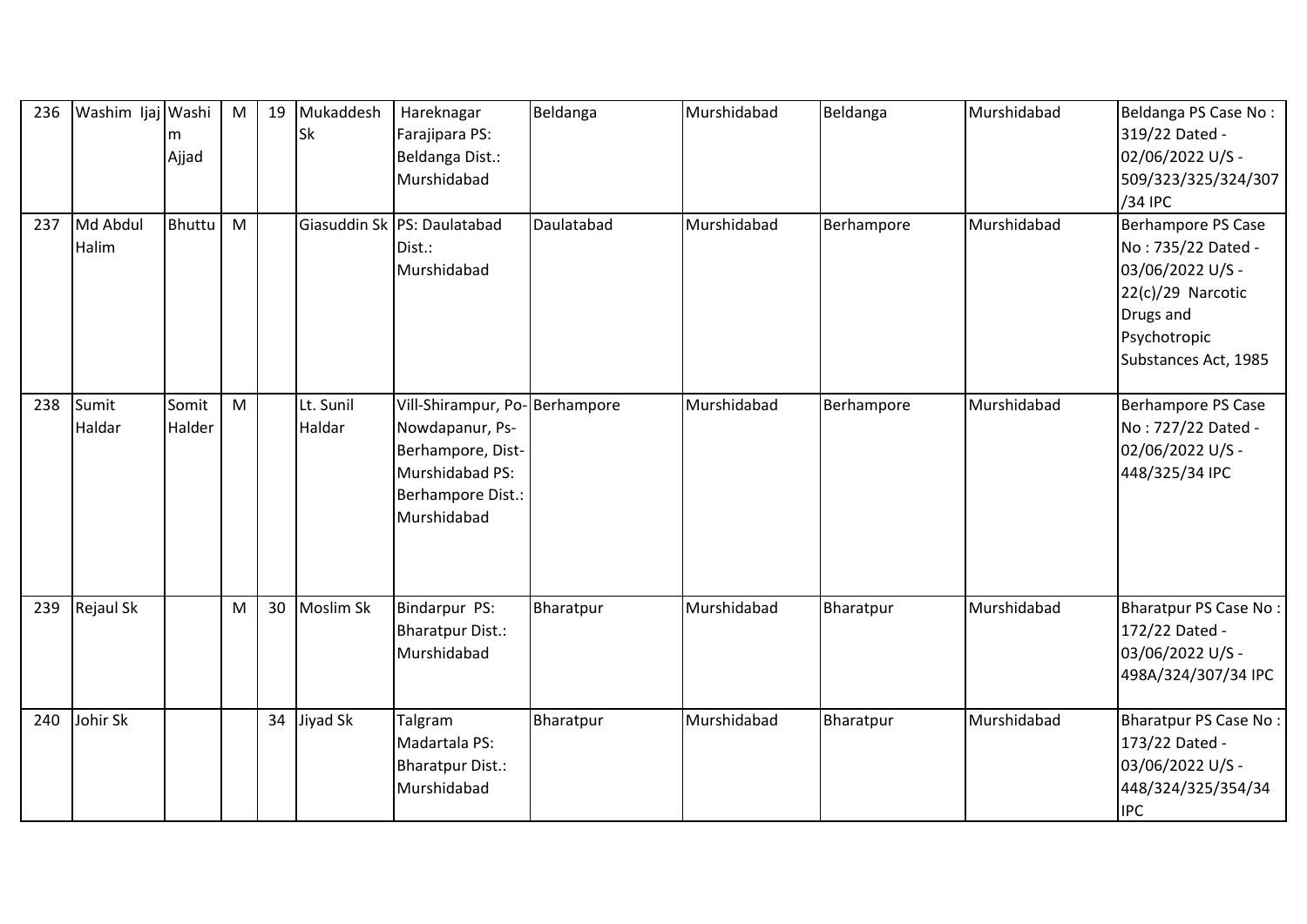| 241 | Rajendra<br>Mondal       | M | 35 | Sadananda<br>Mondal        | Harischandrapur<br>PS: Burwan Dist.:<br>Murshidabad                                                                | Burwan      | Murshidabad                               | Burwan      | Murshidabad                               | Burwan PS Case No:<br>144/22 Dated -<br>17/05/2022 U/S -<br>379/411/413/34 IPC &<br>4/12 Mines and<br>Minerals (Regulation<br>and Development) Act<br>(1957)Â & 33 West<br>Bengal. Minerals<br>(Prevention of Illegal<br>Mining, Transportation |
|-----|--------------------------|---|----|----------------------------|--------------------------------------------------------------------------------------------------------------------|-------------|-------------------------------------------|-------------|-------------------------------------------|-------------------------------------------------------------------------------------------------------------------------------------------------------------------------------------------------------------------------------------------------|
| 242 | Istiyak<br>Ansari        | M | 25 | Imdadul<br>Ansari          | Raipur PS:<br>Domkal Dist.:<br>Murshidabad                                                                         | Domkal      | Murshidabad                               | Domkal      | Murshidabad                               | Domkal PS Case No:<br>317/22 Dated -<br>24/05/2022 U/S -<br>399/402 IPC                                                                                                                                                                         |
| 243 | Injamul<br><b>Biswas</b> |   |    | Sur<br><b>Biswas</b>       | Lochanmati<br>Mohammad Dangapara PS:<br>Hariharpara Dist.:<br>Murshidabad                                          | Hariharpara | Murshidabad                               | Hariharpara | Murshidabad                               | Hariharpara PS Case<br>No: 231/22 Dated -<br>01/06/2022 U/S -<br>498A/323/307/34 IPC<br>& 3/4 Dowry<br>Prohibition Act, 1961Â                                                                                                                   |
| 244 | Robi Mal                 |   |    | Madhu Mal                  | Sankarpur PS:<br>Hariharpara Dist.:<br>Murshidabad                                                                 | Hariharpara | Murshidabad                               | Hariharpara | Murshidabad                               | Hariharpara PS Case<br>No: 199/22 Dated -<br>10/05/2022 U/S -<br>342/325/379/354B/34<br><b>IPC</b>                                                                                                                                              |
| 245 | Sita Mal                 |   |    | Robi Mal                   | Sankarpur PS:<br>Hariharpara Dist.:<br>Murshidabad                                                                 | Hariharpara | Murshidabad                               | Hariharpara | Murshidabad                               | Hariharpara PS Case<br>No: 199/22 Dated -<br>10/05/2022 U/S -<br>342/325/379/354B/34<br><b>IPC</b>                                                                                                                                              |
|     | 246 Bijoy Kr<br>Singha   | M |    | <b>Budhu Lal</b><br>Singha | of Chainagar, PS-<br>Karandighi, Dist-<br>U/Dinajpur PS:<br>Islampore Dist.:<br><b>Islampur Police</b><br>District | Islampore   | <b>Islampur Police</b><br><b>District</b> | Islampore   | <b>Islampur Police</b><br><b>District</b> | Islampore PS Case No:<br>398/22 Dated -<br>03/06/2022 U/S -<br>411/414 IPC                                                                                                                                                                      |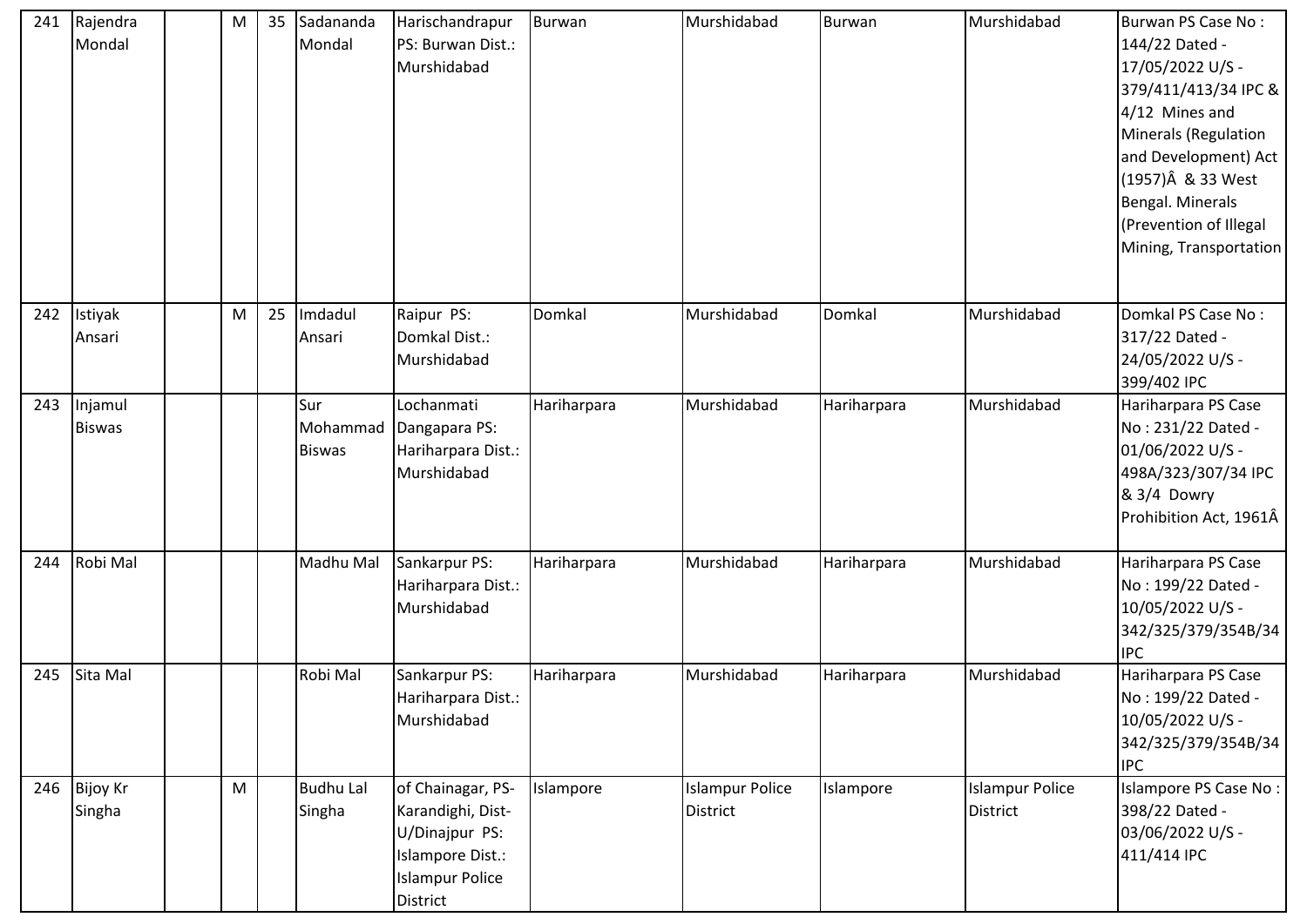| 247 | Saddik<br>Alam     |             | M |    | Halimuddin              | Kadokkhowa, Post Islampore<br>L.G. Pur, PS<br>Islampur, Dist<br>Uttar Dinajpur PS:<br>Islampore Dist.:<br><b>Islampur Police</b><br><b>District</b> |             | <b>Islampur Police</b><br><b>District</b> | Islampore   | <b>Islampur Police</b><br>District | Islampore PS Case No:<br>395/22 Dated -<br>03/06/2022 U/S -<br>411/414 IPC                     |
|-----|--------------------|-------------|---|----|-------------------------|-----------------------------------------------------------------------------------------------------------------------------------------------------|-------------|-------------------------------------------|-------------|------------------------------------|------------------------------------------------------------------------------------------------|
| 248 | Jaharful Sk        |             | M |    | Ali Sk                  | Nowapara PS:<br>Kandi Dist.:<br>Murshidabad                                                                                                         | Kandi       | Murshidabad                               | Kandi       | Murshidabad                        | Kandi PS Case No:<br>295/22 Dated -<br>02/06/2022 U/S -<br>302/120B/34 IPC                     |
| 249 | Golap Sk           |             | M | 55 | $S/O-Lt.$<br>Motahar Sk | Uttar Gopinathpur Khargram<br>PS: Khargram<br>Dist.:<br>Murshidabad                                                                                 |             | Murshidabad                               | Khargram    | Murshidabad                        | Khargram PS Case No:<br>220/22 Dated -<br>03/06/2022 U/S -<br>447/341/325/307/302<br>/34 IPC   |
| 250 | Rupchand<br>Mondal |             | M | 60 | Lt Sajoni<br>Mandal     | Rajarampur PS:<br>Lalgola Dist.:<br>Murshidabad                                                                                                     | Lalgola     | Murshidabad                               | Lalgola     | Murshidabad                        | Lalgola PS Case No:<br>184/22 Dated -<br>03/06/2022 U/S -<br>323/325/506/34 IPC                |
| 251 | Kayem Sk           | Ali         | M | 57 | Josimuddin<br>Sk        | Kanapara PS:<br>Lalgola Dist.:<br>Murshidabad                                                                                                       | Lalgola     | Murshidabad                               | Lalgola     | Murshidabad                        | Lalgola PS Case No:<br>182/22 Dated -<br>02/06/2022 U/S -<br>341/325/354B/506/34<br><b>IPC</b> |
| 252 | Ratan<br>Mandal    |             | M | 46 | Mnadal                  | Lt Chattyana Puthiapara PS:<br>Murshidabad<br>Dist.:<br>Murshidabad                                                                                 | Murshidabad | Murshidabad                               | Murshidabad | Murshidabad                        | Murshidabad PS Case<br>No: 301/22 Dated -<br>02/06/2022 U/S -<br>498A/325 IPC                  |
| 253 | Rumail Sk          | <b>Babu</b> | M |    | Yeanus Sk               | Dadmati PS:<br>Ranitala Dist.:<br>Murshidabad                                                                                                       | Ranitala    | Murshidabad                               | Ranitala    | Murshidabad                        | Ranitala PS Case No:<br>229/22 Dated -<br>02/06/2022 U/S -<br>341/325/354/308/34<br><b>IPC</b> |
| 254 | Lalon Sk           |             | M | 32 | Khandu Sk               | Hamidhati<br>Pilkhundi PS: Salar<br>Dist.:<br>Murshidabad                                                                                           | Salar       | Murshidabad                               | Salar       | Murshidabad                        | Salar PS Case No:<br>104/22 Dated -<br>19/05/2022 U/S -<br>341/325/326/308/34<br><b>IPC</b>    |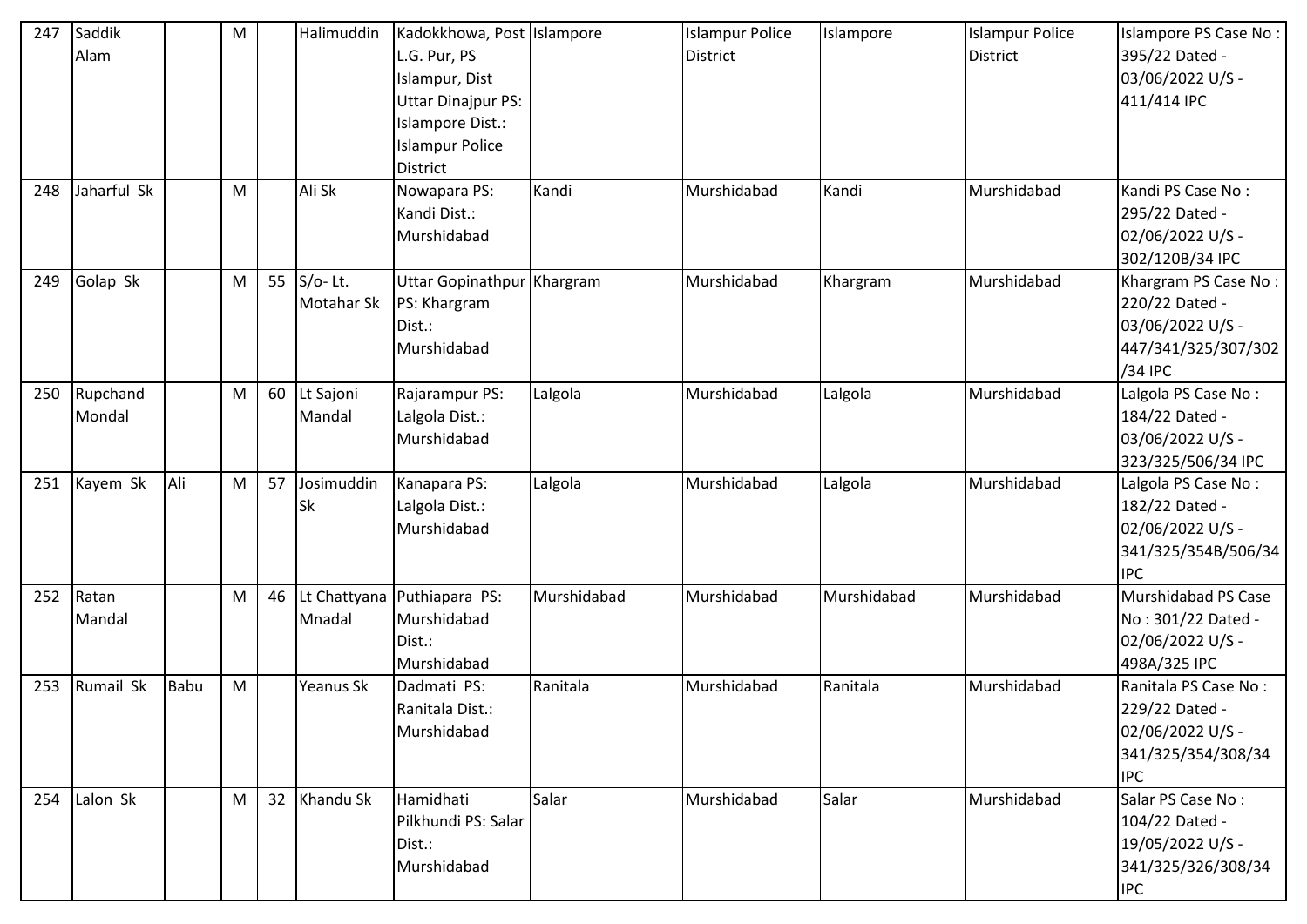| 255 | Yousuf Sk                |                                          | M | 20 | Younus Sk                                | Salar Mallickpara<br>PS: Salar Dist.:<br>Murshidabad                                                                                         | Salar       | Murshidabad          | Salar  | Murshidabad                             | Salar PS Case No:<br>115/22 Dated -<br>01/06/2022 U/S -<br>341/323/325/307/506<br>/34 IPC                                    |
|-----|--------------------------|------------------------------------------|---|----|------------------------------------------|----------------------------------------------------------------------------------------------------------------------------------------------|-------------|----------------------|--------|-----------------------------------------|------------------------------------------------------------------------------------------------------------------------------|
| 256 | Tagor Sk                 |                                          | M | 42 | Mojammal<br>Hossain                      | Salu Schoolpara<br>PS: Salar Dist.:<br>Murshidabad                                                                                           | Salar       | Murshidabad          | Salar  | Murshidabad                             | Salar PS Case No:<br>116/22 Dated -<br>03/06/2022 U/S -<br>341/323/325/308 IPC                                               |
| 257 | Sagar<br><b>Bhowmick</b> |                                          |   | 24 | S/o Kalipada OF UTTAR<br><b>Bhowmick</b> | BRINDABANCHAK,<br>$P.O-$<br>BRINDABANCHAK,<br>PS-<br>PANSKURA, DIST-<br><b>PURBA</b><br>MEDINIPUR PS:<br>Panskura Dist.:<br>Purba Mednipore  | Panskura    | Purba Mednipore      | Daspur | Paschim Mednipore                       | Daspur PS Case No:<br>407/19 Dated -<br>14/10/2019 U/S -<br>363/365/34 IPC                                                   |
| 258 | Basudev<br>Tarafdar      | $^\text{\textregistered}$<br><b>BASU</b> | M |    | Lt Gour<br>Tarafdar                      | PURBASRI ROAD<br>DUMDUM, KOL-<br>30 A/P-<br>NABAKUNJA<br>TOLA, PS-<br>CHANDRAKONA<br>$(T)$ PS:<br>Chandrakona<br>Dist.: Paschim<br>Mednipore | Chandrakona | Paschim<br>Mednipore | Daspur | Paschim Mednipore                       | Daspur PS Case No:<br>215/22 Dated -<br>04/06/2022 U/S -<br>21(C) Narcotic Drugs<br>and Psychotropic<br>Substances Act, 1985 |
|     | 259 Yasin Khan $\omega$  | <b>SUNDA</b><br>R<br><b>DALAL</b>        | M |    | Akil Khan                                | PS: Chandrakona<br>Dist.: Paschim<br>Mednipore                                                                                               | Chandrakona | Paschim<br>Mednipore | Daspur | Paschim Mednipore   Daspur PS Case No : | 215/22 Dated -<br>04/06/2022 U/S -<br>21(C) Narcotic Drugs<br>and Psychotropic<br>Substances Act, 1985                       |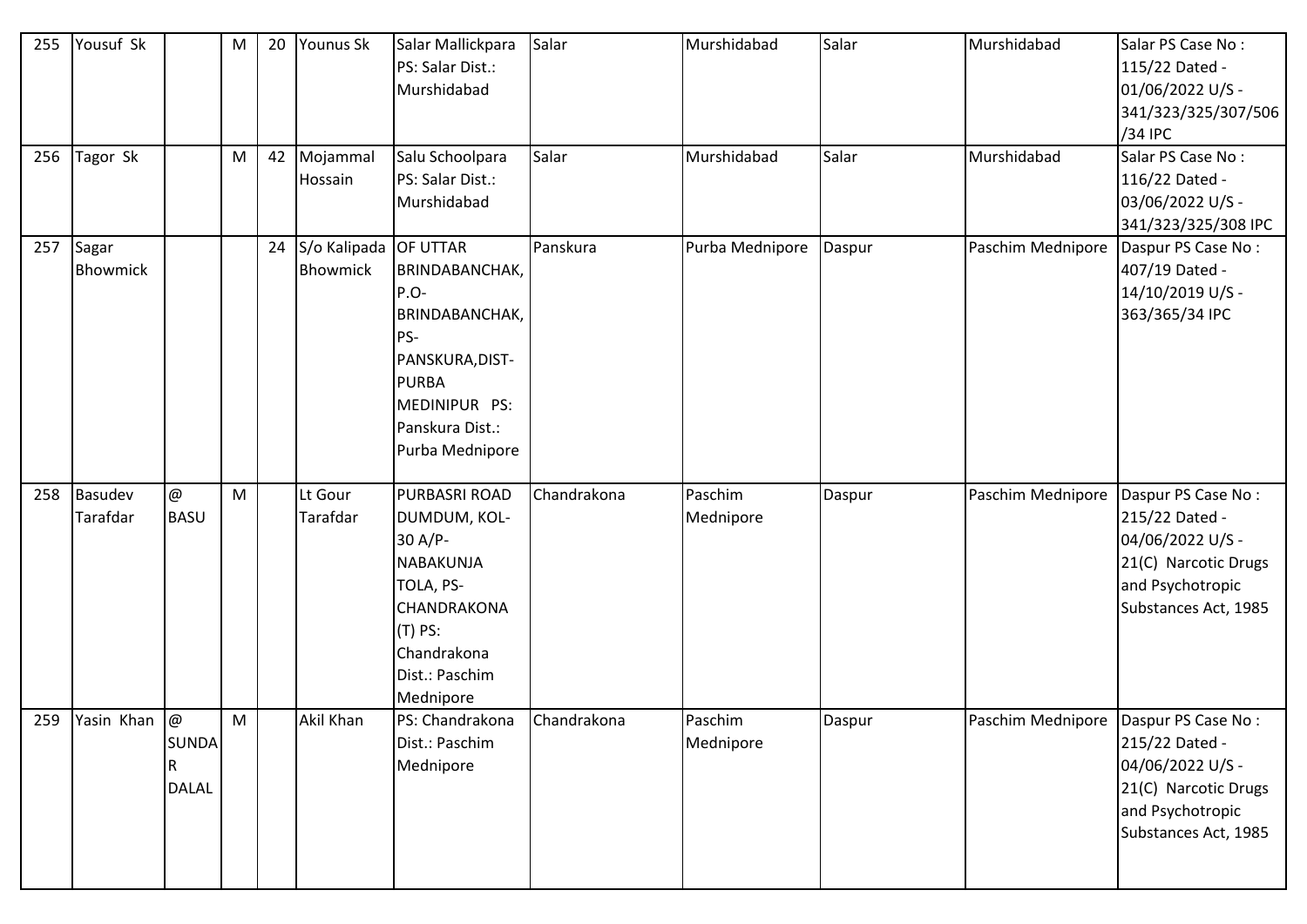| 260 | Partha<br>Mondal    | @<br><b>BAPI</b> | M |    | Lt Sudeb                    | <b>LAPUR PO-</b><br><b>RAMSAGAR PS-</b><br>ONDA, DIST-<br><b>BANKURA PS:</b><br>Onda Dist.:<br><b>Bankura</b>                      | Onda      | Bankura              | Daspur          | Paschim Mednipore | Daspur PS Case No:<br>215/22 Dated -<br>04/06/2022 U/S -<br>21(C) Narcotic Drugs<br>and Psychotropic<br>Substances Act, 1985                                                       |
|-----|---------------------|------------------|---|----|-----------------------------|------------------------------------------------------------------------------------------------------------------------------------|-----------|----------------------|-----------------|-------------------|------------------------------------------------------------------------------------------------------------------------------------------------------------------------------------|
| 261 | Rajesh Das          |                  | M |    |                             | Shyamal Das   POSTANKA PS:<br>Daspur Dist.:<br>Paschim<br>Mednipore                                                                | Daspur    | Paschim<br>Mednipore | Daspur          | Paschim Mednipore | Daspur PS Case No:<br>217/22 Dated -<br>04/06/2022 U/S -<br>376/417 IPC                                                                                                            |
| 262 | Kinkar Jana         |                  | M | 31 |                             | Sambhu Jana Chakmaguria, PO-<br>Guruganj, P.S-<br>Debra, Dist-<br>Paschim<br>Medinipur PS:<br>Debra Dist.:<br>Paschim<br>Mednipore | Debra     | Paschim<br>Mednipore | Debra           | Paschim Mednipore | Debra PS Case No:<br>274/22 Dated -<br>27/05/2022 U/S -<br>447/323/325/307/506<br>/34 IPC                                                                                          |
| 263 | Mansur Ali          |                  | M |    | Sk Rajo                     | Damodarchak PS:<br>Keshpur Dist.:<br>Paschim<br>Mednipore                                                                          | Keshpur   | Paschim<br>Mednipore | Keshpur         | Paschim Mednipore | Keshpur PS Case No:<br>122/22 Dated -<br>03/06/2022 U/S -<br>448/376/325/307/506<br><b>IPC</b>                                                                                     |
| 264 | Naresh<br>Chowdhuri |                  | M |    | Girani<br>Chaudhuri         |                                                                                                                                    |           | <b>Basirhat</b>      | Kharagpur local | Paschim Mednipore | Kharagpur local PS<br>Case No: 440/22<br>Dated - 03/06/2022<br>U/S-379/411 IPC &<br>21(4)21(5) Mines and<br><b>Minerals (Regulation</b><br>and Development) Act<br>$(1957)\hat{A}$ |
| 265 | Debasish<br>Mandi   | Baru             | M | 20 | Shibaran<br>Mandi@<br>Hapan | Kolsanda,<br>Narendrapur, PS-<br>Kotwali PS:<br>Midnapore Dist.:<br>Paschim<br>Mednipore                                           | Midnapore | Paschim<br>Mednipore | Midnapore       | Paschim Mednipore | Midnapore PS Case No<br>: 366/22 Dated -<br>03/06/2022 U/S -<br>363/365 IPC                                                                                                        |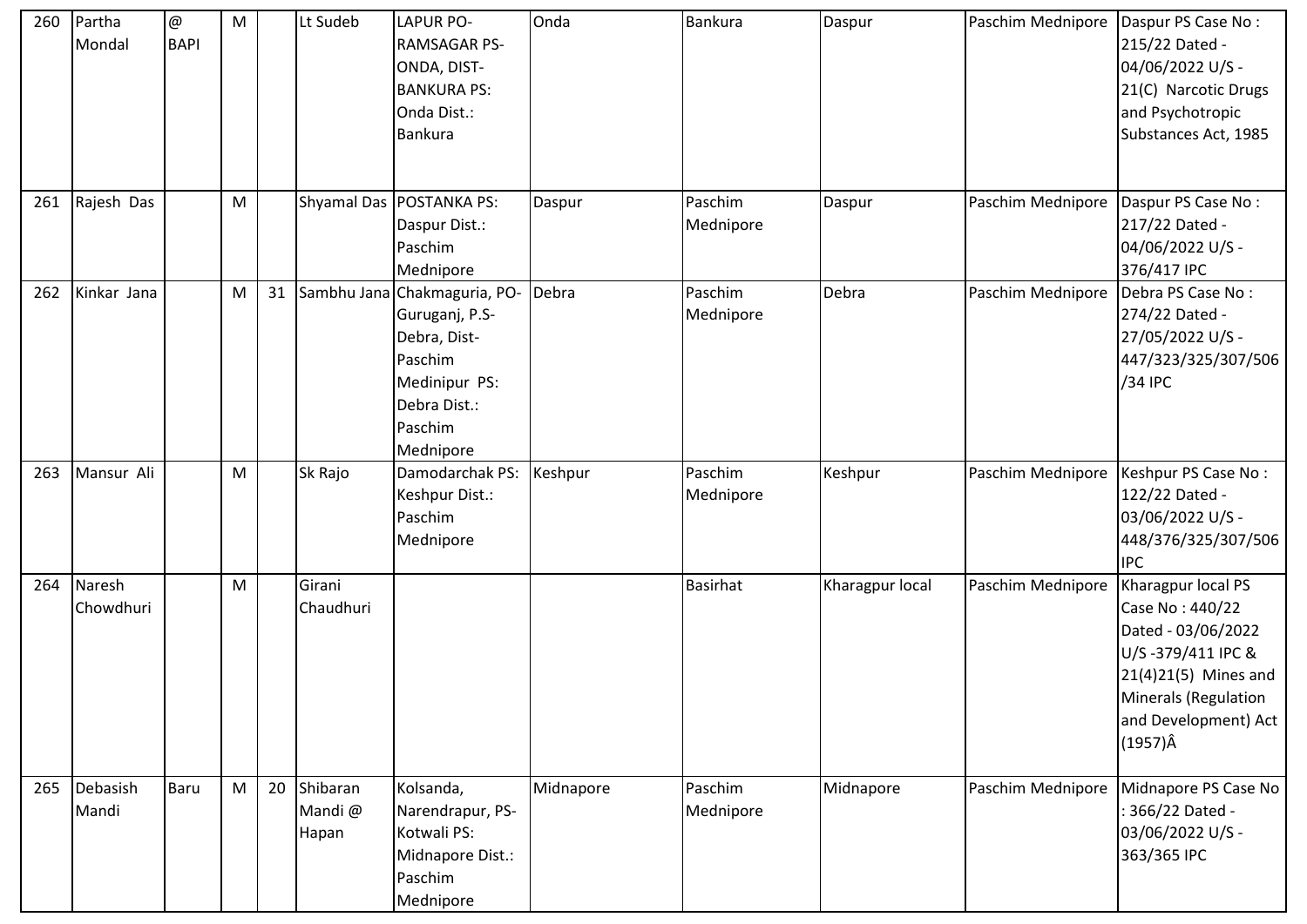| 266 | Bagendra<br>Soroj                 | Raj          | M | Ramfal Soroj Inda PS:       | Kharagpore town<br>Dist.: Paschim<br>Mednipore                                                              | Kharagpore town | Paschim<br>Mednipore | Salbani | Paschim Mednipore | Salbani PS Case No:<br>164/22 Dated -<br>03/06/2022 U/S -<br>363/365/366/376/506<br>IPC & 6 The<br>Protection of children<br>from sexual offences<br>Act, 2012 (POCSO) |
|-----|-----------------------------------|--------------|---|-----------------------------|-------------------------------------------------------------------------------------------------------------|-----------------|----------------------|---------|-------------------|------------------------------------------------------------------------------------------------------------------------------------------------------------------------|
| 267 | <b>Toton Das</b><br>Bairagya      |              | M | Bairagya                    | Prosanta Das Vill-Abhirampur,<br>PS Ausgram, Dist<br>Purba Bardhaman<br>PS: Ausgram Dist.:<br>Purba Burdwan | Ausgram         | Purba Burdwan        | Ausgram | Purba Burdwan     | Ausgram PS Case No:<br>162/22 Dated -<br>03/06/2022 U/S -<br>498(A)/325/307/506<br><b>IPC</b>                                                                          |
| 268 | Sk Babar Ali                      |              | M | @ Phelu                     | Sk Haider Ali PS: Galsi Dist.:<br>Purba Burdwan                                                             | Galsi           | Purba Burdwan        | Galsi   | Purba Burdwan     | Galsi PS Case No:<br>328/22 Dated -<br>03/06/2022 U/S -<br>143/341/186/353/506<br>/34 IPC                                                                              |
| 269 | Sk Milan                          |              |   | Late Sk                     | PS: Galsi Dist.:<br>Abdul Hakim Purba Burdwan                                                               | Galsi           | Purba Burdwan        | Galsi   | Purba Burdwan     | Galsi PS Case No:<br>328/22 Dated -<br>03/06/2022 U/S -<br>143/341/186/353/506<br>/34 IPC                                                                              |
| 270 | Jamrul<br>Haque<br><b>Mallick</b> |              |   | Janab Ali<br><b>Mallick</b> | PS: Galsi Dist.:<br>Purba Burdwan                                                                           | Galsi           | Purba Burdwan        | Galsi   | Purba Burdwan     | Galsi PS Case No:<br>328/22 Dated -<br>03/06/2022 U/S -<br>143/341/186/353/506<br>/34 IPC                                                                              |
| 271 | Sk Suraj                          | Alam<br>Nabi |   | <b>Sk Nasir</b>             | PS: Galsi Dist.:<br>Purba Burdwan                                                                           | Galsi           | Purba Burdwan        | Galsi   | Purba Burdwan     | Galsi PS Case No:<br>328/22 Dated -<br>03/06/2022 U/S -<br>143/341/186/353/506<br>/34 IPC                                                                              |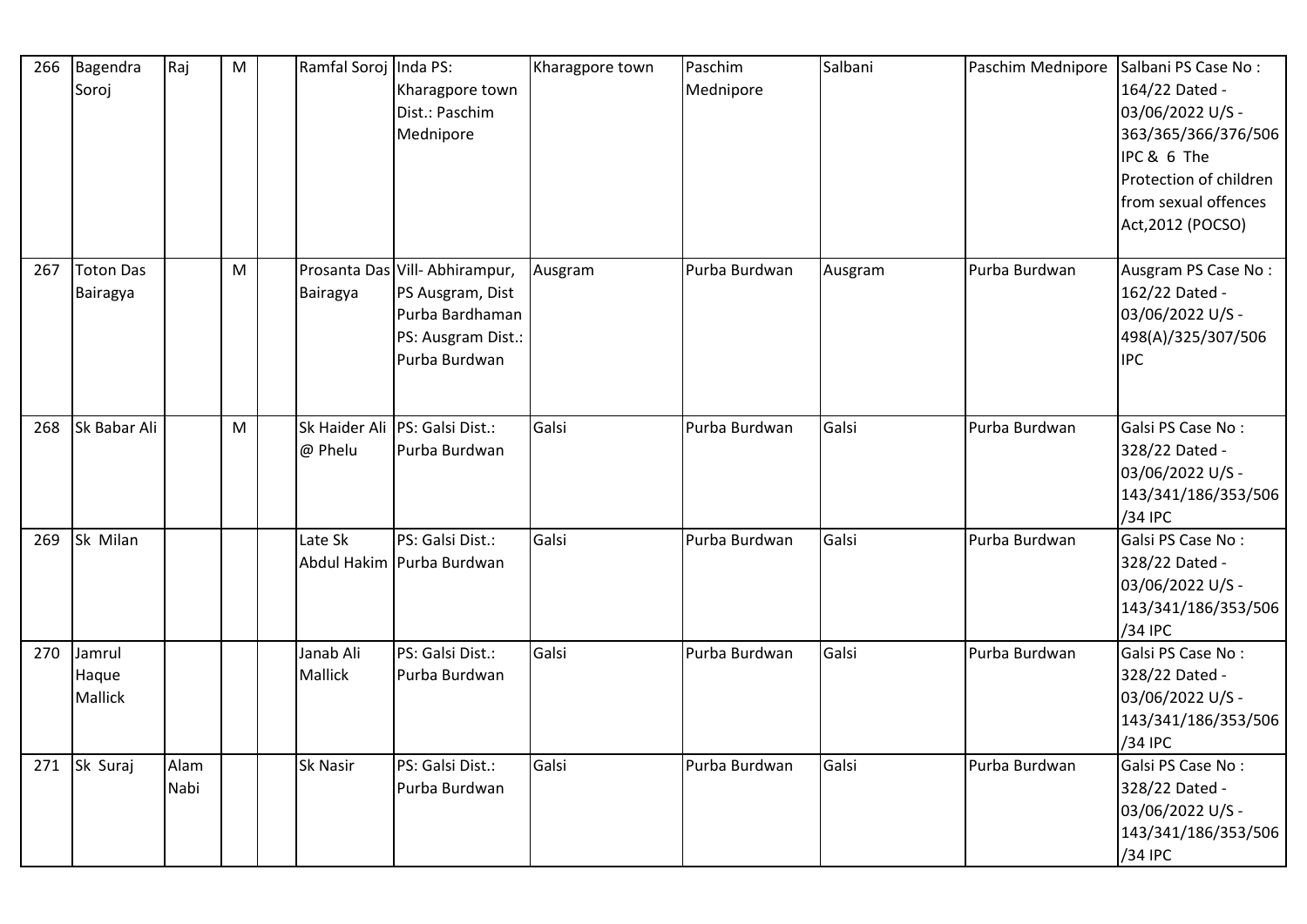| 272 | Sk Bholon      | Gul    |   |    | Lt Sk          | PS: Galsi Dist.:         | Galsi | Purba Burdwan | Galsi | Purba Burdwan | Galsi PS Case No:   |
|-----|----------------|--------|---|----|----------------|--------------------------|-------|---------------|-------|---------------|---------------------|
|     |                | Maha   |   |    | Mustakim       | Purba Burdwan            |       |               |       |               | 328/22 Dated -      |
|     |                | mmad   |   |    |                |                          |       |               |       |               | 03/06/2022 U/S -    |
|     |                |        |   |    |                |                          |       |               |       |               | 143/341/186/353/506 |
|     |                |        |   |    |                |                          |       |               |       |               | /34 IPC             |
| 273 | Asraful        | Anand  |   |    | Late           | PS: Galsi Dist.:         | Galsi | Purba Burdwan | Galsi | Purba Burdwan | Galsi PS Case No:   |
|     | <b>Mallick</b> | a      |   |    | Sanowar        | Purba Burdwan            |       |               |       |               | 328/22 Dated -      |
|     |                |        |   |    | <b>Mallick</b> |                          |       |               |       |               | 03/06/2022 U/S -    |
|     |                |        |   |    |                |                          |       |               |       |               | 143/341/186/353/506 |
|     |                |        |   |    |                |                          |       |               |       |               | /34 IPC             |
| 274 | Sk Dalim       | Raham  |   |    | Sk Soukat      | PS: Galsi Dist.:         | Galsi | Purba Burdwan | Galsi | Purba Burdwan | Galsi PS Case No:   |
|     |                | at Ali |   |    |                | Purba Burdwan            |       |               |       |               | 328/22 Dated -      |
|     |                |        |   |    |                |                          |       |               |       |               | 03/06/2022 U/S -    |
|     |                |        |   |    |                |                          |       |               |       |               | 143/341/186/353/506 |
|     |                |        |   |    |                |                          |       |               |       |               | /34 IPC             |
| 275 | Sk Jabir Ali   |        |   |    | Sk Atiyar      | PS: Galsi Dist.:         | Galsi | Purba Burdwan | Galsi | Purba Burdwan | Galsi PS Case No:   |
|     |                |        |   |    | Rahaman        | Purba Burdwan            |       |               |       |               | 328/22 Dated -      |
|     |                |        |   |    |                |                          |       |               |       |               | 03/06/2022 U/S -    |
|     |                |        |   |    |                |                          |       |               |       |               | 143/341/186/353/506 |
|     |                |        |   |    |                |                          |       |               |       |               | /34 IPC             |
| 276 | Alauddin       |        |   |    | Muktar         | PS: Galsi Dist.:         | Galsi | Purba Burdwan | Galsi | Purba Burdwan | Galsi PS Case No:   |
|     | Mondal         |        |   |    | Mondal         | Purba Burdwan            |       |               |       |               | 328/22 Dated -      |
|     |                |        |   |    |                |                          |       |               |       |               | 03/06/2022 U/S -    |
|     |                |        |   |    |                |                          |       |               |       |               | 143/341/186/353/506 |
|     |                |        |   |    |                |                          |       |               |       |               | /34 IPC             |
| 277 | Srikanta       | Gunui  | M |    | Lt Sambhu      | Urachati PS: Galsi Galsi |       | Purba Burdwan | Galsi | Purba Burdwan | Galsi PS Case No:   |
|     | Roy            |        |   |    | Roy            | Dist.: Purba             |       |               |       |               | 327/22 Dated -      |
|     |                |        |   |    |                | Burdwan                  |       |               |       |               | 02/06/2022 U/S -    |
|     |                |        |   |    |                |                          |       |               |       |               | 341/325/34 IPC      |
| 278 | Sukumar        | Sarul  | M |    | Lt Sambhu      | Of village               | Galsi | Purba Burdwan | Galsi | Purba Burdwan | Galsi PS Case No:   |
|     | Roy            |        |   |    | Roy            | Urachati, PS Galsi,      |       |               |       |               | 327/22 Dated -      |
|     |                |        |   |    |                | Dist Purba               |       |               |       |               | 02/06/2022 U/S -    |
|     |                |        |   |    |                | Bardhaman PS:            |       |               |       |               | 341/325/34 IPC      |
|     |                |        |   |    |                | Galsi Dist.: Purba       |       |               |       |               |                     |
|     |                |        |   |    |                | Burdwan                  |       |               |       |               |                     |
| 279 | Provat         | Laden  | M | 24 | Pancha Kr      | Katwa Hospital           | Katwa | Purba Burdwan | Katwa | Purba Burdwan | Katwa PS Case No:   |
|     | Rajak          |        |   |    | Rajak          | Para PS: Katwa           |       |               |       |               | 268/22 Dated -      |
|     |                |        |   |    |                | Dist.: Purba             |       |               |       |               | 22/05/2022 U/S -    |
|     |                |        |   |    |                | Burdwan                  |       |               |       |               | 399/402 IPC & 25/27 |
|     |                |        |   |    |                |                          |       |               |       |               | Arms Act, 1959      |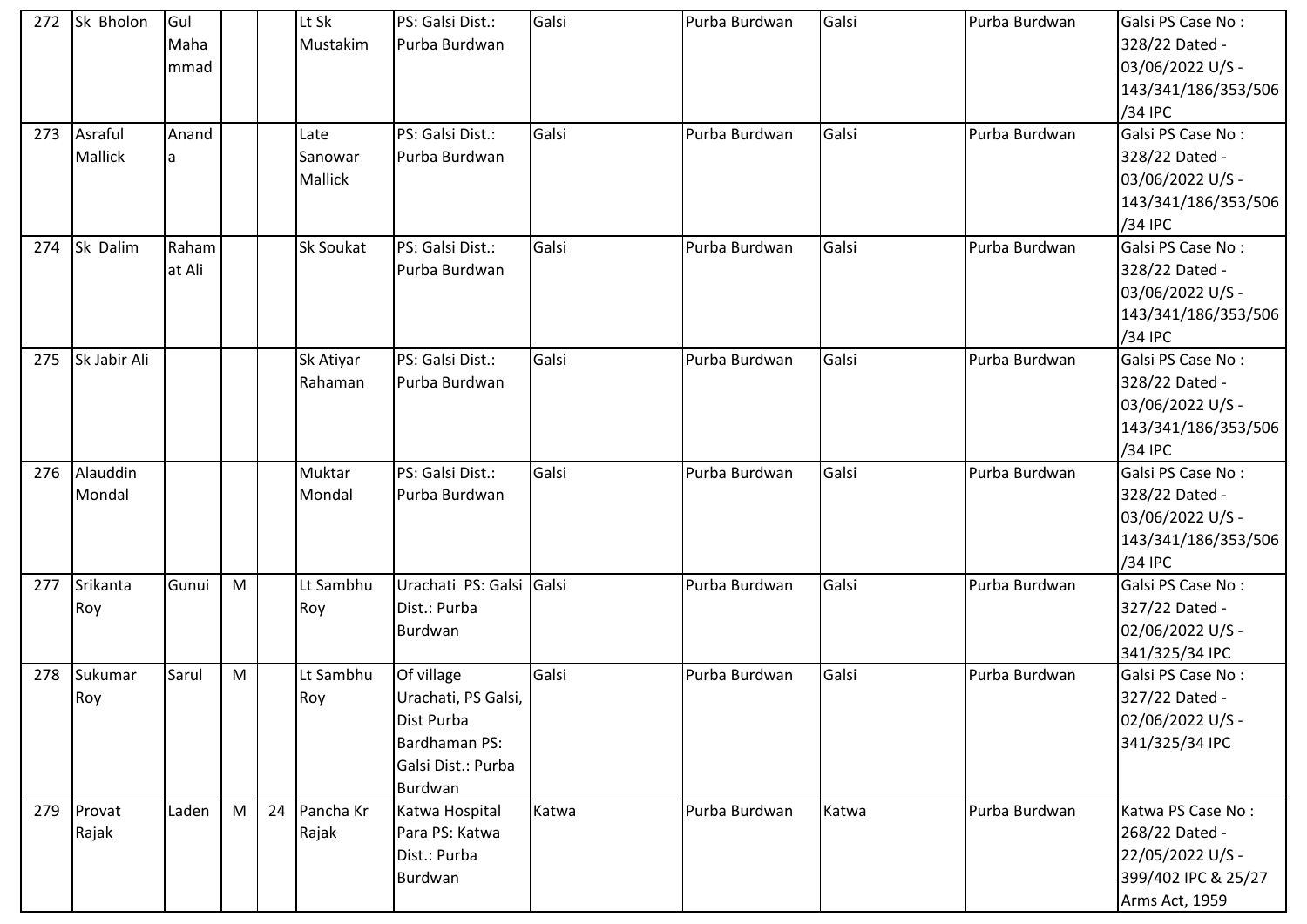| 280 | Kush Ghosh            |                         | M | 49 |                         | Guye Ghosh   Chanduli PS:<br>Katwa Dist.: Purba<br>Burdwan    | Katwa      | Purba Burdwan | Katwa      | Purba Burdwan | Katwa PS Case No:<br>289/22 Dated -<br>30/05/2022 U/S -<br>341/323/325/504/506<br>/34 IPC                                                      |
|-----|-----------------------|-------------------------|---|----|-------------------------|---------------------------------------------------------------|------------|---------------|------------|---------------|------------------------------------------------------------------------------------------------------------------------------------------------|
| 281 | <b>Budun Sk</b>       |                         | M |    | Lt Kuddus<br>Sekh       | Kandra PS:<br>Ketugram Dist.:<br>Purba Burdwan                | Ketugram   | Purba Burdwan | Ketugram   | Purba Burdwan | Ketugram PS Case No:<br>247/22 Dated -<br>30/05/2022 U/S -<br>20(b)(ii)(c)/25/29<br>Narcotic Drugs and<br>Psychotropic<br>Substances Act, 1985 |
| 282 | <b>Basudeb</b><br>Pal |                         | M |    | Lt<br>Nityananda<br>Pal | Koregram PS:<br>Salar Dist.:<br>Murshidabad                   | Salar      | Murshidabad   | Ketugram   | Purba Burdwan | Ketugram PS Case No:<br>184/22 Dated -<br>28/04/2022 U/S -<br>188/34 IPC                                                                       |
| 283 | <b>Bishu Pal</b>      | <b>Biswaji</b><br>t Pal | M |    | Sitaram Pal             | Moredanga PS:<br>Ketugram Dist.:<br>Purba Burdwan             | Ketugram   | Purba Burdwan | Ketugram   | Purba Burdwan | Ketugram PS Case No:<br>255/22 Dated -<br>02/06/2022 U/S -<br>363/366/120B IPC                                                                 |
| 284 | Abhijit<br>Hazra      |                         | M | 25 | Krishna<br>Hazra        | Painta PS:<br>Madhabdihi Dist.:<br>Purba Burdwan              | Madhabdihi | Purba Burdwan | Madhabdihi | Purba Burdwan | Madhabdihi PS Case<br>No: 135/22 Dated -<br>03/06/2022 U/S-46<br>Bengal Excise Act,<br>1909                                                    |
| 285 | Bevasish<br>Sardar    | Debasi<br>sh<br>Sardar  | M | 31 | Montu<br>Sardar         | Chanak<br>Sardarpara PS:<br>Mangalkot Dist.:<br>Purba Burdwan | Mangalkot  | Purba Burdwan | Mangalkot  | Purba Burdwan | Mangalkot PS Case No<br>: 135/22 Dated -<br>28/05/2022 U/S -<br>457/323/354/506 IPC                                                            |
| 286 | Mongal<br>Bhangi      |                         | M |    | Provat<br>Bhangi        | <b>MAHESHBATI PS:</b><br>Raina Dist.: Purba<br>Burdwan        | Raina      | Purba Burdwan | Raina      | Purba Burdwan | Raina PS Case No:<br>188/22 Dated -<br>03/06/2022 U/S -<br>379/411 IPC                                                                         |
| 287 | Jagaddish<br>Chandra  | <b>JOGA</b>             |   | 50 | Shaktipada<br>Chandra   | DHARAN PS: Raina Raina<br>Dist.: Purba<br>Burdwan             |            | Purba Burdwan | Raina      | Purba Burdwan | Raina PS Case No:<br>189/22 Dated -<br>03/06/2022 U/S -<br>326/504 IPC                                                                         |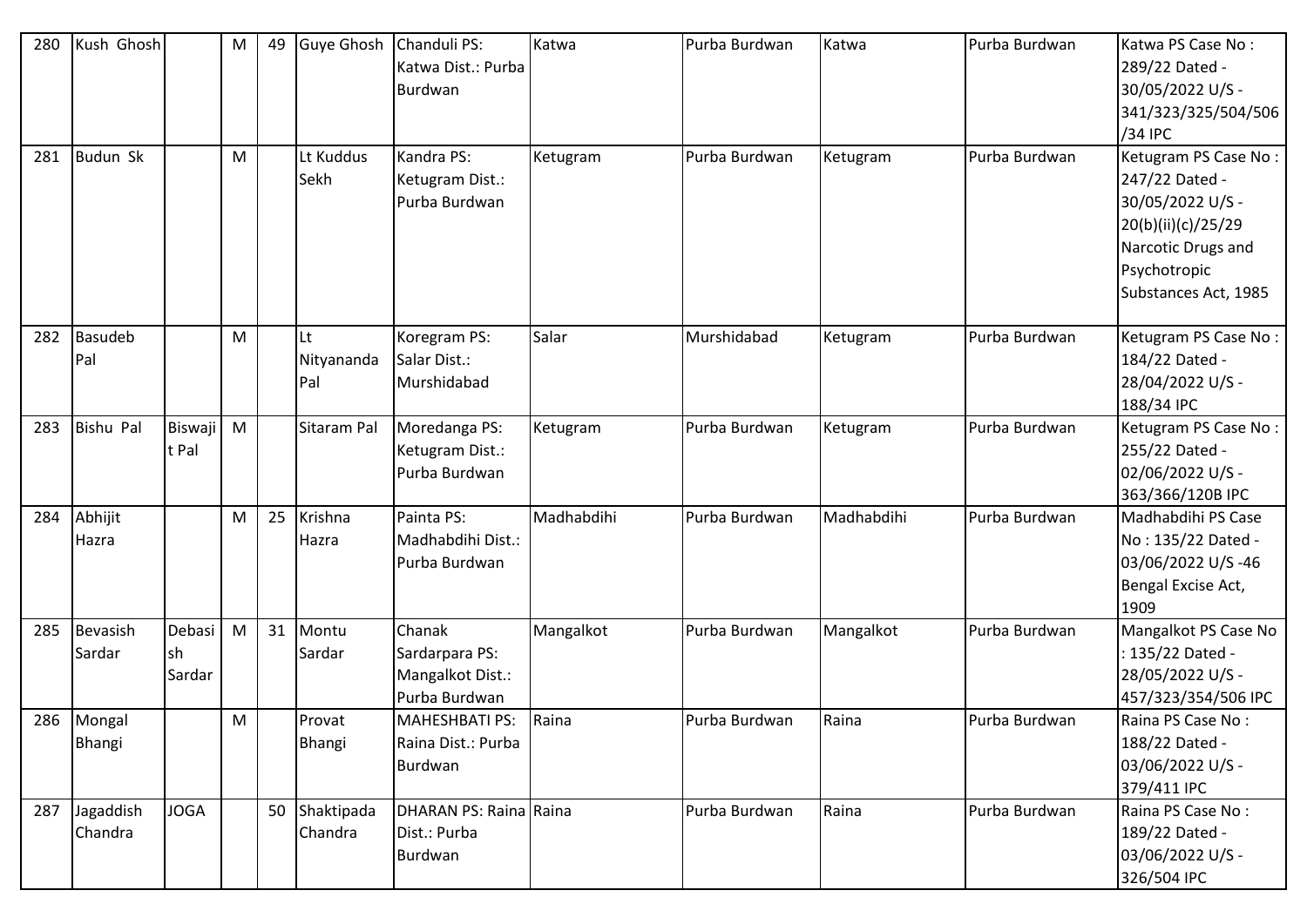| 288 | Mohan<br>Malik        |       |   |    | Lt. Ramon<br>Malik                        | <b>PS: SAKTIGARH</b><br>Dist.: Purba<br>Burdwan      | <b>SAKTIGARH</b> | Purba Burdwan   | <b>SAKTIGARH</b> | Purba Burdwan   | <b>SAKTIGARH PS Case No</b><br>: 184/22 Dated -<br>03/06/2022 U/S -<br>46A(C) BE Bengal<br>Excise Act, 1909                                                                   |
|-----|-----------------------|-------|---|----|-------------------------------------------|------------------------------------------------------|------------------|-----------------|------------------|-----------------|-------------------------------------------------------------------------------------------------------------------------------------------------------------------------------|
| 289 | Sk Raj                |       | M |    | Sk Siraj                                  | <b>PS: SAKTIGARH</b><br>Dist.: Purba<br>Burdwan      | <b>SAKTIGARH</b> | Purba Burdwan   | <b>SAKTIGARH</b> | Purba Burdwan   | <b>SAKTIGARH PS Case No</b><br>: 183/22 Dated -<br>03/06/2022 U/S -<br>363/365 IPC                                                                                            |
| 290 | Nandan Kr<br>Maity    |       | M |    | S/O<br>Dhananjay<br>Maity                 | Ajaya PS: Khejuri<br>Dist.: Purba<br>Mednipore       | Khejuri          | Purba Mednipore | Khejuri          | Purba Mednipore | Khejuri PS Case No:<br>177/22 Dated -<br>03/06/2022 U/S -<br>341/323/325/307/506<br>/34 IPC & 24<br>Maintenance and<br>Welfare of Parents and<br>Senior Citizens Act,<br>2007 |
| 291 | Prashanta<br>Pramanik |       | M | 59 | S/o-Lt.<br><b>Bihari</b><br>Pramanik      | PS: Khejuri Dist.:<br>Purba Mednipore                | Khejuri          | Purba Mednipore | Khejuri          | Purba Mednipore | Khejuri PS Case No:<br>176/22 Dated -<br>02/06/2022 U/S -<br>363/365 IPC                                                                                                      |
| 292 | Somnath<br>Das        | Bapan | M | 25 | S/o- Pradip<br>Kr. Das                    | Kamdebnagar PS:<br>Khejuri Dist.:<br>Purba Mednipore | Khejuri          | Purba Mednipore | Khejuri          | Purba Mednipore | Khejuri PS Case No:<br>118/22 Dated -<br>13/04/2022 U/S -<br>498A/302/304B IPC &<br>4 Dowry Prohibition<br>Act, 1961Â                                                         |
| 293 | Somnath<br>Pramanik   |       | M | 21 | $S/O-$<br>Ramkrishna<br>@ Rampada<br>Pram | PS: Khejuri Dist.:<br>Purba Mednipore                | Khejuri          | Purba Mednipore | Khejuri          | Purba Mednipore | Khejuri PS Case No:<br>126/21 Dated -<br>28/04/2021 U/S-3/4<br><b>Explosive Substances</b><br>Act, 1908Â                                                                      |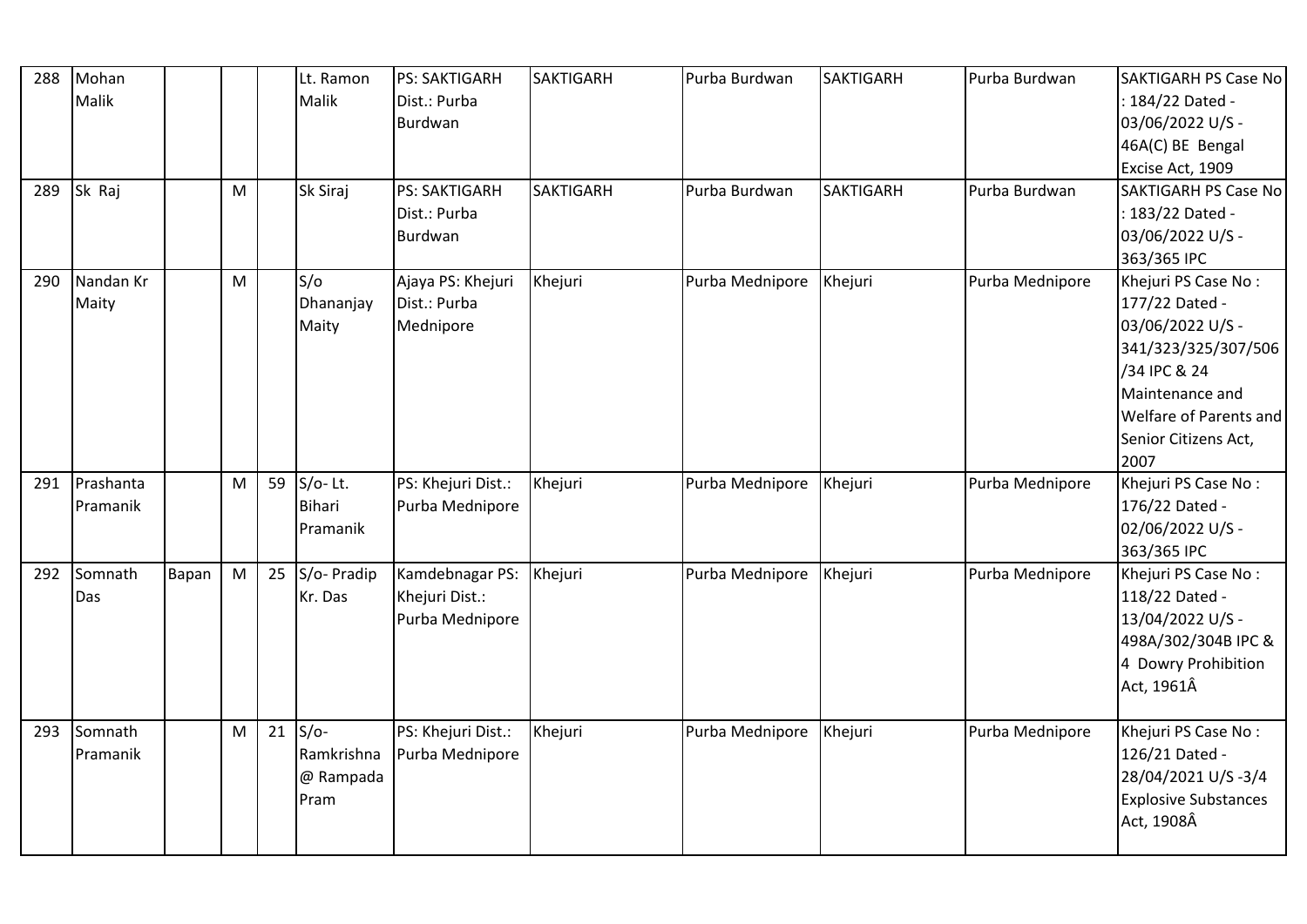| 294 | Sukdeb<br>Jalua   | М | 59 | Lt Pulin Jalua Andheria PS | Moyna, Dist Purba<br>Medinipur PS:<br>Moyna Dist.:<br>Purba Mednipore                           | Moyna            | Purba Mednipore                           | Moyna            | Purba Mednipore                           | Moyna PS Case No:<br>133/22 Dated -<br>24/05/2022 U/S -<br>363/365/34 IPC                       |
|-----|-------------------|---|----|----------------------------|-------------------------------------------------------------------------------------------------|------------------|-------------------------------------------|------------------|-------------------------------------------|-------------------------------------------------------------------------------------------------|
| 295 | Sourav<br>Kamila  | M | 21 | Gangadhar<br>Kamila        | Habibbar PS:<br>Nandigram Dist.:<br>Purba Mednipore                                             | Nandigram        | Purba Mednipore                           | Nandigram        | Purba Mednipore                           | Nandigram PS Case No<br>: 490/22 Dated -<br>01/06/2022 U/S -<br>363/366 IPC                     |
| 296 | Laltu Maity       | M | 50 | Maity                      | Lt. Pashupati Mahammadpur<br>PS: Nandigram<br>Dist.: Purba<br>Mednipore                         | Nandigram        | Purba Mednipore                           | Nandigram        | Purba Mednipore                           | Nandigram PS Case No<br>: 501/22 Dated -<br>03/06/2022 U/S -<br>341/323/326/307/506<br>/34 IPC  |
| 297 | Sripada<br>Sardar | M | 42 | Lt. Shankar<br>Sardar      | Gondia PS:<br>Ramnagar Dist.:<br>Diamond Harbour<br><b>Police District</b>                      | Ramnagar         | Diamond Harbour<br><b>Police District</b> | Ramnagar         | Diamond Harbour<br><b>Police District</b> | Ramnagar PS Case No:<br>103/22 Dated -<br>03/06/2022 U/S-46A<br>Bengal Excise Act,<br>1909      |
| 298 | Saharul Sk        | M | 22 |                            | Alimuddin Sk Sankar Parulia PS:<br>Ramnagar Dist.:<br>Diamond Harbour<br><b>Police District</b> | Ramnagar         | Diamond Harbour<br><b>Police District</b> | Ramnagar         | Diamond Harbour<br><b>Police District</b> | Ramnagar PS Case No:<br>98/22 Dated -<br>31/05/2022 U/S-376<br><b>IPC</b>                       |
| 299 | Naim<br>Ansary    | M | 44 | Lt. Iliyas<br>Ansary       | Birgiri PS: Purulia<br>mufassil Dist.:<br>Purulia                                               | Purulia mufassil | Purulia                                   | Purulia mufassil | Purulia                                   | Purulia mufassil PS<br>Case No: 227/21<br>Dated - 01/10/2021<br>$U/S -$<br>420/406/120B/506 IPC |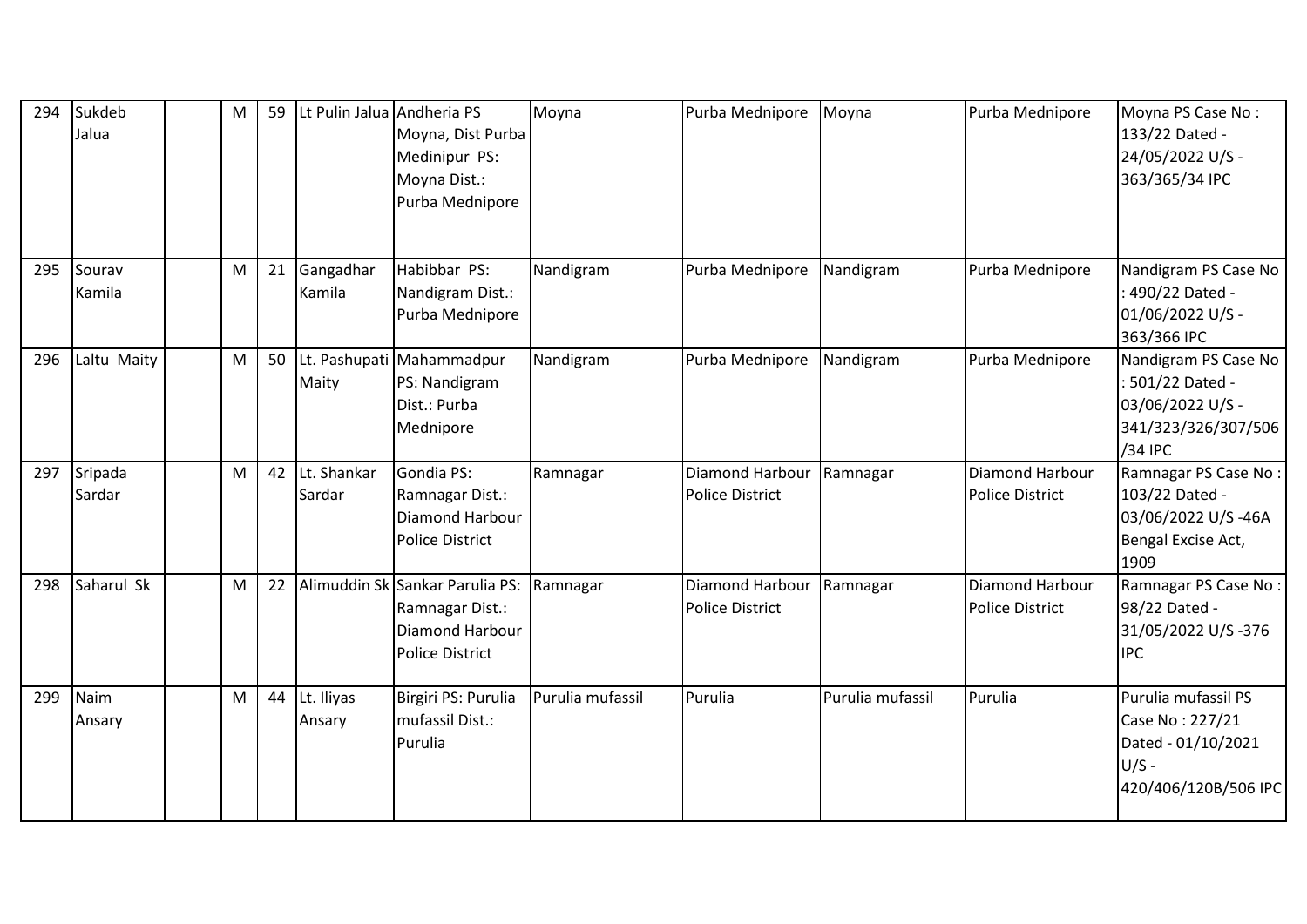| 300 | Gourab<br>Rajak      |                        | M | 22              |                        | Shyam Rajak Gourab Rajak (22<br>Yrs) s/o- Shyam<br>Rajak of Vill-<br>Manipith,<br>Dhobiline, Ramdas<br>Meal, Quarter No.<br>19, PS- Telko, Dist-<br>East Singbhum,<br>State- Jharkhand |          | <b>Basirhat</b>                                       | Tamna     | Purulia                            | Tamna PS Case No:<br>92/22 Dated -<br>03/06/2022 U/S-25<br>(1) (a) Arms Act, 1959                                              |
|-----|----------------------|------------------------|---|-----------------|------------------------|----------------------------------------------------------------------------------------------------------------------------------------------------------------------------------------|----------|-------------------------------------------------------|-----------|------------------------------------|--------------------------------------------------------------------------------------------------------------------------------|
| 301 | Narod Roy            |                        |   |                 | Nabanu Roy             | PS: Kaliaganj Dist.: Kaliaganj<br>Raiganj Police<br>District                                                                                                                           |          | Raiganj Police<br><b>District</b>                     | Kaliaganj | Raiganj Police<br><b>District</b>  | Kaliaganj PS Case No:<br>251/22 Dated -<br>02/06/2022 U/S -<br>420/406 IPC                                                     |
| 302 | Subir Saha           |                        | M |                 | Saha                   | Manoranjan Coopers ward no<br>3, PS Ranaghat<br>Nadia PS:<br>Ranaghat Dist.:<br>Ranaghat Police<br><b>District</b>                                                                     | Ranaghat | Ranaghat Police<br><b>District</b>                    | Ranaghat  | Ranaghat Police<br><b>District</b> | Ranaghat PS Case No:<br>387/22 Dated -<br>03/06/2022 U/S -<br>21(C) Narcotic Drugs<br>and Psychotropic<br>Substances Act, 1985 |
| 303 | Trinath<br>Rajbanshi | Falam<br>Rajban<br>shi | M | 30 <sup>°</sup> | Lt Sadhan<br>Rajbanshi | Khardah 2 No Jyoti Rahara<br>Colony, P.O.<br>Khardah PS:<br>Rahara Dist.:<br>Barrackpore<br>Police<br>Commissionerate                                                                  |          | Barrackpore Police Dumdum g.r.p.s.<br>Commissionerate |           | Sealdah G.R.P.                     | Dumdum g.r.p.s. PS<br>Case No: 15/22 Dated -<br>23/05/2022 U/S-379<br><b>IPC</b>                                               |
| 304 | Palash<br>Darika     |                        | M | 25              | Bhim Darika Ichhapur,  | Kantadhar, P.O<br>Nababganj PS:<br>Noapara Dist.:<br>Barrackpore<br>Police<br>Commissionerate                                                                                          | Noapara  | Barrackpore Police Dumdum g.r.p.s.<br>Commissionerate |           | Sealdah G.R.P.                     | Dumdum g.r.p.s. PS<br>Case No: 11/22 Dated<br>20/04/2022 U/S-379<br><b>IPC</b>                                                 |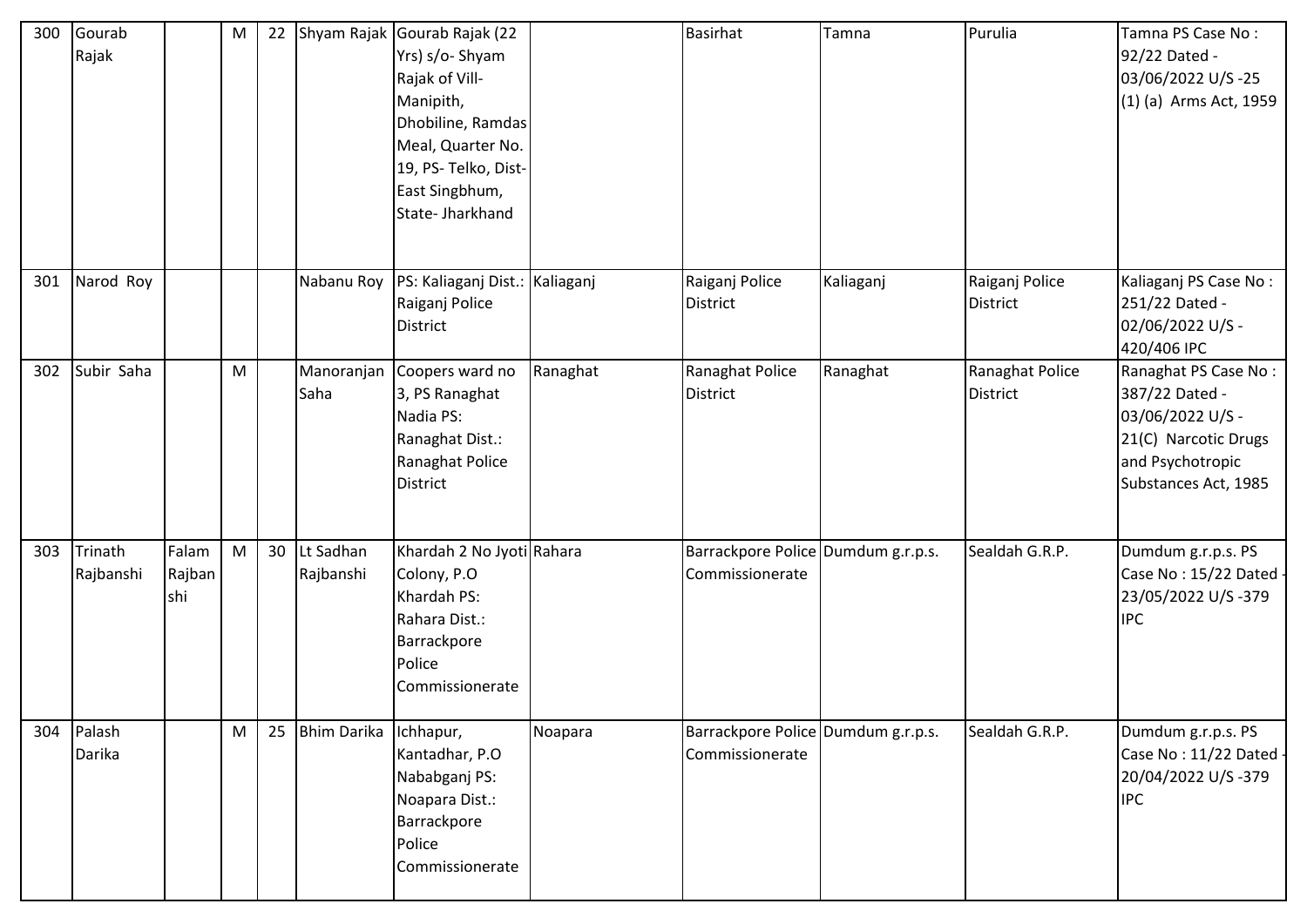| 305 | Arjun<br><b>Biswas</b> | M | 32 | Ganesh<br><b>Biswas</b>  | Khardah P.D<br>Biswas Road,<br>Purano Bazar, PS:<br>Khardah Dist.:<br>Barrackpore<br>Police<br>Commissionerate    | Khardah     | Barrackpore Police Dumdum g.r.p.s.<br>Commissionerate |                   | Sealdah G.R.P.                     | Dumdum g.r.p.s. PS<br>Case No: 11/22 Dated<br>20/04/2022 U/S-379<br><b>IPC</b>                              |
|-----|------------------------|---|----|--------------------------|-------------------------------------------------------------------------------------------------------------------|-------------|-------------------------------------------------------|-------------------|------------------------------------|-------------------------------------------------------------------------------------------------------------|
| 306 | Jahangir<br>Laskar     | M | 36 | Lt Rajjak<br>Laskar      | Solgolia,<br>Champahati PS:<br><b>Baruipur Dist.:</b><br><b>Baruipur Police</b><br><b>District</b>                | Baruipur    | <b>Baruipur Police</b><br><b>District</b>             | Sonarpur g.r.p.s. | Sealdah G.R.P.                     | Sonarpur g.r.p.s. PS<br>Case No: 22/22 Dated<br>03/06/2022 U/S -<br>25(1B) Arms Act, 1959                   |
| 307 | Bijay Lama             | M | 26 | Lt. Chhini<br>Lama       | <b>Dhimaljote PS</b><br>Bagdogra Dist.<br>Darjeeling PS:<br>Bagdogra Dist.:<br>Siliguri Police<br>Commissionerate | Bagdogra    | Siliguri Police<br>Commissionerate                    | Bagdogra          | Siliguri Police<br>Commissionerate | Bagdogra PS Case No:<br>260/22 Dated -<br>03/06/2022 U/S -<br>46A(C) IPC                                    |
| 308 | Nirmal<br>Biswakarma   | M | 34 | Lt. Limbey<br>Biswakarma | PS: Bhaktinagar<br>Dist.: Siliguri<br>Police<br>Commissionerate                                                   | Bhaktinagar | Siliguri Police<br>Commissionerate                    | Bhaktinagar       | Siliguri Police<br>Commissionerate | <b>Bhaktinagar PS Case</b><br>No: 575/22 Dated -<br>03/06/2022 U/S -<br>46(A)(c) Bengal Excise<br>Act, 1909 |
| 309 | <b>Binod</b><br>Paswan | M | 42 | Debu<br>Paswan           | PS: Bhaktinagar<br>Dist.: Siliguri<br>Police<br>Commissionerate                                                   | Bhaktinagar | Siliguri Police<br>Commissionerate                    | Bhaktinagar       | Siliguri Police<br>Commissionerate | <b>Bhaktinagar PS Case</b><br>No: 576/22 Dated -<br>03/06/2022 U/S -<br>46(A)(c) Bengal Excise<br>Act, 1909 |
| 310 | Uttam<br>Barman        | M | 36 | Manab<br>Barman          | PS: Bhaktinagar<br>Dist.: Siliguri<br>Police<br>Commissionerate                                                   | Bhaktinagar | Siliguri Police<br>Commissionerate                    | Bhaktinagar       | Siliguri Police<br>Commissionerate | <b>Bhaktinagar PS Case</b><br>No: 1561/21 Dated -<br>09/12/2021 U/S -392<br><b>IPC</b>                      |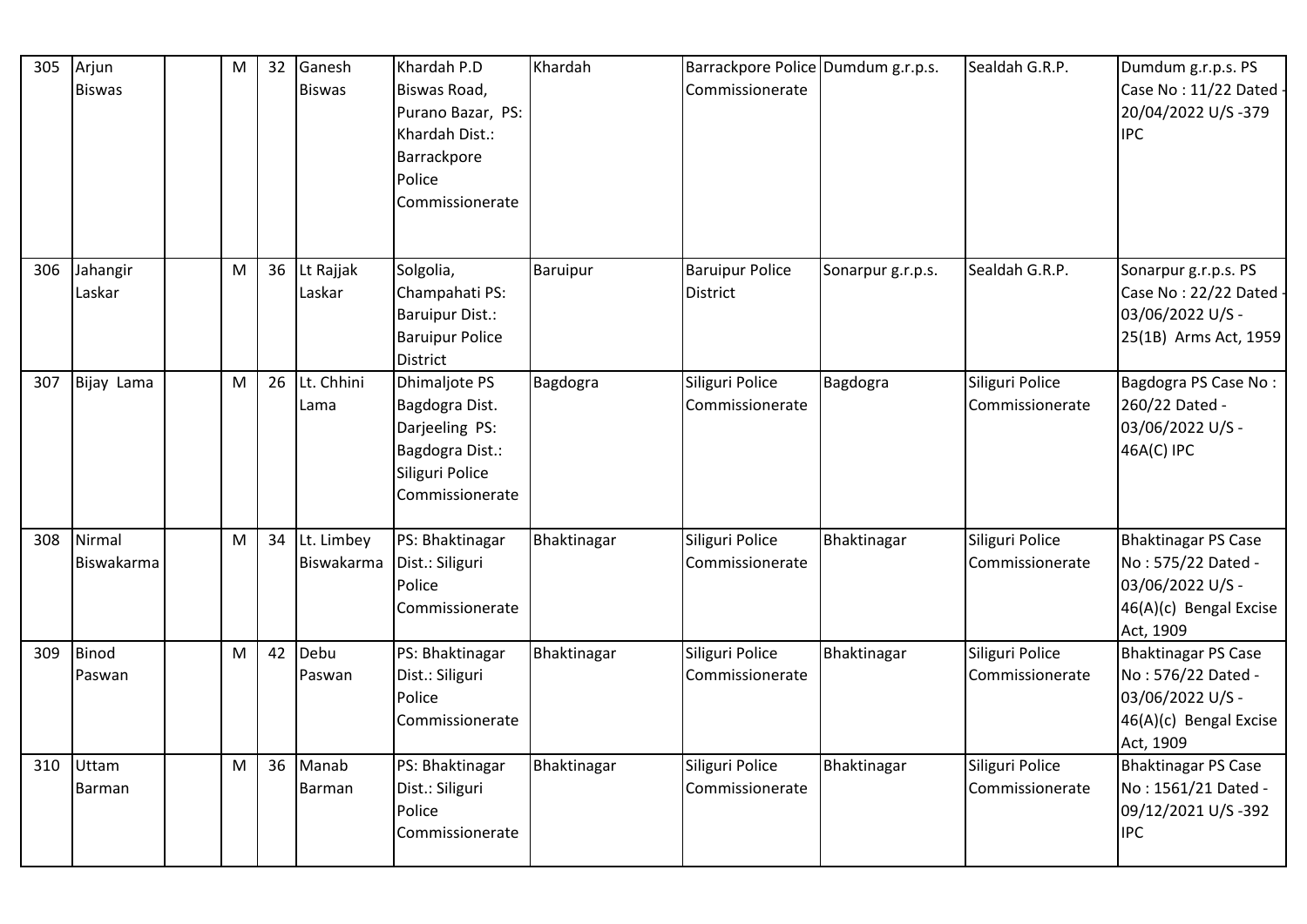| 311 | Manik<br>Barman   |   | (32 Yrs) S/o<br>Jogen<br>Barman               | Of Farabari,<br>Velkipara, PO-<br>Sahudangi Hat, PS-<br>NJP, Dist-<br>Jalpaiguri PS: New<br>jalpaiguri Dist.:<br>Siliguri Police<br>Commissionerate | New jalpaiguri | Siliguri Police<br>Commissionerate | New jalpaiguri | Siliguri Police<br>Commissionerate | New jalpaiguri PS Case<br>No: 578/22 Dated -<br>03/06/2022 U/S -<br>46A(C) of Bengal<br>Excise Act, 1909 |
|-----|-------------------|---|-----------------------------------------------|-----------------------------------------------------------------------------------------------------------------------------------------------------|----------------|------------------------------------|----------------|------------------------------------|----------------------------------------------------------------------------------------------------------|
| 312 | Gobinda<br>Roy    |   | (48 Yrs) S/o<br>Late Jadab<br>Chand           | Of Dakshin<br>Saripakuri, PO-<br>Chapadanga, PS-<br>Malbazar, Dist-<br>Jalpaiguri PS:<br>Malbazar Dist.:<br>Jalpaiguri                              | Malbazar       | Jalpaiguri                         | New jalpaiguri | Siliguri Police<br>Commissionerate | New jalpaiguri PS Case<br>No: 579/22 Dated -<br>03/06/2022 U/S -<br>46A(C) of Bengal<br>Excise Act, 1909 |
| 313 | Gasto<br>Mandal   |   | (55 Yrs) S/o Of Michael<br>Late Sarat<br>Chan | Madhusudan<br>Colony, PS-NJP,<br>Dist-Jalpaiguri<br>PS: New jalpaiguri<br>Dist.: Siliguri<br>Police<br>Commissionerate                              | New jalpaiguri | Siliguri Police<br>Commissionerate | New jalpaiguri | Siliguri Police<br>Commissionerate | New jalpaiguri PS Case<br>No: 581/22 Dated -<br>03/06/2022 U/S -<br>46A(C) of Bengal<br>Excise Act, 1909 |
| 314 | Chandan<br>Sahani | M | Lt Shankar<br>Sahani                          | Maharaj Colony<br>PS: Siliguri Dist.:<br>Siliguri Police<br>Commissionerate                                                                         | Siliguri       | Siliguri Police<br>Commissionerate | New jalpaiguri | Siliguri Police<br>Commissionerate | New jalpaiguri PS Case<br>No: 574/22 Dated -<br>31/05/2022 U/S -<br>363/365 IPC                          |
| 315 | Manoj<br>Sahani   | M | Lt Satyen<br>Sahani                           | Maharaj Colony<br>PS: Siliguri Dist.:<br>Siliguri Police<br>Commissionerate                                                                         | Siliguri       | Siliguri Police<br>Commissionerate | New jalpaiguri | Siliguri Police<br>Commissionerate | New jalpaiguri PS Case<br>No: 574/22 Dated -<br>31/05/2022 U/S -<br>363/365 IPC                          |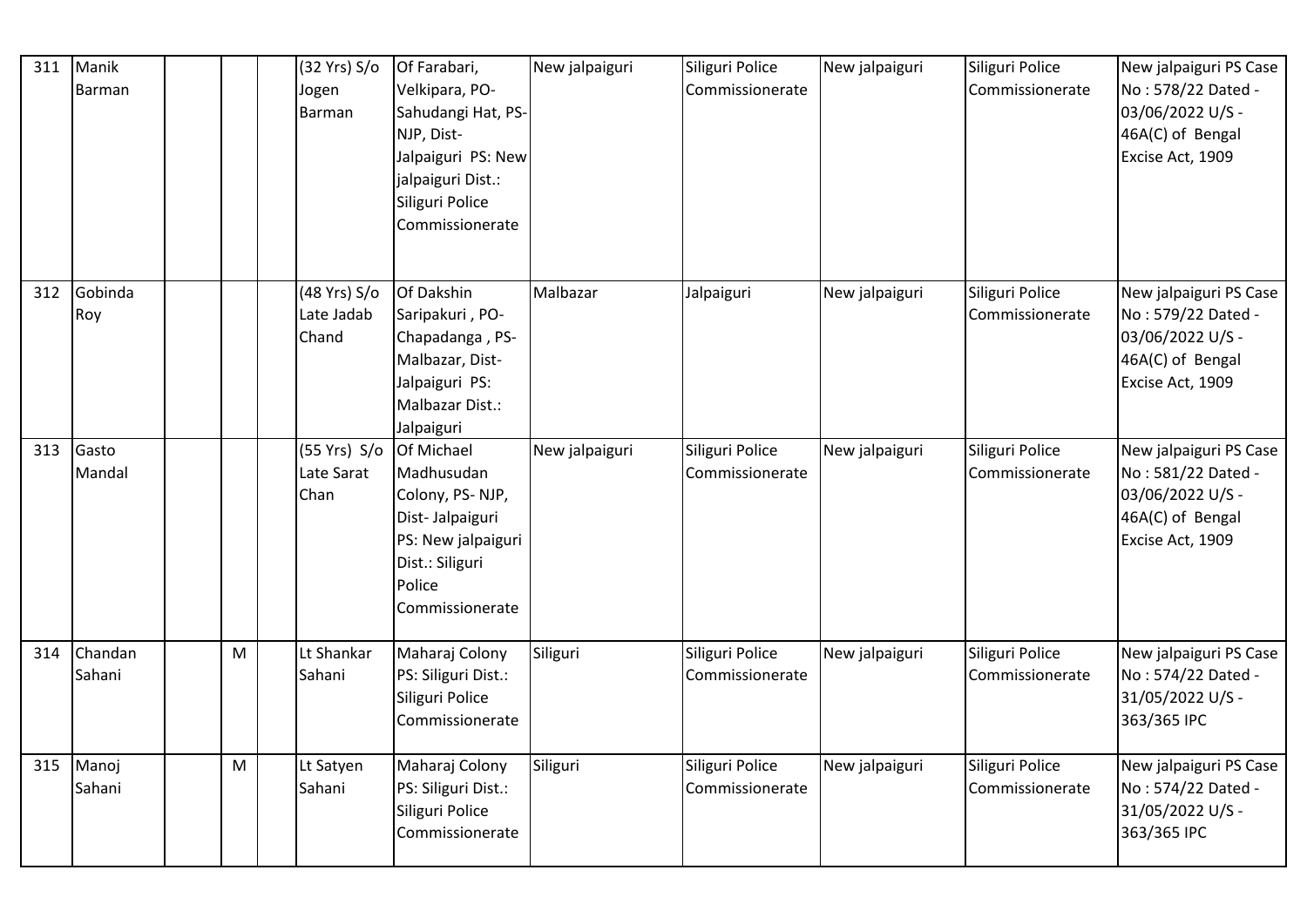| 316 | Lalu Yadav                |              |    | Lt Ran Sagar<br>Yasav     | Kholai Haltari PS:<br>Matigara Dist.:<br>Siliguri Police<br>Commissionerate                                               | Matigara  | Siliguri Police<br>Commissionerate | New jalpaiguri | Siliguri Police<br>Commissionerate | New jalpaiguri PS Case<br>No: 574/22 Dated -<br>31/05/2022 U/S -<br>363/365 IPC                     |
|-----|---------------------------|--------------|----|---------------------------|---------------------------------------------------------------------------------------------------------------------------|-----------|------------------------------------|----------------|------------------------------------|-----------------------------------------------------------------------------------------------------|
| 317 | Mona<br>Haldar            |              | F. | Gurudas<br>Haldar         | Kolabusty PS:<br>Matigara Dist.:<br>Siliguri Police<br>Commissionerate                                                    | Matigara  | Siliguri Police<br>Commissionerate | New jalpaiguri | Siliguri Police<br>Commissionerate | New jalpaiguri PS Case<br>No: 574/22 Dated -<br>31/05/2022 U/S -<br>363/365 IPC                     |
| 318 | Mantun<br>Kumar<br>Sharma |              | M  | Mahendar<br>Sharma        |                                                                                                                           |           | <b>Basirhat</b>                    | Pradhannagar   | Siliguri Police<br>Commissionerate | Pradhannagar PS Case<br>No: 410/22 Dated -<br>03/06/2022 U/S -<br>46A(c) Bengal Excise<br>Act, 1909 |
| 319 | Tuntun<br>Paswan          |              | M  | Sri<br>Ramadhar<br>Paswan |                                                                                                                           |           | <b>Basirhat</b>                    | Pradhannagar   | Siliguri Police<br>Commissionerate | Pradhannagar PS Case<br>No: 411/22 Dated -<br>03/06/2022 U/S -<br>46A(c) Bengal Excise<br>Act, 1909 |
| 320 | Sarathi<br>Rishi          |              | M  |                           | Khagen Rishi VILL- KUMAR<br>PARA, BOLL BARI<br><b>NEAR BOLL BARI</b><br>HIGH SCHOOL PS:<br>Moynaguri Dist.:<br>Jalpaiguri | Moynaguri | Jalpaiguri                         | Siliguri       | Siliguri Police<br>Commissionerate | Siliguri PS Case No:<br>539/22 Dated -<br>03/06/2022 U/S -<br>448/427/506/34 IPC                    |
| 321 | Biswanath<br>Das          | <b>Biswa</b> | M  | Nayan Das                 | C/O-Debasish<br>Sarkar of Bokila<br><b>Busty PS: Matigara</b><br>Dist.: Siliguri<br>Police<br>Commissionerate             | Matigara  | Siliguri Police<br>Commissionerate | Siliguri       | Siliguri Police<br>Commissionerate | Siliguri PS Case No:<br>540/22 Dated -<br>03/06/2022 U/S -<br>279/427 IPC                           |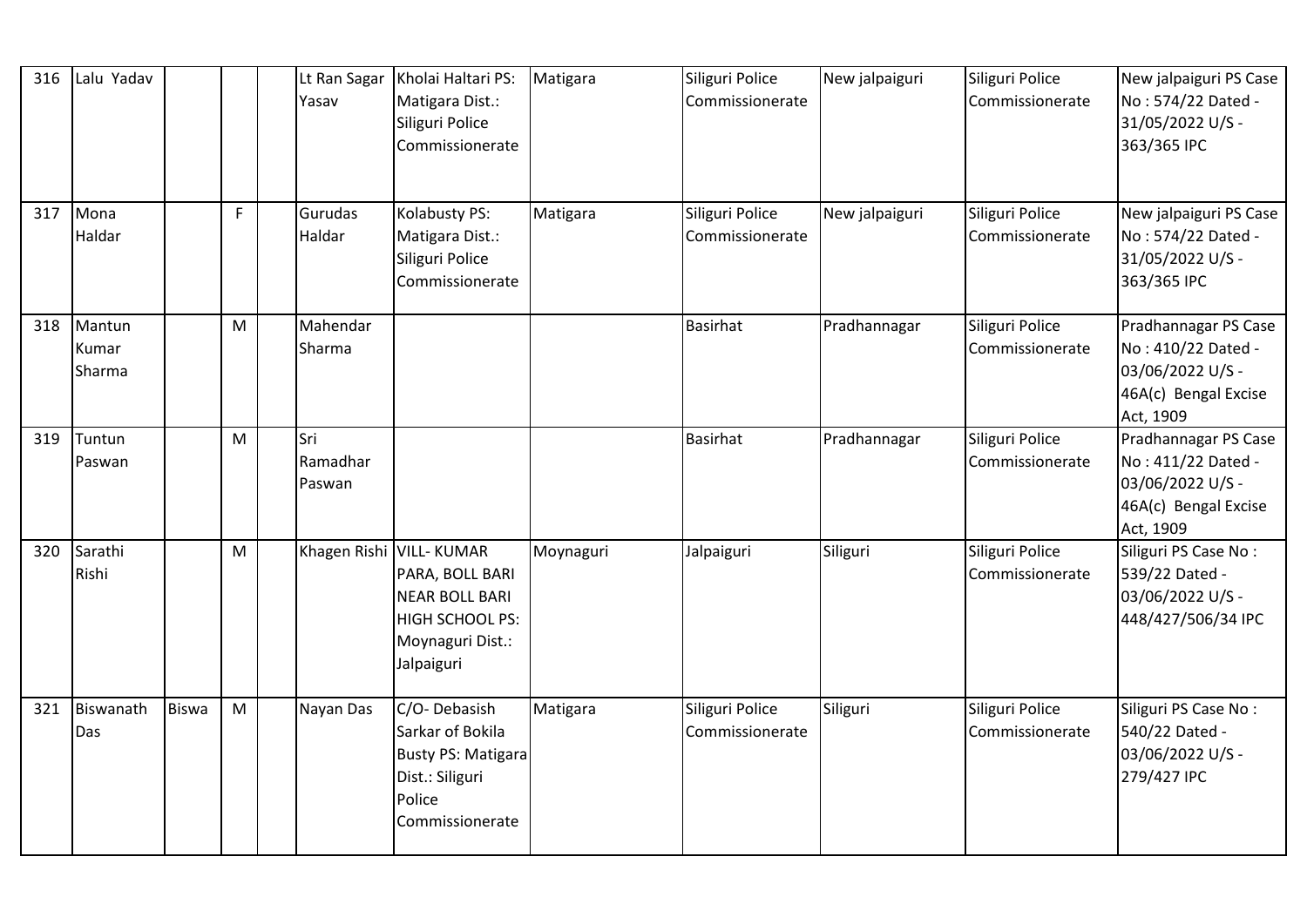| 322 | Chandika<br>Singh                |   |    | Kapil Deb<br>Singh           | Jyotinagar, Near<br>Charak Math,<br>Ward No-04 PS:<br>Siliguri Dist.:<br>Siliguri Police<br>Commissionerate                                | Siliguri    | Siliguri Police<br>Commissionerate        | Siliguri    | Siliguri Police<br>Commissionerate  | Siliguri PS Case No:<br>539/22 Dated -<br>03/06/2022 U/S -<br>448/427/506/34 IPC     |
|-----|----------------------------------|---|----|------------------------------|--------------------------------------------------------------------------------------------------------------------------------------------|-------------|-------------------------------------------|-------------|-------------------------------------|--------------------------------------------------------------------------------------|
| 323 | <b>Abdul Hanif</b><br>Laskar     | M | 26 | <b>Farid Ali</b><br>Laskar   | Vill.-<br>Laxminarayanpur<br>PS: Dholahat Dist.:<br>Sundarban Police<br><b>District</b>                                                    | Dholahat    | Sundarban Police<br><b>District</b>       | Dholahat    | Sundarban Police<br><b>District</b> | Dholahat PS Case No:<br>169/22 Dated -<br>21/04/2022 U/S -<br>395/397 IPC            |
|     | 324 Jyotirmoy<br>Kaibarta<br>Das | M | 22 | Ranindranat Poschim<br>h Das | Pukurberia Subhas<br>Kaloni PS-<br>Kakdwip, South 24<br>Parganas PS:<br>Kakdwip Dist.:<br>Sundarban Police<br><b>District</b>              | Kakdwip     | Sundarban Police<br><b>District</b>       | Kulpi       | Sundarban Police<br><b>District</b> | Kulpi PS Case No:<br>146/22 Dated -<br>02/05/2022 U/S -<br>279/338 IPC               |
| 325 | Surajit<br>Hazra                 | M |    | Pankaj Hazra                 | Diamond Harbour Diamond harbour<br>Jal Tank, PS-<br>Diamond Harbour<br>PS: Diamond<br>harbour Dist.:<br>Diamond Harbour<br>Police District |             | Diamond Harbour<br><b>Police District</b> | Mandirbazar | Sundarban Police<br><b>District</b> | Mandirbazar PS Case<br>No: 176/22 Dated -<br>25/05/2022 U/S-379<br><b>IPC</b>        |
|     | 326 Suvajit<br>Halder            | M | 23 | <b>Babulal</b><br>Halder     | Dakshin<br>Raghunathpur, PS:<br>Mandirbazar Dist.:<br>Sundarban Police<br>District                                                         | Mandirbazar | Sundarban Police<br><b>District</b>       | Mandirbazar | Sundarban Police<br><b>District</b> | Mandirbazar PS Case<br>No: 188/22 Dated -<br>02/06/2022 U/S -<br>498A/494/506/34 IPC |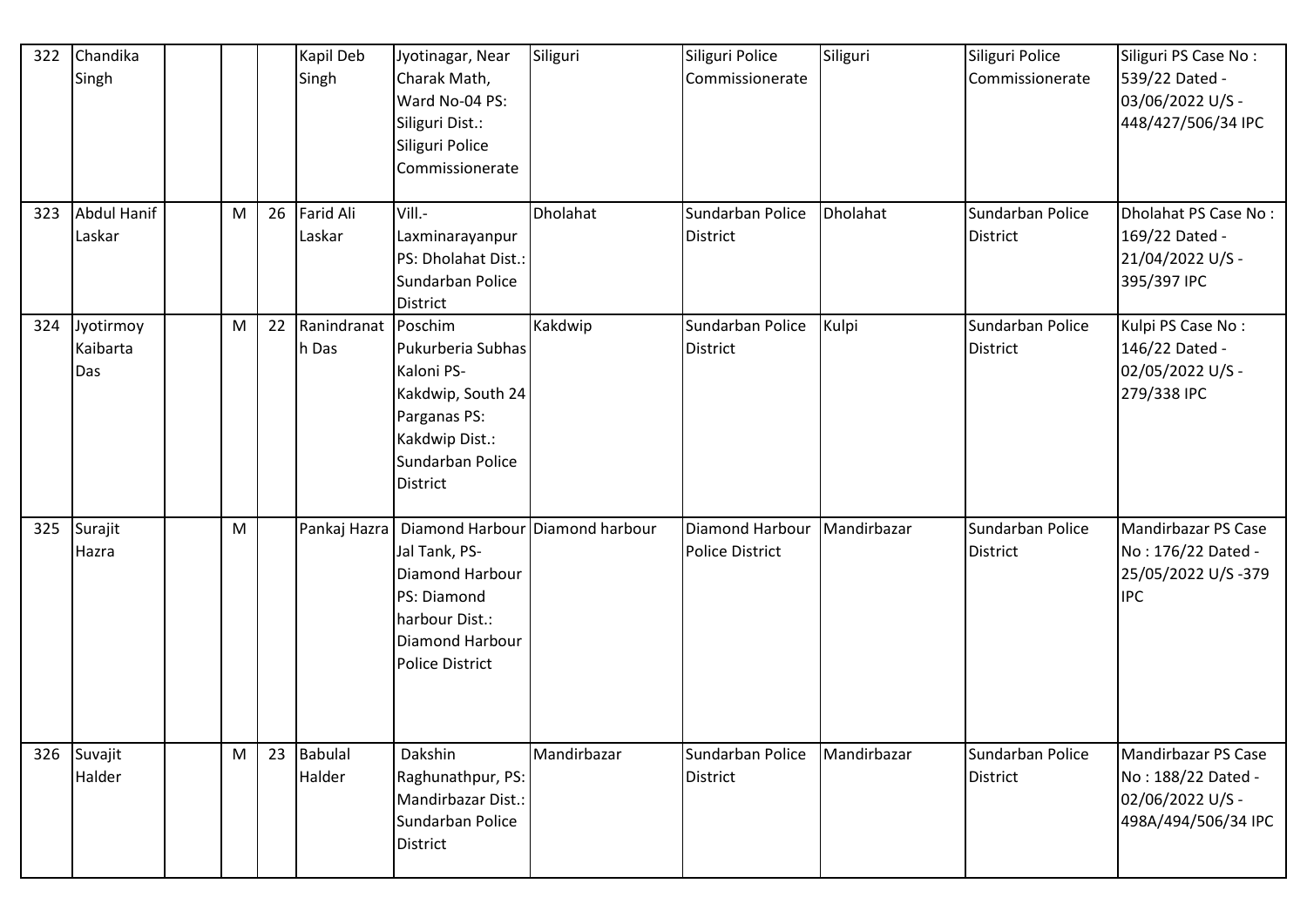| 327 | Babulal                      |   |    | Kantaram                         | Dakshin                                                                                                    | Mandirbazar   | Sundarban Police                    | Mandirbazar   | Sundarban Police                    | Mandirbazar PS Case                                                                                                                            |
|-----|------------------------------|---|----|----------------------------------|------------------------------------------------------------------------------------------------------------|---------------|-------------------------------------|---------------|-------------------------------------|------------------------------------------------------------------------------------------------------------------------------------------------|
|     | Halder                       | M |    | Halder                           | Raghunathpur PS:<br>Mandirbazar Dist.:<br>Sundarban Police<br><b>District</b>                              |               | <b>District</b>                     |               | <b>District</b>                     | No: 188/22 Dated -<br>02/06/2022 U/S -<br>498A/494/506/34 IPC                                                                                  |
|     |                              |   |    |                                  |                                                                                                            |               |                                     |               |                                     |                                                                                                                                                |
| 328 | Sovan<br>Parua               | M |    | Nityagopal<br>Parua              | PS: Patharpratima<br>Dist.: Sundarban<br><b>Police District</b>                                            | Patharpratima | Sundarban Police<br><b>District</b> | Patharpratima | Sundarban Police<br><b>District</b> | Patharpratima PS Case<br>No: 158/22 Dated -<br>03/06/2022 U/S-08<br>The Protection of<br>children from sexual<br>offences Act, 2012<br>(POCSO) |
| 329 | <b>Bikash</b><br>Chakraborty | M |    | Paban @<br>Praban<br>Chakraborty | Domkal, PS<br>Raidighi, South 24<br>Parganas PS:<br>Raidighi Dist.:<br>Sundarban Police<br><b>District</b> | Raidighi      | Sundarban Police<br>District        | Raidighi      | Sundarban Police<br><b>District</b> | Raidighi PS Case No:<br>09/21 Dated -<br>08/01/2021 U/S-365<br><b>IPC</b>                                                                      |
| 330 | Md. Rohan                    | M | 30 | Abdul Hider                      | Rajibnagar,<br>Colony, Old<br>Hasimara PS:<br>Jaigaon Dist.:<br>Alipurduar                                 | Jaigaon       | Alipurduar                          | Jaigaon       | Alipurduar                          | Jaigaon PS GDE No. 87                                                                                                                          |
| 331 | Lakhan<br>Ram                | M | 52 | Lt. Sitaram                      | <b>Station Road PS:</b><br>Kalchini Dist.:<br>Alipurduar                                                   | Kalchini      | Alipurduar                          | Kalchini      | Alipurduar                          | Kalchini PS GDE No. 91                                                                                                                         |
| 332 | Ram Prasad<br>Sha            | M |    | Lt. Shyam<br>Sha                 | <b>Station Road PS:</b><br>Kalchini Dist.:<br>Alipurduar                                                   | Kalchini      | Alipurduar                          | Kalchini      | Alipurduar                          | Kalchini PS GDE No. 91                                                                                                                         |
|     | 333 Benam<br>Oraon           |   | 25 | Lt Rajendra<br>Oraon             | Sankosh T.G<br>Gudam Line PS<br>Kumargram Dist<br>Alipurdua PS:<br>Kumargram Dist.:<br>Alipurduar          | Kumargram     | Alipurduar                          | Kumargram     | Alipurduar                          | Kumargram PS GDE<br>No. 82                                                                                                                     |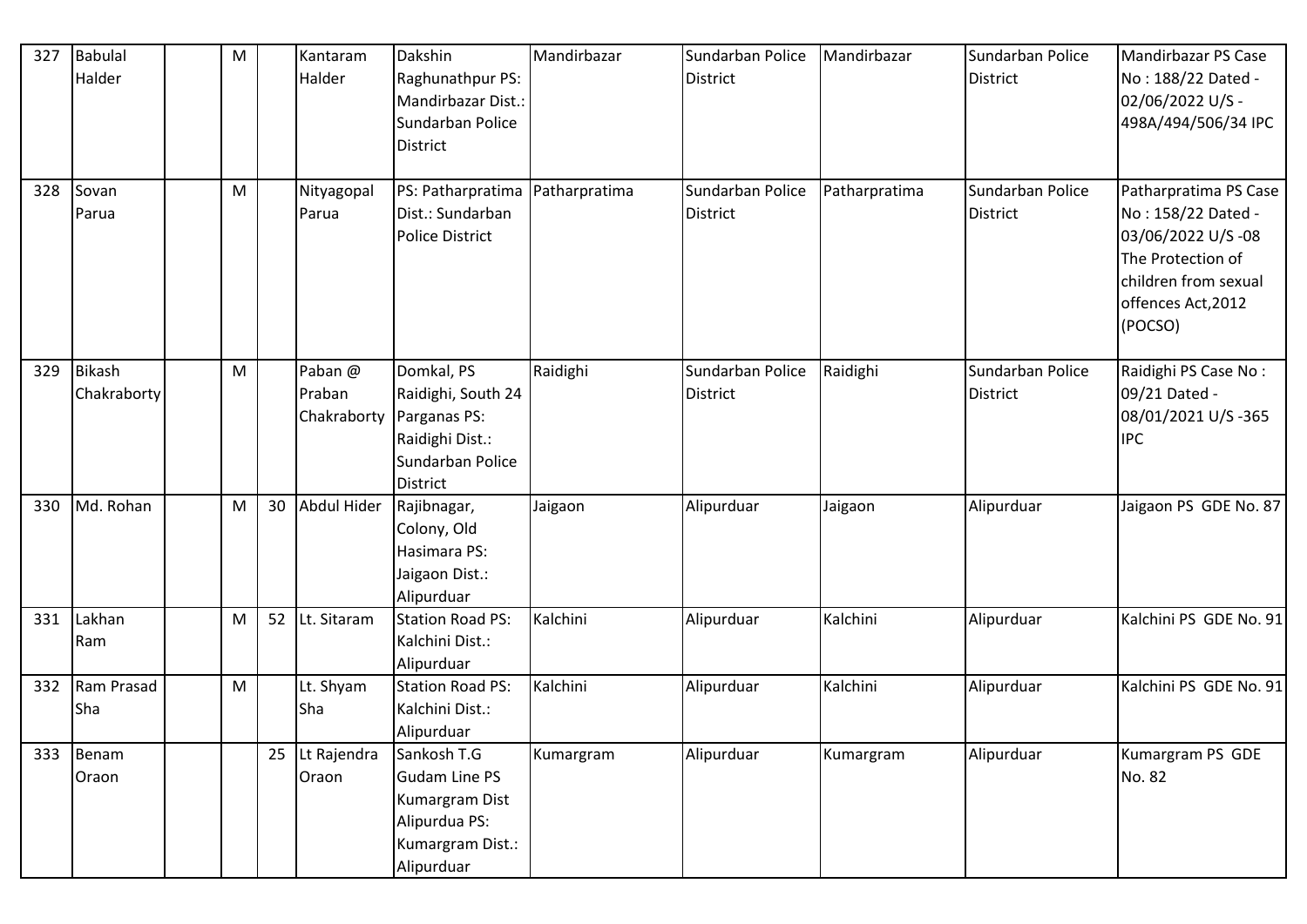| 334 | Ajay Chik        | M | 35 | Lt Kisur Chik Sankosh T.G |                                | Kumargram  | Alipurduar | Kumargram | Alipurduar | Kumargram PS GDE    |
|-----|------------------|---|----|---------------------------|--------------------------------|------------|------------|-----------|------------|---------------------|
|     | <b>Barik</b>     |   |    | <b>Barik</b>              | Gudam Line, PS                 |            |            |           |            | No. 82              |
|     |                  |   |    |                           | Kumargram Dist                 |            |            |           |            |                     |
|     |                  |   |    |                           | Alipurdu PS:                   |            |            |           |            |                     |
|     |                  |   |    |                           | Kumargram Dist.:               |            |            |           |            |                     |
|     |                  |   |    |                           | Alipurduar                     |            |            |           |            |                     |
| 335 | <b>Sunil Roy</b> | M | 58 | Lt. Nilkanta              | Dakshin                        | Kumargram  | Alipurduar | Kumargram | Alipurduar | Kumargram PS        |
|     |                  |   |    | Roy                       | Nararthali, PS                 |            |            |           |            | Outpost Kamakhaguri |
|     |                  |   |    |                           | Kumargram, Dist                |            |            |           |            | OP GDE No. 87       |
|     |                  |   |    |                           | Alipurduar, PS:                |            |            |           |            |                     |
|     |                  |   |    |                           | Kumargram Dist.:               |            |            |           |            |                     |
|     |                  |   |    |                           | Alipurduar                     |            |            |           |            |                     |
| 336 | Niranjan         | M | 52 | Lt. Nitai                 | Uttar Parokata, PS Samuktala   |            | Alipurduar | Kumargram | Alipurduar | Kumargram PS        |
|     | Sarkar           |   |    | Sarkar                    | Samuktala, Dist                |            |            |           |            | Outpost Kamakhaguri |
|     |                  |   |    |                           | Alipurduar PS:                 |            |            |           |            | OP GDE No. 87       |
|     |                  |   |    |                           | Samuktala Dist.:               |            |            |           |            |                     |
|     |                  |   |    |                           | Alipurduar                     |            |            |           |            |                     |
| 337 | Joydeb           | M | 24 | Bimal                     | Paschim                        | Kumargram  | Alipurduar | Kumargram | Alipurduar | Kumargram PS        |
|     | <b>Barman</b>    |   |    | <b>Barman</b>             | Chakchaka, PS                  |            |            |           |            | Outpost Kamakhaguri |
|     |                  |   |    |                           | Kumargram, Dist                |            |            |           |            | OP GDE No. 87       |
|     |                  |   |    |                           | Alipurduar PS:                 |            |            |           |            |                     |
|     |                  |   |    |                           | Kumargram Dist.:               |            |            |           |            |                     |
|     |                  |   |    |                           | Alipurduar                     |            |            |           |            |                     |
| 338 | Rabi Roy         | M | 28 | Sunil Roy                 | Chhoto Daldali,                | Kumargram  | Alipurduar | Kumargram | Alipurduar | Kumargram PS        |
|     |                  |   |    |                           | PS Kumargram,                  |            |            |           |            | Outpost Kamakhaguri |
|     |                  |   |    |                           | Dist Alipurduar PS:            |            |            |           |            | OP GDE No. 87       |
|     |                  |   |    |                           | Kumargram Dist.:               |            |            |           |            |                     |
|     |                  |   |    |                           | Alipurduar                     |            |            |           |            |                     |
| 339 | <b>Bablu Roy</b> | M | 43 | Laxmi                     | Chhoto Daldali, PS   Kumargram |            | Alipurduar | Kumargram | Alipurduar | Kumargram PS        |
|     |                  |   |    |                           | Narayan Roy Kumargram, Dist    |            |            |           |            | Outpost Kamakhaguri |
|     |                  |   |    |                           | Alipurduar, PS:                |            |            |           |            | OP GDE No. 87       |
|     |                  |   |    |                           | Kumargram Dist.:               |            |            |           |            |                     |
|     |                  |   |    |                           | Alipurduar                     |            |            |           |            |                     |
| 340 | Sourav Saha      | M | 30 | Syamal Saha               | Alipurduar, PS                 | Alipurduar | Alipurduar | Kumargram | Alipurduar | Kumargram PS        |
|     |                  |   |    |                           | Alipurduar, Dist               |            |            |           |            | Outpost Kamakhaguri |
|     |                  |   |    |                           | Alipurduar, PS:                |            |            |           |            | OP GDE No. 87       |
|     |                  |   |    |                           | Alipurduar Dist.:              |            |            |           |            |                     |
|     |                  |   |    |                           | Alipurduar                     |            |            |           |            |                     |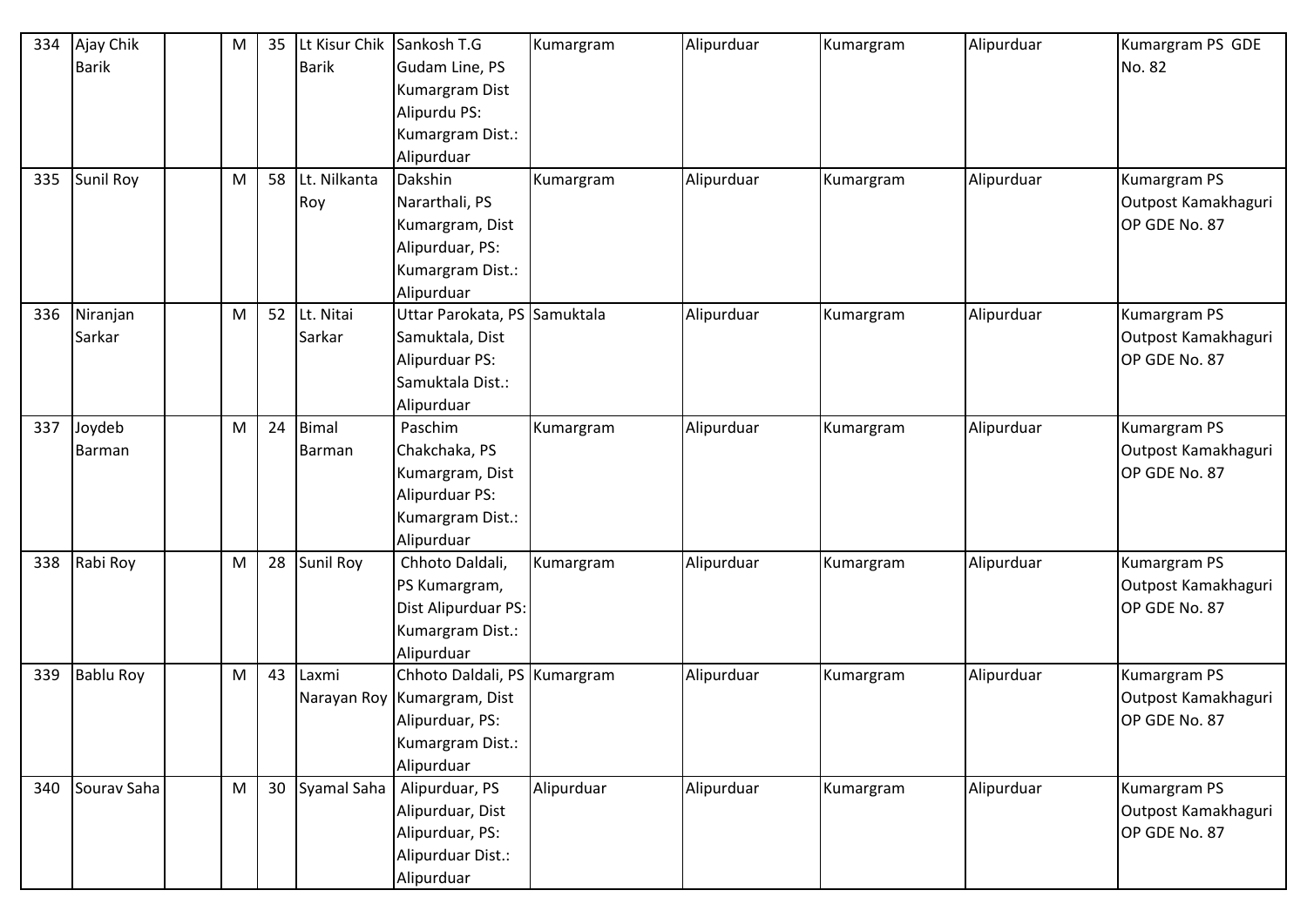| 341 | Bikram        | M | 32 | Aswani             | Nararthali, PS             | Kumargram | Alipurduar | Kumargram | Alipurduar | <b>Kumargram PS</b>  |
|-----|---------------|---|----|--------------------|----------------------------|-----------|------------|-----------|------------|----------------------|
|     | Sharma        |   |    | Sharma             | Kumargram, Dist            |           |            |           |            | Outpost Kamakhaguri  |
|     |               |   |    |                    | Alipurduar PS:             |           |            |           |            | OP GDE No. 87        |
|     |               |   |    |                    | Kumargram Dist.:           |           |            |           |            |                      |
|     |               |   |    |                    | Alipurduar                 |           |            |           |            |                      |
| 342 | Aliajgar      | M | 30 | Aminur Miya Madhya |                            | Kumargram | Alipurduar | Kumargram | Alipurduar | Kumargram PS         |
|     | Miya          |   |    |                    | Kamakhyaguri, PS           |           |            |           |            | Outpost Kamakhaguri  |
|     |               |   |    |                    | Kumargram, Dist            |           |            |           |            | OP GDE No. 87        |
|     |               |   |    |                    | Alipurduar PS:             |           |            |           |            |                      |
|     |               |   |    |                    | Kumargram Dist.:           |           |            |           |            |                      |
|     |               |   |    |                    | Alipurduar                 |           |            |           |            |                      |
| 343 | Bibhuti       | M | 24 | Birendra           | Laskarpara,                | Kumargram | Alipurduar | Kumargram | Alipurduar | Kumargram PS         |
|     | <b>Bhusan</b> |   |    | Barman             | Barobisha, PS-             |           |            |           |            | Outpost Barobisha OP |
|     | Barman        |   |    |                    | Kumargram Dist-            |           |            |           |            | GDE No. 97           |
|     |               |   |    |                    | Alipurdua PS:              |           |            |           |            |                      |
|     |               |   |    |                    | Kumargram Dist.:           |           |            |           |            |                      |
|     |               |   |    |                    | Alipurduar                 |           |            |           |            |                      |
| 344 | Swapan        | M | 19 | Sudhir             | Madhurbasha,               | Baxsirhat | Coochbehar | Kumargram | Alipurduar | Kumargram PS         |
|     | Rajbanshi     |   |    | Rajbanshi          | Rampur, PS-                |           |            |           |            | Outpost Barobisha OP |
|     |               |   |    |                    | <b>Boxirhat Dist-</b>      |           |            |           |            | GDE No. 97           |
|     |               |   |    |                    | Coochbehar PS:             |           |            |           |            |                      |
|     |               |   |    |                    | <b>Baxsirhat Dist.:</b>    |           |            |           |            |                      |
|     |               |   |    |                    | Coochbehar                 |           |            |           |            |                      |
| 345 | Tapan Saha    | M | 31 | Lt. Satish Ch.     | Purba Chakchaka,           | Kumargram | Alipurduar | Kumargram | Alipurduar | Kumargram PS         |
|     |               |   |    | Saha               | Barobisha, PS-             |           |            |           |            | Outpost Barobisha OP |
|     |               |   |    |                    | Kumargram Dist-            |           |            |           |            | <b>GDE No. 105</b>   |
|     |               |   |    |                    | Alip PS:                   |           |            |           |            |                      |
|     |               |   |    |                    | Kumargram Dist.:           |           |            |           |            |                      |
|     |               |   |    |                    | Alipurduar                 |           |            |           |            |                      |
|     |               |   |    |                    |                            |           |            |           |            |                      |
|     | 346 Amit      | M |    | 21 Namal Ch.       | Purba Chakchaka, Kumargram |           | Alipurduar | Kumargram | Alipurduar | <b>Kumargram PS</b>  |
|     | Barman        |   |    | Barman             | Barobisha, PS-             |           |            |           |            | Outpost Barobisha OP |
|     |               |   |    |                    | Kumargram Dist-            |           |            |           |            | <b>GDE No. 105</b>   |
|     |               |   |    |                    | Alip PS:                   |           |            |           |            |                      |
|     |               |   |    |                    | Kumargram Dist.:           |           |            |           |            |                      |
|     |               |   |    |                    | Alipurduar                 |           |            |           |            |                      |
|     |               |   |    |                    |                            |           |            |           |            |                      |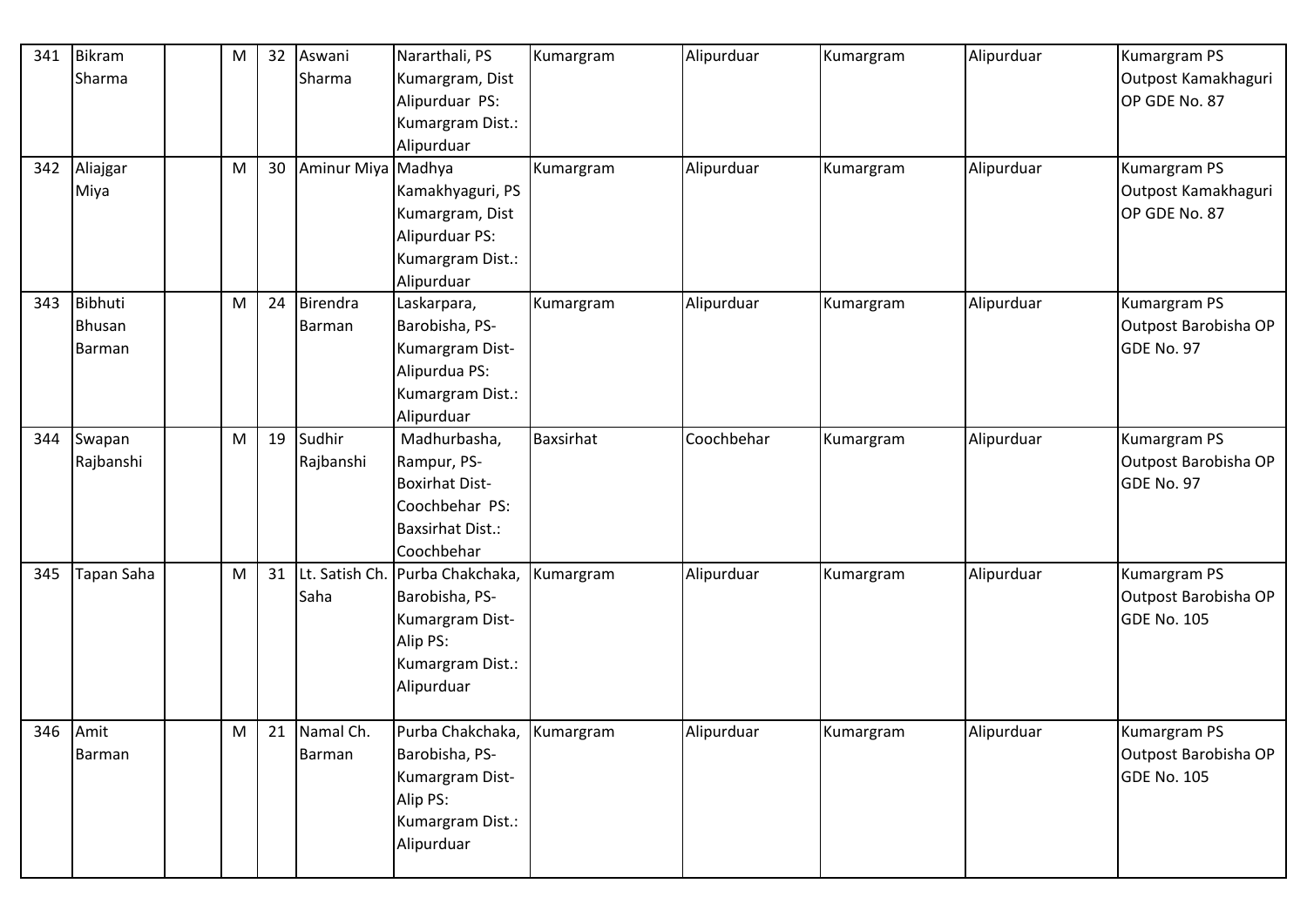| 347<br>348 | Sanjit<br>Ghosh<br>Shib Sankar<br>Das | M<br>M | 64<br>26 | ILt.<br>Chittaranjan<br>Ghosh<br><b>Dilip Das</b> | Madhya Rampur, Baxsirhat<br>Jorai, PS-Boxirhat<br>Dist-Coochbehar<br>PS: Baxsirhat Dist.:<br>Coochbehar<br>Madhya Rampur, Baxsirhat<br>Jorai, PS-Boxirhat<br>Dist-Coochbehar<br>PS: Baxsirhat Dist.: |       | Coochbehar<br>Coochbehar                      | Kumargram<br>Kumargram | Alipurduar<br>Alipurduar                             | Kumargram PS<br>Outpost Barobisha OP<br>GDE No. 105<br>Kumargram PS<br>Outpost Barobisha OP<br><b>GDE No. 105</b> |
|------------|---------------------------------------|--------|----------|---------------------------------------------------|------------------------------------------------------------------------------------------------------------------------------------------------------------------------------------------------------|-------|-----------------------------------------------|------------------------|------------------------------------------------------|-------------------------------------------------------------------------------------------------------------------|
| 349        | Nepal                                 | M      |          | Late Nihar                                        | Coochbehar<br><b>SHAKTINAGAR</b>                                                                                                                                                                     |       | <b>Basirhat</b>                               | Samuktala              | Alipurduar                                           | Samuktala PS GDE No.                                                                                              |
|            | Dutta                                 |        |          | Dutta                                             |                                                                                                                                                                                                      |       |                                               |                        |                                                      | 102                                                                                                               |
| 350        | Deepan<br>Basumata                    | M      |          | Suleman<br>Basumata                               | MAHAKALGURI                                                                                                                                                                                          |       | <b>Basirhat</b>                               | Samuktala              | Alipurduar                                           | Samuktala PS GDE No.<br>102                                                                                       |
| 351        | Gopi Das                              |        |          | Amit Adas                                         | Andal More PS:<br>Andal Dist.:<br>Asansol Durgapur<br>Police<br>Commissionerate                                                                                                                      | Andal | Asansol Durgapur<br>Police<br>Commissionerate | Andal                  | <b>Asansol Durgapur</b><br>Police<br>Commissionerate | Andal PS GDE No. 180                                                                                              |
| 352        | Bapi Roy                              |        |          | <b>Badal Roy</b>                                  | Andal More PS:<br>Andal Dist.:<br><b>Asansol Durgapur</b><br>Police<br>Commissionerate                                                                                                               | Andal | Asansol Durgapur<br>Police<br>Commissionerate | Andal                  | <b>Asansol Durgapur</b><br>Police<br>Commissionerate | Andal PS GDE No. 180                                                                                              |
| 353        | Sabir Khan                            |        |          | Jamir Khan                                        | Chitadanga PS:<br>Andal Dist.:<br>Asansol Durgapur<br>Police<br>Commissionerate                                                                                                                      | Andal | Asansol Durgapur<br>Police<br>Commissionerate | Andal                  | Asansol Durgapur<br>Police<br>Commissionerate        | Andal PS GDE No. 180                                                                                              |
| 354        | Mahesh<br>Singh                       |        |          | Jodai Singh                                       | Chitadanga PS:<br>Andal Dist.:<br>Asansol Durgapur<br>Police<br>Commissionerate                                                                                                                      | Andal | Asansol Durgapur<br>Police<br>Commissionerate | Andal                  | Asansol Durgapur<br>Police<br>Commissionerate        | Andal PS GDE No. 180                                                                                              |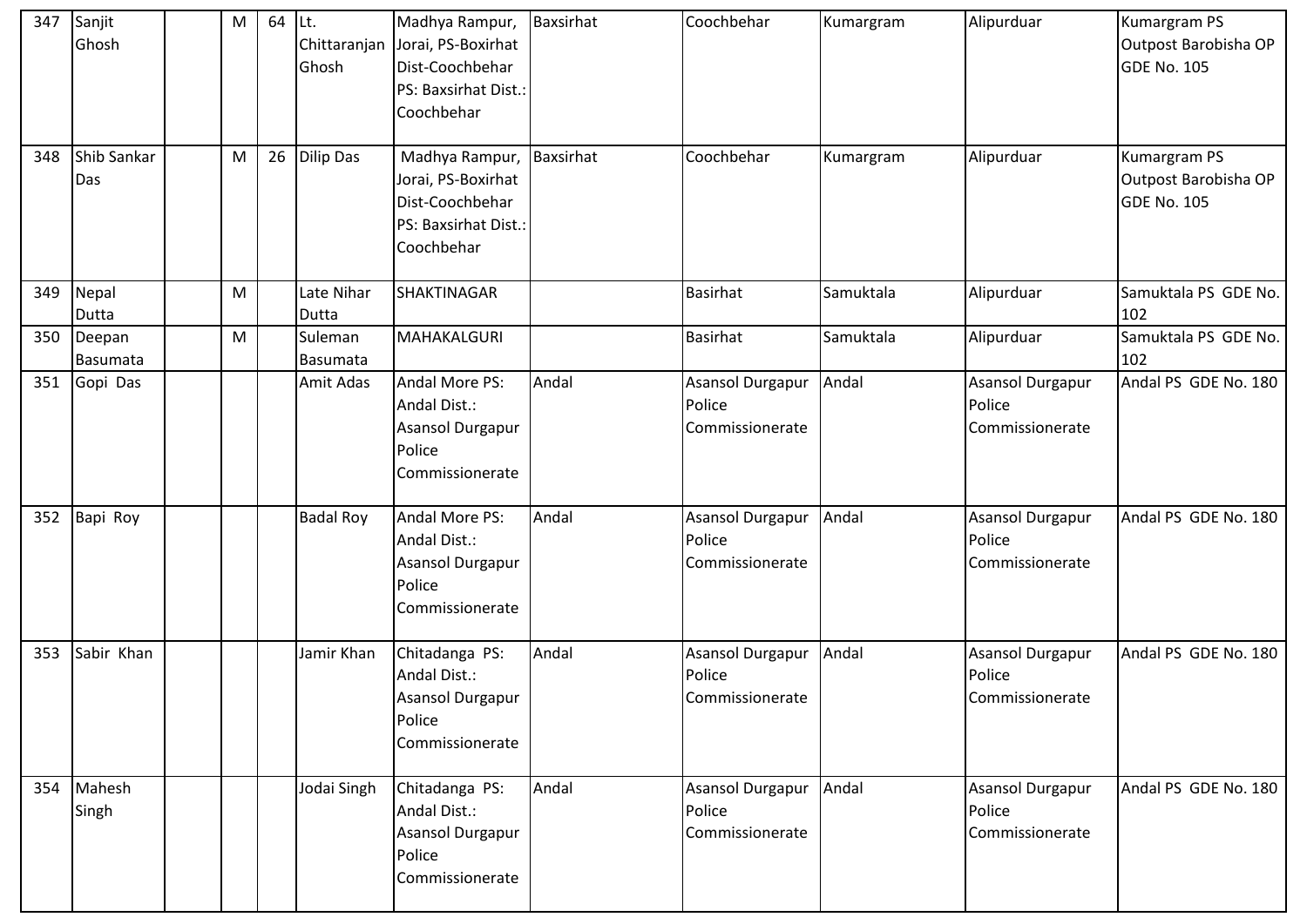| 355 | Dipak Singh             | Rajib Singh               | Khas Kajora PS:<br>Andal Dist.:<br><b>Asansol Durgapur</b><br>Police<br>Commissionerate           | Andal | Asansol Durgapur<br>Police<br>Commissionerate        | Andal | Asansol Durgapur<br>Police<br>Commissionerate        | Andal PS GDE No. 175 |
|-----|-------------------------|---------------------------|---------------------------------------------------------------------------------------------------|-------|------------------------------------------------------|-------|------------------------------------------------------|----------------------|
|     | 356 Suraj<br>Paswan     | Prakash<br>Paswan         | Khas Kajora PS:<br>Andal Dist.:<br>Asansol Durgapur<br>Police<br>Commissionerate                  | Andal | <b>Asansol Durgapur</b><br>Police<br>Commissionerate | Andal | <b>Asansol Durgapur</b><br>Police<br>Commissionerate | Andal PS GDE No. 175 |
| 357 | Dilip<br><b>Burnwal</b> | Lt. Lakhan<br>Lal Burnwal | Kajora Golai PS:<br>Andal Dist.:<br><b>Asansol Durgapur</b><br>Police<br>Commissionerate          | Andal | <b>Asansol Durgapur</b><br>Police<br>Commissionerate | Andal | <b>Asansol Durgapur</b><br>Police<br>Commissionerate | Andal PS GDE No. 175 |
|     | 358 Rajesh<br>Paswan    | Gonesh<br>Paswan          | Kajora Golai PS:<br>Andal Dist.:<br><b>Asansol Durgapur</b><br>Police<br>Commissionerate          | Andal | Asansol Durgapur<br>Police<br>Commissionerate        | Andal | Asansol Durgapur<br>Police<br>Commissionerate        | Andal PS GDE No. 175 |
| 359 | Uttam Das               | Samir Das                 | Dhupchuria More Andal<br>PS: Andal Dist.:<br><b>Asansol Durgapur</b><br>Police<br>Commissionerate |       | Asansol Durgapur<br>Police<br>Commissionerate        | Andal | Asansol Durgapur<br>Police<br>Commissionerate        | Andal PS GDE No. 177 |
| 360 | Jibu Bagdi              | Samir Das                 | Dhupchuria More<br>PS: Andal Dist.:<br>Asansol Durgapur<br>Police<br>Commissionerate              | Andal | <b>Asansol Durgapur</b><br>Police<br>Commissionerate | Andal | Asansol Durgapur<br>Police<br>Commissionerate        | Andal PS GDE No. 177 |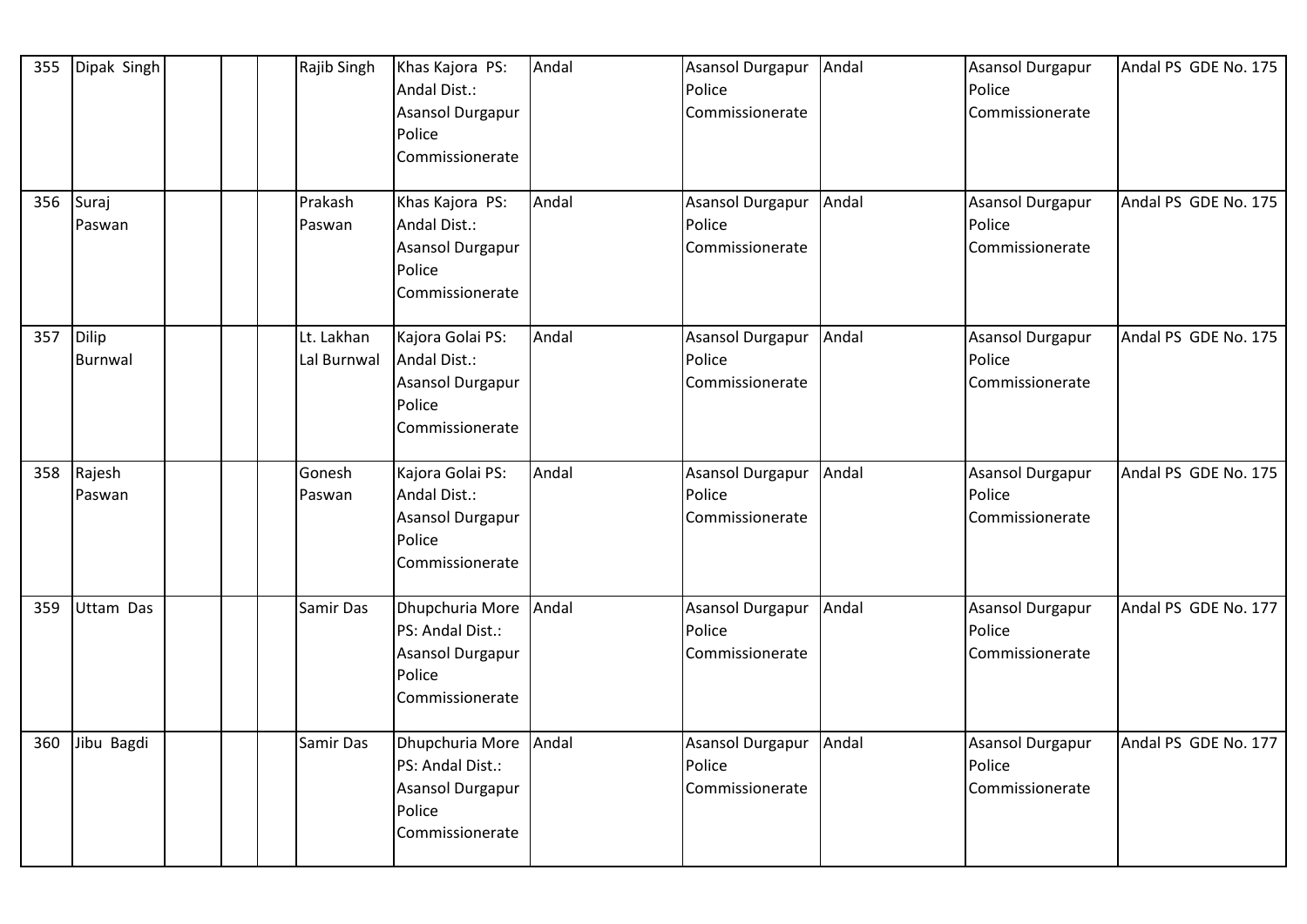| 361 | Abisekh<br>Singh  |  | Raju Singh          | Siduli PS: Andal<br>Dist.: Asansol<br>Durgapur Police<br>Commissionerate                                      | Andal | Asansol Durgapur Andal<br>Police<br>Commissionerate  |       | Asansol Durgapur<br>Police<br>Commissionerate        | Andal PS GDE No. 172 |
|-----|-------------------|--|---------------------|---------------------------------------------------------------------------------------------------------------|-------|------------------------------------------------------|-------|------------------------------------------------------|----------------------|
| 362 | Manoj<br>Yadav    |  | Lt. Sambhu<br>Yadav | J.K Ropeways PS:<br>Andal Dist.:<br>Asansol Durgapur<br>Police<br>Commissionerate                             | Andal | <b>Asansol Durgapur</b><br>Police<br>Commissionerate | Andal | Asansol Durgapur<br>Police<br>Commissionerate        | Andal PS GDE No. 172 |
| 363 | Firoj Khan        |  | Majur Khan          | Kajora More, PNB Andal<br>Bank PS: Andal<br>Dist.: Asansol<br>Durgapur Police<br>Commissionerate              |       | <b>Asansol Durgapur</b><br>Police<br>Commissionerate | Andal | <b>Asansol Durgapur</b><br>Police<br>Commissionerate | Andal PS GDE No. 172 |
| 364 | Soni Kumar<br>Dom |  |                     | Chotilal Dom Kajora More, PNB Andal<br>Bank PS: Andal<br>Dist.: Asansol<br>Durgapur Police<br>Commissionerate |       | Asansol Durgapur Andal<br>Police<br>Commissionerate  |       | <b>Asansol Durgapur</b><br>Police<br>Commissionerate | Andal PS GDE No. 172 |
| 365 | Sk Ibrahim        |  | Sk Mahasin          | Banagram Sina PS: Dubrajpore<br>Dubrajpore Dist.:<br>Birbhum                                                  |       | Birbhum                                              | Andal | Asansol Durgapur<br>Police<br>Commissionerate        | Andal PS GDE No. 133 |
|     | 366 Sk Fojal      |  | Sk Nagin            | Banagram Sina PS: Andal<br>Andal Dist.:<br>Asansol Durgapur<br>Police<br>Commissionerate                      |       | Asansol Durgapur Andal<br>Police<br>Commissionerate  |       | <b>Asansol Durgapur</b><br>Police<br>Commissionerate | Andal PS GDE No. 133 |
|     | 367 Sk Badru      |  | Sk Nagin<br>Hussain | Banagram Sina PS: Andal<br>Andal Dist.:<br>Asansol Durgapur<br>Police<br>Commissionerate                      |       | Asansol Durgapur<br>Police<br>Commissionerate        | Andal | Asansol Durgapur<br>Police<br>Commissionerate        | Andal PS GDE No. 133 |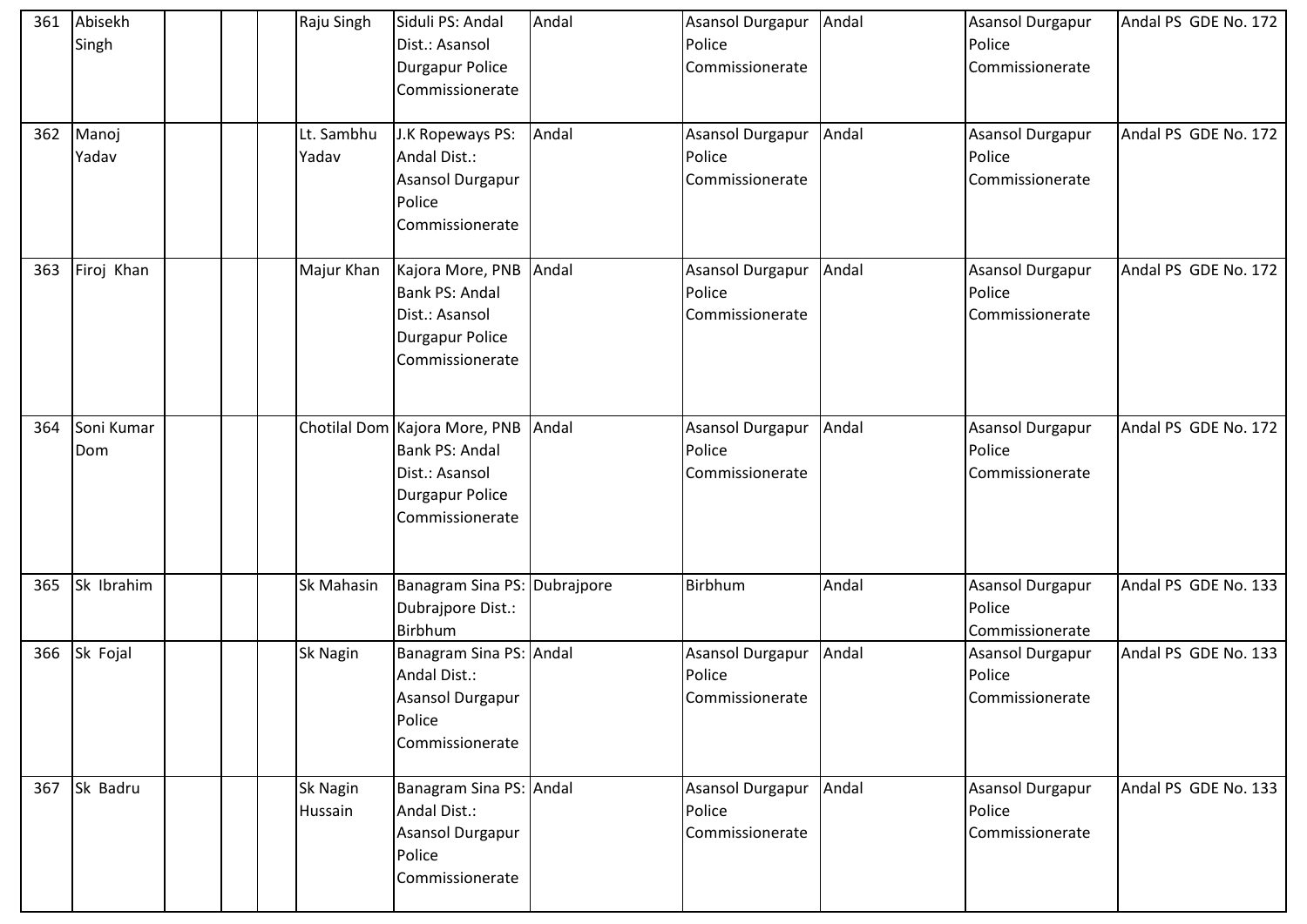| 368 | Yasin<br>Mondal        |   |    | Samsuddin<br>Mondal    | Ilambazar,<br>Birbhum PS: Andal<br>Dist.: Asansol<br><b>Durgapur Police</b><br>Commissionerate          | Andal        | Asansol Durgapur<br>Police<br>Commissionerate        | Andal          | Asansol Durgapur<br>Police<br>Commissionerate        | Andal PS GDE No. 133                                |
|-----|------------------------|---|----|------------------------|---------------------------------------------------------------------------------------------------------|--------------|------------------------------------------------------|----------------|------------------------------------------------------|-----------------------------------------------------|
| 369 | Md. Rafik<br>Khan      |   |    | Lt. Md.<br>Soufik Khan | Bankola Area<br>Colony Club PS:<br>Andal Dist.:<br><b>Asansol Durgapur</b><br>Police<br>Commissionerate | Andal        | <b>Asansol Durgapur</b><br>Police<br>Commissionerate | Andal          | <b>Asansol Durgapur</b><br>Police<br>Commissionerate | Andal PS Outpost Ukra<br>OP GDE No. 64              |
| 370 | Sultan Miya            |   |    | Lt. Imtiyaz<br>Ali     | Bankola 4 No PS:<br>Andal Dist.:<br>Asansol Durgapur<br>Police<br>Commissionerate                       | Andal        | Asansol Durgapur<br>Police<br>Commissionerate        | Andal          | <b>Asansol Durgapur</b><br>Police<br>Commissionerate | Andal PS Outpost Ukra<br>OP GDE No. 64              |
| 371 | <b>Bhusan</b><br>Kumar | M | 28 | Prasan<br>Kumar        | Mainpura                                                                                                |              | <b>Basirhat</b>                                      | Asansole south | <b>Asansol Durgapur</b><br>Police<br>Commissionerate | Asansole south PS<br>Outpost South PP GDE<br>No. 81 |
| 372 | Suresh Ray             | M | 45 | Lt Harifan<br>Ray      | Mainpura                                                                                                |              | <b>Basirhat</b>                                      | Asansole south | <b>Asansol Durgapur</b><br>Police<br>Commissionerate | Asansole south PS<br>Outpost South PP GDE<br>No. 81 |
| 373 | Karan<br>Sharma        | M | 28 | Sashi Kumar   Mainpura |                                                                                                         |              | <b>Basirhat</b>                                      | Asansole south | <b>Asansol Durgapur</b><br>Police<br>Commissionerate | Asansole south PS<br>Outpost South PP GDE<br>No. 81 |
| 374 | Dubraj<br>Kumar        | M | 28 | Rajib Kumar            | Mainpura                                                                                                |              | <b>Basirhat</b>                                      | Asansole south | <b>Asansol Durgapur</b><br>Police<br>Commissionerate | Asansole south PS<br>Outpost South PP GDE<br>No. 81 |
| 375 | Dighambar<br>Hela      | M | 22 | Sankar Hela            |                                                                                                         |              | <b>Basirhat</b>                                      | Chittaranjan   | <b>Asansol Durgapur</b><br>Police<br>Commissionerate | Chittaranjan PS GDE<br>No. 96                       |
| 376 | Gourav<br>Kumar        | M | 25 | Sunil Kumar<br>Yadav   | PS: Chittaranjan<br>Dist.: Asansol<br><b>Durgapur Police</b><br>Commissionerate                         | Chittaranjan | <b>Asansol Durgapur</b><br>Police<br>Commissionerate | Chittaranjan   | <b>Asansol Durgapur</b><br>Police<br>Commissionerate | Chittaranjan PS GDE<br>No. 96                       |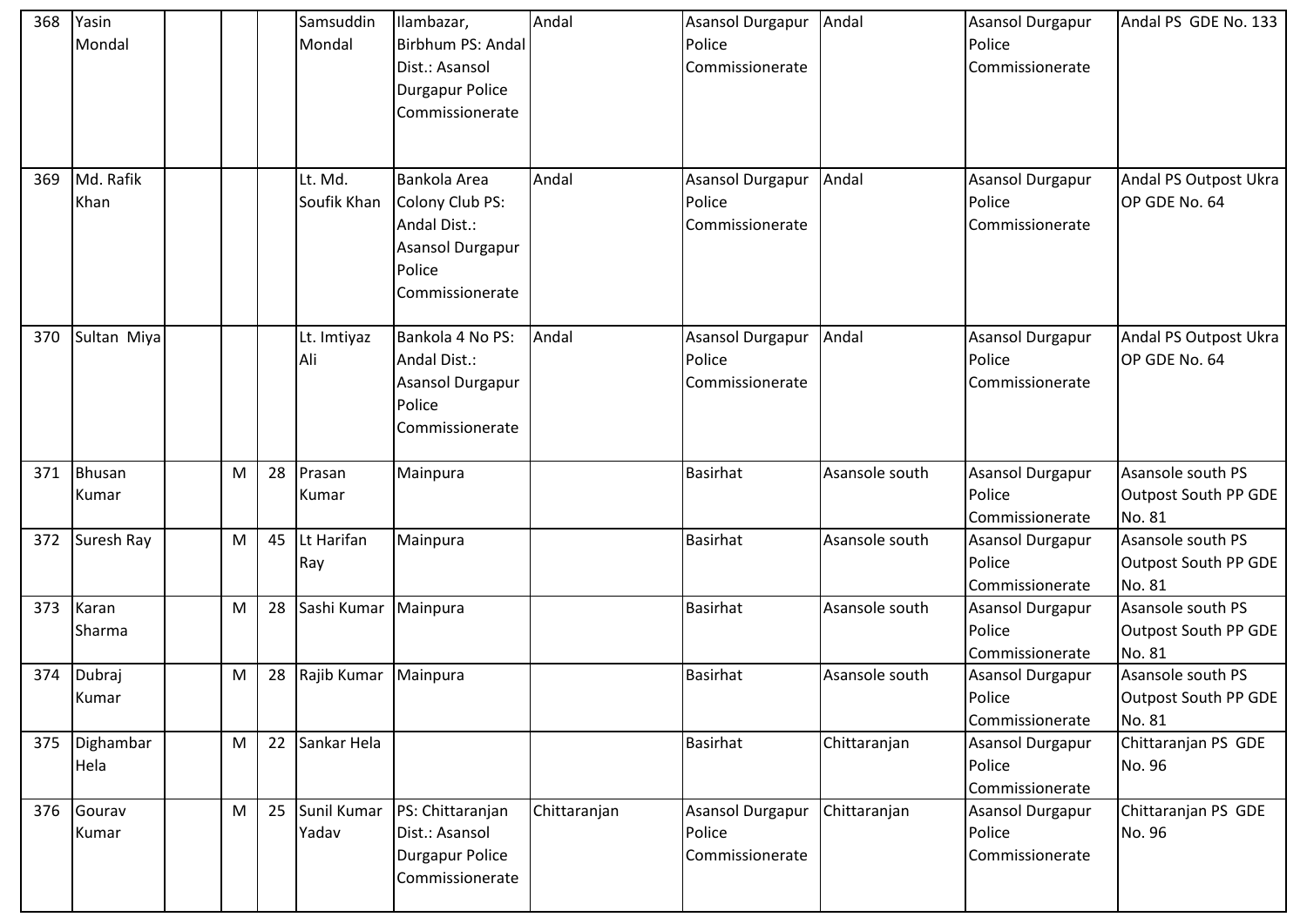| 377 | <b>Uday Singh</b> | M | 36 | Shibnondan<br>Singh | PS: Salanpur Dist.: Salanpur<br><b>Asansol Durgapur</b><br>Police<br>Commissionerate     |          | Asansol Durgapur<br>Police<br>Commissionerate | Chittaranjan | <b>Asansol Durgapur</b><br>Police<br>Commissionerate | Chittaranjan PS GDE<br>No. 96 |
|-----|-------------------|---|----|---------------------|------------------------------------------------------------------------------------------|----------|-----------------------------------------------|--------------|------------------------------------------------------|-------------------------------|
| 378 | Sk Raju           | M | 18 | Sk Jamshup          | Rangamati PS:<br>Faridpur Dist.:<br>Asansol Durgapur<br>Police<br>Commissionerate        | Faridpur | Asansol Durgapur<br>Police<br>Commissionerate | Faridpur     | <b>Asansol Durgapur</b><br>Police<br>Commissionerate | Faridpur PS GDE No.<br>90     |
| 379 | <b>Sk Gulap</b>   | M | 24 | Sk Majnu            | Rangamati PS:<br>Faridpur Dist.:<br>Asansol Durgapur<br>Police<br>Commissionerate        | Faridpur | Asansol Durgapur<br>Police<br>Commissionerate | Faridpur     | Asansol Durgapur<br>Police<br>Commissionerate        | Faridpur PS GDE No.<br>90     |
| 380 | Sk Asadulla       | M |    | 27 Lt Sk Latip      | Rangamati PS:<br>Faridpur Dist.:<br><b>Asansol Durgapur</b><br>Police<br>Commissionerate | Faridpur | Asansol Durgapur<br>Police<br>Commissionerate | Faridpur     | <b>Asansol Durgapur</b><br>Police<br>Commissionerate | Faridpur PS GDE No.<br>91     |
| 381 | Sk Jasim          | M | 30 | <b>Sk Khalek</b>    | Rangamat PS:<br>Faridpur Dist.:<br>Asansol Durgapur<br>Police<br>Commissionerate         | Faridpur | Asansol Durgapur<br>Police<br>Commissionerate | Faridpur     | <b>Asansol Durgapur</b><br>Police<br>Commissionerate | Faridpur PS GDE No.<br>91     |
| 382 | Somnath<br>Laha   | M | 36 | Bamdev<br>Laha      | Madhaigang PS:<br>Faridpur Dist.:<br>Asansol Durgapur<br>Police<br>Commissionerate       | Faridpur | Asansol Durgapur<br>Police<br>Commissionerate | Faridpur     | <b>Asansol Durgapur</b><br>Police<br>Commissionerate | Faridpur PS GDE No.<br>108    |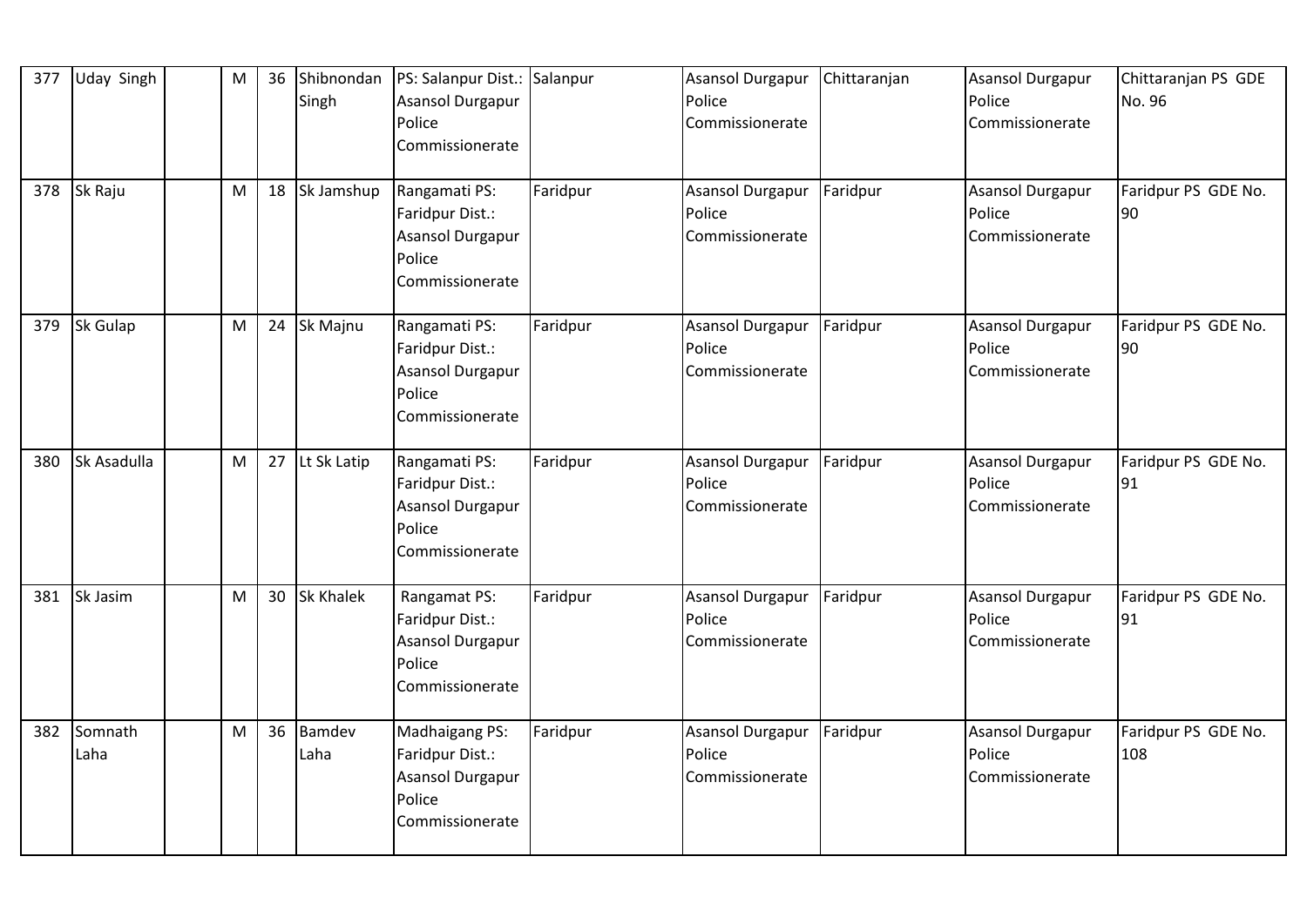| 383<br>384 | Ramashis<br>Yadav<br>Rabindev<br>Chattoraj | M | 37<br>22 | <b>Lt</b><br>Raghunath<br>Yadav<br>Probhat<br>Chattoraj | Nakrakonda PS:<br>Faridpur Dist.:<br><b>Asansol Durgapur</b><br>Police<br>Commissionerate<br>Asansol Aghori<br>Para PS: Asansole<br>south Dist.:<br>Asansol Durgapur<br>Police<br>Commissionerate | Faridpur<br>Asansole south | Asansol Durgapur<br>Police<br>Commissionerate<br><b>Asansol Durgapur</b><br>Police<br>Commissionerate | Faridpur<br>Hirapur | Asansol Durgapur<br>Police<br>Commissionerate<br><b>Asansol Durgapur</b><br>Police<br>Commissionerate | Faridpur PS GDE No.<br>108<br>Hirapur PS GDE No.<br>163 |
|------------|--------------------------------------------|---|----------|---------------------------------------------------------|---------------------------------------------------------------------------------------------------------------------------------------------------------------------------------------------------|----------------------------|-------------------------------------------------------------------------------------------------------|---------------------|-------------------------------------------------------------------------------------------------------|---------------------------------------------------------|
| 385        | Ram<br>Gobindo<br><b>Barik</b>             |   | 22       | Nanda Dulal<br><b>Barik</b>                             | Asansol Aghori<br>Para PS: Asansole<br>south Dist.:<br>Asansol Durgapur<br>Police<br>Commissionerate                                                                                              | Asansole south             | Asansol Durgapur<br>Police<br>Commissionerate                                                         | Hirapur             | Asansol Durgapur<br>Police<br>Commissionerate                                                         | Hirapur PS GDE No.<br>163                               |
| 386        | Lekha<br>Prasad                            |   | 36       | Late Ram<br>Prasad                                      | <b>Asansol Ram</b><br>Krishnadangal PS:<br>Asansole north<br>Dist.: Asansol<br><b>Durgapur Police</b><br>Commissionerate                                                                          | Asansole north             | Asansol Durgapur<br>Police<br>Commissionerate                                                         | Hirapur             | Asansol Durgapur<br>Police<br>Commissionerate                                                         | Hirapur PS GDE No.<br>163                               |
| 387        | Md Arshad<br>Alam                          |   | 22       | Md. Aftab<br>Alam                                       | <b>Ushagram PS:</b><br>Asansole south<br>Dist.: Asansol<br><b>Durgapur Police</b><br>Commissionerate                                                                                              | Asansole south             | Asansol Durgapur<br>Police<br>Commissionerate                                                         | Hirapur             | Asansol Durgapur<br>Police<br>Commissionerate                                                         | Hirapur PS GDE No.<br>163                               |
| 388        | Md Atif                                    |   | 22       | Md. Shakil<br>Seikh                                     | Ushagram PS:<br>Asansole south<br>Dist.: Asansol<br><b>Durgapur Police</b><br>Commissionerate                                                                                                     | Asansole south             | Asansol Durgapur<br>Police<br>Commissionerate                                                         | Hirapur             | Asansol Durgapur<br>Police<br>Commissionerate                                                         | Hirapur PS GDE No.<br>163                               |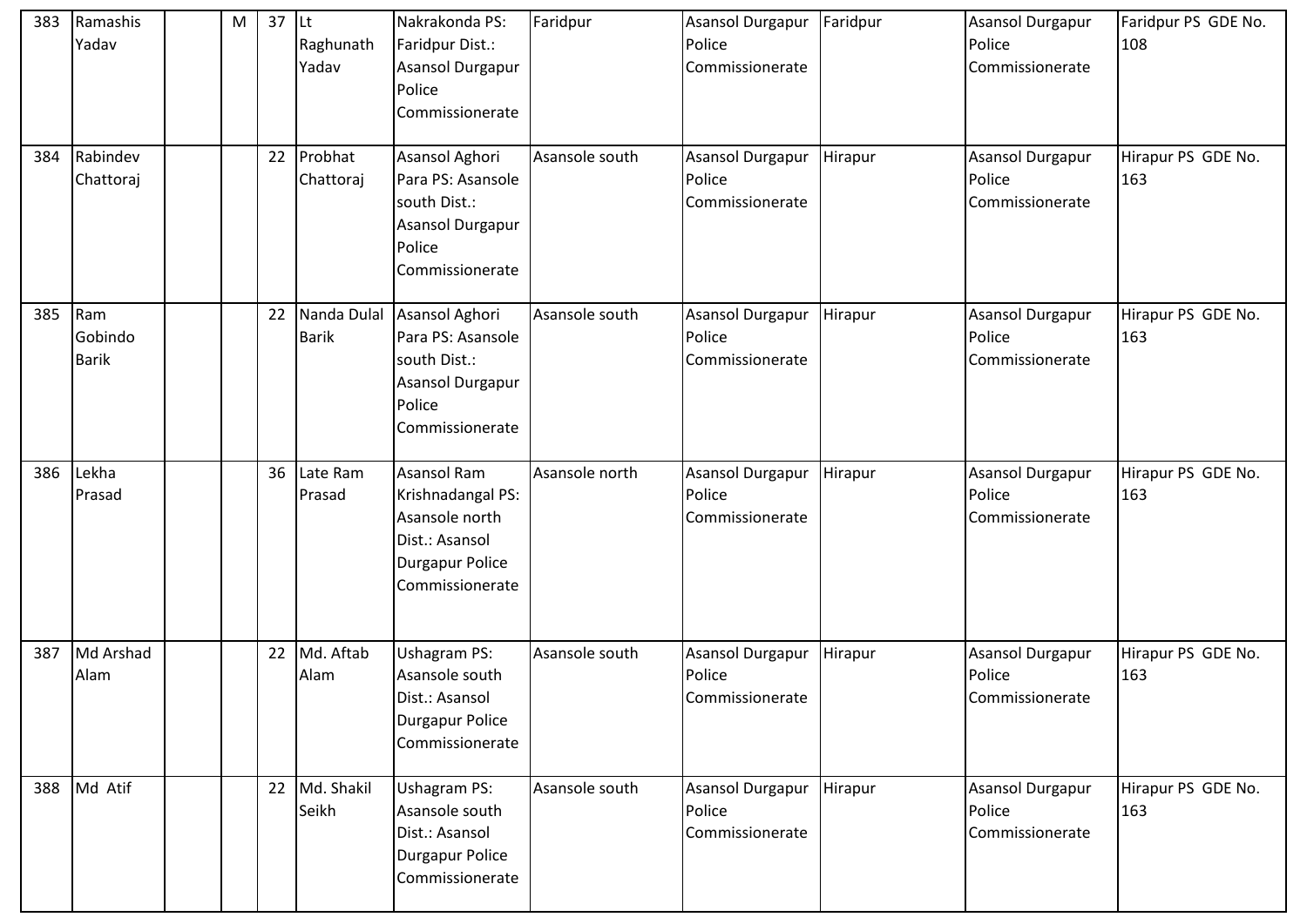| 389 | Md Sedik      |   | 21 | Md. Jamil             | <b>Ushagram PS:</b>    | Asansole south | Asansol Durgapur        | Hirapur | <b>Asansol Durgapur</b> | Hirapur PS GDE No.   |
|-----|---------------|---|----|-----------------------|------------------------|----------------|-------------------------|---------|-------------------------|----------------------|
|     |               |   |    | Akhtar                | Asansole south         |                | Police                  |         | Police                  | 163                  |
|     |               |   |    |                       | Dist.: Asansol         |                | Commissionerate         |         | Commissionerate         |                      |
|     |               |   |    |                       | <b>Durgapur Police</b> |                |                         |         |                         |                      |
|     |               |   |    |                       | Commissionerate        |                |                         |         |                         |                      |
|     |               |   |    |                       |                        |                |                         |         |                         |                      |
| 390 | Budhan        | M | 26 | Lt Kartick            | SANKIR, PS-            |                | <b>Basirhat</b>         | Jamuria | <b>Asansol Durgapur</b> | Jamuria PS GDE No.   |
|     | Gorai         |   |    | Gorai                 | <b>JAMURIA</b>         |                |                         |         | Police                  | 76                   |
|     |               |   |    |                       |                        |                |                         |         | Commissionerate         |                      |
| 391 | Lakhindar     | M | 27 | Lt Asuthosh           | SANKIR, JAMURIA        |                | <b>Basirhat</b>         | Jamuria | Asansol Durgapur        | Jamuria PS Outpost   |
|     | Gorai         |   |    | Gorai                 |                        |                |                         |         | Police                  | Churulia OP GDE No.  |
|     |               |   |    |                       |                        |                |                         |         | Commissionerate         | 76                   |
| 392 | Gurudas       | M | 48 | Nanigopal             | <b>CHURULIA PS-</b>    |                | <b>Basirhat</b>         | Jamuria | Asansol Durgapur        | Jamuria PS Outpost   |
|     | Mondal        |   |    | Mondal                | <b>JAMURIA</b>         |                |                         |         | Police                  | Churulia OP GDE No.  |
|     |               |   |    |                       |                        |                |                         |         | Commissionerate         | 76                   |
| 393 | <b>Budhan</b> | M | 47 | Lt Helaram            | <b>CHURULIA PS-</b>    |                | <b>Basirhat</b>         | Jamuria | <b>Asansol Durgapur</b> | Jamuria PS Outpost   |
|     | Ghosh         |   |    | Ghosh                 | <b>JAMURIA</b>         |                |                         |         | Police                  | Churulia OP GDE No.  |
|     |               |   |    |                       |                        |                |                         |         | Commissionerate         | 76                   |
| 394 | Prasanta      | M | 45 | Balai Mondal CHURULIA |                        |                | <b>Basirhat</b>         | Jamuria | <b>Asansol Durgapur</b> | Jamuria PS Outpost   |
|     | Mondal        |   |    |                       |                        |                |                         |         | Police                  | Churulia OP GDE No.  |
|     |               |   |    |                       |                        |                |                         |         | Commissionerate         | 76                   |
| 395 | Sukra         | M | 36 | Lt Sukhdeb            | Parasea Kenda          |                | <b>Basirhat</b>         | Jamuria | <b>Asansol Durgapur</b> | Jamuria PS Outpost   |
|     | <b>Bhuiya</b> |   |    | Bhuiya                | Dangal, PS-            |                |                         |         | Police                  | Kenda PP GDE No. 100 |
|     |               |   |    |                       | <b>JAMURIA</b>         |                |                         |         | Commissionerate         |                      |
| 396 | Jiten         | M |    | Lt Purna              | Parasea Kenda          |                | <b>Basirhat</b>         | Jamuria | Asansol Durgapur        | Jamuria PS Outpost   |
|     | <b>Bhuiya</b> |   |    | Bhuiya                | Dangal, PS-            |                |                         |         | Police                  | Kenda PP GDE No. 100 |
|     |               |   |    |                       | <b>JAMURIA</b>         |                |                         |         | Commissionerate         |                      |
| 397 | Dinesh Kole   | M | 37 | Lt Bhupati            | Parasea Chatai         |                | <b>Basirhat</b>         | Jamuria | Asansol Durgapur        | Jamuria PS Outpost   |
|     |               |   |    | Kole                  | center, PS-            |                |                         |         | Police                  | Kenda PP GDE No. 101 |
|     |               |   |    |                       | <b>JAMURIA</b>         |                |                         |         | Commissionerate         |                      |
| 398 | Raju          | M | 54 | Lt.                   | Prayagpur PS:          | Kanksa         | <b>Asansol Durgapur</b> | Kanksa  | Asansol Durgapur        | Kanksa PS GDE No.    |
|     | Pramanik      |   |    | Bhartehari            | Kanksa Dist.:          |                | Police                  |         | Police                  | 134                  |
|     |               |   |    | Pramanik              | Asansol Durgapur       |                | Commissionerate         |         | Commissionerate         |                      |
|     |               |   |    |                       | Police                 |                |                         |         |                         |                      |
|     |               |   |    |                       | Commissionerate        |                |                         |         |                         |                      |
|     |               |   |    |                       |                        |                |                         |         |                         |                      |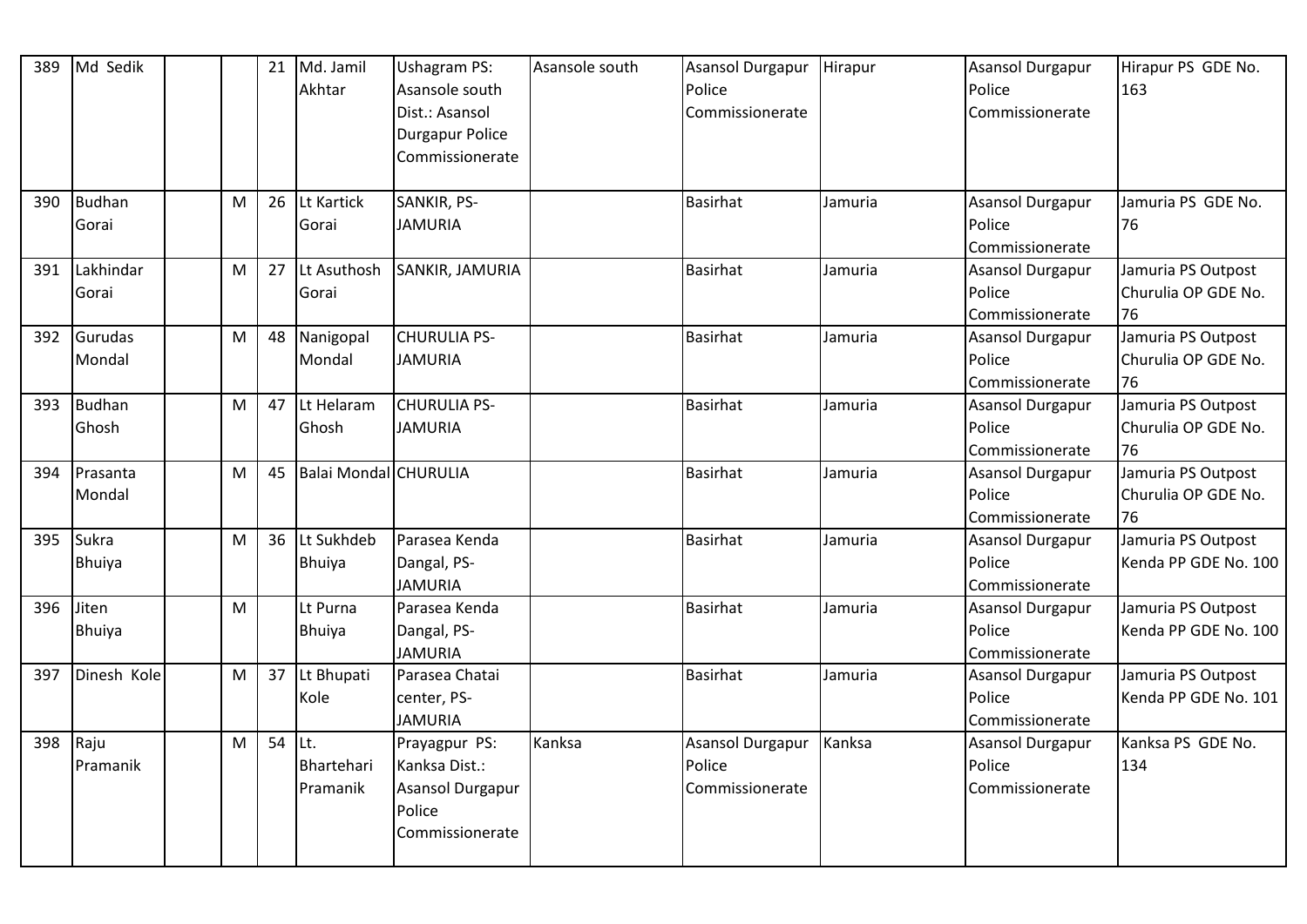| 399 | Ashim Sk.           | M | 40 | Yakub Sk.           | Pathanpara PS:<br>Kanksa Dist.:<br>Asansol Durgapur<br>Police<br>Commissionerate                 | Kanksa | <b>Asansol Durgapur</b><br>Police<br>Commissionerate | Kanksa | Asansol Durgapur<br>Police<br>Commissionerate | Kanksa PS GDE No.<br>134                         |
|-----|---------------------|---|----|---------------------|--------------------------------------------------------------------------------------------------|--------|------------------------------------------------------|--------|-----------------------------------------------|--------------------------------------------------|
| 400 | Sk. Paltu           | M | 40 | Sk. Rousan          | Hazrabera PS:<br>Kanksa Dist.:<br>Asansol Durgapur<br>Police<br>Commissionerate                  | Kanksa | Asansol Durgapur<br>Police<br>Commissionerate        | Kanksa | Asansol Durgapur<br>Police<br>Commissionerate | Kanksa PS GDE No.<br>134                         |
| 401 | Jayanta<br>Mali     | M | 31 | Jagadish<br>Mali    | Kanksa 2 no.<br>Colony PS: Kanksa<br>Dist.: Asansol<br><b>Durgapur Police</b><br>Commissionerate | Kanksa | Asansol Durgapur<br>Police<br>Commissionerate        | Kanksa | Asansol Durgapur<br>Police<br>Commissionerate | Kanksa PS GDE No.<br>134                         |
| 402 | Rithik<br>Chowdhury | M |    | Guddu<br>Chowdhury  | Ita Bhata PS: Kulti Kulti<br>Dist.: Asansol<br><b>Durgapur Police</b><br>Commissionerate         |        | Asansol Durgapur<br>Police<br>Commissionerate        | Kulti  | Asansol Durgapur<br>Police<br>Commissionerate | Kulti PS Outpost<br>Neiamotpur OP GDE<br>No. 109 |
| 403 | Rahul<br>Chowdhury  | M |    | Pacri<br>Chowdhury  | Ita Bhata PS: Kulti Kulti<br>Dist.: Asansol<br>Durgapur Police<br>Commissionerate                |        | Asansol Durgapur<br>Police<br>Commissionerate        | Kulti  | Asansol Durgapur<br>Police<br>Commissionerate | Kulti PS Outpost<br>Neiamotpur OP GDE<br>No. 109 |
| 404 | Mantu<br>Chowdhury  | M |    | Johwar<br>Chowdhury | Ita Bhata PS: Kulti Kulti<br>Dist.: Asansol<br>Durgapur Police<br>Commissionerate                |        | Asansol Durgapur<br>Police<br>Commissionerate        | Kulti  | Asansol Durgapur<br>Police<br>Commissionerate | Kulti PS Outpost<br>Neiamotpur OP GDE<br>No. 109 |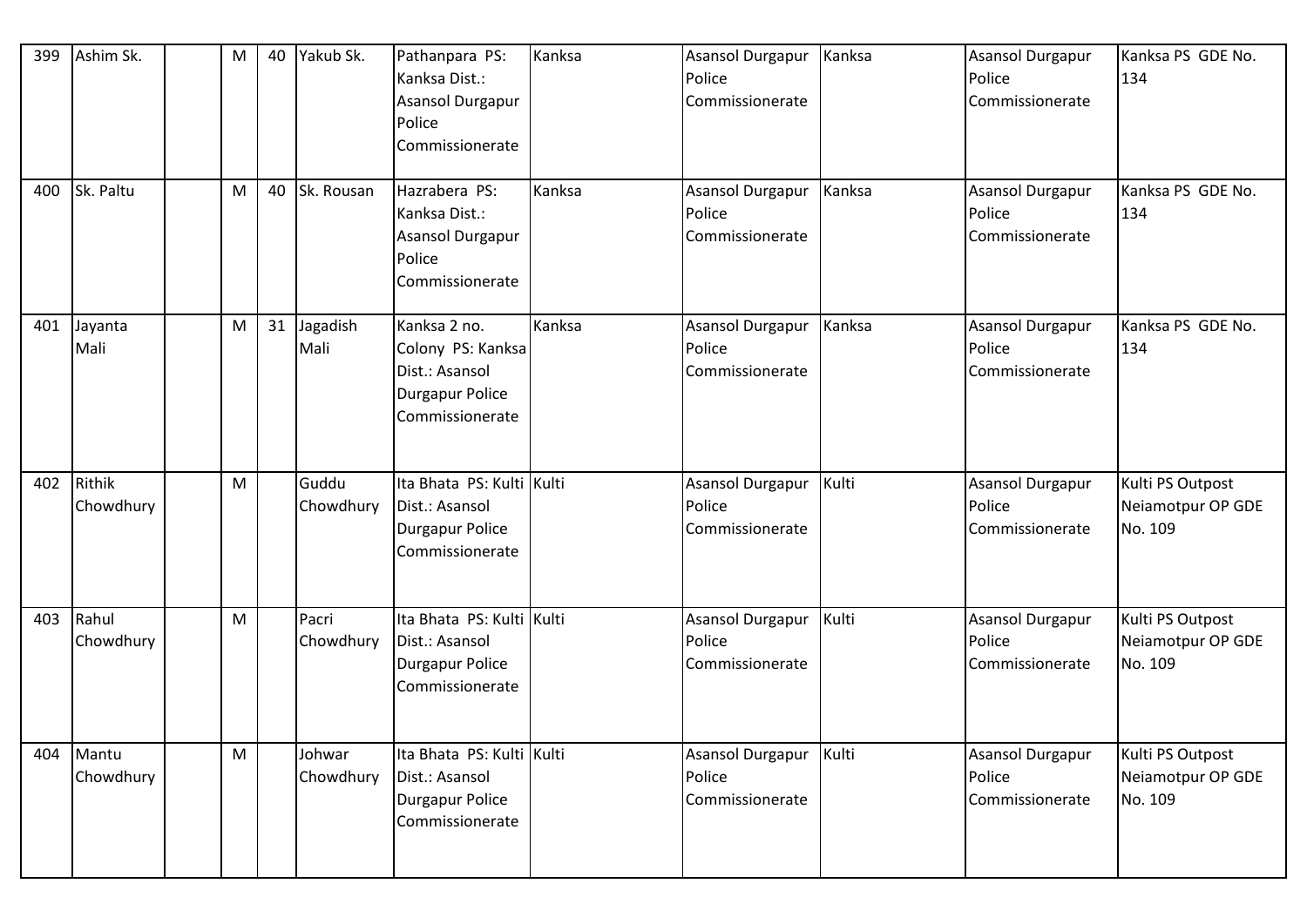| 405 | Tinku Ansari         | M | Md Nizal<br>Ansari        | Ita Bhata PS: Kulti Kulti<br>Dist.: Asansol<br><b>Durgapur Police</b><br>Commissionerate  |       | Asansol Durgapur<br>Police<br>Commissionerate        | Kulti | <b>Asansol Durgapur</b><br>Police<br>Commissionerate | Kulti PS Outpost<br>Neiamotpur OP GDE<br>No. 109 |
|-----|----------------------|---|---------------------------|-------------------------------------------------------------------------------------------|-------|------------------------------------------------------|-------|------------------------------------------------------|--------------------------------------------------|
| 406 | Arshad<br>Ansari     | M | Md<br>Badruddin<br>Ansari | Ita Bhata PS: Kulti Kulti<br>Dist.: Asansol<br><b>Durgapur Police</b><br>Commissionerate  |       | <b>Asansol Durgapur</b><br>Police<br>Commissionerate | Kulti | <b>Asansol Durgapur</b><br>Police<br>Commissionerate | Kulti PS Outpost<br>Neiamotpur OP GDE<br>No. 109 |
| 407 | Parkash<br>Chowdhury | M | Parhald<br>Chowdhury      | Ita Bhata PS: Kulti Kulti<br>Dist.: Asansol<br><b>Durgapur Police</b><br>Commissionerate  |       | <b>Asansol Durgapur</b><br>Police<br>Commissionerate | Kulti | <b>Asansol Durgapur</b><br>Police<br>Commissionerate | Kulti PS Outpost<br>Neiamotpur OP GDE<br>No. 109 |
| 408 | <b>Birbal Bouri</b>  | M | Tapeswar<br><b>Bouri</b>  | Belrui Bouri PS:<br>Kulti Dist.: Asansol<br>Durgapur Police<br>Commissionerate            | Kulti | Asansol Durgapur<br>Police<br>Commissionerate        | Kulti | <b>Asansol Durgapur</b><br>Police<br>Commissionerate | Kulti PS Outpost<br>Neiamotpur OP GDE<br>No. 109 |
| 409 | Jitu Sharma          | M | Rabi Sharma               | Toharam 04 No<br>PS: Kulti Dist.:<br><b>Asansol Durgapur</b><br>Police<br>Commissionerate | Kulti | <b>Asansol Durgapur</b><br>Police<br>Commissionerate | Kulti | Asansol Durgapur<br>Police<br>Commissionerate        | Kulti PS Outpost<br>Neiamotpur OP GDE<br>No. 109 |
| 410 | Subash<br>Kumar Jha  | M | Rambilash<br>Jha          | Baltoria PS: Kulti<br>Dist.: Asansol<br><b>Durgapur Police</b><br>Commissionerate         | Kulti | <b>Asansol Durgapur</b><br>Police<br>Commissionerate | Kulti | Asansol Durgapur<br>Police<br>Commissionerate        | Kulti PS Outpost<br>Neiamotpur OP GDE<br>No. 109 |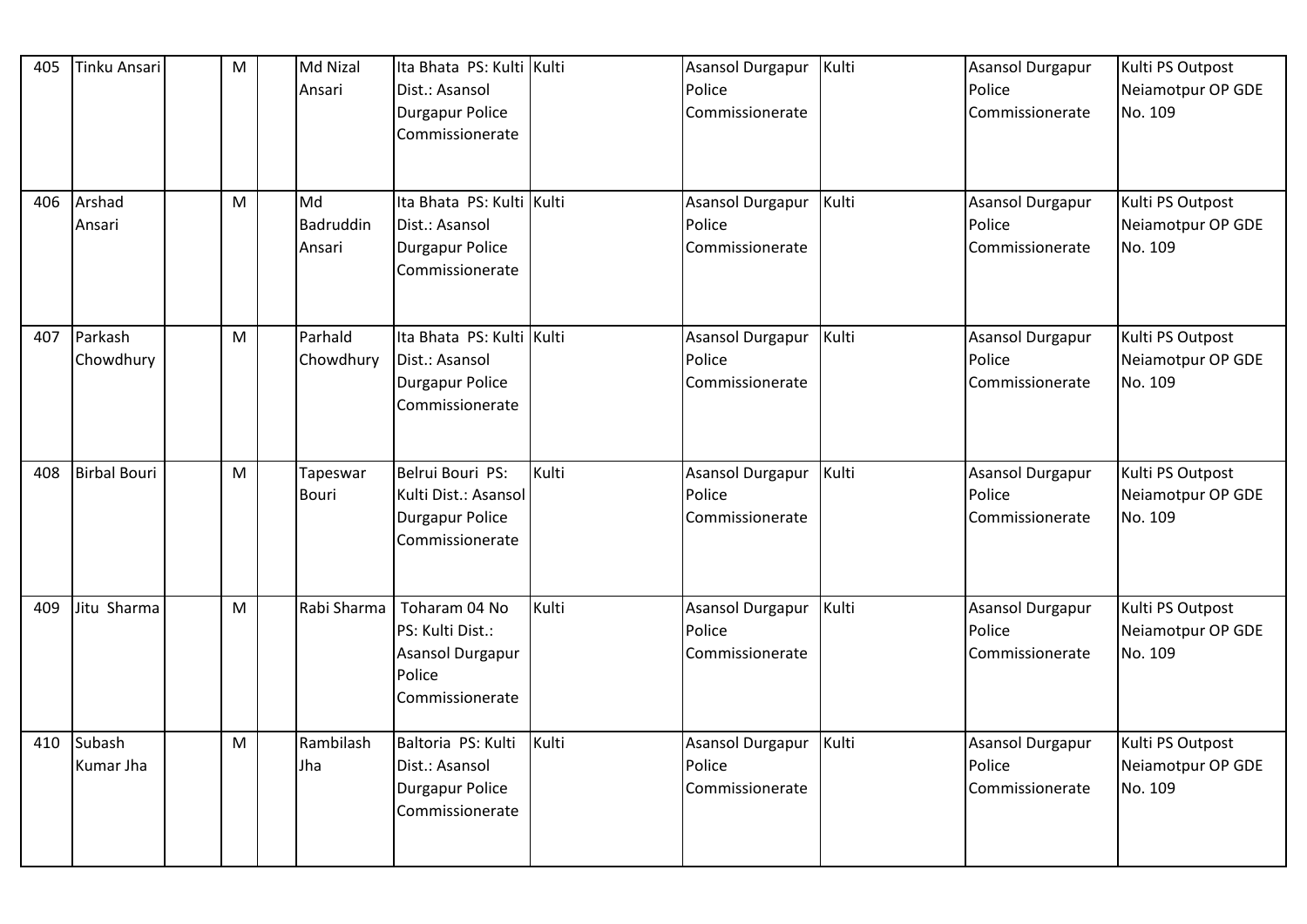| 411 | Chandan<br>Singh<br>412 Kandiya | M<br>M |    | Shankar<br>Singh<br>Rama Sha | Lachipur PS: Kulti Kulti<br>Dist.: Asansol<br><b>Durgapur Police</b><br>Commissionerate<br>Barobaza Sadae | Kulti        | Asansol Durgapur<br>Police<br>Commissionerate<br>Asansol Durgapur | Kulti<br>Kulti | <b>Asansol Durgapur</b><br>Police<br>Commissionerate<br><b>Asansol Durgapur</b> | Kulti PS Outpost<br>Neiamotpur OP GDE<br>No. 109<br>Kulti PS Outpost |
|-----|---------------------------------|--------|----|------------------------------|-----------------------------------------------------------------------------------------------------------|--------------|-------------------------------------------------------------------|----------------|---------------------------------------------------------------------------------|----------------------------------------------------------------------|
|     | Kumar                           |        |    |                              | Thana PS: Kulti<br>Dist.: Asansol<br><b>Durgapur Police</b><br>Commissionerate                            |              | Police<br>Commissionerate                                         |                | Police<br>Commissionerate                                                       | Neiamotpur OP GDE<br>No. 146                                         |
| 413 | Rakesh<br>Kumar<br>Singh        | M      |    | <b>Bijay Singh</b>           | Gaya PS: Kulti                                                                                            | Kulti        | <b>Basirhat</b>                                                   | Kulti          | <b>Asansol Durgapur</b><br>Police<br>Commissionerate                            | Kulti PS Outpost<br>Neiamotpur OP GDE<br>No. 146                     |
| 414 | Md Rohan                        | M      |    | Chand<br>Hussain             | Akhwan Bagan,<br>Alimuddin Kata<br>PS: Kulti                                                              | Kulti        | Basirhat                                                          | Kulti          | Asansol Durgapur<br>Police<br>Commissionerate                                   | Kulti PS GDE No. 114                                                 |
| 415 | Md Arshad                       | M      |    | Noor<br>Mohammad   PS: Kulti | Kulti Azad Nagar                                                                                          | Kulti        | <b>Basirhat</b>                                                   | Kulti          | Asansol Durgapur<br>Police<br>Commissionerate                                   | Kulti PS GDE No. 161                                                 |
| 416 | Mahadeb<br>Ghosh                | M      | 40 | Lt. Ratan<br>Ghosh           | Khotttadihi PS:<br>Pandabeshwar<br>Dist.: Asansol<br><b>Durgapur Police</b><br>Commissionerate            | Pandabeshwar | Asansol Durgapur<br>Police<br>Commissionerate                     | Pandabeshwar   | Asansol Durgapur<br>Police<br>Commissionerate                                   | Pandabeshwar PS GDE<br>No. 121                                       |
| 417 | Mahadeb<br>Chakraborty          | M      | 57 | Lt. Dayamay<br>Chakraborty   | Banagram PS:<br>Faridpur Dist.:<br>Asansol Durgapur<br>Police<br>Commissionerate                          | Faridpur     | Asansol Durgapur<br>Police<br>Commissionerate                     | Pandabeshwar   | <b>Asansol Durgapur</b><br>Police<br>Commissionerate                            | Pandabeshwar PS GDE<br>No. 121                                       |
|     | 418 Raju Singh                  |        |    | Lt Kashmir<br>Singh          |                                                                                                           |              | <b>Basirhat</b>                                                   | Raniganj       | <b>Asansol Durgapur</b><br>Police<br>Commissionerate                            | Raniganj PS Outpost<br>Panjabi More OP GDE<br>No. 106                |
| 419 | Navneet<br>Singh                |        |    | Lt Jagat<br>Singh            |                                                                                                           |              | <b>Basirhat</b>                                                   | Raniganj       | Asansol Durgapur<br>Police<br>Commissionerate                                   | Raniganj PS Outpost<br>Panjabi More OP GDE<br>No. 112                |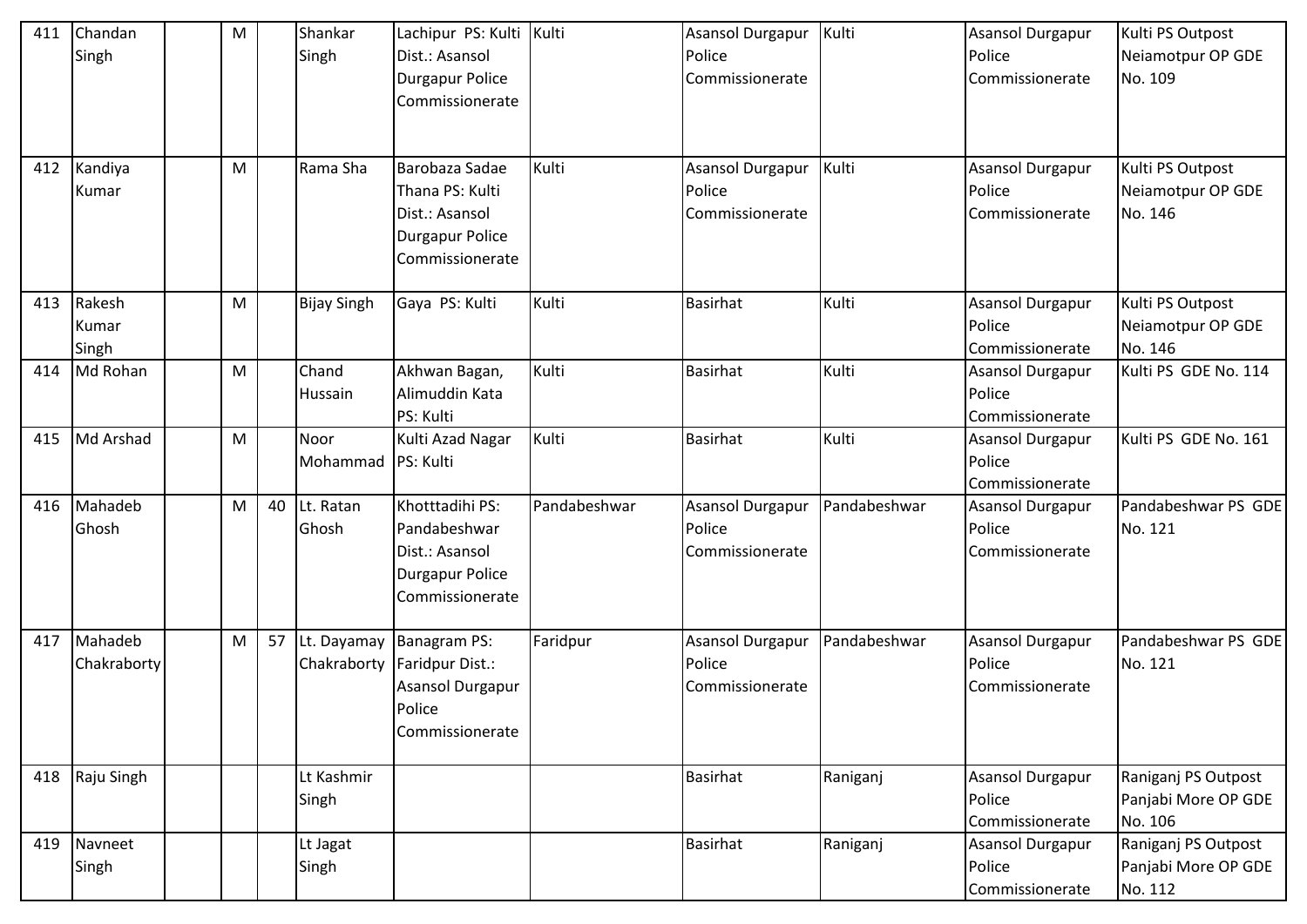| 420 | Raju Kumar         |        |   |          | Ganesh Ray  |                                |                | <b>Basirhat</b>         | Raniganj       | <b>Asansol Durgapur</b> | Raniganj PS Outpost |
|-----|--------------------|--------|---|----------|-------------|--------------------------------|----------------|-------------------------|----------------|-------------------------|---------------------|
|     |                    |        |   |          |             |                                |                |                         |                | Police                  | Panjabi More OP GDE |
|     |                    |        |   |          |             |                                |                |                         |                | Commissionerate         | No. 112             |
| 421 | <b>Banty Rajak</b> |        |   |          | Mukesh      |                                |                | <b>Basirhat</b>         | Raniganj       | <b>Asansol Durgapur</b> | Raniganj PS Outpost |
|     |                    |        |   |          | Rajak       |                                |                |                         |                | Police                  | Panjabi More OP GDE |
|     |                    |        |   |          |             |                                |                |                         |                | Commissionerate         | No. 112             |
| 422 | Samir              | Chotka | M | 21       |             | Nimai Dhibar Street No- 44 Qtr | Chittaranjan   | <b>Asansol Durgapur</b> | Salanpur       | Asansol Durgapur        | Salanpur PS Outpost |
|     | <b>Dhibar</b>      |        |   |          |             | No-8/D PS:                     |                | Police                  |                | Police                  | Rupnarayanpur OP    |
|     | Bouri              |        |   |          |             | Chittaranjan Dist.:            |                | Commissionerate         |                | Commissionerate         | GDE No. 108         |
|     |                    |        |   |          |             | Asansol Durgapur               |                |                         |                |                         |                     |
|     |                    |        |   |          |             | Police                         |                |                         |                |                         |                     |
|     |                    |        |   |          |             | Commissionerate                |                |                         |                |                         |                     |
|     |                    |        |   |          |             |                                |                |                         |                |                         |                     |
| 423 | Sanjib Kr.         |        | M | 21       | Sugdeb      | Hansipahari, PS-               |                | <b>Basirhat</b>         | Salanpur       | <b>Asansol Durgapur</b> | Salanpur PS Outpost |
|     | Yadav              |        |   |          | Yadav       | Mihijam                        |                |                         |                | Police                  | Rupnarayanpur OP    |
|     |                    |        |   |          |             |                                |                |                         |                | Commissionerate         | <b>GDE No. 108</b>  |
| 424 | Akhay              |        | M | 24       | Mithu Dutta | Kenduadihi PS:                 | <b>Bankura</b> | <b>Bankura</b>          | Bankura        | <b>Bankura</b>          | Bankura PS GDE No.  |
|     | Dutta              |        |   |          |             | Bankura Dist.:                 |                |                         |                |                         | 150                 |
|     |                    |        |   |          |             | <b>Bankura</b>                 |                |                         |                |                         |                     |
| 425 | Ashim              |        | M | 27       | Amar        | Doula Kalitala,                | Dhantala       | Ranaghat Police         | Bankura        | Bankura                 | Bankura PS GDE No.  |
|     | Adhikari           |        |   |          | Adhikari    | Purba Naupara PS:              |                | <b>District</b>         |                |                         | 150                 |
|     |                    |        |   |          |             | Dhantala Dist.:                |                |                         |                |                         |                     |
|     |                    |        |   |          |             | Ranaghat Police                |                |                         |                |                         |                     |
|     |                    |        |   |          |             | <b>District</b>                |                |                         |                |                         |                     |
| 426 | Bidhan Bala        |        | M | 47       | Lt. Bimal   | Purba Harindanga, Hanskhli     |                | Ranaghat Police         | Bankura        | Bankura                 | Bankura PS GDE No.  |
|     |                    |        |   |          | <b>Bala</b> | Barochudira PS:                |                | <b>District</b>         |                |                         | 150                 |
|     |                    |        |   |          |             | Hanskhli Dist.:                |                |                         |                |                         |                     |
|     |                    |        |   |          |             | Ranaghat Police                |                |                         |                |                         |                     |
|     |                    |        |   |          |             | District                       |                |                         |                |                         |                     |
|     |                    |        |   |          |             |                                |                |                         |                |                         |                     |
|     | 427 Raj Roy        |        | M | 24       | Sarbananda  | Thakur Nagar,                  | Gaighata       | <b>Bongaon Police</b>   | <b>Bankura</b> | <b>Bankura</b>          | Bankura PS GDE No.  |
|     |                    |        |   |          | Roy         | Chikanpara PS:                 |                | <b>District</b>         |                |                         | 150                 |
|     |                    |        |   |          |             | Gaighata Dist.:                |                |                         |                |                         |                     |
|     |                    |        |   |          |             | <b>Bongaon Police</b>          |                |                         |                |                         |                     |
|     |                    |        |   |          |             | <b>District</b>                |                |                         |                |                         |                     |
|     | 428 Raju Dey       |        | M | $27$ Lt. |             | Gopinathpur                    | <b>Bankura</b> | <b>Bankura</b>          | <b>Bankura</b> | Bankura                 | Bankura PS GDE No.  |
|     |                    |        |   |          | Jagabandhu  | Mathpara PS:                   |                |                         |                |                         | 150                 |
|     |                    |        |   |          | Dey         | Bankura Dist.:                 |                |                         |                |                         |                     |
|     |                    |        |   |          |             | <b>Bankura</b>                 |                |                         |                |                         |                     |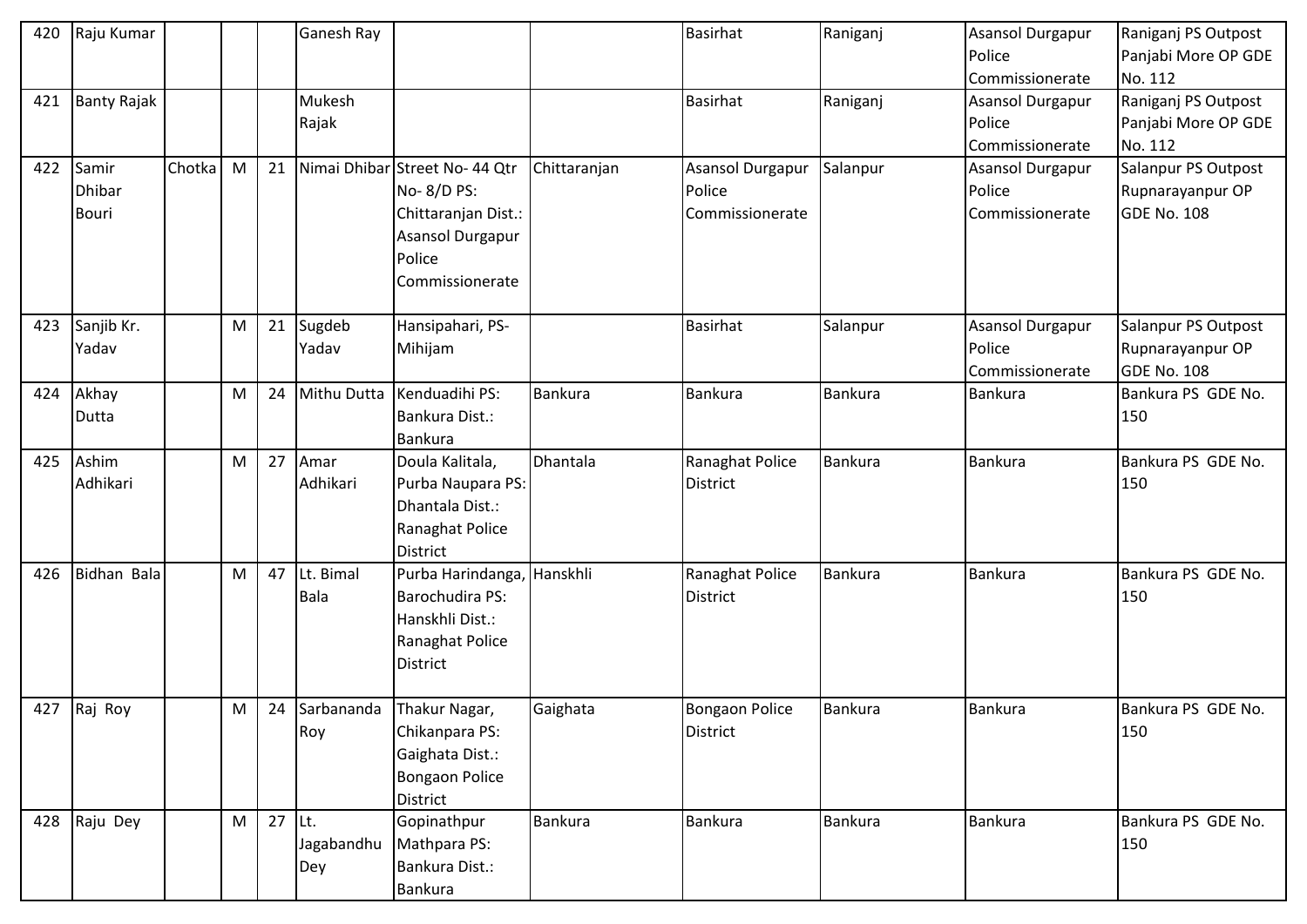| 429 | Bidhan Roy              | M | 28 |                          | Lt. Nepal Roy Chirabosta PS:<br><b>Beliatore Dist.:</b><br><b>Bankura</b>                    | Beliatore  | <b>Bankura</b>                            | Bankura        | Bankura                                   | Bankura PS GDE No.<br>154   |
|-----|-------------------------|---|----|--------------------------|----------------------------------------------------------------------------------------------|------------|-------------------------------------------|----------------|-------------------------------------------|-----------------------------|
| 430 | Joy Baidya              | M | 21 | Khokan<br>Baidya         | Jalapara PS:<br>Chanditala Dist.:<br><b>Hooghly Rural</b>                                    | Chanditala | <b>Hooghly Rural</b>                      | <b>Bankura</b> | <b>Bankura</b>                            | Bankura PS GDE No.<br>163   |
| 431 | Raju Das                | M | 22 | <b>Gopal Das</b>         | Jamunabandh<br><b>Colony PS:</b><br><b>Bishnupur Dist.:</b><br><b>Bankura</b>                | Bishnupur  | Bankura                                   | Bishnupur      | <b>Bankura</b>                            | Bishnupur PS GDE No.<br>153 |
| 432 | Amit Dey                | M | 18 | Ananda Dey               | Purosottam PS:<br><b>Bishnupur Dist.:</b><br><b>Bankura</b>                                  | Bishnupur  | <b>Bankura</b>                            | Bishnupur      | <b>Bankura</b>                            | Bishnupur PS GDE No.<br>153 |
| 433 | Bubai<br>Chawdhury      | M | 37 | Ram<br>Chawdhury         | PS: Bishnupur<br>Dist.: Diamond<br><b>Harbour Police</b><br><b>District</b>                  | Bishnupur  | Diamond Harbour<br><b>Police District</b> | Bishnupur      | Diamond Harbour<br><b>Police District</b> | Bishnupur PS GDE No.<br>230 |
| 434 | Biswanath<br><b>Bag</b> | M | 52 | Lt.<br>Kalicharan<br>Bag | PS: Bishnupur<br>Dist.: Diamond<br><b>Harbour Police</b><br><b>District</b>                  | Bishnupur  | Diamond Harbour<br><b>Police District</b> | Bishnupur      | Diamond Harbour<br><b>Police District</b> | Bishnupur PS GDE No.<br>230 |
| 435 | Sattar Sk               | M | 42 | Sahadat Sk               | PS: Bishnupur<br>Dist.: Diamond<br><b>Harbour Police</b><br><b>District</b>                  | Bishnupur  | Diamond Harbour<br><b>Police District</b> | Bishnupur      | Diamond Harbour<br><b>Police District</b> | Bishnupur PS GDE No.<br>230 |
| 436 | Anup<br>Mondal          | M | 40 | Lt. Susanta<br>Mondal    | PS: Bishnupur<br>Dist.: Diamond<br><b>Harbour Police</b><br><b>District</b>                  | Bishnupur  | Diamond Harbour<br><b>Police District</b> | Bishnupur      | Diamond Harbour<br><b>Police District</b> | Bishnupur PS GDE No.<br>255 |
| 437 | Ganesh<br>Mondal        | M | 62 |                          | t. Nagendra PS: Bishnupur<br>Nath Mondal Dist.: Diamond<br><b>Harbour Police</b><br>District | Bishnupur  | Diamond Harbour<br><b>Police District</b> | Bishnupur      | Diamond Harbour<br><b>Police District</b> | Bishnupur PS GDE No.<br>255 |
| 438 | Sufal Kayal             | M | 40 | Lt. Hirulal<br>Kayal     | PS: Bishnupur<br>Dist.: Diamond<br><b>Harbour Police</b><br>District                         | Bishnupur  | Diamond Harbour<br>Police District        | Bishnupur      | Diamond Harbour<br><b>Police District</b> | Bishnupur PS GDE No.<br>281 |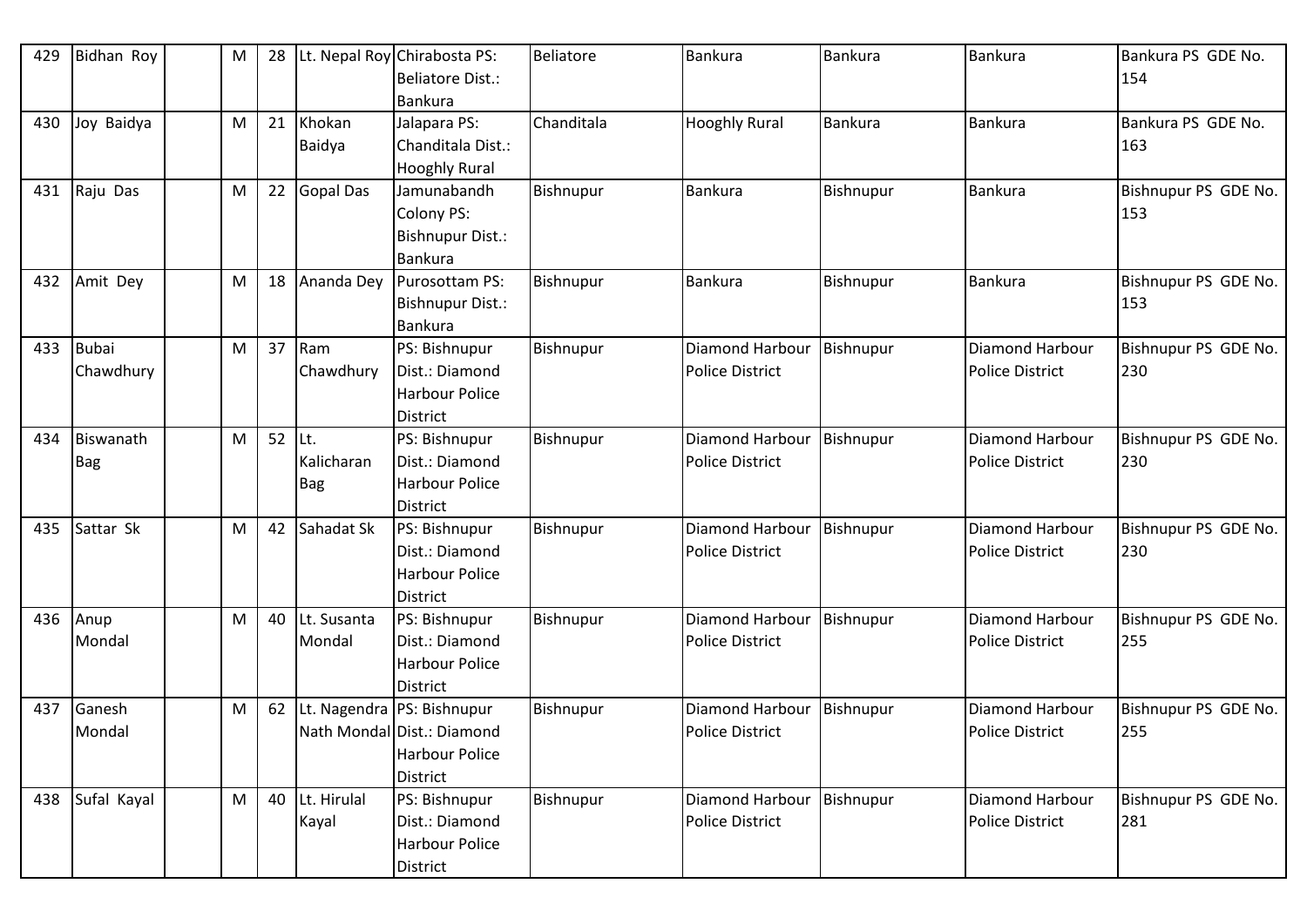| 439 | Goutam<br>Kayal            | M | 35 | Arabindu<br>Kayal   | PS: Bishnupur<br>Dist.: Diamond<br><b>Harbour Police</b><br><b>District</b>               | Bishnupur | Diamond Harbour<br><b>Police District</b> | Bishnupur | <b>Diamond Harbour</b><br><b>Police District</b> | Bishnupur PS GDE No.<br>281 |
|-----|----------------------------|---|----|---------------------|-------------------------------------------------------------------------------------------|-----------|-------------------------------------------|-----------|--------------------------------------------------|-----------------------------|
| 440 | Pulak Karan                | M | 24 | Arabindu<br>Karan   | PS: Bishnupur<br>Dist.: Diamond<br><b>Harbour Police</b><br><b>District</b>               | Bishnupur | Diamond Harbour<br><b>Police District</b> | Bishnupur | Diamond Harbour<br><b>Police District</b>        | Bishnupur PS GDE No.<br>281 |
| 441 | Mithun<br>Mondal<br>Mondal | M | 34 | Lt. Lalit<br>Mondal | PS: Bishnupur<br>Dist.: Diamond<br><b>Harbour Police</b><br><b>District</b>               | Bishnupur | Diamond Harbour<br><b>Police District</b> | Bishnupur | Diamond Harbour<br><b>Police District</b>        | Bishnupur PS GDE No.<br>281 |
| 442 | Prafullya<br>Mondal        | M | 38 | Gour<br>Mondal      | PS: Bishnupur<br>Dist.: Diamond<br><b>Harbour Police</b><br><b>District</b>               | Bishnupur | Diamond Harbour<br><b>Police District</b> | Bishnupur | Diamond Harbour<br><b>Police District</b>        | Bishnupur PS GDE No.<br>281 |
| 443 | Suraj Sk                   | M | 25 | Kutub Sk            | PS: Bishnupur<br>Dist.: Diamond<br><b>Harbour Police</b><br><b>District</b>               | Bishnupur | Diamond Harbour<br><b>Police District</b> | Bishnupur | Diamond Harbour<br><b>Police District</b>        | Bishnupur PS GDE No.<br>205 |
| 444 | Sayan Roy                  | M | 20 | Samir Kr.<br>Roy    | PS: Bishnupur<br>Dist.: Diamond<br>Harbour Police<br><b>District</b>                      | Bishnupur | Diamond Harbour<br><b>Police District</b> | Bishnupur | Diamond Harbour<br><b>Police District</b>        | Bishnupur PS GDE No.<br>259 |
| 445 | Rudrajit<br>Roy            | M | 20 |                     | Sishu Pal Roy PS: Bishnupur<br>Dist.: Diamond<br><b>Harbour Police</b><br><b>District</b> | Bishnupur | Diamond Harbour<br><b>Police District</b> | Bishnupur | Diamond Harbour<br><b>Police District</b>        | Bishnupur PS GDE No.<br>259 |
| 446 | Md. Rafik<br>Gazi          | M | 30 | <b>Hider Gazi</b>   | PS: Bishnupur<br>Dist.: Diamond<br>Harbour Police<br><b>District</b>                      | Bishnupur | Diamond Harbour<br><b>Police District</b> | Bishnupur | Diamond Harbour<br><b>Police District</b>        | Bishnupur PS GDE No.<br>281 |
| 447 | Sahajan<br>Mondal          | M | 41 | Lt. Samad<br>Mondal | PS: Bishnupur<br>Dist.: Diamond<br>Harbour Police<br><b>District</b>                      | Bishnupur | Diamond Harbour<br><b>Police District</b> | Bishnupur | Diamond Harbour<br><b>Police District</b>        | Bishnupur PS GDE No.<br>281 |
| 448 | Prasad<br>Mistry           | M | 32 | Joyram<br>Mistry    | PS: Bishnupur<br>Dist.: Diamond<br><b>Harbour Police</b><br><b>District</b>               | Bishnupur | Diamond Harbour<br><b>Police District</b> | Bishnupur | Diamond Harbour<br><b>Police District</b>        | Bishnupur PS GDE No.<br>281 |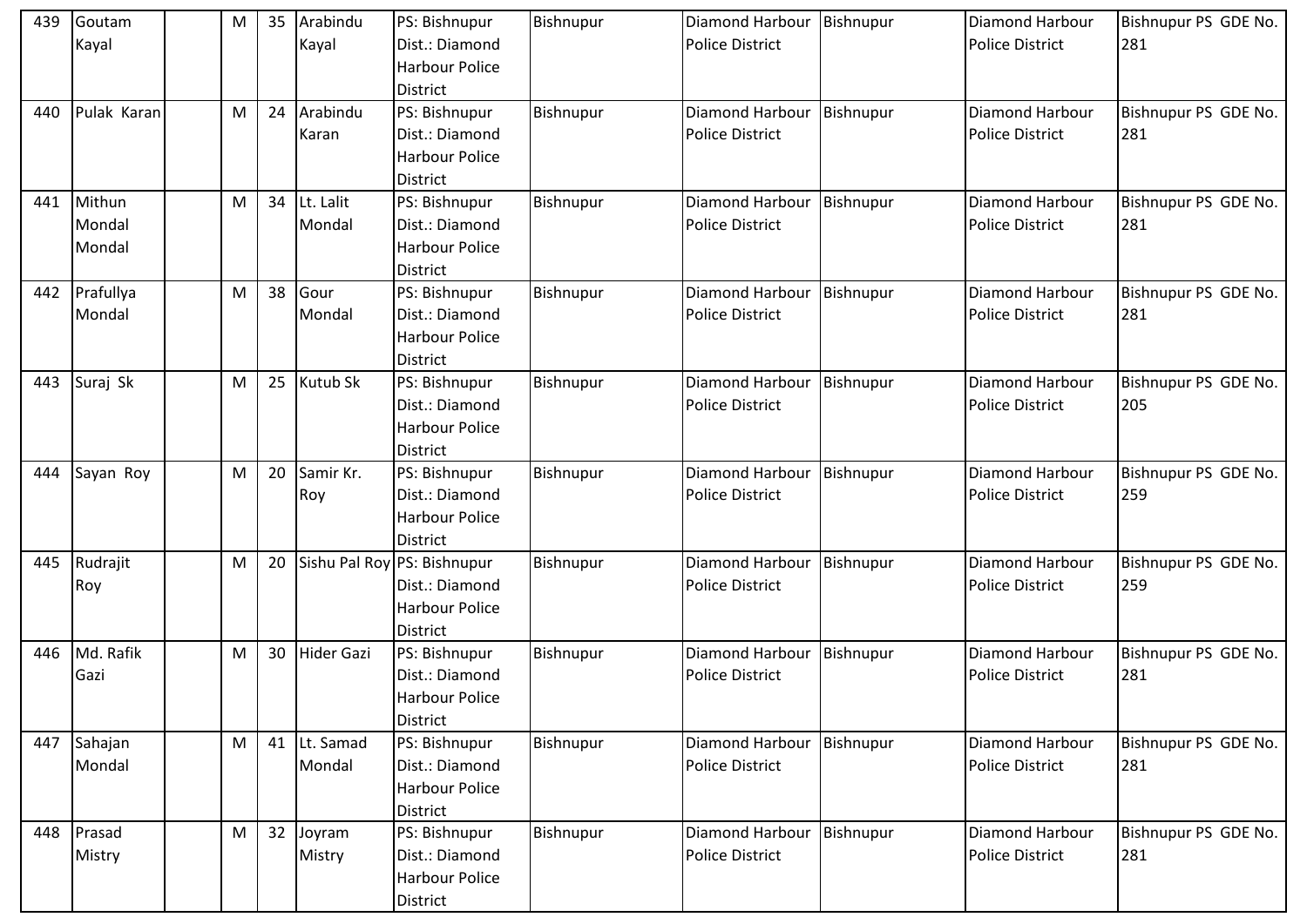| 449 | Babusona<br>Gayen   | M | 32 | Gayen                        | Abul Hossain PS: Bishnupur<br>Dist.: Diamond<br><b>Harbour Police</b><br><b>District</b> | Bishnupur | Diamond Harbour<br><b>Police District</b> | Bishnupur | <b>Diamond Harbour</b><br><b>Police District</b> | Bishnupur PS GDE No.<br>281 |
|-----|---------------------|---|----|------------------------------|------------------------------------------------------------------------------------------|-----------|-------------------------------------------|-----------|--------------------------------------------------|-----------------------------|
| 450 | Sabir Ali<br>Mondal | M | 32 | Usman<br>Mondal              | PS: Bishnupur<br>Dist.: Diamond<br><b>Harbour Police</b><br><b>District</b>              | Bishnupur | Diamond Harbour<br><b>Police District</b> | Bishnupur | Diamond Harbour<br><b>Police District</b>        | Bishnupur PS GDE No.<br>281 |
| 451 | Bapi<br>Mondal      | M | 34 | Monohar<br>Mondal            | PS: Bishnupur<br>Dist.: Diamond<br><b>Harbour Police</b><br><b>District</b>              | Bishnupur | Diamond Harbour<br><b>Police District</b> | Bishnupur | Diamond Harbour<br><b>Police District</b>        | Bishnupur PS GDE No.<br>281 |
| 452 | ljul Sk             | M | 37 | Lt. Sanawar<br><b>Sk</b>     | PS: Bishnupur<br>Dist.: Diamond<br><b>Harbour Police</b><br><b>District</b>              | Bishnupur | Diamond Harbour<br><b>Police District</b> | Bishnupur | <b>Diamond Harbour</b><br><b>Police District</b> | Bishnupur PS GDE No.<br>67  |
| 453 | Sujauddin<br>Mollik | M | 37 | ILt.<br>Abbasuddin<br>Mollik | PS: Bishnupur<br>Dist.: Diamond<br>Harbour Police<br><b>District</b>                     | Bishnupur | Diamond Harbour<br><b>Police District</b> | Bishnupur | <b>Diamond Harbour</b><br><b>Police District</b> | Bishnupur PS GDE No.<br>67  |
| 454 | Ibrahim<br>Mollik   | M | 42 | Lt. Walab<br>Mollik          | PS: Bishnupur<br>Dist.: Diamond<br>Harbour Police<br><b>District</b>                     | Bishnupur | Diamond Harbour<br><b>Police District</b> | Bishnupur | Diamond Harbour<br><b>Police District</b>        | Bishnupur PS GDE No.<br>67  |
| 455 | Sk Malabut          | M | 38 | Lt. Sk<br>Munsur Ali         | PS: Bishnupur<br>Dist.: Diamond<br><b>Harbour Police</b><br><b>District</b>              | Bishnupur | Diamond Harbour<br><b>Police District</b> | Bishnupur | Diamond Harbour<br><b>Police District</b>        | Bishnupur PS GDE No.<br>67  |
| 456 | Ashoke<br>Kunti     | M | 34 | Amal Kunti                   | PS: Bishnupur<br>Dist.: Diamond<br><b>Harbour Police</b><br><b>District</b>              | Bishnupur | Diamond Harbour<br><b>Police District</b> | Bishnupur | Diamond Harbour<br><b>Police District</b>        | Bishnupur PS GDE No.<br>67  |
| 457 | Ashoke<br>Mondal    | M | 34 | Sahadeb<br>Mondal            | PS: Bishnupur<br>Dist.: Diamond<br>Harbour Police<br><b>District</b>                     | Bishnupur | Diamond Harbour<br><b>Police District</b> | Bishnupur | Diamond Harbour<br><b>Police District</b>        | Bishnupur PS GDE No.<br>71  |
| 458 | Kalo Sk             | M | 40 | Anowar Sk                    | PS: Bishnupur<br>Dist.: Diamond<br><b>Harbour Police</b><br><b>District</b>              | Bishnupur | Diamond Harbour<br>Police District        | Bishnupur | Diamond Harbour<br><b>Police District</b>        | Bishnupur PS GDE No.<br>71  |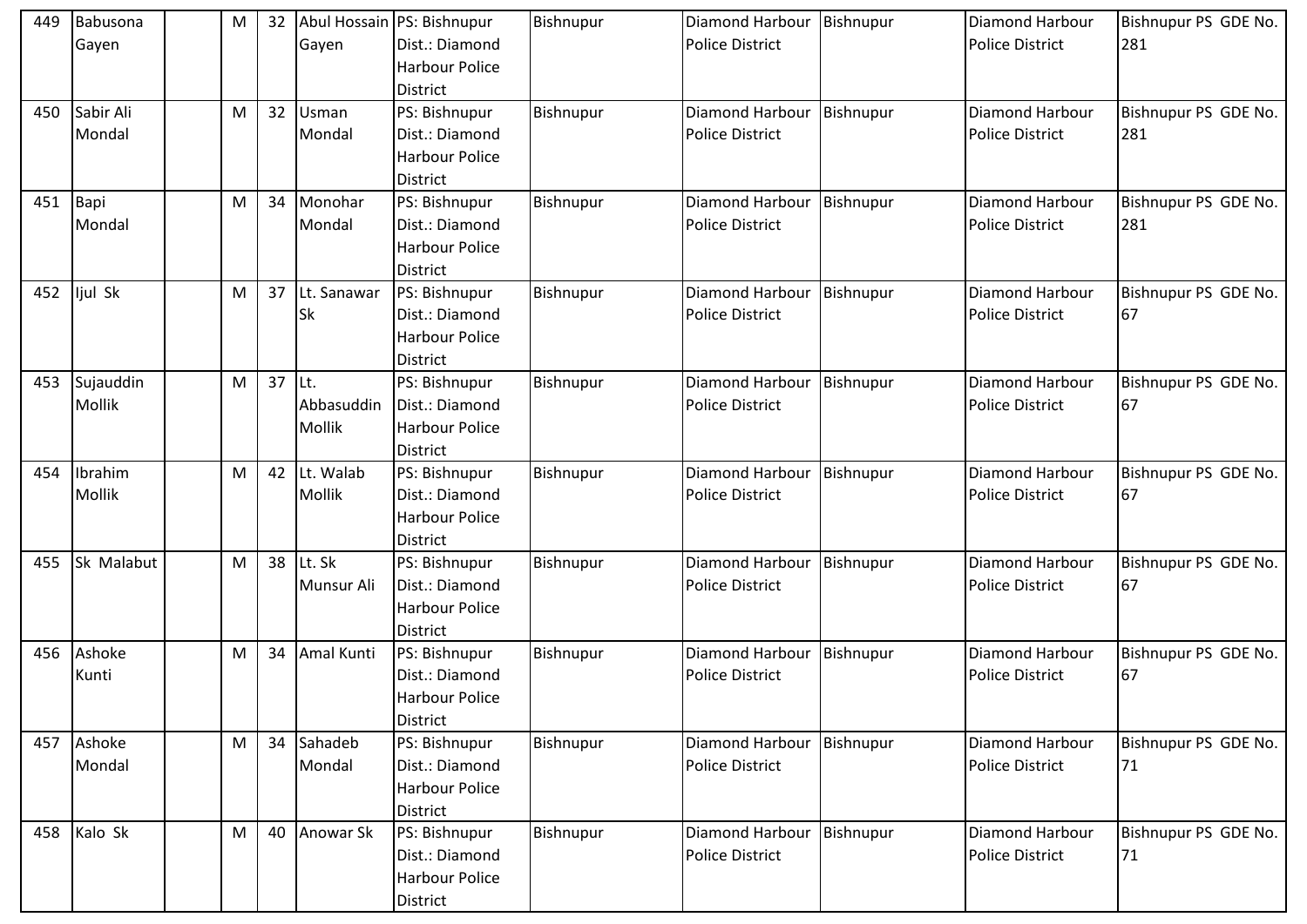| 459 | <b>Ersad Molla</b> | M | 45 | Lt. Isha     | PS: Bishnupur              | Bishnupur     | Diamond Harbour        | Bishnupur     | Diamond Harbour        | Bishnupur PS GDE No. |
|-----|--------------------|---|----|--------------|----------------------------|---------------|------------------------|---------------|------------------------|----------------------|
|     |                    |   |    |              | Hoque Molla Dist.: Diamond |               | <b>Police District</b> |               | <b>Police District</b> | 71                   |
|     |                    |   |    |              | <b>Harbour Police</b>      |               |                        |               |                        |                      |
|     |                    |   |    |              | <b>District</b>            |               |                        |               |                        |                      |
| 460 | Jarjit Sk          | M | 42 | Layet Sk     | PS: Bishnupur              | Bishnupur     | Diamond Harbour        | Bishnupur     | Diamond Harbour        | Bishnupur PS GDE No. |
|     |                    |   |    |              | Dist.: Diamond             |               | <b>Police District</b> |               | <b>Police District</b> | 71                   |
|     |                    |   |    |              | <b>Harbour Police</b>      |               |                        |               |                        |                      |
|     |                    |   |    |              | <b>District</b>            |               |                        |               |                        |                      |
| 461 | Abdal              | M | 29 | Lt. Abu      | PS: Bishnupur              | Bishnupur     | Diamond Harbour        | Bishnupur     | Diamond Harbour        | Bishnupur PS GDE No. |
|     | Majed Sk           |   |    | Kalam Sk     | Dist.: Diamond             |               | <b>Police District</b> |               | <b>Police District</b> | 71                   |
|     |                    |   |    |              | <b>Harbour Police</b>      |               |                        |               |                        |                      |
|     |                    |   |    |              | <b>District</b>            |               |                        |               |                        |                      |
| 462 | Suraj              | M | 22 | Rustam       | PS: Bishnupur              | Bishnupur     | Diamond Harbour        | Bishnupur     | Diamond Harbour        | Bishnupur PS GDE No. |
|     | Mondal             |   |    | Mondal       | Dist.: Diamond             |               | <b>Police District</b> |               | <b>Police District</b> | 230                  |
|     |                    |   |    |              | <b>Harbour Police</b>      |               |                        |               |                        |                      |
|     |                    |   |    |              | <b>District</b>            |               |                        |               |                        |                      |
| 463 | Kalam Sekh         | M | 43 | Lt Harun     | Ranaddihi PS:              | Galsi         | Purba Burdwan          | Gangajalghati | Bankura                | Gangajalghati PS GDE |
|     |                    |   |    | Rashik Sekh  | Galsi Dist.: Purba         |               |                        |               |                        | No. 126              |
|     |                    |   |    |              | Burdwan                    |               |                        |               |                        |                      |
| 464 | Goutam             | M | 33 | Parapada     | <b>Ghatakgram PS:</b>      | Gangajalghati | Bankura                | Gangajalghati | Bankura                | Gangajalghati PS GDE |
|     | Ghosh              |   |    | Ghosh        | Gangajalghati              |               |                        |               |                        | No. 126              |
|     |                    |   |    |              | Dist.: Bankura             |               |                        |               |                        |                      |
| 465 | Jalal Uddin        | M | 25 | Jamal Uddin  | Bhim Sana PS:              | Galsi         | Purba Burdwan          | Gangajalghati | Bankura                | Gangajalghati PS GDE |
|     | Sha                |   |    | Sha          | Galsi Dist.: Purba         |               |                        |               |                        | No. 126              |
|     |                    |   |    |              | Burdwan                    |               |                        |               |                        |                      |
| 466 | Anup Kumar         | M | 26 | Ganesh Maji  | Dhabani PS:                | Gangajalghati | Bankura                | Gangajalghati | <b>Bankura</b>         | Gangajalghati PS GDE |
|     | Maji               |   |    |              | Gangajalghati              |               |                        |               |                        | No. 126              |
|     |                    |   |    |              | Dist.: Bankura             |               |                        |               |                        |                      |
| 467 | Ajoy Bauri         | M | 23 | Nirmal Bauri | Nidhirampur PS:            | Gangajalghati | Bankura                | Gangajalghati | Bankura                | Gangajalghati PS GDE |
|     |                    |   |    |              | Gangajalghati              |               |                        |               |                        | No. 126              |
|     |                    |   |    |              | Dist.: Bankura             |               |                        |               |                        |                      |
| 468 | Sanjoy             | M | 30 | Lt. Ismail   | Machantola PS:             | Bankura       | Bankura                | Indus         | <b>Bankura</b>         | Indus PS GDE No. 104 |
|     | Khan               |   |    | Khan         | Bankura Dist.:             |               |                        |               |                        |                      |
|     |                    |   |    |              | Bankura                    |               |                        |               |                        |                      |
|     | 469 Haradhan       | M | 40 | Bilamba      | Kathaltard PS:             | Joypur        | Purulia                | Joypur        | Purulia                | Joypur PS GDE No.    |
|     | Kumar              |   |    | Kumar        | Joypur Dist.:              |               |                        |               |                        | 138                  |
|     |                    |   |    |              | Purulia                    |               |                        |               |                        |                      |
|     | 470 Doctor         | M | 24 | Chinibas     | Kathaltard PS:             | Joypur        | Purulia                | Joypur        | Purulia                | Joypur PS GDE No.    |
|     | Mahato             |   |    | Mahato       | Joypur Dist.:              |               |                        |               |                        | 138                  |
|     |                    |   |    |              | Purulia                    |               |                        |               |                        |                      |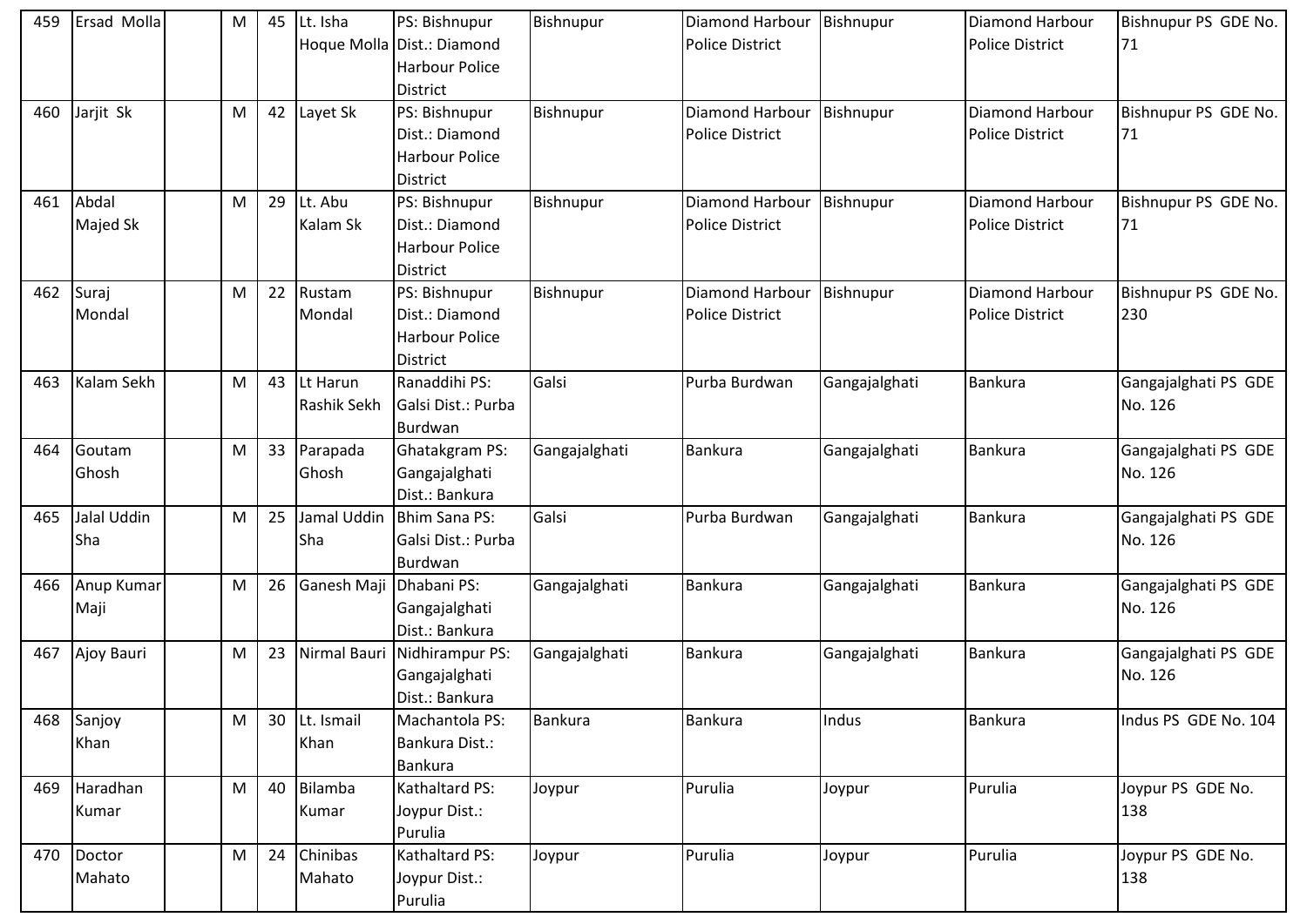| 471       | Parameswar   | M | 26 | Pelaram            | Joypur Bazar PS:              | Joypur      | Purulia                    | Joypur   | Purulia        | Joypur PS GDE No.        |
|-----------|--------------|---|----|--------------------|-------------------------------|-------------|----------------------------|----------|----------------|--------------------------|
|           | Kumar        |   |    | Kumar              | Joypur Dist.:                 |             |                            |          |                | 128                      |
|           |              |   |    |                    | Purulia                       |             |                            |          |                |                          |
| 472       | Gurucharan   | M | 48 | Moti               | Joypur Bazar PS:              | Joypur      | Purulia                    | Joypur   | Purulia        | Joypur PS GDE No.        |
|           | Mahato       |   |    | Mahato             | Joypur Dist.:                 |             |                            |          |                | 128                      |
|           |              |   |    |                    | Purulia                       |             |                            |          |                |                          |
| 473 Sujit |              | M | 21 |                    | Nitai Mahato Bartard More PS: | Joypur      | Purulia                    | Joypur   | Purulia        | Joypur PS GDE No.        |
|           | Mahato       |   |    |                    | Joypur Dist.:                 |             |                            |          |                | 148                      |
|           |              |   |    |                    | Purulia                       |             |                            |          |                |                          |
| 474       | Sidam        | M | 45 | Dubraj             | <b>Bartard More PS:</b>       | Joypur      | Purulia                    | Joypur   | Purulia        | Joypur PS GDE No.        |
|           | Mahato       |   |    | Mahato             | Joypur Dist.:                 |             |                            |          |                | 148                      |
| 475       | Dilsat Khan  | M | 55 | Lt. Fajrul         | Purulia<br>Joypur Bazar PS:   |             | Purulia                    |          | Purulia        |                          |
|           |              |   |    | Khan               | Joypur Dist.:                 | Joypur      |                            | Joypur   |                | Joypur PS GDE No.<br>145 |
|           |              |   |    |                    | Purulia                       |             |                            |          |                |                          |
| 476       | Mursalim     | M | 38 | <b>Afid Dalal</b>  | Joypur Bazar PS:              | Joypur      | Purulia                    | Joypur   | Purulia        | Joypur PS GDE No.        |
|           | Dalal        |   |    |                    | Joypur Dist.:                 |             |                            |          |                | 145                      |
|           |              |   |    |                    | Purulia                       |             |                            |          |                |                          |
| 477       | Susanta      | M | 28 | Mangal             | Satdeuli PS:                  | Saltora     | Bankura                    | Saltora  | Bankura        | Saltora PS GDE No.       |
|           | Mondal       |   |    | Mondal             | Saltora Dist.:                |             |                            |          |                | 111                      |
|           |              |   |    |                    | <b>Bankura</b>                |             |                            |          |                |                          |
| 478       | Amal         | M | 22 | Gonesh             | Vill.-Sitarampur              | Taldangra   | Bankura                    | Simlapal | Bankura        | Simlapal PS GDE No.      |
|           | Hambram      |   |    | Hembram            | PS: Taldangra                 |             |                            |          |                | 101                      |
|           |              |   |    |                    | Dist.: Bankura                |             |                            |          |                |                          |
| 479       | Azahara      | M | 24 | Mohiuddin          | Birati Sardarpara,            | Nimta       | Barrackpore Police Amdanga |          | Barasat        | Amdanga PS GDE No.       |
|           | Uddin Khan   |   |    | Khan               | PS Nimta PS:                  |             | Commissionerate            |          |                | 121                      |
|           |              |   |    |                    | Nimta Dist.:                  |             |                            |          |                |                          |
|           |              |   |    |                    | Barrackpore                   |             |                            |          |                |                          |
|           |              |   |    |                    | Police                        |             |                            |          |                |                          |
|           |              |   |    |                    | Commissionerate               |             |                            |          |                |                          |
|           |              |   |    |                    |                               |             |                            |          |                |                          |
|           |              |   |    |                    |                               |             |                            |          |                |                          |
|           | 480 Raja Das | M | 21 | <b>Indujit Das</b> | PS:                           | Madhyamgram | Barasat                    | Barasat  | Barasat        | Barasat PS GDE No.       |
|           |              |   |    |                    | Madhyamgram                   |             |                            |          |                | 191                      |
|           |              |   |    |                    | Dist.: Barasat                |             |                            |          |                |                          |
|           | 481 Susanto  | M |    | Soilen Parui       | PS: Habra Dist.:              | Habra       | <b>Barasat</b>             | Deganga  | <b>Barasat</b> | Deganga PS GDE No.       |
|           | Parui        |   |    |                    | <b>Barasat</b>                |             |                            |          |                | 177                      |
| 482       | Kousik       | M |    | Biswanath          | PS: Habra Dist.:              | Habra       | <b>Barasat</b>             | Deganga  | <b>Barasat</b> | Deganga PS GDE No.       |
|           | Hajra        |   |    | Hajra              | Barasat                       |             |                            |          |                | 177                      |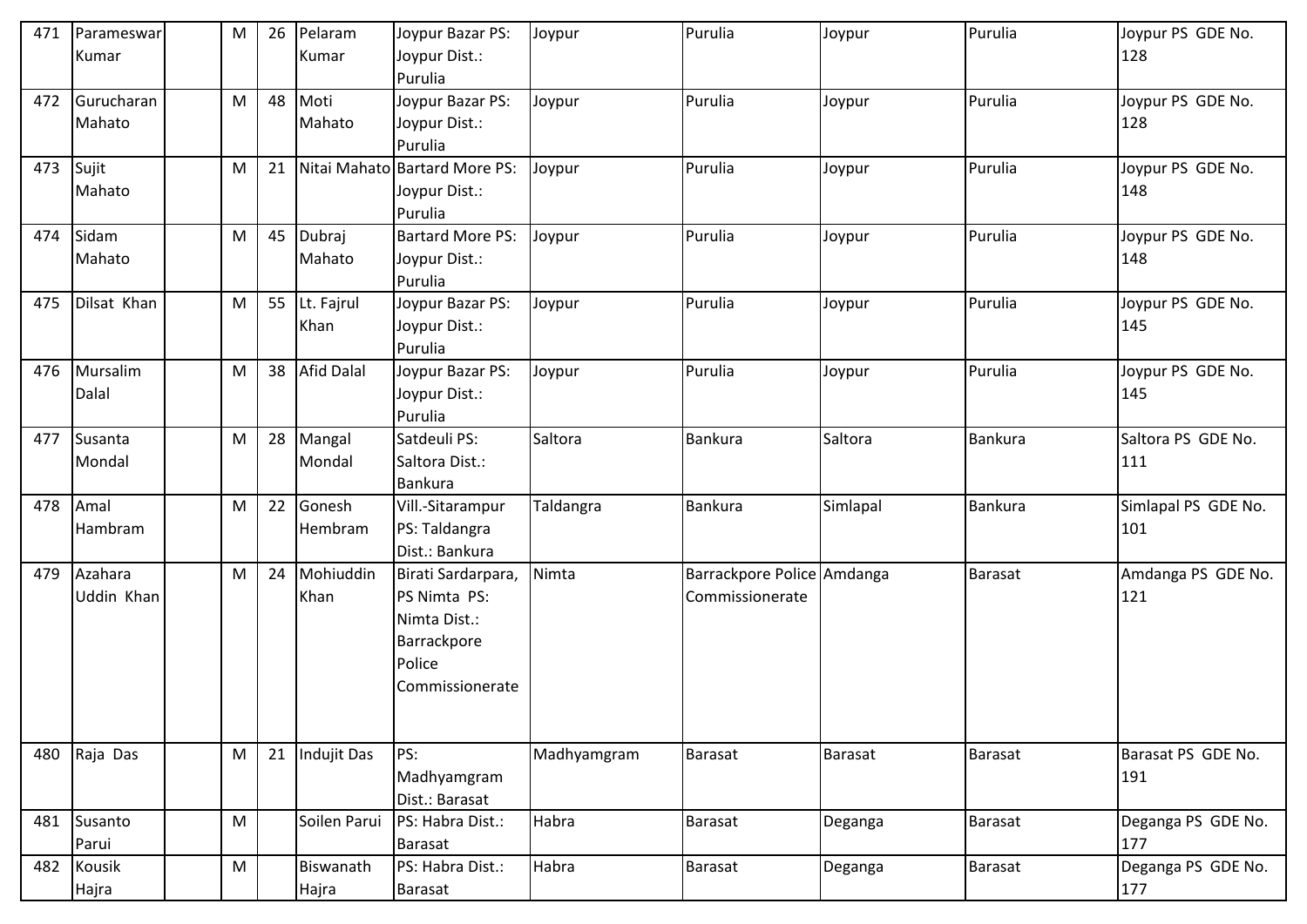| 483 | Avijit             | M  |    | Adhir         | PS: Habra Dist.:               | Habra      | <b>Barasat</b> | Deganga    | <b>Barasat</b> | Deganga PS GDE No. |
|-----|--------------------|----|----|---------------|--------------------------------|------------|----------------|------------|----------------|--------------------|
|     | Mondal             |    |    | Mondal        | <b>Barasat</b>                 |            |                |            |                | 177                |
| 484 | Ritu Hajra         | F  |    | Koushik       | PS: Habra Dist.:               | Habra      | <b>Barasat</b> | Deganga    | <b>Barasat</b> | Deganga PS GDE No. |
|     |                    |    |    | Hajra         | <b>Barasat</b>                 |            |                |            |                | 177                |
| 485 | Lili Santra        | F  |    |               | Milon Santra PS: Habra Dist.:  | Habra      | <b>Barasat</b> | Deganga    | <b>Barasat</b> | Deganga PS GDE No. |
|     |                    |    |    |               | Barasat                        |            |                |            |                | 177                |
| 486 | Jharna             | F. |    |               | Avijitmondal PS: Habra Dist.:  | Habra      | <b>Barasat</b> | Deganga    | <b>Barasat</b> | Deganga PS GDE No. |
|     | Mondal             |    |    |               | <b>Barasat</b>                 |            |                |            |                | 177                |
| 487 | Rajesh             | M  |    | <b>Naresh</b> |                                |            | Basirhat       | Deganga    | <b>Barasat</b> | Deganga PS GDE No. |
|     | Chowdhury          |    |    | Chowdhury     |                                |            |                |            |                | 177                |
|     |                    |    |    |               |                                |            |                |            |                |                    |
| 488 | Tariful Islam      | M  | 20 | Rabiul        | Narayanpur,                    | Habra      | <b>Barasat</b> | Duttapukur | <b>Barasat</b> | Duttapukur PS GDE  |
|     |                    |    |    | Mondal        | Majerpara, PO-                 |            |                |            |                | No. 143            |
|     |                    |    |    |               | Laxmipul PS:                   |            |                |            |                |                    |
|     |                    |    |    |               | Habra Dist.:                   |            |                |            |                |                    |
|     |                    |    |    |               | <b>Barasat</b>                 |            |                |            |                |                    |
| 489 | Aminul             | M  | 26 | Arshad Ali    | Narayanpur,                    | Habra      | <b>Barasat</b> | Duttapukur | <b>Barasat</b> | Duttapukur PS GDE  |
|     | <b>Biswas</b>      |    |    | <b>Biswas</b> | Majerpara,                     |            |                |            |                | No. 143            |
|     |                    |    |    |               | Laxmipul PS:                   |            |                |            |                |                    |
|     |                    |    |    |               | Habra Dist.:                   |            |                |            |                |                    |
|     |                    |    |    |               | <b>Barasat</b>                 |            |                |            |                |                    |
| 490 | Mostakin           | M  |    | Kasem Ali     | Nebadhui School                | Duttapukur | Barasat        | Duttapukur | <b>Barasat</b> | Duttapukur PS GDE  |
|     | Gazi               |    |    | Gazi          | Para PS:                       |            |                |            |                | No. 200            |
|     |                    |    |    |               | Duttapukur Dist.:              |            |                |            |                |                    |
|     |                    |    |    |               | <b>Barasat</b>                 |            |                |            |                |                    |
| 491 | <b>Bipul Shill</b> | M  | 37 | Ramraja       | Nebadhui                       | Duttapukur | <b>Barasat</b> | Duttapukur | <b>Barasat</b> | Duttapukur PS GDE  |
|     |                    |    |    |               | Chandra Shill Mukerjeepara PS: |            |                |            |                | No. 200            |
|     |                    |    |    |               | Duttapukur Dist.:              |            |                |            |                |                    |
|     |                    |    |    |               | <b>Barasat</b>                 |            |                |            |                |                    |
| 492 | Prasanta           | M  | 36 | Late Binoy    | Duttapukur                     | Duttapukur | <b>Barasat</b> | Duttapukur | <b>Barasat</b> | Duttapukur PS GDE  |
|     | Mondal             |    |    | Mondal        | Bangabasi pally                |            |                |            |                | No. 200            |
|     |                    |    |    |               | PS: Duttapukur                 |            |                |            |                |                    |
|     |                    |    |    |               | Dist.: Barasat                 |            |                |            |                |                    |
|     | 493 Nayan          | M  |    | Nirmal        | PS: Gobardanga                 | Gobardanga | <b>Barasat</b> | Gobardanga | <b>Barasat</b> | Gobardanga PS GDE  |
|     | Mondal             |    |    | Mondal        | Dist.: Barasat                 |            |                |            |                | No. 78             |
| 494 | Gour Das           | M  |    | Santi Das     | PS: Gobardanga                 | Gobardanga | Barasat        | Gobardanga | <b>Barasat</b> | Gobardanga PS GDE  |
|     |                    |    |    |               | Dist.: Barasat                 |            |                |            |                | No. 96             |
|     | 495 Swapan         | M  |    | Lt Tarak      | PS: Gobardanga                 | Gobardanga | Barasat        | Gobardanga | Barasat        | Gobardanga PS GDE  |
|     | Mondal             |    |    |               | Chandra Das Dist.: Barasat     |            |                |            |                | No. 96             |
|     |                    |    |    |               |                                |            |                |            |                |                    |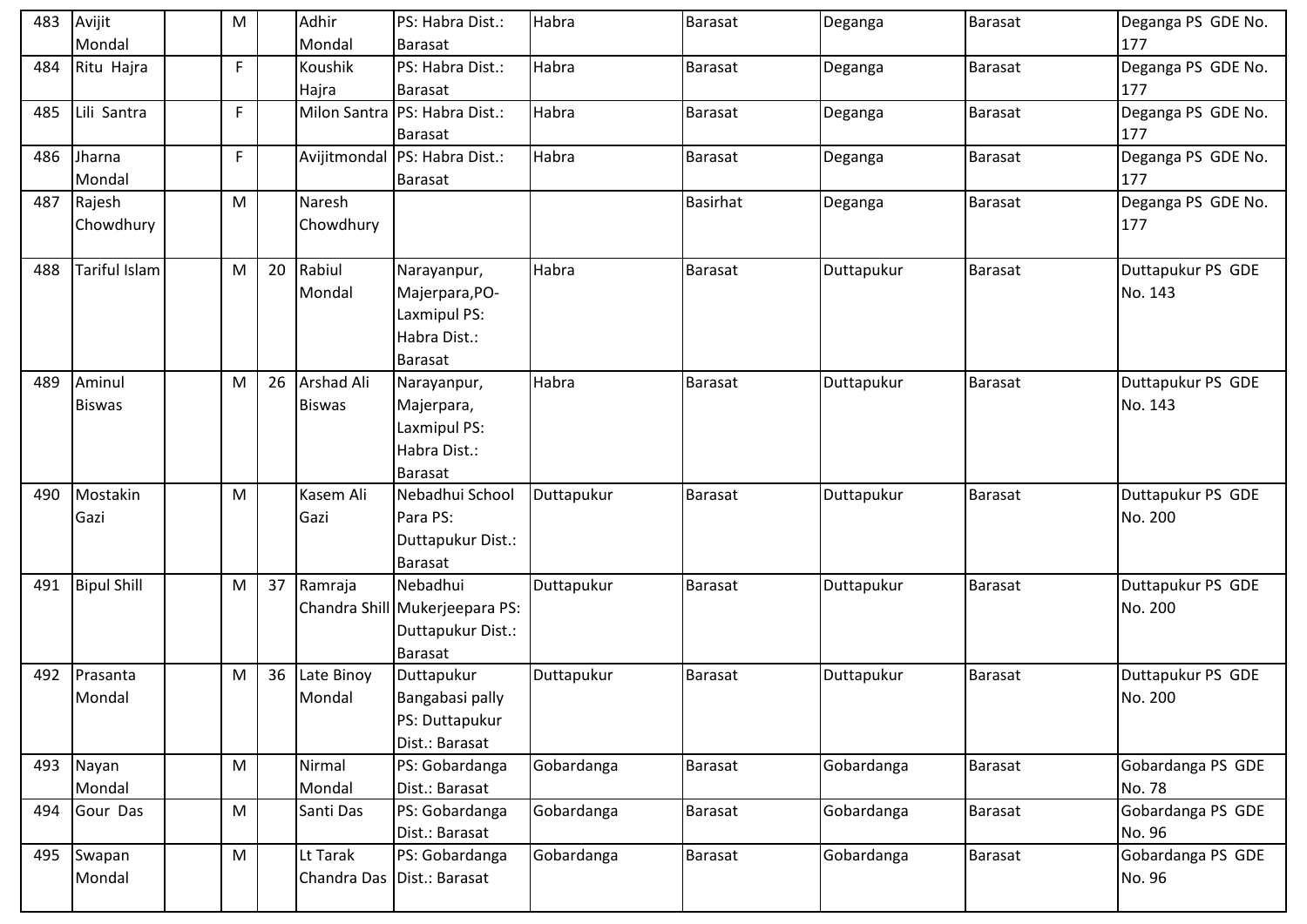| 496 | Raju<br>Mondal                     | M | 38 | Gouranga<br>Mondal              | Kumra PS: Habra<br>Dist.: Barasat                                      | Habra | <b>Barasat</b>  | Habra       | <b>Barasat</b> | Habra PS GDE No. 195                 |
|-----|------------------------------------|---|----|---------------------------------|------------------------------------------------------------------------|-------|-----------------|-------------|----------------|--------------------------------------|
| 497 | Rajdip<br><b>Biswas</b>            | M | 21 | Kunja Bihari<br><b>Biswas</b>   | Fultala PS: Habra<br>Dist.: Barasat                                    | Habra | <b>Barasat</b>  | Habra       | Barasat        | Habra PS GDE No. 271                 |
| 498 | Laltu<br><b>Biswas</b>             | M | 29 | Kunja Bihari<br><b>Biswas</b>   | Fultala PS: Habra<br>Dist.: Barasat                                    | Habra | <b>Barasat</b>  | Habra       | <b>Barasat</b> | Habra PS GDE No. 271                 |
| 499 | Kaushik<br>Ghosh                   | M | 34 |                                 | Kanai Ghosh Adhata Awalsiddhi Amdanga<br>PS: Amdanga<br>Dist.: Barasat |       | <b>Barasat</b>  | Habra       | <b>Barasat</b> | Habra PS GDE No. 271                 |
| 500 | Swapan<br>Sikder                   | M | 44 | Santosh<br>Sikder               | Goalbati, Srinagar Habra<br>PS: Habra Dist.:<br><b>Barasat</b>         |       | <b>Barasat</b>  | Habra       | Barasat        | Habra PS GDE No. 271                 |
| 501 | Rabiul<br>Mondal                   |   | 30 | Hossain<br>Mondal               | <b>VABIA</b><br>CHOWMATHA, PS<br><b>HASNABAD</b>                       |       | <b>Basirhat</b> | Madhyamgram | Barasat        | Madhyamgram PS<br><b>GDE No. 225</b> |
| 502 | Mostafa<br>Laskar                  |   | 22 | Ansar Ali<br>Laskar             | NIMDARIA TAKI,<br><b>PS BASIRHAT</b>                                   |       | <b>Basirhat</b> | Madhyamgram | <b>Barasat</b> | Madhyamgram PS<br><b>GDE No. 225</b> |
| 503 | <b>Kuddus</b><br>Molla             |   | 24 | Janab Ali<br>Molla              | <b>JAMIRGACHI, PS</b><br><b>KASHIPUR</b>                               |       | <b>Basirhat</b> | Madhyamgram | <b>Barasat</b> | Madhyamgram PS<br><b>GDE No. 225</b> |
| 504 | Amiya<br><b>Krisna</b><br>Somaddar |   |    | Lt Kiran<br>Chandra<br>Samaddar | VIVEKANANDA<br>NAGAR KARBAL 8<br>NO LANE, PS<br>MADHYAMGRAM            |       | <b>Basirhat</b> | Madhyamgram | Barasat        | Madhyamgram PS<br><b>GDE No. 225</b> |
| 505 | Amlan Jyoti<br>Samaddar            | M |    | Amiyo<br>Krishna<br>Samaddar    | VIVEKANANDA<br>NAGAR, KARBALA,<br>8 NO LANE, PS<br><b>MADHYAMG</b>     |       | <b>Basirhat</b> | Madhyamgram | <b>Barasat</b> | Madhyamgram PS<br><b>GDE No. 225</b> |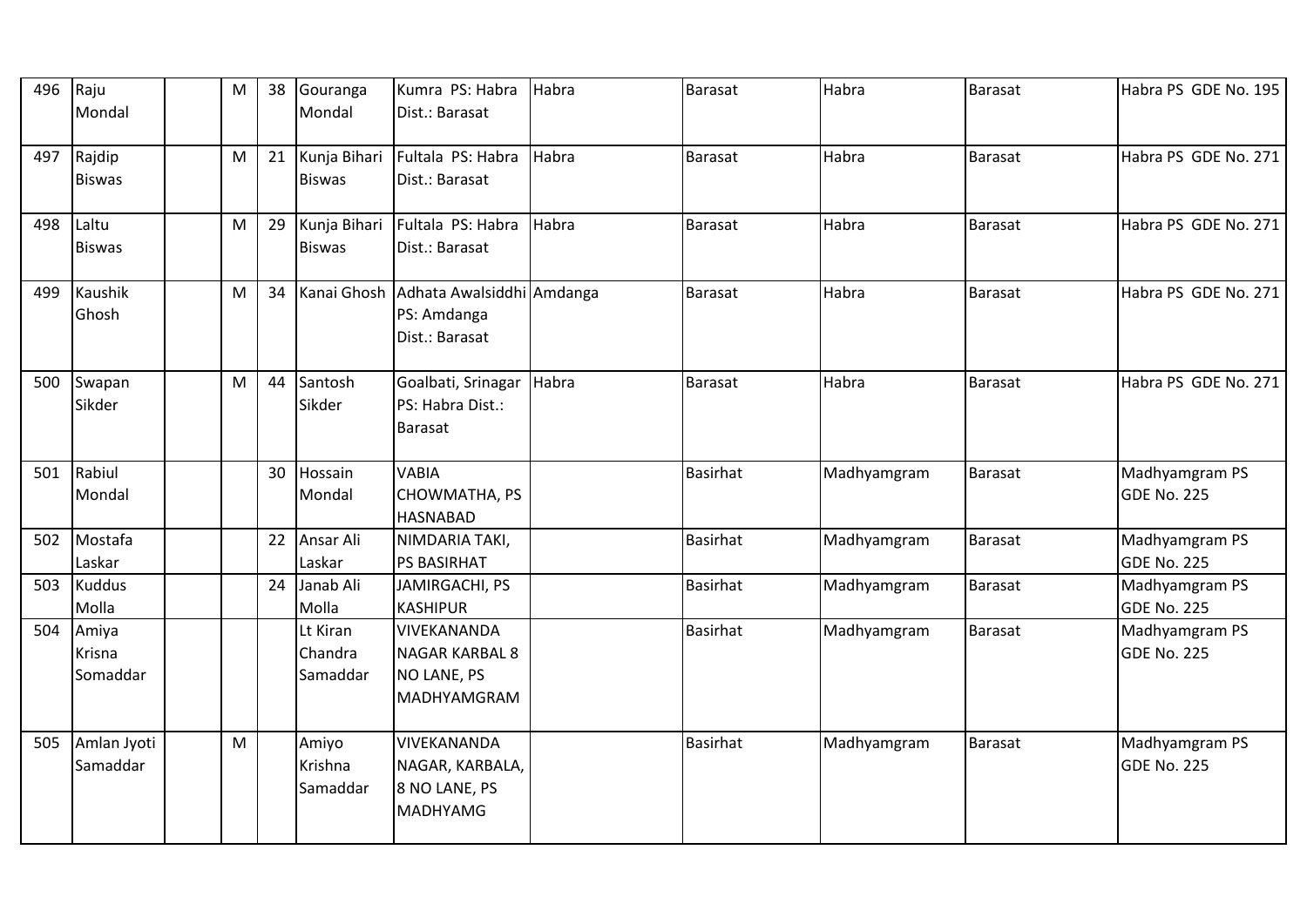| 506 | Sadik Ali                  | M |    | Swakat Ali                     | Bhatpara PS: New New barrackpore<br>barrackpore Dist.:<br>Barrackpore<br>Police<br>Commissionerate |                | Barrackpore Police Sasan<br>Commissionerate |             | <b>Barasat</b>                               | Sasan PS GDE No. 125          |
|-----|----------------------------|---|----|--------------------------------|----------------------------------------------------------------------------------------------------|----------------|---------------------------------------------|-------------|----------------------------------------------|-------------------------------|
| 507 | Habib Ali                  | M |    | <b>Abdul Latif</b>             | Bhatpara PS: New New barrackpore<br>barrackpore Dist.:<br>Barrackpore<br>Police<br>Commissionerate |                | Barrackpore Police Sasan<br>Commissionerate |             | <b>Barasat</b>                               | Sasan PS GDE No. 125          |
| 508 | Akash<br>Laskar            | M |    | Lt Munna<br>Laskar             | Nimta PS: Ghola<br>Dist.: Barrackpore<br>Police<br>Commissionerate                                 | Ghola          | Barrackpore Police Sasan<br>Commissionerate |             | <b>Barasat</b>                               | Sasan PS GDE No. 125          |
| 509 | Sagar<br><b>Kumar Shaw</b> | M | 18 | Sayama Kant Neal Mahan<br>Shaw | Katakul PS:<br>Baduria Dist.:<br>Alipurduar                                                        | <b>Baduria</b> | Alipurduar                                  | Barrackpore | <b>Barrackpore Police</b><br>Commissionerate | Barrackpore PS GDE<br>No. 122 |
| 510 | Akash<br>Rajbhor           | M | 19 | Binod<br>Rajbhor               | Neal Mahan<br>,Katakul Dist.:<br><b>Hooghly Rural</b>                                              |                | <b>Hooghly Rural</b>                        | Barrackpore | <b>Barrackpore Police</b><br>Commissionerate | Barrackpore PS GDE<br>No. 122 |
| 511 | Sandip<br>Kumar Shaw       | M | 18 | Monaj                          | Neal Mahan<br>Kumar Shaw   Katakul Dist.:<br><b>Hooghly Rural</b>                                  |                | <b>Hooghly Rural</b>                        | Barrackpore | <b>Barrackpore Police</b><br>Commissionerate | Barrackpore PS GDE<br>No. 122 |
|     | 512 Rupesh<br>Kumar        | M | 19 | Baldev Shaw Neal Mahan         | ,Katakul Dist.:<br><b>Hooghly Rural</b>                                                            |                | <b>Hooghly Rural</b>                        | Barrackpore | <b>Barrackpore Police</b><br>Commissionerate | Barrackpore PS GDE<br>No. 122 |
| 513 | Sujal<br>Rajbhar           | M | 18 | Rajkumar<br>Rajbhar            | Neal Mahan<br>,Katakul Dist.:<br><b>Hooghly Rural</b>                                              |                | <b>Hooghly Rural</b>                        | Barrackpore | <b>Barrackpore Police</b><br>Commissionerate | Barrackpore PS GDE<br>No. 122 |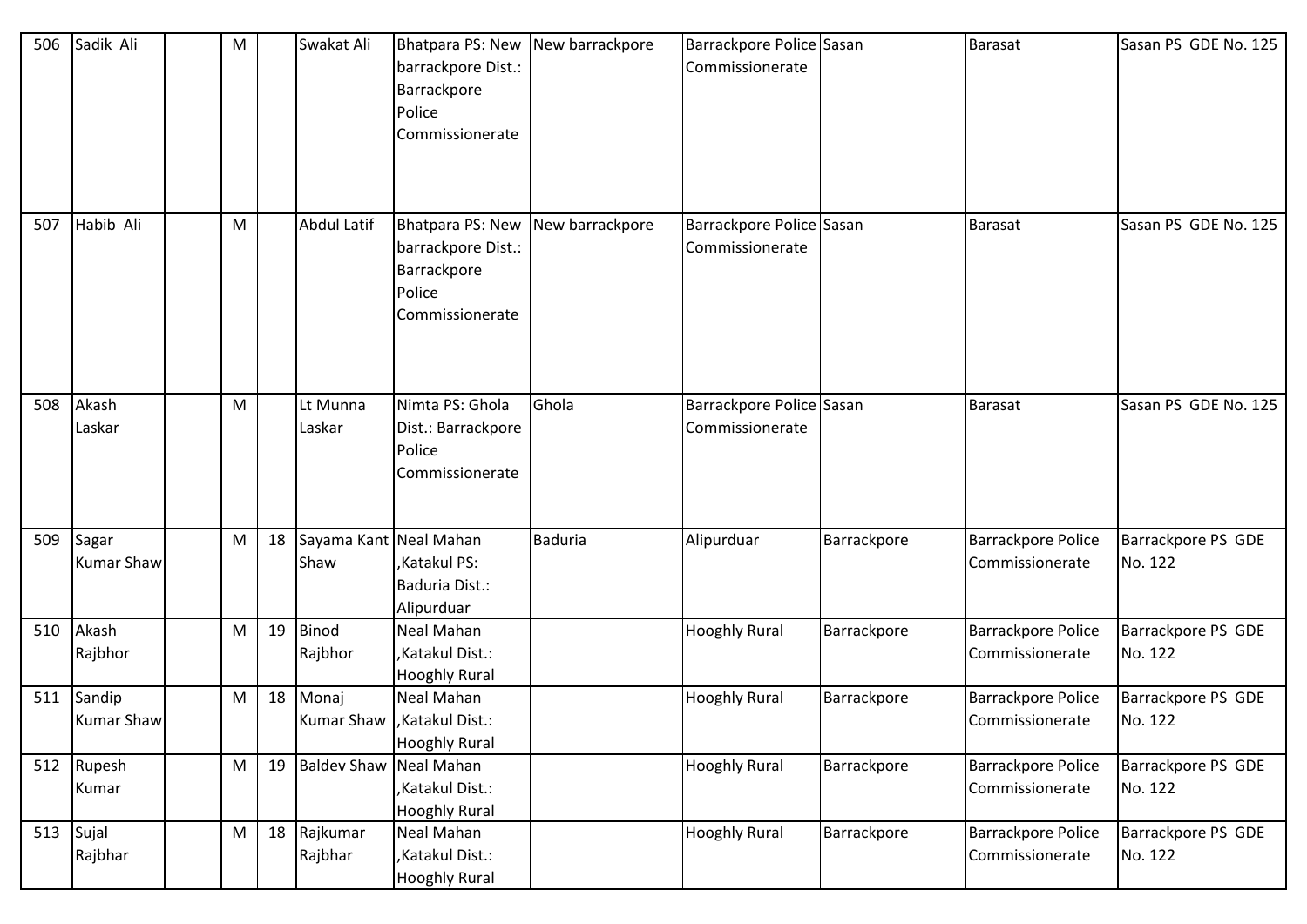| Saren<br>Muchiram<br>Mohanpur Dist.:<br>Mednipore<br>130<br>Paschim<br>Saren<br>Mednipore<br>Paschim<br>29<br>Kalicharan<br><b>Srirampur PS:</b><br>Mohanpur<br>Mohanpur<br>Paschim Mednipore<br>Mohanpur PS GDE No.<br>515<br>Hemanta<br>M<br>Mohanpur Dist.:<br>Baguli<br>Mednipore<br><b>Baguli</b><br>130<br>Paschim<br>Mednipore<br>Shib Sankar<br>Gora Ojha<br><b>Basirhat</b><br><b>Barrackpore Police</b><br>New barrackpore PS<br>New barrackpore<br>516 |  |
|-------------------------------------------------------------------------------------------------------------------------------------------------------------------------------------------------------------------------------------------------------------------------------------------------------------------------------------------------------------------------------------------------------------------------------------------------------------------|--|
|                                                                                                                                                                                                                                                                                                                                                                                                                                                                   |  |
|                                                                                                                                                                                                                                                                                                                                                                                                                                                                   |  |
|                                                                                                                                                                                                                                                                                                                                                                                                                                                                   |  |
|                                                                                                                                                                                                                                                                                                                                                                                                                                                                   |  |
|                                                                                                                                                                                                                                                                                                                                                                                                                                                                   |  |
|                                                                                                                                                                                                                                                                                                                                                                                                                                                                   |  |
|                                                                                                                                                                                                                                                                                                                                                                                                                                                                   |  |
| Ojha<br><b>GDE No. 119</b><br>Commissionerate                                                                                                                                                                                                                                                                                                                                                                                                                     |  |
| Shibnath<br><b>Barrackpore Police</b><br>New barrackpore PS<br>Raju Sarkar<br>New barrackpore<br>517<br><b>Basirhat</b>                                                                                                                                                                                                                                                                                                                                           |  |
| Sarkar<br>Commissionerate<br><b>GDE No. 119</b>                                                                                                                                                                                                                                                                                                                                                                                                                   |  |
| Pritam<br>Ramen<br><b>Basirhat</b><br>Nimta<br>Barrackpore Police<br>Nimta PS GDE No. 126<br>518                                                                                                                                                                                                                                                                                                                                                                  |  |
| Ghosal<br>Commissionerate<br>Ghosal                                                                                                                                                                                                                                                                                                                                                                                                                               |  |
| <b>Basirhat</b><br>Nimta<br>Nimta PS GDE No. 171<br>519<br>Subrata<br>Jhentu Bala<br>Barrackpore Police                                                                                                                                                                                                                                                                                                                                                           |  |
| Bala<br>Commissionerate                                                                                                                                                                                                                                                                                                                                                                                                                                           |  |
| 520 Sohag<br>Ramesh<br><b>Basirhat</b><br>Nimta<br>Barrackpore Police<br>Nimta PS GDE No. 171                                                                                                                                                                                                                                                                                                                                                                     |  |
| <b>Biswas</b><br>Commissionerate<br><b>Biswas</b>                                                                                                                                                                                                                                                                                                                                                                                                                 |  |
| Abhijit Das<br>Monoranjan<br>Nimta<br><b>Barrackpore Police</b><br>Nimta PS GDE No. 171<br>521<br><b>Basirhat</b>                                                                                                                                                                                                                                                                                                                                                 |  |
| Commissionerate<br>Das                                                                                                                                                                                                                                                                                                                                                                                                                                            |  |
| <b>Basirhat</b><br>Nimta<br><b>Barrackpore Police</b><br>Sayan Dey<br>Swapan Dey<br>Nimta PS GDE No. 171<br>522                                                                                                                                                                                                                                                                                                                                                   |  |
| Commissionerate                                                                                                                                                                                                                                                                                                                                                                                                                                                   |  |
| Lt Shivam<br>Pinkal 22 no rail<br>Ajay Singh<br>M<br>28<br>Noapara<br>Barrackpore Police Noapara<br><b>Barrackpore Police</b><br>Noapara PS GDE No.<br>523                                                                                                                                                                                                                                                                                                        |  |
| gate PS: Noapara<br>Commissionerate<br>147<br>Singh<br>Commissionerate                                                                                                                                                                                                                                                                                                                                                                                            |  |
| Dist.: Barrackpore                                                                                                                                                                                                                                                                                                                                                                                                                                                |  |
| Police                                                                                                                                                                                                                                                                                                                                                                                                                                                            |  |
| Commissionerate                                                                                                                                                                                                                                                                                                                                                                                                                                                   |  |
|                                                                                                                                                                                                                                                                                                                                                                                                                                                                   |  |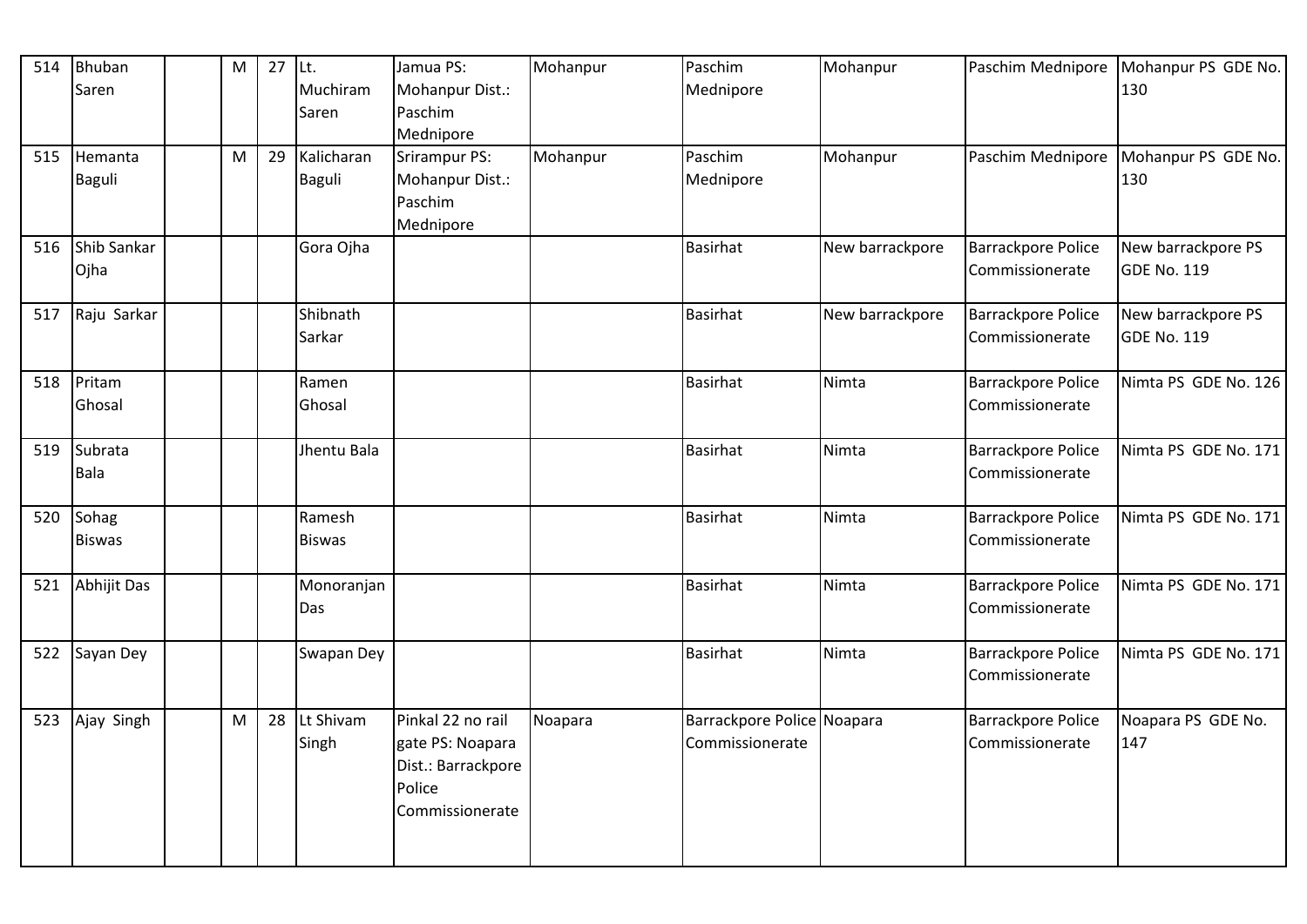| 524 | Shyamal<br>Kewat                          | M | 34 | <b>Babulal</b><br>Kewat        | 22 no rail gate PS: Noapara<br>Noapara Dist.:<br>Barrackpore<br>Police<br>Commissionerate    |         | Barrackpore Police Noapara<br>Commissionerate |                  | <b>Barrackpore Police</b><br>Commissionerate | Noapara PS GDE No.<br>147   |
|-----|-------------------------------------------|---|----|--------------------------------|----------------------------------------------------------------------------------------------|---------|-----------------------------------------------|------------------|----------------------------------------------|-----------------------------|
| 525 | Subhudip<br>Pathak                        | M | 20 | Swapan<br>Pathak               | Noapara bye lane<br>PS: Noapara Dist.:<br>Barrackpore<br>Police<br>Commissionerate           | Noapara | Barrackpore Police Noapara<br>Commissionerate |                  | <b>Barrackpore Police</b><br>Commissionerate | Noapara PS GDE No.<br>147   |
|     | 526 Lakhi<br>Narayan<br>Mukhopadh<br>ayay | M | 22 | Lt Sekhar<br>Mukhopadh<br>ayay | Noapara dr B C<br>Roy Road PS:<br>Noapara Dist.:<br>Barrackpore<br>Police<br>Commissionerate | Noapara | Barrackpore Police Noapara<br>Commissionerate |                  | <b>Barrackpore Police</b><br>Commissionerate | Noapara PS GDE No.<br>147   |
| 527 | Ikaramul<br>Haque                         | M | 42 | Md Suleman Lenin Nagar         | Gunga Bagan PS:<br>Noapara Dist.:<br>Barrackpore<br>Police<br>Commissionerate                | Noapara | Barrackpore Police Noapara<br>Commissionerate |                  | <b>Barrackpore Police</b><br>Commissionerate | Noapara PS GDE No.<br>147   |
| 528 | Jiyarul<br>Hossain<br>Khansoma(2<br> 2)   |   |    | S/o Akram<br>Khansoma          |                                                                                              |         | <b>Basirhat</b>                               | <b>Bakultala</b> | <b>Baruipur Police</b><br><b>District</b>    | Bakultala PS GDE No.<br>153 |
| 529 | Abdull<br>Khansama<br>(25)                |   |    | S/o Lt Unus<br>Khansama        |                                                                                              |         | <b>Basirhat</b>                               | Bakultala        | <b>Baruipur Police</b><br><b>District</b>    | Bakultala PS GDE No.<br>153 |
| 530 | Idrish Laskar<br>(43)                     |   |    | S/o Lt<br>Chakat Ali<br>Gazi   |                                                                                              |         | <b>Basirhat</b>                               | Bakultala        | <b>Baruipur Police</b><br><b>District</b>    | Bakultala PS GDE No.<br>153 |
|     | 531 Iyasin Sekh<br>(26)                   |   |    | S/o Haidar<br>Sekh             |                                                                                              |         | <b>Basirhat</b>                               | Bakultala        | <b>Baruipur Police</b><br>District           | Bakultala PS GDE No.<br>153 |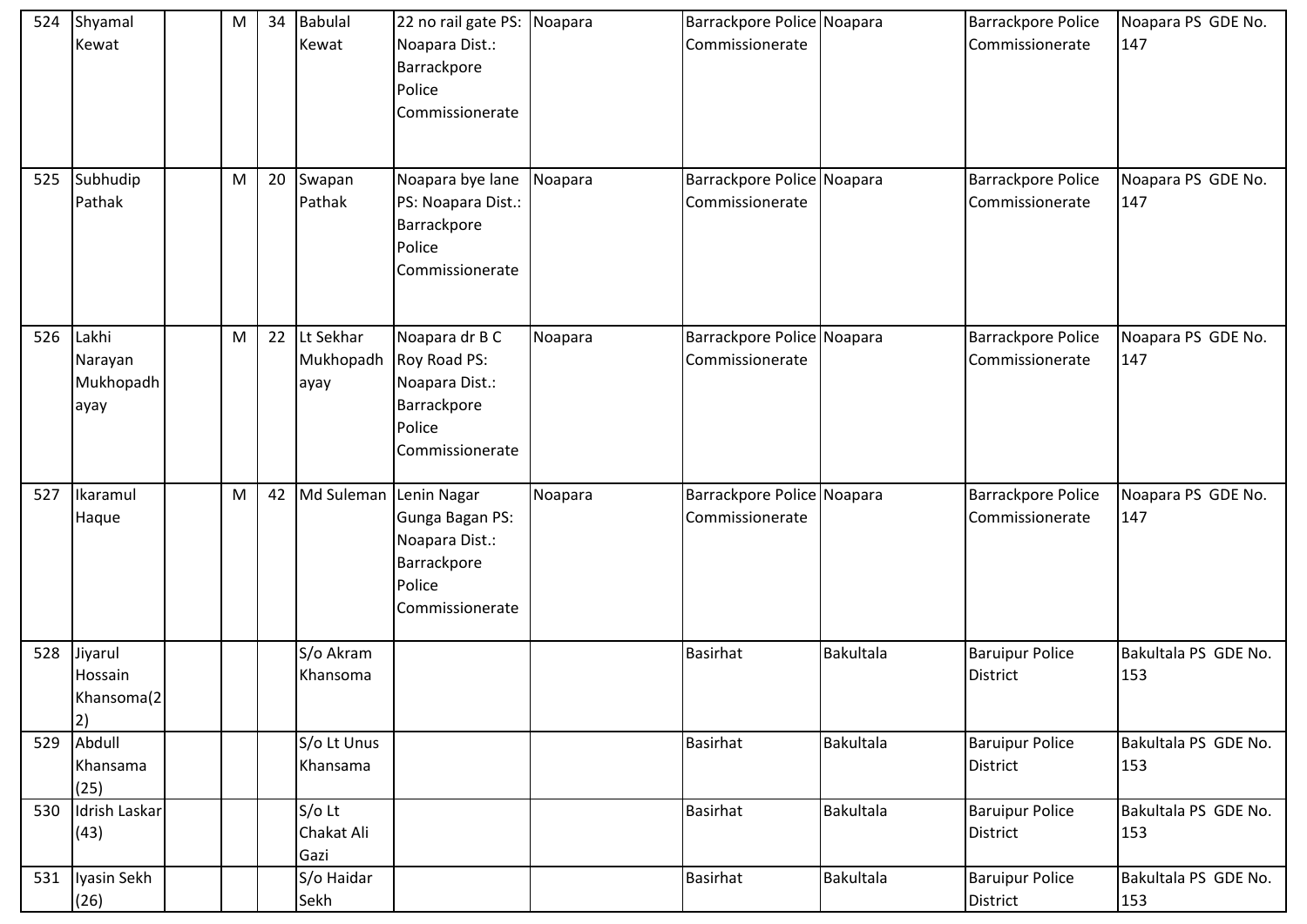| 532 | Chattu             |   |    | S/O                     |                                            |           | <b>Basirhat</b>        | Bakultala | <b>Baruipur Police</b> | Bakultala PS GDE No. |
|-----|--------------------|---|----|-------------------------|--------------------------------------------|-----------|------------------------|-----------|------------------------|----------------------|
|     | Sardar (28)        |   |    | Mukunda                 |                                            |           |                        |           | <b>District</b>        | 153                  |
|     |                    |   |    | Sardar                  |                                            |           |                        |           |                        |                      |
| 533 | Jakir Molla        |   |    | S/o Lt Abed             |                                            |           | <b>Basirhat</b>        | Bakultala | <b>Baruipur Police</b> | Bakultala PS GDE No. |
|     | (49)               |   |    | Ali Molla               |                                            |           |                        |           | <b>District</b>        | 153                  |
| 534 | <b>Faruk Molla</b> |   |    | S/o Najibul             |                                            |           | <b>Basirhat</b>        | Bakultala | <b>Baruipur Police</b> | Bakultala PS GDE No. |
|     | (26)               |   |    | Molla                   |                                            |           |                        |           | <b>District</b>        | 153                  |
| 535 | Sovan              |   |    | S/o Sudip               |                                            |           | <b>Basirhat</b>        | Baruipur  | <b>Baruipur Police</b> | Baruipur PS GDE No.  |
|     | Naskar             |   |    | Naskar                  |                                            |           |                        |           | <b>District</b>        | 313                  |
| 536 | Sahit Molla        |   |    | S/o Abedul              |                                            |           | <b>Basirhat</b>        | Baruipur  | <b>Baruipur Police</b> | Baruipur PS GDE No.  |
|     |                    |   |    | Molla                   |                                            |           |                        |           | <b>District</b>        | 313                  |
| 537 | Aftab Sk           |   |    | S/o Ranjit Sk           |                                            |           | <b>Basirhat</b>        | Baruipur  | <b>Baruipur Police</b> | Baruipur PS GDE No.  |
|     |                    |   |    |                         |                                            |           |                        |           | <b>District</b>        | 313                  |
| 538 | Safick             | M | 38 | Noor Islam              | Gobindapur                                 |           | <b>Basirhat</b>        | Bhangar   | <b>Baruipur Police</b> | Bhangar PS GDE No.   |
|     | Molla              |   |    | Molla                   |                                            |           |                        |           | <b>District</b>        | 182                  |
| 539 | Jit Karkar         | M |    | 36 Lt. Anil             | Narkelberia                                |           | Basirhat               | Bhangar   | <b>Baruipur Police</b> | Bhangar PS GDE No.   |
|     |                    |   |    | Karmakar                |                                            |           |                        |           | <b>District</b>        | 182                  |
| 540 | Chottu             | M | 28 | Babusona                | Burangar                                   |           | <b>Basirhat</b>        | Bhangar   | <b>Baruipur Police</b> | Bhangar PS GDE No.   |
|     | Sardar             |   |    | Sardar                  |                                            |           |                        |           | <b>District</b>        | 182                  |
| 541 | Samrat             | M | 21 | Shusanta                | <b>Burangar</b>                            |           | <b>Basirhat</b>        | Bhangar   | <b>Baruipur Police</b> | Bhangar PS GDE No.   |
|     | Sardar             |   |    | Sardar                  |                                            |           |                        |           | <b>District</b>        | 182                  |
| 542 | Shubhankar         | M | 26 | Gopal Sardar Burangar   |                                            |           | <b>Basirhat</b>        | Bhangar   | <b>Baruipur Police</b> | Bhangar PS GDE No.   |
|     | Sradra             |   |    |                         |                                            |           |                        |           | <b>District</b>        | 182                  |
| 543 | Bubai Das          | M | 24 | <b>Bhulu Das</b>        | <b>Bodra</b>                               |           | <b>Basirhat</b>        | Bhangar   | <b>Baruipur Police</b> | Bhangar PS GDE No.   |
|     |                    |   |    |                         |                                            |           |                        |           | <b>District</b>        | 182                  |
| 544 | Shanta             | M | 25 | Kanu Sardar Burangar    |                                            |           | <b>Basirhat</b>        | Bhangar   | <b>Baruipur Police</b> | Bhangar PS GDE No.   |
|     | Sardar             |   |    |                         |                                            |           |                        |           | <b>District</b>        | 182                  |
| 545 | Safikul            | M | 25 | Ajit Ali Molla Sondalia |                                            |           | <b>Basirhat</b>        | Bhangar   | <b>Baruipur Police</b> | Bhangar PS GDE No.   |
|     | Molla              |   |    |                         |                                            |           |                        |           | <b>District</b>        | 182                  |
| 546 | Shahalam           | M | 30 |                         | Faraj Sardar   Vill Pangaskhali PS Canning |           | <b>Baruipur Police</b> | Canning   | <b>Baruipur Police</b> | Canning PS GDE No.   |
|     | Sardar             |   |    |                         | Canning PS:                                |           | District               |           | <b>District</b>        | 155                  |
|     |                    |   |    |                         | Canning Dist.:                             |           |                        |           |                        |                      |
|     |                    |   |    |                         | <b>Baruipur Police</b>                     |           |                        |           |                        |                      |
|     |                    |   |    |                         | <b>District</b>                            |           |                        |           |                        |                      |
| 547 | Papai              |   |    | 30 Lt Rabin             | <b>Bamonia PS:</b>                         | Kashipore | <b>Baruipur Police</b> | Kashipore | <b>Baruipur Police</b> | Kashipore PS GDE No. |
|     | Ghosh              |   |    | Ghosh                   | Kashipore Dist.:                           |           | <b>District</b>        |           | <b>District</b>        | 121                  |
|     |                    |   |    |                         | <b>Baruipur Police</b>                     |           |                        |           |                        |                      |
|     |                    |   |    |                         | District                                   |           |                        |           |                        |                      |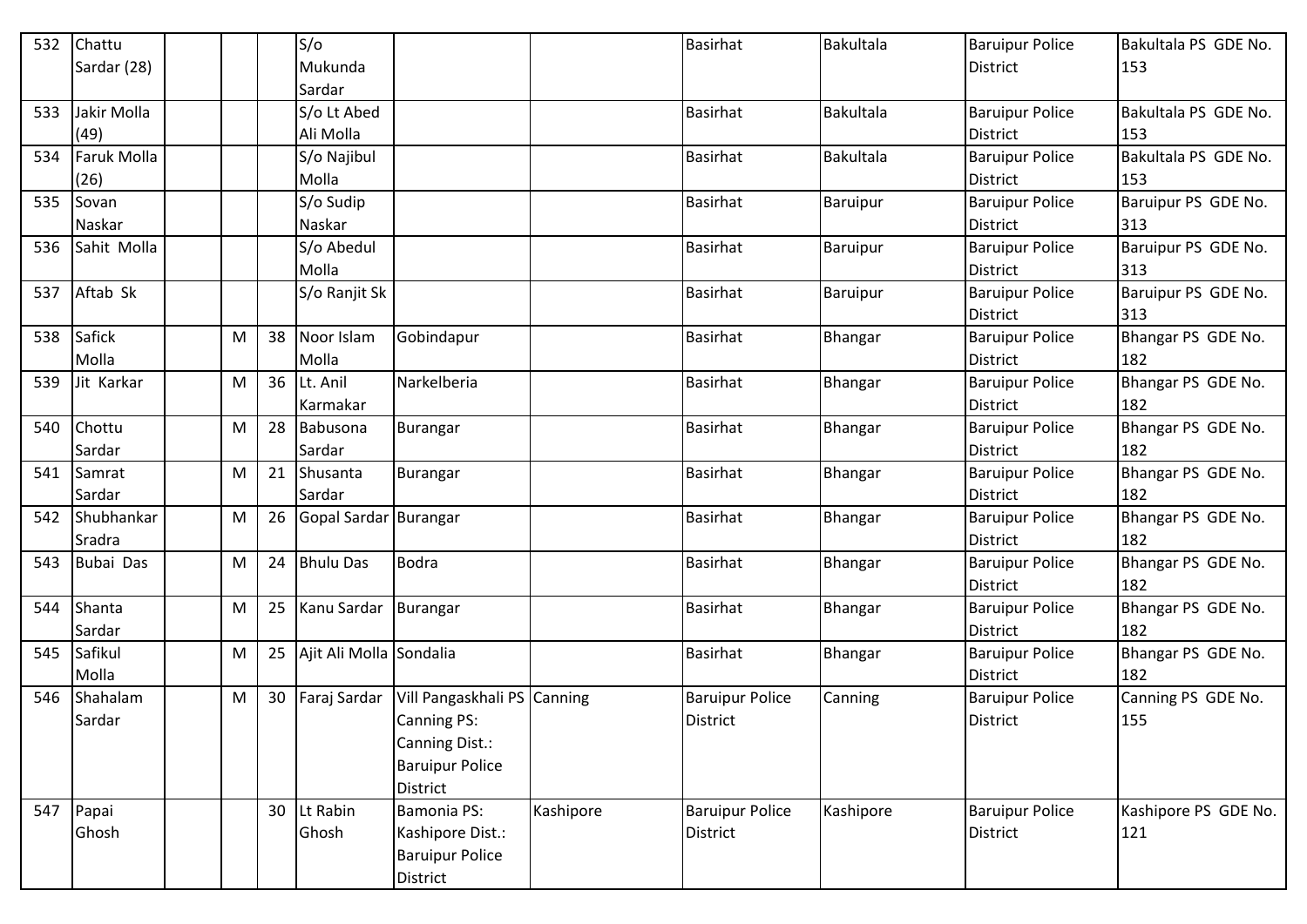| 548 | Saiful Molla            |   | 18              | Safikul Molla Kashipur PS:          | Kashipore Dist.:<br><b>Baruipur Police</b><br><b>District</b>                                    | Kashipore         | <b>Baruipur Police</b><br><b>District</b> | Kashipore         | <b>Baruipur Police</b><br><b>District</b> | Kashipore PS GDE No.<br>121        |
|-----|-------------------------|---|-----------------|-------------------------------------|--------------------------------------------------------------------------------------------------|-------------------|-------------------------------------------|-------------------|-------------------------------------------|------------------------------------|
| 549 | Roni Nath               | M | 30              | S/o. Lt. Joga<br>Nath               | Indranipark, PS<br>Golfgreen,<br>Kolkata                                                         |                   | <b>Basirhat</b>                           | Sonarpur          | <b>Baruipur Police</b><br><b>District</b> | Sonarpur PS GDE No.<br>217         |
| 550 | Sk Bappa                | M | 30 <sup>°</sup> | S/o. Sk<br>Mantu                    | PO+PS Golfgreen,<br>Kolkata                                                                      |                   | <b>Basirhat</b>                           | Sonarpur          | <b>Baruipur Police</b><br><b>District</b> | Sonarpur PS GDE No.<br>217         |
| 551 | Paltu Ray               | M | 32              | Ray                                 | S/o. Lt. Pintu Patuli Bahgajatin,<br>PS Patuli, Kolkata<br>PS: Baduria Dist.:<br>Alipurduar      | <b>Baduria</b>    | Alipurduar                                | Sonarpur          | <b>Baruipur Police</b><br><b>District</b> | Sonarpur PS GDE No.<br>271         |
| 552 | Sumit<br>Kumar<br>Ghosh | M | 28              | $S/O$ .<br>Ghosh                    | 98 B.B Chatterjee<br>Shyamsunde Road, PO+PS<br>Kasba, Kolkata                                    |                   | <b>Basirhat</b>                           | Sonarpur          | <b>Baruipur Police</b><br><b>District</b> | Sonarpur PS GDE No.<br>271         |
| 553 | Firojul<br>Mondal       | M | 38              | $S/O$ . Lt.<br>Hafizuddin<br>Mondal | Mlancha<br>Mahinagar, PS<br>Sonarpur, South<br>24 Pgs.                                           |                   | <b>Basirhat</b>                           | Sonarpur          | <b>Baruipur Police</b><br><b>District</b> | Sonarpur PS GDE No.<br>271         |
| 554 | Sukanta<br><b>Banik</b> | M | 31              | S/o. Nirmal<br><b>Banik</b>         | Jotinagar Colony,<br>Poroikata More,<br>PS Parnashree, K                                         |                   | <b>Basirhat</b>                           | Sonarpur          | <b>Baruipur Police</b><br><b>District</b> | Sonarpur PS GDE No.<br>271         |
| 555 | Mithun<br>Barkandaj     | M | 23              | Kalipada<br>Barkandaj               | 07 No Hentalbari<br>PS: Sundarban<br>coastal Dist.:<br><b>Baruipur Police</b><br><b>District</b> | Sundarban coastal | <b>Baruipur Police</b><br>District        | Sundarban coastal | <b>Baruipur Police</b><br><b>District</b> | Sundarban coastal PS<br>GDE No. 79 |
|     | 556 Ranaraj             |   |                 | Dulal Ch                            |                                                                                                  |                   | Basirhat                                  | Baduria           | <b>Basirhat</b>                           | Baduria PS GDE No.                 |
|     | Pramanay                |   |                 | Pramanay                            |                                                                                                  |                   |                                           |                   |                                           | 154                                |
|     | 557 Ashim<br>Mondal     |   |                 | Anil Mondal                         |                                                                                                  |                   | Basirhat                                  | <b>Baduria</b>    | <b>Basirhat</b>                           | Baduria PS GDE No.<br>154          |
|     | 558 Ajgar Ali<br>Mondal |   |                 | Keramat Ali                         |                                                                                                  |                   | Basirhat                                  | <b>Baduria</b>    | <b>Basirhat</b>                           | Baduria PS GDE No.<br>154          |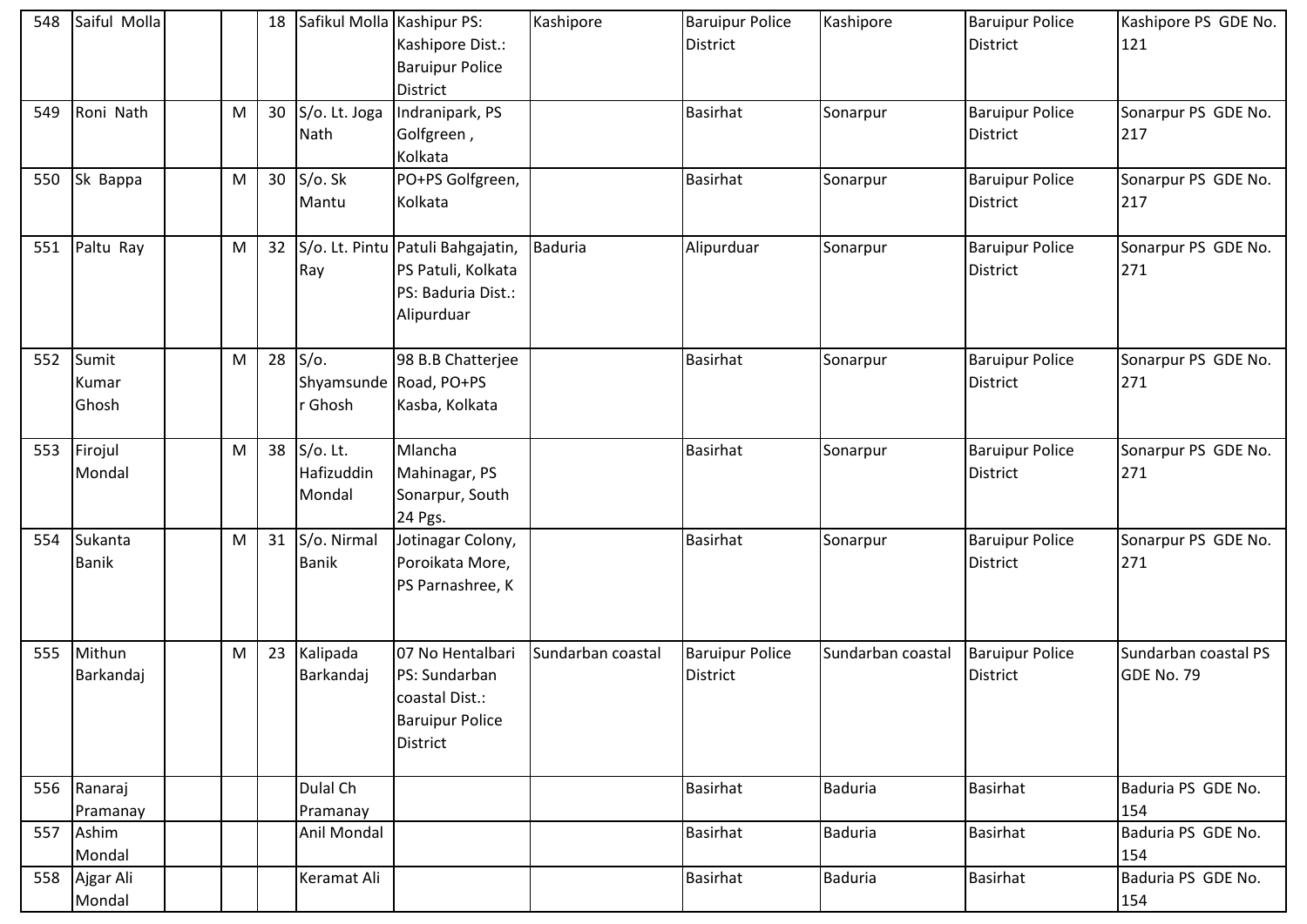| 559 | Krishnapada                      | M | 32 | Dulal Ch.,          | Kulti PS: Haroa                                                             | Haroa    | <b>Basirhat</b>                          | Haroa    | <b>Basirhat</b> | Haroa PS Outpost           |
|-----|----------------------------------|---|----|---------------------|-----------------------------------------------------------------------------|----------|------------------------------------------|----------|-----------------|----------------------------|
|     | Naskar                           |   |    | Naskar              | Dist.: Basirhat                                                             |          |                                          |          |                 | Louwgachi OP GDE No.       |
|     |                                  |   |    |                     |                                                                             |          |                                          |          |                 | 50                         |
| 560 | Sk Rabiul                        | M | 18 | Sk Mohim            | Dharsha PS:<br>Rajarhat Dist.:<br>Bidhannagar<br>Police<br>Commissionerate  | Rajarhat | Bidhannagar<br>Police<br>Commissionerate | Haroa    | <b>Basirhat</b> | Haroa PS GDE No. 156       |
| 561 | Nabijul                          | M | 24 | Akbar Molla         | Majampur PS:                                                                | Haroa    | <b>Basirhat</b>                          | Haroa    | <b>Basirhat</b> | Haroa PS GDE No. 156       |
|     | Molla                            |   |    |                     | Haroa Dist.:<br>Basirhat                                                    |          |                                          |          |                 |                            |
| 562 | Sahinur                          | M | 20 | Jahar Ali           | Haripur PS: Haroa                                                           | Haroa    | <b>Basirhat</b>                          | Haroa    | <b>Basirhat</b> | Haroa PS GDE No. 156       |
|     | Molla                            |   |    |                     | Dist.: Basirhat                                                             |          |                                          |          |                 |                            |
| 563 | Ibrahim                          | M | 28 | Usup Molla          | Majampur PS:                                                                | Haroa    | <b>Basirhat</b>                          | Haroa    | <b>Basirhat</b> | Haroa PS GDE No. 156       |
|     | Molla                            |   |    |                     | Haroa Dist.:                                                                |          |                                          |          |                 |                            |
|     |                                  |   |    |                     | <b>Basirhat</b>                                                             |          |                                          |          |                 |                            |
| 564 | Sk Romjan                        | M | 22 | Sk Mustak           | Raigachi PS:<br>Rajarhat Dist.:<br>Bidhannagar<br>Police<br>Commissionerate | Rajarhat | Bidhannagar<br>Police<br>Commissionerate | Haroa    | <b>Basirhat</b> | Haroa PS GDE No. 156       |
| 565 | Sk Ashraf                        | M | 20 | Sk Raju             | Raigachi PS:<br>Rajarhat Dist.:<br>Bidhannagar<br>Police<br>Commissionerate | Rajarhat | Bidhannagar<br>Police<br>Commissionerate | Haroa    | <b>Basirhat</b> | Haroa PS GDE No. 156       |
|     | 566 Kamaluddin<br>Molla          | M | 22 | Golam Bari<br>Molla | Metoait PS: Haroa Haroa<br>Dist.: Basirhat                                  |          | <b>Basirhat</b>                          | Haroa    | <b>Basirhat</b> | Haroa PS GDE No. 156       |
|     | 567 Biswajit<br>Mondal           | M | 27 | Basanta<br>Mondal   | Basantitala, PS-<br>Hasnabad PS:<br>Hasnabad Dist.:<br><b>Basirhat</b>      | Hasnabad | <b>Basirhat</b>                          | Hasnabad | <b>Basirhat</b> | Hasnabad PS GDE No.<br>164 |
|     | 568 Somnath<br>Bhattacharj<br>ee | M | 34 | Asit Kumar<br>e     | PS: Hasnabad<br>Bhattacharje   Dist.: Basirhat                              | Hasnabad | <b>Basirhat</b>                          | Hasnabad | <b>Basirhat</b> | Hasnabad PS GDE No.<br>142 |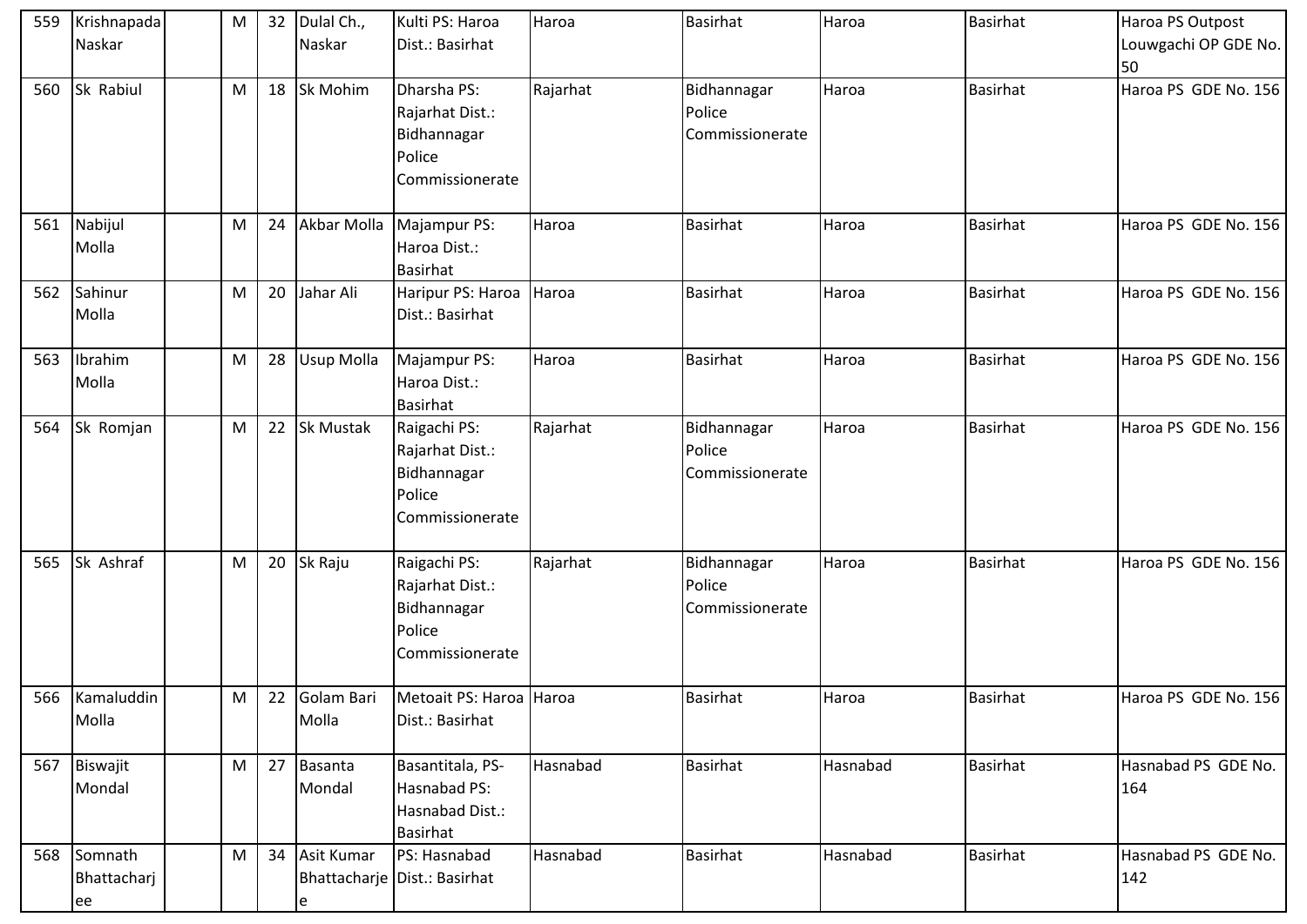| 569 | Arun<br><b>Biswas</b>  | M | 43 | Rabin Biswas Barunhat       | Badamtala, PS-<br>Hasnabad PS:<br>Hasnabad Dist.:<br><b>Basirhat</b>     | Hasnabad | <b>Basirhat</b> | Hasnabad | <b>Basirhat</b> | Hasnabad PS GDE No.<br>142 |
|-----|------------------------|---|----|-----------------------------|--------------------------------------------------------------------------|----------|-----------------|----------|-----------------|----------------------------|
| 570 | <b>Toufik</b><br>Zaman | M | 24 | Fazer Gazi                  | Haripur, PS-<br>Hasnabad PS:<br>Hasnabad Dist.:<br><b>Basirhat</b>       | Hasnabad | <b>Basirhat</b> | Hasnabad | <b>Basirhat</b> | Hasnabad PS GDE No.<br>142 |
| 571 | Burhan<br>Mondal       | M | 18 | Zubbar<br>Mondal            | Haripur, Ps-<br>Hasnabad PS:<br>Hasnabad Dist.:<br><b>Basirhat</b>       | Hasnabad | <b>Basirhat</b> | Hasnabad | <b>Basirhat</b> | Hasnabad PS GDE No.<br>142 |
| 572 | Ismail<br>Mondal       | M | 18 | Afsar Gazi                  | Kumarpukur, PS-<br>Hasnabad PS:<br>Hasnabad Dist.:<br><b>Basirhat</b>    | Hasnabad | <b>Basirhat</b> | Hasnabad | <b>Basirhat</b> | Hasnabad PS GDE No.<br>142 |
| 573 | Sourav<br>Debnath      | M | 21 | <b>Dulal</b><br>Debnath     | Amudia, PS-<br>Swarupnagar PS:<br>Hasnabad Dist.:<br><b>Basirhat</b>     | Hasnabad | <b>Basirhat</b> | Hasnabad | <b>Basirhat</b> | Hasnabad PS GDE No.<br>142 |
| 574 | Tanay Nath             | M | 39 | Late Bapi<br>Nath           | Hasnabad, PS-<br>Hasnabad PS:<br>Hasnabad Dist.:<br><b>Basirhat</b>      | Hasnabad | <b>Basirhat</b> | Hasnabad | Basirhat        | Hasnabad PS GDE No.<br>142 |
| 575 | Tushar<br>Debnath      | M | 28 | Late<br>Gurupada<br>Debnath | Basanti, PS-<br><b>Basanti PS:</b><br>Hasnabad Dist.:<br><b>Basirhat</b> | Hasnabad | <b>Basirhat</b> | Hasnabad | <b>Basirhat</b> | Hasnabad PS GDE No.<br>142 |
| 576 | Mokbul<br>Ahamed       | M |    | S/o-Saidul<br>Islam         |                                                                          |          | <b>Basirhat</b> | Minakhan | <b>Basirhat</b> | Minakhan PS GDE No.<br>142 |
| 577 | Imran<br>Molla         | M |    | S/o-Sabidali<br>Molla       |                                                                          |          | <b>Basirhat</b> | Minakhan | <b>Basirhat</b> | Minakhan PS GDE No.<br>142 |
|     | 578 Mokbul<br>Islam    | M |    | S/o-Rofikul<br>Islam        |                                                                          |          | Basirhat        | Minakhan | <b>Basirhat</b> | Minakhan PS GDE No.<br>142 |
| 579 | Anis Biswas            | M |    | S/o-Rouf<br><b>Biswas</b>   |                                                                          |          | <b>Basirhat</b> | Minakhan | <b>Basirhat</b> | Minakhan PS GDE No.<br>142 |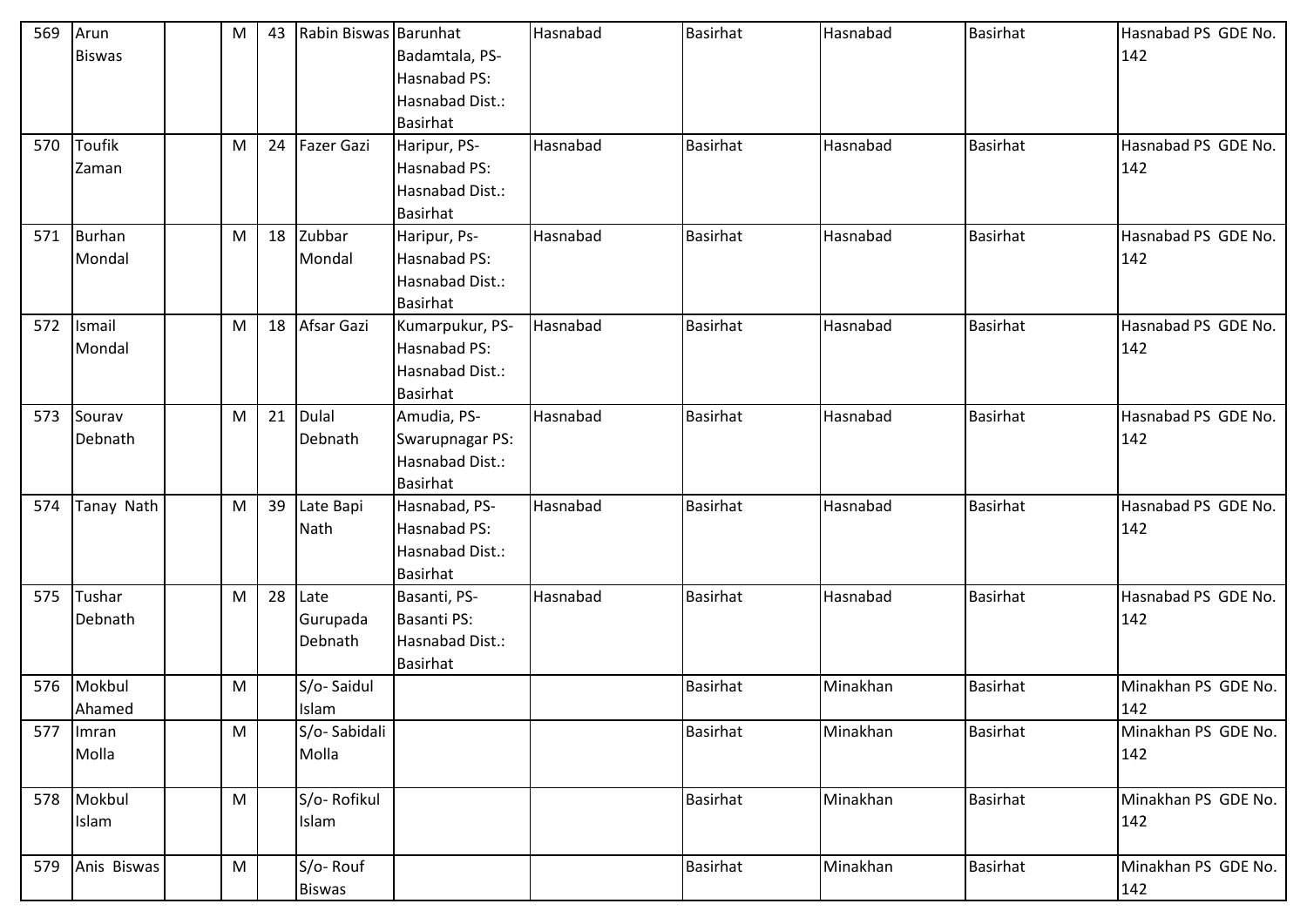| 580 | Mohabur              | M | S/o-Hossain                 |                                                    | <b>Basirhat</b> | Minakhan                               | <b>Basirhat</b>                              | Minakhan PS GDE No.                        |
|-----|----------------------|---|-----------------------------|----------------------------------------------------|-----------------|----------------------------------------|----------------------------------------------|--------------------------------------------|
|     | Sekh                 |   | Sekh                        |                                                    |                 |                                        |                                              | 151                                        |
| 581 | Miraj Molla          | M | S/o- Jahangir<br>Molla      |                                                    | <b>Basirhat</b> | Minakhan                               | <b>Basirhat</b>                              | Minakhan PS GDE No.<br>151                 |
| 582 | Meran<br>Molla       | M | S/o-Ataur<br>Molla          |                                                    | <b>Basirhat</b> | Minakhan                               | <b>Basirhat</b>                              | Minakhan PS GDE No.<br>151                 |
| 583 | Saddam<br>Hossain    | M | S/o-Bablu<br>Molla          |                                                    | <b>Basirhat</b> | Minakhan                               | <b>Basirhat</b>                              | Minakhan PS GDE No.<br>151                 |
| 584 | Amanul<br>Molla      | M | S/o- Anowar<br>Ali Molla    |                                                    | <b>Basirhat</b> | Minakhan                               | <b>Basirhat</b>                              | Minakhan PS GDE No.<br>151                 |
| 585 | Arif Ali<br>Molla    | M | S/o- Jamsed<br>Ali Molla    |                                                    | <b>Basirhat</b> | Minakhan                               | <b>Basirhat</b>                              | Minakhan PS GDE No.<br>151                 |
| 586 | Sanjoy Pal           | M | S/o-Sanath<br>Pal           |                                                    | <b>Basirhat</b> | Minakhan                               | <b>Basirhat</b>                              | Minakhan PS GDE No.<br>151                 |
| 587 | Vishma<br>Sardar     | M | S/o- Brindra<br>Nath Sardar |                                                    | <b>Basirhat</b> | Minakhan                               | <b>Basirhat</b>                              | Minakhan PS GDE No.<br>151                 |
| 588 | Prosenjit<br>Sardar  | M | S/o-Kishori<br>Sardar       |                                                    | <b>Basirhat</b> | Minakhan                               | <b>Basirhat</b>                              | Minakhan PS GDE No.<br>151                 |
| 589 | Bhola<br>Naksar      | M | S/o-Ratan<br>Naksar         |                                                    | <b>Basirhat</b> | Minakhan                               | <b>Basirhat</b>                              | Minakhan PS GDE No.<br>151                 |
| 590 | Vidhav<br>Podder     | M | Vinod<br>Podder             | of AE-19, Salt<br>Lake, Sec-, Kol-64.              | <b>Basirhat</b> | Bidhannagar north                      | <b>Bidhannagar Police</b><br>Commissionerate | Bidhannagar north PS<br><b>GDE No. 151</b> |
|     | 591 Sourav<br>Jindal | M | Krishnalal<br>Jindal        | of AD-298, Salt<br>Lake, Sec-, Kol-64.             | Basirhat        | Bidhannagar north   Bidhannagar Police | Commissionerate                              | Bidhannagar north PS<br><b>GDE No. 151</b> |
| 592 | Hamanshu<br>Nahata   | M | Rajchandra<br>Nahata        | of 179 Bangur<br>Avenew , Kol-55, PS-<br>Lake Town | <b>Basirhat</b> | Bidhannagar north                      | <b>Bidhannagar Police</b><br>Commissionerate | Bidhannagar north PS<br><b>GDE No. 151</b> |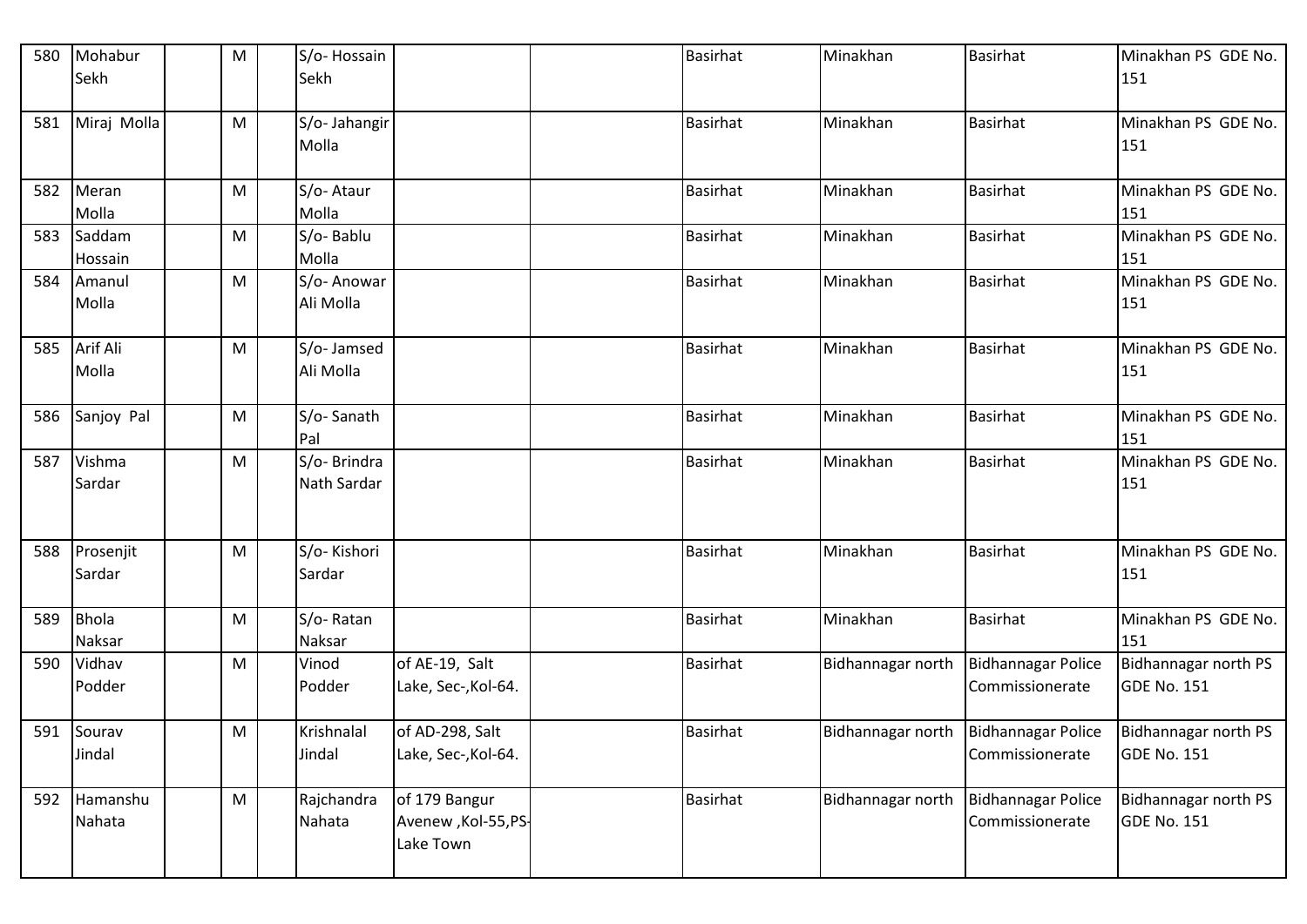|     | 593 Sk Samim               | M | 35 | S/o Sk Nur<br>Alam              | Paschim Beraberi,<br>PS Narayanpur,<br>Kol-136                                                                            |         | <b>Basirhat</b>                                | Nscbi airport | <b>Bidhannagar Police</b><br>Commissionerate | Nscbi airport PS GDE<br>No. 86 |
|-----|----------------------------|---|----|---------------------------------|---------------------------------------------------------------------------------------------------------------------------|---------|------------------------------------------------|---------------|----------------------------------------------|--------------------------------|
|     | 594 Rakesh<br>Mallick      | M | 44 | S/o Sajjat<br>Mallick           | Kaikhali Mondal<br>Ganti, PS Baguiati,<br>Kol-52                                                                          |         | <b>Basirhat</b>                                | Nscbi airport | <b>Bidhannagar Police</b><br>Commissionerate | Nscbi airport PS GDE<br>No. 94 |
| 595 | Joy Das                    | M | 21 | Ujjal Das                       | Sreenagar Barasat, Barasat<br>PS- Barasat, Dist-<br>North 24 Par PS:<br><b>Barasat Dist.:</b><br><b>Barasat</b>           |         | <b>Barasat</b>                                 | Rajarhat      | <b>Bidhannagar Police</b><br>Commissionerate | Rajarhat PS GDE No.<br>134     |
| 596 | Monish Das                 | M | 27 | Sujit Das                       | Sreenagar Barasat, Barasat<br>PS- Barasat, Dist-<br>North 24 Par PS:<br><b>Barasat Dist.:</b><br><b>Barasat</b>           |         | <b>Barasat</b>                                 | Rajarhat      | <b>Bidhannagar Police</b><br>Commissionerate | Rajarhat PS GDE No.<br>134     |
| 597 | Soumyajit<br><b>Biswas</b> | M | 21 |                                 | Sunil Biswas Asswani Pally<br>Malirbagan, P.S. -<br>Barasat, North 24<br>PS: Barasat Dist.:<br><b>Barasat</b>             | Barasat | <b>Barasat</b>                                 | Rajarhat      | <b>Bidhannagar Police</b><br>Commissionerate | Rajarhat PS GDE No.<br>134     |
| 598 | Suman<br>Chakraborty       | M | 32 | Swapan<br>Chakraborty   PS- New | New Barrackpure, New barrackpore<br>Barrackpure PS:<br>New barrackpore<br>Dist.: Barrackpore<br>Police<br>Commissionerate |         | Barrackpore Police Rajarhat<br>Commissionerate |               | <b>Bidhannagar Police</b><br>Commissionerate | Rajarhat PS GDE No.<br>134     |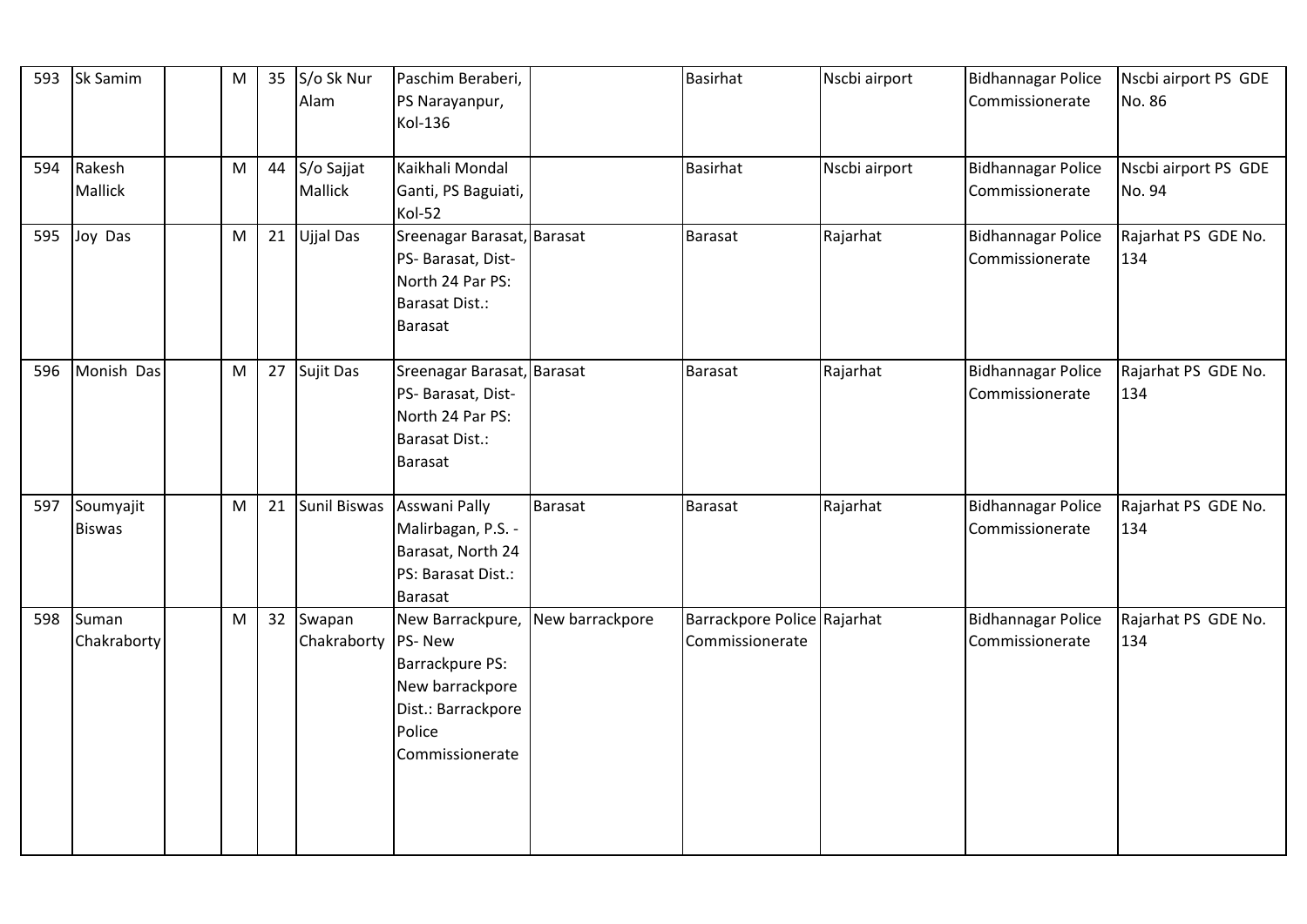| 599 | Samir<br>Mondal        | M | 44 | h Mondal                      | Surendranat New Barrackpure, New barrackpore<br>PS-New<br>Barrackpure PS:<br>New barrackpore<br>Dist.: Barrackpore<br>Police<br>Commissionerate |            | Barrackpore Police Rajarhat<br>Commissionerate |               | <b>Bidhannagar Police</b><br>Commissionerate | Rajarhat PS GDE No.<br>134   |
|-----|------------------------|---|----|-------------------------------|-------------------------------------------------------------------------------------------------------------------------------------------------|------------|------------------------------------------------|---------------|----------------------------------------------|------------------------------|
| 600 | Provat<br>Dhara        | M |    | Late Hare<br>Krishna<br>Dhara | Senpatty                                                                                                                                        |            | <b>Basirhat</b>                                | <b>Bolpur</b> | Birbhum                                      | Bolpur PS GDE No.<br>171     |
| 601 | Sk Sohel               | M |    | Sk Nur                        | Bhubandanga                                                                                                                                     |            | <b>Basirhat</b>                                | Bolpur        | Birbhum                                      | Bolpur PS GDE No.<br>171     |
| 602 | Sudip Hazra            | M |    | Sanjit Hazra                  | Layekbazar                                                                                                                                      |            | <b>Basirhat</b>                                | <b>Bolpur</b> | Birbhum                                      | Bolpur PS GDE No.<br>171     |
| 603 | Sanjoy Bauri           | M | 33 | Lt. Ratan<br><b>Bauri</b>     | Nona PS:<br>Chandrapur Dist.:<br>Birbhum                                                                                                        | Chandrapur | Birbhum                                        | Chandrapur    | Birbhum                                      | Chandrapur PS GDE<br>No. 73  |
| 604 | <b>Bidyut</b><br>Routh | M | 34 | Joydeb<br>Routh               | Faridpur PS:<br>Chandrapur Dist.:<br>Birbhum                                                                                                    | Chandrapur | <b>Birbhum</b>                                 | Chandrapur    | Birbhum                                      | Chandrapur PS GDE<br>No. 73  |
| 605 | Sujit<br>Mondal        | M | 18 | Amar<br>Mondal                | Ishabpur PS:<br>Chandrapur Dist.:<br>Birbhum                                                                                                    | Chandrapur | Birbhum                                        | Chandrapur    | Birbhum                                      | Chandrapur PS GDE<br>No. 73  |
| 606 | Ratul<br>Dasgupta      | M | 20 | Lt. Ram<br>Dasgupta           | Hindmotor PS:<br>Uttarpara Dist.:<br>Chandannagar<br>Police<br>Commissionerate                                                                  | Uttarpara  | Chandannagar<br>Police<br>Commissionerate      | Chandrapur    | Birbhum                                      | Chandrapur PS GDE<br>No. 73  |
| 607 | Keshab<br>Karmakar     | M | 35 | Lt. Nandalal<br>Karmakar      | PS: Khoyrasole<br>Dist.: Birbhum                                                                                                                | Khoyrasole | <b>Birbhum</b>                                 | Khoyrasole    | Birbhum                                      | Khoyrasole PS GDE<br>No. 122 |
| 608 | Sabirul Sk             | M | 34 | Golam<br>Ambia                | Margram Bazar<br>PS: Mergram Dist.:<br>Birbhum                                                                                                  | Mergram    | Birbhum                                        | Mergram       | Birbhum                                      | Mergram PS GDE No.<br>133    |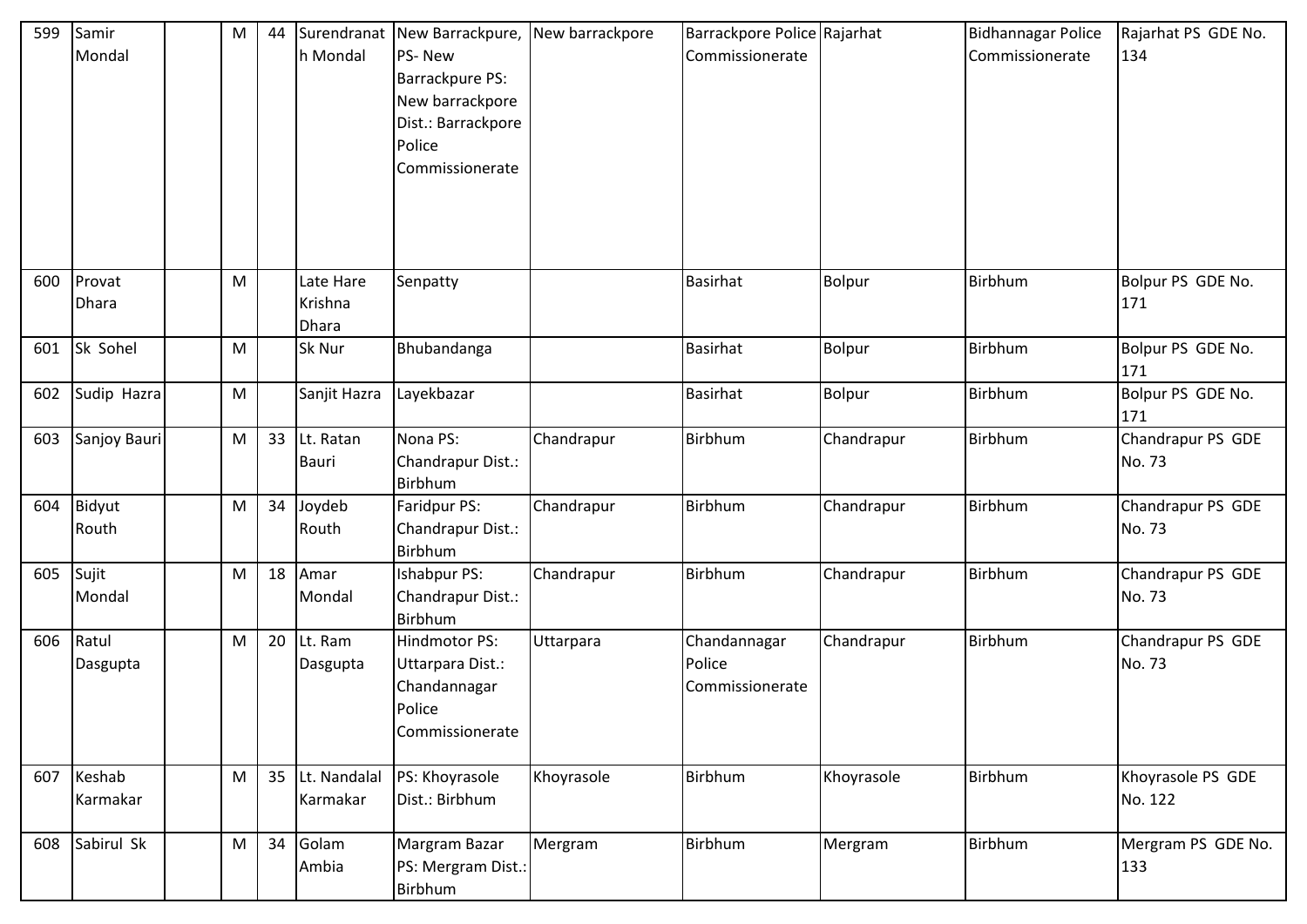| 609 | Sabir Sk           | M | 26 | Nur Hossain                  | Margram<br>Dorjeepara PS:<br>Mergram Dist.:<br>Birbhum                  | Mergram  | Birbhum | Mergram  | Birbhum        | Mergram PS GDE No.<br>133  |
|-----|--------------------|---|----|------------------------------|-------------------------------------------------------------------------|----------|---------|----------|----------------|----------------------------|
| 610 | Soleman Sk Bhutu   | M | 50 | Lt.kobir Sk                  | Choto Chpwki PS:<br>Mergram Dist.:<br>Birbhum                           | Mergram  | Birbhum | Mergram  | <b>Birbhum</b> | Mergram PS GDE No.<br>133  |
| 611 | Rinku Ali          | M | 33 | Piru Sk                      | <b>Ruprampur PS:</b><br>Murarai Dist.:<br>Birbhum                       | Murarai  | Birbhum | Murarai  | <b>Birbhum</b> | Murarai PS GDE No.<br>152  |
| 612 | Rafikul Sk         | M | 33 | Alam Sk                      | <b>Ruprampur PS:</b><br>Murarai Dist.:<br>Birbhum                       | Murarai  | Birbhum | Murarai  | <b>Birbhum</b> | Murarai PS GDE No.<br>152  |
| 613 | Halim Sk           | M | 32 | Lt. Mahabul<br><b>Sk</b>     | Modhupur PS:<br>Nalhati Dist.:<br>Birbhum                               | Nalhati  | Birbhum | Nalhati  | Birbhum        | Nalhati PS GDE No.<br>154  |
| 614 | Dinanath<br>Dutta  | M | 48 | Lt. Rebati<br>Mohan<br>Dutta | Patharkalpara PS:<br>Nalhati Dist.:<br>Birbhum                          | Nalhati  | Birbhum | Nalhati  | Birbhum        | Nalhati PS GDE No.<br>154  |
| 615 | Asraful Sk         | M | 20 | Barkatullah<br><b>Sk</b>     | Karimpur PS:<br>Nalhati Dist.:<br>Birbhum                               | Nalhati  | Birbhum | Nalhati  | Birbhum        | Nalhati PS GDE No.<br>154  |
| 616 | Ram Krishna<br>Mal | M | 26 | Durjadhan<br>Mal             | Khapur PS: Nalhati Nalhati<br>Dist.: Birbhum                            |          | Birbhum | Nalhati  | Birbhum        | Nalhati PS GDE No.<br>154  |
| 617 | Muklal Sk          | M | 40 | Joynal Sk                    | Khapur PS: Nalhati Nalhati<br>Dist.: Birbhum                            |          | Birbhum | Nalhati  | Birbhum        | Nalhati PS GDE No.<br>154  |
| 618 | Anuyar Sk          | M | 19 | Musa Sk                      | Bhagail PS: Paikar<br>Dist.: Birbhum                                    | Paikar   | Birbhum | Paikar   | Birbhum        | Paikar PS GDE No. 121      |
| 619 | Minarul Sk         | M | 19 | Sadrul Sk                    | PS: Paikar Dist.:<br>Birbhum                                            | Paikar   | Birbhum | Paikar   | Birbhum        | Paikar PS GDE No. 121      |
| 620 | Monoj Das          | M | 52 | Roshan Das                   | Sainthia Rabindra<br>Pally Ward no 06<br>PS: Sainthia Dist.:<br>Birbhum | Sainthia | Birbhum | Sainthia | Birbhum        | Sainthia PS GDE No.<br>176 |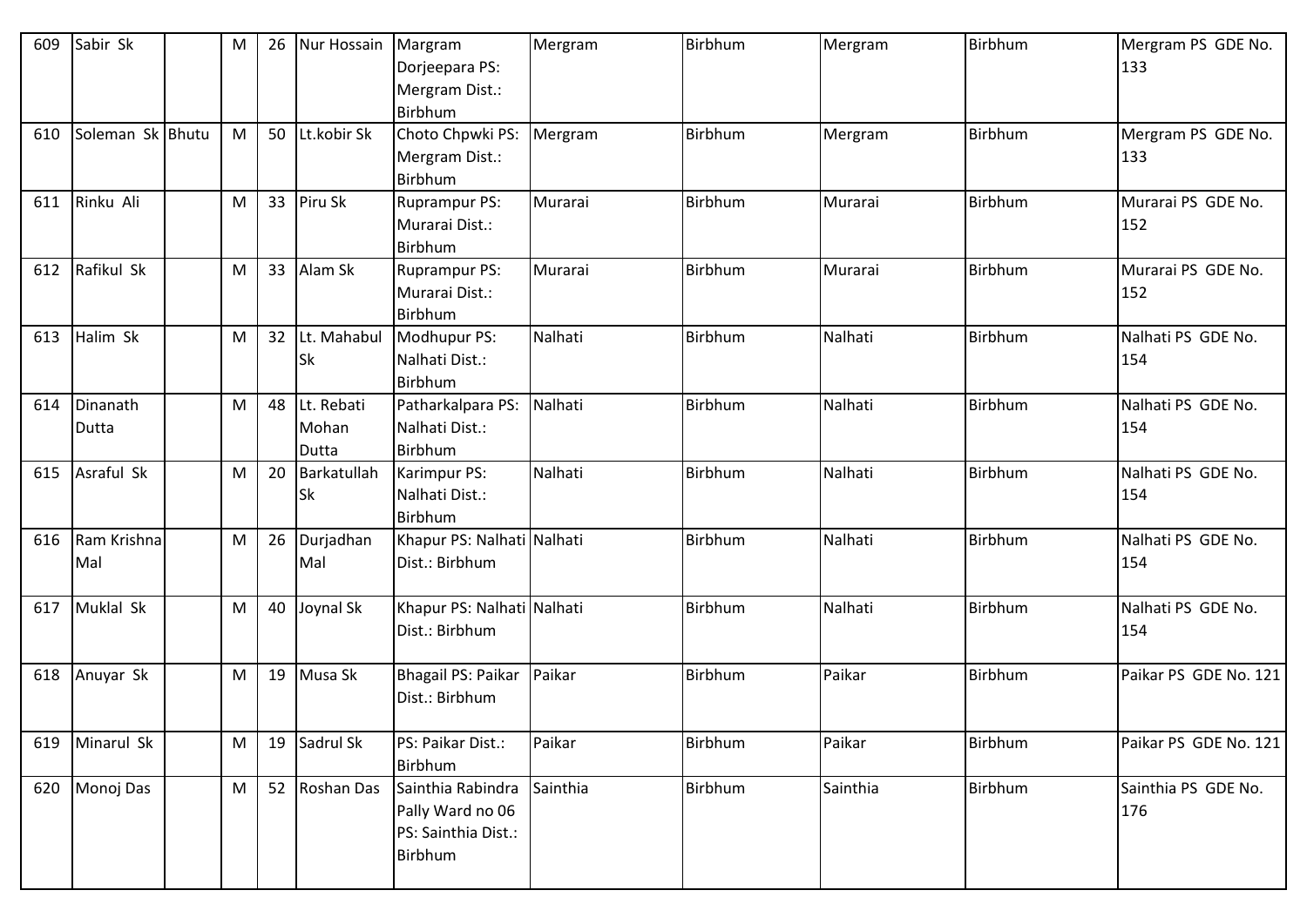| 621 | <b>Kartick Das</b> | M | 58 | Monoj Das                    | Sainthia Rabindra<br>Pally Ward no 06<br>PS: Sainthia Dist.:<br><b>Birbhum</b> | Sainthia      | Birbhum              | Sainthia      | Birbhum | Sainthia PS GDE No.<br>176      |
|-----|--------------------|---|----|------------------------------|--------------------------------------------------------------------------------|---------------|----------------------|---------------|---------|---------------------------------|
| 622 | Buddhadeb<br>Das   | M | 30 | Monoj Das                    | Sainthia Rabindra<br>Pally Ward no 06<br>PS: Sainthia Dist.:<br><b>Birbhum</b> | Sainthia      | Birbhum              | Sainthia      | Birbhum | Sainthia PS GDE No.<br>176      |
| 623 | Somir Bagdi        | M | 19 | Raju Bagdi                   | Kunuri PS: Sainthia Sainthia<br>Dist.: Birbhum                                 |               | Birbhum              | Sainthia      | Birbhum | Sainthia PS GDE No.<br>191      |
| 624 | Mohan<br>Murmu     | M | 22 | Choton<br>Murmu              | Goalpara PS:<br>Shantiniketan<br>Dist.: Birbhum                                | Shantiniketan | Birbhum              | Shantiniketan | Birbhum | Shantiniketan PS GDE<br>No. 154 |
| 625 | Dipok<br>Mondal    | M | 28 | <b>Dulal Kumar</b><br>Mondal | Indrapally PS:<br>Shantiniketan<br>Dist.: Birbhum                              | Shantiniketan | Birbhum              | Shantiniketan | Birbhum | Shantiniketan PS GDE<br>No. 154 |
| 626 | Debobrata<br>Jama  | M |    | Anup Kumar<br>Jama           | Datan PS: Dantan<br>Dist.: Paschim<br>Mednipore                                | Dantan        | Paschim<br>Mednipore | Shantiniketan | Birbhum | Shantiniketan PS GDE<br>No. 154 |
| 627 | Muktaj<br>Munsari  |   | 35 | Lt.piru<br>Munsuri           | Patharchupari PS: Suri<br>Suri Dist.: Birbhum                                  |               | Birbhum              | Suri          | Birbhum | Suri PS GDE No. 217             |
| 628 | Dilip Dhibar       | M | 40 | Purandar<br><b>Dhibar</b>    | Purandarpur PS:<br>Suri Dist.: Birbhum                                         | Suri          | Birbhum              | Suri          | Birbhum | Suri PS GDE No. 217             |
| 629 | Kishor<br>Ankur    | M | 39 | Swapan<br>Ankur              | Purandarpur PS:<br>Suri Dist.: Birbhum                                         | Suri          | Birbhum              | Suri          | Birbhum | Suri PS GDE No. 217             |
| 630 | Sourab Das         | M | 26 | <b>Sisir Das</b>             | Seharapara PS:<br>Suri Dist.: Birbhum                                          | Suri          | Birbhum              | Suri          | Birbhum | Suri PS GDE No. 217             |
| 631 | Laltu Das          | M | 26 | <b>Nirmal Das</b>            | Mollickgunapara<br>PS: Suri Dist.:<br>Birbhum                                  | Suri          | Birbhum              | Suri          | Birbhum | Suri PS GDE No. 217             |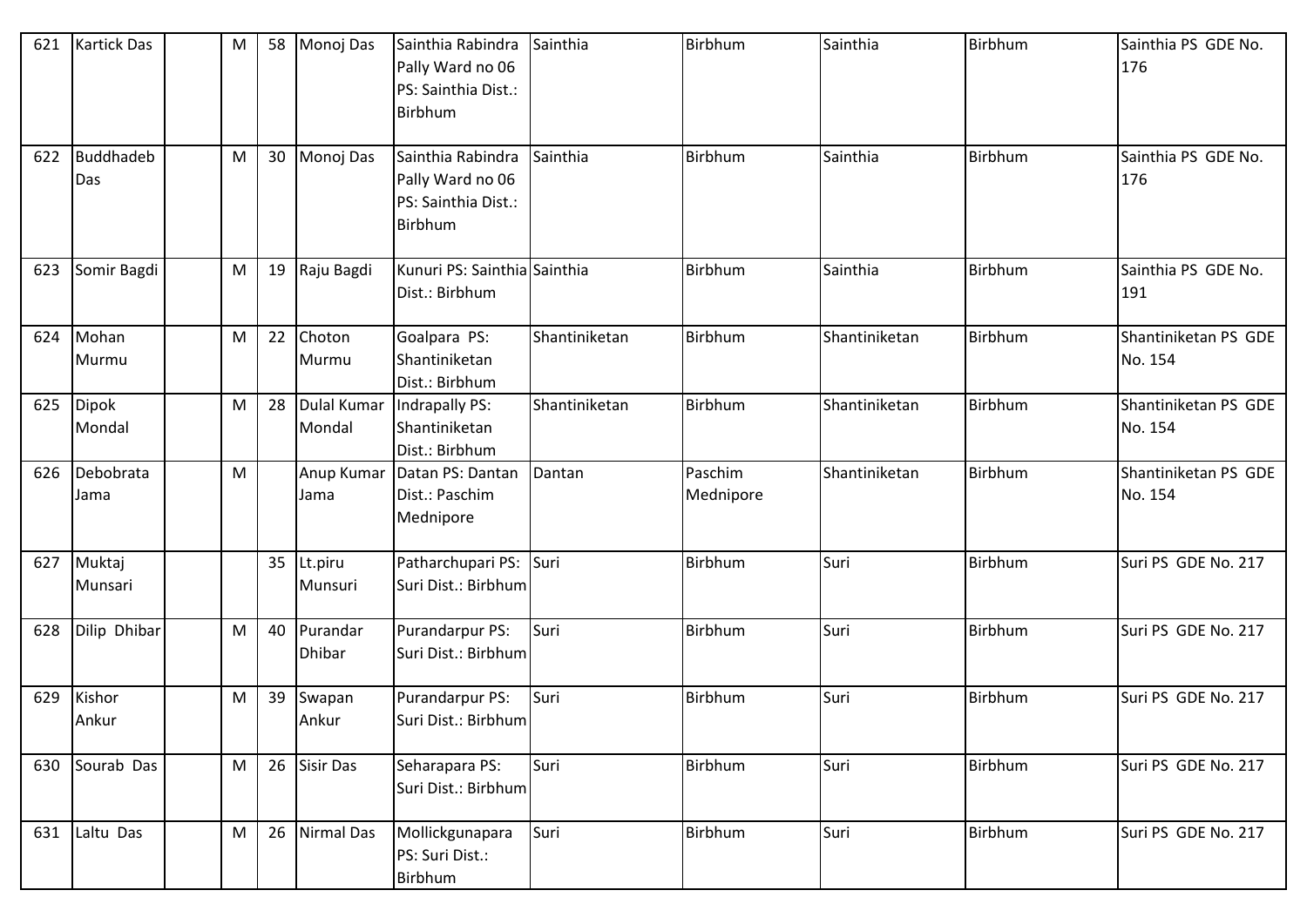| 632        | Rudrajit      |   |    | Pares Nath  | Suri Barobajar PS: Suri         |         | Birbhum         | Tarapith     | Birbhum         | Tarapith PS GDE No.                     |
|------------|---------------|---|----|-------------|---------------------------------|---------|-----------------|--------------|-----------------|-----------------------------------------|
|            | Das           |   |    | Das         | Suri Dist.: Birbhum             |         |                 |              |                 | 107                                     |
|            |               |   |    |             |                                 |         |                 |              |                 |                                         |
| 633        | Sk Rohit      |   |    | Sk Dalim    | Hasnabad PS: Suri Suri          |         | Birbhum         | Tarapith     | Birbhum         | Tarapith PS GDE No.                     |
|            |               |   |    |             | Dist.: Birbhum                  |         |                 |              |                 | 107                                     |
|            |               |   |    |             |                                 |         |                 |              |                 |                                         |
|            | 634 Tapan     | M | 26 | Ramgadhar   |                                 |         | <b>Basirhat</b> | Bhadreswar   |                 | Chandannagar Police Bhadreswar PS GDE   |
|            | Nayak         |   |    | Nayak       |                                 |         |                 |              | Commissionerate | No. 49                                  |
|            |               |   |    |             |                                 |         |                 |              |                 |                                         |
|            | 635 Manoj Das | M | 36 | <b>Lt</b>   |                                 |         | <b>Basirhat</b> | Bhadreswar   |                 | Chandannagar Police Bhadreswar PS GDE   |
|            |               |   |    | Samsuddin   |                                 |         |                 |              | Commissionerate | No. 49                                  |
|            |               |   |    | Das         |                                 |         |                 |              |                 |                                         |
| 636        | Ayab Ansari   | M | 50 | Lt          |                                 |         | <b>Basirhat</b> | Bhadreswar   |                 | Chandannagar Police Bhadreswar PS GDE   |
|            |               |   |    | Nasiruddin  |                                 |         |                 |              | Commissionerate | No. 49                                  |
|            |               |   |    |             |                                 |         |                 |              |                 |                                         |
| 637        | Sanjoy        | M | 33 | Santosh     | Nichupatty Sibbati Chandannagar |         | Chandannagar    | Chandannagar |                 | Chandannagar Police Chandannagar PS GDE |
|            | Joshi         |   |    | Joshi       | Ghat, P.S-                      |         | Police          |              | Commissionerate | No. 141                                 |
|            |               |   |    |             | Chandannagar,                   |         | Commissionerate |              |                 |                                         |
|            |               |   |    |             | Hooghl PS:                      |         |                 |              |                 |                                         |
|            |               |   |    |             | Chandannagar                    |         |                 |              |                 |                                         |
|            |               |   |    |             | Dist.:                          |         |                 |              |                 |                                         |
|            |               |   |    |             | Chandannagar                    |         |                 |              |                 |                                         |
|            |               |   |    |             | Police                          |         |                 |              |                 |                                         |
|            |               |   |    |             | Commissionerate                 |         |                 |              |                 |                                         |
|            |               |   |    |             |                                 |         |                 |              |                 |                                         |
| 638 Arijit |               | M | 23 | Lt. Kartick | Bagbazar, Surpara, Chandannagar |         | Chandannagar    | Chandannagar |                 | Chandannagar Police Chandannagar PS GDE |
|            | Mukherjee     |   |    | Mukherjee   | $P.S-$                          |         | Police          |              | Commissionerate | No. 141                                 |
|            |               |   |    |             | Chandannagar,                   |         | Commissionerate |              |                 |                                         |
|            |               |   |    |             | Hooghly PS:                     |         |                 |              |                 |                                         |
|            |               |   |    |             | Chandannagar                    |         |                 |              |                 |                                         |
|            |               |   |    |             | Dist.:                          |         |                 |              |                 |                                         |
|            |               |   |    |             | Chandannagar                    |         |                 |              |                 |                                         |
|            |               |   |    |             | Police                          |         |                 |              |                 |                                         |
|            |               |   |    |             | Commissionerate                 |         |                 |              |                 |                                         |
|            |               |   |    |             |                                 |         |                 |              |                 |                                         |
|            | 639 Tapash    | M | 49 | Lt. Kalyan  | 10 No. Rakshit                  | Sarsuna | Kolkata         | Chandannagar |                 | Chandannagar Police Chandannagar PS GDE |
|            | Ghosh         |   |    | Ghosh       | Para Road, PS-                  |         |                 |              | Commissionerate | No. 141                                 |
|            |               |   |    |             | sursona, Kol-61                 |         |                 |              |                 |                                         |
|            |               |   |    |             | PS: Sarsuna Dist.:              |         |                 |              |                 |                                         |
|            |               |   |    |             | Kolkata                         |         |                 |              |                 |                                         |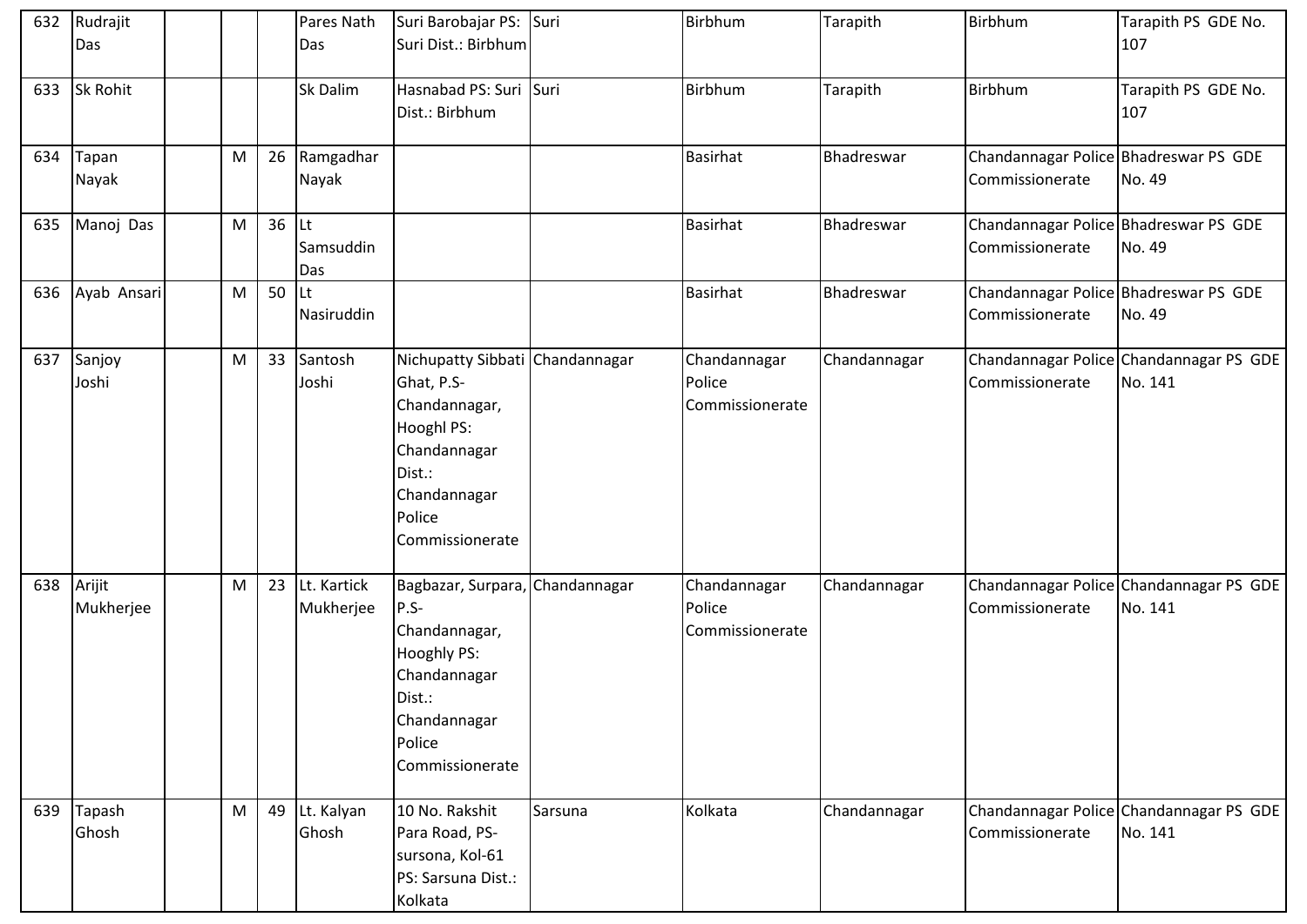| 640 | Dibendu             | M | 34 | Debashis                 | Kharda,                                                                                                                | Khardah | Barrackpore Police Chandannagar         |           |                                                           | Chandannagar Police Chandannagar PS GDE         |
|-----|---------------------|---|----|--------------------------|------------------------------------------------------------------------------------------------------------------------|---------|-----------------------------------------|-----------|-----------------------------------------------------------|-------------------------------------------------|
|     | Chakraborty         |   |    | Chakraborty              | Siddeswari Para,<br>PS- Kharda, Dist-<br>24 Pgs( PS:<br>Khardah Dist.:<br>Barrackpore<br>Police<br>Commissionerate     |         | Commissionerate                         |           | Commissionerate                                           | No. 141                                         |
| 641 | Rishab<br>Kumar     | M | 20 | Rajib Kumar              | <b>Bandel Lichu</b><br>Bagan, PS CHN (H)                                                                               |         | <b>Basirhat</b>                         | Chinsurah | Commissionerate                                           | Chandannagar Police Chinsurah PS GDE No.<br>111 |
| 642 | <b>Bishal Roy</b>   | M | 18 | Basudeb Roy Bandel Lichu | Bagan, PS CHN (H)                                                                                                      |         | <b>Basirhat</b>                         | Chinsurah | Commissionerate                                           | Chandannagar Police Chinsurah PS GDE No.<br>111 |
| 643 | Sankar<br>Swami     | M | 21 | Narayan<br>Swami         | Bandel Kalia<br>Bazar, PS CHN (H)                                                                                      |         | <b>Basirhat</b>                         | Chinsurah | Commissionerate                                           | Chandannagar Police Chinsurah PS GDE No.<br>111 |
| 644 | Kishan<br>Mudaliar  | M | 20 | Dau<br>Mudaliar          | <b>Bandel Ashram</b><br>Mat, PS CH (H)                                                                                 |         | <b>Basirhat</b>                         | Chinsurah | Commissionerate                                           | Chandannagar Police Chinsurah PS GDE No.<br>111 |
| 645 | <b>Bisal Rajbar</b> | M | 19 | Kartick<br>Rajbar        | Anondonagar<br><b>Sukantapally PS</b><br>Liluah Howrah                                                                 |         | <b>Basirhat</b>                         | Dankuni   | Chandannagar Police Dankuni PS GDE No.<br>Commissionerate | 148                                             |
| 646 | Subhajit<br>Dey     | M | 27 | Ranjit Dey               | Anondonagar<br><b>Sukantapally PS</b><br>Liluah Howrah                                                                 |         | <b>Basirhat</b>                         | Dankuni   | Chandannagar Police Dankuni PS GDE No.<br>Commissionerate | 148                                             |
| 647 | Sukumar<br>Das      | M | 32 | <b>Kesto Das</b>         | Benarshi Road,<br>Bamungachi, P.S-<br>Liluah, Dist-<br>Howrah PS: Liluah<br>Dist.: Howrah<br>Police<br>Commissionerate | Liluah  | <b>Howrah Police</b><br>Commissionerate | Rishra    | Commissionerate                                           | Chandannagar Police Rishra PS GDE No. 138       |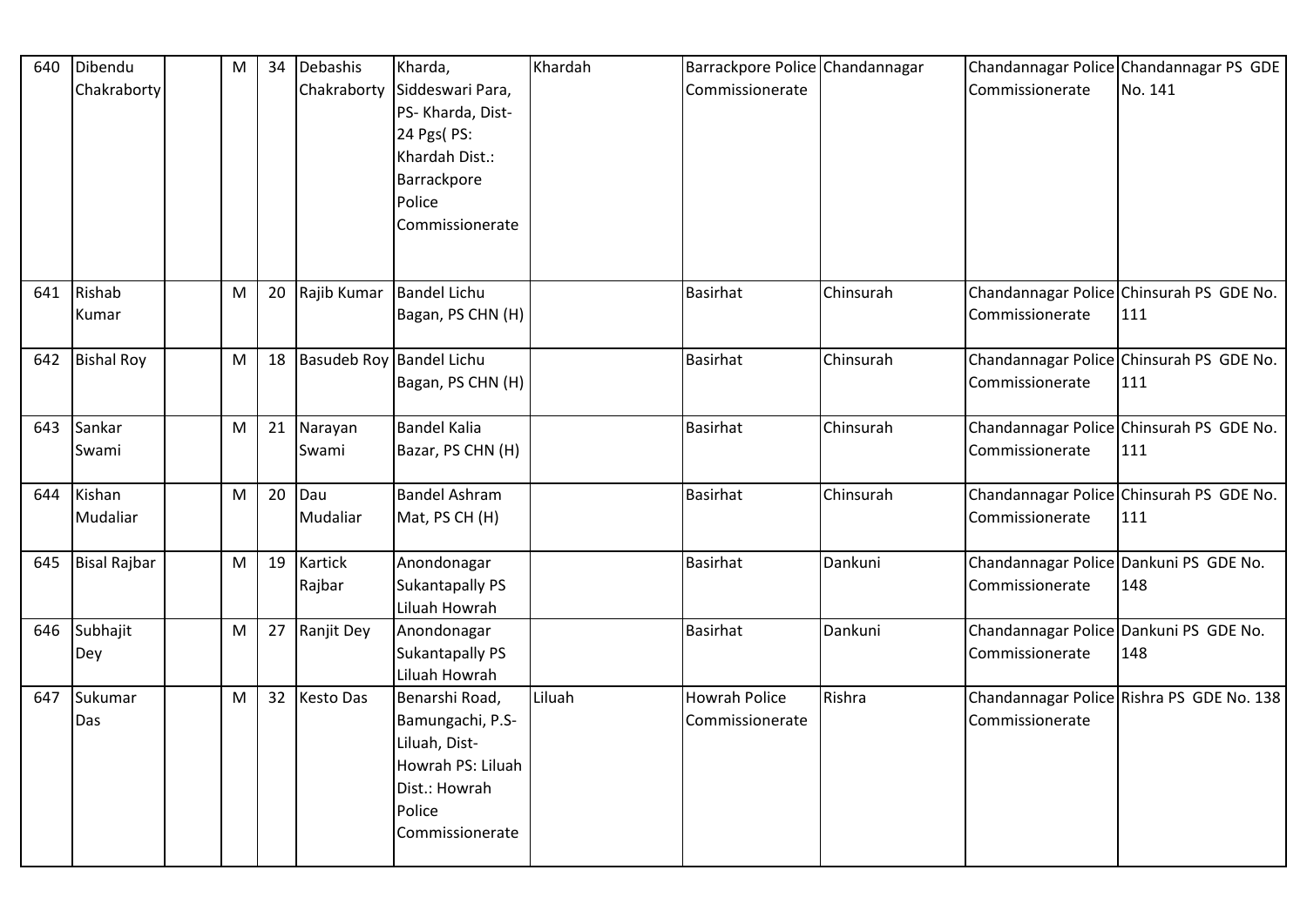| 648 | Sankar Das         | M | 34 | Lt Badal                 | 3 No Natungram,<br>Chandra Das P.S-Rishra, Dist-<br>Hooghly PS: Rishra<br>Dist.:<br>Chandannagar<br>Police<br>Commissionerate  | Rishra | Chandannagar<br>Police<br>Commissionerate | Rishra | Chandannagar Police Rishra PS GDE No. 138<br>Commissionerate |  |
|-----|--------------------|---|----|--------------------------|--------------------------------------------------------------------------------------------------------------------------------|--------|-------------------------------------------|--------|--------------------------------------------------------------|--|
| 649 | Utpal Dev          | M | 49 | Ratan Dev                | 1 No Davir Para,<br>Jagadishpur,<br>Chamrail, P.S-<br>Liluah PS: Liluah<br>Dist.: Howrah<br>Police<br>Commissionerate          | Liluah | <b>Howrah Police</b><br>Commissionerate   | Rishra | Chandannagar Police Rishra PS GDE No. 138<br>Commissionerate |  |
| 650 | Pratim Das         | M | 24 | Prasanta Das 92/B/11 N.K | Banerjee Street,<br>P.S-Rishra, Dist-<br>Hoog PS: Liluah<br>Dist.: Howrah<br>Police<br>Commissionerate                         | Liluah | <b>Howrah Police</b><br>Commissionerate   | Rishra | Chandannagar Police Rishra PS GDE No. 138<br>Commissionerate |  |
| 651 | Jagnnath<br>Barman | M | 43 | Barman                   | Chittoranjan 3 No Natungram,<br>P.S-Rishra, Dist-<br>Hooghly PS: Rishra<br>Dist.:<br>Chandannagar<br>Police<br>Commissionerate | Rishra | Chandannagar<br>Police<br>Commissionerate | Rishra | Chandannagar Police Rishra PS GDE No. 138<br>Commissionerate |  |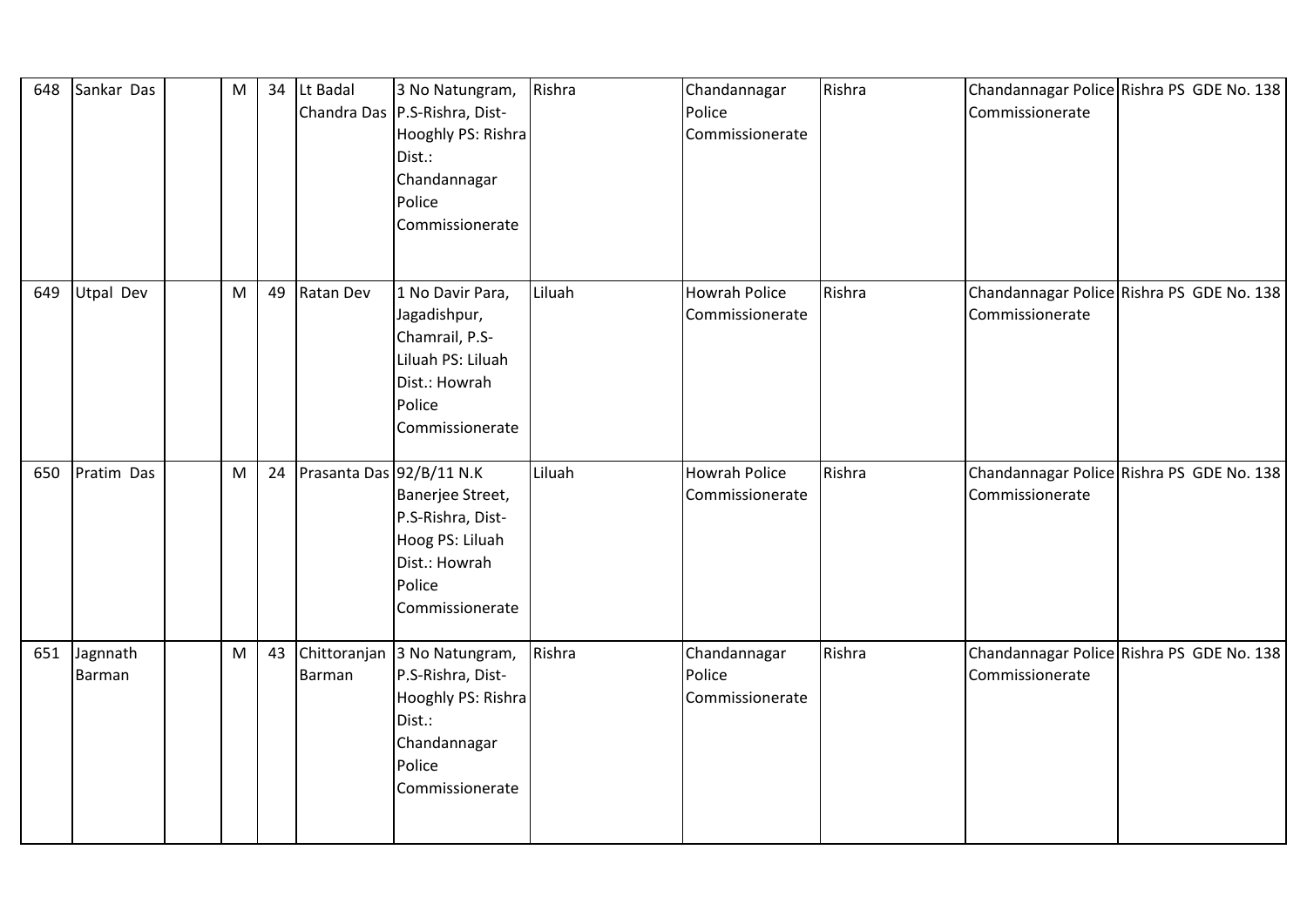| 652 | Prabir Barui           | M                                                                                                          | 47 | Biren Barui               | 3 No Natungram,<br>P.S-Rishra, Dist-<br>Hooghly PS: Rishra<br>Dist.:<br>Chandannagar<br>Police<br>Commissionerate                 | Rishra     | Chandannagar<br>Police<br>Commissionerate | Rishra     | Commissionerate                                          | Chandannagar Police Rishra PS GDE No. 138 |
|-----|------------------------|------------------------------------------------------------------------------------------------------------|----|---------------------------|-----------------------------------------------------------------------------------------------------------------------------------|------------|-------------------------------------------|------------|----------------------------------------------------------|-------------------------------------------|
| 653 | Sudhir Dey             | $\mathsf{M}% _{T}=\mathsf{M}_{T}\!\left( a,b\right) ,\ \mathsf{M}_{T}=\mathsf{M}_{T}\!\left( a,b\right) ,$ | 39 | Sushil Dey                | 63, 3 No<br>Natungram, P.S-<br>Rishra, Dist-<br>Hooghly PS: Rishra<br>Dist.:<br>Chandannagar<br>Police<br>Commissionerate         | Rishra     | Chandannagar<br>Police<br>Commissionerate | Rishra     | Commissionerate                                          | Chandannagar Police Rishra PS GDE No. 138 |
| 654 | Bappa<br><b>Biswas</b> | M                                                                                                          | 49 | Lt Nitai<br><b>Biswas</b> | 3 No Natungram,<br>P.S-Rishra, Dist-<br>Hooghly PS: Rishra<br>Dist.:<br>Chandannagar<br>Police<br>Commissionerate                 | Rishra     | Chandannagar<br>Police<br>Commissionerate | Rishra     | Commissionerate                                          | Chandannagar Police Rishra PS GDE No. 138 |
| 655 | Jitendra<br>Chowdhury  | M                                                                                                          | 32 | Suresh<br>Chowdhury       | Vill- Nabada, PO-<br>Rampur, PS-<br>Gobindpur,<br>Nabada, B PS:<br>Srirampore Dist.:<br>Chandannagar<br>Police<br>Commissionerate | Srirampore | Chandannagar<br>Police<br>Commissionerate | Srirampore | Chandannagar Police Srirampore PS GDE<br>Commissionerate | No. 47                                    |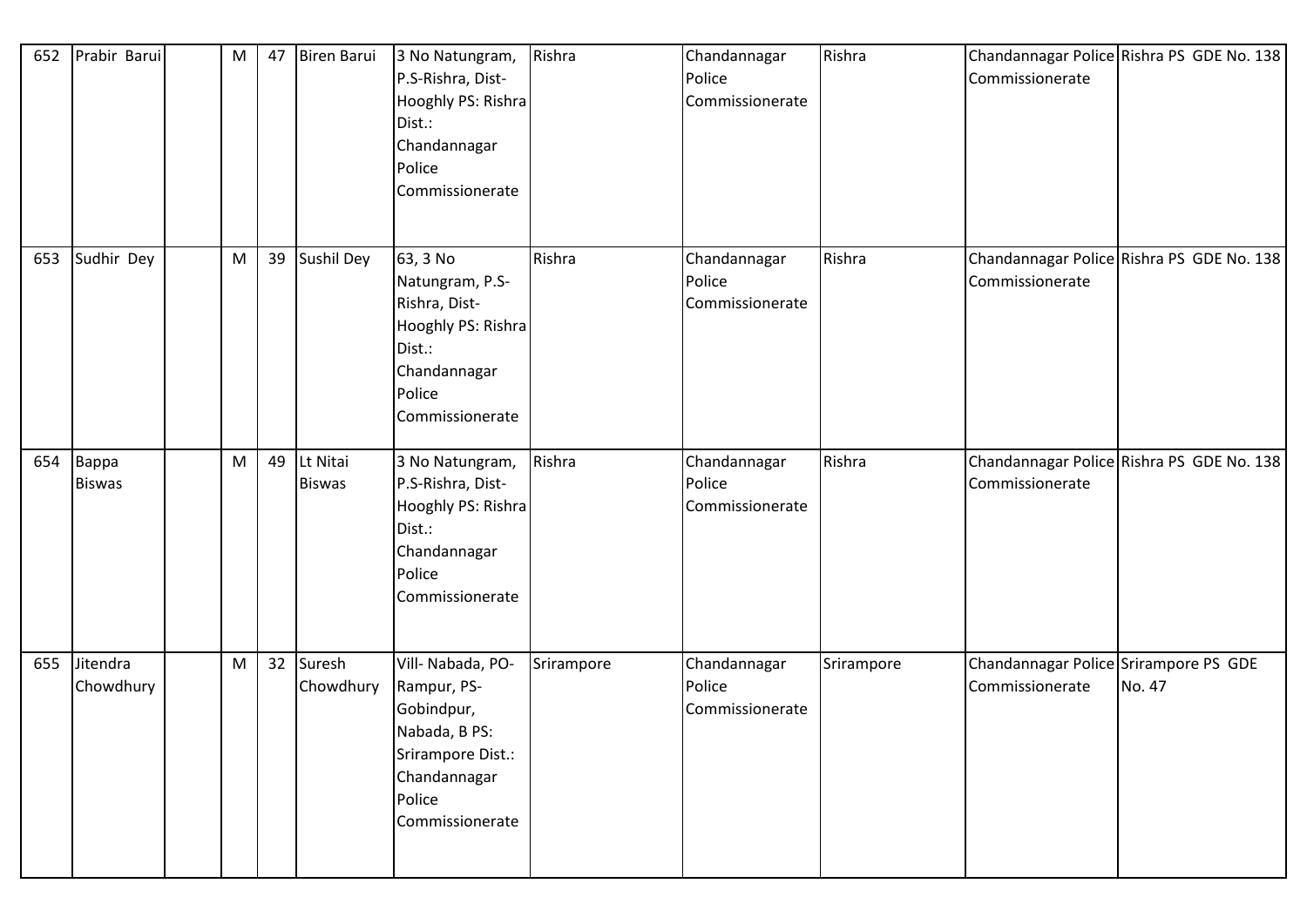| 656 | Rohit Rai    | M | 29 | Upen Rai           | Khatir Bazar Lane, Srirampore<br>PS-Serampore,<br><b>Hooghly PS:</b><br>Srirampore Dist.:<br>Chandannagar<br>Police<br>Commissionerate |            | Chandannagar<br>Police<br>Commissionerate | Srirampore | Chandannagar Police Srirampore PS GDE<br>Commissionerate | No. 224 |
|-----|--------------|---|----|--------------------|----------------------------------------------------------------------------------------------------------------------------------------|------------|-------------------------------------------|------------|----------------------------------------------------------|---------|
| 657 | Ram Singh    | M | 33 | <b>Bijay Singh</b> | 27/47, K.M.<br>Bhattacharjee<br>Sarani, PS-<br>Serampore, H PS:<br>Srirampore Dist.:<br>Chandannagar<br>Police<br>Commissionerate      | Srirampore | Chandannagar<br>Police<br>Commissionerate | Srirampore | Chandannagar Police Srirampore PS GDE<br>Commissionerate | No. 224 |
| 658 | Raja Khan    | M | 32 | Lt. Kedar<br>Khan  | 4 No. Rail Gate, PS-Srirampore<br>Serampore,<br>Hooghly PS:<br>Srirampore Dist.:<br>Chandannagar<br>Police<br>Commissionerate          |            | Chandannagar<br>Police<br>Commissionerate | Srirampore | Chandannagar Police Srirampore PS GDE<br>Commissionerate | No. 224 |
| 659 | Dilip Biswas | M | 36 | <b>Biswas</b>      | Priaya Gopal Ghoramara, PS-<br>Serampore,<br>Hooghly PS:<br>Srirampore Dist.:<br>Chandannagar<br>Police<br>Commissionerate             | Srirampore | Chandannagar<br>Police<br>Commissionerate | Srirampore | Chandannagar Police Srirampore PS GDE<br>Commissionerate | No. 224 |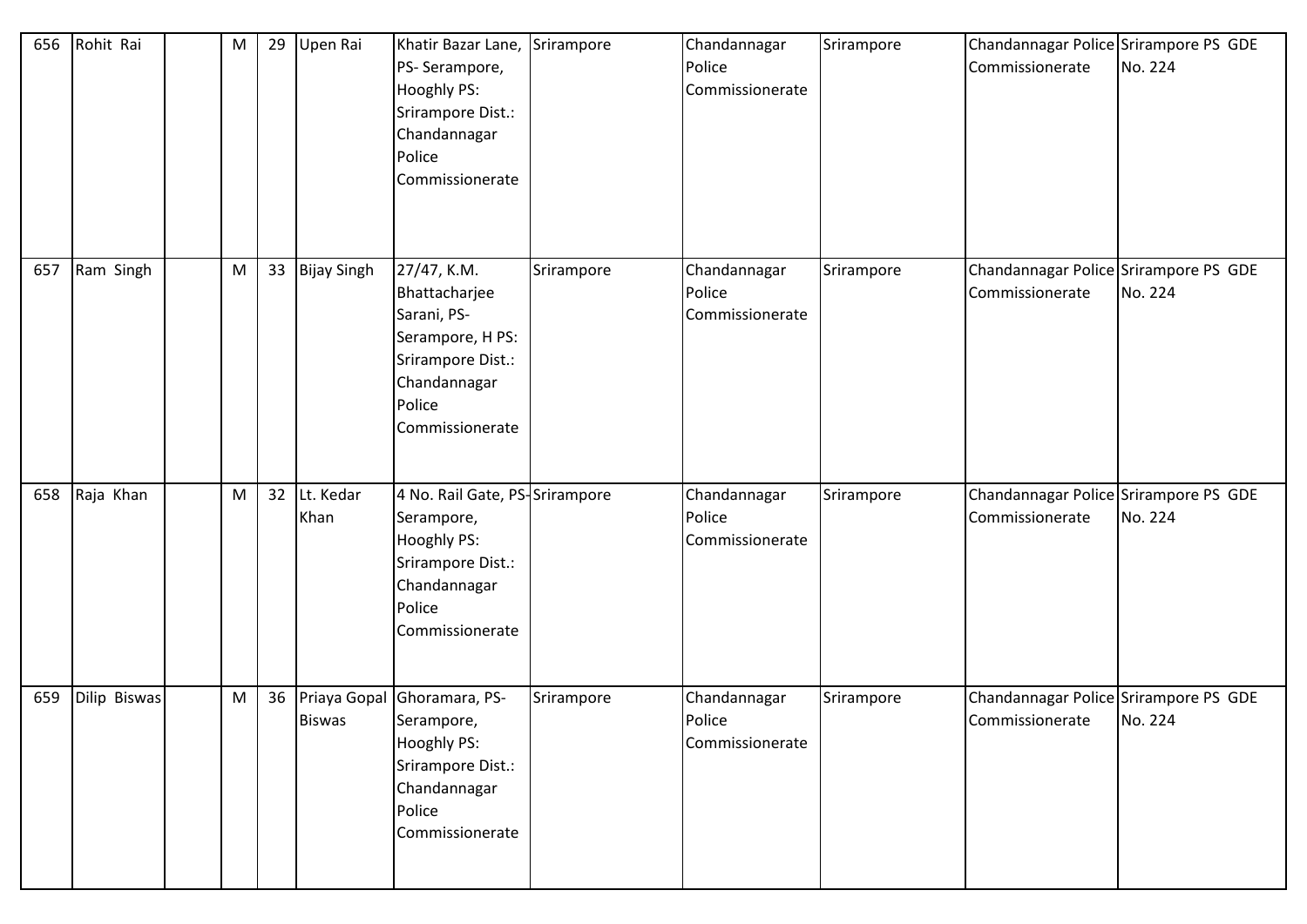| 660 | Bhuddhade<br>b Adak | M | 36 | Adak              | Lt. Dashrathi Ghoramara, PS-<br>Serampore,<br><b>Hooghly PS:</b><br>Srirampore Dist.:<br>Chandannagar<br>Police<br>Commissionerate | Srirampore | Chandannagar<br>Police<br>Commissionerate | Srirampore | Chandannagar Police Srirampore PS GDE<br>Commissionerate | No. 224 |
|-----|---------------------|---|----|-------------------|------------------------------------------------------------------------------------------------------------------------------------|------------|-------------------------------------------|------------|----------------------------------------------------------|---------|
| 661 | Tathagata<br>Ghosh  | M | 41 | Dipankar<br>Ghosh | Sarkarpara, PS-<br>Serampore,<br>Hooghly PS:<br>Srirampore Dist.:<br>Chandannagar<br>Police<br>Commissionerate                     | Srirampore | Chandannagar<br>Police<br>Commissionerate | Srirampore | Chandannagar Police Srirampore PS GDE<br>Commissionerate | No. 224 |
| 662 | Lala Shaw           | M | 23 |                   | Mohan Shaw N.S. Avenue, PS-<br>Serampore,<br>Hooghly PS:<br>Srirampore Dist.:<br>Chandannagar<br>Police<br>Commissionerate         | Srirampore | Chandannagar<br>Police<br>Commissionerate | Srirampore | Chandannagar Police Srirampore PS GDE<br>Commissionerate | No. 224 |
| 663 | Sk<br>Nijauddin     | M | 36 | Sk. Khalim        | Manicktala, PS-<br>Serampore,<br><b>Hooghly PS:</b><br>Srirampore Dist.:<br>Chandannagar<br>Police<br>Commissionerate              | Srirampore | Chandannagar<br>Police<br>Commissionerate | Srirampore | Chandannagar Police Srirampore PS GDE<br>Commissionerate | No. 227 |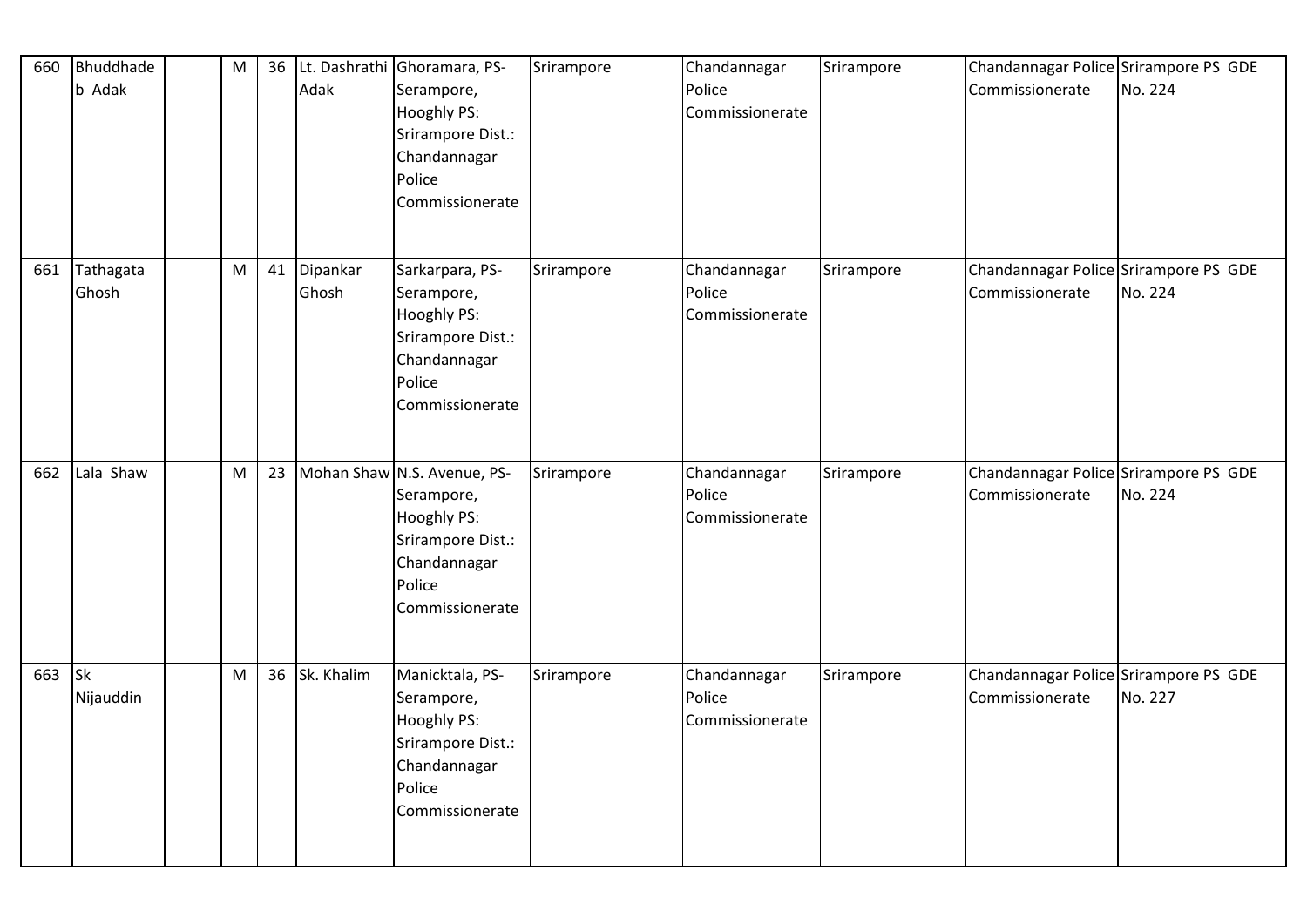| 664 | Dhiraj<br>Majhi   | M | 43 | Lt. Rekha<br>Majha  | Manicktala, PS-<br>Serampore,<br>Hooghly PS:<br>Srirampore Dist.:<br>Chandannagar<br>Police<br>Commissionerate                     | Srirampore | Chandannagar<br>Police<br>Commissionerate | Srirampore | Chandannagar Police Srirampore PS GDE<br>Commissionerate | No. 227 |
|-----|-------------------|---|----|---------------------|------------------------------------------------------------------------------------------------------------------------------------|------------|-------------------------------------------|------------|----------------------------------------------------------|---------|
| 665 | Shambhu<br>Goval  | M | 39 | Lt. Suraj<br>Goral  | Manicktala, PS-<br>Serampore,<br>Hooghly PS:<br>Srirampore Dist.:<br>Chandannagar<br>Police<br>Commissionerate                     | Srirampore | Chandannagar<br>Police<br>Commissionerate | Srirampore | Chandannagar Police Srirampore PS GDE<br>Commissionerate | No. 227 |
| 666 | Ranjit<br>Pakira  | M | 42 | Lt. Mohan<br>Pakira | Manicktala, PS-<br>Serampore,<br><b>Hooghly PS:</b><br>Srirampore Dist.:<br>Chandannagar<br>Police<br>Commissionerate              | Srirampore | Chandannagar<br>Police<br>Commissionerate | Srirampore | Chandannagar Police Srirampore PS GDE<br>Commissionerate | No. 227 |
| 667 | Biswanath<br>Saha | M | 39 | Prih Ranjan<br>Saha | Provash Nagar, PS-Srirampore<br>Serampore,<br><b>Hooghly PS:</b><br>Srirampore Dist.:<br>Chandannagar<br>Police<br>Commissionerate |            | Chandannagar<br>Police<br>Commissionerate | Srirampore | Chandannagar Police Srirampore PS GDE<br>Commissionerate | No. 227 |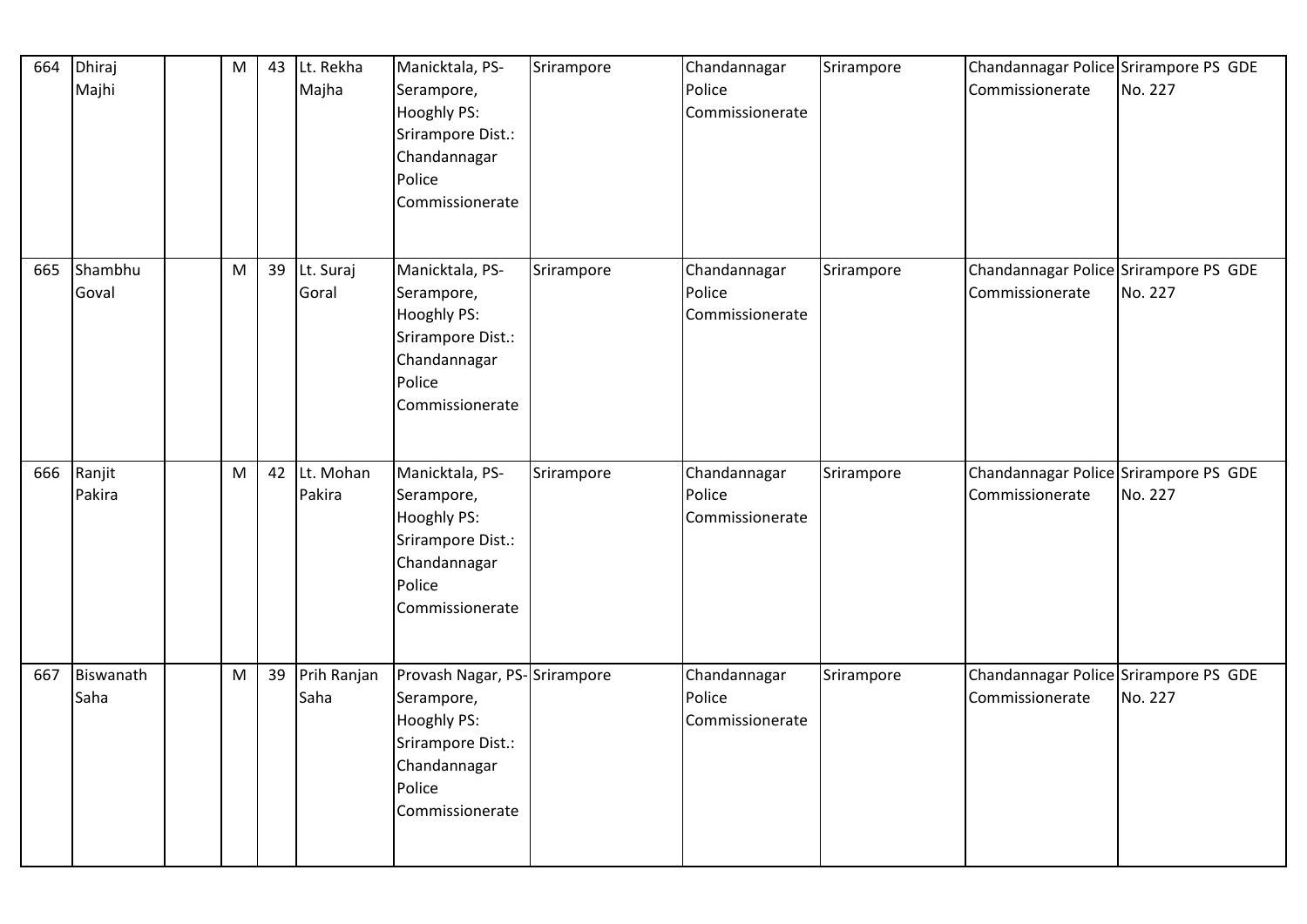| 668 | Ratan Nath      | M | 29 | Narayan<br>Nath       | Provash Nagar, PS-Srirampore<br>Serampore,<br>Hooghly PS:<br>Srirampore Dist.:<br>Chandannagar<br>Police<br>Commissionerate                       |            | Chandannagar<br>Police<br>Commissionerate | Srirampore | Chandannagar Police Srirampore PS GDE<br>Commissionerate | No. 227 |
|-----|-----------------|---|----|-----------------------|---------------------------------------------------------------------------------------------------------------------------------------------------|------------|-------------------------------------------|------------|----------------------------------------------------------|---------|
| 669 | Ajay Banik      | M | 39 |                       | Srivay Banik   Provash Nagar, PS-Srirampore<br>Serampore,<br><b>Hooghly PS:</b><br>Srirampore Dist.:<br>Chandannagar<br>Police<br>Commissionerate |            | Chandannagar<br>Police<br>Commissionerate | Srirampore | Chandannagar Police Srirampore PS GDE<br>Commissionerate | No. 227 |
| 670 | Sunil<br>Singha | M | 32 | Lt. Suresh<br>Singha  | Provash Nagar, PS-Srirampore<br>Serampore,<br>Hooghly PS:<br>Srirampore Dist.:<br>Chandannagar<br>Police<br>Commissionerate                       |            | Chandannagar<br>Police<br>Commissionerate | Srirampore | Chandannagar Police Srirampore PS GDE<br>Commissionerate | No. 227 |
| 671 | Santosh<br>Shaw | M | 31 | Jodgendra<br>Pr. Shaw | 41/23, N.S. Road,<br>PS-Rishra,<br>Hooghly PS:<br>Srirampore Dist.:<br>Chandannagar<br>Police<br>Commissionerate                                  | Srirampore | Chandannagar<br>Police<br>Commissionerate | Srirampore | Chandannagar Police Srirampore PS GDE<br>Commissionerate | No. 227 |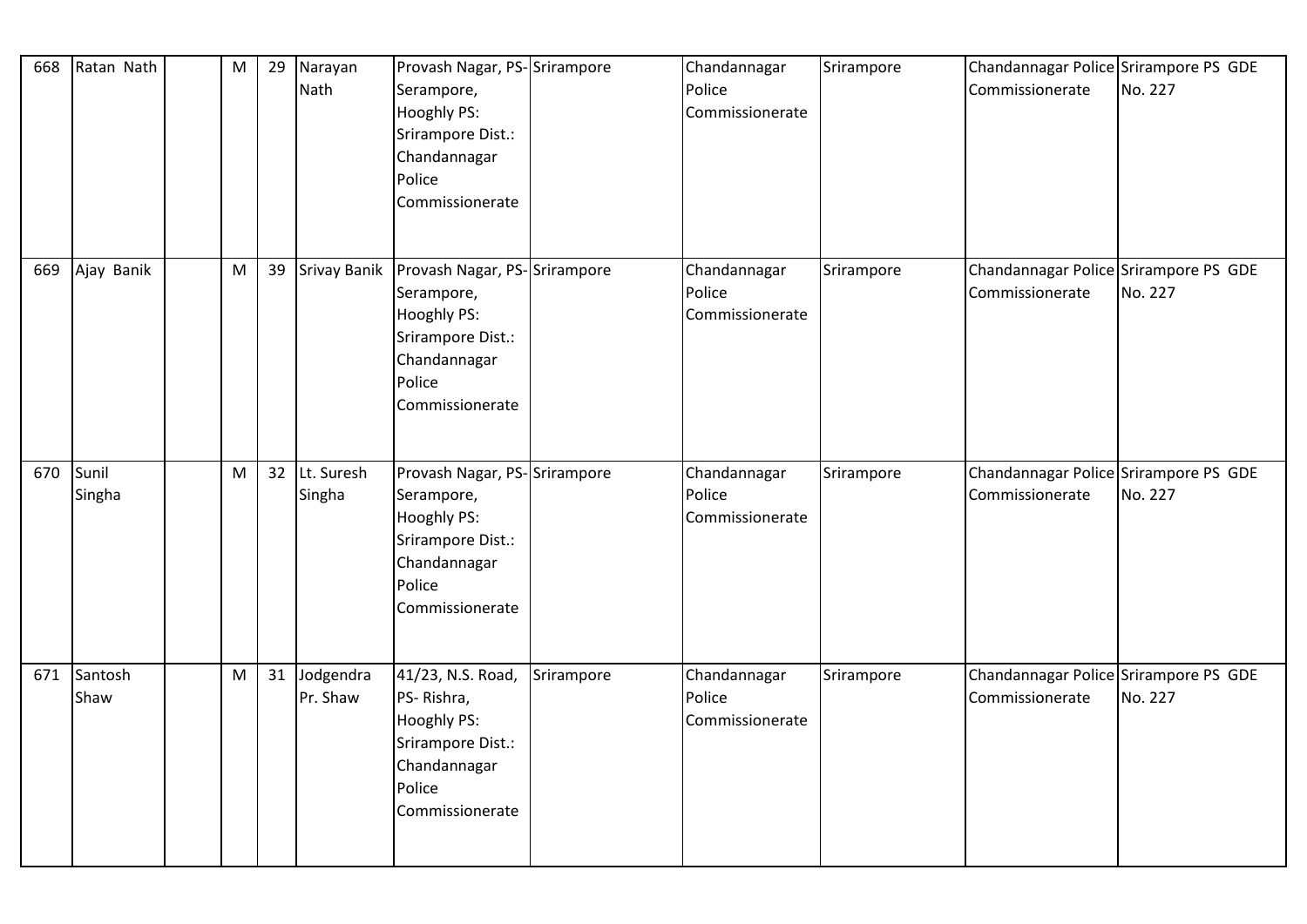| 672 | Amit Kumar<br>Shaw      | M | 29 | Premnath<br>Shaw             | 41/23, N.S. Road,<br>PS-Rishra,<br><b>Hooghly PS:</b><br>Srirampore Dist.:<br>Chandannagar<br>Police<br>Commissionerate | Srirampore | Chandannagar<br>Police<br>Commissionerate | Srirampore | Chandannagar Police Srirampore PS GDE<br>Commissionerate | No. 227                                         |
|-----|-------------------------|---|----|------------------------------|-------------------------------------------------------------------------------------------------------------------------|------------|-------------------------------------------|------------|----------------------------------------------------------|-------------------------------------------------|
| 673 | Ramesh<br><b>Biswas</b> | M | 33 | Dina Biswas                  | Tin Bazar, PS-<br>Serampore,<br>Hooghly PS:<br>Srirampore Dist.:<br>Chandannagar<br>Police<br>Commissionerate           | Srirampore | Chandannagar<br>Police<br>Commissionerate | Srirampore | Chandannagar Police Srirampore PS GDE<br>Commissionerate | No. 227                                         |
| 674 | Subhash<br>Rajak        | M | 36 | Raju Rajak                   | Tin Bazar, PS-<br>Serampore,<br>Hooghly PS:<br>Srirampore Dist.:<br>Chandannagar<br>Police<br>Commissionerate           | Srirampore | Chandannagar<br>Police<br>Commissionerate | Srirampore | Chandannagar Police Srirampore PS GDE<br>Commissionerate | No. 227                                         |
| 675 | <b>Rohit Shaw</b>       |   |    | S/o Raju<br>Shaw             | Kotrung<br>Dharmatala Lane,<br>Hindmotor, PS-<br>Uttarpara,                                                             |            | <b>Basirhat</b>                           | Uttarpara  | Commissionerate                                          | Chandannagar Police Uttarpara PS GDE No.<br>218 |
|     | 676 Ashim<br>Mistri     |   |    | S/o Lt.<br>Parimal<br>Mistri | Souradip<br>Chakraborty<br>Nagar, Konnagar,<br>PS- Uttarpar                                                             |            | <b>Basirhat</b>                           | Uttarpara  | Commissionerate                                          | Chandannagar Police Uttarpara PS GDE No.<br>218 |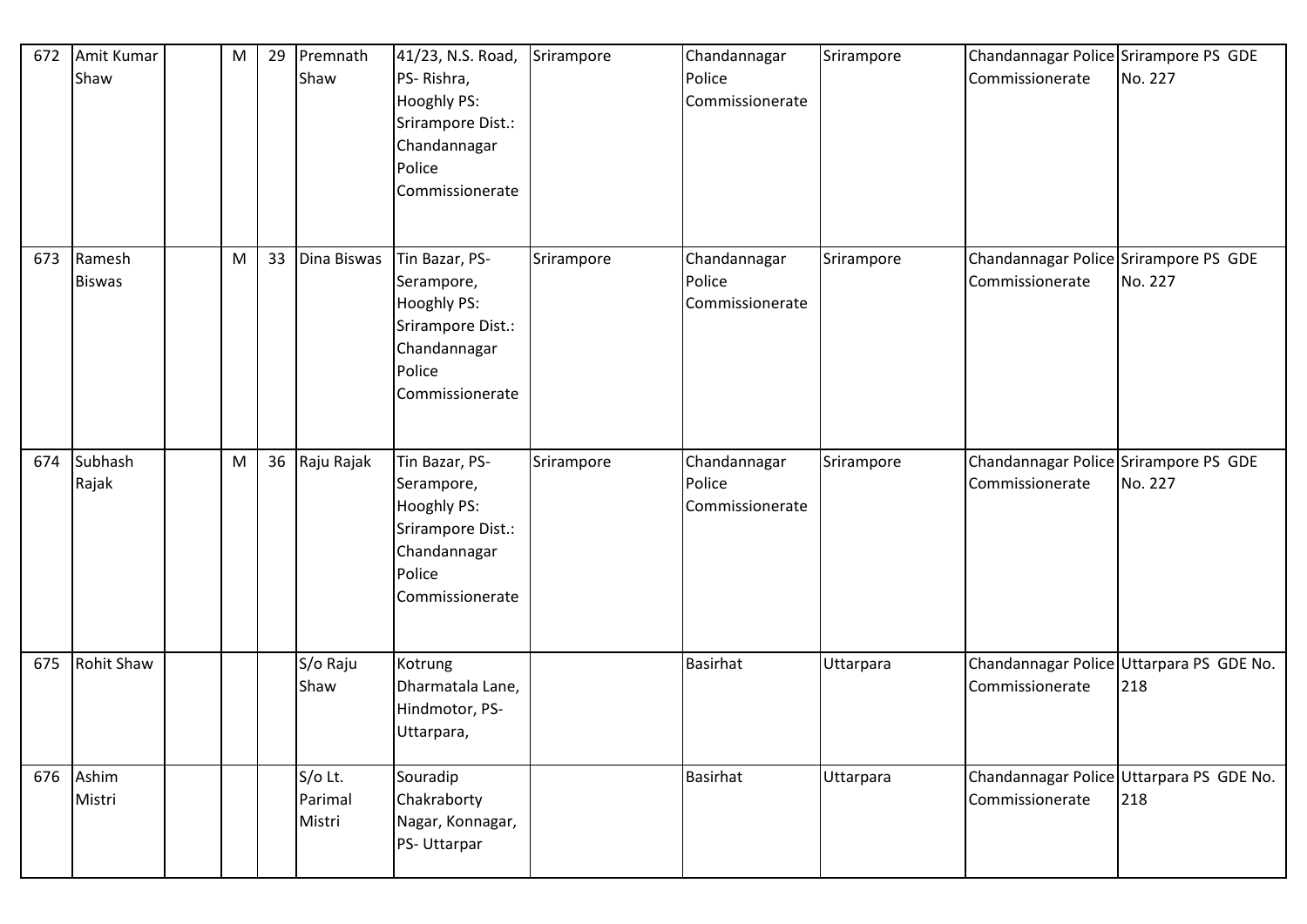| 677 | Gobinda<br>Roy            |           |    | S/o Nimai<br>Roy                       | Souradip<br>Chakraborty<br>Nagar, Konnagar,<br>PS-Uttarpar                |                  | <b>Basirhat</b> | Uttarpara        | Commissionerate | Chandannagar Police Uttarpara PS GDE No.<br>218 |
|-----|---------------------------|-----------|----|----------------------------------------|---------------------------------------------------------------------------|------------------|-----------------|------------------|-----------------|-------------------------------------------------|
| 678 | Manotash<br><b>Biswas</b> |           |    | S/o Nilkanta Souradip<br><b>Biswas</b> | Chakraborty<br>Nagar, Konnagar,<br>PS-Uttarpar                            |                  | <b>Basirhat</b> | Uttarpara        | Commissionerate | Chandannagar Police Uttarpara PS GDE No.<br>218 |
| 679 | Santosh Roy               |           |    | Roy                                    | S/o Ramayan Kasibati Road,<br>Makhla, PS-<br>Uttarpara, Dist-<br>Hooghl   |                  | <b>Basirhat</b> | Uttarpara        | Commissionerate | Chandannagar Police Uttarpara PS GDE No.<br>218 |
| 680 | Pintu Kumar               |           |    | S/o Sankar<br>Roy                      | Kasibati Road,<br>Makhla, PS-<br>Uttarpara, Dist-<br>Hooghl               |                  | <b>Basirhat</b> | Uttarpara        | Commissionerate | Chandannagar Police Uttarpara PS GDE No.<br>218 |
| 681 | Jugal<br>Tapadar          |           |    | S/o Gour<br>Gopal<br>Tapadar           | 2 No, Govt.<br>Colony,<br>Huindmotor, PS-<br>Uttarpara, Dis               |                  | <b>Basirhat</b> | Uttarpara        | Commissionerate | Chandannagar Police Uttarpara PS GDE No.<br>218 |
| 682 | Pramanand<br>a Rajbanshi  | M         | 30 | Paresh<br>Rajbanshi                    | RAMPUR,<br><b>SINGHIMARI PS:</b><br><b>Baxsirhat Dist.:</b><br>Coochbehar | Baxsirhat        | Coochbehar      | Baxsirhat        | Coochbehar      | Baxsirhat PS GDE No.<br>103                     |
| 683 | Jhalan<br>Barman          | M         | 27 | Gopal<br>Barman                        | <b>JHINGAPURNI PS:</b><br><b>Baxsirhat Dist.:</b><br>Coochbehar           | <b>Baxsirhat</b> | Coochbehar      | <b>Baxsirhat</b> | Coochbehar      | Baxsirhat PS GDE No.<br>103                     |
|     | 684 Ranjit<br>Barman      | M         | 38 | <b>Dhiren</b><br>Barman                | <b>BAROKODALI PS:</b><br><b>Baxsirhat Dist.:</b><br>Coochbehar            | <b>Baxsirhat</b> | Coochbehar      | Baxsirhat        | Coochbehar      | Baxsirhat PS GDE No.<br>103                     |
| 685 | Sujit<br>Barman           | ${\sf M}$ | 35 | Sresh<br>Barman                        | HAJIRKUTHI PS:<br><b>Baxsirhat Dist.:</b><br>Coochbehar                   | Baxsirhat        | Coochbehar      | Baxsirhat        | Coochbehar      | Baxsirhat PS GDE No.<br>103                     |
|     | 686 Bimal Roy<br>Singha   | M         | 55 | Singha                                 | Lt. Binay Roy PS: Baxsirhat Dist.: Baxsirhat<br>Coochbehar                |                  | Coochbehar      | Baxsirhat        | Coochbehar      | Baxsirhat PS GDE No.<br>103                     |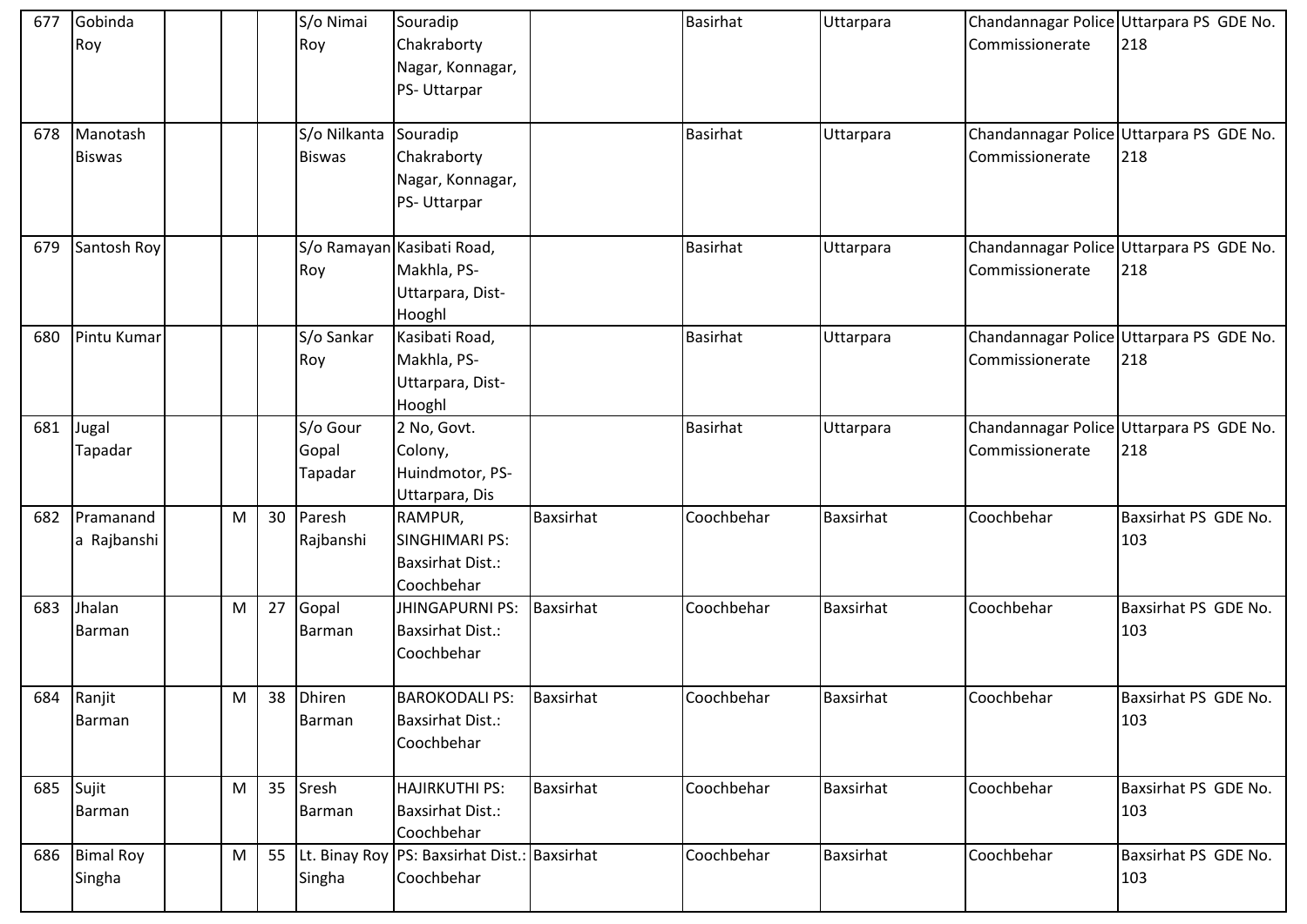| 687 | Litan<br>Barman            |   |    | Harendra<br><b>Barman</b>  | <b>RUERKUTHI PS:</b><br>Dinhata Dist.:<br>Coochbehar       | Dinhata     | Coochbehar      | Dinhata     | Coochbehar | Dinhata PS GDE No.<br>193    |
|-----|----------------------------|---|----|----------------------------|------------------------------------------------------------|-------------|-----------------|-------------|------------|------------------------------|
| 688 | Sudip<br>Barman            |   |    | Sankar<br>Barman           | RUERKUTHI PS:<br>Dinhata Dist.:<br>Coochbehar              | Dinhata     | Coochbehar      | Dinhata     | Coochbehar | Dinhata PS GDE No.<br>193    |
| 689 | <b>Abdul Barik</b><br>Miah |   |    | Lt. Khaybar<br>Ali Miah    | <b>CHAMTA PS: Sitai</b><br>Dist.: Coochbehar               | Sitai       | Coochbehar      | Dinhata     | Coochbehar | Dinhata PS GDE No.<br>193    |
| 690 | Rabi<br><b>Barman</b>      | M |    | Lt. Jharu<br><b>Barman</b> | KHARKHARIYA PS: Dinhata<br>Dinhata Dist.:<br>Coochbehar    |             | Coochbehar      | Dinhata     | Coochbehar | Dinhata PS GDE No.<br>193    |
| 691 | Jamir Miah                 | M |    | <b>Ismail Miah</b>         | DURGANAGAR<br>PS: Cooch behar<br>Dist.: Coochbehar         | Cooch behar | Coochbehar      | Dinhata     | Coochbehar | Dinhata PS GDE No.<br>193    |
| 692 | Nuruddin                   | M |    | <b>Hazrat Ali</b>          | LAKHIMPUR,<br><b>GOALPARA</b>                              |             | <b>Basirhat</b> | Dinhata     | Coochbehar | Dinhata PS GDE No.<br>194    |
| 693 | Nur Islam                  | M |    | Hafej Ali                  | FALIMARI,<br>LAKHIMPUR,<br>GOALPARA,<br><b>ASSAM</b>       |             | <b>Basirhat</b> | Dinhata     | Coochbehar | Dinhata PS GDE No.<br>194    |
| 694 | <b>Bipin Ch</b><br>Namodas | M |    | Jogen Ch<br>Namodas        | <b>BALORAMPUR</b><br>ROAD PS: Dinhata<br>Dist.: Coochbehar | Dinhata     | Coochbehar      | Dinhata     | Coochbehar | Dinhata PS GDE No.<br>194    |
| 695 | Umarali<br>Bajikar         | M | 62 | Lt. Rabi<br>Bajikar        | PS: Ghogsadanga<br>Dist.: Coochbehar                       | Ghogsadanga | Coochbehar      | Ghogsadanga | Coochbehar | Ghogsadanga PS GDE<br>No. 76 |
| 696 | Partha<br><b>Biswas</b>    | M | 22 | Jhantu<br><b>Biswas</b>    | Chanderkuthi PS:<br>Sahebganj Dist.:<br>Coochbehar         | Sahebganj   | Coochbehar      | Sahebganj   | Coochbehar | Sahebganj PS GDE No.<br>89   |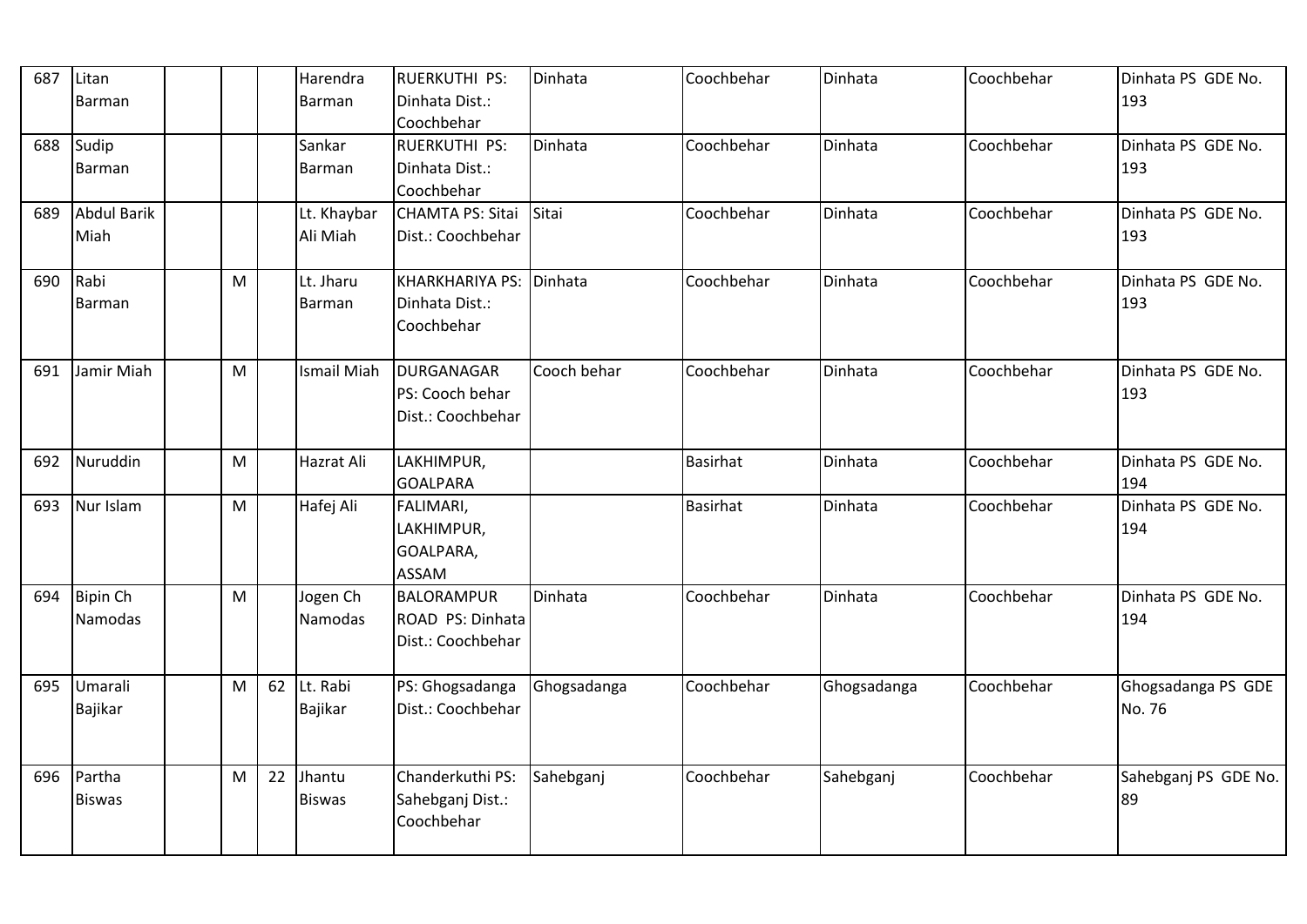| 697 | Sita Kumari                   | F | 18 | Krishna Roy                  | BARO POTIYA, PO- Kuchlibari<br>BHAHADURGANJ,<br>PS-KRISHNAGANJ,<br>(BIH PS: Kuchlibari |           | <b>Basirhat</b> | Sahebganj | Coochbehar | Sahebganj PS GDE No.<br>89                        |
|-----|-------------------------------|---|----|------------------------------|----------------------------------------------------------------------------------------|-----------|-----------------|-----------|------------|---------------------------------------------------|
| 698 | Ataur<br>Rahaman<br>Khandakar | M | 26 | Kouchal<br>Azam<br>Khandakar | Jaigirbalabari-III<br>PS: Sahebganj<br>Dist.: Coochbehar                               | Sahebganj | Coochbehar      | Sahebganj | Coochbehar | Sahebganj PS GDE No.<br>92                        |
| 699 | Taslim                        | F | 34 |                              | Bablu Hoque Jaigirbalabari-III<br>PS: Sahebganj<br>Dist.: Coochbehar                   | Sahebganj | Coochbehar      | Sahebganj | Coochbehar | Sahebganj PS GDE No.<br>92                        |
| 700 | <b>Badal Roy</b>              | M | 45 | Lal Mohan<br>Roy             | Bamanhat PS:<br>Sahebganj Dist.:<br>Coochbehar                                         | Sahebganj | Coochbehar      | Sahebganj | Coochbehar | Sahebganj PS GDE No.<br>97                        |
| 701 | Tiklu<br>Benarjee             | M | 40 | n Benarjee                   | Madhusudha Bamanhat PS:<br>Sahebganj Dist.:<br>Coochbehar                              | Sahebganj | Coochbehar      | Sahebganj | Coochbehar | Sahebganj PS GDE No.<br>97                        |
| 702 | Ranjit<br>Barman              | M | 56 | a Barman                     | Lt.hargobind Kharija Gitaldaha<br>PS: Dinhata Dist.:<br>Coochbehar                     | Dinhata   | Coochbehar      | Sahebganj | Coochbehar | Sahebganj PS Outpost<br>Nayarhat OP GDE No.<br>70 |
| 703 | Sanai<br>Barman               | M | 48 | Lt.bechha<br>Barman          | Khamar boxi PS:<br>Sahebganj Dist.:<br>Coochbehar                                      | Sahebganj | Coochbehar      | Sahebganj | Coochbehar | Sahebganj PS Outpost<br>Nayarhat OP GDE No.<br>70 |
| 704 | Baganu Das                    | M | 27 | Sanatan Das                  | Bara Hachina, PO-<br>Putimari PS:<br>Dinhata Dist.:<br>Coochbehar                      | Dinhata   | Coochbehar      | Sahebganj | Coochbehar | Sahebganj PS Outpost<br>Nayarhat OP GDE No.<br>70 |
| 705 | Sunil Sen                     | M | 57 | Ambika<br>Charan Sen         | Nagarerbari-III PS: Sahebganj<br>Sahebganj Dist.:<br>Coochbehar                        |           | Coochbehar      | Sahebganj | Coochbehar | Sahebganj PS Outpost<br>Nayarhat OP GDE No.<br>70 |
| 706 | Charanjit<br>Barman           | M | 22 | Subash<br><b>Barman</b>      | Talliguri PS: Cooch Cooch behar<br>behar Dist.:<br>Coochbehar                          |           | Coochbehar      | Sahebganj | Coochbehar | Sahebganj PS GDE No.<br>12                        |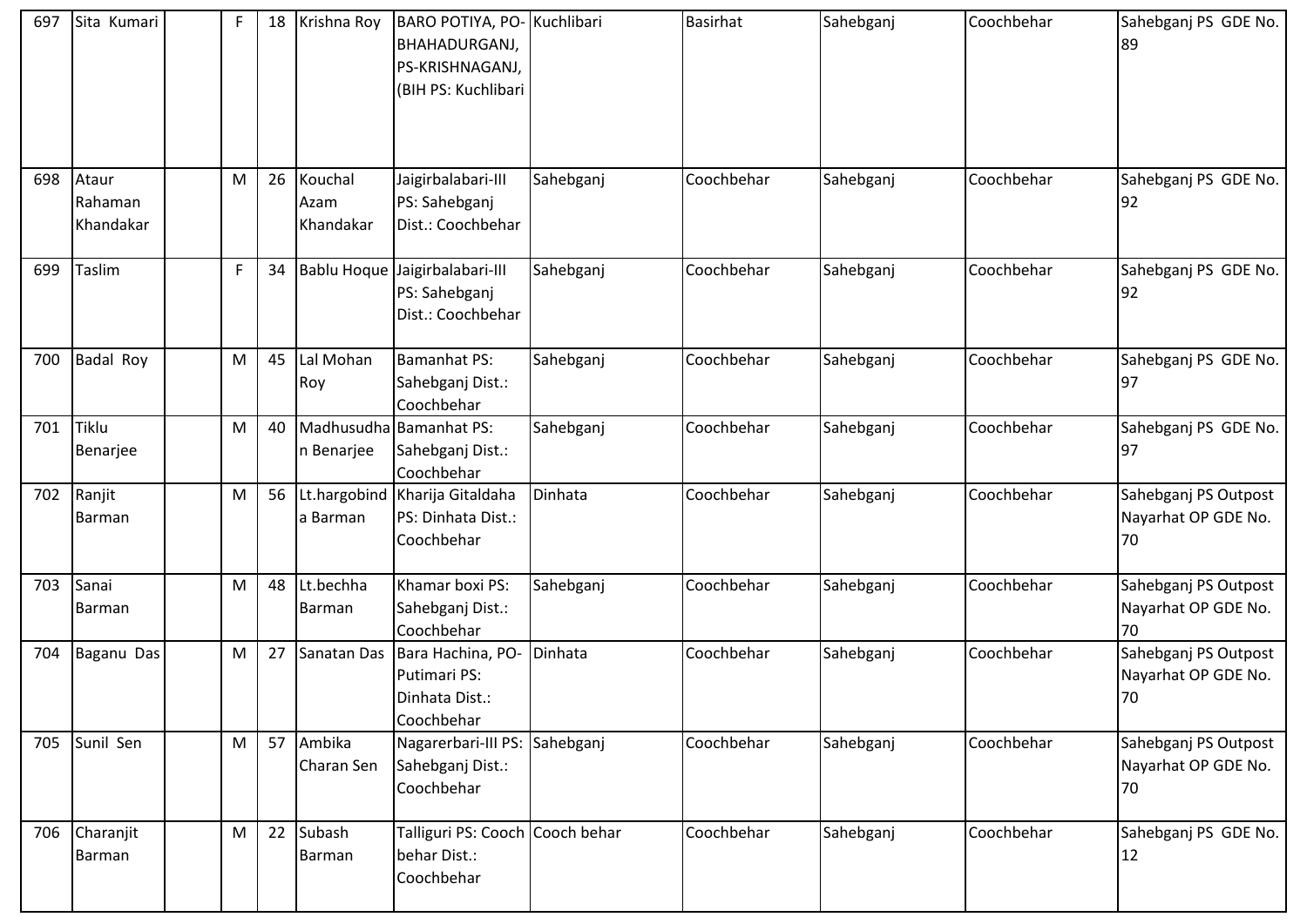| 707 | Tapash Das            | M | 31 | Khagen Ch<br>Das           | Tiadaha PS:<br>Sahebganj Dist.:<br>Coochbehar                          | Sahebganj   | Coochbehar       | Sahebganj   | Coochbehar       | Sahebganj PS GDE No.<br>102   |
|-----|-----------------------|---|----|----------------------------|------------------------------------------------------------------------|-------------|------------------|-------------|------------------|-------------------------------|
| 708 | Subhash<br>Das        | M | 28 | Lt. Kartick<br>Das         | Khidirpur PS:<br><b>Balurghat Dist.:</b><br>Dakshin Dinajpur           | Balurghat   | Dakshin Dinajpur | Balurghat   | Dakshin Dinajpur | Balurghat PS GDE No.<br>193   |
| 709 | Manilal<br>Mahato     | M | 50 | Lt. Sahadeb<br>Mahato      | Amai PS: Bansihari Bansihari<br>Dist.: Dakshin<br>Dinajpur             |             | Dakshin Dinajpur | Bansihari   | Dakshin Dinajpur | Bansihari PS GDE No.<br>124   |
| 710 | Pocha<br>Ghosh        | M |    | Lt.<br>Nityananda<br>Ghosh | Paschim<br>Halderpara PS:<br>Gangarampur<br>Dist.: Dakshin<br>Dinajpur | Gangarampur | Dakshin Dinajpur | Gangarampur | Dakshin Dinajpur | Gangarampur PS GDE<br>No. 156 |
| 711 | <b>Bhola</b><br>Ghosh | M |    | Nilu Ghosh                 | Paschim<br>Halderpara PS:<br>Gangarampur<br>Dist.: Dakshin<br>Dinajpur | Gangarampur | Dakshin Dinajpur | Gangarampur | Dakshin Dinajpur | Gangarampur PS GDE<br>No. 156 |
| 712 | Kalu<br>Barman        | M |    | Khokon<br>Barman           | Paschim<br>Halderpara PS:<br>Gangarampur<br>Dist.: Dakshin<br>Dinajpur | Gangarampur | Dakshin Dinajpur | Gangarampur | Dakshin Dinajpur | Gangarampur PS GDE<br>No. 156 |
| 713 | Rosni<br>Jajabor      | F |    | Dharmendra<br>Jajabor      |                                                                        |             | <b>Basirhat</b>  | Harirampur  | Dakshin Dinajpur | Harirampur PS GDE<br>No. 109  |
| 714 | Prabha<br>Mali        | F | 65 | Lt. Amullya<br>Mali        | Purba Gobindapur Hilli<br>PS: Hilli Dist.:<br>Dakshin Dinajpur         |             | Dakshin Dinajpur | Hilli       | Dakshin Dinajpur | Hilli PS GDE No. 115          |
| 715 | Narendra<br>Nath Roy  | M | 38 | Lt. Gire<br>Mohan Roy      | Chakjayanti PS:<br>Kumarganj Dist.:<br>Dakshin Dinajpur                | Kumarganj   | Dakshin Dinajpur | Kumarganj   | Dakshin Dinajpur | Kumarganj PS GDE No.<br>95    |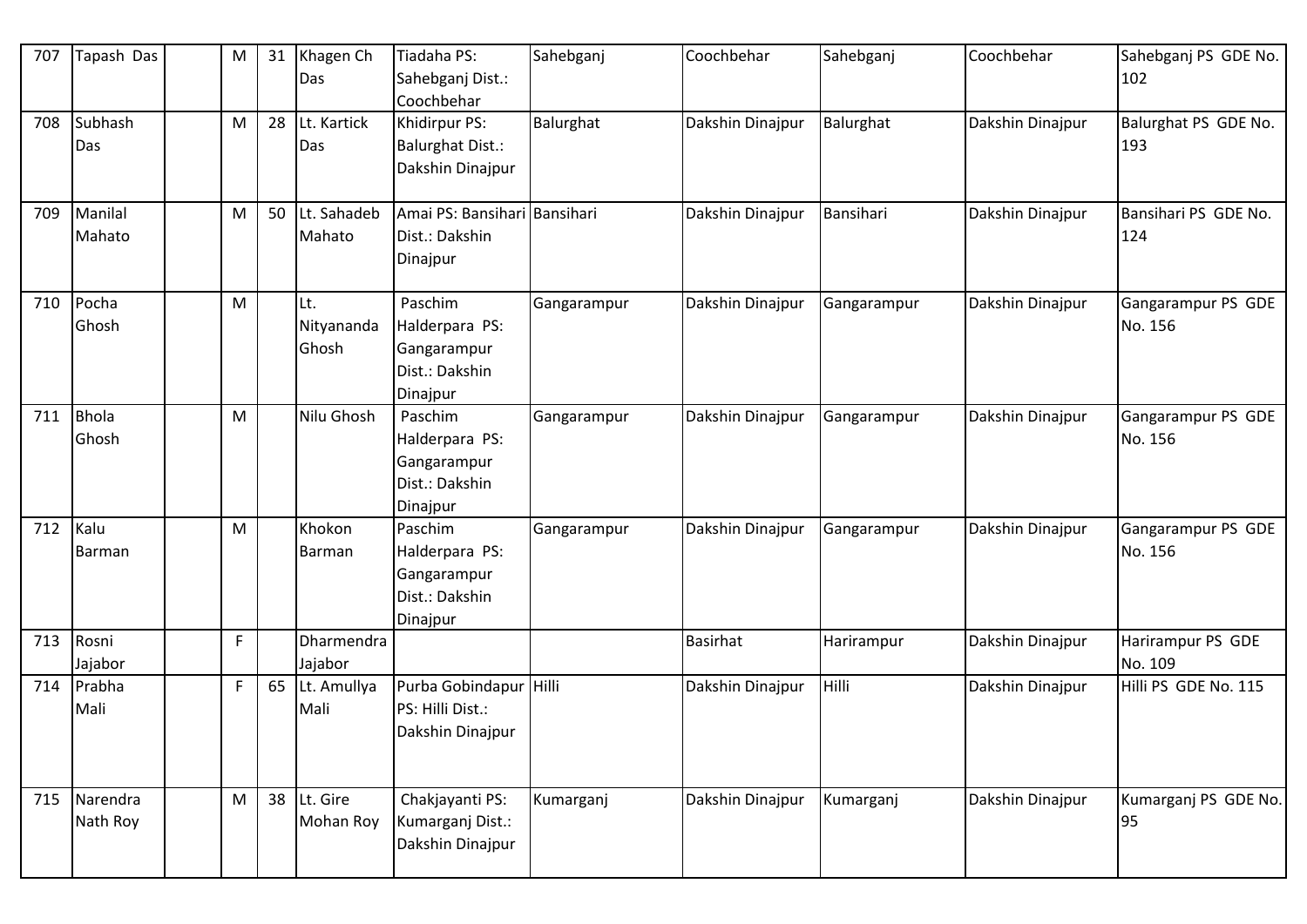| 716 | Nur Islam    | M | 50 |                       | Abul Hossain Kutubpur PS: | Kumarganj  | Dakshin Dinajpur | Kumarganj | Dakshin Dinajpur | Kumarganj PS GDE No.       |
|-----|--------------|---|----|-----------------------|---------------------------|------------|------------------|-----------|------------------|----------------------------|
|     | Sarkar       |   |    | Sarkar                | Kumarganj Dist.:          |            |                  |           |                  | 95                         |
|     |              |   |    |                       | Dakshin Dinajpur          |            |                  |           |                  |                            |
|     |              |   |    |                       |                           |            |                  |           |                  |                            |
| 717 | Tapash       | M | 35 |                       | Gupin Sarkar Kutubpur PS: | Kumarganj  | Dakshin Dinajpur | Kumarganj | Dakshin Dinajpur | Kumarganj PS GDE No.       |
|     | Sarkar       |   |    |                       | Kumarganj Dist.:          |            |                  |           |                  | 95                         |
|     |              |   |    |                       | Dakshin Dinajpur          |            |                  |           |                  |                            |
|     |              |   |    |                       |                           |            |                  |           |                  |                            |
| 718 | Uttam Roy    | M | 30 | Sunil Roy             | Rainanda PS:              | Kumarganj  | Dakshin Dinajpur | Kumarganj | Dakshin Dinajpur | Kumarganj PS GDE No.       |
|     |              |   |    |                       | Kumarganj Dist.:          |            |                  |           |                  | 95                         |
|     |              |   |    |                       | Dakshin Dinajpur          |            |                  |           |                  |                            |
| 719 | Soilen Roy   | M | 28 | Promod Roy            | Chakjayanti PS:           | Kumarganj  | Dakshin Dinajpur | Kumarganj | Dakshin Dinajpur | Kumarganj PS GDE No.       |
|     |              |   |    |                       | Kumarganj Dist.:          |            |                  |           |                  | 95                         |
|     |              |   |    |                       | Dakshin Dinajpur          |            |                  |           |                  |                            |
|     |              |   |    |                       |                           |            |                  |           |                  |                            |
| 720 | Dalu         | M | 30 | Osman                 | Suhari PS: Tapan          | Tapan      | Dakshin Dinajpur | Tapan     | Dakshin Dinajpur | Tapan PS GDE No. 54        |
|     | Kabiraj      |   |    | Kabiraj               | Dist.: Dakshin            |            |                  |           |                  |                            |
|     |              |   |    |                       | Dinajpur                  |            |                  |           |                  |                            |
|     |              |   |    |                       |                           |            |                  |           |                  |                            |
| 721 | Sapan        | M | 35 | Suresh Lohar Of Below |                           | Darjeeling | Darjeeling       | Kurseong  | Darjeeling       | <b>Kurseong PS Outpost</b> |
|     | Lohar        |   |    |                       | Government                |            |                  |           |                  | Baggora OP GDE No.         |
|     |              |   |    |                       | College, Singmari         |            |                  |           |                  | 56                         |
|     |              |   |    |                       | PS: Darjeeling            |            |                  |           |                  |                            |
|     |              |   |    |                       | Dist.: Darjeeling         |            |                  |           |                  |                            |
| 722 | Dipak Roy    | M | 26 | Hence Roy             | Ghotanbari.               |            | Jalpaiguri       | Mirik     | Darjeeling       | Mirik PS GDE No. 63        |
|     |              |   |    |                       | Fulbari. Ps njp.          |            |                  |           |                  |                            |
|     |              |   |    |                       | Dist.: Jalpaiguri         |            |                  |           |                  |                            |
| 723 | Shekhar      | M | 22 | Shambu                | Kamala bagan              |            | Darjeeling       | Mirik     | Darjeeling       | Mirik PS GDE No. 70        |
|     | Chettri      |   |    | Chettri               | faharabi                  |            |                  |           |                  |                            |
|     |              |   |    |                       | ghospukur Dist.:          |            |                  |           |                  |                            |
|     |              |   |    |                       | Darjeeling                |            |                  |           |                  |                            |
|     | 724 Raju Das | M | 22 | <b>Gopal Das</b>      | Jamunabandh               | Bishnupur  | Bankura          | Bishnupur | Bankura          | Bishnupur PS GDE No.       |
|     |              |   |    |                       | <b>Colony PS:</b>         |            |                  |           |                  | 153                        |
|     |              |   |    |                       | <b>Bishnupur Dist.:</b>   |            |                  |           |                  |                            |
|     |              |   |    |                       | <b>Bankura</b>            |            |                  |           |                  |                            |
|     | 725 Amit Dey | M | 18 | Ananda Dey            | Purosottam PS:            | Bishnupur  | <b>Bankura</b>   | Bishnupur | <b>Bankura</b>   | Bishnupur PS GDE No.       |
|     |              |   |    |                       | <b>Bishnupur Dist.:</b>   |            |                  |           |                  | 153                        |
|     |              |   |    |                       | <b>Bankura</b>            |            |                  |           |                  |                            |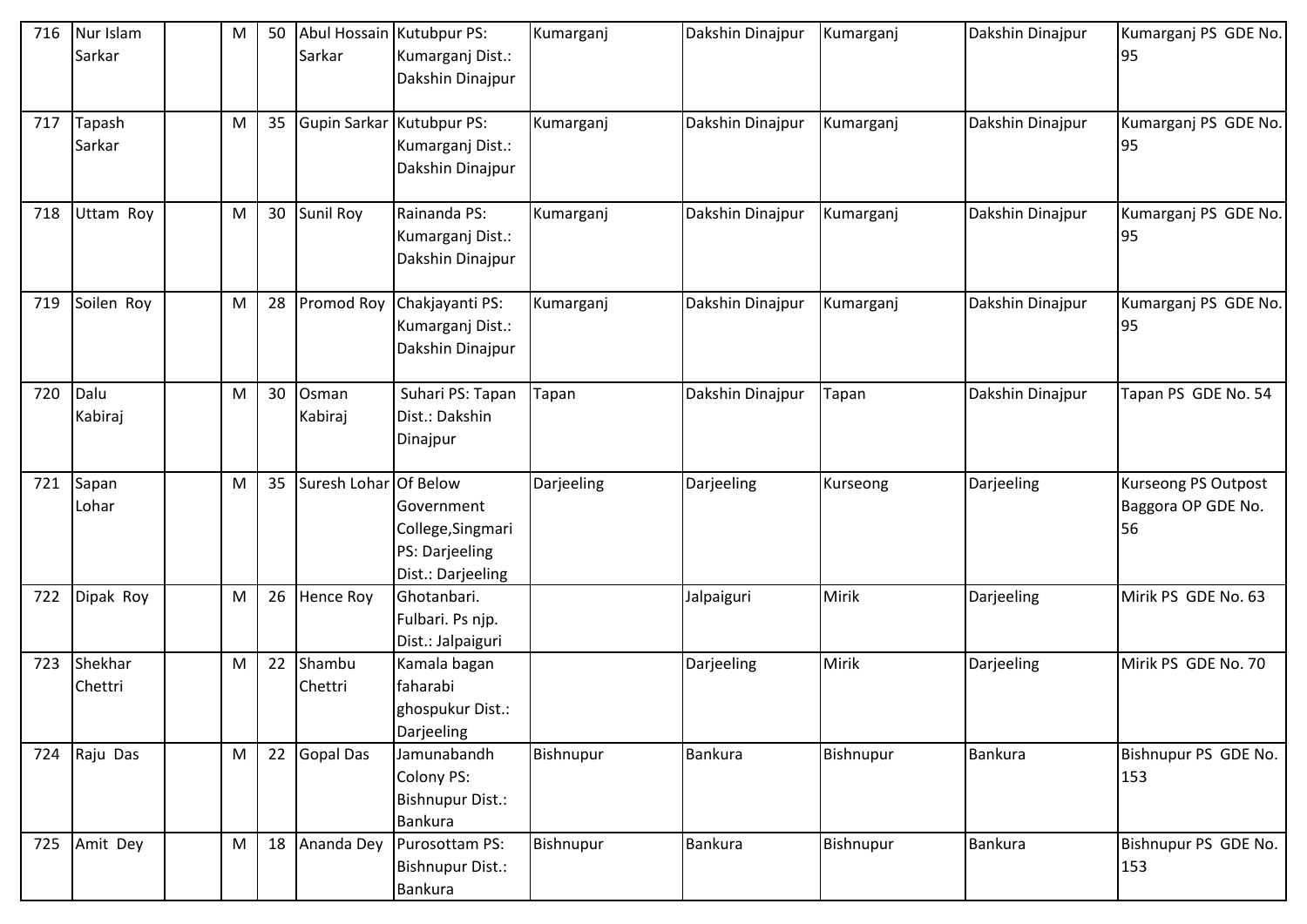| 726 | <b>Bubai</b><br>Chawdhury  | M | 37 | Ram<br>Chawdhury         | PS: Bishnupur<br>Dist.: Diamond<br><b>Harbour Police</b><br><b>District</b>                   | Bishnupur | Diamond Harbour<br><b>Police District</b> | Bishnupur | <b>Diamond Harbour</b><br><b>Police District</b> | Bishnupur PS GDE No.<br>230 |
|-----|----------------------------|---|----|--------------------------|-----------------------------------------------------------------------------------------------|-----------|-------------------------------------------|-----------|--------------------------------------------------|-----------------------------|
| 727 | Biswanath<br><b>Bag</b>    | M | 52 | Lt.<br>Kalicharan<br>Bag | PS: Bishnupur<br>Dist.: Diamond<br>Harbour Police<br><b>District</b>                          | Bishnupur | Diamond Harbour<br><b>Police District</b> | Bishnupur | Diamond Harbour<br><b>Police District</b>        | Bishnupur PS GDE No.<br>230 |
| 728 | Sattar Sk                  | M | 42 | Sahadat Sk               | PS: Bishnupur<br>Dist.: Diamond<br><b>Harbour Police</b><br><b>District</b>                   | Bishnupur | Diamond Harbour<br><b>Police District</b> | Bishnupur | <b>Diamond Harbour</b><br><b>Police District</b> | Bishnupur PS GDE No.<br>230 |
| 729 | Anup<br>Mondal             | M | 40 | Lt. Susanta<br>Mondal    | PS: Bishnupur<br>Dist.: Diamond<br>Harbour Police<br><b>District</b>                          | Bishnupur | Diamond Harbour<br><b>Police District</b> | Bishnupur | Diamond Harbour<br><b>Police District</b>        | Bishnupur PS GDE No.<br>255 |
| 730 | Ganesh<br>Mondal           | M | 62 |                          | Lt. Nagendra PS: Bishnupur<br>Nath Mondal Dist.: Diamond<br>Harbour Police<br><b>District</b> | Bishnupur | Diamond Harbour<br><b>Police District</b> | Bishnupur | Diamond Harbour<br><b>Police District</b>        | Bishnupur PS GDE No.<br>255 |
| 731 | Sufal Kayal                | M | 40 | Lt. Hirulal<br>Kayal     | PS: Bishnupur<br>Dist.: Diamond<br><b>Harbour Police</b><br><b>District</b>                   | Bishnupur | Diamond Harbour<br><b>Police District</b> | Bishnupur | Diamond Harbour<br><b>Police District</b>        | Bishnupur PS GDE No.<br>281 |
| 732 | Goutam<br>Kayal            | M | 35 | Arabindu<br>Kayal        | PS: Bishnupur<br>Dist.: Diamond<br>Harbour Police<br><b>District</b>                          | Bishnupur | Diamond Harbour<br><b>Police District</b> | Bishnupur | <b>Diamond Harbour</b><br><b>Police District</b> | Bishnupur PS GDE No.<br>281 |
| 733 | Pulak Karan                | M | 24 | Arabindu<br>Karan        | PS: Bishnupur<br>Dist.: Diamond<br><b>Harbour Police</b><br><b>District</b>                   | Bishnupur | Diamond Harbour<br><b>Police District</b> | Bishnupur | Diamond Harbour<br><b>Police District</b>        | Bishnupur PS GDE No.<br>281 |
| 734 | Mithun<br>Mondal<br>Mondal | M | 34 | Lt. Lalit<br>Mondal      | PS: Bishnupur<br>Dist.: Diamond<br>Harbour Police<br><b>District</b>                          | Bishnupur | Diamond Harbour<br><b>Police District</b> | Bishnupur | Diamond Harbour<br><b>Police District</b>        | Bishnupur PS GDE No.<br>281 |
|     | 735 Prafullya<br>Mondal    | M | 38 | Gour<br>Mondal           | PS: Bishnupur<br>Dist.: Diamond<br>Harbour Police<br><b>District</b>                          | Bishnupur | Diamond Harbour<br><b>Police District</b> | Bishnupur | Diamond Harbour<br>Police District               | Bishnupur PS GDE No.<br>281 |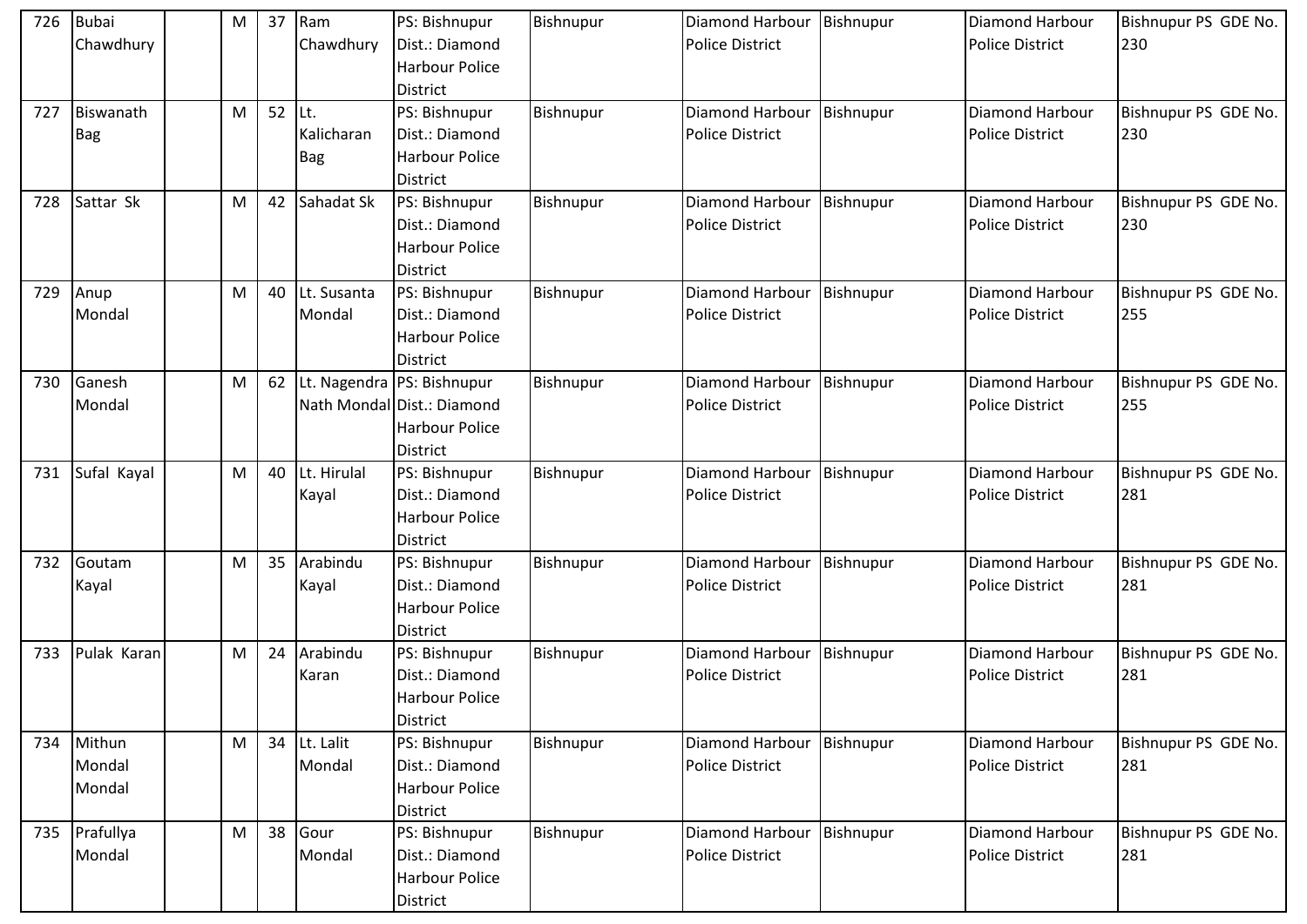| 736 | Suraj Sk            | M | 25 | Kutub Sk                 | PS: Bishnupur<br>Dist.: Diamond<br><b>Harbour Police</b><br><b>District</b>               | Bishnupur | Diamond Harbour<br><b>Police District</b> | Bishnupur | <b>Diamond Harbour</b><br><b>Police District</b> | Bishnupur PS GDE No.<br>205 |
|-----|---------------------|---|----|--------------------------|-------------------------------------------------------------------------------------------|-----------|-------------------------------------------|-----------|--------------------------------------------------|-----------------------------|
| 737 | Sayan Roy           | M | 20 | Samir Kr.<br>Roy         | PS: Bishnupur<br>Dist.: Diamond<br><b>Harbour Police</b><br><b>District</b>               | Bishnupur | Diamond Harbour<br><b>Police District</b> | Bishnupur | Diamond Harbour<br><b>Police District</b>        | Bishnupur PS GDE No.<br>259 |
| 738 | Rudrajit<br>Roy     | M | 20 |                          | Sishu Pal Roy PS: Bishnupur<br>Dist.: Diamond<br><b>Harbour Police</b><br><b>District</b> | Bishnupur | Diamond Harbour<br><b>Police District</b> | Bishnupur | Diamond Harbour<br><b>Police District</b>        | Bishnupur PS GDE No.<br>259 |
| 739 | Md. Rafik<br>Gazi   | M | 30 | <b>Hider Gazi</b>        | PS: Bishnupur<br>Dist.: Diamond<br><b>Harbour Police</b><br><b>District</b>               | Bishnupur | Diamond Harbour<br><b>Police District</b> | Bishnupur | <b>Diamond Harbour</b><br><b>Police District</b> | Bishnupur PS GDE No.<br>281 |
| 740 | Sahajan<br>Mondal   | M | 41 | Lt. Samad<br>Mondal      | PS: Bishnupur<br>Dist.: Diamond<br><b>Harbour Police</b><br><b>District</b>               | Bishnupur | Diamond Harbour<br><b>Police District</b> | Bishnupur | Diamond Harbour<br><b>Police District</b>        | Bishnupur PS GDE No.<br>281 |
| 741 | Prasad<br>Mistry    | M | 32 | Joyram<br>Mistry         | PS: Bishnupur<br>Dist.: Diamond<br><b>Harbour Police</b><br><b>District</b>               | Bishnupur | Diamond Harbour<br><b>Police District</b> | Bishnupur | Diamond Harbour<br><b>Police District</b>        | Bishnupur PS GDE No.<br>281 |
| 742 | Babusona<br>Gayen   | M | 32 | Gayen                    | Abul Hossain PS: Bishnupur<br>Dist.: Diamond<br><b>Harbour Police</b><br><b>District</b>  | Bishnupur | Diamond Harbour<br><b>Police District</b> | Bishnupur | Diamond Harbour<br><b>Police District</b>        | Bishnupur PS GDE No.<br>281 |
| 743 | Sabir Ali<br>Mondal | M | 32 | Usman<br>Mondal          | PS: Bishnupur<br>Dist.: Diamond<br><b>Harbour Police</b><br><b>District</b>               | Bishnupur | Diamond Harbour<br><b>Police District</b> | Bishnupur | Diamond Harbour<br><b>Police District</b>        | Bishnupur PS GDE No.<br>281 |
|     | 744 Bapi<br>Mondal  | M | 34 | Monohar<br>Mondal        | PS: Bishnupur<br>Dist.: Diamond<br>Harbour Police<br><b>District</b>                      | Bishnupur | Diamond Harbour<br><b>Police District</b> | Bishnupur | Diamond Harbour<br><b>Police District</b>        | Bishnupur PS GDE No.<br>281 |
| 745 | ljul Sk             | M | 37 | Lt. Sanawar<br><b>Sk</b> | PS: Bishnupur<br>Dist.: Diamond<br><b>Harbour Police</b><br><b>District</b>               | Bishnupur | Diamond Harbour<br>Police District        | Bishnupur | Diamond Harbour<br><b>Police District</b>        | Bishnupur PS GDE No.<br>67  |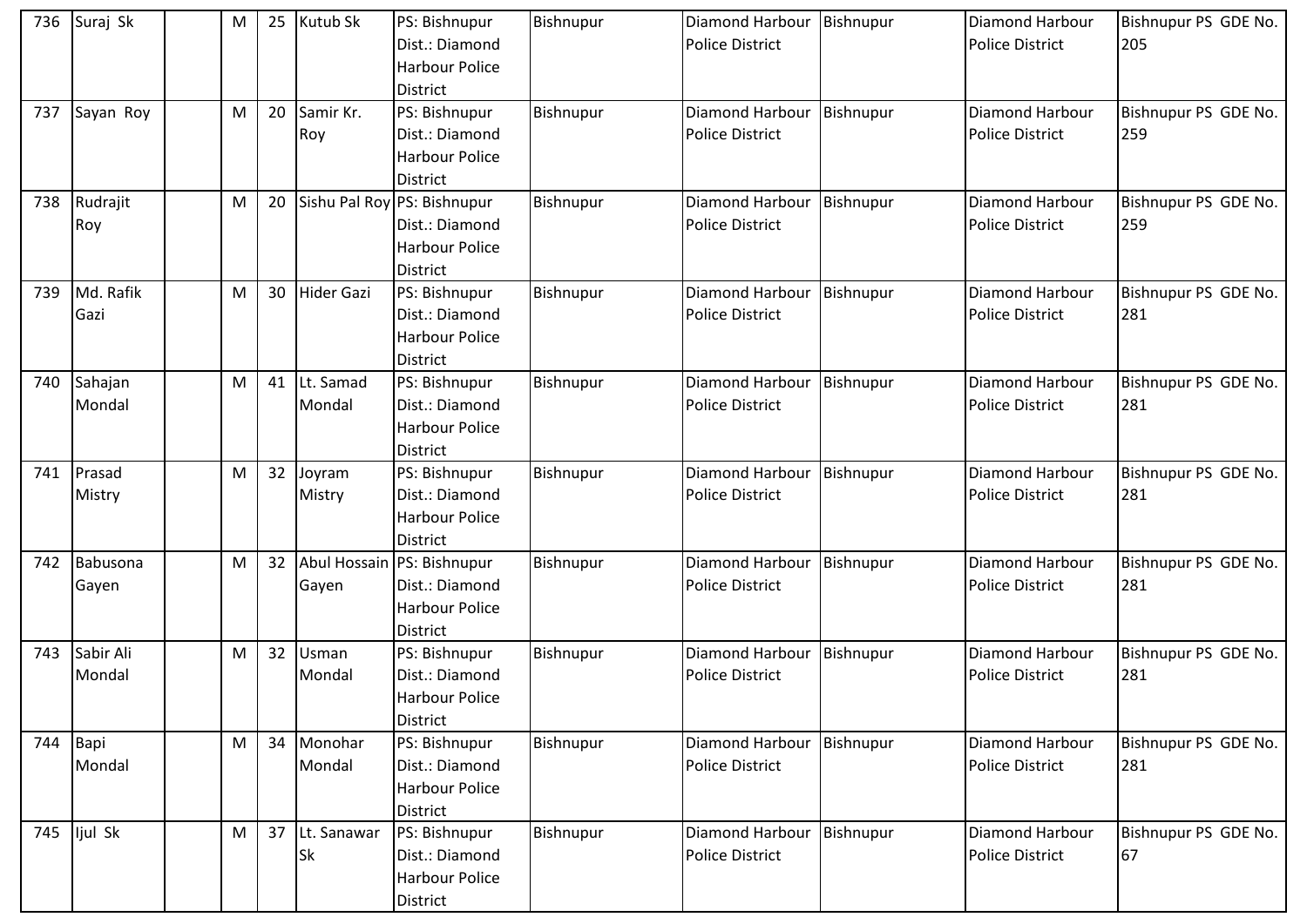| 746 | Sujauddin   | M | 37 | Lt.           | PS: Bishnupur              | <b>Bishnupur</b> | Diamond Harbour        | Bishnupur | Diamond Harbour        | Bishnupur PS GDE No. |
|-----|-------------|---|----|---------------|----------------------------|------------------|------------------------|-----------|------------------------|----------------------|
|     | Mollik      |   |    | Abbasuddin    | Dist.: Diamond             |                  | <b>Police District</b> |           | <b>Police District</b> | 67                   |
|     |             |   |    | <b>Mollik</b> | <b>Harbour Police</b>      |                  |                        |           |                        |                      |
|     |             |   |    |               | <b>District</b>            |                  |                        |           |                        |                      |
| 747 | Ibrahim     | M | 42 | Lt. Walab     | PS: Bishnupur              | Bishnupur        | Diamond Harbour        | Bishnupur | Diamond Harbour        | Bishnupur PS GDE No. |
|     | Mollik      |   |    | Mollik        | Dist.: Diamond             |                  | <b>Police District</b> |           | <b>Police District</b> | 67                   |
|     |             |   |    |               | <b>Harbour Police</b>      |                  |                        |           |                        |                      |
|     |             |   |    |               | District                   |                  |                        |           |                        |                      |
| 748 | Sk Malabut  | M | 38 | Lt. Sk        | PS: Bishnupur              | Bishnupur        | Diamond Harbour        | Bishnupur | Diamond Harbour        | Bishnupur PS GDE No. |
|     |             |   |    | Munsur Ali    | Dist.: Diamond             |                  | <b>Police District</b> |           | <b>Police District</b> | 67                   |
|     |             |   |    |               | <b>Harbour Police</b>      |                  |                        |           |                        |                      |
|     |             |   |    |               | <b>District</b>            |                  |                        |           |                        |                      |
| 749 | Ashoke      | M | 34 | Amal Kunti    | PS: Bishnupur              | Bishnupur        | Diamond Harbour        | Bishnupur | <b>Diamond Harbour</b> | Bishnupur PS GDE No. |
|     | Kunti       |   |    |               | Dist.: Diamond             |                  | <b>Police District</b> |           | <b>Police District</b> | 67                   |
|     |             |   |    |               | <b>Harbour Police</b>      |                  |                        |           |                        |                      |
|     |             |   |    |               | <b>District</b>            |                  |                        |           |                        |                      |
| 750 | Ashoke      | M | 34 | Sahadeb       | PS: Bishnupur              | Bishnupur        | Diamond Harbour        | Bishnupur | Diamond Harbour        | Bishnupur PS GDE No. |
|     | Mondal      |   |    | Mondal        | Dist.: Diamond             |                  | <b>Police District</b> |           | <b>Police District</b> | 71                   |
|     |             |   |    |               | <b>Harbour Police</b>      |                  |                        |           |                        |                      |
|     |             |   |    |               | District                   |                  |                        |           |                        |                      |
| 751 | Kalo Sk     | M | 40 | Anowar Sk     | PS: Bishnupur              | Bishnupur        | Diamond Harbour        | Bishnupur | Diamond Harbour        | Bishnupur PS GDE No. |
|     |             |   |    |               | Dist.: Diamond             |                  | <b>Police District</b> |           | <b>Police District</b> | 71                   |
|     |             |   |    |               | <b>Harbour Police</b>      |                  |                        |           |                        |                      |
|     |             |   |    |               | <b>District</b>            |                  |                        |           |                        |                      |
| 752 | Ersad Molla | M | 45 | Lt. Isha      | PS: Bishnupur              | Bishnupur        | Diamond Harbour        | Bishnupur | Diamond Harbour        | Bishnupur PS GDE No. |
|     |             |   |    |               | Hoque Molla Dist.: Diamond |                  | <b>Police District</b> |           | <b>Police District</b> | 71                   |
|     |             |   |    |               | <b>Harbour Police</b>      |                  |                        |           |                        |                      |
|     |             |   |    |               | <b>District</b>            |                  |                        |           |                        |                      |
| 753 | Jarjit Sk   | M | 42 | Layet Sk      | PS: Bishnupur              | Bishnupur        | Diamond Harbour        | Bishnupur | Diamond Harbour        | Bishnupur PS GDE No. |
|     |             |   |    |               | Dist.: Diamond             |                  | <b>Police District</b> |           | <b>Police District</b> | 71                   |
|     |             |   |    |               | <b>Harbour Police</b>      |                  |                        |           |                        |                      |
|     |             |   |    |               | <b>District</b>            |                  |                        |           |                        |                      |
| 754 | Abdal       | M | 29 | Lt. Abu       | PS: Bishnupur              | Bishnupur        | Diamond Harbour        | Bishnupur | Diamond Harbour        | Bishnupur PS GDE No. |
|     | Majed Sk    |   |    | Kalam Sk      | Dist.: Diamond             |                  | Police District        |           | <b>Police District</b> | 71                   |
|     |             |   |    |               | <b>Harbour Police</b>      |                  |                        |           |                        |                      |
|     |             |   |    |               | <b>District</b>            |                  |                        |           |                        |                      |
| 755 | Suraj       | M | 22 | Rustam        | PS: Bishnupur              | Bishnupur        | Diamond Harbour        | Bishnupur | Diamond Harbour        | Bishnupur PS GDE No. |
|     | Mondal      |   |    | Mondal        | Dist.: Diamond             |                  | Police District        |           | <b>Police District</b> | 230                  |
|     |             |   |    |               |                            |                  |                        |           |                        |                      |
|     |             |   |    |               | <b>Harbour Police</b>      |                  |                        |           |                        |                      |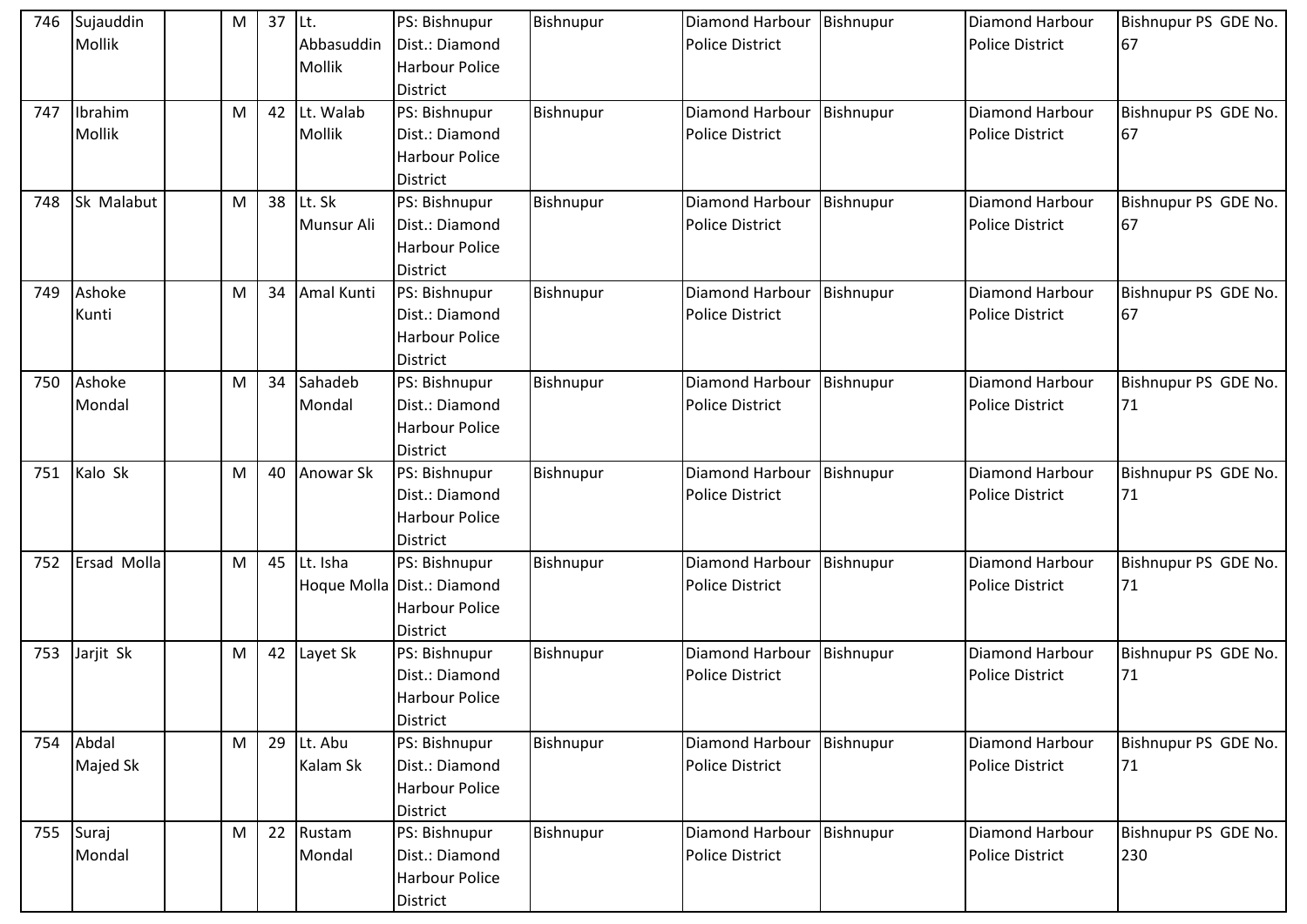| 756 | Rahebul Sk                | M | 25 | Alauddin Sk           | PS: Diamond<br>harbour Dist.:<br>Diamond Harbour<br><b>Police District</b>             | Diamond harbour | Diamond Harbour<br><b>Police District</b>                   | Diamond harbour | Diamond Harbour<br><b>Police District</b> | Diamond harbour PS<br><b>GDE No. 143</b> |
|-----|---------------------------|---|----|-----------------------|----------------------------------------------------------------------------------------|-----------------|-------------------------------------------------------------|-----------------|-------------------------------------------|------------------------------------------|
| 757 | Sajjad Sk                 | M | 26 | Nur<br>Mahammad<br>Sk | PS: Diamond<br>harbour Dist.:<br>Diamond Harbour<br><b>Police District</b>             | Diamond harbour | Diamond Harbour<br><b>Police District</b>                   | Diamond harbour | Diamond Harbour<br><b>Police District</b> | Diamond harbour PS<br>GDE No. 143        |
| 758 | Israfil<br><b>Mollick</b> | M | 32 | Lt Tobijel<br>Mollick | PS: Diamond<br>harbour Dist.:<br>Diamond Harbour<br><b>Police District</b>             | Diamond harbour | Diamond Harbour<br><b>Police District</b>                   | Diamond harbour | Diamond Harbour<br><b>Police District</b> | Diamond harbour PS<br>GDE No. 143        |
| 759 | Saifuddin<br>Mollick      | M | 31 | Ibrahim<br>Mollick    | PS: Diamond<br>harbour Dist.:<br>Diamond Harbour<br><b>Police District</b>             | Diamond harbour | Diamond Harbour<br><b>Police District</b>                   | Diamond harbour | Diamond Harbour<br><b>Police District</b> | Diamond harbour PS<br><b>GDE No. 143</b> |
| 760 | Tapan<br>Mondal           | M | 32 | Nemai<br>Mondal       | PS: Diamond<br>harbour Dist.:<br><b>Diamond Harbour</b><br><b>Police District</b>      | Diamond harbour | Diamond Harbour<br><b>Police District</b>                   | Diamond harbour | Diamond Harbour<br><b>Police District</b> | Diamond harbour PS<br><b>GDE No. 220</b> |
| 761 | Mrittunjoy<br>Moyra       | M | 35 | Lt Masan<br>Moyra     | PS: Diamond<br>harbour Dist.:<br><b>Diamond Harbour</b><br><b>Police District</b>      | Diamond harbour | Diamond Harbour<br><b>Police District</b>                   | Diamond harbour | Diamond Harbour<br><b>Police District</b> | Diamond harbour PS<br><b>GDE No. 220</b> |
|     | 762 Biswanath<br>Mondal   | M |    | 38 Lt Bapan<br>Mondal | PS: Diamond<br>harbour Dist.:<br>Diamond Harbour<br><b>Police District</b>             | Diamond harbour | Diamond Harbour   Diamond harbour<br><b>Police District</b> |                 | Diamond Harbour<br><b>Police District</b> | Diamond harbour PS<br>GDE No. 220        |
| 763 | Jahir Molla               | M | 29 |                       | Hakim Molla PS: Diamond<br>harbour Dist.:<br><b>Diamond Harbour</b><br>Police District | Diamond harbour | <b>Diamond Harbour</b><br><b>Police District</b>            | Diamond harbour | Diamond Harbour<br><b>Police District</b> | Diamond harbour PS<br>GDE No. 220        |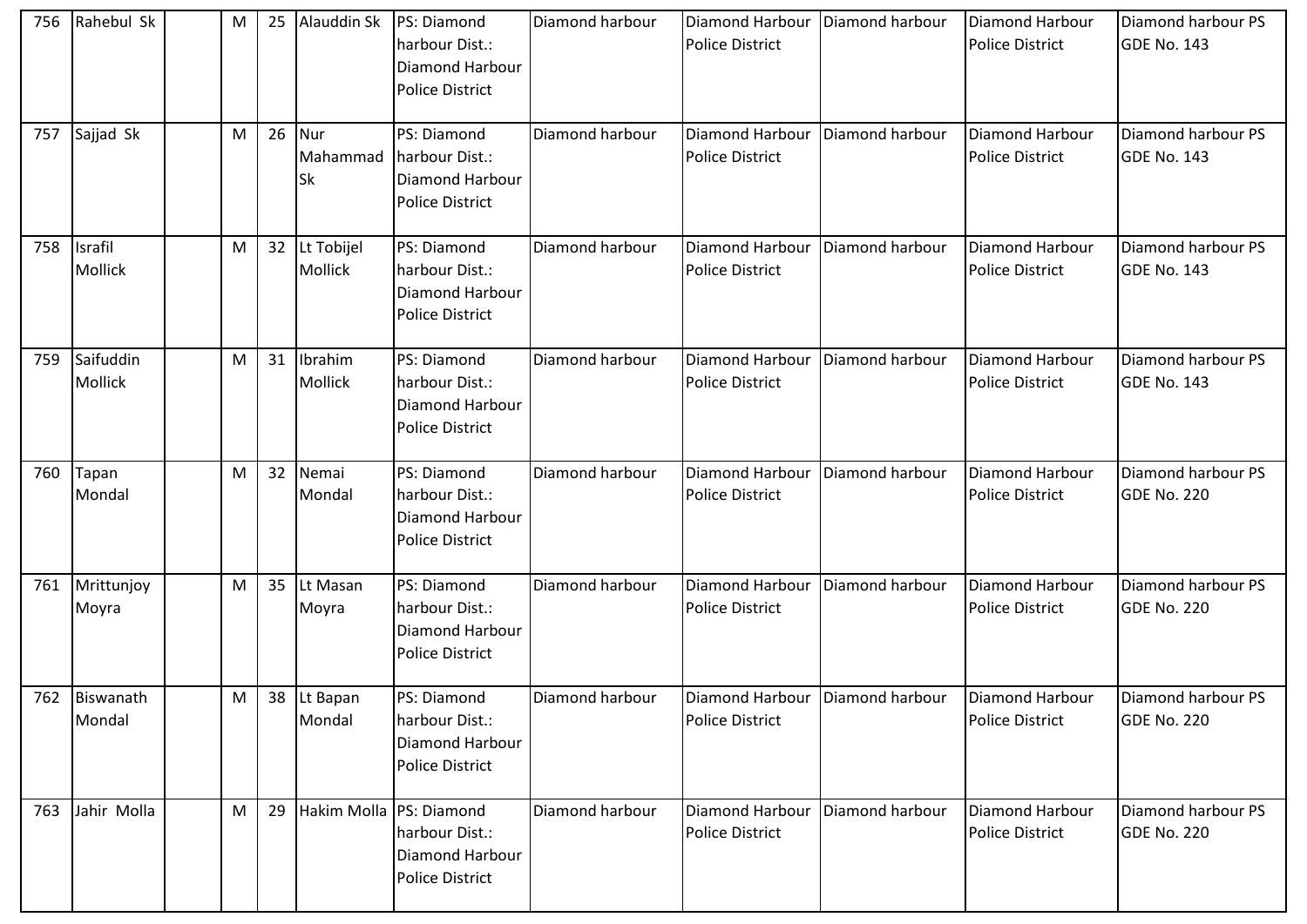| 764 | Raja Sk                  | M |    | 31 Raju Sk                | <b>PS: Diamond</b><br>harbour Dist.:<br><b>Diamond Harbour</b><br><b>Police District</b>      | Diamond harbour | Diamond Harbour<br><b>Police District</b>            | Diamond harbour | Diamond Harbour<br><b>Police District</b> | Diamond harbour PS<br><b>GDE No. 220</b> |
|-----|--------------------------|---|----|---------------------------|-----------------------------------------------------------------------------------------------|-----------------|------------------------------------------------------|-----------------|-------------------------------------------|------------------------------------------|
| 765 | Babu Molla               | M | 29 | Haidar Ali<br>Molla       | <b>PS: Diamond</b><br>harbour Dist.:<br>Diamond Harbour<br><b>Police District</b>             | Diamond harbour | Diamond Harbour<br><b>Police District</b>            | Diamond harbour | Diamond Harbour<br><b>Police District</b> | Diamond harbour PS<br>GDE No. 220        |
| 766 | Naresh<br>Mondal         | M | 28 | Krishna<br>Mondal         | <b>PS: Diamond</b><br>harbour Dist.:<br>Diamond Harbour<br><b>Police District</b>             | Diamond harbour | Diamond Harbour<br><b>Police District</b>            | Diamond harbour | Diamond Harbour<br><b>Police District</b> | Diamond harbour PS<br><b>GDE No. 220</b> |
| 767 | <b>Bablu</b><br>Purkait  | M | 25 |                           | Palan Purkait PS: Diamond<br>harbour Dist.:<br>Diamond Harbour<br><b>Police District</b>      | Diamond harbour | Diamond Harbour<br><b>Police District</b>            | Diamond harbour | Diamond Harbour<br><b>Police District</b> | Diamond harbour PS<br><b>GDE No. 220</b> |
| 768 | Sanjoy<br>Mondal         | M | 21 | Mondal                    | Ghanaswam   PS: Diamond<br>harbour Dist.:<br><b>Diamond Harbour</b><br><b>Police District</b> | Diamond harbour | <b>Diamond Harbour</b><br><b>Police District</b>     | Diamond harbour | Diamond Harbour<br><b>Police District</b> | Diamond harbour PS<br><b>GDE No. 220</b> |
| 769 | Samar<br>Purkait         | M | 28 | Sanatan<br>Purkait        | PS: Diamond<br>harbour Dist.:<br><b>Diamond Harbour</b><br><b>Police District</b>             | Diamond harbour | Diamond Harbour<br><b>Police District</b>            | Diamond harbour | Diamond Harbour<br><b>Police District</b> | Diamond harbour PS<br><b>GDE No. 220</b> |
|     | 770 Rumek<br>Mitra       | M | 23 | Tapas Mitra   PS: Diamond | harbour Dist.:<br><b>Diamond Harbour</b><br><b>Police District</b>                            | Diamond harbour | Diamond Harbour   Diamond harbour<br>Police District |                 | Diamond Harbour<br><b>Police District</b> | Diamond harbour PS<br>GDE No. 220        |
| 771 | Debayan<br><b>Biswas</b> | M | 23 | <b>Dilip Biswas</b>       | PS: Diamond<br>harbour Dist.:<br><b>Diamond Harbour</b><br><b>Police District</b>             | Diamond harbour | Diamond Harbour<br><b>Police District</b>            | Diamond harbour | Diamond Harbour<br><b>Police District</b> | Diamond harbour PS<br>GDE No. 220        |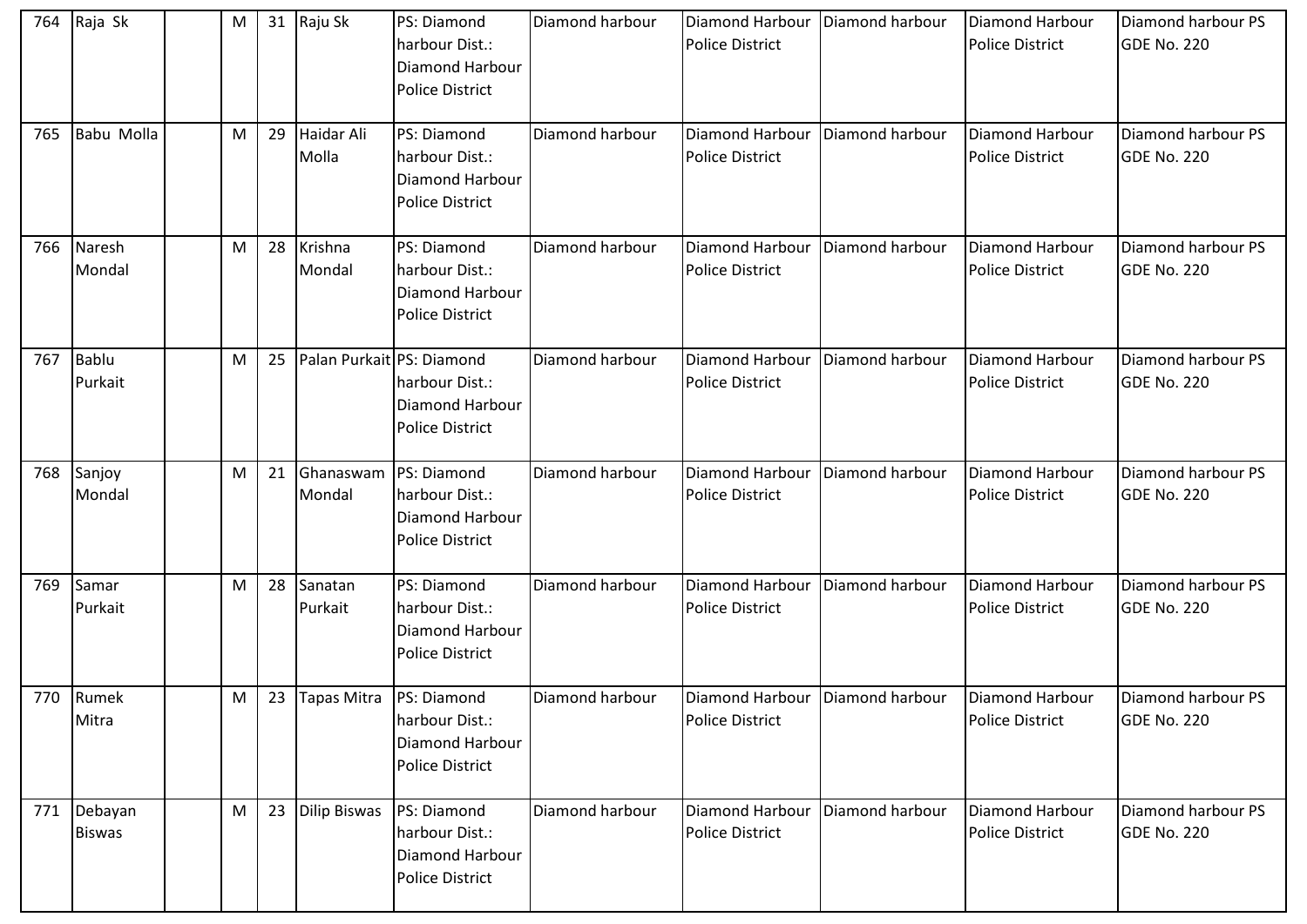| 772 | Hafijul<br>Mollick           | M | 33 | Fajlu<br>Rahaman<br>Mollick    | <b>PS: Diamond</b><br>harbour Dist.:<br><b>Diamond Harbour</b><br><b>Police District</b> | Diamond harbour | Diamond Harbour<br><b>Police District</b>            | Diamond harbour | Diamond Harbour<br><b>Police District</b> | Diamond harbour PS<br><b>GDE No. 220</b> |
|-----|------------------------------|---|----|--------------------------------|------------------------------------------------------------------------------------------|-----------------|------------------------------------------------------|-----------------|-------------------------------------------|------------------------------------------|
| 773 | Tarun<br>Halder              | M | 23 | Khusilal<br>Halder             | PS: Diamond<br>harbour Dist.:<br>Diamond Harbour<br><b>Police District</b>               | Diamond harbour | Diamond Harbour<br><b>Police District</b>            | Diamond harbour | Diamond Harbour<br><b>Police District</b> | Diamond harbour PS<br><b>GDE No. 220</b> |
| 774 | Biswanath<br>Halder          | M | 27 | Sailen Halder PS: Diamond      | harbour Dist.:<br><b>Diamond Harbour</b><br><b>Police District</b>                       | Diamond harbour | Diamond Harbour<br><b>Police District</b>            | Diamond harbour | Diamond Harbour<br><b>Police District</b> | Diamond harbour PS<br><b>GDE No. 236</b> |
| 775 | Rajjak<br>Molla              | M | 27 | Akram Molla PS: Diamond        | harbour Dist.:<br>Diamond Harbour<br><b>Police District</b>                              | Diamond harbour | Diamond Harbour<br><b>Police District</b>            | Diamond harbour | Diamond Harbour<br><b>Police District</b> | Diamond harbour PS<br><b>GDE No. 236</b> |
| 776 | Phuro<br>Laskar              | M | 28 | Hossain<br>Laskar              | PS: Diamond<br>harbour Dist.:<br><b>Diamond Harbour</b><br><b>Police District</b>        | Diamond harbour | <b>Diamond Harbour</b><br><b>Police District</b>     | Diamond harbour | Diamond Harbour<br><b>Police District</b> | Diamond harbour PS<br><b>GDE No. 236</b> |
| 777 | Sabiruddin<br>Molla          | M | 23 | Ajahar Molla PS: Diamond       | harbour Dist.:<br>Diamond Harbour<br><b>Police District</b>                              | Diamond harbour | Diamond Harbour<br><b>Police District</b>            | Diamond harbour | Diamond Harbour<br><b>Police District</b> | Diamond harbour PS<br><b>GDE No. 236</b> |
| 778 | Foju Molla                   | M |    | 31   Islam Molla   PS: Diamond | harbour Dist.:<br><b>Diamond Harbour</b><br><b>Police District</b>                       | Diamond harbour | Diamond Harbour   Diamond harbour<br>Police District |                 | Diamond Harbour<br><b>Police District</b> | Diamond harbour PS<br>GDE No. 236        |
| 779 | Mujibar<br>Rahaman<br>Laskar | M | 33 | Saifulla<br>Laskar             | PS: Diamond<br>harbour Dist.:<br><b>Diamond Harbour</b><br><b>Police District</b>        | Diamond harbour | Diamond Harbour<br><b>Police District</b>            | Diamond harbour | Diamond Harbour<br><b>Police District</b> | Diamond harbour PS<br>GDE No. 238        |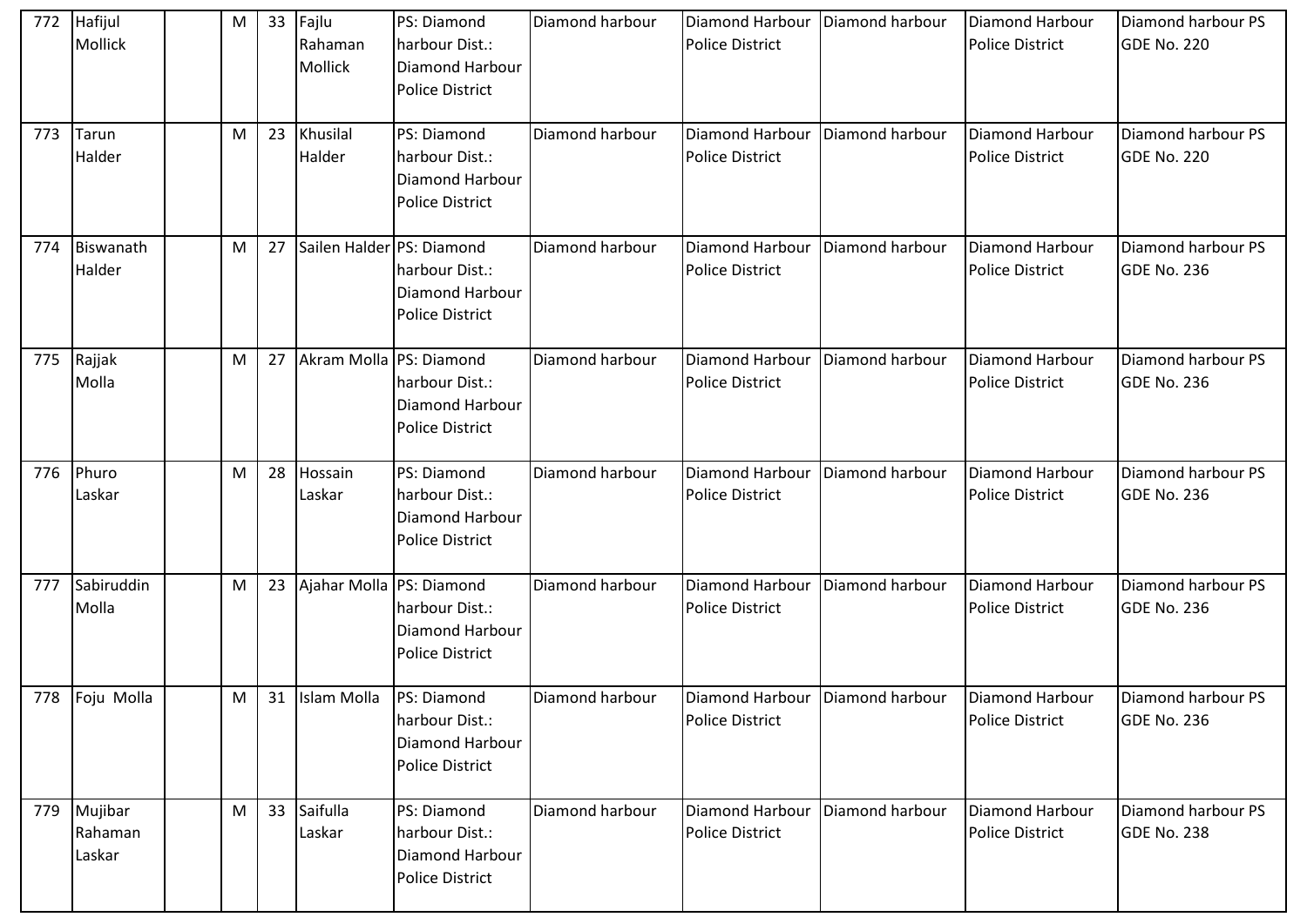| 780 | Saharuk<br>Laskar          | M | 29 | Jakir Laskar               | PS: Diamond<br>harbour Dist.:<br><b>Diamond Harbour</b><br><b>Police District</b>                                  | Diamond harbour | <b>Diamond Harbour</b><br><b>Police District</b> | Diamond harbour          | Diamond Harbour<br><b>Police District</b> | Diamond harbour PS<br>GDE No. 238      |
|-----|----------------------------|---|----|----------------------------|--------------------------------------------------------------------------------------------------------------------|-----------------|--------------------------------------------------|--------------------------|-------------------------------------------|----------------------------------------|
| 781 | Sabir<br><b>Hossain Sk</b> | M | 28 | Nuralam Sk                 | PS: Diamond<br>harbour Dist.:<br><b>Diamond Harbour</b><br><b>Police District</b>                                  | Diamond harbour | <b>Diamond Harbour</b><br><b>Police District</b> | Diamond harbour          | Diamond Harbour<br><b>Police District</b> | Diamond harbour PS<br>GDE No. 238      |
| 782 | Rahibul<br>Molla           | M | 27 | Rasid Molla                | PS: Diamond<br>harbour Dist.:<br><b>Diamond Harbour</b><br><b>Police District</b>                                  | Diamond harbour | <b>Diamond Harbour</b><br><b>Police District</b> | Diamond harbour          | Diamond Harbour<br><b>Police District</b> | Diamond harbour PS<br>GDE No. 238      |
| 783 | Laxmi<br>Mondal            | F | 42 | <b>Bibek</b><br>Mondal     | Ratneswarpur PS:<br>Diamond harbour<br>Dist.: Diamond<br><b>Harbour Police</b><br><b>District</b>                  | Diamond harbour | <b>Diamond Harbour</b><br><b>Police District</b> | Diamond harbour<br>women | Diamond Harbour<br><b>Police District</b> | Diamond harbour<br>women PS GDE No. 58 |
| 784 | Bhuti<br>Mondal            | F | 55 | <b>Bapi Mondal Canning</b> | Sashanghat PS:<br>Canning Dist.:<br><b>Baruipur Police</b><br><b>District</b>                                      | Canning         | <b>Baruipur Police</b><br><b>District</b>        | Diamond harbour<br>women | Diamond Harbour<br><b>Police District</b> | Diamond harbour<br>women PS GDE No. 62 |
| 785 | Rohon<br>Naiya             | M | 24 | Sovan Naiya                | Naiya para, Word<br>no-16 PS:<br>Diamond harbour<br>Dist.: Diamond<br><b>Harbour Police</b><br><b>District</b>     | Diamond harbour | <b>Diamond Harbour</b><br><b>Police District</b> | Diamond harbour<br>women | Diamond Harbour<br><b>Police District</b> | Diamond harbour<br>women PS GDE No. 62 |
| 786 | Sutanu<br>Mondal           | M | 22 | Susalav<br>Mondal          | Kopathat, word no Diamond harbour<br>03 PS: Diamond<br>harbour Dist.:<br>Diamond Harbour<br><b>Police District</b> |                 | Diamond Harbour<br><b>Police District</b>        | Diamond harbour<br>women | Diamond Harbour<br><b>Police District</b> | Diamond harbour<br>women PS GDE No. 62 |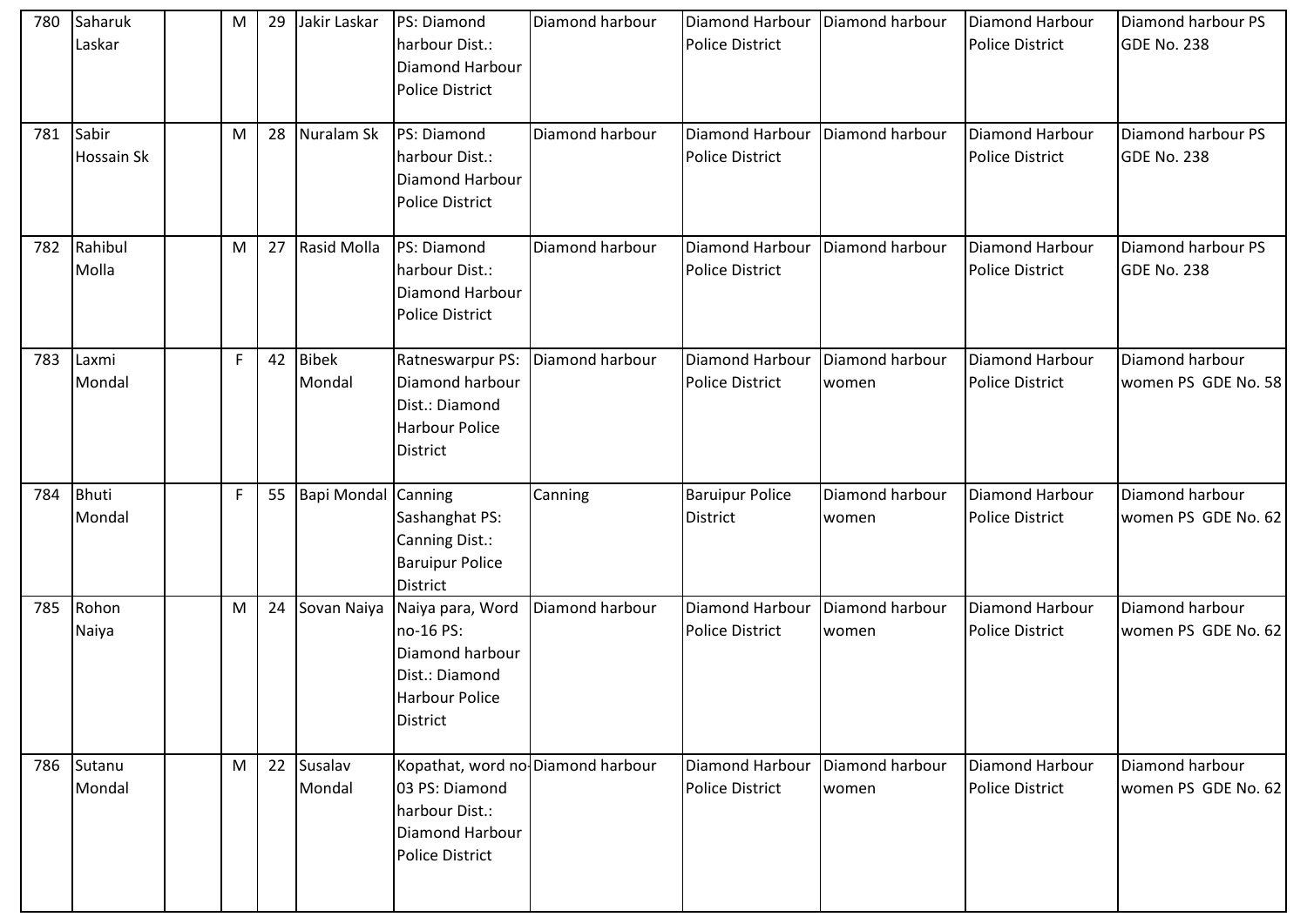| 787 | Shubhranil          |       | M | 20 | Somnath            | PS: Diamond                  | Diamond harbour | Diamond Harbour        | Diamond harbour | <b>Diamond Harbour</b> | Diamond harbour     |
|-----|---------------------|-------|---|----|--------------------|------------------------------|-----------------|------------------------|-----------------|------------------------|---------------------|
|     | Purkait             |       |   |    | Purkait            | harbour Dist.:               |                 | <b>Police District</b> | women           | <b>Police District</b> | women PS GDE No. 62 |
|     |                     |       |   |    |                    | <b>Diamond Harbour</b>       |                 |                        |                 |                        |                     |
|     |                     |       |   |    |                    | <b>Police District</b>       |                 |                        |                 |                        |                     |
|     |                     |       |   |    |                    |                              |                 |                        |                 |                        |                     |
| 788 | Mobarak             | Madhu | M | 22 | Noysad             | PS: Maheshtala               | Maheshtala      | Diamond Harbour        | Maheshtala      | Diamond Harbour        | Maheshtala PS GDE   |
|     | Molla               |       |   |    | Molla              | Dist.: Diamond               |                 | <b>Police District</b> |                 | <b>Police District</b> | No. 98              |
|     |                     |       |   |    |                    | <b>Harbour Police</b>        |                 |                        |                 |                        |                     |
|     |                     |       |   |    |                    | <b>District</b>              |                 |                        |                 |                        |                     |
| 789 | Ajijur              |       | M | 42 |                    | Lt Ahammed  PS: Maheshtala   | Maheshtala      | Diamond Harbour        | Maheshtala      | <b>Diamond Harbour</b> | Maheshtala PS GDE   |
|     | Rahaman             |       |   |    | Ali Molla          | Dist.: Diamond               |                 | <b>Police District</b> |                 | <b>Police District</b> | No. 98              |
|     | Molla               |       |   |    |                    | <b>Harbour Police</b>        |                 |                        |                 |                        |                     |
|     |                     |       |   |    |                    | <b>District</b>              |                 |                        |                 |                        |                     |
| 790 | <b>Esrail Molla</b> |       | M | 37 | lLt.               | PS: Maheshtala               | Maheshtala      | Diamond Harbour        | Maheshtala      | <b>Diamond Harbour</b> | Maheshtala PS GDE   |
|     |                     |       |   |    | Mainuddin          | Dist.: Diamond               |                 | <b>Police District</b> |                 | <b>Police District</b> | No. 98              |
|     |                     |       |   |    | Molla              | <b>Harbour Police</b>        |                 |                        |                 |                        |                     |
|     |                     |       |   |    |                    | <b>District</b>              |                 |                        |                 |                        |                     |
| 791 | Noor Molla          |       | M | 21 | Akbar Ali          | PS: Maheshtala               | Maheshtala      | Diamond Harbour        | Maheshtala      | Diamond Harbour        | Maheshtala PS GDE   |
|     |                     |       |   |    | Molla              | Dist.: Diamond               |                 | <b>Police District</b> |                 | <b>Police District</b> | No. 151             |
|     |                     |       |   |    |                    | <b>Harbour Police</b>        |                 |                        |                 |                        |                     |
|     |                     |       |   |    |                    | <b>District</b>              |                 |                        |                 |                        |                     |
| 792 | Sayan               |       | M | 19 | Sanjay             | PS: Maheshtala               | Maheshtala      | Diamond Harbour        | Maheshtala      | <b>Diamond Harbour</b> | Maheshtala PS GDE   |
|     | Naskar              |       |   |    | Naskar             | Dist.: Diamond               |                 | <b>Police District</b> |                 | <b>Police District</b> | No. 223             |
|     |                     |       |   |    |                    | <b>Harbour Police</b>        |                 |                        |                 |                        |                     |
|     |                     |       |   |    |                    | <b>District</b>              |                 |                        |                 |                        |                     |
| 793 | Sukumar             |       | M | 19 | <b>Bidesh Bera</b> | PS: Maheshtala               | Maheshtala      | Diamond Harbour        | Maheshtala      | <b>Diamond Harbour</b> | Maheshtala PS GDE   |
|     | <b>Bera</b>         |       |   |    |                    | Dist.: Diamond               |                 | <b>Police District</b> |                 | <b>Police District</b> | No. 223             |
|     |                     |       |   |    |                    | <b>Harbour Police</b>        |                 |                        |                 |                        |                     |
|     |                     |       |   |    |                    | <b>District</b>              |                 |                        |                 |                        |                     |
| 794 | Kishan Das          |       | M | 28 | Nirmal Das         | PS: Maheshtala               | Maheshtala      | Diamond Harbour        | Maheshtala      | Diamond Harbour        | Maheshtala PS GDE   |
|     |                     |       |   |    |                    | Dist.: Diamond               |                 | <b>Police District</b> |                 | <b>Police District</b> | No. 223             |
|     |                     |       |   |    |                    | <b>Harbour Police</b>        |                 |                        |                 |                        |                     |
|     |                     |       |   |    |                    | District                     |                 |                        |                 |                        |                     |
| 795 | Animesh             |       | M | 21 | Mrityun            | PS: Maheshtala               | Maheshtala      | Diamond Harbour        | Maheshtala      | Diamond Harbour        | Maheshtala PS GDE   |
|     | Chakraborty         |       |   |    |                    | Chakraborty   Dist.: Diamond |                 | <b>Police District</b> |                 | <b>Police District</b> | No. 223             |
|     |                     |       |   |    |                    | <b>Harbour Police</b>        |                 |                        |                 |                        |                     |
|     |                     |       |   |    |                    | District                     |                 |                        |                 |                        |                     |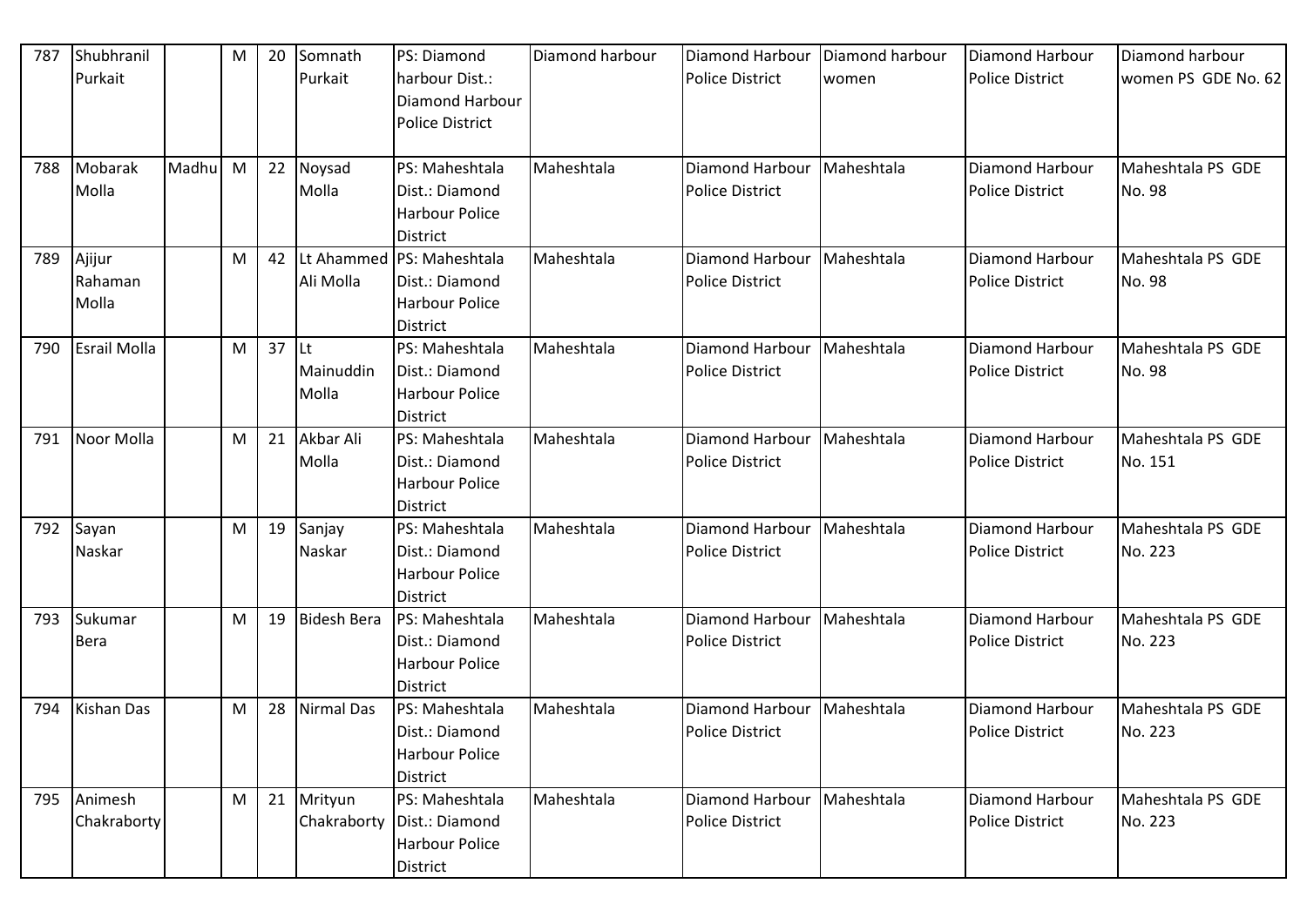| 796 | Shiba Jadab       | M | 22 | Jadab                   | Ramchandra   PS: Maheshtala<br>Dist.: Diamond<br><b>Harbour Police</b><br><b>District</b> | Maheshtala  | Diamond Harbour   Maheshtala<br><b>Police District</b> |            | Diamond Harbour<br><b>Police District</b>        | Maheshtala PS GDE<br>No. 223 |
|-----|-------------------|---|----|-------------------------|-------------------------------------------------------------------------------------------|-------------|--------------------------------------------------------|------------|--------------------------------------------------|------------------------------|
| 797 | Suvam Das         | M | 30 | Sushanta<br>Das         | PS: Maheshtala<br>Dist.: Diamond<br><b>Harbour Police</b><br>District                     | Maheshtala  | Diamond Harbour   Maheshtala<br><b>Police District</b> |            | Diamond Harbour<br><b>Police District</b>        | Maheshtala PS GDE<br>No. 223 |
| 798 | Biswajit<br>Mndal | M | 24 | Dipak<br>Mondal         | PS: Maheshtala<br>Dist.: Diamond<br><b>Harbour Police</b><br><b>District</b>              | Maheshtala  | Diamond Harbour<br><b>Police District</b>              | Maheshtala | Diamond Harbour<br><b>Police District</b>        | Maheshtala PS GDE<br>No. 107 |
| 799 | Juel Sk           | M | 18 | <b>Azizul Sk</b>        | PS: Murshidabad<br>Dist.:<br>Murshidabad                                                  | Murshidabad | Murshidabad                                            | Maheshtala | <b>Diamond Harbour</b><br><b>Police District</b> | Maheshtala PS GDE<br>No. 107 |
| 800 | <b>Azizul Sk</b>  | M | 45 | Lt. Islam Sk            | PS: Murshidabad<br>Dist.:<br>Murshidabad                                                  | Murshidabad | Murshidabad                                            | Maheshtala | <b>Diamond Harbour</b><br><b>Police District</b> | Maheshtala PS GDE<br>No. 107 |
| 801 | Guljar Sk         | M | 25 | Mustafa Sk              | PS: Murshidabad<br>Dist.:<br>Murshidabad                                                  | Murshidabad | Murshidabad                                            | Maheshtala | Diamond Harbour<br><b>Police District</b>        | Maheshtala PS GDE<br>No. 107 |
| 802 | Amit Manna        | M | 29 | Dilip Manna             | PS: Maheshtala<br>Dist.: Diamond<br><b>Harbour Police</b><br><b>District</b>              | Maheshtala  | Diamond Harbour<br><b>Police District</b>              | Maheshtala | Diamond Harbour<br><b>Police District</b>        | Maheshtala PS GDE<br>No. 217 |
| 803 | <b>Sk Aktar</b>   | M |    | 52 Lt Sk Asgar          | PS: Maheshtala<br>Dist.: Diamond<br>Harbour Police<br><b>District</b>                     | Maheshtala  | Diamond Harbour   Maheshtala<br><b>Police District</b> |            | Diamond Harbour<br><b>Police District</b>        | Maheshtala PS GDE<br>No. 217 |
| 804 | <b>Sk Sabirul</b> | M | 35 | <b>Sk</b><br>Giyasuddin | PS: Maheshtala<br>Dist.: Diamond<br><b>Harbour Police</b><br><b>District</b>              | Maheshtala  | Diamond Harbour<br><b>Police District</b>              | Maheshtala | Diamond Harbour<br><b>Police District</b>        | Maheshtala PS GDE<br>No. 217 |
| 805 | Ajay<br>Mondal    | M | 52 | Gobinda<br>Mondal       | PS: Maheshtala<br>Dist.: Diamond<br><b>Harbour Police</b><br><b>District</b>              | Maheshtala  | Diamond Harbour<br><b>Police District</b>              | Maheshtala | Diamond Harbour<br><b>Police District</b>        | Maheshtala PS GDE<br>No. 217 |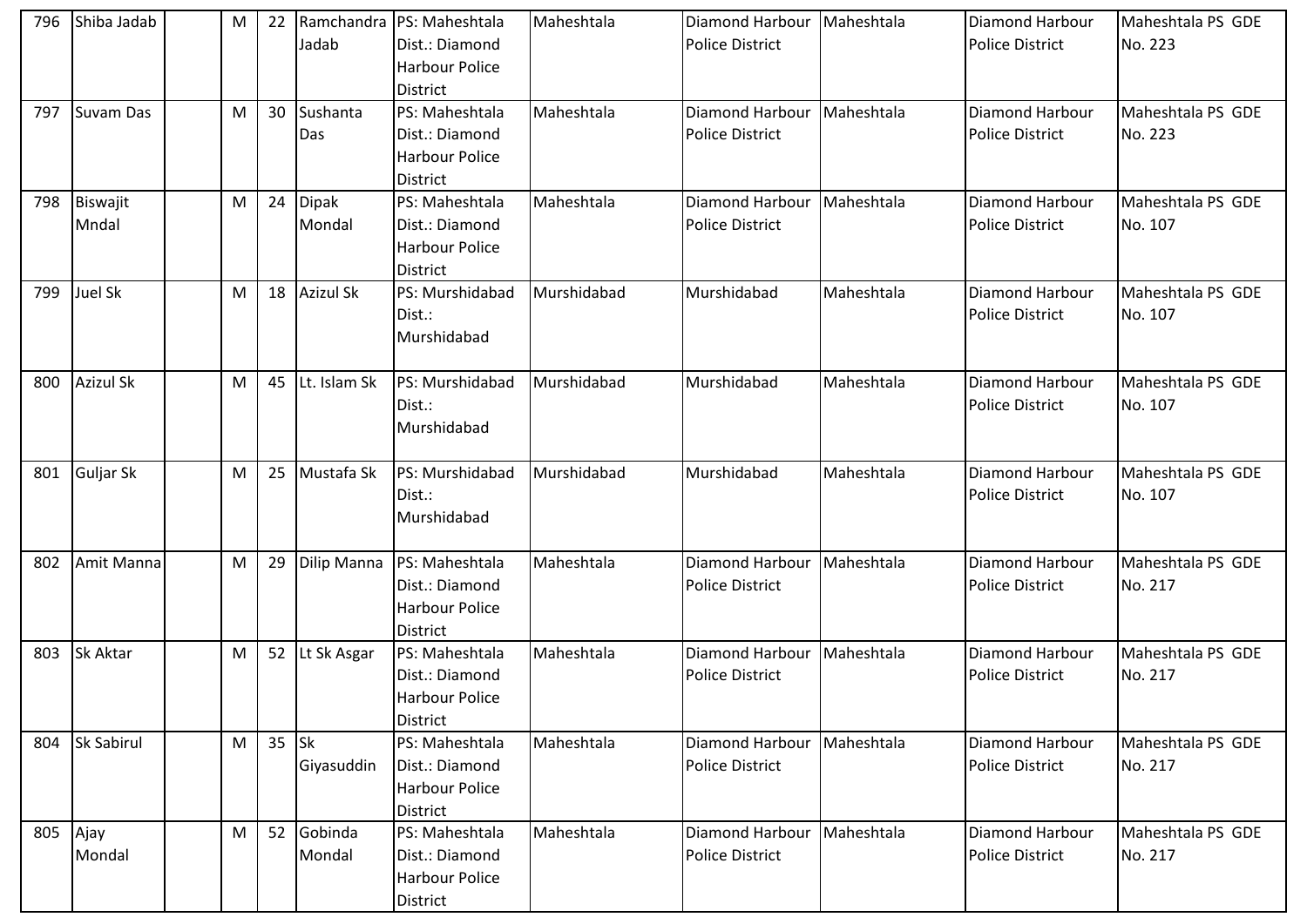| 806 | Biswanath<br>Jana        | M | 55 | Jana                   | Lt Dhananjoy PS: Maheshtala<br>Dist.: Diamond<br><b>Harbour Police</b><br><b>District</b>  | Maheshtala | Diamond Harbour<br><b>Police District</b>        | Maheshtala | <b>Diamond Harbour</b><br><b>Police District</b> | Maheshtala PS GDE<br>No. 217 |
|-----|--------------------------|---|----|------------------------|--------------------------------------------------------------------------------------------|------------|--------------------------------------------------|------------|--------------------------------------------------|------------------------------|
| 807 | Ashok<br>Khotik          | M | 44 | Narasingh<br>Khatik    | PS: Maheshtala<br>Dist.: Diamond<br><b>Harbour Police</b><br>District                      | Maheshtala | Diamond Harbour<br><b>Police District</b>        | Maheshtala | Diamond Harbour<br><b>Police District</b>        | Maheshtala PS GDE<br>No. 217 |
| 808 | <b>Bijay Gupta</b>       | M | 40 | Lt Roghu<br>Nath Gupta | PS: Maheshtala<br>Dist.: Diamond<br><b>Harbour Police</b><br><b>District</b>               | Maheshtala | <b>Diamond Harbour</b><br><b>Police District</b> | Maheshtala | Diamond Harbour<br><b>Police District</b>        | Maheshtala PS GDE<br>No. 151 |
| 809 | Uday Kumar<br>Gupta      | M | 23 | Ram Prasad<br>Gupta    | PS: Pujali Dist.:<br><b>Diamond Harbour</b><br><b>Police District</b>                      | Pujali     | Diamond Harbour<br><b>Police District</b>        | Maheshtala | <b>Diamond Harbour</b><br><b>Police District</b> | Maheshtala PS GDE<br>No. 151 |
| 810 | Sanjib Das               | M |    | <b>Gopal Das</b>       | PS: Maheshtala<br>Dist.: Diamond<br><b>Harbour Police</b><br><b>District</b>               | Maheshtala | Diamond Harbour<br><b>Police District</b>        | Maheshtala | <b>Diamond Harbour</b><br><b>Police District</b> | Maheshtala PS GDE<br>No. 151 |
| 811 | Avijit Dhaki             | M | 31 | Sushil Dhaki           | PS: Maheshtala<br>Dist.: Diamond<br><b>Harbour Police</b><br><b>District</b>               | Maheshtala | Diamond Harbour<br><b>Police District</b>        | Maheshtala | Diamond Harbour<br><b>Police District</b>        | Maheshtala PS GDE<br>No. 151 |
| 812 | Amresh<br>Kumar<br>Singh | M | 24 | Surendra               | PS: Maheshtala<br>Kumar Singh   Dist.: Diamond<br><b>Harbour Police</b><br><b>District</b> | Maheshtala | Diamond Harbour<br><b>Police District</b>        | Maheshtala | <b>Diamond Harbour</b><br><b>Police District</b> | Maheshtala PS GDE<br>No. 151 |
| 813 | Abir Dowari              | M | 27 | Gopal<br>Dowari        | PS: Maheshtala<br>Dist.: Diamond<br><b>Harbour Police</b><br><b>District</b>               | Maheshtala | Diamond Harbour<br><b>Police District</b>        | Maheshtala | Diamond Harbour<br><b>Police District</b>        | Maheshtala PS GDE<br>No. 151 |
|     | 814 Rana<br>Mondal       | M |    | 21 Guley<br>Mondal     | PS: Maheshtala<br>Dist.: Diamond<br><b>Harbour Police</b><br><b>District</b>               | Maheshtala | Diamond Harbour<br><b>Police District</b>        | Maheshtala | <b>Diamond Harbour</b><br><b>Police District</b> | Maheshtala PS GDE<br>No. 151 |
| 815 | <b>Sk Mannan</b>         | M | 50 | Lt Sk<br>Sohalam       | PS: Maheshtala<br>Dist.: Diamond<br><b>Harbour Police</b><br>District                      | Maheshtala | Diamond Harbour<br>Police District               | Maheshtala | Diamond Harbour<br><b>Police District</b>        | Maheshtala PS GDE<br>No. 147 |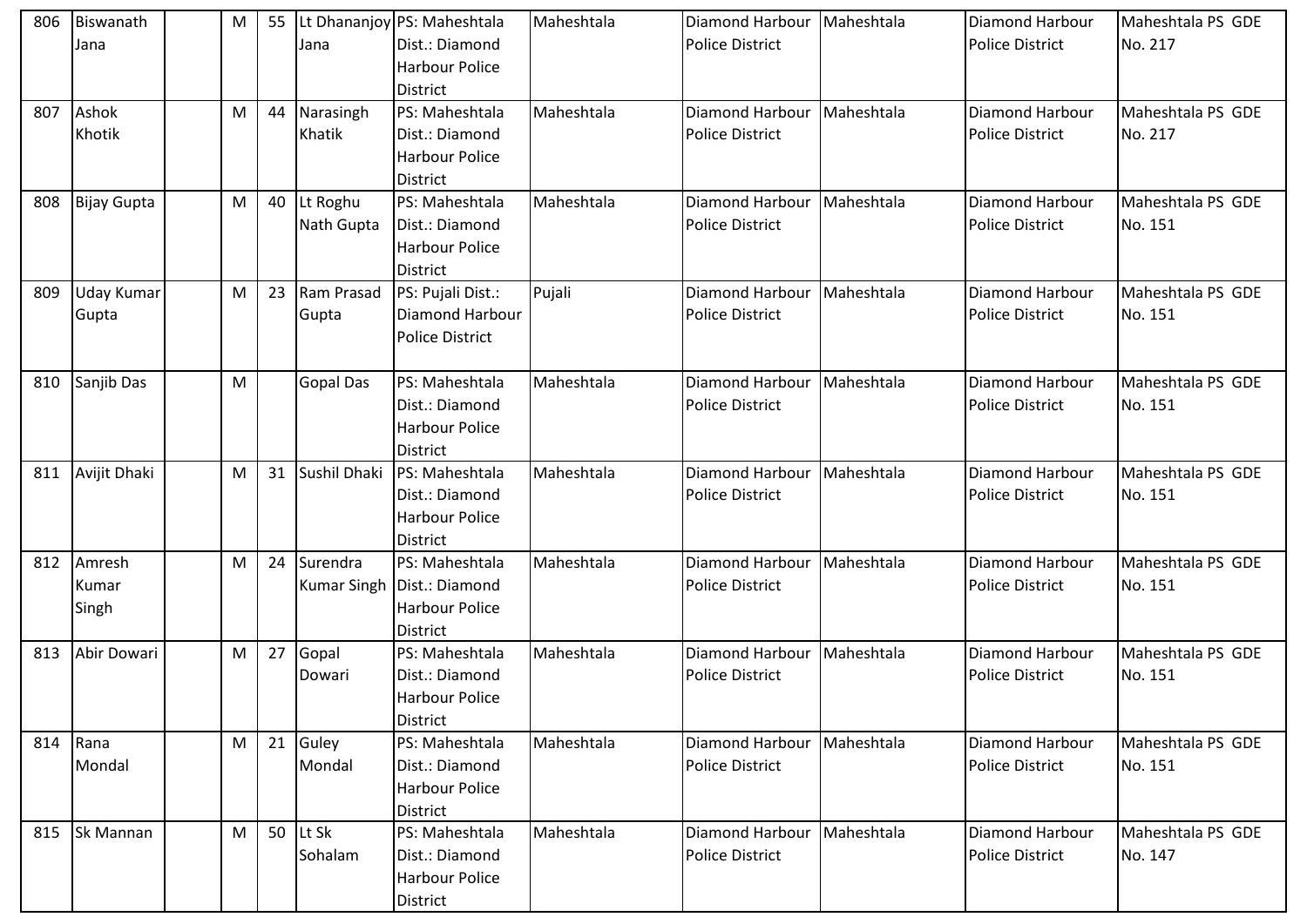| 816 | Sammad             | M | 35 | Lt Abutaleb         | PS: Dholahat Dist.: Dholahat    |            | Sundarban Police             | Maheshtala | <b>Diamond Harbour</b> | Maheshtala PS GDE |
|-----|--------------------|---|----|---------------------|---------------------------------|------------|------------------------------|------------|------------------------|-------------------|
|     | Mir                |   |    | Mir                 | Sundarban Police                |            | <b>District</b>              |            | <b>Police District</b> | No. 95            |
|     |                    |   |    |                     | <b>District</b>                 |            |                              |            |                        |                   |
| 817 | <b>Bisna Dagra</b> | M |    | Lt Megnath          | PS: Maheshtala                  | Maheshtala | Diamond Harbour              | Maheshtala | Diamond Harbour        | Maheshtala PS GDE |
|     |                    |   |    | Dagra               | Dist.: Diamond                  |            | <b>Police District</b>       |            | <b>Police District</b> | No. 217           |
|     |                    |   |    |                     | <b>Harbour Police</b>           |            |                              |            |                        |                   |
|     |                    |   |    |                     | <b>District</b>                 |            |                              |            |                        |                   |
| 818 | Ukil Singh         | M | 53 | Lt Sangram          | PS: Maheshtala                  | Maheshtala | Diamond Harbour              | Maheshtala | Diamond Harbour        | Maheshtala PS GDE |
|     |                    |   |    | Singha              | Dist.: Diamond                  |            | <b>Police District</b>       |            | <b>Police District</b> | No. 217           |
|     |                    |   |    |                     | <b>Harbour Police</b>           |            |                              |            |                        |                   |
|     |                    |   |    |                     | <b>District</b>                 |            |                              |            |                        |                   |
| 819 | Satyen Parui       | M | 35 | Lt Ranjit           | PS: Maheshtala                  | Maheshtala | Diamond Harbour   Maheshtala |            | Diamond Harbour        | Maheshtala PS GDE |
|     |                    |   |    | Parui               | Dist.: Diamond                  |            | <b>Police District</b>       |            | <b>Police District</b> | No. 217           |
|     |                    |   |    |                     | <b>Harbour Police</b>           |            |                              |            |                        |                   |
|     |                    |   |    |                     | District                        |            |                              |            |                        |                   |
| 820 | Sk Israil          | M | 32 | Sk Ibrahim          | PS: Maheshtala                  | Maheshtala | Diamond Harbour   Maheshtala |            | <b>Diamond Harbour</b> | Maheshtala PS GDE |
|     |                    |   |    |                     | Dist.: Diamond                  |            | <b>Police District</b>       |            | <b>Police District</b> | No. 217           |
|     |                    |   |    |                     | <b>Harbour Police</b>           |            |                              |            |                        |                   |
|     |                    |   |    |                     | <b>District</b>                 |            |                              |            |                        |                   |
| 821 | Soumitra           | M | 42 | Lt Sunil Jana       | PS: Maheshtala                  | Maheshtala | Diamond Harbour   Maheshtala |            | Diamond Harbour        | Maheshtala PS GDE |
|     | Jana               |   |    |                     | Dist.: Diamond                  |            | <b>Police District</b>       |            | <b>Police District</b> | No. 217           |
|     |                    |   |    |                     | <b>Harbour Police</b>           |            |                              |            |                        |                   |
|     |                    |   |    |                     | <b>District</b>                 |            |                              |            |                        |                   |
| 822 | Nimai              | M | 46 | Lt Rajanur          | PS: Maheshtala                  | Maheshtala | Diamond Harbour   Maheshtala |            | Diamond Harbour        | Maheshtala PS GDE |
|     | Prajapati          |   |    | Prajapati           | Dist.: Diamond                  |            | <b>Police District</b>       |            | <b>Police District</b> | No. 217           |
|     |                    |   |    |                     | <b>Harbour Police</b>           |            |                              |            |                        |                   |
|     |                    |   |    |                     | District                        |            |                              |            |                        |                   |
| 823 | Haradhan           | M | 43 | Lt Ratan            | PS: Maheshtala                  | Maheshtala | Diamond Harbour              | Maheshtala | Diamond Harbour        | Maheshtala PS GDE |
|     | Majhi              |   |    | Majhi               | Dist.: Diamond                  |            | Police District              |            | <b>Police District</b> | No. 217           |
|     |                    |   |    |                     | <b>Harbour Police</b>           |            |                              |            |                        |                   |
|     |                    |   |    |                     | <b>District</b>                 |            |                              |            |                        |                   |
| 824 | Prollad            | M | 29 | <b>Bijoy Sikari</b> | PS: Rabindranagar Rabindranagar |            | Diamond Harbour   Maheshtala |            | Diamond Harbour        | Maheshtala PS GDE |
|     | Sikari             |   |    |                     | Dist.: Diamond                  |            | <b>Police District</b>       |            | <b>Police District</b> | No. 223           |
|     |                    |   |    |                     | <b>Harbour Police</b>           |            |                              |            |                        |                   |
|     |                    |   |    |                     | <b>District</b>                 |            |                              |            |                        |                   |
| 825 | Surajit            | M | 22 | Mintu               | PS: Maheshtala                  | Maheshtala | Diamond Harbour              | Maheshtala | Diamond Harbour        | Maheshtala PS GDE |
|     | Samanta            |   |    | Samanta             | Dist.: Diamond                  |            | Police District              |            | <b>Police District</b> | No. 223           |
|     |                    |   |    |                     | <b>Harbour Police</b>           |            |                              |            |                        |                   |
|     |                    |   |    |                     |                                 |            |                              |            |                        |                   |
|     |                    |   |    |                     | District                        |            |                              |            |                        |                   |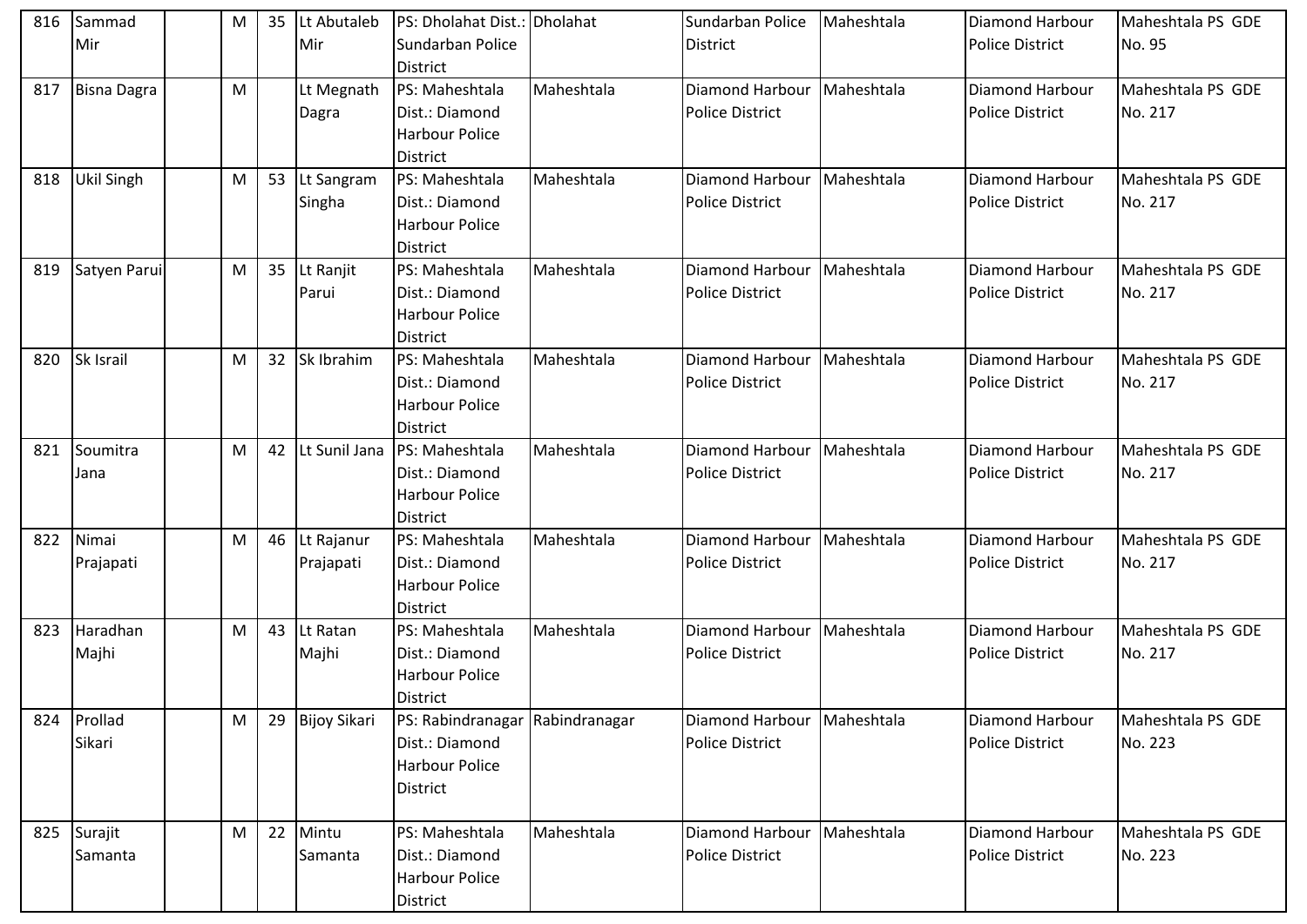| 826 | <b>Bijay Maity</b>   | M | 32 | Sushanta<br>Maity             | PS: Rabindranagar Rabindranagar<br>Dist.: Diamond<br><b>Harbour Police</b><br><b>District</b> |          | <b>Diamond Harbour</b><br><b>Police District</b>     | Maheshtala | <b>Diamond Harbour</b><br><b>Police District</b> | Maheshtala PS GDE<br>No. 223 |
|-----|----------------------|---|----|-------------------------------|-----------------------------------------------------------------------------------------------|----------|------------------------------------------------------|------------|--------------------------------------------------|------------------------------|
| 827 | Bappa<br>Naskar      | M | 35 | Rabi Naskar                   | PS: Rabindranagar Rabindranagar<br>Dist.: Diamond<br><b>Harbour Police</b><br><b>District</b> |          | Diamond Harbour<br><b>Police District</b>            | Maheshtala | Diamond Harbour<br><b>Police District</b>        | Maheshtala PS GDE<br>No. 223 |
| 828 | Aryan Sepai          | M | 19 | Ujit Sepai                    | PS: Rabindranagar Rabindranagar<br>Dist.: Diamond<br><b>Harbour Police</b><br><b>District</b> |          | Diamond Harbour<br><b>Police District</b>            | Maheshtala | Diamond Harbour<br><b>Police District</b>        | Maheshtala PS GDE<br>No. 223 |
| 829 | Nilay<br>Chatterjee  | M | 23 | Tapan<br>Chatterjee           | PS: Rabindranagar Rabindranagar<br>Dist.: Diamond<br><b>Harbour Police</b><br><b>District</b> |          | Diamond Harbour<br><b>Police District</b>            | Maheshtala | Diamond Harbour<br><b>Police District</b>        | Maheshtala PS GDE<br>No. 223 |
| 830 | <b>Rubel Das</b>     | M | 27 | <b>Gupi Das</b>               | PS: Rabindranagar Rabindranagar<br>Dist.: Diamond<br><b>Harbour Police</b><br><b>District</b> |          | <b>Diamond Harbour</b><br><b>Police District</b>     | Maheshtala | Diamond Harbour<br><b>Police District</b>        | Maheshtala PS GDE<br>No. 223 |
| 831 | Pratap<br>Singh      | M | 30 | <b>Avijit Singh</b>           | PS: Rabindranagar Rabindranagar<br>Dist.: Diamond<br><b>Harbour Police</b><br><b>District</b> |          | Diamond Harbour<br><b>Police District</b>            | Maheshtala | Diamond Harbour<br><b>Police District</b>        | Maheshtala PS GDE<br>No. 223 |
|     | 832 Palash<br>Mondal | M |    | Mohon                         | PS: Mograhat<br>Dist.: Diamond<br><b>Harbour Police</b><br>District                           | Mograhat | Diamond Harbour   Mograhat<br><b>Police District</b> |            | Diamond Harbour<br><b>Police District</b>        | Mograhat PS GDE No.<br>154   |
| 833 | Sajidul<br>Dhali     | M |    | Lt. Jakir<br>Hossion<br>Dhali | PS: Mograhat<br>Dist.: Diamond<br><b>Harbour Police</b><br>District                           | Mograhat | Diamond Harbour<br>Police District                   | Mograhat   | Diamond Harbour<br><b>Police District</b>        | Mograhat PS GDE No.<br>161   |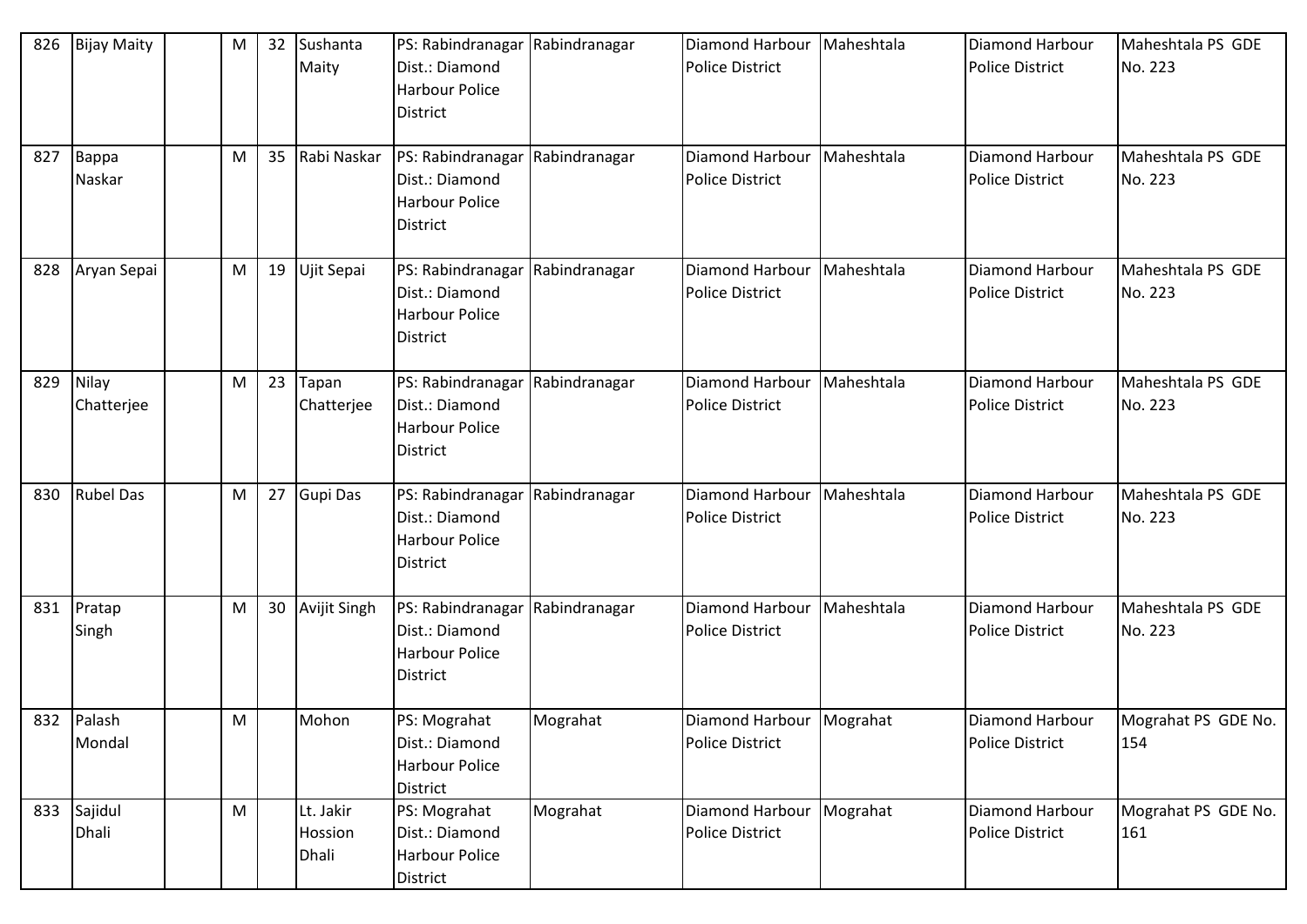| 834 | Hasen<br>Molla                                 | M | Lt. Arsad<br>Moll    | PS: Joynagar Dist.: Joynagar<br><b>Baruipur Police</b><br>District                       |           | <b>Baruipur Police</b><br><b>District</b>            | Mograhat | Diamond Harbour<br><b>Police District</b>        | Mograhat PS GDE No.<br>161 |
|-----|------------------------------------------------|---|----------------------|------------------------------------------------------------------------------------------|-----------|------------------------------------------------------|----------|--------------------------------------------------|----------------------------|
| 835 | Kasem Ali<br>Molla                             | M | Chabi Molla          | PS: Joynagar Dist.: Joynagar<br><b>Baruipur Police</b><br><b>District</b>                |           | <b>Baruipur Police</b><br><b>District</b>            | Mograhat | Diamond Harbour<br><b>Police District</b>        | Mograhat PS GDE No.<br>161 |
| 836 | Abu Taher<br>Sarda                             | M | Sardar               | Lt. Asmat Ali  PS: Joynagar Dist.: Joynagar<br><b>Baruipur Police</b><br><b>District</b> |           | <b>Baruipur Police</b><br>District                   | Mograhat | Diamond Harbour<br><b>Police District</b>        | Mograhat PS GDE No.<br>161 |
| 837 | Hossain Ali<br>Molla                           | M | Sofiuddin<br>Molla   | PS: Joynagar Dist.: Joynagar<br><b>Baruipur Police</b><br>District                       |           | <b>Baruipur Police</b><br><b>District</b>            | Mograhat | Diamond Harbour<br><b>Police District</b>        | Mograhat PS GDE No.<br>161 |
| 838 | Abdur<br>Rahaman<br>Molla<br>Rahamamn<br>Molla | M | .t.<br>Molla         | PS: Joynagar Dist.: Joynagar<br>Kochibuddin Baruipur Police<br><b>District</b>           |           | <b>Baruipur Police</b><br><b>District</b>            | Mograhat | Diamond Harbour<br><b>Police District</b>        | Mograhat PS GDE No.<br>161 |
| 839 | Shambhu<br>Mondal                              | M | Lt. Unnati<br>Mondal | PS: Joynagar Dist.: Joynagar<br><b>Baruipur Police</b><br><b>District</b>                |           | <b>Baruipur Police</b><br><b>District</b>            | Mograhat | <b>Diamond Harbour</b><br><b>Police District</b> | Mograhat PS GDE No.<br>161 |
| 840 | Sohar Sk                                       | M | Lt. Rahim Sk         | Gopinath PS:<br>Mograhat Dist.:<br>Diamond Harbour<br><b>Police District</b>             | Mograhat  | Diamond Harbour<br>Police District                   | Mograhat | Diamond Harbour<br><b>Police District</b>        | Mograhat PS GDE No.<br>185 |
| 841 | Saidul Sk                                      | M | Lt Sajed Ali<br>Sk   | Fringa Darui PS:<br><b>Bishnupur Dist.:</b><br>Diamond Harbour<br><b>Police District</b> | Bishnupur | Diamond Harbour<br><b>Police District</b>            | Mograhat | Diamond Harbour<br><b>Police District</b>        | Mograhat PS GDE No.<br>197 |
|     | 842 Samir<br>Sardar                            | M | Prakash              | Mohonpur PS:<br>Mograhat Dist.:<br>Diamond Harbour<br><b>Police District</b>             | Mograhat  | Diamond Harbour   Mograhat<br><b>Police District</b> |          | <b>Diamond Harbour</b><br><b>Police District</b> | Mograhat PS GDE No.<br>197 |
| 843 | Dahanjay<br>Mistri                             | M | Gobordhan            | PS: Mograhat<br>Dist.: Diamond<br><b>Harbour Police</b><br>District                      | Mograhat  | Diamond Harbour   Mograhat<br>Police District        |          | Diamond Harbour<br><b>Police District</b>        | Mograhat PS GDE No.<br>197 |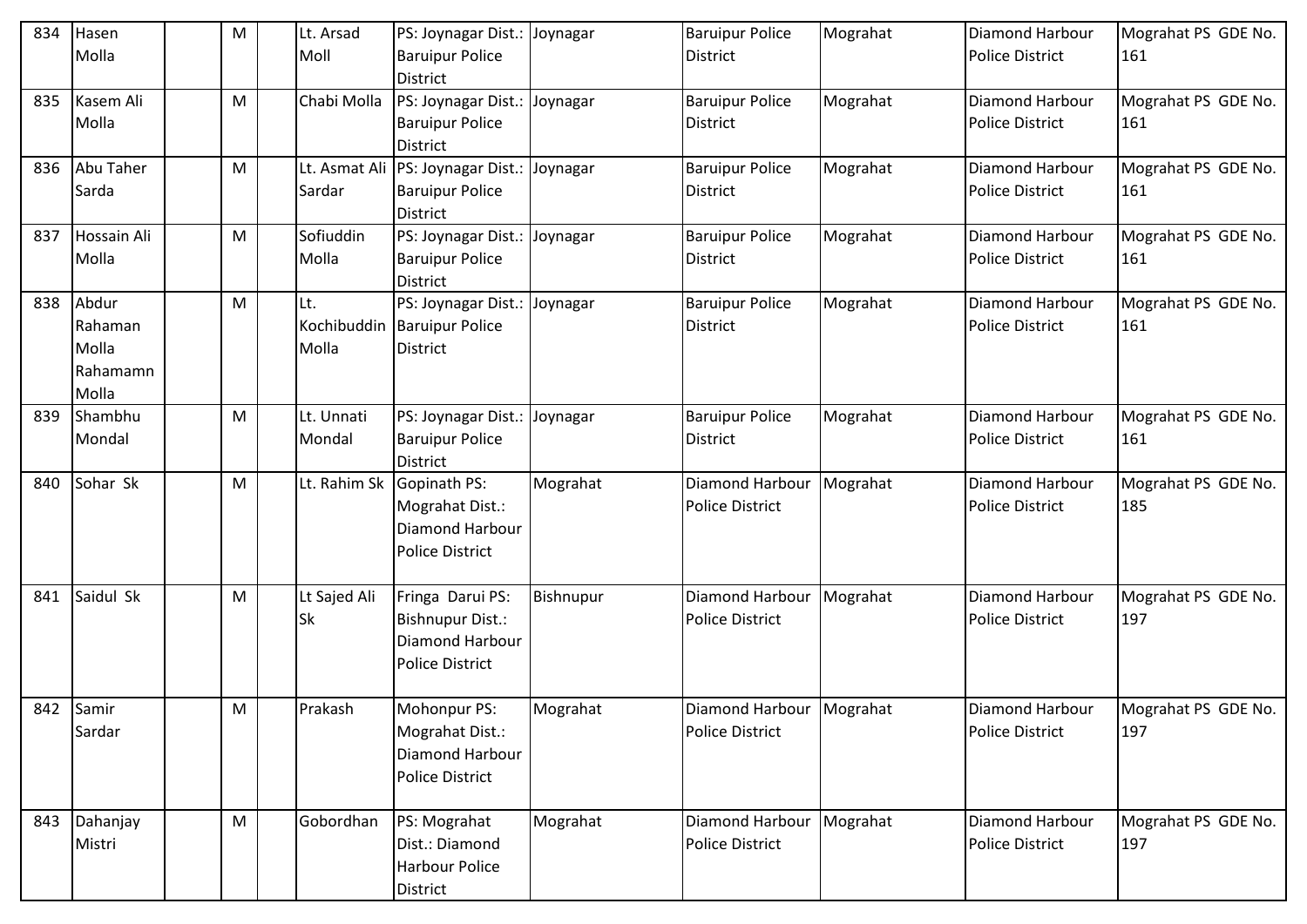| 844 | Mongal       | M | Joydeb     | PS: Mograhat                            | Mograhat | Diamond Harbour        | Mograhat | Diamond Harbour        | Mograhat PS GDE No. |
|-----|--------------|---|------------|-----------------------------------------|----------|------------------------|----------|------------------------|---------------------|
|     | Mondal       |   |            | Dist.: Diamond<br><b>Harbour Police</b> |          | <b>Police District</b> |          | <b>Police District</b> | 197                 |
|     |              |   |            | <b>District</b>                         |          |                        |          |                        |                     |
| 845 | Moktadul     | M | Sofiulla   | PS: Mograhat                            | Mograhat | Diamond Harbour        | Mograhat | Diamond Harbour        | Mograhat PS GDE No. |
|     | Molla        |   |            | Dist.: Diamond                          |          | <b>Police District</b> |          | <b>Police District</b> | 201                 |
|     |              |   |            | <b>Harbour Police</b>                   |          |                        |          |                        |                     |
|     |              |   |            | <b>District</b>                         |          |                        |          |                        |                     |
| 846 | Salear       | M | Jia Ul     | Jigdia PS:                              | Mograhat | Diamond Harbour        | Mograhat | Diamond Harbour        | Mograhat PS GDE No. |
|     | Mistri       |   |            | Mograhat Dist.:                         |          | <b>Police District</b> |          | <b>Police District</b> | 201                 |
|     |              |   |            | Diamond Harbour                         |          |                        |          |                        |                     |
|     |              |   |            | <b>Police District</b>                  |          |                        |          |                        |                     |
| 847 | Kalur Mistri | M | Rejaul     | PS: Mograhat                            | Mograhat | Diamond Harbour        | Mograhat | Diamond Harbour        | Mograhat PS GDE No. |
|     |              |   |            | Dist.: Diamond                          |          | <b>Police District</b> |          | <b>Police District</b> | 201                 |
|     |              |   |            | <b>Harbour Police</b>                   |          |                        |          |                        |                     |
|     |              |   |            | <b>District</b>                         |          |                        |          |                        |                     |
| 848 | Jahir Sardar | M | Rajaul     | PS: Mograhat                            | Mograhat | Diamond Harbour        | Mograhat | Diamond Harbour        | Mograhat PS GDE No. |
|     |              |   |            | Dist.: Diamond                          |          | <b>Police District</b> |          | <b>Police District</b> | 201                 |
|     |              |   |            | <b>Harbour Police</b>                   |          |                        |          |                        |                     |
|     |              |   |            | <b>District</b>                         |          |                        |          |                        |                     |
| 849 | Arabinda     | M | Lt Santosh | PS: Mograhat                            | Mograhat | Diamond Harbour        | Mograhat | Diamond Harbour        | Mograhat PS GDE No. |
|     | Das          |   |            | Dist.: Diamond                          |          | <b>Police District</b> |          | <b>Police District</b> | 202                 |
|     |              |   |            | <b>Harbour Police</b>                   |          |                        |          |                        |                     |
|     |              |   |            | <b>District</b>                         |          |                        |          |                        |                     |
| 850 | Pzaritosh    | M | Arabinda   | PS: Mograhat                            | Mograhat | Diamond Harbour        | Mograhat | Diamond Harbour        | Mograhat PS GDE No. |
|     | Das          |   |            | Dist.: Diamond                          |          | <b>Police District</b> |          | <b>Police District</b> | 202                 |
|     |              |   |            | <b>Harbour Police</b>                   |          |                        |          |                        |                     |
|     |              |   |            | District                                |          |                        |          |                        |                     |
| 851 | Haran Das    | M | Lt Kalipaa | PS: Mograhat                            | Mograhat | Diamond Harbour        | Mograhat | Diamond Harbour        | Mograhat PS GDE No. |
|     |              |   | Das        | Dist.: Diamond                          |          | Police District        |          | <b>Police District</b> | 202                 |
|     |              |   |            | <b>Harbour Police</b>                   |          |                        |          |                        |                     |
|     |              |   |            | District                                |          |                        |          |                        |                     |
| 852 | Rakesh Das   | M | Haran      | PS: Mograhat                            | Mograhat | Diamond Harbour        | Mograhat | Diamond Harbour        | Mograhat PS GDE No. |
|     |              |   |            | Dist.: Diamond                          |          | <b>Police District</b> |          | <b>Police District</b> | 202                 |
|     |              |   |            | <b>Harbour Police</b>                   |          |                        |          |                        |                     |
|     |              |   |            | District                                |          |                        |          |                        |                     |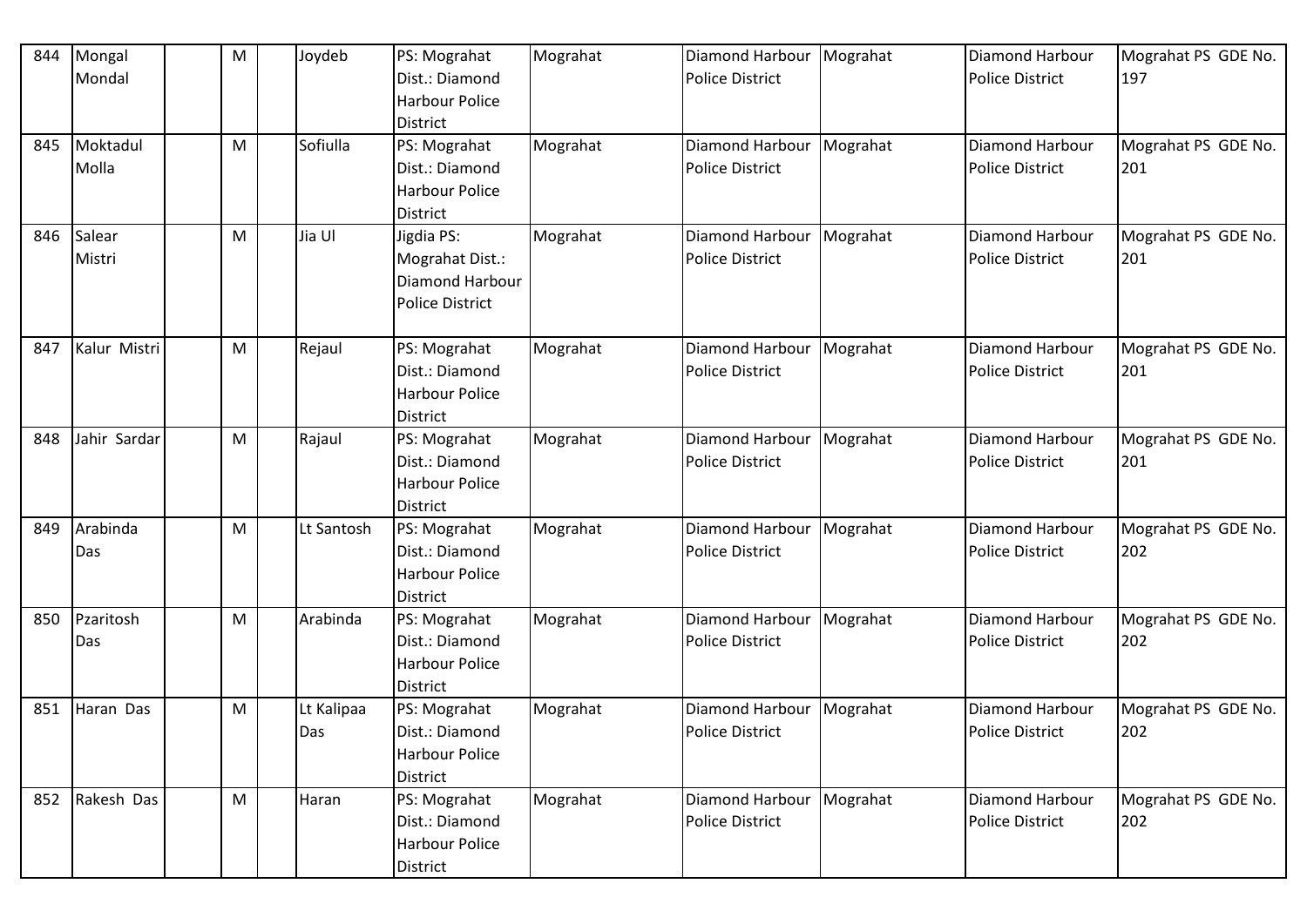| 853 | Sukumar<br>Mal          | $\mathsf{M}% _{T}=\mathsf{M}_{T}\!\left( a,b\right) ,\ \mathsf{M}_{T}=\mathsf{M}_{T}\!\left( a,b\right) ,$ |    | Lt Harulal              | PS: Mograhat<br>Dist.: Diamond<br><b>Harbour Police</b><br><b>District</b>                    | Mograhat  | Diamond Harbour<br><b>Police District</b>            | Mograhat  | Diamond Harbour<br><b>Police District</b>        | Mograhat PS GDE No.<br>188  |
|-----|-------------------------|------------------------------------------------------------------------------------------------------------|----|-------------------------|-----------------------------------------------------------------------------------------------|-----------|------------------------------------------------------|-----------|--------------------------------------------------|-----------------------------|
| 854 | <b>Tilak</b><br>Mondal  | M                                                                                                          |    | Lt Sudarsan             | PS: Mograhat<br>Dist.: Diamond<br><b>Harbour Police</b><br><b>District</b>                    | Mograhat  | Diamond Harbour   Mograhat<br><b>Police District</b> |           | Diamond Harbour<br><b>Police District</b>        | Mograhat PS GDE No.<br>188  |
| 855 | Sabir<br>Mondal         | M                                                                                                          |    | Akhesdul                | PS: Mograhat<br>Dist.: Diamond<br><b>Harbour Police</b><br>District                           | Mograhat  | Diamond Harbour   Mograhat<br><b>Police District</b> |           | Diamond Harbour<br><b>Police District</b>        | Mograhat PS GDE No.<br>188  |
| 856 | Mehebub<br>Mola         | M                                                                                                          |    | <b>Kuddus</b><br>Molla  | PS: Mograhat<br>Dist.: Diamond<br><b>Harbour Police</b><br><b>District</b>                    | Mograhat  | Diamond Harbour<br><b>Police District</b>            | Mograhat  | Diamond Harbour<br><b>Police District</b>        | Mograhat PS GDE No.<br>188  |
| 857 | Swarup<br>Mondal        | M                                                                                                          | 29 | Nikhil<br>Mondal        | Godakhali PS:<br>Nodakhali Dist.:<br><b>Diamond Harbour</b><br><b>Police District</b>         | Nodakhali | Diamond Harbour<br><b>Police District</b>            | Nodakhali | <b>Diamond Harbour</b><br><b>Police District</b> | Nodakhali PS GDE No.<br>104 |
| 858 | Ananada<br><b>Dhara</b> | M                                                                                                          | 22 | Netai Dhara             | Ghanashyambati<br>PS: Nodakhali<br>Dist.: Diamond<br><b>Harbour Police</b><br>District        | Nodakhali | Diamond Harbour<br><b>Police District</b>            | Nodakhali | Diamond Harbour<br><b>Police District</b>        | Nodakhali PS GDE No.<br>104 |
| 859 | Tukai Dhara             | M                                                                                                          | 28 | Sandip<br>Dhara         | Ghanashyambati<br>PS: Nodakhali<br>Dist.: Diamond<br><b>Harbour Police</b><br><b>District</b> | Nodakhali | Diamond Harbour<br><b>Police District</b>            | Nodakhali | <b>Diamond Harbour</b><br><b>Police District</b> | Nodakhali PS GDE No.<br>104 |
| 860 | Tapas Bag               | M                                                                                                          | 28 | Biswanath<br><b>Bag</b> | Bahirkunja PS:<br>Nodakhali Dist.:<br>Diamond Harbour<br><b>Police District</b>               | Nodakhali | Diamond Harbour<br><b>Police District</b>            | Nodakhali | Diamond Harbour<br><b>Police District</b>        | Nodakhali PS GDE No.<br>41  |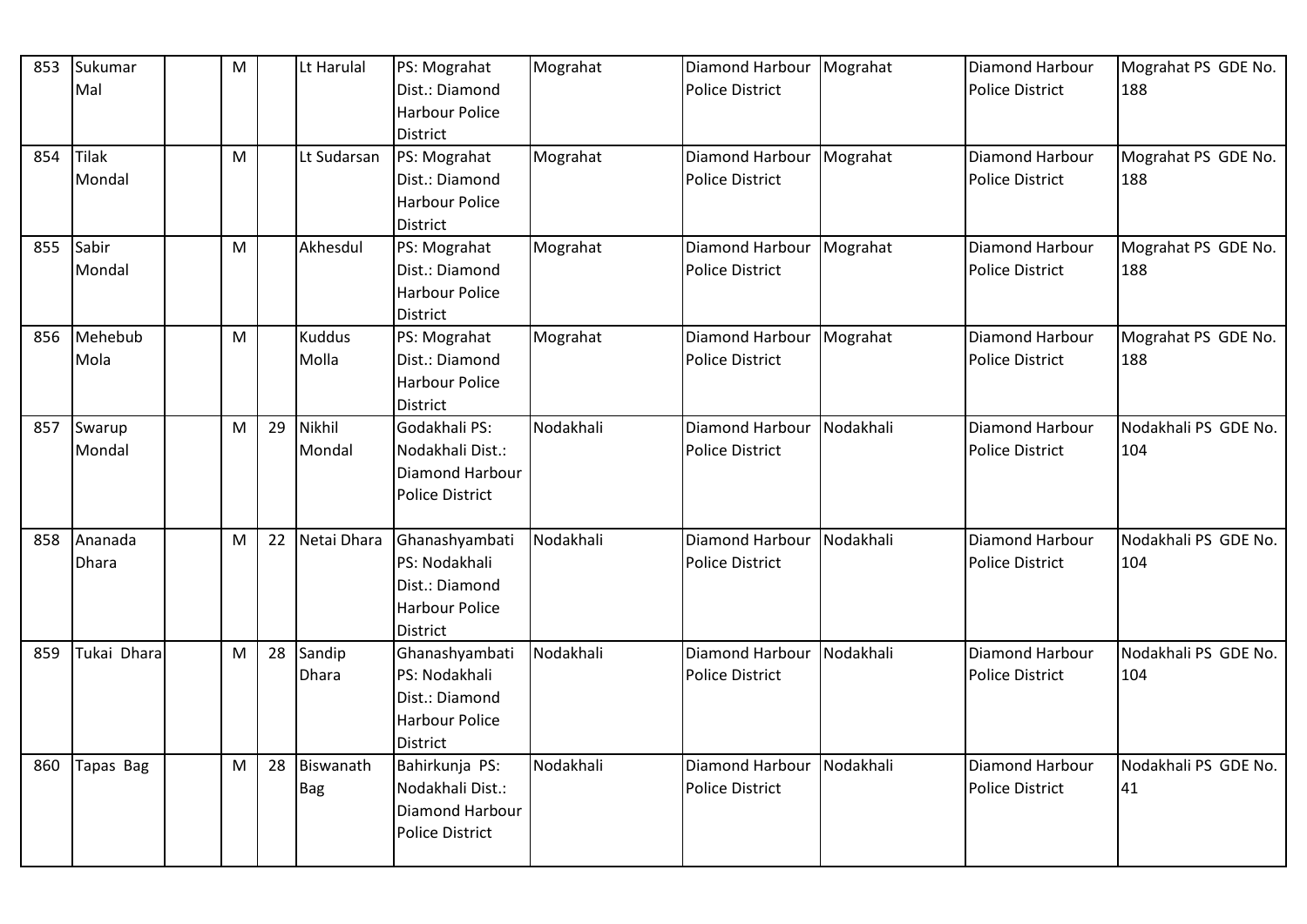| 861 | Joydeb<br>Sardar       | M | 28 | Lt Sarat<br>Sardar         | Rajarampur PS:<br>Bishnupur Dist.:<br>Diamond Harbour<br><b>Police District</b>             | Bishnupur | Diamond Harbour<br><b>Police District</b> | Nodakhali | <b>Diamond Harbour</b><br><b>Police District</b> | Nodakhali PS GDE No.<br>41  |
|-----|------------------------|---|----|----------------------------|---------------------------------------------------------------------------------------------|-----------|-------------------------------------------|-----------|--------------------------------------------------|-----------------------------|
| 862 | Tanmoy<br>Sardar       | M | 18 | Gour Sardar                | Rajarampur PS:<br>Bishnupur Dist.:<br>Diamond Harbour<br><b>Police District</b>             | Bishnupur | Diamond Harbour<br><b>Police District</b> | Nodakhali | <b>Diamond Harbour</b><br><b>Police District</b> | Nodakhali PS GDE No.<br>41  |
| 863 | Nityananda<br>Sardar   | M | 34 | Laxmikanta<br>Sardar       | Rajarampur PS:<br>Bishnupur Dist.:<br>Diamond Harbour<br>Police District                    | Bishnupur | Diamond Harbour<br><b>Police District</b> | Nodakhali | Diamond Harbour<br><b>Police District</b>        | Nodakhali PS GDE No.<br>41  |
| 864 | Sk Abdul<br>Oheb       | M | 50 | Lt. Ujir Ali Sk Telari PS: | Nodakhali Dist.:<br>Diamond Harbour<br><b>Police District</b>                               | Nodakhali | Diamond Harbour<br><b>Police District</b> | Nodakhali | <b>Diamond Harbour</b><br><b>Police District</b> | Nodakhali PS GDE No.<br>49  |
| 865 | Montu Mal              | M | 35 | Sufal Mal                  | Telari PS:<br>Nodakhali Dist.:<br>Diamond Harbour<br><b>Police District</b>                 | Nodakhali | Diamond Harbour<br>Police District        | Nodakhali | Diamond Harbour<br><b>Police District</b>        | Nodakhali PS GDE No.<br>49  |
| 866 | Ardhendu<br>Ghosh      | M | 53 | Lt. Joydeb<br>Ghosh        | Poali PS:<br>Nodakhali Dist.:<br>Diamond Harbour<br>Police District                         | Nodakhali | Diamond Harbour<br><b>Police District</b> | Nodakhali | <b>Diamond Harbour</b><br><b>Police District</b> | Nodakhali PS GDE No.<br>145 |
| 867 | Sk Samim               | М | 21 | <b>Sk</b>                  | Poali PS:<br>Nazimuddin Nodakhali Dist.:<br>Diamond Harbour<br><b>Police District</b>       | Nodakhali | Diamond Harbour<br><b>Police District</b> | Nodakhali | <b>Diamond Harbour</b><br>Police District        | Nodakhali PS GDE No.<br>145 |
| 868 | Gopal<br><b>Bhakta</b> | M | 45 | Nemai<br><b>Bhakta</b>     | Itali PS: Nodakhali Nodakhali<br>Dist.: Diamond<br><b>Harbour Police</b><br><b>District</b> |           | Diamond Harbour<br><b>Police District</b> | Nodakhali | Diamond Harbour<br><b>Police District</b>        | Nodakhali PS GDE No.<br>145 |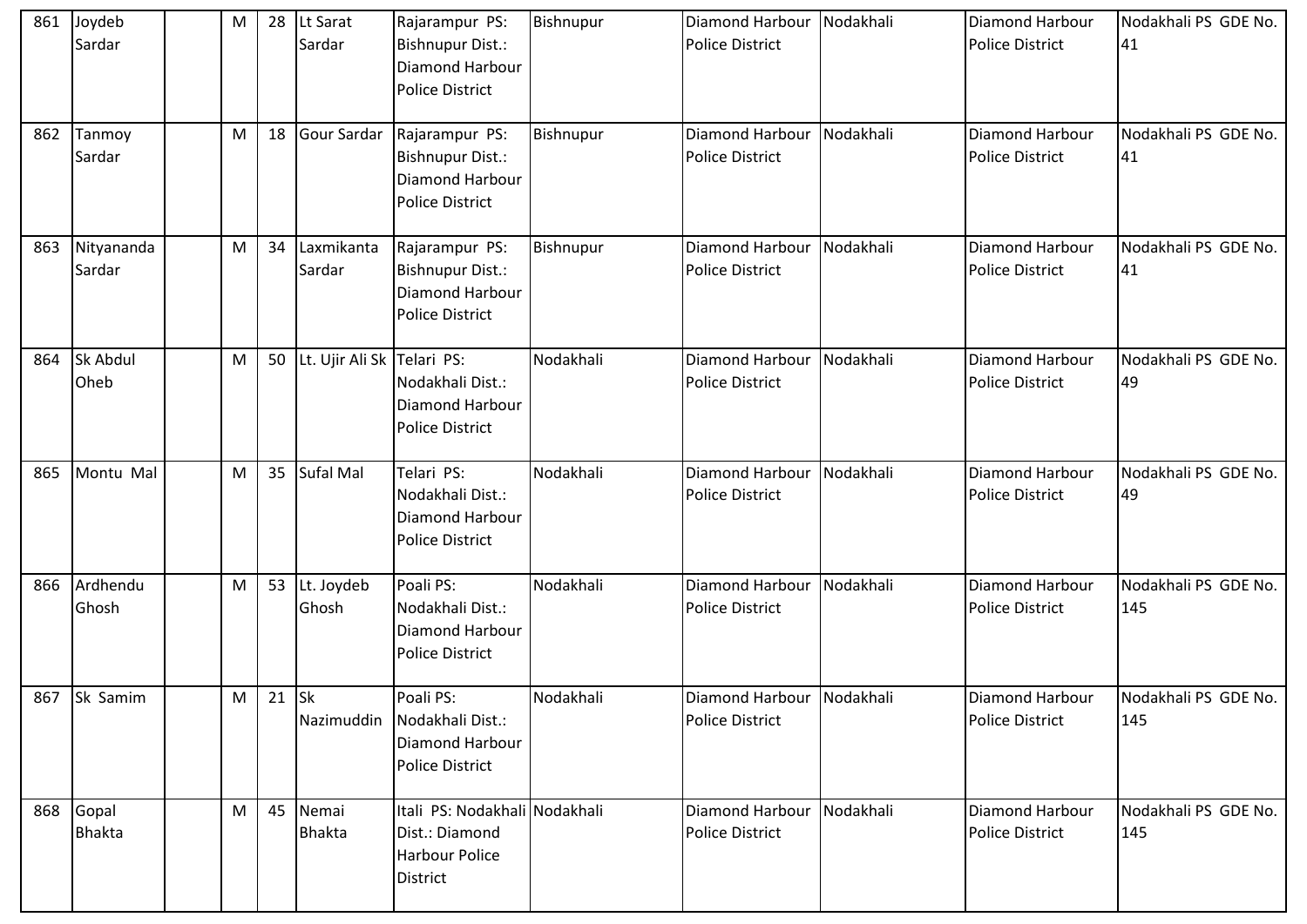| 869<br>870 | Firoj Sk<br>Murfan Sk  | M<br>M | 29<br>19 | Saidul Sk<br>Rafique Sk  | <b>Uttar Mohanpur</b><br>PS: Nodakhali<br>Dist.: Diamond<br><b>Harbour Police</b><br><b>District</b><br>Naskarpur PS:<br>Nodakhali Dist.:<br><b>Diamond Harbour</b><br><b>Police District</b> | Nodakhali<br>Nodakhali | Diamond Harbour<br><b>Police District</b><br>Diamond Harbour<br><b>Police District</b> | Nodakhali<br>Nodakhali | Diamond Harbour<br><b>Police District</b><br>Diamond Harbour<br><b>Police District</b> | Nodakhali PS GDE No.<br>147<br>Nodakhali PS GDE No.<br>147 |
|------------|------------------------|--------|----------|--------------------------|-----------------------------------------------------------------------------------------------------------------------------------------------------------------------------------------------|------------------------|----------------------------------------------------------------------------------------|------------------------|----------------------------------------------------------------------------------------|------------------------------------------------------------|
| 871        | Kachari<br>Halder      | M      | 44       |                          | Charu Halder Itali PS: Nodakhali Nodakhali<br>Dist.: Diamond<br><b>Harbour Police</b><br><b>District</b>                                                                                      |                        | Diamond Harbour<br><b>Police District</b>                                              | Nodakhali              | Diamond Harbour<br><b>Police District</b>                                              | Nodakhali PS GDE No.<br>147                                |
| 872        | Rahim Sk               | M      | 26       | Kalo Sk                  | Bareya PS:<br>Nodakhali Dist.:<br><b>Diamond Harbour</b><br><b>Police District</b>                                                                                                            | Nodakhali              | Diamond Harbour<br><b>Police District</b>                                              | Nodakhali              | Diamond Harbour<br><b>Police District</b>                                              | Nodakhali PS GDE No.<br>151                                |
| 873        | <b>Bulal Molla</b>     | M      | 55       | Lt. Sabed<br>Molla       | Bareya PS:<br>Nodakhali Dist.:<br>Diamond Harbour<br><b>Police District</b>                                                                                                                   | Nodakhali              | Diamond Harbour<br><b>Police District</b>                                              | Nodakhali              | Diamond Harbour<br><b>Police District</b>                                              | Nodakhali PS GDE No.<br>151                                |
| 874        | Sk Sattar              | M      | 21       | <b>Sk Akkash</b>         | Bareya PS:<br>Nodakhali Dist.:<br><b>Diamond Harbour</b><br><b>Police District</b>                                                                                                            | Nodakhali              | Diamond Harbour<br><b>Police District</b>                                              | Nodakhali              | Diamond Harbour<br><b>Police District</b>                                              | Nodakhali PS GDE No.<br>151                                |
|            | 875 Jahiruddin<br>Khan | M      |          | Mahalam<br>Khan          | Dist.: Diamond<br><b>Harbour Police</b><br>District                                                                                                                                           |                        | Diamond Harbour Parulia coastal<br><b>Police District</b>                              |                        | <b>Diamond Harbour</b><br><b>Police District</b>                                       | Parulia coastal PS GDE<br>No. 75                           |
|            | 876 Malay<br>Mondal    | M      |          | Ram<br>Chandra<br>Mondal | PS: Parulia coastal Parulia coastal<br>Dist.: Diamond<br><b>Harbour Police</b><br><b>District</b>                                                                                             |                        | Diamond Harbour<br><b>Police District</b>                                              | Parulia coastal        | Diamond Harbour<br><b>Police District</b>                                              | Parulia coastal PS GDE<br>No. 75                           |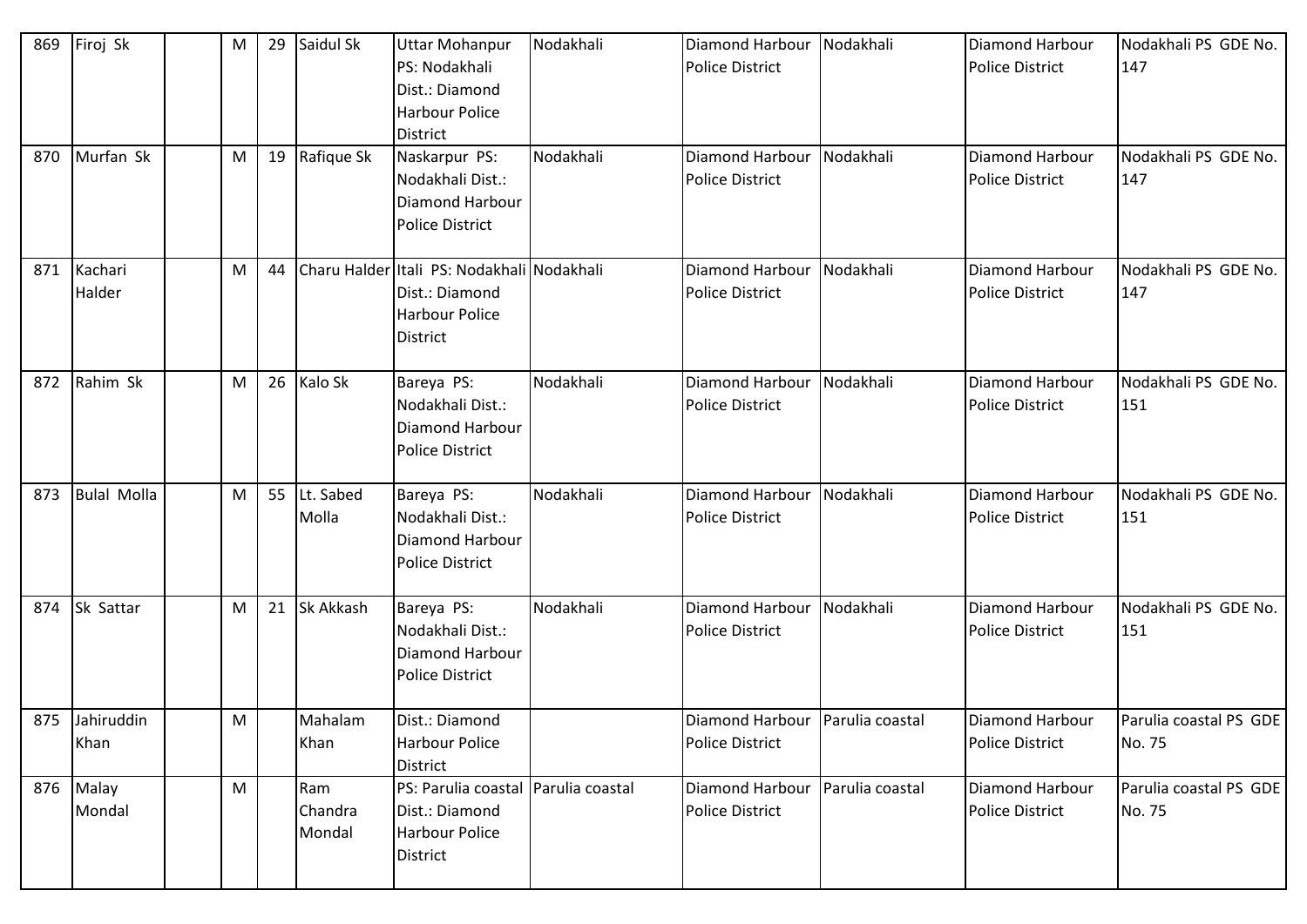| 877 | Palash<br>Mondal        | M |    | Mahadev<br>Mondal                  | PS: Parulia coastal Parulia coastal<br>Dist.: Diamond<br><b>Harbour Police</b><br><b>District</b> |          | Diamond Harbour<br><b>Police District</b>        | Parulia coastal | Diamond Harbour<br><b>Police District</b>        | Parulia coastal PS GDE<br>No. 75 |
|-----|-------------------------|---|----|------------------------------------|---------------------------------------------------------------------------------------------------|----------|--------------------------------------------------|-----------------|--------------------------------------------------|----------------------------------|
| 878 | Monaj<br>Adak           | M | 55 | Lt Praladh<br>Adak                 | PS: Pujali Dist.:<br>Diamond Harbour<br><b>Police District</b>                                    | Pujali   | Diamond Harbour<br><b>Police District</b>        | Pujali          | Diamond Harbour<br><b>Police District</b>        | Pujali PS GDE No. 121            |
| 879 | Subhadh<br>Patra        | M | 59 | Lt Jiban<br>Krishna<br>Patra       | PS: Pujali Dist.:<br>Diamond Harbour<br><b>Police District</b>                                    | Pujali   | Diamond Harbour Pujali<br><b>Police District</b> |                 | Diamond Harbour<br><b>Police District</b>        | Pujali PS GDE No. 121            |
| 880 | Subir Das               | M | 25 |                                    | Niranjan Das PS: Pujali Dist.:<br>Diamond Harbour<br><b>Police District</b>                       | Pujali   | Diamond Harbour Pujali<br><b>Police District</b> |                 | Diamond Harbour<br><b>Police District</b>        | Pujali PS GDE No. 121            |
| 881 | Saltu Nath              | M | 29 | <b>Biltu Nath</b>                  | PS: Pujali Dist.:<br>Diamond Harbour<br><b>Police District</b>                                    | Pujali   | Diamond Harbour Pujali<br><b>Police District</b> |                 | Diamond Harbour<br><b>Police District</b>        | Pujali PS GDE No. 121            |
| 882 | Mohiruddin<br>Khandekar | M | 60 | Lt Liyasat<br>Hossain<br>Khandekar | Chayani Gujrat PS: Bagnan<br>Bagnan Dist.:<br><b>Howrah Rural</b>                                 |          | <b>Howrah Rural</b>                              | Rabindranagar   | Diamond Harbour<br><b>Police District</b>        | Rabindranagar PS GDE<br>No. 118  |
| 883 | Najibul<br>Khandekar    | M | 28 | Mohiruddin<br>Khandekar            | Chayani Gujrat PS: Bagnan<br>Bagnan Dist.:<br><b>Howrah Rural</b>                                 |          | <b>Howrah Rural</b>                              | Rabindranagar   | <b>Diamond Harbour</b><br><b>Police District</b> | Rabindranagar PS GDE<br>No. 118  |
| 884 | Intajul Ali<br>Khan     | M | 20 | Malek Ali<br>Khan                  | <b>Bachiri PS:</b><br>Shyampur Dist.:<br><b>Howrah Rural</b>                                      | Shyampur | <b>Howrah Rural</b>                              | Rabindranagar   | Diamond Harbour<br><b>Police District</b>        | Rabindranagar PS GDE<br>No. 118  |
| 885 | Sk Nuoortaj<br>Ali      | M | 20 | Sk Mossiar<br>Ali                  | Votoghara PS:<br>Shyampur Dist.:<br><b>Howrah Rural</b>                                           | Shyampur | Howrah Rural                                     | Rabindranagar   | Diamond Harbour<br><b>Police District</b>        | Rabindranagar PS GDE<br>No. 118  |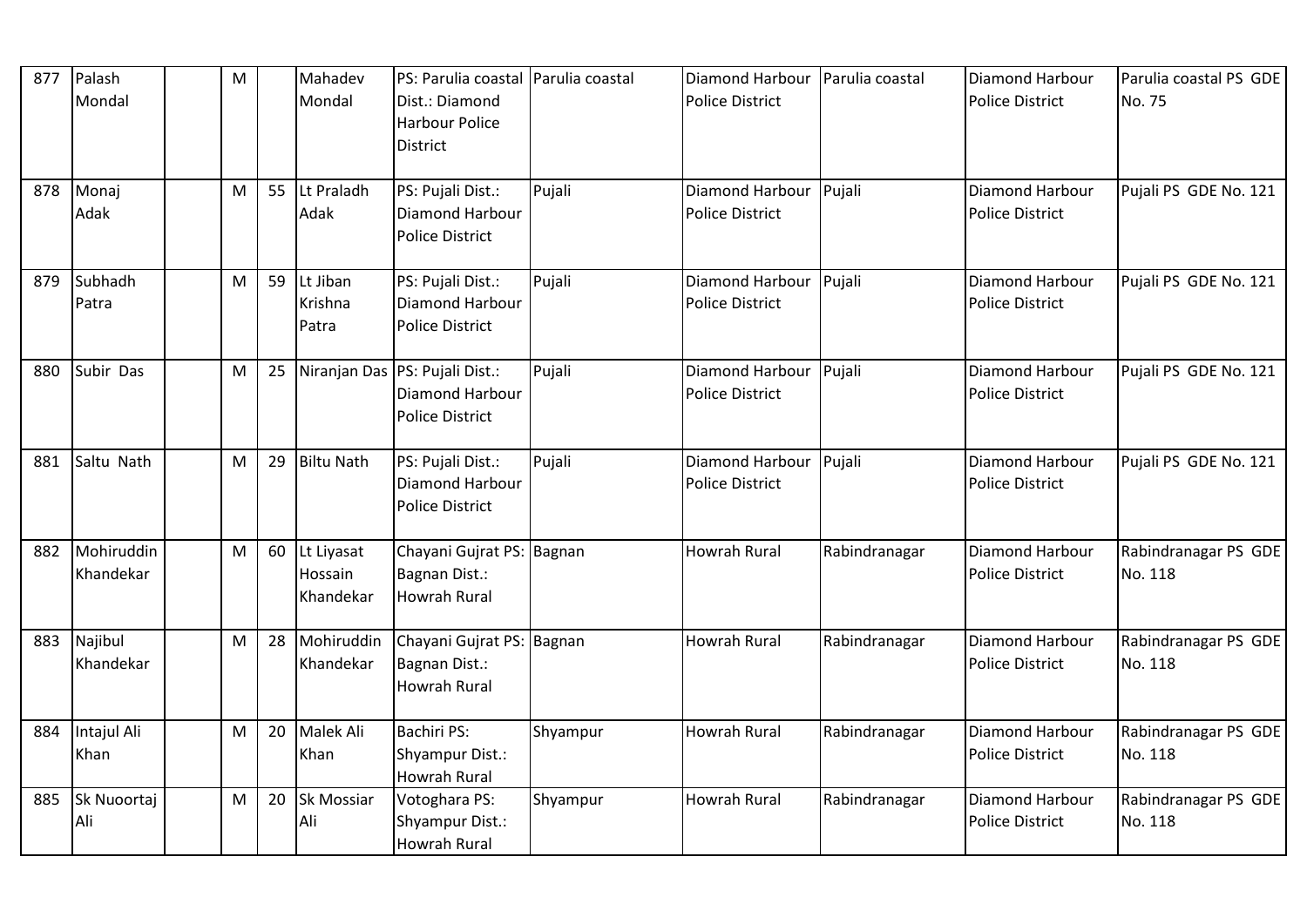| 886 | Sk Mubarak      | M | 39 | <b>Sk</b><br>Kutubuddin | Akrafatak Bazar<br>PS: Rabindranagar<br>Dist.: Diamond<br><b>Harbour Police</b><br><b>District</b>              | Rabindranagar | Diamond Harbour<br><b>Police District</b>               | Rabindranagar | Diamond Harbour<br><b>Police District</b> | Rabindranagar PS GDE<br>No. 118 |
|-----|-----------------|---|----|-------------------------|-----------------------------------------------------------------------------------------------------------------|---------------|---------------------------------------------------------|---------------|-------------------------------------------|---------------------------------|
| 887 | Sk Kajal        | M | 22 | <b>Sk</b><br>Samsuddin  | Santoshpur<br>Amlitala Bazar PS:<br>Rabindranagar<br>Dist.: Diamond<br><b>Harbour Police</b><br><b>District</b> | Rabindranagar | Diamond Harbour<br><b>Police District</b>               | Rabindranagar | Diamond Harbour<br><b>Police District</b> | Rabindranagar PS GDE<br>No. 140 |
| 888 | Rahamat Sk      | M | 22 | <b>Ashis Sk</b>         | Santoshpur<br>Amlitala Bazar PS:<br>Rabindranagar<br>Dist.: Diamond<br><b>Harbour Police</b><br><b>District</b> | Rabindranagar | Diamond Harbour Rabindranagar<br><b>Police District</b> |               | Diamond Harbour<br><b>Police District</b> | Rabindranagar PS GDE<br>No. 140 |
| 889 | Manirul Sk      | M | 20 | Khurshid Sk             | Santoshpur<br>Amlitala Bazar PS:<br>Rabindranagar<br>Dist.: Diamond<br><b>Harbour Police</b><br><b>District</b> | Rabindranagar | Diamond Harbour<br><b>Police District</b>               | Rabindranagar | Diamond Harbour<br><b>Police District</b> | Rabindranagar PS GDE<br>No. 140 |
| 890 | Raju Shaw       | M | 45 | Lt Ramdas<br>Shaw       | Akrafatak 4 No.<br>Dhankheti PS:<br>Rabindranagar<br>Dist.: Diamond<br>Harbour Police<br><b>District</b>        | Rabindranagar | Diamond Harbour Rabindranagar<br><b>Police District</b> |               | Diamond Harbour<br><b>Police District</b> | Rabindranagar PS GDE<br>No. 140 |
| 891 | Imran<br>Ansari | M | 46 | Masooda<br>Ansari       | Akrafatak 4 No.<br>Dhankheti PS:<br>Rabindranagar<br>Dist.: Diamond<br><b>Harbour Police</b><br>District        | Rabindranagar | Diamond Harbour<br><b>Police District</b>               | Rabindranagar | Diamond Harbour<br><b>Police District</b> | Rabindranagar PS GDE<br>No. 140 |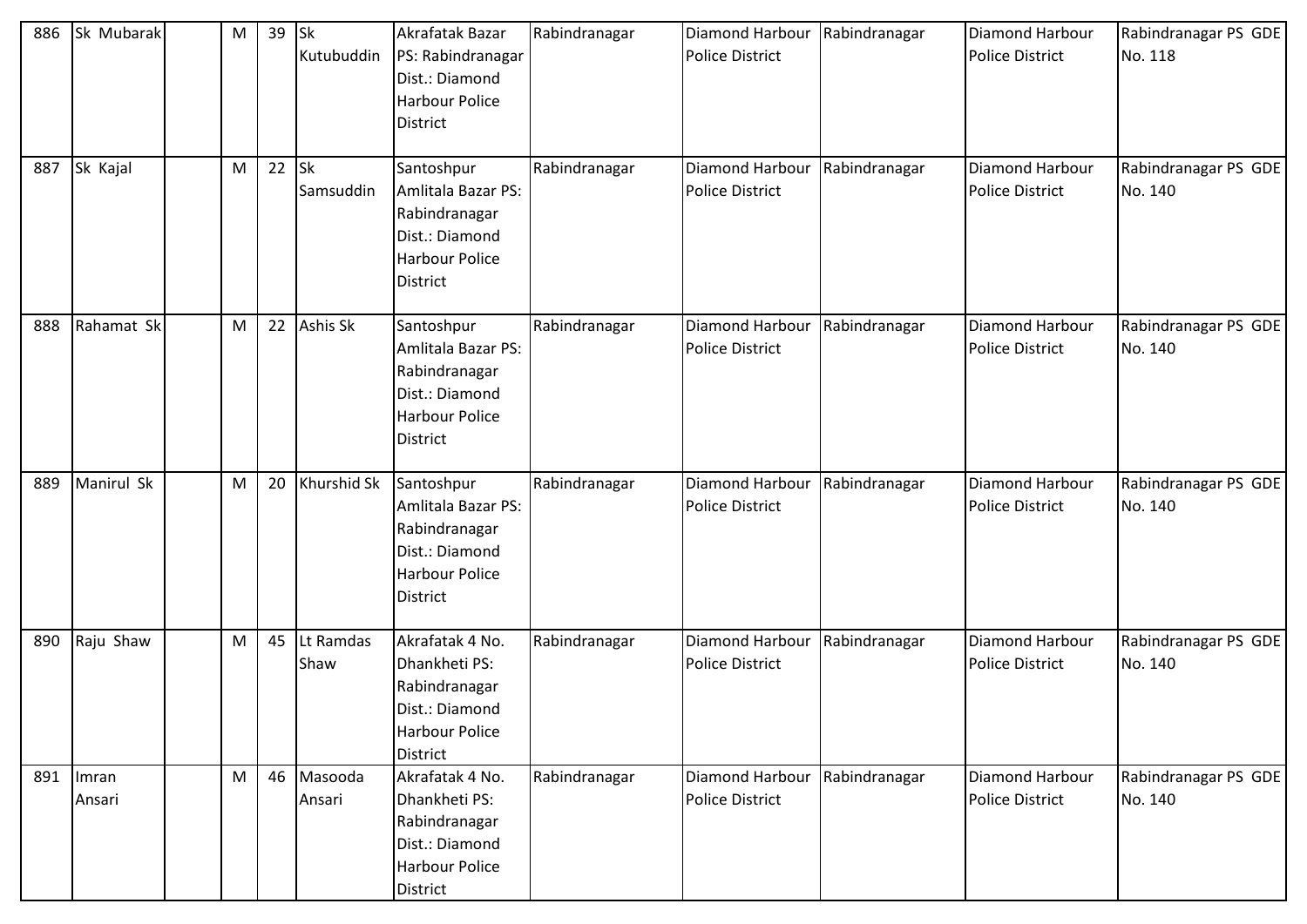| 892 | Raj Sk                | M | 30 |                     | Mesbauddin   W-193 Akra Road<br>PS: Nadial Dist.:<br>Kolkata                                                           | Nadial        | Kolkata                                                   | Rabindranagar | Diamond Harbour<br><b>Police District</b> | Rabindranagar PS GDE<br>No. 153 |
|-----|-----------------------|---|----|---------------------|------------------------------------------------------------------------------------------------------------------------|---------------|-----------------------------------------------------------|---------------|-------------------------------------------|---------------------------------|
| 893 | Reyaj<br>Laskar       | M | 40 | Mahalam<br>Laskar   | Vill-Durgapur PS:<br>Mandirbazar Dist.:<br>Sundarban Police<br><b>District</b>                                         | Mandirbazar   | Sundarban Police<br><b>District</b>                       | Rabindranagar | Diamond Harbour<br><b>Police District</b> | Rabindranagar PS GDE<br>No. 153 |
| 894 | Rambabu<br>Mahato     | M | 25 | Lt Arjun<br>Mahato  | Akrafatak Fultala<br><b>Basti PS:</b><br>Rabindranagar<br>Dist.: Diamond<br>Harbour Police<br><b>District</b>          | Rabindranagar | Diamond Harbour<br><b>Police District</b>                 | Rabindranagar | Diamond Harbour<br><b>Police District</b> | Rabindranagar PS GDE<br>No. 153 |
| 895 | Gopi Halder           | M | 35 | Lt Palan<br>Halder  | Akrafatak Fultala<br>Basti PS:<br>Rabindranagar<br>Dist.: Diamond<br><b>Harbour Police</b><br><b>District</b>          | Rabindranagar | Diamond Harbour Rabindranagar<br><b>Police District</b>   |               | Diamond Harbour<br><b>Police District</b> | Rabindranagar PS GDE<br>No. 146 |
| 896 | Rajiv Lama            | M | 38 | Lt Anni Lama A-33/5 | Rabindranagar PS:<br>Rabindranagar<br>Dist.: Diamond<br><b>Harbour Police</b><br><b>District</b>                       | Rabindranagar | Diamond Harbour<br><b>Police District</b>                 | Rabindranagar | Diamond Harbour<br>Police District        | Rabindranagar PS GDE<br>No. 146 |
| 897 | <b>Bikash</b><br>Shaw | M | 29 |                     | Sankar Shaw 108 Akra Dutta<br>Bagan PS:<br>Rabindranagar<br>Dist.: Diamond<br><b>Harbour Police</b><br><b>District</b> | Rabindranagar | Diamond Harbour<br><b>Police District</b>                 | Rabindranagar | Diamond Harbour<br><b>Police District</b> | Rabindranagar PS GDE<br>No. 146 |
|     | 898 Jitendra<br>Shaw  | M | 25 | <b>Bijay Shaw</b>   | Akrafatak Bazar<br>PS: Rabindranagar<br>Dist.: Diamond<br>Harbour Police<br><b>District</b>                            | Rabindranagar | Diamond Harbour   Rabindranagar<br><b>Police District</b> |               | Diamond Harbour<br>Police District        | Rabindranagar PS GDE<br>No. 153 |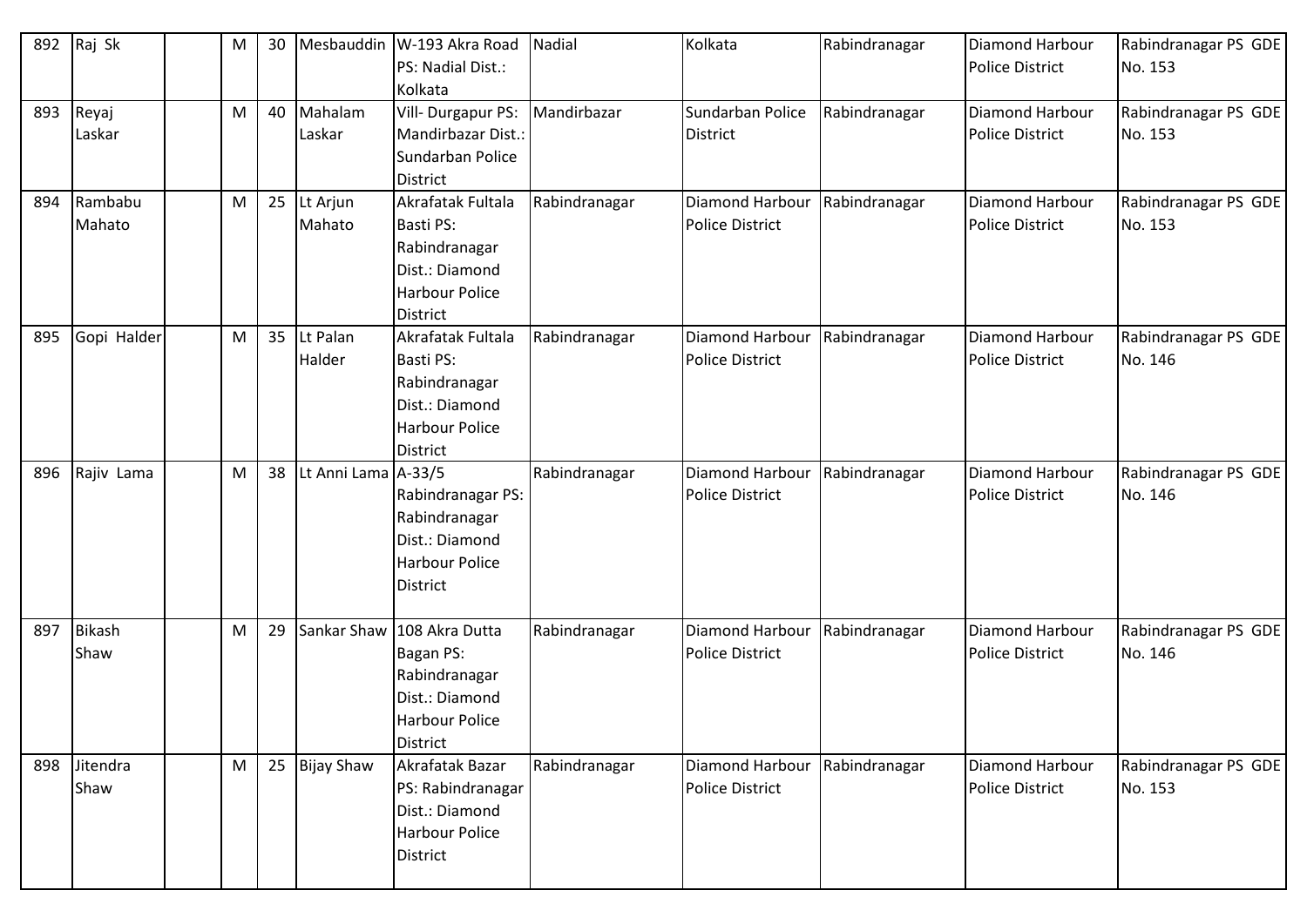| 899 | Papai Das                  | M | 22 |                   | Lt Bhola Das Akra Dutta Bagan<br>PS: Rabindranagar<br>Dist.: Diamond<br><b>Harbour Police</b><br><b>District</b>  | Rabindranagar | Diamond Harbour Rabindranagar<br><b>Police District</b> |               | Diamond Harbour<br><b>Police District</b> | Rabindranagar PS GDE<br>No. 153 |
|-----|----------------------------|---|----|-------------------|-------------------------------------------------------------------------------------------------------------------|---------------|---------------------------------------------------------|---------------|-------------------------------------------|---------------------------------|
| 900 | Rajendra<br>Ram            | M | 53 | Lt Kumar<br>Ram   | Bhanga Khal Bimal Nadial<br><b>Brick Filed PS:</b><br>Nadial Dist.:<br>Kolkata                                    |               | Kolkata                                                 | Rabindranagar | Diamond Harbour<br><b>Police District</b> | Rabindranagar PS GDE<br>No. 153 |
| 901 | Sankatah<br>Ram            | M | 42 | Lt Deo            | Bhanga Khal Bimal Nadial<br>Nandan Ram Brick Filed PS:<br>Nadial Dist.:<br>Kolkata                                |               | Kolkata                                                 | Rabindranagar | Diamond Harbour<br><b>Police District</b> | Rabindranagar PS GDE<br>No. 153 |
| 902 | <b>Kartick</b><br>Pramanik | M | 36 | Anath<br>Pramanik | Z/5/142<br>Bhangakhal Jelia<br>Para PS: Nadial<br>Dist.: Kolkata                                                  | <b>Nadial</b> | Kolkata                                                 | Rabindranagar | Diamond Harbour<br><b>Police District</b> | Rabindranagar PS GDE<br>No. 153 |
| 903 | Md Raja                    | M | 28 | Md Nowsad         | Akrafatak Naya<br><b>Basti PS:</b><br>Rabindranagar<br>Dist.: Diamond<br><b>Harbour Police</b><br><b>District</b> | Rabindranagar | Diamond Harbour<br><b>Police District</b>               | Rabindranagar | Diamond Harbour<br><b>Police District</b> | Rabindranagar PS GDE<br>No. 153 |
| 904 | Sk Anwar                   | M | 30 | Lt Sk<br>Masoom   | H-101 Ramnagar<br>Lane PS: Garden<br>reach Dist.:<br>Kolkata                                                      | Garden reach  | Kolkata                                                 | Rabindranagar | Diamond Harbour<br><b>Police District</b> | Rabindranagar PS GDE<br>No. 160 |
| 905 | <b>Sk</b><br>Salauddin     | M | 55 | Lt Sk Tohid       | W-40/1 Kankhuli<br><b>Road PS:</b><br>Rajabagan Dist.:<br>Kolkata                                                 | Rajabagan     | Kolkata                                                 | Rabindranagar | Diamond Harbour<br><b>Police District</b> | Rabindranagar PS GDE<br>No. 160 |
| 906 | Abbas Ali                  | M | 40 | Lt Ajgar Ali      | Y-270 Khaldhary<br>Road PS: Nadial<br>Dist.: Kolkata                                                              | Nadial        | Kolkata                                                 | Rabindranagar | Diamond Harbour<br><b>Police District</b> | Rabindranagar PS GDE<br>No. 160 |
|     | 907 Sk Raju                | M | 35 | Sk Samim          | Akrafatak<br><b>Balurghat Road</b><br>PS: Nadial Dist.:<br>Kolkata                                                | <b>Nadial</b> | Kolkata                                                 | Rabindranagar | Diamond Harbour<br>Police District        | Rabindranagar PS GDE<br>No. 161 |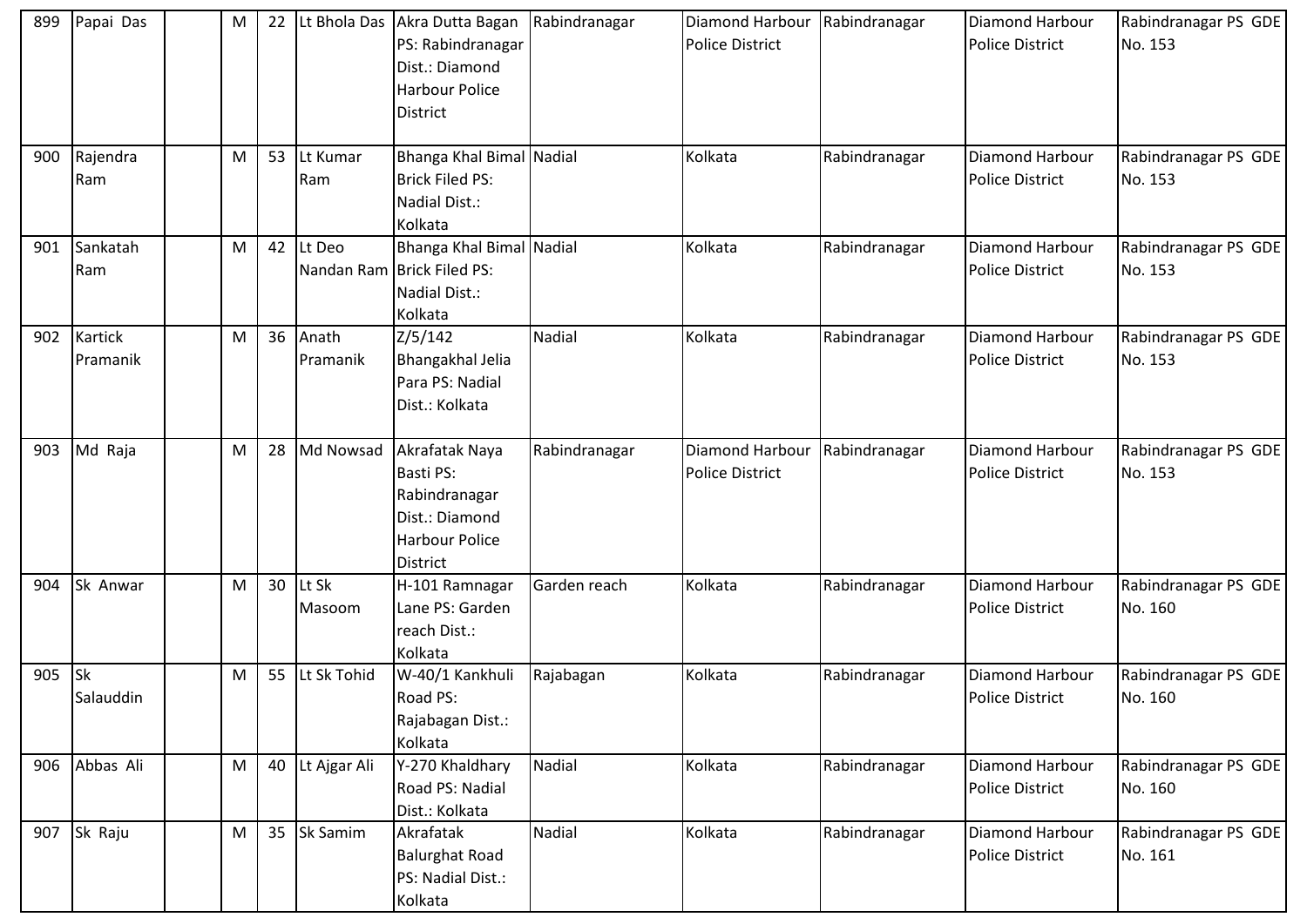| 908 | Shamser Sk      | M | 30 | Manjur Sk            | Gangachari PS:<br>Jibantala Dist.:<br><b>Baruipur Police</b><br><b>District</b>                                              | Jibantala       | <b>Baruipur Police</b><br><b>District</b>                 | Rabindranagar | Diamond Harbour<br><b>Police District</b> | Rabindranagar PS GDE<br>No. 161 |
|-----|-----------------|---|----|----------------------|------------------------------------------------------------------------------------------------------------------------------|-----------------|-----------------------------------------------------------|---------------|-------------------------------------------|---------------------------------|
| 909 | Md Israil       | M | 62 | Lt Md<br>Rafique     | Akrafatak Satyapir Rabindranagar<br>Majar PS:<br>Rabindranagar<br>Dist.: Diamond<br><b>Harbour Police</b><br><b>District</b> |                 | Diamond Harbour   Rabindranagar<br><b>Police District</b> |               | Diamond Harbour<br><b>Police District</b> | Rabindranagar PS GDE<br>No. 161 |
| 910 | Astha<br>Mistry | M | 33 | Lt. Sushil<br>Mistry | Nila PS: Ramnagar Ramnagar<br>Dist.: Diamond<br><b>Harbour Police</b><br><b>District</b>                                     |                 | Diamond Harbour<br><b>Police District</b>                 | Ramnagar      | Diamond Harbour<br><b>Police District</b> | Ramnagar PS GDE No.<br>100      |
| 911 | Santanu<br>Das  | M | 18 | <b>Manik Das</b>     | Dakshin<br>Laxminagarpur PS:<br>Patharpratima<br>Dist.: Sundarban<br>Police District                                         | Patharpratima   | Sundarban Police<br><b>District</b>                       | Ramnagar      | Diamond Harbour<br><b>Police District</b> | Ramnagar PS GDE No.<br>123      |
| 912 | Bidha<br>Mondal | M | 46 | Rabiram<br>Mondal    | Singhalgunj PS:<br>Ramnagar Dist.:<br>Diamond Harbour<br><b>Police District</b>                                              | Ramnagar        | Diamond Harbour<br><b>Police District</b>                 | Ramnagar      | Diamond Harbour<br><b>Police District</b> | Ramnagar PS GDE No.<br>123      |
| 913 | Sanjoy<br>Hazra | M | 39 | Lt. Mongal<br>Hazra  | Kalicharanpur PS:<br>Parulia coastal<br>Dist.: Diamond<br>Harbour Police<br>District                                         | Parulia coastal | Diamond Harbour Ramnagar<br><b>Police District</b>        |               | Diamond Harbour<br><b>Police District</b> | Ramnagar PS GDE No.<br>123      |
|     | 914 Pintu Sk    | M | 26 | Toyeb Sk             | Patdha PS: Parulia Parulia coastal<br>coastal Dist.:<br>Diamond Harbour<br>Police District                                   |                 | Diamond Harbour<br><b>Police District</b>                 | Ramnagar      | Diamond Harbour<br><b>Police District</b> | Ramnagar PS GDE No.<br>133      |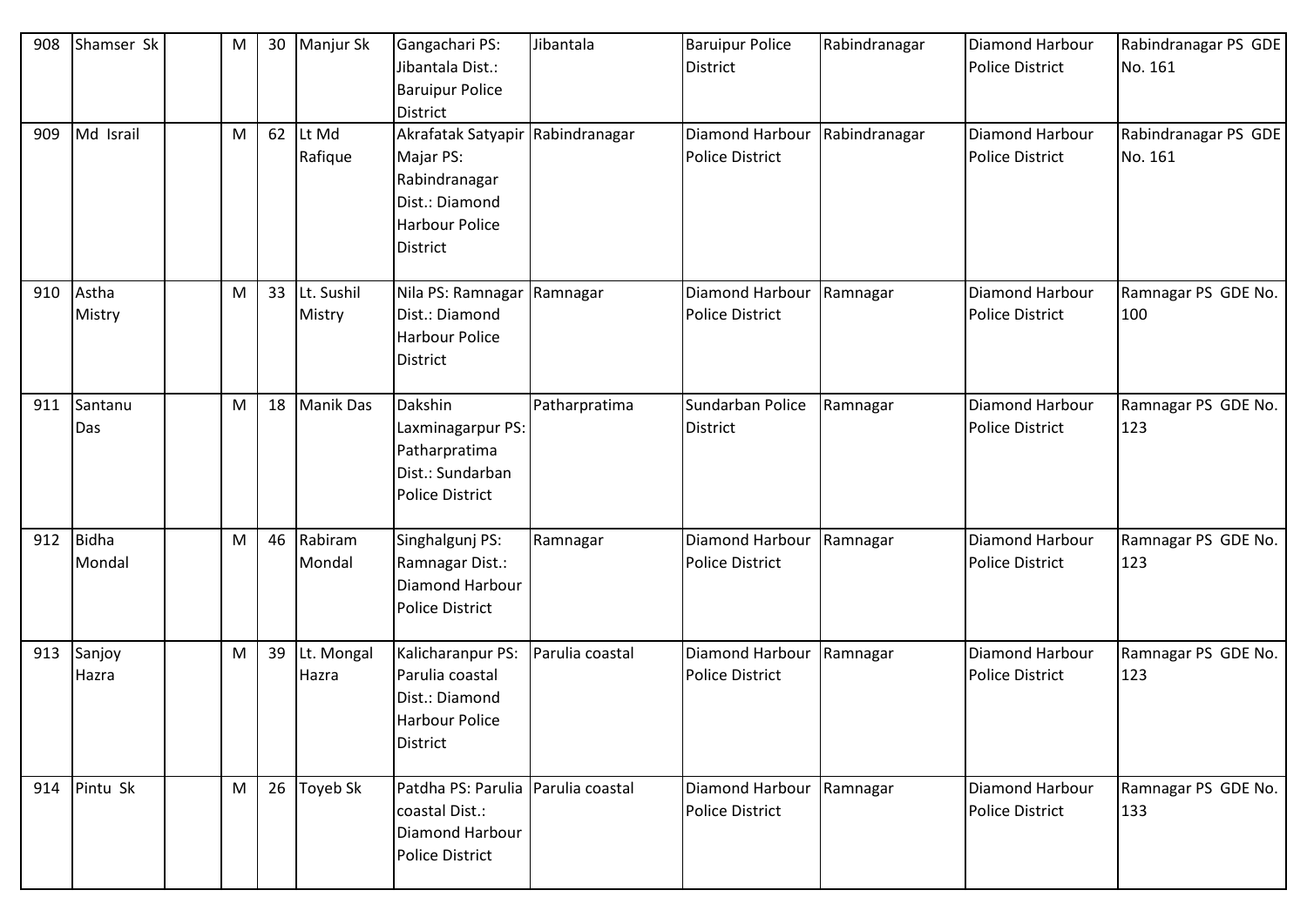| 915 | Samim Sk            | M | 19 | Sougat Sk               | Patdha PS: Parulia   Parulia coastal<br>coastal Dist.:<br>Diamond Harbour<br><b>Police District</b>            |                 | Diamond Harbour<br><b>Police District</b>          | Ramnagar | <b>Diamond Harbour</b><br><b>Police District</b> | Ramnagar PS GDE No.<br>133 |
|-----|---------------------|---|----|-------------------------|----------------------------------------------------------------------------------------------------------------|-----------------|----------------------------------------------------|----------|--------------------------------------------------|----------------------------|
| 916 | Safikul<br>Molla    | M | 25 | Moinuddin<br>Molla      | Patdha PS: Parulia Parulia coastal<br>coastal Dist.:<br>Diamond Harbour<br><b>Police District</b>              |                 | Diamond Harbour<br><b>Police District</b>          | Ramnagar | Diamond Harbour<br><b>Police District</b>        | Ramnagar PS GDE No.<br>133 |
| 917 | Arif Molla          | M | 18 |                         | Kismat Molla Patdha PS: Parulia Parulia coastal<br>coastal Dist.:<br>Diamond Harbour<br><b>Police District</b> |                 | Diamond Harbour<br><b>Police District</b>          | Ramnagar | Diamond Harbour<br><b>Police District</b>        | Ramnagar PS GDE No.<br>133 |
| 918 | Santu Khan          | M | 25 | Goutam<br>Khan          | Maheswara PS:<br>Ramnagar Dist.:<br>Diamond Harbour<br><b>Police District</b>                                  | Ramnagar        | Diamond Harbour<br><b>Police District</b>          | Ramnagar | Diamond Harbour<br><b>Police District</b>        | Ramnagar PS GDE No.<br>133 |
| 919 | Mintu Hait          | M | 33 | Sambhu Hait Sarisha PS: | Diamond harbour<br>Dist.: Diamond<br><b>Harbour Police</b><br><b>District</b>                                  | Diamond harbour | Diamond Harbour<br><b>Police District</b>          | Ramnagar | Diamond Harbour<br><b>Police District</b>        | Ramnagar PS GDE No.<br>140 |
| 920 | Bapi Halder         | M | 28 | Prasad<br>Halder        | 140 PS: Falta Dist.: Falta<br>Diamond Harbour<br>Police District                                               |                 | Diamond Harbour<br><b>Police District</b>          | Ramnagar | Diamond Harbour<br><b>Police District</b>        | Ramnagar PS GDE No.<br>140 |
| 921 | Chiranjit<br>Halder | М | 32 | Kamal<br>Halder         | Mairampur PS:<br><b>Falta Dist.:</b><br>Diamond Harbour<br><b>Police District</b>                              | Falta           | Diamond Harbour Ramnagar<br><b>Police District</b> |          | Diamond Harbour<br><b>Police District</b>        | Ramnagar PS GDE No.<br>140 |
|     | 922 Dipak<br>Sardar | M | 40 | Lt. Sasti<br>Sardar     | Gondia PS:<br>Ramnagar Dist.:<br>Diamond Harbour<br>Police District                                            | Ramnagar        | Diamond Harbour<br><b>Police District</b>          | Ramnagar | Diamond Harbour<br><b>Police District</b>        | Ramnagar PS GDE No.<br>145 |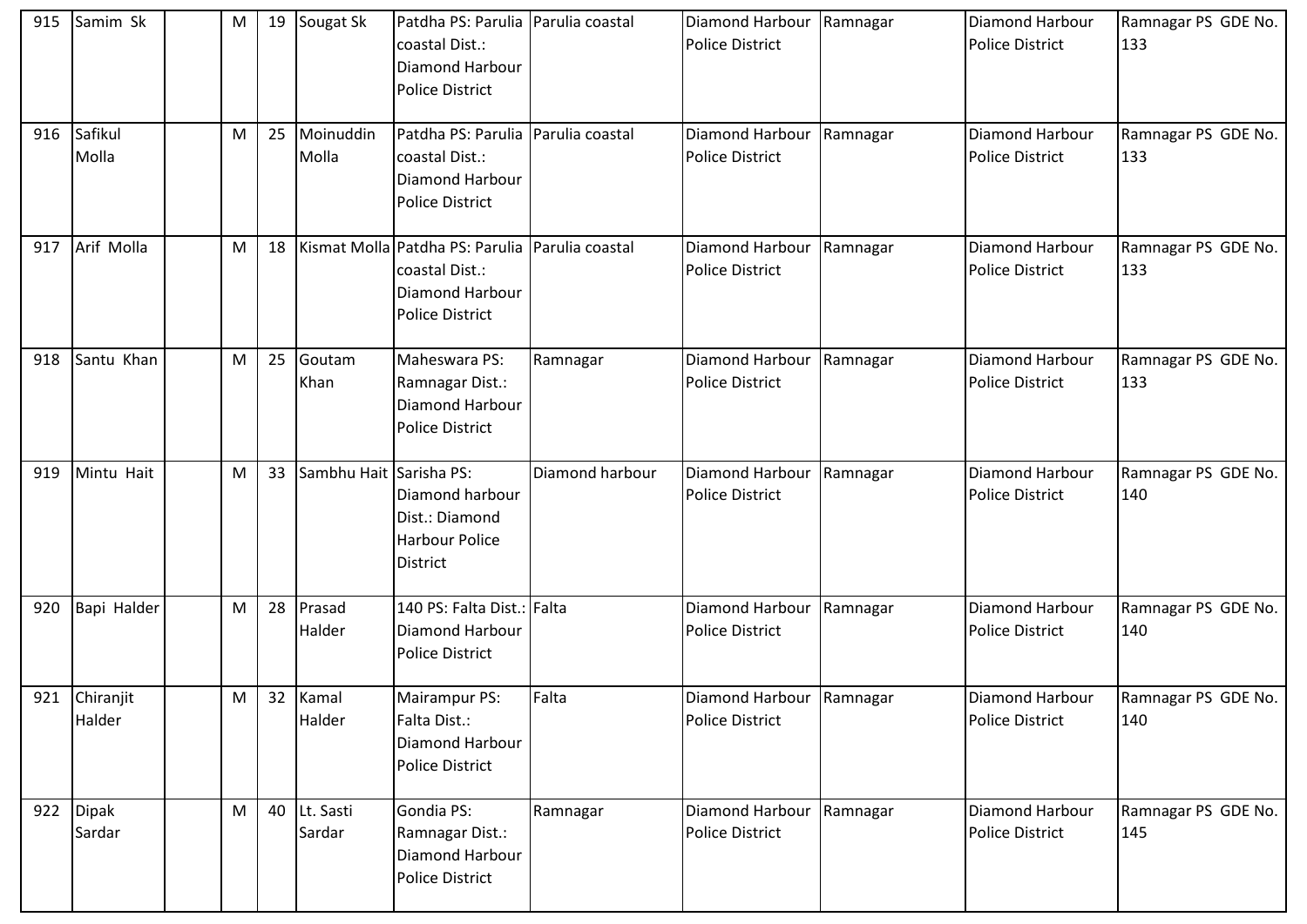| 923 | Tarun<br>Bhandari       | M | 30 | Late<br>Rangalal<br>Bhandari | Vill-Shirakole<br><b>Bhandaripara PS:</b><br>Usthi Dist.:<br>Diamond Harbour<br><b>Police District</b>                                 | Usthi       | Diamond Harbour<br><b>Police District</b> | Usthi       | <b>Diamond Harbour</b><br><b>Police District</b> | Usthi PS GDE No. 162          |
|-----|-------------------------|---|----|------------------------------|----------------------------------------------------------------------------------------------------------------------------------------|-------------|-------------------------------------------|-------------|--------------------------------------------------|-------------------------------|
| 924 | Md.<br>Tamatra Sk       | M | 46 |                              | Late Yusuf Sk Vill- Shirakole<br>Bhandaripara(Jung<br>le Para) PS: Usthi<br>Dist.: Diamond<br><b>Harbour Police</b><br><b>District</b> | Usthi       | Diamond Harbour<br><b>Police District</b> | Usthi       | Diamond Harbour<br><b>Police District</b>        | Usthi PS GDE No. 162          |
| 925 | Satish Patra            | M | 45 | Manmatha<br>Patra            | Vill-Ayma, P.S-<br>Dadpur, Hooghly<br>PS: Dadpur Dist.:<br><b>Hooghly Rural</b>                                                        | Dadpur      | <b>Hooghly Rural</b>                      | Dadpur      | <b>Hooghly Rural</b>                             | Dadpur PS GDE No.<br>144      |
| 926 | Mukunda<br>Mudi         | M | 40 | Lt Madan<br>Mudi             | Vill- Gunpala, P.S-<br>Dadpur, Hooghly<br>PS: Dadpur Dist.:<br><b>Hooghly Rural</b>                                                    | Dadpur      | <b>Hooghly Rural</b>                      | Dadpur      | <b>Hooghly Rural</b>                             | Dadpur PS GDE No.<br>144      |
| 927 | Lakkhi Ch.<br>Hasda     | M | 40 | Sanatan<br>Hasda             | Bhanderhtai<br><b>Balighara PS:</b><br>Dhaniakhali Dist.:<br><b>Hooghly Rural</b>                                                      | Dhaniakhali | <b>Hooghly Rural</b>                      | Dhaniakhali | <b>Hooghly Rural</b>                             | Dhaniakhali PS GDE<br>No. 121 |
| 928 | Rajib<br><b>Mallick</b> | M | 38 | Lt.<br><b>Mallick</b>        | Dasghara<br>Meheruddin Khantipara PS:<br>Dhaniakhali Dist.:<br><b>Hooghly Rural</b>                                                    | Dhaniakhali | <b>Hooghly Rural</b>                      | Dhaniakhali | <b>Hooghly Rural</b>                             | Dhaniakhali PS GDE<br>No. 166 |
| 929 | Jotil Santra            |   |    | S/o-Sudip<br>Santra          | Vill- Kota, PS –<br>Goghat, Dist –<br>Hooghly PS:<br>Goghat Dist.:<br><b>Hooghly Rural</b>                                             | Goghat      | <b>Hooghly Rural</b>                      | Goghat      | <b>Hooghly Rural</b>                             | Goghat PS GDE No.<br>188      |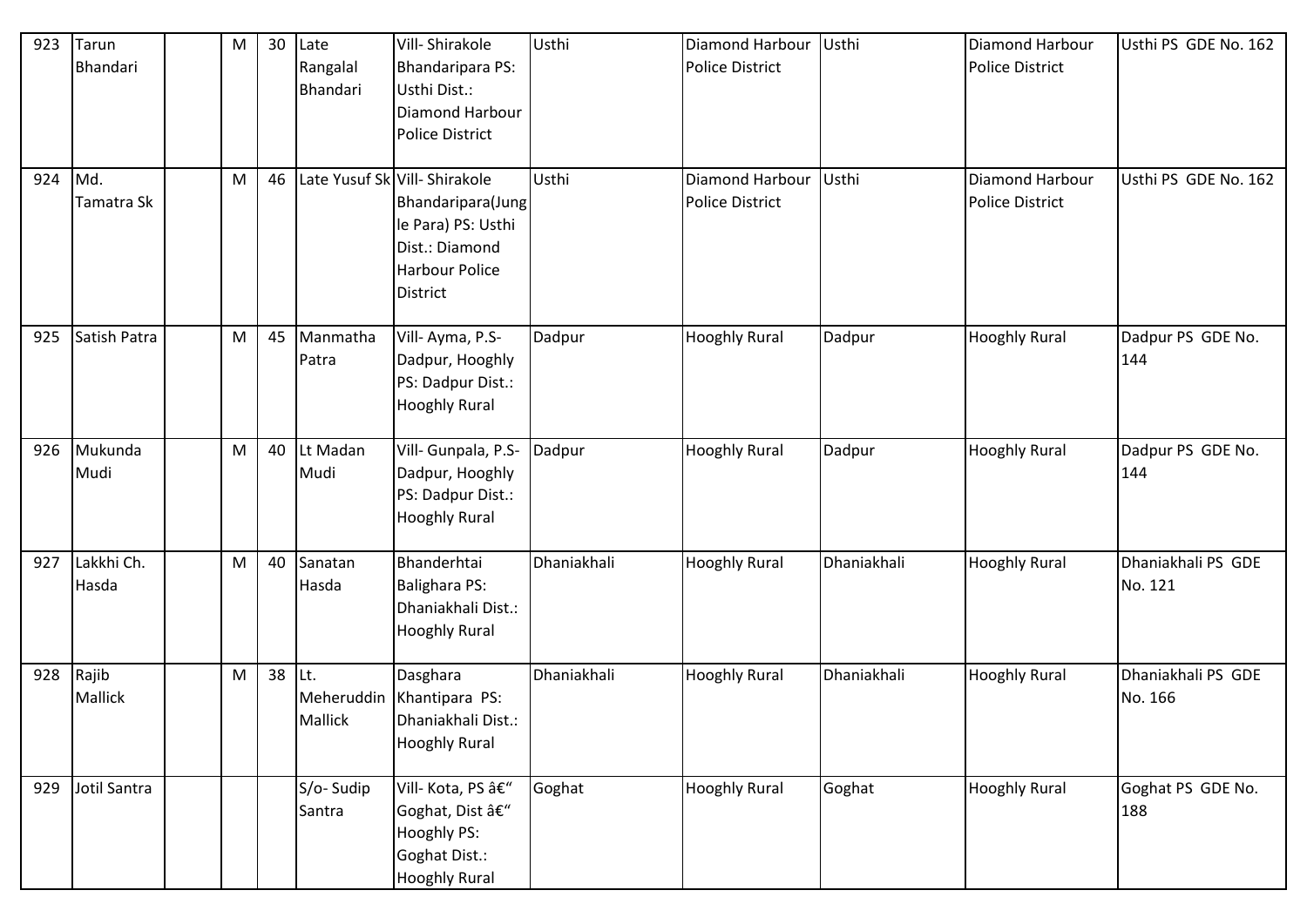| 930 | Beauty<br>Santra        | F  | W/o- Jotil<br>Santra         | Vill- Kota, PS –<br>Goghat, Dist –<br>Hooghly PS:<br>Goghat Dist.:<br><b>Hooghly Rural</b>                                | Goghat | <b>Hooghly Rural</b> | Goghat | <b>Hooghly Rural</b> | Goghat PS GDE No.<br>188 |
|-----|-------------------------|----|------------------------------|---------------------------------------------------------------------------------------------------------------------------|--------|----------------------|--------|----------------------|--------------------------|
|     | 931 Kartick<br>Adhikary | F. | S/o- Gopal<br>Adhikary       | Ward No. 01, PS<br>– Arambagh,<br>Dist - Hooghly PS:<br>Goghat Dist.:<br><b>Hooghly Rural</b>                             | Goghat | <b>Hooghly Rural</b> | Goghat | <b>Hooghly Rural</b> | Goghat PS GDE No.<br>188 |
| 932 | Sk Abdul<br>Rahaman     | F  | S/o-Sk                       | Ward No. 05, PS<br>Abdul Jabbar a€" Arambagh,<br>Dist - Hooghly PS:<br>Goghat Dist.:<br><b>Hooghly Rural</b>              | Goghat | <b>Hooghly Rural</b> | Goghat | <b>Hooghly Rural</b> | Goghat PS GDE No.<br>188 |
| 933 | Shibu<br>Chakraborty    | M  | S/o-Tapan                    | Satitala, Ward No. Goghat<br>Chakraborty   02, Badhpara, PS<br>– Arambagh, D<br>PS: Goghat Dist.:<br><b>Hooghly Rural</b> |        | <b>Hooghly Rural</b> | Goghat | <b>Hooghly Rural</b> | Goghat PS GDE No.<br>188 |
| 934 | <b>Buddhadeb</b><br>Das | M  | S/o-Late<br><b>Mohan Das</b> | Satitala, Ward No. Goghat<br>02, Badhpara, PS<br>– Arambagh, D<br>PS: Goghat Dist.:<br><b>Hooghly Rural</b>               |        | <b>Hooghly Rural</b> | Goghat | <b>Hooghly Rural</b> | Goghat PS GDE No.<br>188 |
| 935 | Anil Yadav              | M  | Rambilash<br>Yadav           | Vill-<br>Bhastara (Hattala),<br>PS- Gurap, Dist-<br>Hooghly                                                               |        | <b>Basirhat</b>      | Gurap  | <b>Hooghly Rural</b> | Gurap PS GDE No. 162     |
|     | 936 Anutab<br>Malik     | M  |                              | Sankar Malik Vill-Kumarpur, PS-<br>Gurap, Dist-<br>Hooghly                                                                |        | <b>Basirhat</b>      | Gurap  | <b>Hooghly Rural</b> | Gurap PS GDE No. 162     |
| 937 | Samrat Roy              | M  | <b>Bhola Roy</b>             | Vill- Ruprajpur, PS-<br>Gurap, Dist-<br>Hooghly                                                                           |        | <b>Basirhat</b>      | Gurap  | <b>Hooghly Rural</b> | Gurap PS GDE No. 162     |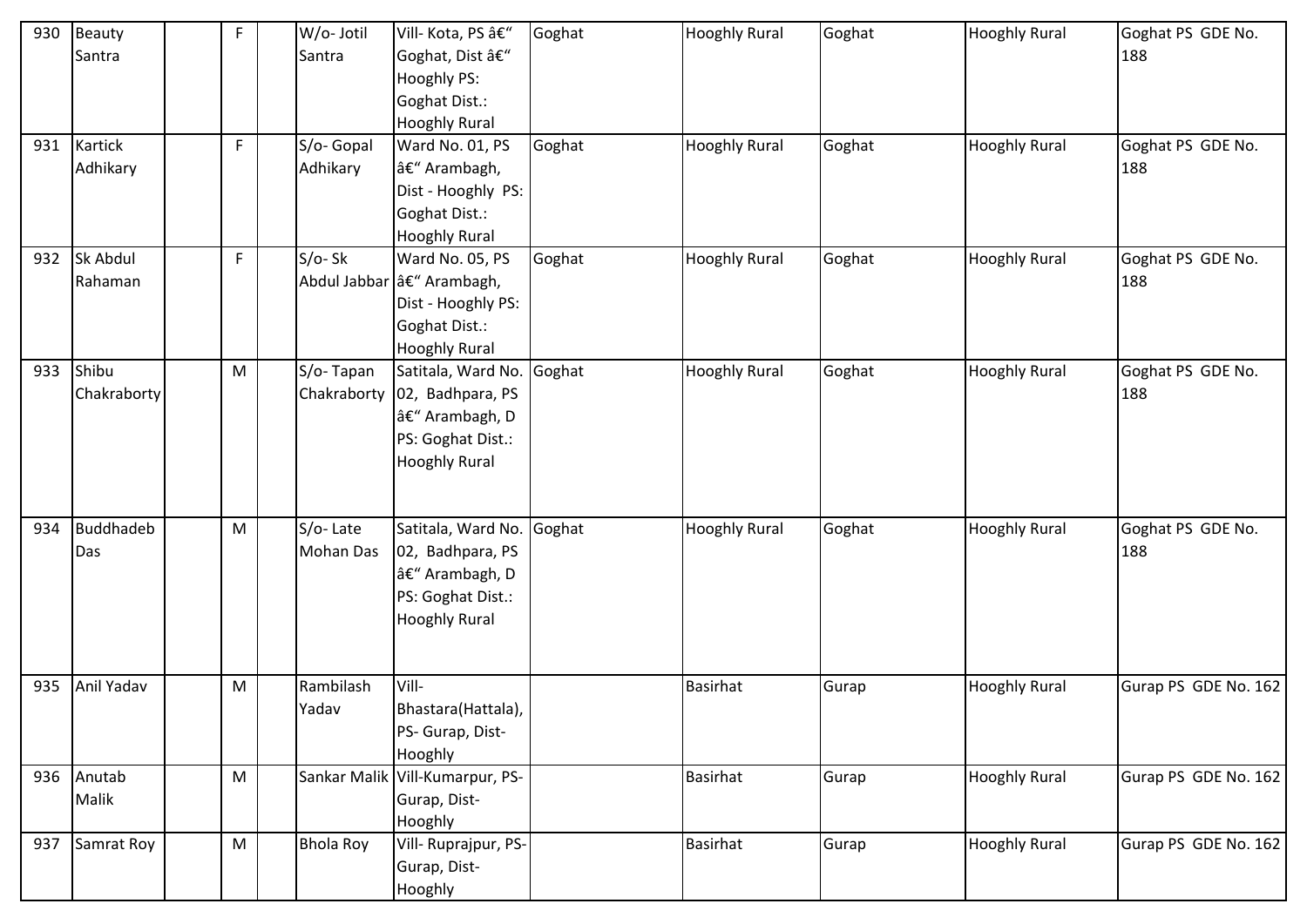| 938 | Sudipta<br>Singh       | ${\sf M}$ |    | Santa Singh              | Vill- Moubesia, PS-<br>Gurap, Dist-                                                                                      |          | <b>Basirhat</b>      | Gurap     | <b>Hooghly Rural</b> | Gurap PS GDE No. 162        |
|-----|------------------------|-----------|----|--------------------------|--------------------------------------------------------------------------------------------------------------------------|----------|----------------------|-----------|----------------------|-----------------------------|
| 939 | Sanjib Dalui           | M         | 21 | Lt.bablu<br>Dalui        | Hooghly<br>Vill-Dogachiya PS- Jangipara<br>Jangipara Dist-<br>Hooghly PS:<br>Jangipara Dist.:<br><b>Hooghly Rural</b>    |          | <b>Hooghly Rural</b> | Jangipara | <b>Hooghly Rural</b> | Jangipara PS GDE No.<br>162 |
| 940 | Srikanta<br>Santra     | M         | 36 | Lalu Santra              | Vill – Ubidpur,<br>P. S â€" Khanakul,<br>Dist â€" Hooghly<br>PS: Khanakul Dist.:<br><b>Hooghly Rural</b>                 | Khanakul | <b>Hooghly Rural</b> | Khanakul  | <b>Hooghly Rural</b> | Khanakul PS GDE No.<br>171  |
| 941 | <b>Bivash</b><br>Karak | M         | 39 | Rajkumar<br><b>Karak</b> | Vill – Ubidpur,<br>P. S â€" Khanakul,<br>Dist â€" Hooghly<br>PS: Khanakul Dist.:<br><b>Hooghly Rural</b>                 | Khanakul | <b>Hooghly Rural</b> | Khanakul  | <b>Hooghly Rural</b> | Khanakul PS GDE No.<br>171  |
| 942 | Sanshi Bar             | M         | 45 | Samsundar<br>Bar         | Vill – Jagatpur,<br>P. S â€" Khanakul,<br>Dist â€" Hooghly<br>PS: Khanakul Dist.:<br><b>Hooghly Rural</b>                | Khanakul | <b>Hooghly Rural</b> | Khanakul  | <b>Hooghly Rural</b> | Khanakul PS GDE No.<br>171  |
| 943 | Prasanta<br>Pandit     | M         | 41 |                          | Gopal Pandit Vill â€" Kabilpur,<br>P. S â€" Khanakul,<br>Dist â€" Hooghly<br>PS: Khanakul Dist.:<br><b>Hooghly Rural</b> | Khanakul | <b>Hooghly Rural</b> | Khanakul  | <b>Hooghly Rural</b> | Khanakul PS GDE No.<br>171  |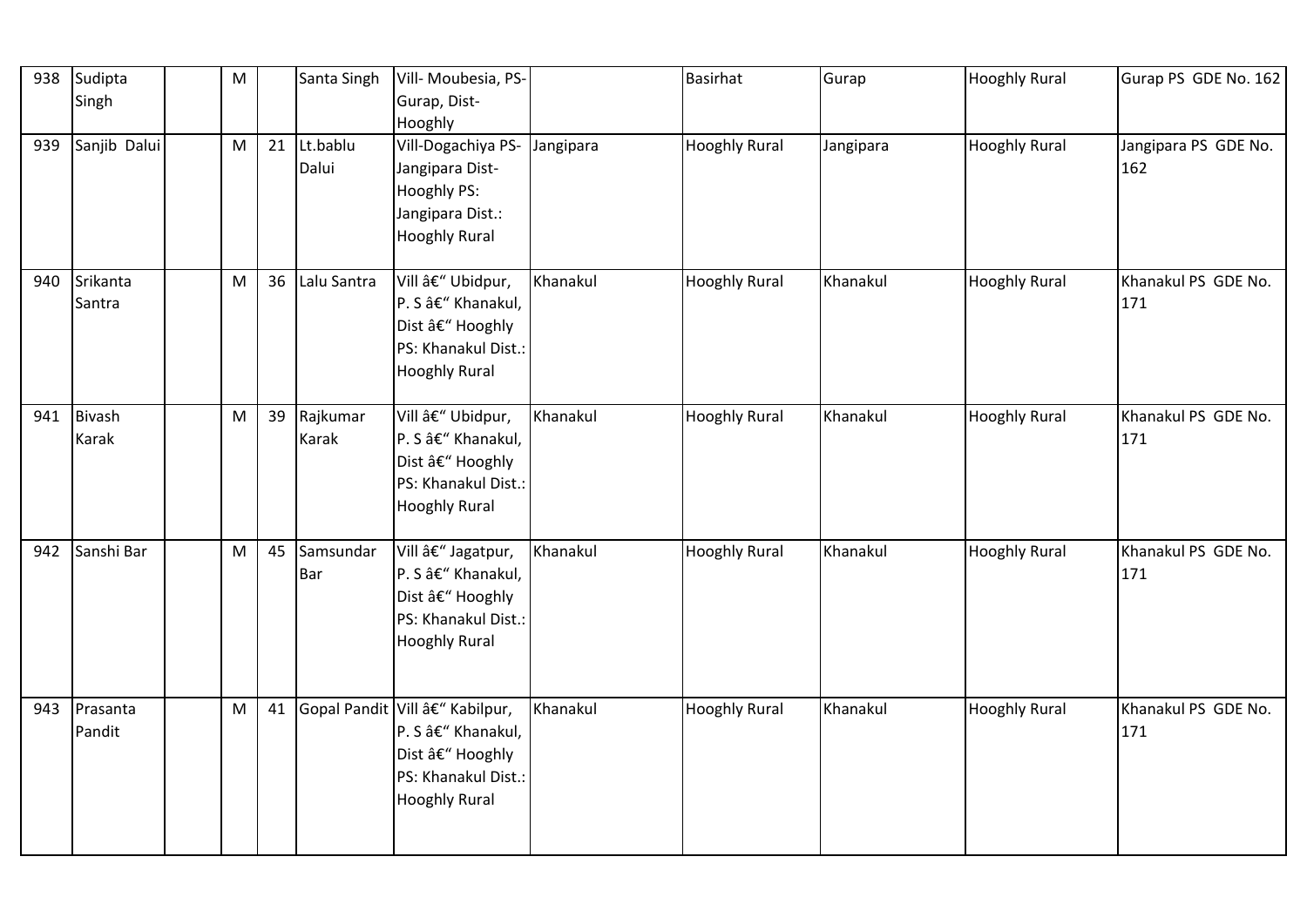| 944 | Harekrishna | M | 50 | Lt. Subal             | Vill –                          | Khanakul | <b>Hooghly Rural</b> | Khanakul          | <b>Hooghly Rural</b> | Khanakul PS GDE No.   |
|-----|-------------|---|----|-----------------------|---------------------------------|----------|----------------------|-------------------|----------------------|-----------------------|
|     | Mondal      |   |    | Maondal               | Ghagarpur, P. S                 |          |                      |                   |                      | 171                   |
|     |             |   |    |                       | – Khanakul, Dist                |          |                      |                   |                      |                       |
|     |             |   |    |                       | â€" Hooghly PS:                 |          |                      |                   |                      |                       |
|     |             |   |    |                       | Khanakul Dist.:                 |          |                      |                   |                      |                       |
|     |             |   |    |                       | <b>Hooghly Rural</b>            |          |                      |                   |                      |                       |
|     |             |   |    |                       |                                 |          |                      |                   |                      |                       |
| 945 | Sanjit Bej  | M |    | Haradhan              | Vill Keshobbati, PS Pandua      |          | <b>Hooghly Rural</b> | Pandua            | <b>Hooghly Rural</b> | Pandua PS GDE No.     |
|     |             |   |    | Bej                   | Pandua, Dist                    |          |                      |                   |                      | 188                   |
|     |             |   |    |                       | Hooghly PS:                     |          |                      |                   |                      |                       |
|     |             |   |    |                       | Pandua Dist.:                   |          |                      |                   |                      |                       |
|     |             |   |    |                       | <b>Hooghly Rural</b>            |          |                      |                   |                      |                       |
| 946 | Saheb       | M | 33 | Najrul Islam          | Of Vill –                       |          | <b>Basirhat</b>      | Polba             | <b>Hooghly Rural</b> | Polba PS GDE No. 127  |
|     | Nayek       |   |    | Nayek                 | Kotalpur, P.S –                 |          |                      |                   |                      |                       |
|     |             |   |    |                       | Polba, Dist –                   |          |                      |                   |                      |                       |
|     |             |   |    |                       | Hooghly                         |          |                      |                   |                      |                       |
| 947 | Ajoy @      | M | 21 | Dukhu Malik Of Vill – |                                 |          | <b>Basirhat</b>      | Polba             | <b>Hooghly Rural</b> | Polba PS GDE No. 127  |
|     | Saheb Malik |   |    |                       | Jhapantala,                     |          |                      |                   |                      |                       |
|     |             |   |    |                       | Sudarshan, P.S –                |          |                      |                   |                      |                       |
|     |             |   |    |                       | Polba, Dist                     |          |                      |                   |                      |                       |
| 948 | Rajen Roy   | M | 40 |                       | Basudeb Roy Vill â€" Meria, P.O |          | <b>Basirhat</b>      | Polba             | <b>Hooghly Rural</b> | Polba PS GDE No. 127  |
|     |             |   |    |                       | – Akna, P.S –                   |          |                      |                   |                      |                       |
|     |             |   |    |                       | Polba, Dist –                   |          |                      |                   |                      |                       |
|     |             |   |    |                       | Hoog                            |          |                      |                   |                      |                       |
| 949 | Bhambal     | M | 45 | Shambhu               | Jasar PS: Pursurah Pursurah     |          | <b>Hooghly Rural</b> | Pursurah          | <b>Hooghly Rural</b> | Pursurah PS GDE No.   |
|     | Sarkar      |   |    | Sarkar                | Dist.: Hooghly                  |          |                      |                   |                      | 145                   |
|     |             |   |    |                       | Rural                           |          |                      |                   |                      |                       |
| 950 | Bhutnath    | M | 48 | Lt. Mantu             | Jasar PS: Pursurah Pursurah     |          | <b>Hooghly Rural</b> | Pursurah          | <b>Hooghly Rural</b> | Pursurah PS GDE No.   |
|     | Mal         |   |    | Mal                   | Dist.: Hooghly                  |          |                      |                   |                      | 145                   |
|     |             |   |    |                       | Rural                           |          |                      |                   |                      |                       |
|     | 951 Nitish  | M | 19 | Rabindra              | Dewara Nawhara                  |          | <b>Basirhat</b>      | Andal g.r.p.s.    | Howrah G.R.P.        | Andal g.r.p.s. PS GDE |
|     | Kumar       |   |    | Yadav                 | Nawhara (Bihar)                 |          |                      |                   |                      | No. 94                |
| 952 | Biswajeet   | M | 47 | Lt Sib                | Mohisila Asansol                |          | <b>Basirhat</b>      | Asansole g.r.p.s. | Howrah G.R.P.        | Asansole g.r.p.s. PS  |
|     | Chattarjee  |   |    | Shankar               | <b>Asansol South</b>            |          |                      |                   |                      | GDE No. 95            |
|     |             |   |    | Chattarjee            | Paschim                         |          |                      |                   |                      |                       |
|     |             |   |    |                       | Baedhaman W                     |          |                      |                   |                      |                       |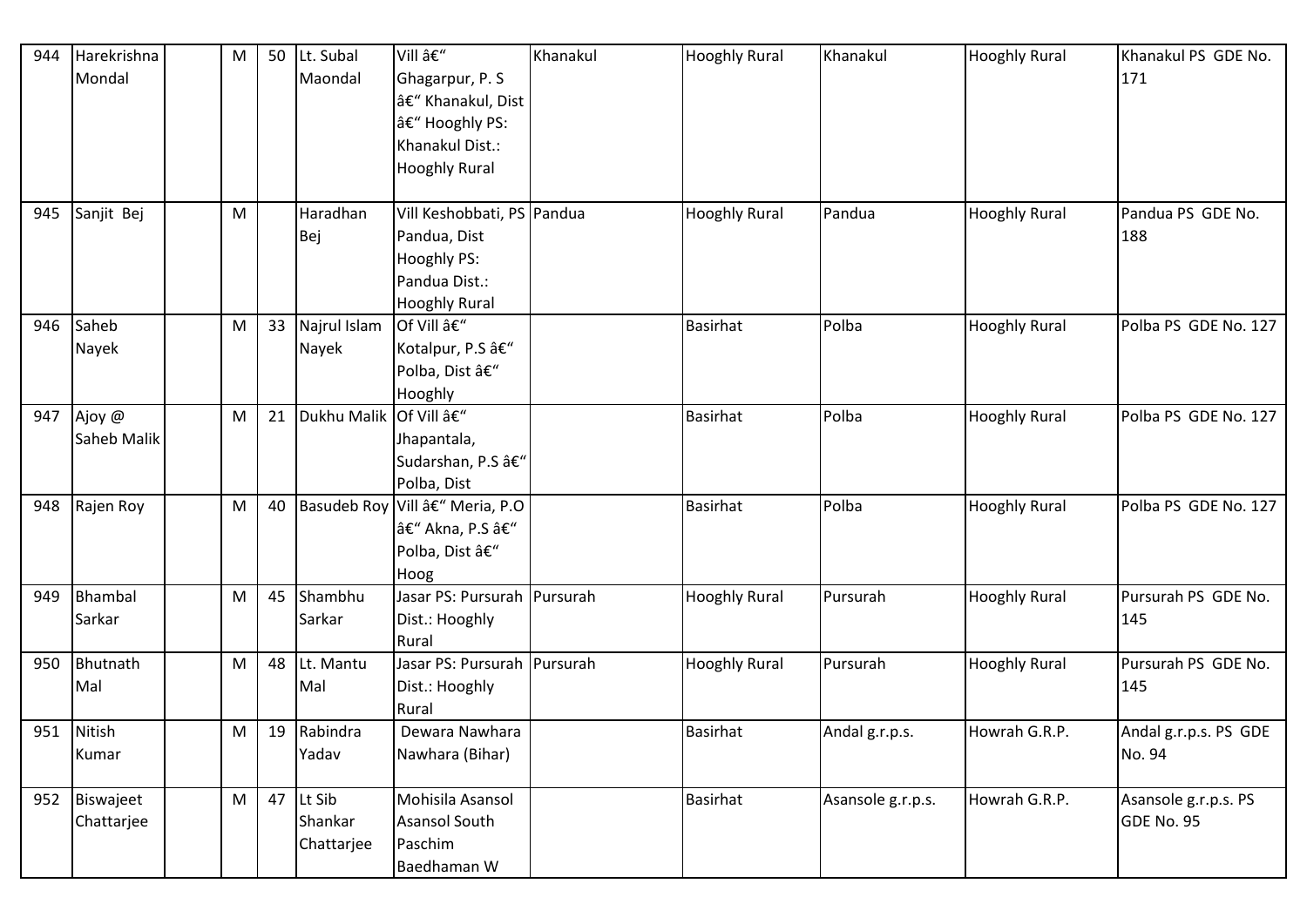| 953 | Karam Singh                       | M | 29 | Pritam Singh 9 No Netaji                 | Subnsh Road<br>Howrah Howrah<br>Howrah, W.B                           | <b>Basirhat</b> | Asansole g.r.p.s. | Howrah G.R.P. | Asansole g.r.p.s. PS<br>GDE No. 95 |
|-----|-----------------------------------|---|----|------------------------------------------|-----------------------------------------------------------------------|-----------------|-------------------|---------------|------------------------------------|
| 954 | Anuj Kumar                        | M | 26 | Mahender<br>Ram                          | Moirjogain<br>Sikandara Jamui,<br><b>Bihar</b>                        | <b>Basirhat</b> | Asansole g.r.p.s. | Howrah G.R.P. | Asansole g.r.p.s. PS<br>GDE No. 95 |
| 955 | <b>Bikkash</b><br>Kumar<br>Burman | M |    | Sri Sib<br>Narayan<br>Prasad<br>Burman24 | <b>Bhandaro Sarwa</b><br>Deoghar, JHK                                 | <b>Basirhat</b> | Asansole g.r.p.s. | Howrah G.R.P. | Asansole g.r.p.s. PS<br>GDE No. 95 |
|     | 956 Munari<br>Rabidas             | M | 22 | Rajender<br>Rabidas                      | Mahatpur<br>Sikandara Jamui,<br><b>Bihar</b>                          | <b>Basirhat</b> | Asansole g.r.p.s. | Howrah G.R.P. | Asansole g.r.p.s. PS<br>GDE No. 95 |
| 957 | Dipak<br>Kumar Jha                | M | 30 | Jha                                      | Sri Dev Dayal Beliaghata Kanal<br>South Road<br>Tengra Kol-29,<br>W.B | <b>Basirhat</b> | Asansole g.r.p.s. | Howrah G.R.P. | Asansole g.r.p.s. PS<br>GDE No. 95 |
| 958 | Karan<br>Kumar                    | M | 23 | Anandi<br>Mandal                         | Jiktiya Hmahespur<br>Khagariya, Bihar                                 | <b>Basirhat</b> | Asansole g.r.p.s. | Howrah G.R.P. | Asansole g.r.p.s. PS<br>GDE No. 95 |
| 959 | Sanjai<br>Kumar                   | M | 24 | Narayan<br>Ram                           | NawKathi<br>Begusarai, Bihar                                          | <b>Basirhat</b> | Asansole g.r.p.s. | Howrah G.R.P. | Asansole g.r.p.s. PS<br>GDE No. 95 |
| 960 | Md Safik                          | M |    | Md Mustafa                               | Mohammadpur<br>Bibhutipur<br>Samastipur, Bihar                        | <b>Basirhat</b> | Asansole g.r.p.s. | Howrah G.R.P. | Asansole g.r.p.s. PS<br>GDE No. 95 |
| 961 | Md Rahmat                         | M | 44 | Md Idris                                 | Mustafapur<br>Bibhutipur<br>Samastipur, Bihar                         | <b>Basirhat</b> | Asansole g.r.p.s. | Howrah G.R.P. | Asansole g.r.p.s. PS<br>GDE No. 95 |
|     | 962 Avinash<br>Kumar              | M | 25 | <b>Binad Rai</b>                         | Dhamon Patarhi<br>Samastipur, Bihar                                   | <b>Basirhat</b> | Asansole g.r.p.s. | Howrah G.R.P. | Asansole g.r.p.s. PS<br>GDE No. 95 |
| 963 | Risi Yadav                        | M | 23 | Fakira Rai                               | Dhamon Patarhi<br>Samastipur, Bihar                                   | <b>Basirhat</b> | Asansole g.r.p.s. | Howrah G.R.P. | Asansole g.r.p.s. PS<br>GDE No. 95 |
| 964 | Kartik<br>Chandra<br>Rakhit       | M | 38 | Lt Asiwani                               | Jhatipahari<br>Chhatna Bankura,<br>W.B                                | <b>Basirhat</b> | Asansole g.r.p.s. | Howrah G.R.P. | Asansole g.r.p.s. PS<br>GDE No. 95 |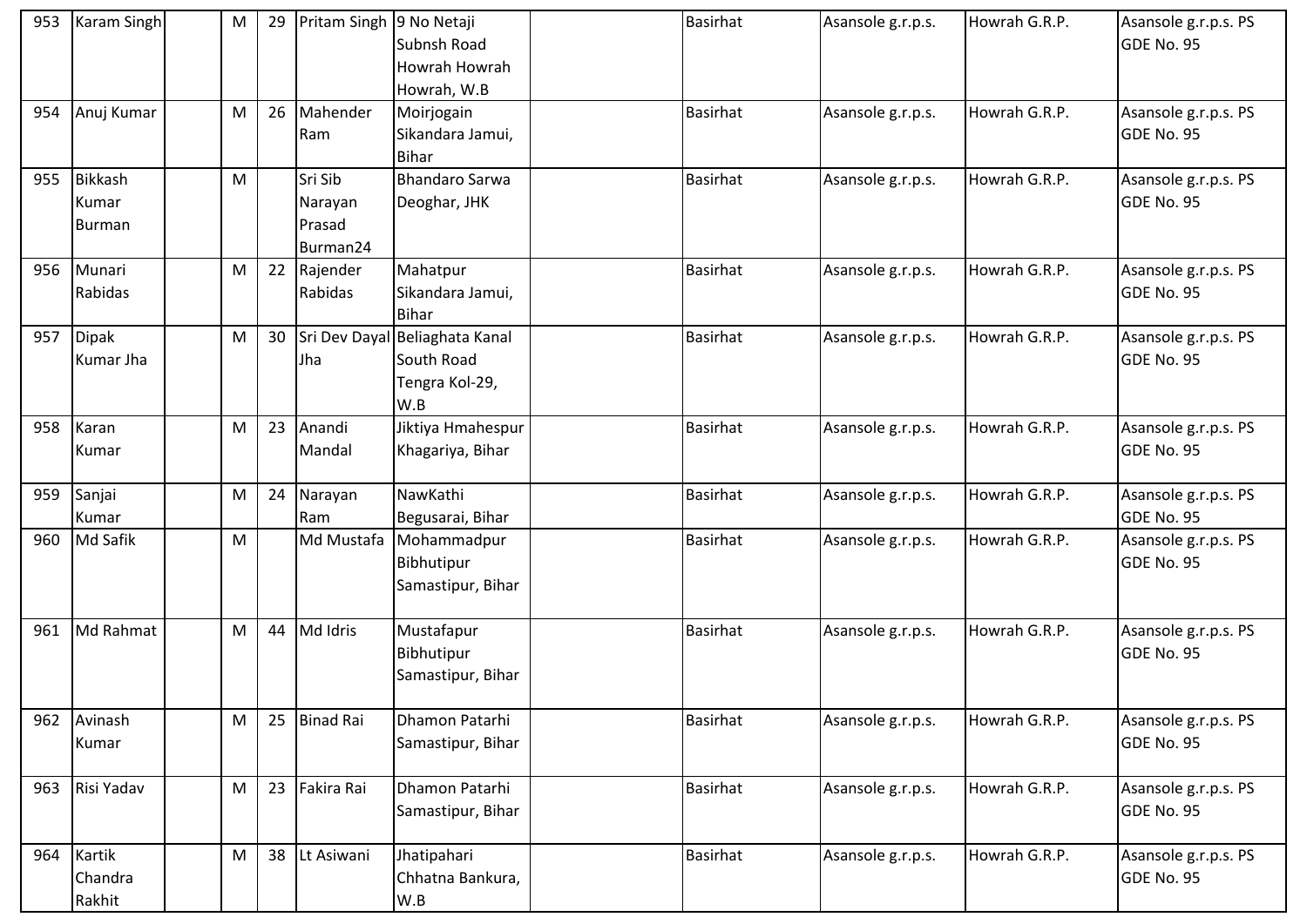| 965 | Lachhaman   | M | 19 | Lt Mahendra Mahasmara |                          |                | <b>Basirhat</b> | Asansole g.r.p.s. | Howrah G.R.P. | Asansole g.r.p.s. PS |
|-----|-------------|---|----|-----------------------|--------------------------|----------------|-----------------|-------------------|---------------|----------------------|
|     | Kumar       |   |    | Mahato                | Deoghar Deoghar,         |                |                 |                   |               | GDE No. 95           |
|     |             |   |    |                       | <b>JHK</b>               |                |                 |                   |               |                      |
| 966 | Suraj       | M | 20 | <b>Bahlu</b>          | Gidhni Jasidih           |                | <b>Basirhat</b> | Asansole g.r.p.s. | Howrah G.R.P. | Asansole g.r.p.s. PS |
|     | Mahato      |   |    | Mahato                | Deoghar, JHK             |                |                 |                   |               | GDE No. 95           |
| 967 | Munchun     | M | 20 | Police                | Salanatar Deoghar        |                | <b>Basirhat</b> | Asansole g.r.p.s. | Howrah G.R.P. | Asansole g.r.p.s. PS |
|     | Mahato      |   |    | Mahato                | Deoghar, JHK             |                |                 |                   |               | GDE No. 95           |
|     |             |   |    |                       |                          |                |                 |                   |               |                      |
| 968 | Dilip Kumar | M | 42 | Sri                   | Jamuria Jamuria          |                | <b>Basirhat</b> | Asansole g.r.p.s. | Howrah G.R.P. | Asansole g.r.p.s. PS |
|     | Singh       |   |    | Lachhman              | Paschim                  |                |                 |                   |               | GDE No. 95           |
|     |             |   |    | Singh                 | Baedhaman W.B            |                |                 |                   |               |                      |
| 969 | Bikash      | M | 32 | Sri Lalan             | <b>Dhanbad Bank</b>      |                | <b>Basirhat</b> | Asansole g.r.p.s. | Howrah G.R.P. | Asansole g.r.p.s. PS |
|     | Kumar       |   |    | Pandey                | More Bank More           |                |                 |                   |               | GDE No. 95           |
|     |             |   |    |                       | Dhanbad, JHK             |                |                 |                   |               |                      |
|     |             |   |    |                       |                          |                |                 |                   |               |                      |
| 970 | Bikash      | M | 30 | Sri Ram               | <b>Dhanbad Bank</b>      | <b>Baduria</b> | <b>Basirhat</b> | Asansole g.r.p.s. | Howrah G.R.P. | Asansole g.r.p.s. PS |
|     | Kumar       |   |    | Kumar                 | More Bank More           |                |                 |                   |               | GDE No. 95           |
|     | Paswan      |   |    | Paswan                | Dhanbad, JHK PS:         |                |                 |                   |               |                      |
|     |             |   |    |                       | <b>Baduria</b>           |                |                 |                   |               |                      |
| 971 | Satyanand   | M | 30 | Mukhlal               | Bhadahara                |                | <b>Basirhat</b> | Asansole g.r.p.s. | Howrah G.R.P. | Asansole g.r.p.s. PS |
|     | Yadav       |   |    | Yadav                 | Nanhatta Rohtas,         |                |                 |                   |               | GDE No. 95           |
|     |             |   |    |                       | <b>Bihar</b>             |                |                 |                   |               |                      |
| 972 | Raja Kumar  | M | 18 |                       | Umesh Shaw Tetri Dandari |                | <b>Basirhat</b> | Asansole g.r.p.s. | Howrah G.R.P. | Asansole g.r.p.s. PS |
|     |             |   |    |                       | Begusarai, Bihar         |                |                 |                   |               | GDE No. 95           |
| 973 | Ranjit      | M | 38 | Jogendra              | Purniya Talaw            | Baduria        | <b>Basirhat</b> | Asansole g.r.p.s. | Howrah G.R.P. | Asansole g.r.p.s. PS |
|     | Kumar       |   |    | Mandal                | Karim Dangal             |                |                 |                   |               | <b>GDE No. 106</b>   |
|     | Mandal      |   |    |                       | Hirapur Paschim          |                |                 |                   |               |                      |
|     |             |   |    |                       | <b>Baedham PS:</b>       |                |                 |                   |               |                      |
|     |             |   |    |                       | <b>Baduria</b>           |                |                 |                   |               |                      |
| 974 | Thakur      | M | 55 | Lt Tipan              | Twlwa Simultalla         |                | <b>Basirhat</b> | Asansole g.r.p.s. | Howrah G.R.P. | Asansole g.r.p.s. PS |
|     | Mahato      |   |    | Mahato                | Jamui, Bihar             |                |                 |                   |               | <b>GDE No. 106</b>   |
|     |             |   |    |                       |                          |                |                 |                   |               |                      |
| 975 | Sahadut     | M | 45 | Tasruddin             | Chirodih                 |                | <b>Basirhat</b> | Asansole g.r.p.s. | Howrah G.R.P. | Asansole g.r.p.s. PS |
|     | Ansari      |   |    |                       | Nareuyanpur              |                |                 |                   |               | <b>GDE No. 106</b>   |
|     |             |   |    |                       | Jamtara, JHK             |                |                 |                   |               |                      |
|     | 976 Ramesh  | M | 40 | Rajender              | Chainwa Katoriya         |                | <b>Basirhat</b> | Asansole g.r.p.s. | Howrah G.R.P. | Asansole g.r.p.s. PS |
|     | Yadav       |   |    | Yadav                 | Banka, Bihar             |                |                 |                   |               | <b>GDE No. 106</b>   |
|     |             |   |    |                       |                          |                |                 |                   |               |                      |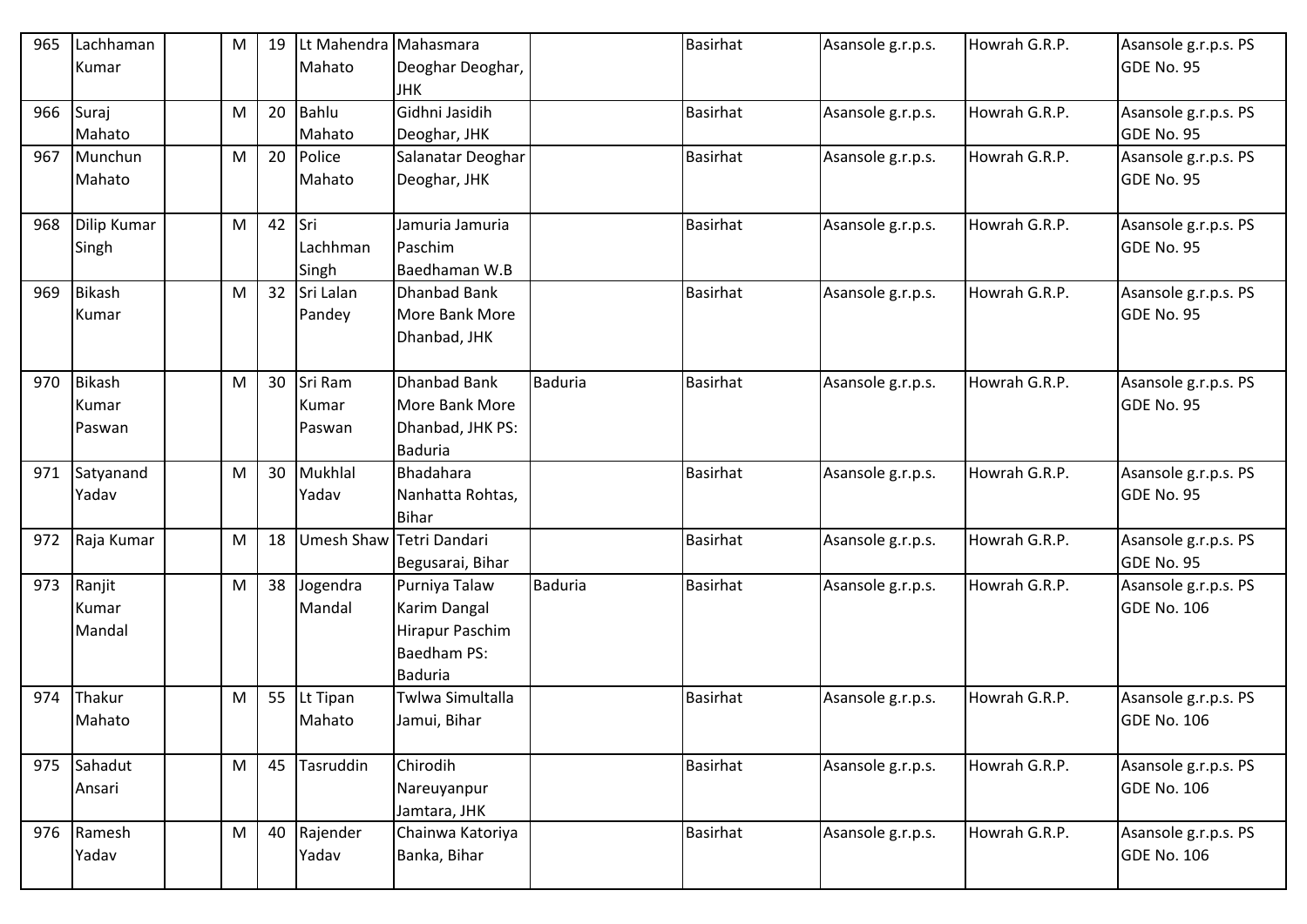| 977 | Sambhu             | М | 35 | Mural          | Nawadih Chandan               | <b>Basirhat</b> | Asansole g.r.p.s. | Howrah G.R.P. | Asansole g.r.p.s. PS |
|-----|--------------------|---|----|----------------|-------------------------------|-----------------|-------------------|---------------|----------------------|
|     | Yadav              |   |    | Yuadav         | Banka, Bihar                  |                 |                   |               | <b>GDE No. 106</b>   |
|     |                    |   |    |                |                               |                 |                   |               |                      |
| 978 | Suresh Kr          | M | 34 | Lt Bany        | Siyatar Karmatar              | <b>Basirhat</b> | Asansole g.r.p.s. | Howrah G.R.P. | Asansole g.r.p.s. PS |
|     | Mandal             |   |    | Mandal         | Jamtara, JHK                  |                 |                   |               | <b>GDE No. 106</b>   |
| 979 | Naresh             | M | 38 | <b>Bhublal</b> | Siyatar Karmatar              | <b>Basirhat</b> | Asansole g.r.p.s. | Howrah G.R.P. | Asansole g.r.p.s. PS |
|     | Mandal             |   |    | Mandal         | Jamtara, JHK                  |                 |                   |               | <b>GDE No. 106</b>   |
| 980 | Rajesh             | M | 21 | Anik Gupta     | Kali Mander Road              | <b>Basirhat</b> | Asansole g.r.p.s. | Howrah G.R.P. | Asansole g.r.p.s. PS |
|     | Kumar              |   |    |                | Giridih Giridih, JHK          |                 |                   |               | <b>GDE No. 106</b>   |
|     |                    |   |    |                |                               |                 |                   |               |                      |
| 981 | Mono Khan          | M | 30 | Anwar Khan     | Rahmat Nagar                  | <b>Basirhat</b> | Asansole g.r.p.s. | Howrah G.R.P. | Asansole g.r.p.s. PS |
|     |                    |   |    |                | Hirapur Paschim               |                 |                   |               | <b>GDE No. 106</b>   |
|     |                    |   |    |                | Baedhaman W.B                 |                 |                   |               |                      |
| 982 | Sasi Agarwal       | M | 52 | Narayan        | Raniganj Tar                  | <b>Basirhat</b> | Asansole g.r.p.s. | Howrah G.R.P. | Asansole g.r.p.s. PS |
|     |                    |   |    | Agarwal        | Bangla Raniganj               |                 |                   |               | <b>GDE No. 106</b>   |
|     |                    |   |    |                | Paschim                       |                 |                   |               |                      |
|     |                    |   |    |                | Baedhaman W.B                 |                 |                   |               |                      |
| 983 | <b>Prine Kumar</b> | M | 18 | Pramod         | Jhariya Jhariya               | <b>Basirhat</b> | Asansole g.r.p.s. | Howrah G.R.P. | Asansole g.r.p.s. PS |
|     |                    |   |    | Kumar          | Dhanbad, JHK                  |                 |                   |               | <b>GDE No. 106</b>   |
| 984 | Ritesh             | M | 22 | Pramod         | Jhariya Jhariya               | <b>Basirhat</b> | Asansole g.r.p.s. | Howrah G.R.P. | Asansole g.r.p.s. PS |
|     | Kumar              |   |    | Kumar          | Dhanbad, JHK                  |                 |                   |               | <b>GDE No. 106</b>   |
| 985 | Jamsed             | M | 33 | Ishak Khan     | Rahmat Nagar                  | <b>Basirhat</b> | Asansole g.r.p.s. | Howrah G.R.P. | Asansole g.r.p.s. PS |
|     | Khan               |   |    |                | Majar Sarit                   |                 |                   |               | <b>GDE No. 106</b>   |
|     |                    |   |    |                | Hirapur Paschim               |                 |                   |               |                      |
|     |                    |   |    |                | Baedhaman                     |                 |                   |               |                      |
| 986 | Md Ibrasl          | M | 45 | Md Sultan      | <b>Sripur No3</b>             | <b>Basirhat</b> | Asansole g.r.p.s. | Howrah G.R.P. | Asansole g.r.p.s. PS |
|     |                    |   |    |                | Jamuria Paschim               |                 |                   |               | <b>GDE No. 106</b>   |
|     |                    |   |    |                | Baedhaman W.B                 |                 |                   |               |                      |
|     |                    |   |    |                |                               |                 |                   |               |                      |
| 987 | Kanchan            | M | 36 |                | Gouri Shanla Mandman Colliery | <b>Basirhat</b> | Asansole g.r.p.s. | Howrah G.R.P. | Asansole g.r.p.s. PS |
|     | Paswan             |   |    | Paswan         | Nirsa Dhanbad,                |                 |                   |               | GDE No. 106          |
|     |                    |   |    |                | <b>JHK</b>                    |                 |                   |               |                      |
| 988 | Chandrika          | M | 34 |                | Teju Mandal Teghra Sarath     | <b>Basirhat</b> | Asansole g.r.p.s. | Howrah G.R.P. | Asansole g.r.p.s. PS |
|     | Mondal             |   |    |                | Deoghar, JHK                  |                 |                   |               | <b>GDE No. 106</b>   |
|     |                    |   |    |                |                               |                 |                   |               |                      |
| 989 | Inzaman Md         | M | 21 | Md Sabir       | Katrash Dhanbad               | Basirhat        | Asansole g.r.p.s. | Howrah G.R.P. | Asansole g.r.p.s. PS |
|     |                    |   |    |                | Katrash Dhanbad,              |                 |                   |               | <b>GDE No. 106</b>   |
|     |                    |   |    |                | <b>JHK</b>                    |                 |                   |               |                      |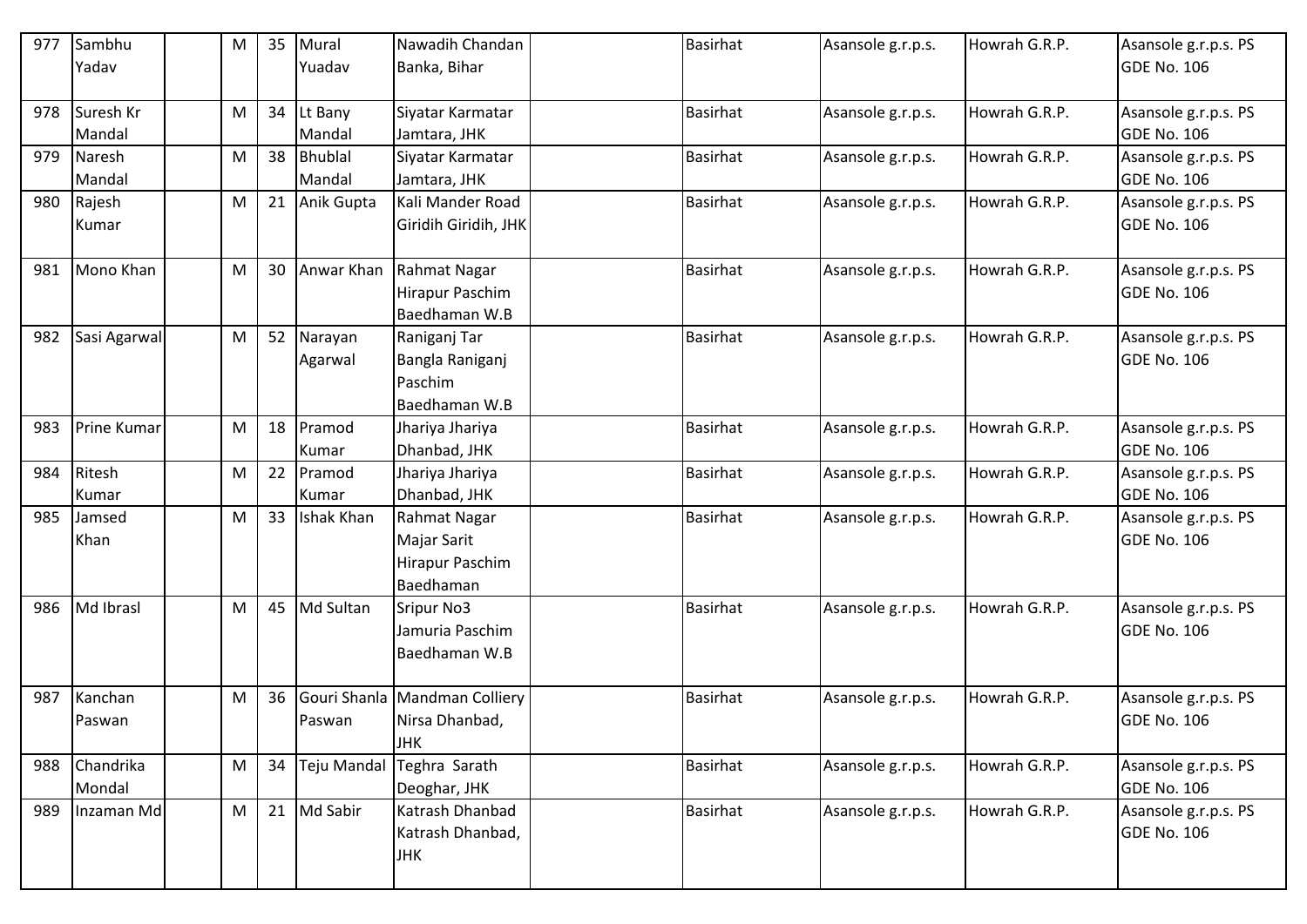| 990  | Pradip        | М | 29 | Lt Bdunga                    | Bangalikathi       | <b>Basirhat</b> | Asansole g.r.p.s. | Howrah G.R.P. | Asansole g.r.p.s. PS |
|------|---------------|---|----|------------------------------|--------------------|-----------------|-------------------|---------------|----------------------|
|      | <b>Bhuiya</b> |   |    | <b>Bhuiya</b>                | Jhariya Dhanbad,   |                 |                   |               | <b>GDE No. 106</b>   |
|      |               |   |    |                              | <b>JHK</b>         |                 |                   |               |                      |
| 991  | Sanjai        | M | 44 | Lt Jogi Singh                | Jakhaur Birupur    | Basirhat        | Asansole g.r.p.s. | Howrah G.R.P. | Asansole g.r.p.s. PS |
|      | Kumar         |   |    |                              | Lakhisarai, Bihar  |                 |                   |               | <b>GDE No. 106</b>   |
| 992  | Pappu Singh   | M | 35 | Sri Bhato                    | Jakhaur Birupur    | <b>Basirhat</b> | Asansole g.r.p.s. | Howrah G.R.P. | Asansole g.r.p.s. PS |
|      |               |   |    | Singh                        | Lakhisarai, Bihar  |                 |                   |               | <b>GDE No. 106</b>   |
| 993  | Ghari         | M |    | 31 Sri Jiwan Das Pakki Sorai |                    | <b>Basirhat</b> | Asansole g.r.p.s. | Howrah G.R.P. | Asansole g.r.p.s. PS |
|      | Biswakarma    |   |    |                              | Mirjapur Mirjapur, |                 |                   |               | <b>GDE No. 106</b>   |
|      |               |   |    |                              | UP                 |                 |                   |               |                      |
| 994  | Amit Kumar    | M | 21 | <b>Basanti Roy</b>           | Garama Kauakol     | <b>Basirhat</b> | Asansole g.r.p.s. | Howrah G.R.P. | Asansole g.r.p.s. PS |
|      |               |   |    |                              | Nawada, Bihar      |                 |                   |               | <b>GDE No. 106</b>   |
| 995  | <b>Bibek</b>  | M | 37 | Iswar Ch.                    | Iswar Ch. Murmu    | <b>Basirhat</b> | Asansole g.r.p.s. | Howrah G.R.P. | Asansole g.r.p.s. PS |
|      | Nanda         |   |    | Murmu                        | `Amaidih Nituria   |                 |                   |               | <b>GDE No. 106</b>   |
|      | Murmu         |   |    |                              | Purulia, WB        |                 |                   |               |                      |
|      |               |   |    |                              |                    |                 |                   |               |                      |
|      |               |   |    |                              |                    |                 |                   |               |                      |
| 996  | Ranjit        | M | 18 | Damudor                      | Loyabad Loyabad    | <b>Basirhat</b> | Asansole g.r.p.s. | Howrah G.R.P. | Asansole g.r.p.s. PS |
|      | Sharma        |   |    | Sharma                       | Dhanbad, JHK       |                 |                   |               | <b>GDE No. 106</b>   |
|      |               |   |    |                              |                    |                 |                   |               |                      |
| 997  | Raj Kumar     | M | 40 | <b>Bikki Ram</b>             | Benadih Jianagar   | <b>Basirhat</b> | Asansole g.r.p.s. | Howrah G.R.P. | Asansole g.r.p.s. PS |
|      | Ram           |   |    |                              | Kodarma, JHk       |                 |                   |               | <b>GDE No. 106</b>   |
|      |               |   |    |                              |                    |                 |                   |               |                      |
| 998  | Santosh       | M | 22 | Indradeo                     | Charan Sikandra    | <b>Basirhat</b> | Asansole g.r.p.s. | Howrah G.R.P. | Asansole g.r.p.s. PS |
|      | Sharma        |   |    | Sharma                       | Jamui, Bihar       |                 |                   |               | <b>GDE No. 106</b>   |
| 999  | Mithun        | M |    | 20 Pradip                    | Noor Sorai Noor    | <b>Basirhat</b> | Asansole g.r.p.s. | Howrah G.R.P. | Asansole g.r.p.s. PS |
|      | Kumar         |   |    | Chowdhury                    | Sorai Nalanda,     |                 |                   |               | <b>GDE No. 106</b>   |
|      |               |   |    |                              | <b>Bihar</b>       |                 |                   |               |                      |
| 1000 | Rabi Kumar    | M | 22 | Fonu                         | Noor Sorai Noor    | <b>Basirhat</b> | Asansole g.r.p.s. | Howrah G.R.P. | Asansole g.r.p.s. PS |
|      |               |   |    | Chowdhury                    | Sorai Nalanda,     |                 |                   |               | <b>GDE No. 106</b>   |
|      |               |   |    |                              | <b>Bihar</b>       |                 |                   |               |                      |
| 1001 | Animesh       | M | 22 | Lt. Ashok                    | Noor Sorai Noor    | <b>Basirhat</b> | Asansole g.r.p.s. | Howrah G.R.P. | Asansole g.r.p.s. PS |
|      | Kumar         |   |    | Chowdhury                    | Sorai Nalanda,     |                 |                   |               | <b>GDE No. 106</b>   |
|      |               |   |    |                              | <b>Bihar</b>       |                 |                   |               |                      |
|      | 1002 Jitendra | M |    | 50 Lt. Girja                 | Adyatapur RIT      | Basirhat        | Asansole g.r.p.s. | Howrah G.R.P. | Asansole g.r.p.s. PS |
|      | Pandey        |   |    | Pandey                       | Jamshedpur         |                 |                   |               | <b>GDE No. 106</b>   |
|      |               |   |    |                              | Soraikala          |                 |                   |               |                      |
|      |               |   |    |                              | Kharswan, JHK      |                 |                   |               |                      |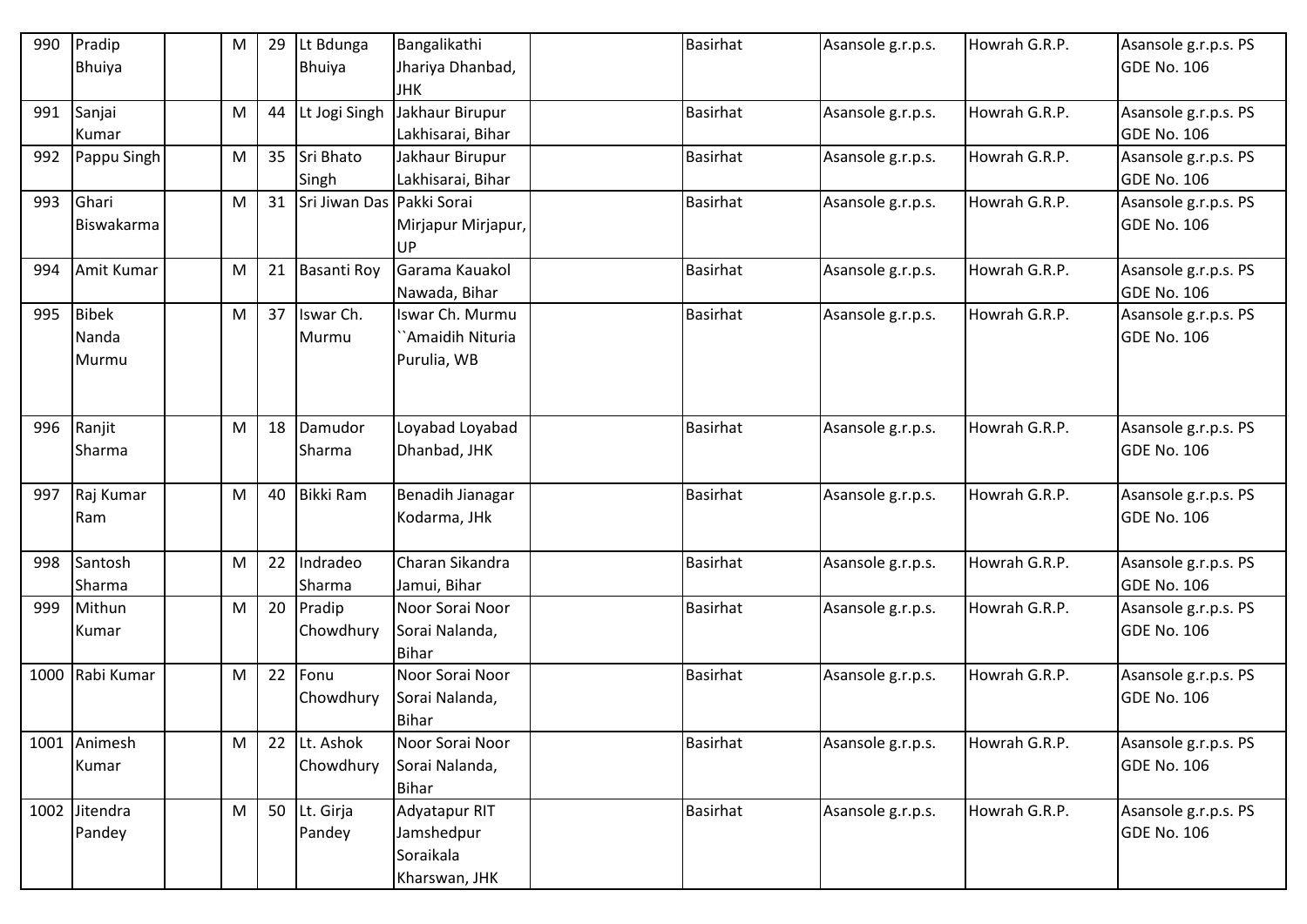|             | 1003 Sasikant<br>Pandey   | M | 55 | Lt. Awadesh<br>Kumar<br>Pandey | Adyadyapur RIT<br>Jamshedpur<br>Soraikala<br>Kharswan, JHK      | <b>Basirhat</b> | Asansole g.r.p.s. | Howrah G.R.P. | Asansole g.r.p.s. PS<br><b>GDE No. 114</b> |
|-------------|---------------------------|---|----|--------------------------------|-----------------------------------------------------------------|-----------------|-------------------|---------------|--------------------------------------------|
|             | 1004 Md. Asif             | M | 26 | Lt. Lahar<br>Alam              | Niyamatpur<br>Madrasapara Kulti<br>Paschim<br>Baedhaman W.B     | <b>Basirhat</b> | Asansole g.r.p.s. | Howrah G.R.P. | Asansole g.r.p.s. PS<br><b>GDE No. 114</b> |
|             | 1005 Promod<br>Mishra     | M | 50 | Lt. Hari<br>Narayan<br>Mishra  | Kamasiko Chawke<br>Patna, Bihar                                 | <b>Basirhat</b> | Asansole g.r.p.s. | Howrah G.R.P. | Asansole g.r.p.s. PS<br><b>GDE No. 114</b> |
|             | 1006 Ajay Kumar           | M | 20 | Sri Anil Pal                   | <b>Budhban Talab</b><br>Jamui Jamui, Bihar                      | <b>Basirhat</b> | Asansole g.r.p.s. | Howrah G.R.P. | Asansole g.r.p.s. PS<br><b>GDE No. 114</b> |
|             | 1007 Jitendra<br>Sharma   | M | 39 | Rameswar<br>Sharma             | Katoria Katoria<br>Banka, Bihar                                 | <b>Basirhat</b> | Asansole g.r.p.s. | Howrah G.R.P. | Asansole g.r.p.s. PS<br><b>GDE No. 114</b> |
| 1008 Sushil | Kumar                     | M | 38 | Ramanuuj<br>Shaw               | Kaleiswar Behata<br>Patna, Bihar                                | <b>Basirhat</b> | Asansole g.r.p.s. | Howrah G.R.P. | Asansole g.r.p.s. PS<br><b>GDE No. 114</b> |
| 1009        | Mithun<br>Kumar<br>Sharma | M | 26 | Balmiki<br>Sharma              | Behat Begun Sorai<br>Begusarai, Bihar                           | <b>Basirhat</b> | Asansole g.r.p.s. | Howrah G.R.P. | Asansole g.r.p.s. PS<br><b>GDE No. 114</b> |
|             | 1010 Omprakash<br>Kumar   | M | 18 | <b>Balmiki</b><br>Paswan       | Paharpur<br>Khargpur Mangur,<br><b>Bihar</b>                    | Basirhat        | Asansole g.r.p.s. | Howrah G.R.P. | Asansole g.r.p.s. PS<br><b>GDE No. 114</b> |
| 1011 Manir  | Ansari                    | M | 27 | Mustak Mia                     | <b>Ukhra Andal</b><br>Paschim<br>Baedhaman W.B                  | <b>Basirhat</b> | Asansole g.r.p.s. | Howrah G.R.P. | Asansole g.r.p.s. PS<br><b>GDE No. 114</b> |
|             | 1012 Mansur Mia           | M | 26 | Mustakim<br>Mia                | Ukhra Andal<br>Paschim<br>Baedhaman W.B                         | <b>Basirhat</b> | Asansole g.r.p.s. | Howrah G.R.P. | Asansole g.r.p.s. PS<br><b>GDE No. 114</b> |
|             | 1013 Mantu<br>Kumar       | M | 34 | Mahesh<br>Mondal               | Pandebeswar<br>Pandebeswar<br>Paschim<br>Baedhaman W.B          | <b>Basirhat</b> | Asansole g.r.p.s. | Howrah G.R.P. | Asansole g.r.p.s. PS<br><b>GDE No. 114</b> |
| 1014 Md.    | Fakuruddin                | M | 40 |                                | Md. Sikandar Durgapur Deoghar<br>Deoghar Deoghar,<br><b>JHK</b> | <b>Basirhat</b> | Asansole g.r.p.s. | Howrah G.R.P. | Asansole g.r.p.s. PS<br><b>GDE No. 114</b> |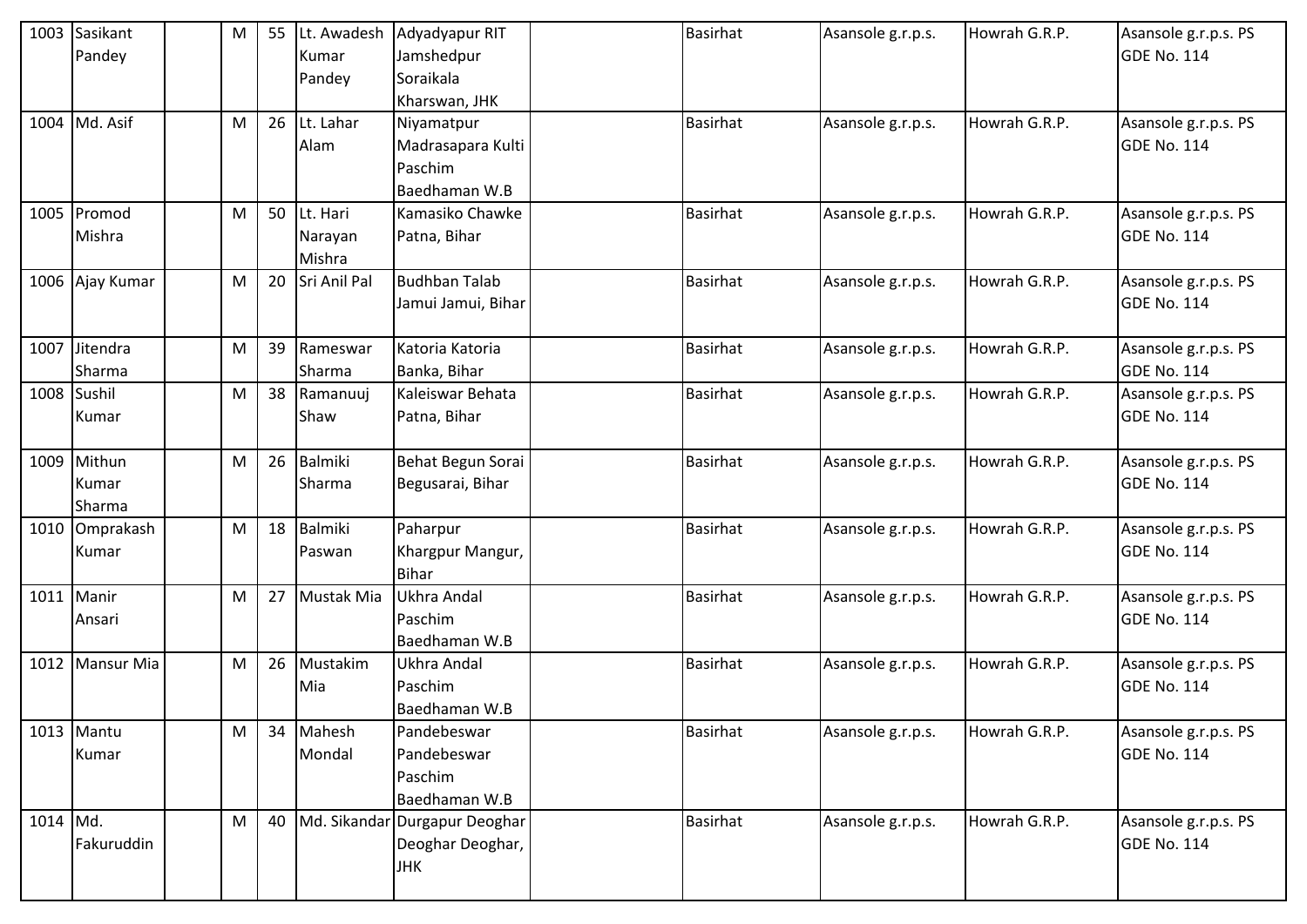|      | 1015 Piysh Kumar  | M | 26 | <b>Biresh</b>      | Durgapur Deoghar                 | <b>Basirhat</b> | Asansole g.r.p.s. | Howrah G.R.P. | Asansole g.r.p.s. PS |
|------|-------------------|---|----|--------------------|----------------------------------|-----------------|-------------------|---------------|----------------------|
|      |                   |   |    | Verma              | Deoghar Deoghar,                 |                 |                   |               | <b>GDE No. 114</b>   |
|      |                   |   |    |                    | <b>JHK</b>                       |                 |                   |               |                      |
|      |                   |   |    |                    |                                  |                 |                   |               |                      |
|      | 1016 Manash       | M | 25 | Krishna Kr.        | Topsi Jamuria                    | <b>Basirhat</b> | Asansole g.r.p.s. | Howrah G.R.P. | Asansole g.r.p.s. PS |
|      | Gope              |   |    | Gope               | Paschim                          |                 |                   |               | <b>GDE No. 114</b>   |
|      |                   |   |    |                    | Baedhaman W.B                    |                 |                   |               |                      |
| 1017 | Sambhu            | M | 37 | Kalo Thakur        | Tengra Belhar                    | <b>Basirhat</b> | Asansole g.r.p.s. | Howrah G.R.P. | Asansole g.r.p.s. PS |
|      | Thakur            |   |    |                    | Banka, Bihar                     |                 |                   |               | <b>GDE No. 114</b>   |
|      | 1018 Arnidam      | M | 26 | Ayodhy             | Raniganj Punjabi                 | <b>Basirhat</b> | Asansole g.r.p.s. | Howrah G.R.P. | Asansole g.r.p.s. PS |
|      | Kumar             |   |    | Prasad             | More Raniganj                    |                 |                   |               | <b>GDE No. 114</b>   |
|      | Shrama            |   |    | Sharma             | Paschim                          |                 |                   |               |                      |
|      |                   |   |    |                    | Baedhaman W                      |                 |                   |               |                      |
|      |                   |   |    |                    |                                  |                 |                   |               |                      |
| 1019 | Sunil Kumar       | M | 25 |                    | Sro Dosarath Raniganj Punjabi    | <b>Basirhat</b> | Asansole g.r.p.s. | Howrah G.R.P. | Asansole g.r.p.s. PS |
|      | Sharma            |   |    | Sharma             | More Raniganj                    |                 |                   |               | <b>GDE No. 114</b>   |
|      |                   |   |    |                    | Paschim                          |                 |                   |               |                      |
|      |                   |   |    |                    | Baedhaman W                      |                 |                   |               |                      |
|      |                   |   |    |                    |                                  |                 |                   |               |                      |
|      | 1020 Pritam       | M | 23 |                    | Pradip Nandi Baban Para Siliguri | <b>Basirhat</b> | Asansole g.r.p.s. | Howrah G.R.P. | Asansole g.r.p.s. PS |
|      | Nandi             |   |    |                    | Matigara                         |                 |                   |               | <b>GDE No. 114</b>   |
|      |                   |   |    |                    | Darjeeling, WB                   |                 |                   |               |                      |
| 1021 | <b>Pradip Dey</b> | M | 24 | Shibu Dey          | Gate Bazar, Siliguri             | <b>Basirhat</b> | Asansole g.r.p.s. | Howrah G.R.P. | Asansole g.r.p.s. PS |
|      |                   |   |    |                    | Matigara                         |                 |                   |               | <b>GDE No. 114</b>   |
|      |                   |   |    |                    | Darjeeling, WB                   |                 |                   |               |                      |
|      | 1022 Sanjay Singh | M | 42 | <b>Braju Singh</b> | Ranga Matiya                     | <b>Basirhat</b> | Asansole g.r.p.s. | Howrah G.R.P. | Asansole g.r.p.s. PS |
|      |                   |   |    |                    | Karmatar Jamtara,                |                 |                   |               | <b>GDE No. 114</b>   |
|      |                   |   |    |                    | <b>JHK</b>                       |                 |                   |               |                      |
|      | 1023 Md. Arif     | M | 18 | Md.                | Sunho Jamui                      | <b>Basirhat</b> | Asansole g.r.p.s. | Howrah G.R.P. | Asansole g.r.p.s. PS |
|      |                   |   |    | Alauddin           | Jamui, Bihar                     |                 |                   |               | <b>GDE No. 114</b>   |
|      | 1024 Rahit Yadav  | M |    | 18 Raju Yadav      | Nigha Jamuria                    | <b>Basirhat</b> | Asansole g.r.p.s. | Howrah G.R.P. | Asansole g.r.p.s. PS |
|      |                   |   |    |                    | Paschim                          |                 |                   |               | <b>GDE No. 114</b>   |
|      |                   |   |    |                    | Baedhaman W.B                    |                 |                   |               |                      |
|      | 1025 Rahul Yadav  | M | 18 |                    | Sanjay Yadav Kotar Petrol Pump   | <b>Basirhat</b> | Asansole g.r.p.s. | Howrah G.R.P. | Asansole g.r.p.s. PS |
|      |                   |   |    |                    | Jhajha Jamui,                    |                 |                   |               | <b>GDE No. 114</b>   |
|      |                   |   |    |                    | <b>Bihar</b>                     |                 |                   |               |                      |
|      | 1026 Raj Kumar    | M | 40 | Ajablal            | Satun Satun                      | <b>Basirhat</b> | Asansole g.r.p.s. | Howrah G.R.P. | Asansole g.r.p.s. PS |
|      | Sharma            |   |    | Sharma             | Bhagalpur, Bihar                 |                 |                   |               | <b>GDE No. 114</b>   |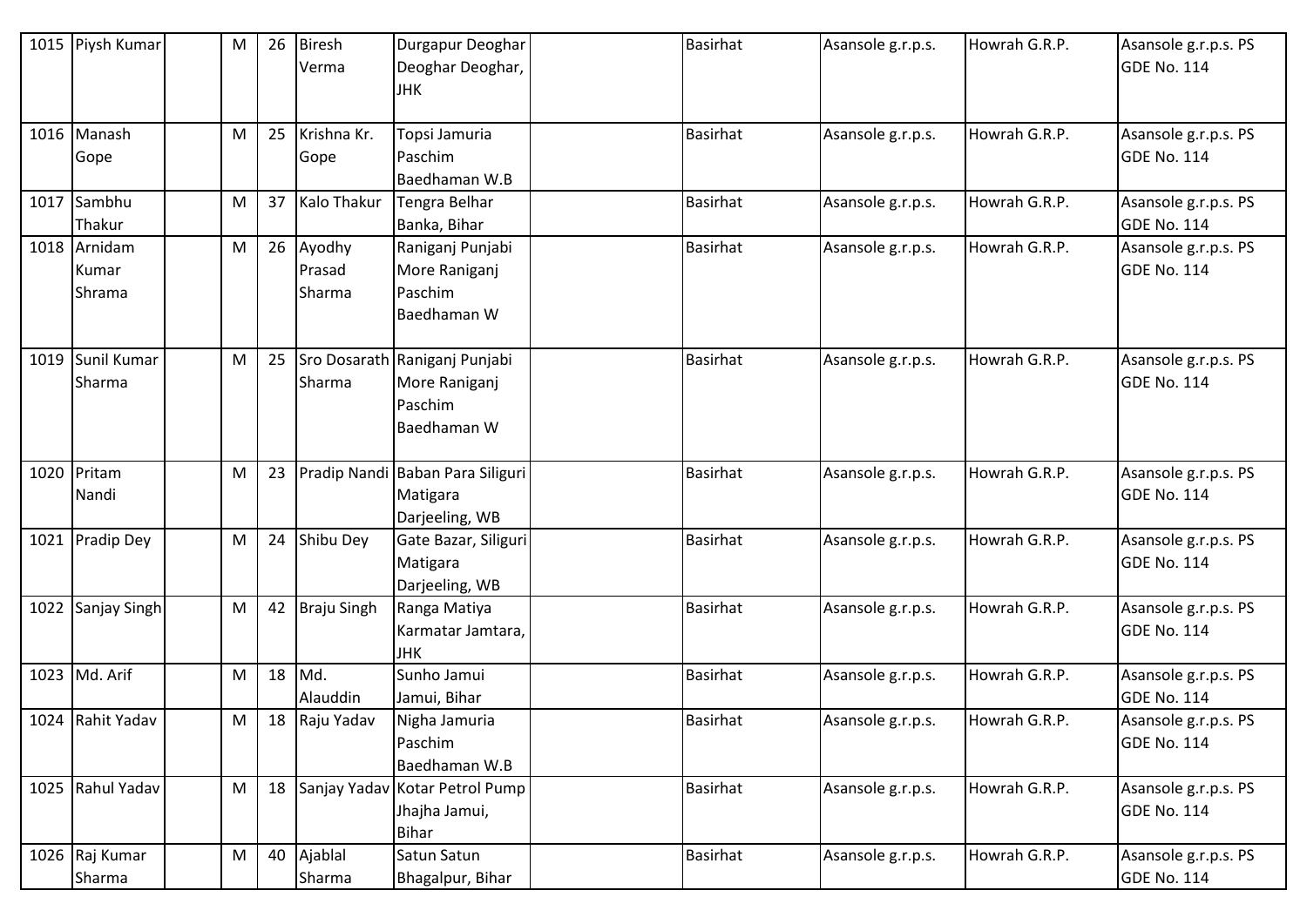| 1027 | Joydeb          | M | 19 | Bimal        | Katwa PS: Katwa        | Katwa       | Purba Burdwan          | Bandel g.r.p.s. | Howrah G.R.P. | Bandel g.r.p.s. PS GDE |
|------|-----------------|---|----|--------------|------------------------|-------------|------------------------|-----------------|---------------|------------------------|
|      | Debnath         |   |    | Bebnath      | Dist.: Purba           |             |                        |                 |               | No. 103                |
|      |                 |   |    |              | Burdwan                |             |                        |                 |               |                        |
| 1028 | Sudip           | M | 20 | Swapan       | Katwa PS: Katwa        | Katwa       | Purba Burdwan          | Bandel g.r.p.s. | Howrah G.R.P. | Bandel g.r.p.s. PS GDE |
|      | Chowdhury       |   |    | Chowdhury    | Dist.: Purba           |             |                        |                 |               | No. 103                |
|      |                 |   |    |              | Burdwan                |             |                        |                 |               |                        |
| 1029 | Gobindolal      | M | 45 | Ananda Roy   | Simlagarh PS:          | Pandua      | <b>Hooghly Rural</b>   | Bandel g.r.p.s. | Howrah G.R.P. | Bandel g.r.p.s. PS GDE |
|      | Roy             |   |    |              | Pandua Dist.:          |             |                        |                 |               | No. 103                |
|      |                 |   |    |              | <b>Hooghly Rural</b>   |             |                        |                 |               |                        |
|      | 1030 Subhas     | M | 50 | Lt. Basanta  | Simlagarh PS:          | Pandua      | <b>Hooghly Rural</b>   | Bandel g.r.p.s. | Howrah G.R.P. | Bandel g.r.p.s. PS GDE |
|      | Mondal          |   |    | Kr. Mondal   | Pandua Dist.:          |             |                        |                 |               | No. 103                |
|      |                 |   |    |              | <b>Hooghly Rural</b>   |             |                        |                 |               |                        |
| 1031 | Amal Kr.        | M | 30 | Shib Kumar   | Patuli PS:             | Madhyamgram | Barasat                | Bandel g.r.p.s. | Howrah G.R.P. | Bandel g.r.p.s. PS GDE |
|      | Prasad          |   |    | Prasad       | Madhyamgram            |             |                        |                 |               | No. 103                |
|      |                 |   |    |              | Dist.: Barasat         |             |                        |                 |               |                        |
| 1032 | Rahul           | M | 30 | Santosh      | Patuli PS:             | Madhyamgram | <b>Barasat</b>         | Bandel g.r.p.s. | Howrah G.R.P. | Bandel g.r.p.s. PS GDE |
|      | Singha          |   |    | Singha       | Madhyamgram            |             |                        |                 |               | No. 103                |
|      |                 |   |    |              | Dist.: Barasat         |             |                        |                 |               |                        |
|      | 1033 Krishna    | M | 27 | Kaml Sarkar  | Nabadwip PS:           | Nabadwip    | Krishnanagar           | Bandel g.r.p.s. | Howrah G.R.P. | Bandel g.r.p.s. PS GDE |
|      | Sarkar          |   |    |              | Nabadwip Dist.:        |             | <b>Police District</b> |                 |               | No. 103                |
|      |                 |   |    |              | Krishnanagar           |             |                        |                 |               |                        |
|      |                 |   |    |              | <b>Police District</b> |             |                        |                 |               |                        |
| 1034 | <b>Rentu Sk</b> | M | 23 | Himan Sk     | Sankapara PS:          | Purbasthali | Purba Burdwan          | Bandel g.r.p.s. | Howrah G.R.P. | Bandel g.r.p.s. PS GDE |
|      |                 |   |    |              | Purbasthali Dist.:     |             |                        |                 |               | No. 103                |
|      |                 |   |    |              | Purba Burdwan          |             |                        |                 |               |                        |
|      |                 |   |    |              |                        |             |                        |                 |               |                        |
| 1035 | Sabir Molla     | M | 40 | Prabir Molla | Prabir Molla PS:       | Kalna       | Purba Burdwan          | Bandel g.r.p.s. | Howrah G.R.P. | Bandel g.r.p.s. PS GDE |
|      |                 |   |    |              | Kalna Dist.: Purba     |             |                        |                 |               | No. 103                |
|      |                 |   |    |              | Burdwan                |             |                        |                 |               |                        |
| 1036 | Joshef          | M | 24 | Som Mandi    | Palashpur PS:          | Memari      | Purba Burdwan          | Bandel g.r.p.s. | Howrah G.R.P. | Bandel g.r.p.s. PS GDE |
|      | Mandi           |   |    |              | Memari Dist.:          |             |                        |                 |               | No. 103                |
|      |                 |   |    |              | Purba Burdwan          |             |                        |                 |               |                        |
|      | 1037 Ananda Das | M | 50 | Lt. Paresh   | Dimdhara PS:           | Kalna       | Purba Burdwan          | Bandel g.r.p.s. | Howrah G.R.P. | Bandel g.r.p.s. PS GDE |
|      |                 |   |    | Das          | Kalna Dist.: Purba     |             |                        |                 |               | No. 103                |
|      |                 |   |    |              | Burdwan                |             |                        |                 |               |                        |
|      | 1038 Madhura    | M | 44 | Monimohan    | Daihat PS: Katwa       | Katwa       | Purba Burdwan          | Bandel g.r.p.s. | Howrah G.R.P. | Bandel g.r.p.s. PS GDE |
|      | Sikder          |   |    | Sikder       | Dist.: Purba           |             |                        |                 |               | No. 103                |
|      |                 |   |    |              | Burdwan                |             |                        |                 |               |                        |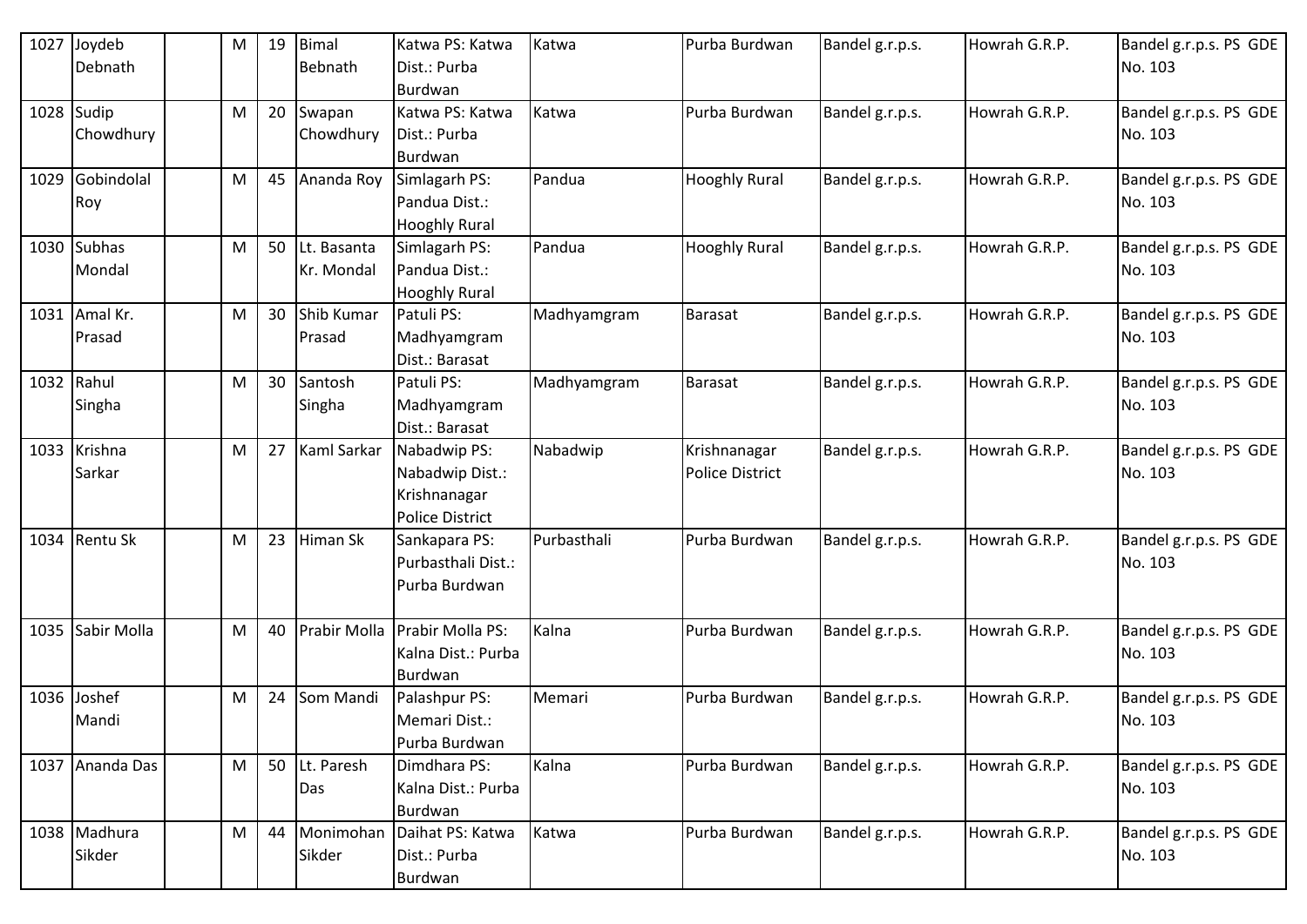| 1039 | Arun<br>Mondal        | M | 35 | Animesh<br>Mondal       | Jirat PS: Balagarh<br>Dist.: Hooghly<br>Rural                                              | Balagarh      | <b>Hooghly Rural</b>                          | Bandel g.r.p.s. | Howrah G.R.P. | Bandel g.r.p.s. PS GDE<br>No. 103 |
|------|-----------------------|---|----|-------------------------|--------------------------------------------------------------------------------------------|---------------|-----------------------------------------------|-----------------|---------------|-----------------------------------|
| 1040 | <b>Bode Tudu</b>      | M | 33 | Babulal Tudu Budbud PS: | <b>Budbud Dist.:</b><br>Asansol Durgapur<br>Police<br>Commissionerate                      | <b>Budbud</b> | Asansol Durgapur<br>Police<br>Commissionerate | Bandel g.r.p.s. | Howrah G.R.P. | Bandel g.r.p.s. PS GDE<br>No. 103 |
|      | 1041 Abhijit<br>Majhi | M | 22 | Nilkantha<br>Majhi      | <b>Budbud PS:</b><br><b>Budbud Dist.:</b><br>Asansol Durgapur<br>Police<br>Commissionerate | <b>Budbud</b> | Asansol Durgapur<br>Police<br>Commissionerate | Bandel g.r.p.s. | Howrah G.R.P. | Bandel g.r.p.s. PS GDE<br>No. 103 |
| 1042 | Amit Sk               | M | 25 | Ibrahim Sk              | Samudragarh PS:<br>Nadanghat Dist.:<br>Purba Burdwan                                       | Nadanghat     | Purba Burdwan                                 | Bandel g.r.p.s. | Howrah G.R.P. | Bandel g.r.p.s. PS GDE<br>No. 107 |
|      | 1043 Mahadeb<br>Das   | M | 40 | Lakhikanta<br>Das       | <b>Guptipara PS:</b><br><b>Balagarh Dist.:</b><br><b>Hooghly Rural</b>                     | Balagarh      | <b>Hooghly Rural</b>                          | Bandel g.r.p.s. | Howrah G.R.P. | Bandel g.r.p.s. PS GDE<br>No. 103 |
| 1044 | Sanju Das             | M | 30 | Tapas Das               | <b>Guptipara PS:</b><br><b>Balagarh Dist.:</b><br><b>Hooghly Rural</b>                     | Balagarh      | <b>Hooghly Rural</b>                          | Bandel g.r.p.s. | Howrah G.R.P. | Bandel g.r.p.s. PS GDE<br>No. 107 |
|      | 1045 Raju Manna       | M | 30 | Tapas<br>Manna          | Guptipara PS:<br><b>Balagarh Dist.:</b><br><b>Hooghly Rural</b>                            | Balagarh      | <b>Hooghly Rural</b>                          | Bandel g.r.p.s. | Howrah G.R.P. | Bandel g.r.p.s. PS GDE<br>No. 107 |
|      | 1046 Sanjib Dalui     | M | 27 | Ganesh<br>Doului        | <b>Badhpur PS:</b><br>Chanditala Dist.:<br><b>Hooghly Rural</b>                            | Chanditala    | <b>Hooghly Rural</b>                          | Bandel g.r.p.s. | Howrah G.R.P. | Bandel g.r.p.s. PS GDE<br>No. 107 |
|      | 1047 Ranjit Das       | M | 26 |                         | Sambhu Das Ramchandrapur<br>PS: Bhatar Dist.:<br>Purba Burdwan                             | <b>Bhatar</b> | Purba Burdwan                                 | Bandel g.r.p.s. | Howrah G.R.P. | Bandel g.r.p.s. PS GDE<br>No. 107 |
|      | 1048 Ramesh Das       | M | 19 | Paresh Das              | Ramchandrapur<br>PS: Bhatar Dist.:<br>Purba Burdwan                                        | <b>Bhatar</b> | Purba Burdwan                                 | Bandel g.r.p.s. | Howrah G.R.P. | Bandel g.r.p.s. PS GDE<br>No. 107 |
|      | 1049 Saikat Das       | M | 24 |                         | Sanatan Das Ramchandrapur<br>PS: Bhatar Dist.:<br>Purba Burdwan                            | <b>Bhatar</b> | Purba Burdwan                                 | Bandel g.r.p.s. | Howrah G.R.P. | Bandel g.r.p.s. PS GDE<br>No. 107 |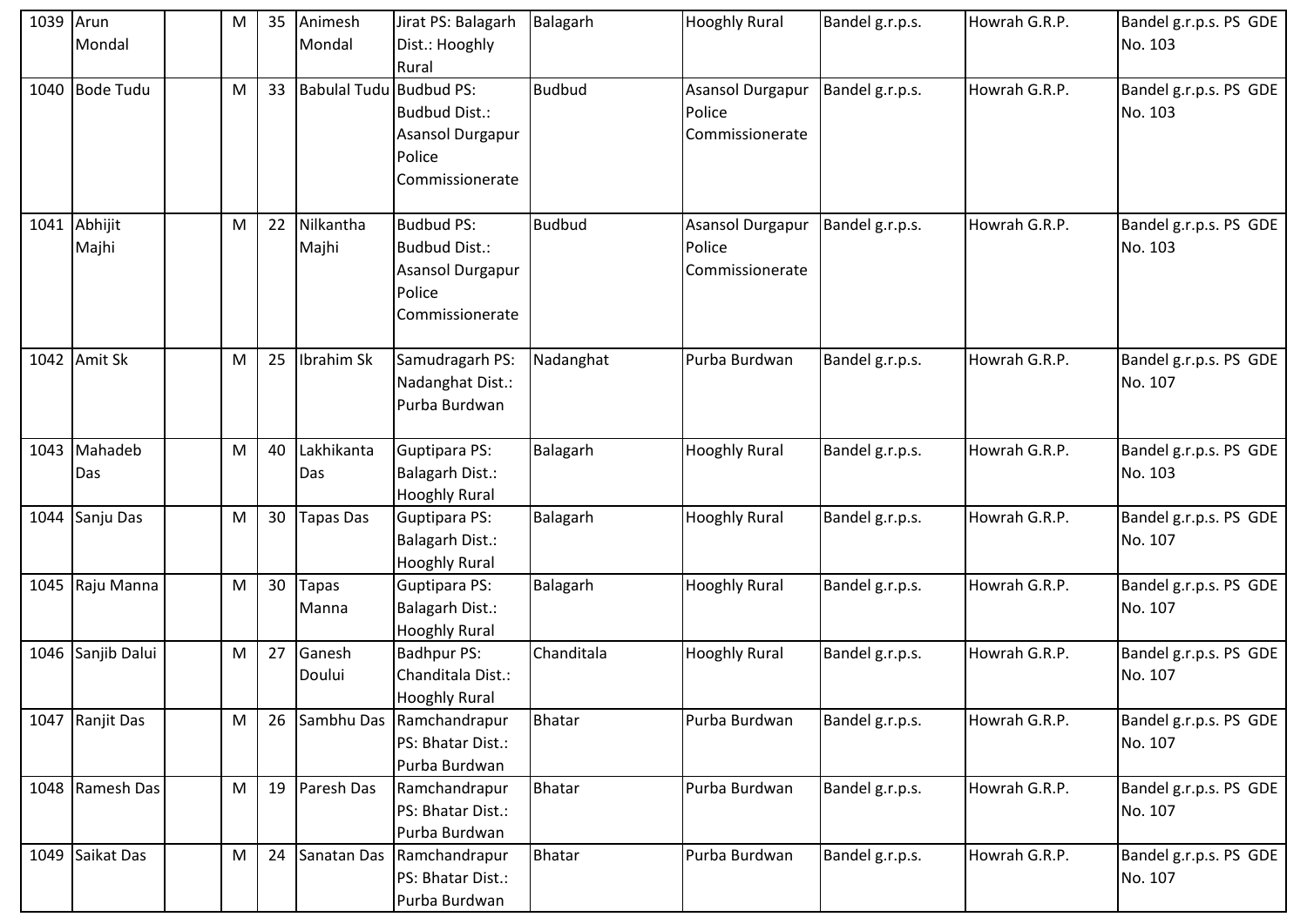| 1050 | Sujan Das                       | M | 21 | Raghab Das                       | Ramchandrapur<br>PS: Bhatar Dist.:<br>Purba Burdwan              | <b>Bhatar</b>    | Purba Burdwan        | Bandel g.r.p.s. | Howrah G.R.P. | Bandel g.r.p.s. PS GDE<br>No. 107 |
|------|---------------------------------|---|----|----------------------------------|------------------------------------------------------------------|------------------|----------------------|-----------------|---------------|-----------------------------------|
| 1051 | Sarajit Das                     | M | 22 | <b>Bapi Das</b>                  | Ramchandrapur<br>PS: Bhatar Dist.:<br>Purba Burdwan              | <b>Bhatar</b>    | Purba Burdwan        | Bandel g.r.p.s. | Howrah G.R.P. | Bandel g.r.p.s. PS GDE<br>No. 107 |
|      | 1052 Parameswar<br><b>Bagdi</b> | M | 45 | Jaladhar<br>Bagdi                | Ramchandrapur<br>PS: Bhatar Dist.:<br>Purba Burdwan              | <b>Bhatar</b>    | Purba Burdwan        | Bandel g.r.p.s. | Howrah G.R.P. | Bandel g.r.p.s. PS GDE<br>No. 107 |
|      | 1053 Bijay Pandit               | M | 19 |                                  | Samir Pandit Atghoria PS: Kalna Kalna<br>Dist.: Purba<br>Burdwan |                  | Purba Burdwan        | Bandel g.r.p.s. | Howrah G.R.P. | Bandel g.r.p.s. PS GDE<br>No. 107 |
| 1054 | Sukumar<br>Singh                | M | 26 |                                  | Mantu Singh Ramchandrapur<br>PS: Bhatar Dist.:<br>Purba Burdwan  | <b>Bhatar</b>    | Purba Burdwan        | Bandel g.r.p.s. | Howrah G.R.P. | Bandel g.r.p.s. PS GDE<br>No. 107 |
|      | 1055 Sukhen<br>Golder           | M | 29 | Subodh<br>Goler                  | Ramchandrapur<br>PS: Bhatar Dist.:<br>Purba Burdwan              | Bhatar           | Purba Burdwan        | Bandel g.r.p.s. | Howrah G.R.P. | Bandel g.r.p.s. PS GDE<br>No. 107 |
|      | 1056 Subhojit<br>Pramanik       | M | 20 | Narayan<br>Paramanik             | Ramchandrapur<br>PS: Bhatar Dist.:<br>Purba Burdwan              | <b>Bhatar</b>    | Purba Burdwan        | Bandel g.r.p.s. | Howrah G.R.P. | Bandel g.r.p.s. PS GDE<br>No. 107 |
| 1057 | Somnath<br>Das                  | M | 30 | Sagar Das                        | Ramchandrapur<br>PS: Bhatar Dist.:<br>Purba Burdwan              | <b>Bhatar</b>    | Purba Burdwan        | Bandel g.r.p.s. | Howrah G.R.P. | Bandel g.r.p.s. PS GDE<br>No. 109 |
| 1058 | Amarnath<br>Roy                 | M | 32 | Shibu Roy                        | Khanyan PS:<br>Pandua Dist.:<br><b>Hooghly Rural</b>             | Pandua           | <b>Hooghly Rural</b> | Bandel g.r.p.s. | Howrah G.R.P. | Bandel g.r.p.s. PS GDE<br>No. 109 |
|      | 1059 Apurba<br>Mondal           | M | 46 | Satyasadhan Alipur PS:<br>Mondal | <b>SAKTIGARH Dist.:</b><br>Purba Burdwan                         | <b>SAKTIGARH</b> | Purba Burdwan        | Bandel g.r.p.s. | Howrah G.R.P. | Bandel g.r.p.s. PS GDE<br>No. 109 |
|      | 1060 Md. Yusuf<br>Sk            | M | 18 | Amsed Ali Sk Minapur PS:         | Nadanghat Dist.:<br>Purba Burdwan                                | Nadanghat        | Purba Burdwan        | Bandel g.r.p.s. | Howrah G.R.P. | Bandel g.r.p.s. PS GDE<br>No. 109 |
|      | 1061 Monirul Sk                 | M | 33 | Roful Sk                         | Santoshpur PS:<br>Sagarpara Dist.:<br>Murshidabad                | Sagarpara        | Murshidabad          | Bandel g.r.p.s. | Howrah G.R.P. | Bandel g.r.p.s. PS GDE<br>No. 109 |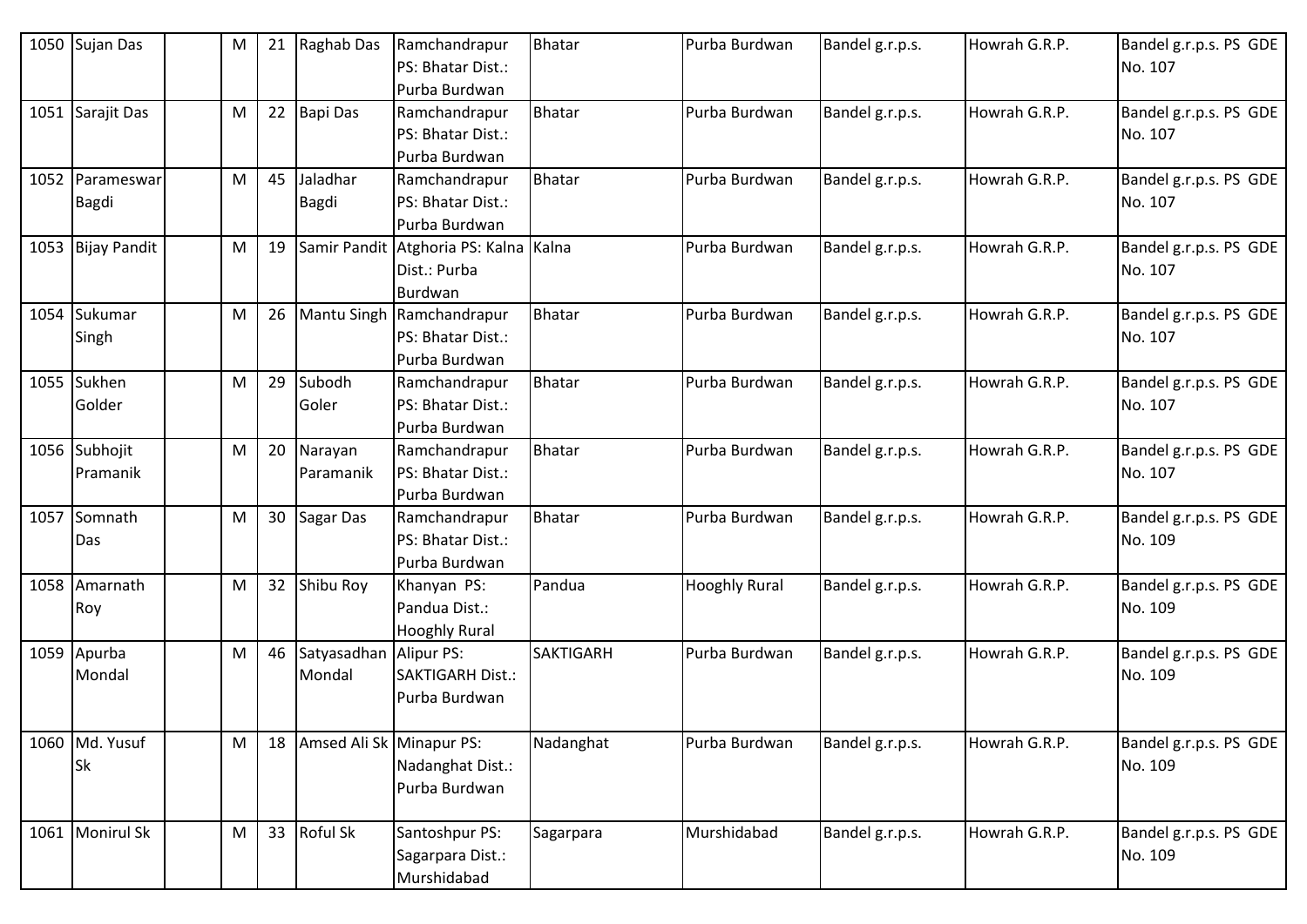| 1062 Isarul Sk                | M | 29 | Inarul Sk                 | Simulia PS:<br><b>Balagarh Dist.:</b><br><b>Hooghly Rural</b> | Balagarh | <b>Hooghly Rural</b> | Bandel g.r.p.s. | Howrah G.R.P. | Bandel g.r.p.s. PS GDE<br>No. 109 |
|-------------------------------|---|----|---------------------------|---------------------------------------------------------------|----------|----------------------|-----------------|---------------|-----------------------------------|
| 1063 Chiranjit<br>Pramanik    | M | 30 | Swapan<br>Pramanik        | Khanyan PS:<br>Pandua Dist.:<br><b>Hooghly Rural</b>          | Pandua   | <b>Hooghly Rural</b> | Bandel g.r.p.s. | Howrah G.R.P. | Bandel g.r.p.s. PS GDE<br>No. 109 |
| 1064 Subhendu<br>Pradhan      |   | 23 | Srikrishna<br>Pradhan     | Naskarpur<br>Bhagabanpur<br>Purba MDP                         |          | <b>Basirhat</b>      | Belur g.r.p.s.  | Howrah G.R.P. | Belur g.r.p.s. PS GDE<br>No. 107  |
| 1065 Dharaj Sha               |   | 34 | S.l.jha                   | Nisco Market<br>Nischinda Howrah                              |          | <b>Basirhat</b>      | Belur g.r.p.s.  | Howrah G.R.P. | Belur g.r.p.s. PS GDE<br>No. 107  |
| 1066 Manesh<br>Kumar          |   | 31 | Sankar Shaw Sapuipara     | Nischinda Howrah                                              |          | <b>Basirhat</b>      | Belur g.r.p.s.  | Howrah G.R.P. | Belur g.r.p.s. PS GDE<br>No. 107  |
| 1067 Prabitra<br><b>Dhara</b> |   | 20 | Barnaswar<br><b>Dhara</b> | Kolaghat KTPP<br>Purba MDP                                    |          | Basirhat             | Belur g.r.p.s.  | Howrah G.R.P. | Belur g.r.p.s. PS GDE<br>No. 107  |
| 1068 Mithun<br>Karmakar       |   | 33 | Sontosh<br>Karmakar       | Sundarban<br>Mollakhali S.24<br>Pgs.                          |          | Basirhat             | Belur g.r.p.s.  | Howrah G.R.P. | Belur g.r.p.s. PS GDE<br>No. 107  |
| 1069 Anath Das<br>Bairagha    |   | 37 | H.d.<br>Bairagha          | <b>Bolpur Bolpur</b><br>Birbhum                               |          | <b>Basirhat</b>      | Belur g.r.p.s.  | Howrah G.R.P. | Belur g.r.p.s. PS GDE<br>No. 107  |
| 1070 Abhijit Das              |   |    | 31 M.s.das                | Khandokash<br>Khandokash Purba<br><b>BWN</b>                  |          | <b>Basirhat</b>      | Belur g.r.p.s.  | Howrah G.R.P. | Belur g.r.p.s. PS GDE<br>No. 107  |
| 1071 Namai<br><b>Bagdi</b>    | M | 26 | Banofull<br><b>Bagdi</b>  | Murshidabad<br><b>Barao</b><br>Murshidabad                    |          | <b>Basirhat</b>      | Belur g.r.p.s.  | Howrah G.R.P. | Belur g.r.p.s. PS GDE<br>No. 123  |
| 1072 Sontosh Kr.<br>Sharma    | M | 27 | Raj Kumar<br>Sharma       | 9/52 Palbagan<br>Lane Belur<br>Howrah                         |          | <b>Basirhat</b>      | Belur g.r.p.s.  | Howrah G.R.P. | Belur g.r.p.s. PS GDE<br>No. 123  |
| 1073 Pankaj<br>Kumar          | M | 19 | Anil Prasad               | Chandmari<br>Nischinda Howrah                                 |          | <b>Basirhat</b>      | Belur g.r.p.s.  | Howrah G.R.P. | Belur g.r.p.s. PS GDE<br>No. 123  |
| $1074$ Tarun<br>Kundu         | M | 36 | Narayan<br>Kundu          | Himadpur<br>Nadhanghat Purba<br><b>BWN</b>                    |          | Basirhat             | Belur g.r.p.s.  | Howrah G.R.P. | Belur g.r.p.s. PS GDE<br>No. 123  |
| 1075 Aditya Singh             | M | 19 | Raju Singh                | Santi Nagar<br>Nischinda Howrah                               |          | <b>Basirhat</b>      | Belur g.r.p.s.  | Howrah G.R.P. | Belur g.r.p.s. PS GDE<br>No. 123  |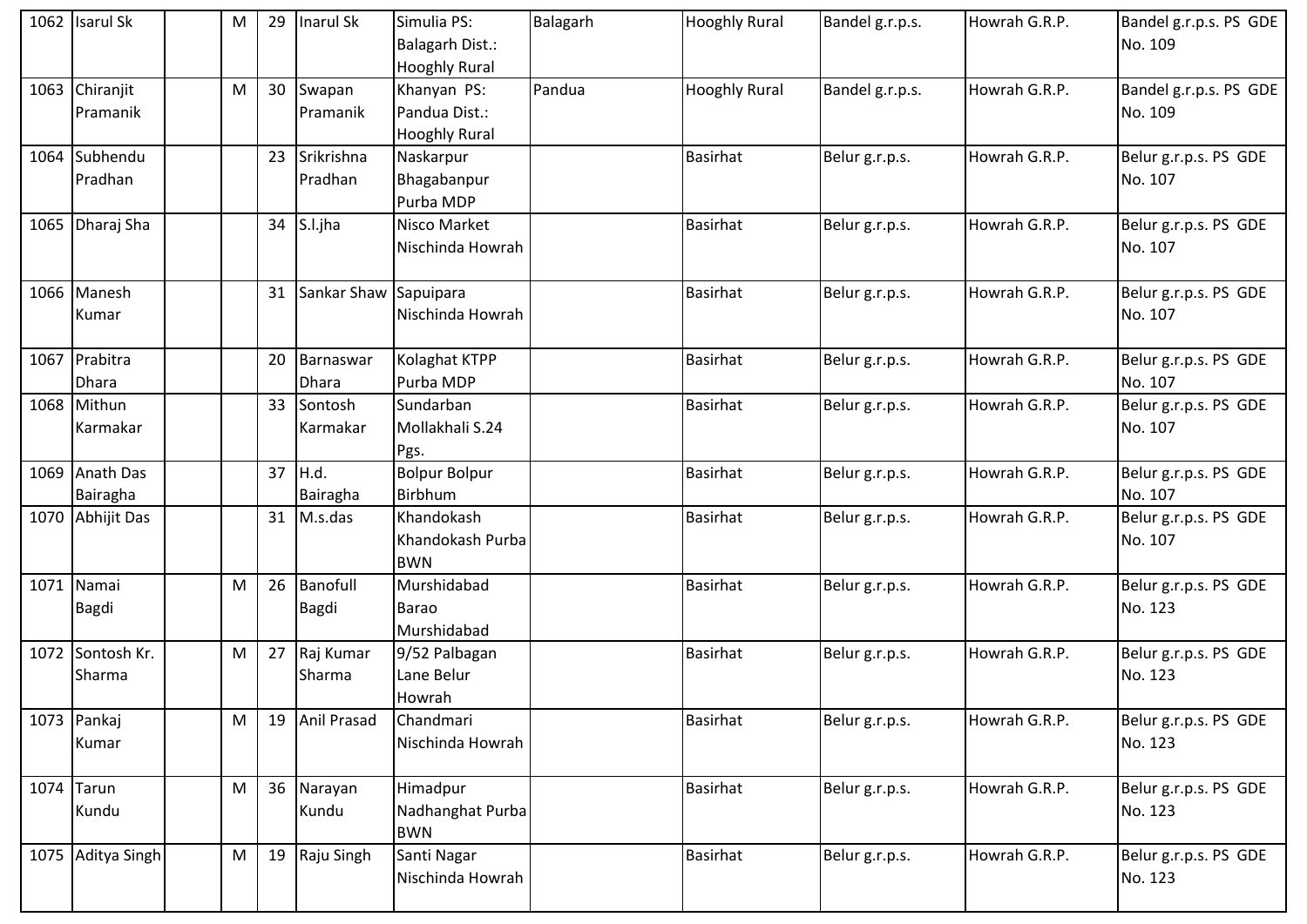| 1076 Sandip<br>Maity        | M | 27       |                                       | Lt. B.n.maity Badamtala Bally<br>Howrah                          |             | <b>Basirhat</b>                    | Belur g.r.p.s. | Howrah G.R.P. | Belur g.r.p.s. PS GDE<br>No. 123 |
|-----------------------------|---|----------|---------------------------------------|------------------------------------------------------------------|-------------|------------------------------------|----------------|---------------|----------------------------------|
| 1077 Suman Rao              | M | 28       | T.k.rao                               | Sreerampur<br>Sreerampur<br>Hooghly                              |             | Basirhat                           | Belur g.r.p.s. | Howrah G.R.P. | Belur g.r.p.s. PS GDE<br>No. 123 |
| 1078 Gobordhan<br>Hazra     | M | 37       | Lila Hazra                            | Salat sALAT<br>Murshidabad                                       |             | Basirhat                           | Belur g.r.p.s. | Howrah G.R.P. | Belur g.r.p.s. PS GDE<br>No. 123 |
| 1079 Uttam<br><b>Biswas</b> | M | $43$ Lt. | T.p.biswas                            | Santi Nagar<br>Nischinda Howrah                                  |             | <b>Basirhat</b>                    | Belur g.r.p.s. | Howrah G.R.P. | Belur g.r.p.s. PS GDE<br>No. 123 |
| 1080 Gopal Saha             | M | 47       | Kalachand<br>Saha                     | Mankundu<br>Bhadheswar<br>Hooghly                                |             | Basirhat                           | Belur g.r.p.s. | Howrah G.R.P. | Belur g.r.p.s. PS GDE<br>No. 123 |
| 1081 Rajender<br>Prasad     | M | 56 Lt.   | M.p.prasad                            | 59 N.G.Rd.<br>Golabari Howrah                                    |             | <b>Basirhat</b>                    | Belur g.r.p.s. | Howrah G.R.P. | Belur g.r.p.s. PS GDE<br>No. 123 |
| 1082 Sankar Jha             | M | 28       | Amarnath<br>Jha                       | Uttarpara<br>Uttarpara Hooghly                                   |             | <b>Basirhat</b>                    | Belur g.r.p.s. | Howrah G.R.P. | Belur g.r.p.s. PS GDE<br>No. 123 |
| 1083 Santu Saha             | M |          | $42$ S/o<br>Mahadeb<br>Saha           | Dangapara PS:<br>Kalna Dist.: Purba<br>Burdwan                   | Kalna       | Purba Burdwan                      | Kalna g.r.p.s. | Howrah G.R.P. | Kalna g.r.p.s. PS GDE<br>No. 92  |
| 1084 Sushanta<br>Saha       | M | 38       | S/o Lt.<br>Prabhat<br>Chandra<br>Saha | Baulgachi PS:<br>Duttapukur Dist.:<br><b>Barasat</b>             | Duttapukur  | Barasat                            | Kalna g.r.p.s. | Howrah G.R.P. | Kalna g.r.p.s. PS GDE<br>No. 92  |
| 1085 Swapan<br>Hazra        | M | 45       | Hazra                                 | S/o Lt. Fatik   Balindar PS: Kalna<br>Dist.: Purba<br>Burdwan    | Kalna       | Purba Burdwan                      | Kalna g.r.p.s. | Howrah G.R.P. | Kalna g.r.p.s. PS GDE<br>No. 92  |
| 1086 Souvik<br>Chowdhury    | M | 28       | S/o Sarit<br>Chowdhury                | Nibhuji PS: Kalna<br>Dist.: Purba<br>Burdwan                     | Kalna       | Purba Burdwan                      | Kalna g.r.p.s. | Howrah G.R.P. | Kalna g.r.p.s. PS GDE<br>No. 104 |
| 1087 Mahasin Sk             | M | 30       | S/o Yesin Sk                          | Laxmipur PS:<br>Purbasthali Dist.:<br>Purba Burdwan              | Purbasthali | Purba Burdwan                      | Kalna g.r.p.s. | Howrah G.R.P. | Kalna g.r.p.s. PS GDE<br>No. 104 |
| 1088 Pranay<br>Sarkar       | M | 38       | S/o Ramesh<br>Sarkar                  | Taraknagar PS:<br>Hanskhli Dist.:<br>Ranaghat Police<br>District | Hanskhli    | Ranaghat Police<br><b>District</b> | Kalna g.r.p.s. | Howrah G.R.P. | Kalna g.r.p.s. PS GDE<br>No. 104 |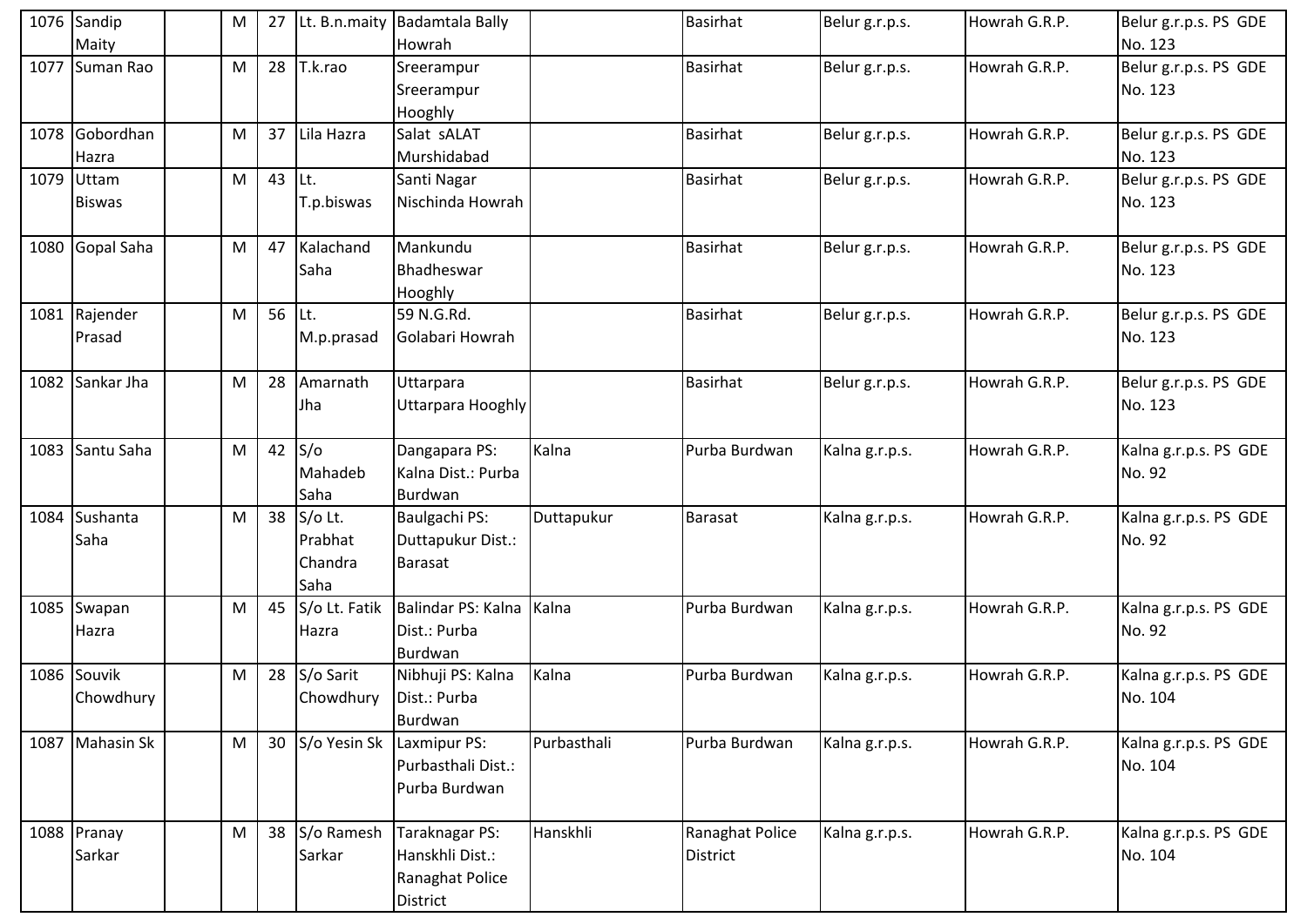|            | 1089 Satyajit     | М | 32 | <b>Bikash</b>      | PS: Salar Dist.:             | Salar       | Murshidabad            | Katwa g.r.p.s. | Howrah G.R.P. | Katwa g.r.p.s. PS GDE |
|------------|-------------------|---|----|--------------------|------------------------------|-------------|------------------------|----------------|---------------|-----------------------|
|            | Ghosh             |   |    | Ghosh              | Murshidabad                  |             |                        |                |               | No. 129               |
|            | 1090 Milon Ray    | M | 48 | Dilip Ray          | PS: Katwa Dist.:             | Katwa       | Purba Burdwan          | Katwa g.r.p.s. | Howrah G.R.P. | Katwa g.r.p.s. PS GDE |
|            |                   |   |    |                    | Purba Burdwan                |             |                        |                |               | No. 129               |
|            | 1091 Noton        | M | 30 | <b>Tinu Sardar</b> | PS: Katwa Dist.:             | Katwa       | Purba Burdwan          | Katwa g.r.p.s. | Howrah G.R.P. | Katwa g.r.p.s. PS GDE |
|            | Sardar            |   |    |                    | Purba Burdwan                |             |                        |                |               | No. 129               |
|            | 1092 Khudu Ray    | M | 40 |                    | Narayan Ray PS: Suti Dist.:  | Suti        | Jangipur Police        | Katwa g.r.p.s. | Howrah G.R.P. | Katwa g.r.p.s. PS GDE |
|            |                   |   |    |                    | Jangipur Police              |             | District               |                |               | No. 129               |
|            |                   |   |    |                    | <b>District</b>              |             |                        |                |               |                       |
|            | 1093 Sourav       | M | 25 | Sahadeb            | PS: Katwa Dist.:             | Katwa       | Purba Burdwan          | Katwa g.r.p.s. | Howrah G.R.P. | Katwa g.r.p.s. PS GDE |
|            | Mondal            |   |    | Mondal             | Purba Burdwan                |             |                        |                |               | No. 129               |
|            | 1094 Hamidul Sk   | M | 45 | Lt. Salamat        | PS: Purbasthali              | Purbasthali | Purba Burdwan          | Katwa g.r.p.s. | Howrah G.R.P. | Katwa g.r.p.s. PS GDE |
|            |                   |   |    | Sk                 | Dist.: Purba                 |             |                        |                |               | No. 129               |
|            |                   |   |    |                    | <b>Burdwan</b>               |             |                        |                |               |                       |
|            | 1095 Sannashi     | M | 34 | Nimay              | PS: Nadanghat                | Nadanghat   | Purba Burdwan          | Katwa g.r.p.s. | Howrah G.R.P. | Katwa g.r.p.s. PS GDE |
|            | Chatterjee        |   |    | Chatterjee         | Dist.: Purba                 |             |                        |                |               | No. 129               |
|            |                   |   |    |                    | Burdwan                      |             |                        |                |               |                       |
| 1096 Babu  |                   | M | 35 |                    | Sufal Mondal PS: Purbasthali | Purbasthali | Purba Burdwan          | Katwa g.r.p.s. | Howrah G.R.P. | Katwa g.r.p.s. PS GDE |
|            | Mondal            |   |    |                    | Dist.: Purba                 |             |                        |                |               | No. 129               |
|            |                   |   |    |                    | Burdwan                      |             |                        |                |               |                       |
| 1097       | <b>Utpal Nath</b> | M | 46 | Lt.                | PS: Purbasthali              | Purbasthali | Purba Burdwan          | Katwa g.r.p.s. | Howrah G.R.P. | Katwa g.r.p.s. PS GDE |
|            |                   |   |    | Dharmadas          | Dist.: Purba                 |             |                        |                |               | No. 130               |
|            |                   |   |    | Nath               | <b>Burdwan</b>               |             |                        |                |               |                       |
|            | 1098 Joydeb       | M | 40 | Arun Kr.           | PS: Katwa Dist.:             | Katwa       | Purba Burdwan          | Katwa g.r.p.s. | Howrah G.R.P. | Katwa g.r.p.s. PS GDE |
|            | Mondal            |   |    | Mondal             | Purba Burdwan                |             |                        |                |               | No. 130               |
| 1099 Bhola |                   | M | 31 | Lt. Sukumar        | PS: Katwa Dist.:             | Katwa       | Purba Burdwan          | Katwa g.r.p.s. | Howrah G.R.P. | Katwa g.r.p.s. PS GDE |
|            | <b>Biswas</b>     |   |    | <b>Biswas</b>      | Purba Burdwan                |             |                        |                |               | No. 130               |
|            |                   |   |    |                    |                              |             |                        |                |               |                       |
|            | 1100 Meher Sk     | M | 23 | Anjul Sk           | PS: Ketugram                 | Ketugram    | Purba Burdwan          | Katwa g.r.p.s. | Howrah G.R.P. | Katwa g.r.p.s. PS GDE |
|            |                   |   |    |                    | Dist.: Purba                 |             |                        |                |               | No. 130               |
|            |                   |   |    |                    | Burdwan                      |             |                        |                |               |                       |
|            | 1101 Naba Saha    | M | 35 | Paritosh           | Kotwali Dist.:               |             | Krishnanagar           | Katwa g.r.p.s. | Howrah G.R.P. | Katwa g.r.p.s. PS GDE |
|            |                   |   |    | Saha               | Krishnanagar                 |             | <b>Police District</b> |                |               | No. 130               |
|            |                   |   |    |                    | <b>Police District</b>       |             |                        |                |               |                       |
|            | 1102 Fulchand Sk  | M | 24 | <b>Morsed Sk</b>   | PS: Salar Dist.:             | Salar       | Murshidabad            | Katwa g.r.p.s. | Howrah G.R.P. | Katwa g.r.p.s. PS GDE |
|            |                   |   |    |                    | Murshidabad                  |             |                        |                |               | No. 130               |
|            | 1103 Gouranga     | M | 32 | Gonesh             | PS: Saktipur Dist.:          | Saktipur    | Murshidabad            | Katwa g.r.p.s. | Howrah G.R.P. | Katwa g.r.p.s. PS GDE |
|            | Karmakar          |   |    | Karmakar           | Murshidabad                  |             |                        |                |               | No. 130               |
|            |                   |   |    |                    |                              |             |                        |                |               |                       |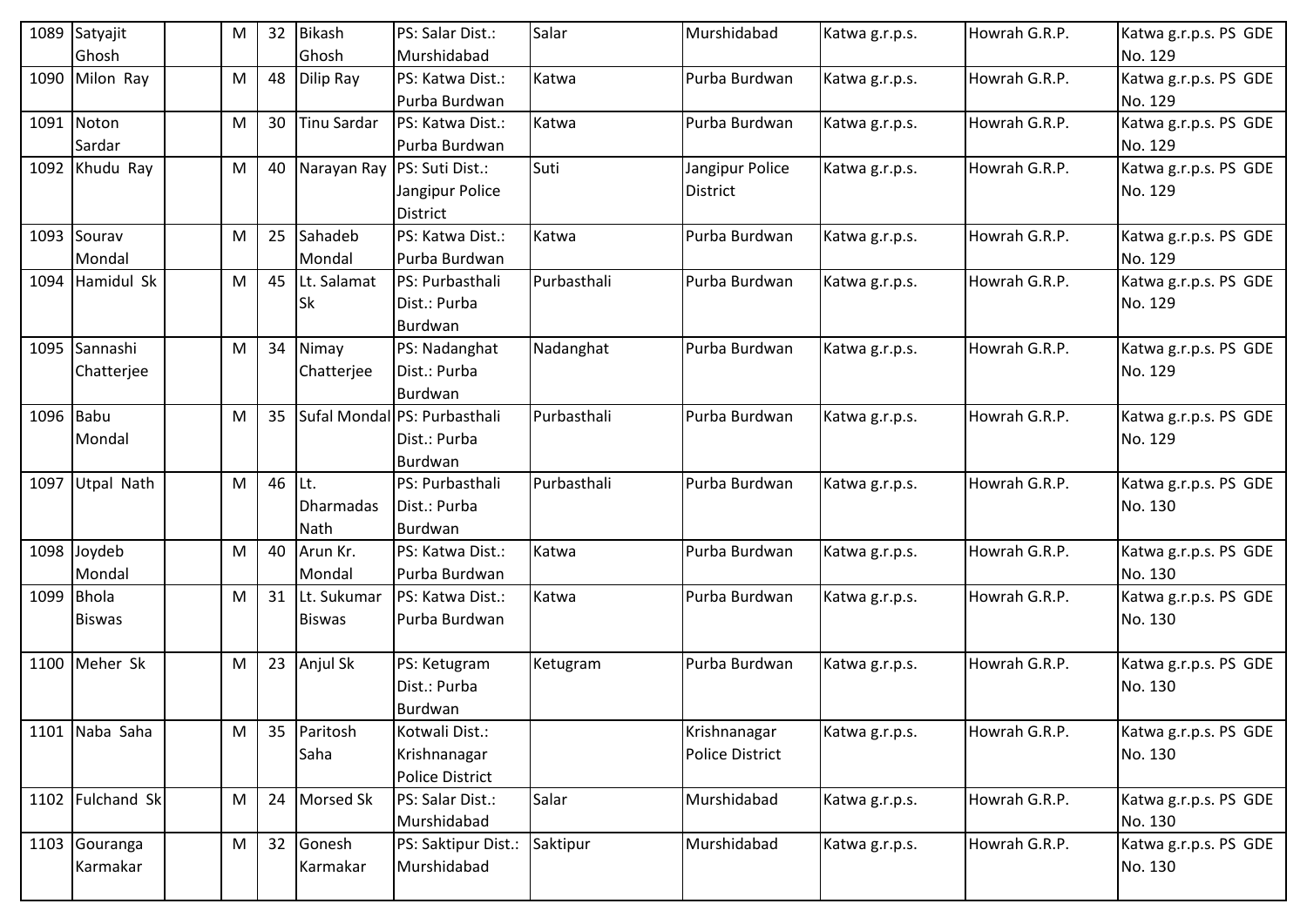| Sainthia g.r.p.s. PS<br>1105 Hara<br>47<br>Haripada<br><b>Basirhat</b><br>Sainthia g.r.p.s.<br>Howrah G.R.P.<br>M<br><b>Outpost Bolpur GRPP</b><br>Krishna<br>Barui<br>GDE No. 67<br>Barui<br>1106 Sk Aslad<br>25<br>Asgar Sk<br><b>Basirhat</b><br>Howrah G.R.P.<br>Sainthia g.r.p.s.<br>Sainthia g.r.p.s. PS<br>M<br><b>Outpost Bolpur GRPP</b><br>GDE No. 67<br>Howrah G.R.P.<br>Sainthia g.r.p.s. PS<br><b>Sudip Mal</b><br>20<br>Bamapada<br><b>Basirhat</b><br>1107<br>M<br>Sainthia g.r.p.s.<br><b>Outpost Bolpur GRPP</b><br>Mal<br>GDE No. 67<br>Kartick<br>Howrah G.R.P.<br>1108 Surajit<br>50<br><b>Basirhat</b><br>Sainthia g.r.p.s.<br>Sainthia g.r.p.s. PS<br>M<br><b>Outpost Bolpur GRPP</b><br>Debnath<br>Debnath<br>GDE No. 67<br>23<br>Indrajit<br>Bamapada<br><b>Basirhat</b><br>Howrah G.R.P.<br>Sainthia g.r.p.s. PS<br>1109<br>Sainthia g.r.p.s.<br>M<br><b>Outpost Bolpur GRPP</b><br>Hazra<br>Hazra<br>GDE No. 67<br>Arun Ghosh<br>40<br>Animesh<br><b>Basirhat</b><br>Howrah G.R.P.<br>Sainthia g.r.p.s. PS<br>Sainthia g.r.p.s.<br>1110<br>M<br><b>Outpost Bolpur GRPP</b><br>Ghosh<br>GDE No. 68<br>Sukanta<br>49<br>Jitendra<br>Howrah G.R.P.<br><b>Basirhat</b><br>Sainthia g.r.p.s.<br>Sainthia g.r.p.s. PS<br>1111<br>M<br>Saha<br>Saha<br><b>Outpost Bolpur GRPP</b><br>GDE No. 68<br>1112 Biplab Dutta<br>29<br>Ananta<br><b>Basirhat</b><br>Howrah G.R.P.<br>Sainthia g.r.p.s. PS<br>Sainthia g.r.p.s.<br>M<br><b>Outpost Bolpur GRPP</b><br>Dutta<br>GDE No. 68<br>Lt Sunil Kr<br>1113 Sudip Nayek<br>51<br><b>Basirhat</b><br>Howrah G.R.P.<br>Sainthia g.r.p.s. PS<br>Sainthia g.r.p.s.<br>M<br><b>Outpost Bolpur GRPP</b><br>Nayek<br>GDE No. 68<br>Rajib<br>30<br>Radheshya<br>Howrah G.R.P.<br><b>Basirhat</b><br>Sainthia g.r.p.s.<br>Sainthia g.r.p.s. PS<br>1114<br>M<br>Sharma<br>Mondal<br>GDE No. 68<br>1115 Krishna Ch<br>53 Shyamapada<br>Howrah G.R.P.<br><b>Basirhat</b><br>Sainthia g.r.p.s.<br>Sainthia g.r.p.s. PS<br>M<br>Pal<br>Pal<br>GDE No. 68<br>Jiban Das<br>Sainthia g.r.p.s. PS<br>1116 Hemanta<br>49<br><b>Basirhat</b><br>Sainthia g.r.p.s.<br>Howrah G.R.P.<br>M<br>GDE No. 68<br>Das<br>Ram Deawl<br><b>Bodi Sha</b><br>Howrah G.R.P.<br>45<br><b>Basirhat</b><br>Sainthia g.r.p.s.<br>Sainthia g.r.p.s. PS<br>1117<br>M<br>Sha<br>GDE No. 68<br>1118 Subhra<br><b>Basirhat</b><br>Howrah G.R.P.<br>Sainthia g.r.p.s. PS<br>28<br>Sainthia g.r.p.s.<br>M<br>Lt-apurba<br>Banerjee<br>Outpost Rampurhat<br>Banerjee | 1104 Hira Sk | M | 30 | <b>Bulu Sk</b> | PS: Katwa Dist.:<br>Purba Burdwan | Katwa | Purba Burdwan | Katwa g.r.p.s. | Howrah G.R.P. | Katwa g.r.p.s. PS GDE<br>No. 130 |
|--------------------------------------------------------------------------------------------------------------------------------------------------------------------------------------------------------------------------------------------------------------------------------------------------------------------------------------------------------------------------------------------------------------------------------------------------------------------------------------------------------------------------------------------------------------------------------------------------------------------------------------------------------------------------------------------------------------------------------------------------------------------------------------------------------------------------------------------------------------------------------------------------------------------------------------------------------------------------------------------------------------------------------------------------------------------------------------------------------------------------------------------------------------------------------------------------------------------------------------------------------------------------------------------------------------------------------------------------------------------------------------------------------------------------------------------------------------------------------------------------------------------------------------------------------------------------------------------------------------------------------------------------------------------------------------------------------------------------------------------------------------------------------------------------------------------------------------------------------------------------------------------------------------------------------------------------------------------------------------------------------------------------------------------------------------------------------------------------------------------------------------------------------------------------------------------------------------------------------------------------------------------------------------------------------------------------------------------------------------------------------------------------------------------------------------------------------------------------------------|--------------|---|----|----------------|-----------------------------------|-------|---------------|----------------|---------------|----------------------------------|
|                                                                                                                                                                                                                                                                                                                                                                                                                                                                                                                                                                                                                                                                                                                                                                                                                                                                                                                                                                                                                                                                                                                                                                                                                                                                                                                                                                                                                                                                                                                                                                                                                                                                                                                                                                                                                                                                                                                                                                                                                                                                                                                                                                                                                                                                                                                                                                                                                                                                                      |              |   |    |                |                                   |       |               |                |               |                                  |
|                                                                                                                                                                                                                                                                                                                                                                                                                                                                                                                                                                                                                                                                                                                                                                                                                                                                                                                                                                                                                                                                                                                                                                                                                                                                                                                                                                                                                                                                                                                                                                                                                                                                                                                                                                                                                                                                                                                                                                                                                                                                                                                                                                                                                                                                                                                                                                                                                                                                                      |              |   |    |                |                                   |       |               |                |               |                                  |
|                                                                                                                                                                                                                                                                                                                                                                                                                                                                                                                                                                                                                                                                                                                                                                                                                                                                                                                                                                                                                                                                                                                                                                                                                                                                                                                                                                                                                                                                                                                                                                                                                                                                                                                                                                                                                                                                                                                                                                                                                                                                                                                                                                                                                                                                                                                                                                                                                                                                                      |              |   |    |                |                                   |       |               |                |               |                                  |
|                                                                                                                                                                                                                                                                                                                                                                                                                                                                                                                                                                                                                                                                                                                                                                                                                                                                                                                                                                                                                                                                                                                                                                                                                                                                                                                                                                                                                                                                                                                                                                                                                                                                                                                                                                                                                                                                                                                                                                                                                                                                                                                                                                                                                                                                                                                                                                                                                                                                                      |              |   |    |                |                                   |       |               |                |               |                                  |
|                                                                                                                                                                                                                                                                                                                                                                                                                                                                                                                                                                                                                                                                                                                                                                                                                                                                                                                                                                                                                                                                                                                                                                                                                                                                                                                                                                                                                                                                                                                                                                                                                                                                                                                                                                                                                                                                                                                                                                                                                                                                                                                                                                                                                                                                                                                                                                                                                                                                                      |              |   |    |                |                                   |       |               |                |               |                                  |
|                                                                                                                                                                                                                                                                                                                                                                                                                                                                                                                                                                                                                                                                                                                                                                                                                                                                                                                                                                                                                                                                                                                                                                                                                                                                                                                                                                                                                                                                                                                                                                                                                                                                                                                                                                                                                                                                                                                                                                                                                                                                                                                                                                                                                                                                                                                                                                                                                                                                                      |              |   |    |                |                                   |       |               |                |               |                                  |
|                                                                                                                                                                                                                                                                                                                                                                                                                                                                                                                                                                                                                                                                                                                                                                                                                                                                                                                                                                                                                                                                                                                                                                                                                                                                                                                                                                                                                                                                                                                                                                                                                                                                                                                                                                                                                                                                                                                                                                                                                                                                                                                                                                                                                                                                                                                                                                                                                                                                                      |              |   |    |                |                                   |       |               |                |               |                                  |
|                                                                                                                                                                                                                                                                                                                                                                                                                                                                                                                                                                                                                                                                                                                                                                                                                                                                                                                                                                                                                                                                                                                                                                                                                                                                                                                                                                                                                                                                                                                                                                                                                                                                                                                                                                                                                                                                                                                                                                                                                                                                                                                                                                                                                                                                                                                                                                                                                                                                                      |              |   |    |                |                                   |       |               |                |               |                                  |
|                                                                                                                                                                                                                                                                                                                                                                                                                                                                                                                                                                                                                                                                                                                                                                                                                                                                                                                                                                                                                                                                                                                                                                                                                                                                                                                                                                                                                                                                                                                                                                                                                                                                                                                                                                                                                                                                                                                                                                                                                                                                                                                                                                                                                                                                                                                                                                                                                                                                                      |              |   |    |                |                                   |       |               |                |               |                                  |
|                                                                                                                                                                                                                                                                                                                                                                                                                                                                                                                                                                                                                                                                                                                                                                                                                                                                                                                                                                                                                                                                                                                                                                                                                                                                                                                                                                                                                                                                                                                                                                                                                                                                                                                                                                                                                                                                                                                                                                                                                                                                                                                                                                                                                                                                                                                                                                                                                                                                                      |              |   |    |                |                                   |       |               |                |               |                                  |
|                                                                                                                                                                                                                                                                                                                                                                                                                                                                                                                                                                                                                                                                                                                                                                                                                                                                                                                                                                                                                                                                                                                                                                                                                                                                                                                                                                                                                                                                                                                                                                                                                                                                                                                                                                                                                                                                                                                                                                                                                                                                                                                                                                                                                                                                                                                                                                                                                                                                                      |              |   |    |                |                                   |       |               |                |               |                                  |
|                                                                                                                                                                                                                                                                                                                                                                                                                                                                                                                                                                                                                                                                                                                                                                                                                                                                                                                                                                                                                                                                                                                                                                                                                                                                                                                                                                                                                                                                                                                                                                                                                                                                                                                                                                                                                                                                                                                                                                                                                                                                                                                                                                                                                                                                                                                                                                                                                                                                                      |              |   |    |                |                                   |       |               |                |               |                                  |
|                                                                                                                                                                                                                                                                                                                                                                                                                                                                                                                                                                                                                                                                                                                                                                                                                                                                                                                                                                                                                                                                                                                                                                                                                                                                                                                                                                                                                                                                                                                                                                                                                                                                                                                                                                                                                                                                                                                                                                                                                                                                                                                                                                                                                                                                                                                                                                                                                                                                                      |              |   |    |                |                                   |       |               |                |               |                                  |
|                                                                                                                                                                                                                                                                                                                                                                                                                                                                                                                                                                                                                                                                                                                                                                                                                                                                                                                                                                                                                                                                                                                                                                                                                                                                                                                                                                                                                                                                                                                                                                                                                                                                                                                                                                                                                                                                                                                                                                                                                                                                                                                                                                                                                                                                                                                                                                                                                                                                                      |              |   |    |                |                                   |       |               |                |               |                                  |
|                                                                                                                                                                                                                                                                                                                                                                                                                                                                                                                                                                                                                                                                                                                                                                                                                                                                                                                                                                                                                                                                                                                                                                                                                                                                                                                                                                                                                                                                                                                                                                                                                                                                                                                                                                                                                                                                                                                                                                                                                                                                                                                                                                                                                                                                                                                                                                                                                                                                                      |              |   |    |                |                                   |       |               |                |               |                                  |
|                                                                                                                                                                                                                                                                                                                                                                                                                                                                                                                                                                                                                                                                                                                                                                                                                                                                                                                                                                                                                                                                                                                                                                                                                                                                                                                                                                                                                                                                                                                                                                                                                                                                                                                                                                                                                                                                                                                                                                                                                                                                                                                                                                                                                                                                                                                                                                                                                                                                                      |              |   |    |                |                                   |       |               |                |               |                                  |
|                                                                                                                                                                                                                                                                                                                                                                                                                                                                                                                                                                                                                                                                                                                                                                                                                                                                                                                                                                                                                                                                                                                                                                                                                                                                                                                                                                                                                                                                                                                                                                                                                                                                                                                                                                                                                                                                                                                                                                                                                                                                                                                                                                                                                                                                                                                                                                                                                                                                                      |              |   |    |                |                                   |       |               |                |               |                                  |
|                                                                                                                                                                                                                                                                                                                                                                                                                                                                                                                                                                                                                                                                                                                                                                                                                                                                                                                                                                                                                                                                                                                                                                                                                                                                                                                                                                                                                                                                                                                                                                                                                                                                                                                                                                                                                                                                                                                                                                                                                                                                                                                                                                                                                                                                                                                                                                                                                                                                                      |              |   |    |                |                                   |       |               |                |               |                                  |
|                                                                                                                                                                                                                                                                                                                                                                                                                                                                                                                                                                                                                                                                                                                                                                                                                                                                                                                                                                                                                                                                                                                                                                                                                                                                                                                                                                                                                                                                                                                                                                                                                                                                                                                                                                                                                                                                                                                                                                                                                                                                                                                                                                                                                                                                                                                                                                                                                                                                                      |              |   |    |                |                                   |       |               |                |               |                                  |
|                                                                                                                                                                                                                                                                                                                                                                                                                                                                                                                                                                                                                                                                                                                                                                                                                                                                                                                                                                                                                                                                                                                                                                                                                                                                                                                                                                                                                                                                                                                                                                                                                                                                                                                                                                                                                                                                                                                                                                                                                                                                                                                                                                                                                                                                                                                                                                                                                                                                                      |              |   |    |                |                                   |       |               |                |               |                                  |
|                                                                                                                                                                                                                                                                                                                                                                                                                                                                                                                                                                                                                                                                                                                                                                                                                                                                                                                                                                                                                                                                                                                                                                                                                                                                                                                                                                                                                                                                                                                                                                                                                                                                                                                                                                                                                                                                                                                                                                                                                                                                                                                                                                                                                                                                                                                                                                                                                                                                                      |              |   |    |                |                                   |       |               |                |               |                                  |
|                                                                                                                                                                                                                                                                                                                                                                                                                                                                                                                                                                                                                                                                                                                                                                                                                                                                                                                                                                                                                                                                                                                                                                                                                                                                                                                                                                                                                                                                                                                                                                                                                                                                                                                                                                                                                                                                                                                                                                                                                                                                                                                                                                                                                                                                                                                                                                                                                                                                                      |              |   |    |                |                                   |       |               |                |               |                                  |
|                                                                                                                                                                                                                                                                                                                                                                                                                                                                                                                                                                                                                                                                                                                                                                                                                                                                                                                                                                                                                                                                                                                                                                                                                                                                                                                                                                                                                                                                                                                                                                                                                                                                                                                                                                                                                                                                                                                                                                                                                                                                                                                                                                                                                                                                                                                                                                                                                                                                                      |              |   |    |                |                                   |       |               |                |               |                                  |
|                                                                                                                                                                                                                                                                                                                                                                                                                                                                                                                                                                                                                                                                                                                                                                                                                                                                                                                                                                                                                                                                                                                                                                                                                                                                                                                                                                                                                                                                                                                                                                                                                                                                                                                                                                                                                                                                                                                                                                                                                                                                                                                                                                                                                                                                                                                                                                                                                                                                                      |              |   |    |                |                                   |       |               |                |               |                                  |
|                                                                                                                                                                                                                                                                                                                                                                                                                                                                                                                                                                                                                                                                                                                                                                                                                                                                                                                                                                                                                                                                                                                                                                                                                                                                                                                                                                                                                                                                                                                                                                                                                                                                                                                                                                                                                                                                                                                                                                                                                                                                                                                                                                                                                                                                                                                                                                                                                                                                                      |              |   |    |                |                                   |       |               |                |               |                                  |
|                                                                                                                                                                                                                                                                                                                                                                                                                                                                                                                                                                                                                                                                                                                                                                                                                                                                                                                                                                                                                                                                                                                                                                                                                                                                                                                                                                                                                                                                                                                                                                                                                                                                                                                                                                                                                                                                                                                                                                                                                                                                                                                                                                                                                                                                                                                                                                                                                                                                                      |              |   |    |                |                                   |       |               |                |               |                                  |
|                                                                                                                                                                                                                                                                                                                                                                                                                                                                                                                                                                                                                                                                                                                                                                                                                                                                                                                                                                                                                                                                                                                                                                                                                                                                                                                                                                                                                                                                                                                                                                                                                                                                                                                                                                                                                                                                                                                                                                                                                                                                                                                                                                                                                                                                                                                                                                                                                                                                                      |              |   |    |                |                                   |       |               |                |               |                                  |
|                                                                                                                                                                                                                                                                                                                                                                                                                                                                                                                                                                                                                                                                                                                                                                                                                                                                                                                                                                                                                                                                                                                                                                                                                                                                                                                                                                                                                                                                                                                                                                                                                                                                                                                                                                                                                                                                                                                                                                                                                                                                                                                                                                                                                                                                                                                                                                                                                                                                                      |              |   |    |                |                                   |       |               |                |               |                                  |
|                                                                                                                                                                                                                                                                                                                                                                                                                                                                                                                                                                                                                                                                                                                                                                                                                                                                                                                                                                                                                                                                                                                                                                                                                                                                                                                                                                                                                                                                                                                                                                                                                                                                                                                                                                                                                                                                                                                                                                                                                                                                                                                                                                                                                                                                                                                                                                                                                                                                                      |              |   |    |                |                                   |       |               |                |               |                                  |
|                                                                                                                                                                                                                                                                                                                                                                                                                                                                                                                                                                                                                                                                                                                                                                                                                                                                                                                                                                                                                                                                                                                                                                                                                                                                                                                                                                                                                                                                                                                                                                                                                                                                                                                                                                                                                                                                                                                                                                                                                                                                                                                                                                                                                                                                                                                                                                                                                                                                                      |              |   |    |                |                                   |       |               |                |               |                                  |
|                                                                                                                                                                                                                                                                                                                                                                                                                                                                                                                                                                                                                                                                                                                                                                                                                                                                                                                                                                                                                                                                                                                                                                                                                                                                                                                                                                                                                                                                                                                                                                                                                                                                                                                                                                                                                                                                                                                                                                                                                                                                                                                                                                                                                                                                                                                                                                                                                                                                                      |              |   |    |                |                                   |       |               |                |               |                                  |
|                                                                                                                                                                                                                                                                                                                                                                                                                                                                                                                                                                                                                                                                                                                                                                                                                                                                                                                                                                                                                                                                                                                                                                                                                                                                                                                                                                                                                                                                                                                                                                                                                                                                                                                                                                                                                                                                                                                                                                                                                                                                                                                                                                                                                                                                                                                                                                                                                                                                                      |              |   |    |                |                                   |       |               |                |               |                                  |
|                                                                                                                                                                                                                                                                                                                                                                                                                                                                                                                                                                                                                                                                                                                                                                                                                                                                                                                                                                                                                                                                                                                                                                                                                                                                                                                                                                                                                                                                                                                                                                                                                                                                                                                                                                                                                                                                                                                                                                                                                                                                                                                                                                                                                                                                                                                                                                                                                                                                                      |              |   |    |                |                                   |       |               |                |               |                                  |
|                                                                                                                                                                                                                                                                                                                                                                                                                                                                                                                                                                                                                                                                                                                                                                                                                                                                                                                                                                                                                                                                                                                                                                                                                                                                                                                                                                                                                                                                                                                                                                                                                                                                                                                                                                                                                                                                                                                                                                                                                                                                                                                                                                                                                                                                                                                                                                                                                                                                                      |              |   |    |                |                                   |       |               |                |               |                                  |
|                                                                                                                                                                                                                                                                                                                                                                                                                                                                                                                                                                                                                                                                                                                                                                                                                                                                                                                                                                                                                                                                                                                                                                                                                                                                                                                                                                                                                                                                                                                                                                                                                                                                                                                                                                                                                                                                                                                                                                                                                                                                                                                                                                                                                                                                                                                                                                                                                                                                                      |              |   |    |                |                                   |       |               |                |               |                                  |
|                                                                                                                                                                                                                                                                                                                                                                                                                                                                                                                                                                                                                                                                                                                                                                                                                                                                                                                                                                                                                                                                                                                                                                                                                                                                                                                                                                                                                                                                                                                                                                                                                                                                                                                                                                                                                                                                                                                                                                                                                                                                                                                                                                                                                                                                                                                                                                                                                                                                                      |              |   |    |                |                                   |       |               |                |               |                                  |
| GRPP GDE No. 58                                                                                                                                                                                                                                                                                                                                                                                                                                                                                                                                                                                                                                                                                                                                                                                                                                                                                                                                                                                                                                                                                                                                                                                                                                                                                                                                                                                                                                                                                                                                                                                                                                                                                                                                                                                                                                                                                                                                                                                                                                                                                                                                                                                                                                                                                                                                                                                                                                                                      |              |   |    |                |                                   |       |               |                |               |                                  |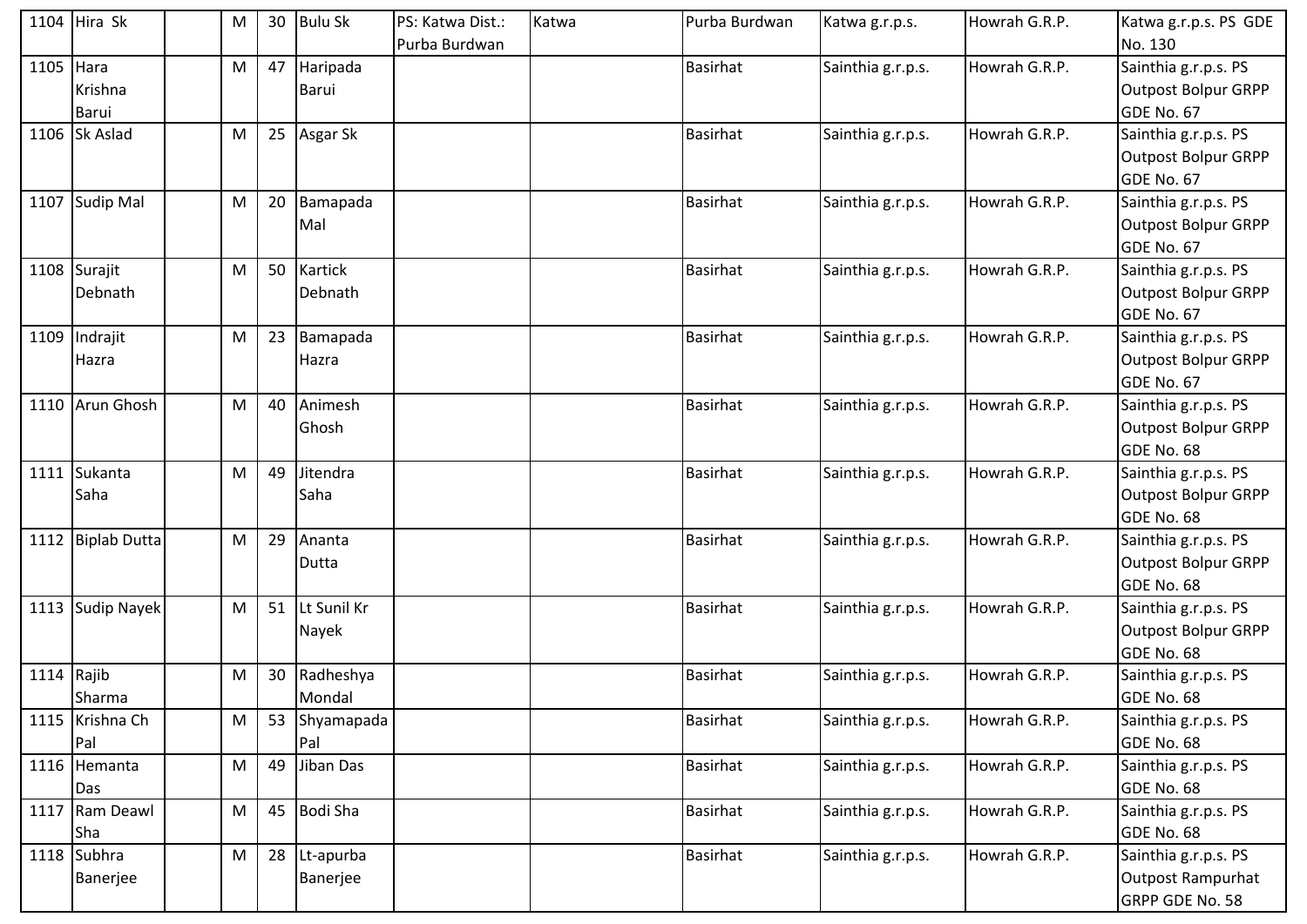| 1119 Bikash        | M | 24 | Rasun Pandit            |                                      |                      | <b>Basirhat</b> | Sainthia g.r.p.s.    | Howrah G.R.P. | Sainthia g.r.p.s. PS    |
|--------------------|---|----|-------------------------|--------------------------------------|----------------------|-----------------|----------------------|---------------|-------------------------|
| Pandit             |   |    |                         |                                      |                      |                 |                      |               | Outpost Rampurhat       |
|                    |   |    |                         |                                      |                      |                 |                      |               | GRPP GDE No. 65         |
| 1120 Hara Prasad   | M | 52 | Lt. Mirtunjoy Sutraghar |                                      | Sheoraphuli g.r.p.s. | Howrah G.R.P.   | Sheoraphuli g.r.p.s. | Howrah G.R.P. | Sheoraphuli g.r.p.s. PS |
| Nag                |   |    | Nag                     | <b>Shantipur Nadia</b>               |                      |                 |                      |               | GDE No. 97              |
|                    |   |    |                         | PS: Sheoraphuli                      |                      |                 |                      |               |                         |
|                    |   |    |                         | g.r.p.s. Dist.:                      |                      |                 |                      |               |                         |
|                    |   |    |                         | Howrah G.R.P.                        |                      |                 |                      |               |                         |
| 1121 Sk. Alamin    | M | 22 | Sk. Jahangir            | Arambag Arambag Sheoraphuli g.r.p.s. |                      | Howrah G.R.P.   | Sheoraphuli g.r.p.s. | Howrah G.R.P. | Sheoraphuli g.r.p.s. PS |
|                    |   |    | <b>Badsha</b>           | Hooghly PS:                          |                      |                 |                      |               | GDE No. 97              |
|                    |   |    |                         | Sheoraphuli                          |                      |                 |                      |               |                         |
|                    |   |    |                         | g.r.p.s. Dist.:                      |                      |                 |                      |               |                         |
|                    |   |    |                         | Howrah G.R.P.                        |                      |                 |                      |               |                         |
|                    |   |    |                         |                                      |                      |                 |                      |               |                         |
| 1122 Raju Ball     | M | 44 | Ratan Ch.               | <b>Bandel Chinsurah</b>              | Sheoraphuli g.r.p.s. | Howrah G.R.P.   | Sheoraphuli g.r.p.s. | Howrah G.R.P. | Sheoraphuli g.r.p.s. PS |
|                    |   |    | Ball                    | Hooghly PS:                          |                      |                 |                      |               | GDE No. 97              |
|                    |   |    |                         | Sheoraphuli                          |                      |                 |                      |               |                         |
|                    |   |    |                         | g.r.p.s. Dist.:                      |                      |                 |                      |               |                         |
|                    |   |    |                         | Howrah G.R.P.                        |                      |                 |                      |               |                         |
|                    |   |    |                         |                                      |                      |                 |                      |               |                         |
| 1123 Prabir Kr.    | M | 47 | Dinesh Ch.              | <b>Haripal Haripal</b>               | Sheoraphuli g.r.p.s. | Howrah G.R.P.   | Sheoraphuli g.r.p.s. | Howrah G.R.P. | Sheoraphuli g.r.p.s. PS |
| Ghosh              |   |    | Ghosh                   | Hooghly PS:                          |                      |                 |                      |               | GDE No. 97              |
|                    |   |    |                         | Sheoraphuli                          |                      |                 |                      |               |                         |
|                    |   |    |                         | g.r.p.s. Dist.:                      |                      |                 |                      |               |                         |
|                    |   |    |                         | Howrah G.R.P.                        |                      |                 |                      |               |                         |
| 1124 Aditya        | M | 18 | Biswajit                | <b>Haripal Haripal</b>               | Sheoraphuli g.r.p.s. | Howrah G.R.P.   | Sheoraphuli g.r.p.s. | Howrah G.R.P. | Sheoraphuli g.r.p.s. PS |
| Narayan            |   |    | Banerjee                | Hooghly PS:                          |                      |                 |                      |               | GDE No. 97              |
| Banerjee           |   |    |                         | Sheoraphuli                          |                      |                 |                      |               |                         |
|                    |   |    |                         | g.r.p.s. Dist.:                      |                      |                 |                      |               |                         |
|                    |   |    |                         | Howrah G.R.P.                        |                      |                 |                      |               |                         |
| 1125 Surajit Koley | M | 23 | <b>Ashok Koley</b>      | <b>Singur Singur</b>                 | Sheoraphuli g.r.p.s. | Howrah G.R.P.   | Sheoraphuli g.r.p.s. | Howrah G.R.P. | Sheoraphuli g.r.p.s. PS |
|                    |   |    |                         | <b>Hooghly PS:</b>                   |                      |                 |                      |               | GDE No. 97              |
|                    |   |    |                         | Sheoraphuli                          |                      |                 |                      |               |                         |
|                    |   |    |                         | g.r.p.s. Dist.:                      |                      |                 |                      |               |                         |
|                    |   |    |                         | Howrah G.R.P.                        |                      |                 |                      |               |                         |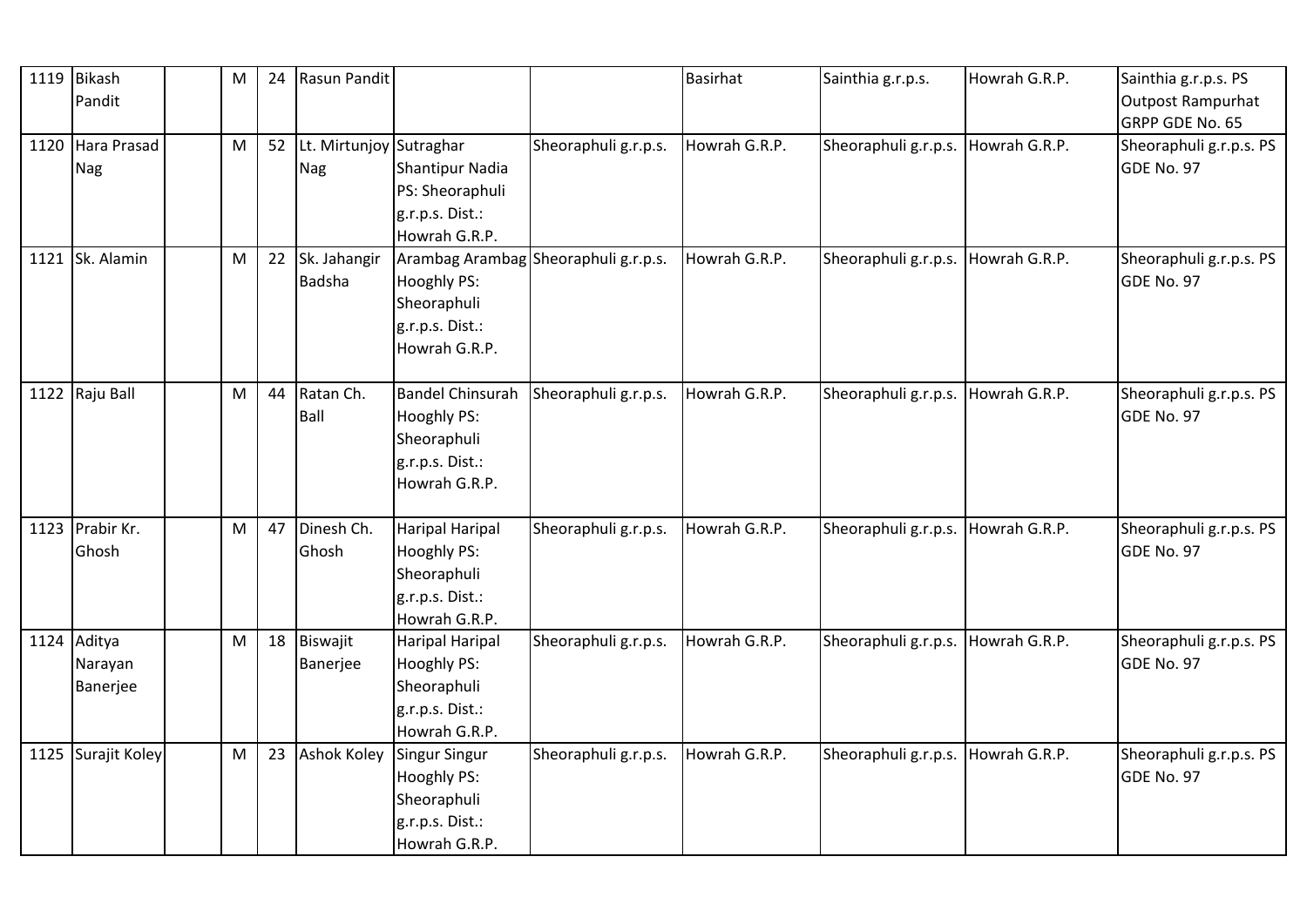|      | 1126 Saikat Dhar                   | M         | 23 | Nepal Ch.<br>Dhar                 | Hooghly Jibonpal<br>Bagan Chinsurah<br>Hooghly PS:<br>Sheoraphuli<br>g.r.p.s. Dist.:<br>Howrah G.R.P. | Sheoraphuli g.r.p.s. | Howrah G.R.P. | Sheoraphuli g.r.p.s. | Howrah G.R.P. | Sheoraphuli g.r.p.s. PS<br>GDE No. 97 |
|------|------------------------------------|-----------|----|-----------------------------------|-------------------------------------------------------------------------------------------------------|----------------------|---------------|----------------------|---------------|---------------------------------------|
|      | 1127 Mithlesh Kr.<br><b>Bharti</b> | M         | 32 | Radha<br>Krishna<br><b>Bharti</b> | Kachrapara Bizpur<br>24 Pgs (N) PS:<br>Sheoraphuli<br>g.r.p.s. Dist.:<br>Howrah G.R.P.                | Sheoraphuli g.r.p.s. | Howrah G.R.P. | Sheoraphuli g.r.p.s. | Howrah G.R.P. | Sheoraphuli g.r.p.s. PS<br>GDE No. 97 |
| 1128 | Johar Adak                         | M         | 38 | Lt. Rajbihari<br>Adak             | Muktarpur<br>Tarakeswar<br>Hooghly PS:<br>Sheoraphuli<br>g.r.p.s. Dist.:<br>Howrah G.R.P.             | Sheoraphuli g.r.p.s. | Howrah G.R.P. | Sheoraphuli g.r.p.s. | Howrah G.R.P. | Sheoraphuli g.r.p.s. PS<br>GDE No. 97 |
|      | 1129 Monojit<br><b>Bagdi</b>       | M         | 24 | Chand Bagdi Kasthagara            | Rampurhat<br>Birbhum PS:<br>Sheoraphuli<br>g.r.p.s. Dist.:<br>Howrah G.R.P.                           | Sheoraphuli g.r.p.s. | Howrah G.R.P. | Sheoraphuli g.r.p.s. | Howrah G.R.P. | Sheoraphuli g.r.p.s. PS<br>GDE No. 97 |
|      | 1130 Rubanath<br>Sayal             | M         | 25 | Kali Charan<br>Sayal              | Sheoraphuli<br>Serampore<br>Hooghly PS:<br>Sheoraphuli<br>g.r.p.s. Dist.:<br>Howrah G.R.P.            | Sheoraphuli g.r.p.s. | Howrah G.R.P. | Sheoraphuli g.r.p.s. | Howrah G.R.P. | Sheoraphuli g.r.p.s. PS<br>GDE No. 97 |
|      | 1131 Soumyadip<br>Pal              | ${\sf M}$ | 19 | <b>Nand Dulal</b><br>Pal          | Mogra Mogra<br>Hooghly PS:<br>Sheoraphuli<br>g.r.p.s. Dist.:<br>Howrah G.R.P.                         | Sheoraphuli g.r.p.s. | Howrah G.R.P. | Sheoraphuli g.r.p.s. | Howrah G.R.P. | Sheoraphuli g.r.p.s. PS<br>GDE No. 97 |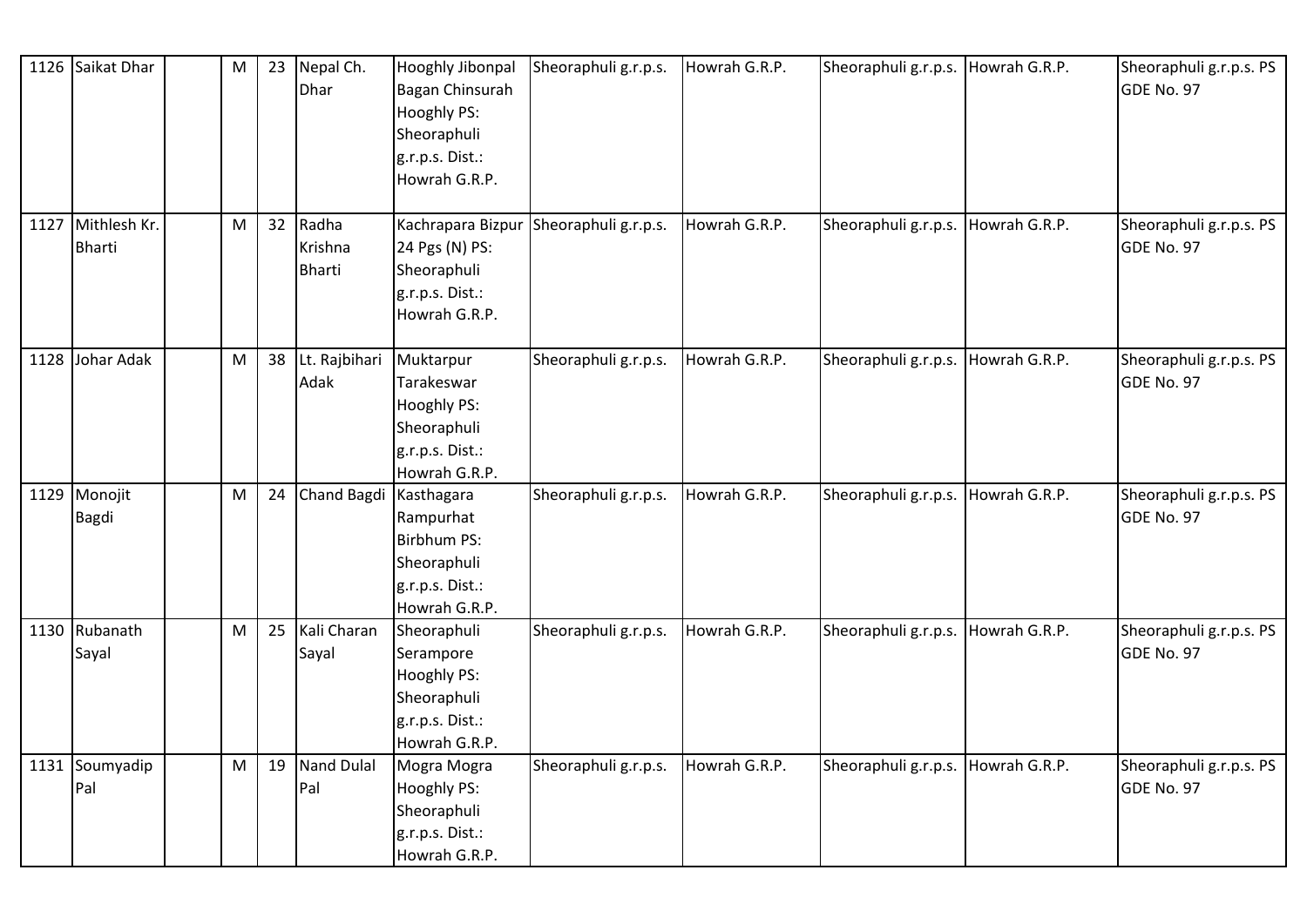|          | 1132 Ajmur Sk   | M |    | Taslim Sk            | Naba Kanta Pur         | Sheoraphuli g.r.p.s. | Howrah G.R.P. | Sheoraphuli g.r.p.s. | Howrah G.R.P. | Sheoraphuli g.r.p.s. PS |
|----------|-----------------|---|----|----------------------|------------------------|----------------------|---------------|----------------------|---------------|-------------------------|
|          |                 |   |    |                      | Raghunathganj          |                      |               |                      |               | GDE No. 97              |
|          |                 |   |    |                      | Murshudabad PS:        |                      |               |                      |               |                         |
|          |                 |   |    |                      | Sheoraphuli            |                      |               |                      |               |                         |
|          |                 |   |    |                      | g.r.p.s. Dist.:        |                      |               |                      |               |                         |
|          |                 |   |    |                      | Howrah G.R.P.          |                      |               |                      |               |                         |
|          | 1133 Riyaz Sk   | M | 19 | Rana Sk              | Sahid Kulut            | Sheoraphuli g.r.p.s. | Howrah G.R.P. | Sheoraphuli g.r.p.s. | Howrah G.R.P. | Sheoraphuli g.r.p.s. PS |
|          |                 |   |    |                      | Bharatpur              |                      |               |                      |               | GDE No. 97              |
|          |                 |   |    |                      | Murshudabad PS:        |                      |               |                      |               |                         |
|          |                 |   |    |                      | Sheoraphuli            |                      |               |                      |               |                         |
|          |                 |   |    |                      | g.r.p.s. Dist.:        |                      |               |                      |               |                         |
|          |                 |   |    |                      | Howrah G.R.P.          |                      |               |                      |               |                         |
| 1134     | <b>Bokul Sk</b> | M | 45 | Narul Sk             | Maigram Saktipur       | Sheoraphuli g.r.p.s. | Howrah G.R.P. | Sheoraphuli g.r.p.s. | Howrah G.R.P. | Sheoraphuli g.r.p.s. PS |
|          |                 |   |    |                      | Nadia PS:              |                      |               |                      |               | <b>GDE No. 107</b>      |
|          |                 |   |    |                      | Sheoraphuli            |                      |               |                      |               |                         |
|          |                 |   |    |                      | g.r.p.s. Dist.:        |                      |               |                      |               |                         |
|          |                 |   |    |                      | Howrah G.R.P.          |                      |               |                      |               |                         |
| 1135 Sk. |                 | M | 45 | Sk. Jabbar           | <b>Haripal Haripal</b> | Sheoraphuli g.r.p.s. | Howrah G.R.P. | Sheoraphuli g.r.p.s. | Howrah G.R.P. | Sheoraphuli g.r.p.s. PS |
|          | Saifuddin       |   |    |                      | <b>Hooghly PS:</b>     |                      |               |                      |               | <b>GDE No. 107</b>      |
|          |                 |   |    |                      | Sheoraphuli            |                      |               |                      |               |                         |
|          |                 |   |    |                      | g.r.p.s. Dist.:        |                      |               |                      |               |                         |
|          |                 |   |    |                      | Howrah G.R.P.          |                      |               |                      |               |                         |
|          | 1136 Surajit    | M | 36 | Rabindranat Baliganj |                        | Sheoraphuli g.r.p.s. | Howrah G.R.P. | Sheoraphuli g.r.p.s. | Howrah G.R.P. | Sheoraphuli g.r.p.s. PS |
|          | Samanta         |   |    | h Samanta            | Tarakeswar             |                      |               |                      |               | <b>GDE No. 107</b>      |
|          |                 |   |    |                      | Hooghly PS:            |                      |               |                      |               |                         |
|          |                 |   |    |                      | Sheoraphuli            |                      |               |                      |               |                         |
|          |                 |   |    |                      | g.r.p.s. Dist.:        |                      |               |                      |               |                         |
|          |                 |   |    |                      | Howrah G.R.P.          |                      |               |                      |               |                         |
|          | 1137 Purna      | M | 24 | <b>Bikash</b>        | <b>Beli Goghat</b>     | Sheoraphuli g.r.p.s. | Howrah G.R.P. | Sheoraphuli g.r.p.s. | Howrah G.R.P. | Sheoraphuli g.r.p.s. PS |
|          | Mondal          |   |    | Mondal               | <b>Hooghly PS:</b>     |                      |               |                      |               | <b>GDE No. 107</b>      |
|          |                 |   |    |                      | Sheoraphuli            |                      |               |                      |               |                         |
|          |                 |   |    |                      | g.r.p.s. Dist.:        |                      |               |                      |               |                         |
|          |                 |   |    |                      | Howrah G.R.P.          |                      |               |                      |               |                         |
|          | 1138 Santosh    | M | 30 | Bhagwan              | Bhagwanpur             | Sheoraphuli g.r.p.s. | Howrah G.R.P. | Sheoraphuli g.r.p.s. | Howrah G.R.P. | Sheoraphuli g.r.p.s. PS |
|          | Kumar           |   |    | Singh                | Dharnisukhinar         |                      |               |                      |               | GDE No. 107             |
|          |                 |   |    |                      | Saran Bihar PS:        |                      |               |                      |               |                         |
|          |                 |   |    |                      | Sheoraphuli            |                      |               |                      |               |                         |
|          |                 |   |    |                      | g.r.p.s. Dist.:        |                      |               |                      |               |                         |
|          |                 |   |    |                      | Howrah G.R.P.          |                      |               |                      |               |                         |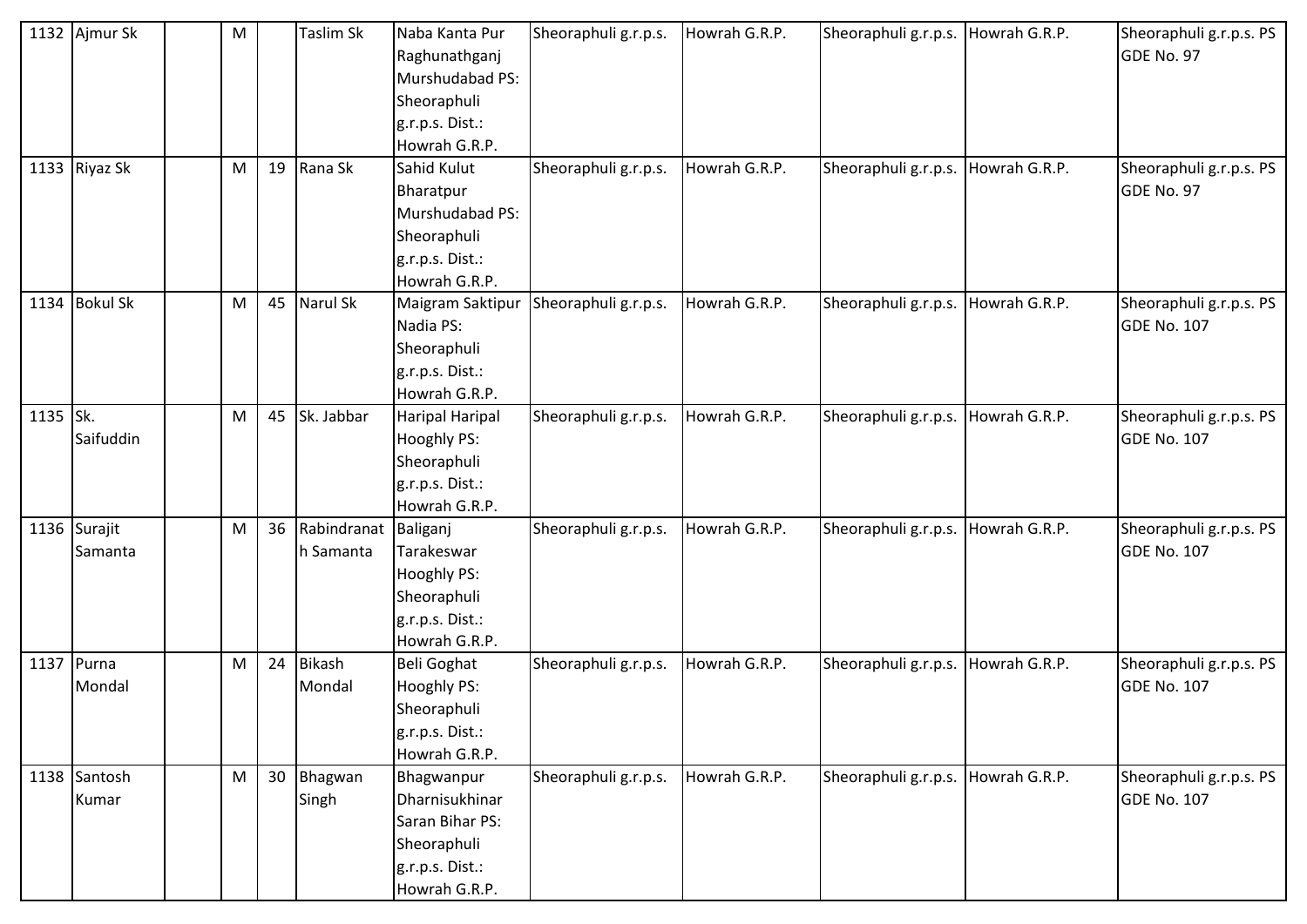| 1139 Raju Malik        | M | 27 | <b>Isish Malik</b> | <b>Srinath Malik</b><br>Gangarampur<br>Sinajpur (S) PS:<br>Sheoraphuli<br>g.r.p.s. Dist.:<br>Howrah G.R.P. | Sheoraphuli g.r.p.s.                             | Howrah G.R.P. | Sheoraphuli g.r.p.s. | Howrah G.R.P. | Sheoraphuli g.r.p.s. PS<br><b>GDE No. 107</b> |
|------------------------|---|----|--------------------|------------------------------------------------------------------------------------------------------------|--------------------------------------------------|---------------|----------------------|---------------|-----------------------------------------------|
| 1140 Ratan<br>Adhikary | M | 26 | Laltu<br>Adhikary  | Belrambati Singur<br>Hooghly PS:<br>Sheoraphuli<br>g.r.p.s. Dist.:<br>Howrah G.R.P.                        | Sheoraphuli g.r.p.s.                             | Howrah G.R.P. | Sheoraphuli g.r.p.s. | Howrah G.R.P. | Sheoraphuli g.r.p.s. PS<br><b>GDE No. 107</b> |
| 1141 Subankar<br>Dawan | M | 26 | Bholanath<br>Dawan | Jangipara<br>Jangipara Hooghly<br>PS: Sheoraphuli<br>g.r.p.s. Dist.:<br>Howrah G.R.P.                      | Sheoraphuli g.r.p.s.                             | Howrah G.R.P. | Sheoraphuli g.r.p.s. | Howrah G.R.P. | Sheoraphuli g.r.p.s. PS<br><b>GDE No. 107</b> |
| 1142 Sk. Kasim         | M | 29 | Sk. Abul Md        | Citi Hotel<br>Burdwan Burdwan<br>PS: Sheoraphuli<br>g.r.p.s. Dist.:<br>Howrah G.R.P.                       | Sheoraphuli g.r.p.s.                             | Howrah G.R.P. | Sheoraphuli g.r.p.s. | Howrah G.R.P. | Sheoraphuli g.r.p.s. PS<br><b>GDE No. 107</b> |
| 1143 Arjun<br>Mishra   | M | 26 | Sonatan<br>Mishra  | Pandua Pandua<br>Hooghly PS:<br>Sheoraphuli<br>g.r.p.s. Dist.:<br>Howrah G.R.P.                            | Sheoraphuli g.r.p.s.                             | Howrah G.R.P. | Sheoraphuli g.r.p.s. | Howrah G.R.P. | Sheoraphuli g.r.p.s. PS<br><b>GDE No. 107</b> |
| 1144 Sk. Raja          | M | 28 | Sk. Sirajul        | Hindmotor<br><b>Uttarpara Hooghly</b><br>PS: Sheoraphuli<br>g.r.p.s. Dist.:<br>Howrah G.R.P.               | Sheoraphuli g.r.p.s.                             | Howrah G.R.P. | Sheoraphuli g.r.p.s. | Howrah G.R.P. | Sheoraphuli g.r.p.s. PS<br><b>GDE No. 107</b> |
| 1145 Haradhan<br>Dutta | M | 45 | h Dutta            | Nadia PS:<br>Sheoraphuli<br>g.r.p.s. Dist.:<br>Howrah G.R.P.                                               | Monindranat Chakdah Chakdah Sheoraphuli g.r.p.s. | Howrah G.R.P. | Sheoraphuli g.r.p.s. | Howrah G.R.P. | Sheoraphuli g.r.p.s. PS<br><b>GDE No. 107</b> |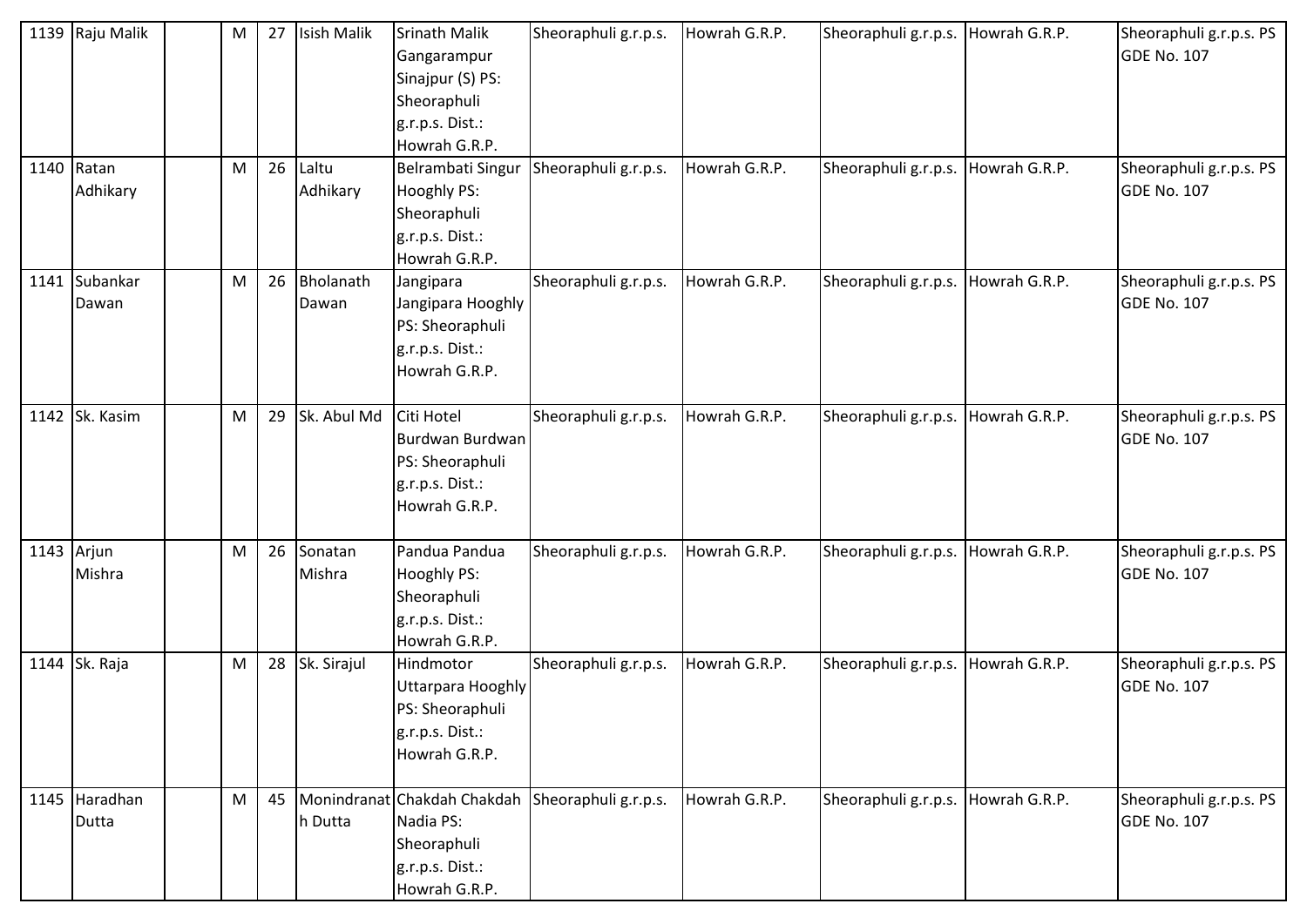|      | 1146 Amit Malik | M | 18 | Pbappa                 | Tarakeswar                     | Sheoraphuli g.r.p.s. | Howrah G.R.P. | Sheoraphuli g.r.p.s. Howrah G.R.P. |               | Sheoraphuli g.r.p.s. PS |
|------|-----------------|---|----|------------------------|--------------------------------|----------------------|---------------|------------------------------------|---------------|-------------------------|
|      |                 |   |    | Malik                  | Tarakeswar                     |                      |               |                                    |               | <b>GDE No. 107</b>      |
|      |                 |   |    |                        | <b>Hooghly PS:</b>             |                      |               |                                    |               |                         |
|      |                 |   |    |                        | Sheoraphuli                    |                      |               |                                    |               |                         |
|      |                 |   |    |                        | g.r.p.s. Dist.:                |                      |               |                                    |               |                         |
|      |                 |   |    |                        | Howrah G.R.P.                  |                      |               |                                    |               |                         |
|      | 1147 Raju Mal   | M | 30 | Lt. Ranjan             | Krishnapur Haripal             | Sheoraphuli g.r.p.s. | Howrah G.R.P. | Sheoraphuli g.r.p.s.               | Howrah G.R.P. | Sheoraphuli g.r.p.s. PS |
|      |                 |   |    | Mal                    | Hooghly PS:                    |                      |               |                                    |               | Outpost Chandannagar    |
|      |                 |   |    |                        | Sheoraphuli                    |                      |               |                                    |               | GRPP GDE No. 47         |
|      |                 |   |    |                        | g.r.p.s. Dist.:                |                      |               |                                    |               |                         |
|      |                 |   |    |                        | Howrah G.R.P.                  |                      |               |                                    |               |                         |
|      | 1148 Amanat Mal | M | 32 |                        | Motiyar Mal Krishnapur Haripal | Sheoraphuli g.r.p.s. | Howrah G.R.P. | Sheoraphuli g.r.p.s.               | Howrah G.R.P. | Sheoraphuli g.r.p.s. PS |
|      |                 |   |    |                        | Hooghly PS:                    |                      |               |                                    |               | Outpost Chandannagar    |
|      |                 |   |    |                        | Sheoraphuli                    |                      |               |                                    |               | GRPP GDE No. 47         |
|      |                 |   |    |                        | g.r.p.s. Dist.:                |                      |               |                                    |               |                         |
|      |                 |   |    |                        | Howrah G.R.P.                  |                      |               |                                    |               |                         |
| 1149 | Mostafa         | M | 29 | Insan Mal              | Krishna Pur                    | Sheoraphuli g.r.p.s. | Howrah G.R.P. | Sheoraphuli g.r.p.s.               | Howrah G.R.P. | Sheoraphuli g.r.p.s. PS |
|      | Mal             |   |    |                        | <b>Haripal Hooghly</b>         |                      |               |                                    |               | Outpost Chandannagar    |
|      |                 |   |    |                        | PS: Sheoraphuli                |                      |               |                                    |               | GRPP GDE No. 47         |
|      |                 |   |    |                        | g.r.p.s. Dist.:                |                      |               |                                    |               |                         |
|      |                 |   |    |                        | Howrah G.R.P.                  |                      |               |                                    |               |                         |
|      | 1150 Bijoy Dey  | M | 50 | <b>Bishnu Pada</b>     | Diara Singur                   | Sheoraphuli g.r.p.s. | Howrah G.R.P. | Sheoraphuli g.r.p.s.               | Howrah G.R.P. | Sheoraphuli g.r.p.s. PS |
|      | Mondal          |   |    | Dey Mondal Hooghly PS: |                                |                      |               |                                    |               | Outpost Chandannagar    |
|      |                 |   |    |                        | Sheoraphuli                    |                      |               |                                    |               | GRPP GDE No. 47         |
|      |                 |   |    |                        | g.r.p.s. Dist.:                |                      |               |                                    |               |                         |
|      |                 |   |    |                        | Howrah G.R.P.                  |                      |               |                                    |               |                         |
|      | 1151 Raj Kumar  | M | 39 | Tarapada               | Shibarambati                   | Sheoraphuli g.r.p.s. | Howrah G.R.P. | Sheoraphuli g.r.p.s.               | Howrah G.R.P. | Sheoraphuli g.r.p.s. PS |
|      | Karmakar        |   |    | Karmakar               | Singur Hooghly PS:             |                      |               |                                    |               | Outpost Chandannagar    |
|      |                 |   |    |                        | Sheoraphuli                    |                      |               |                                    |               | GRPP GDE No. 47         |
|      |                 |   |    |                        | g.r.p.s. Dist.:                |                      |               |                                    |               |                         |
|      |                 |   |    |                        | Howrah G.R.P.                  |                      |               |                                    |               |                         |
|      | 1152 Rahan      | M | 25 | Lt. Jayanta            | Serampore                      | Sheoraphuli g.r.p.s. | Howrah G.R.P. | Sheoraphuli g.r.p.s. Howrah G.R.P. |               | Sheoraphuli g.r.p.s. PS |
|      | Sarkar          |   |    | Sarkar                 | Serampore                      |                      |               |                                    |               | Outpost Chandannagar    |
|      |                 |   |    |                        | <b>Hooghly PS:</b>             |                      |               |                                    |               | GRPP GDE No. 47         |
|      |                 |   |    |                        | Sheoraphuli                    |                      |               |                                    |               |                         |
|      |                 |   |    |                        | g.r.p.s. Dist.:                |                      |               |                                    |               |                         |
|      |                 |   |    |                        | Howrah G.R.P.                  |                      |               |                                    |               |                         |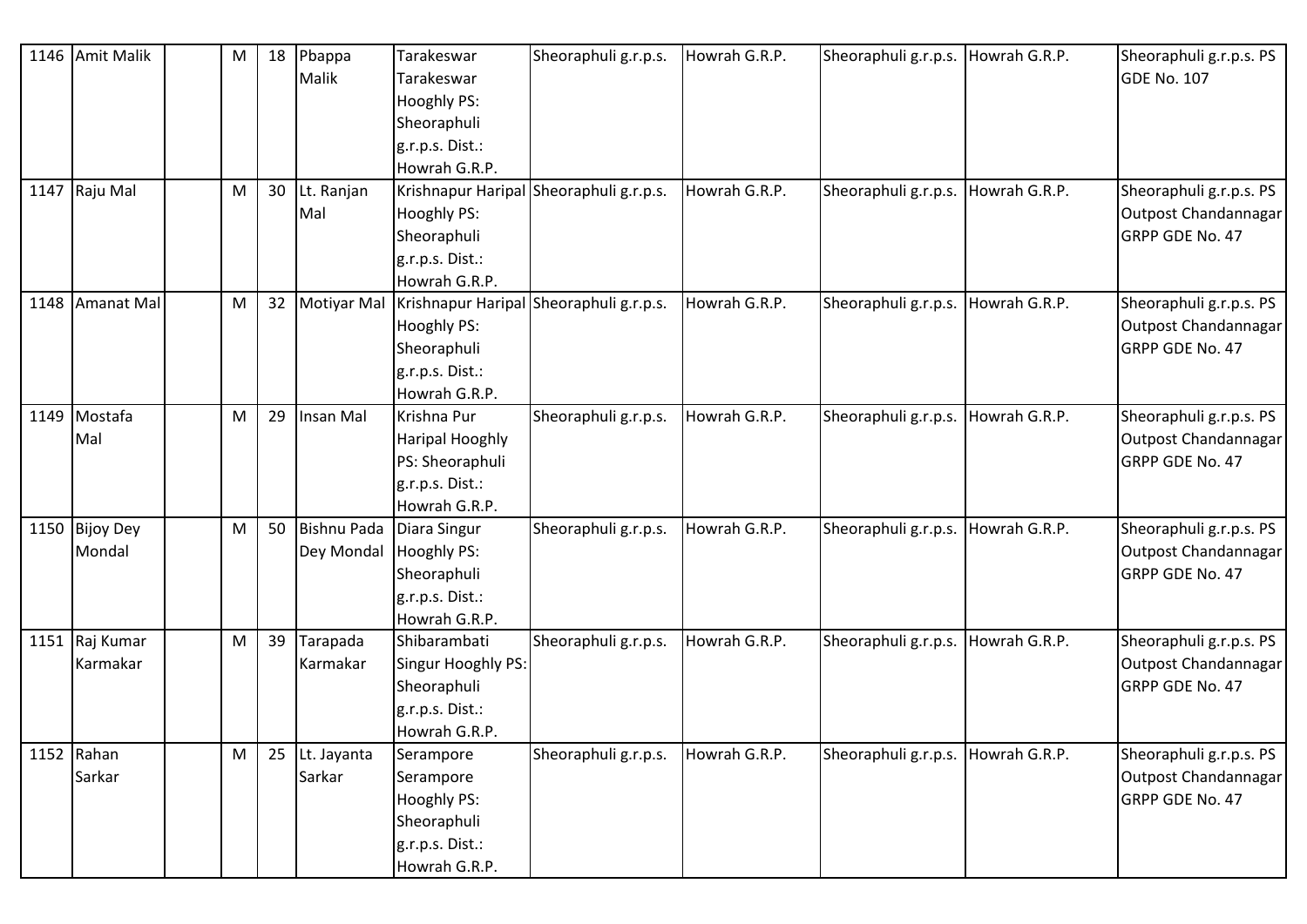| 1153 Amar Nath    | M | 40 | <b>Bablu Das</b>       | Talafatok              | Sheoraphuli g.r.p.s. | Howrah G.R.P. | Sheoraphuli g.r.p.s. Howrah G.R.P.   |               | Sheoraphuli g.r.p.s. PS |
|-------------------|---|----|------------------------|------------------------|----------------------|---------------|--------------------------------------|---------------|-------------------------|
| Das               |   |    |                        | Chinsurah              |                      |               |                                      |               | Outpost Chandannagar    |
|                   |   |    |                        | Hooghly PS:            |                      |               |                                      |               | GRPP GDE No. 47         |
|                   |   |    |                        | Sheoraphuli            |                      |               |                                      |               |                         |
|                   |   |    |                        | g.r.p.s. Dist.:        |                      |               |                                      |               |                         |
|                   |   |    |                        | Howrah G.R.P.          |                      |               |                                      |               |                         |
| 1154 Joy Krishna  | M | 55 | Chaguni                | Dankuni Dankuni        | Sheoraphuli g.r.p.s. | Howrah G.R.P. | Sheoraphuli g.r.p.s.                 | Howrah G.R.P. | Sheoraphuli g.r.p.s. PS |
| Rajak             |   |    | Rajak                  | Hooghly PS:            |                      |               |                                      |               | Outpost Chandannagar    |
|                   |   |    |                        | Sheoraphuli            |                      |               |                                      |               | GRPP GDE No. 47         |
|                   |   |    |                        | g.r.p.s. Dist.:        |                      |               |                                      |               |                         |
|                   |   |    |                        | Howrah G.R.P.          |                      |               |                                      |               |                         |
|                   |   |    |                        |                        |                      |               |                                      |               |                         |
| 1155 Raj Kumar    | M | 25 | Lt. Shib               | Katapukur              | Sheoraphuli g.r.p.s. | Howrah G.R.P. | Sheoraphuli g.r.p.s.   Howrah G.R.P. |               | Sheoraphuli g.r.p.s. PS |
| Das               |   |    | <b>Sagar Das</b>       | Chandannagar           |                      |               |                                      |               | Outpost Chandannagar    |
|                   |   |    |                        | <b>Hooghly PS:</b>     |                      |               |                                      |               | <b>GRPP GDE No. 47</b>  |
|                   |   |    |                        | Sheoraphuli            |                      |               |                                      |               |                         |
|                   |   |    |                        | g.r.p.s. Dist.:        |                      |               |                                      |               |                         |
|                   |   |    |                        | Howrah G.R.P.          |                      |               |                                      |               |                         |
| 1156 Abir Kr. Das | M | 40 | Lt. Amar Kr.           | Sodpur Khardaha        | Sheoraphuli g.r.p.s. | Howrah G.R.P. | Sheoraphuli g.r.p.s. Howrah G.R.P.   |               | Sheoraphuli g.r.p.s. PS |
|                   |   |    | Das                    | 24 Pgs (N) PS:         |                      |               |                                      |               | Outpost Chandannagar    |
|                   |   |    |                        | Sheoraphuli            |                      |               |                                      |               | GRPP GDE No. 47         |
|                   |   |    |                        | g.r.p.s. Dist.:        |                      |               |                                      |               |                         |
|                   |   |    |                        | Howrah G.R.P.          |                      |               |                                      |               |                         |
| 1157 Subhajit     | M | 23 | <b>Bikash</b>          | 3 No Santi Nagar       | Sheoraphuli g.r.p.s. | Howrah G.R.P. | Sheoraphuli g.r.p.s. Howrah G.R.P.   |               | Sheoraphuli g.r.p.s. PS |
| Chakraborty       |   |    | Chakraborty Bhadreswar |                        |                      |               |                                      |               | Outpost Chandannagar    |
|                   |   |    |                        | Hooghly PS:            |                      |               |                                      |               | GRPP GDE No. 47         |
|                   |   |    |                        | Sheoraphuli            |                      |               |                                      |               |                         |
|                   |   |    |                        | g.r.p.s. Dist.:        |                      |               |                                      |               |                         |
|                   |   |    |                        | Howrah G.R.P.          |                      |               |                                      |               |                         |
| 1158 Basudeb      | M | 57 | Sukhendu               | <b>Haripal Haripal</b> | Sheoraphuli g.r.p.s. | Howrah G.R.P. | Sheoraphuli g.r.p.s.                 | Howrah G.R.P. | Sheoraphuli g.r.p.s. PS |
| Nandi             |   |    | Nandy                  | Hooghly PS:            |                      |               |                                      |               | Outpost Chandannagar    |
|                   |   |    |                        | Sheoraphuli            |                      |               |                                      |               | GRPP GDE No. 47         |
|                   |   |    |                        | g.r.p.s. Dist.:        |                      |               |                                      |               |                         |
|                   |   |    |                        | Howrah G.R.P.          |                      |               |                                      |               |                         |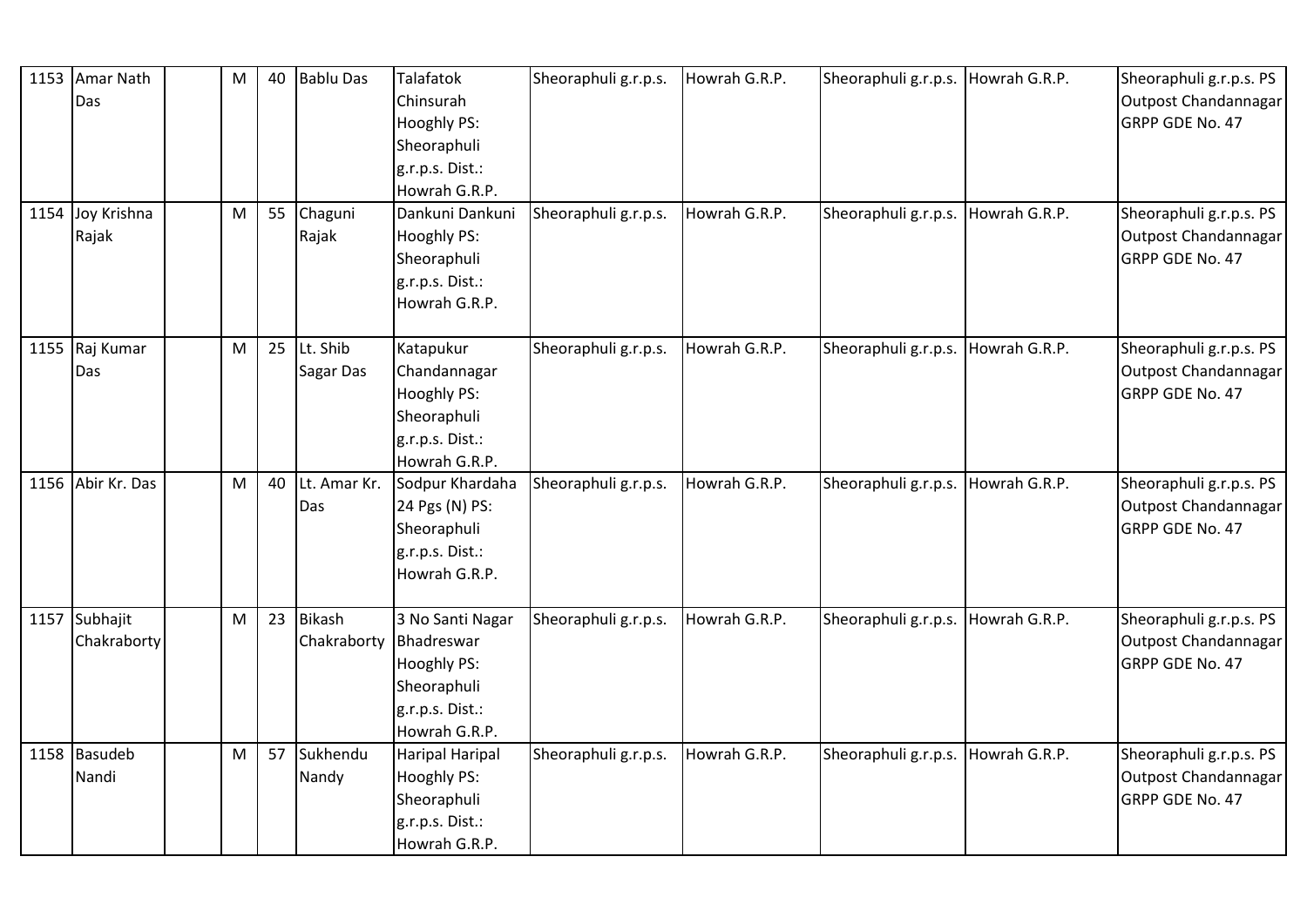| 1159 Jaydeb Ray<br>1160 Sonatan Das | M<br>M | 40<br>45 | ILt.<br>Batkrishna<br>Ray<br>Das | Chinsurah<br>Chinsurah<br>Hooghly PS:<br>Sheoraphuli<br>g.r.p.s. Dist.:<br>Howrah G.R.P.<br>Lt. Sudhir Ch. DumDum Airport<br>DumDum 24 Pgs<br>$(N)$ PS:<br>Sheoraphuli<br>g.r.p.s. Dist.:<br>Howrah G.R.P. | Sheoraphuli g.r.p.s.<br>Sheoraphuli g.r.p.s. | Howrah G.R.P.<br>Howrah G.R.P. | Sheoraphuli g.r.p.s.<br>Sheoraphuli g.r.p.s. | Howrah G.R.P.<br>Howrah G.R.P. | Sheoraphuli g.r.p.s. PS<br>Outpost Chandannagar<br>GRPP GDE No. 47<br>Sheoraphuli g.r.p.s. PS<br>Outpost Chandannagar<br>GRPP GDE No. 47 |
|-------------------------------------|--------|----------|----------------------------------|------------------------------------------------------------------------------------------------------------------------------------------------------------------------------------------------------------|----------------------------------------------|--------------------------------|----------------------------------------------|--------------------------------|------------------------------------------------------------------------------------------------------------------------------------------|
| 1161 $Samar$<br>Rakhit              | M      | 54       | Monmatha<br>Rakhit               | Begampur<br>Chanditala<br>Hooghly PS:<br>Sheoraphuli<br>g.r.p.s. Dist.:<br>Howrah G.R.P.                                                                                                                   | Sheoraphuli g.r.p.s.                         | Howrah G.R.P.                  | Sheoraphuli g.r.p.s.   Howrah G.R.P.         |                                | Sheoraphuli g.r.p.s. PS<br>Outpost Chandannagar<br>GRPP GDE No. 49                                                                       |
| 1162 Rajesh<br>Thakur               | M      | 50       | <b>Atul Thakur</b>               | Burdwan PS:<br>Sheoraphuli<br>g.r.p.s. Dist.:<br>Howrah G.R.P.                                                                                                                                             | Burdwan Burdwan Sheoraphuli g.r.p.s.         | Howrah G.R.P.                  | Sheoraphuli g.r.p.s.                         | Howrah G.R.P.                  | Sheoraphuli g.r.p.s. PS<br>Outpost Chandannagar<br>GRPP GDE No. 59                                                                       |
| 1163 Jogesh<br>Pathak               | M      | 54       | Lt. Markan<br>Ray                | Nagtala<br>Netajinagar Kol-<br>47 PS: Sheoraphuli<br>g.r.p.s. Dist.:<br>Howrah G.R.P.                                                                                                                      | Sheoraphuli g.r.p.s.                         | Howrah G.R.P.                  | Sheoraphuli g.r.p.s.                         | Howrah G.R.P.                  | Sheoraphuli g.r.p.s. PS<br>Outpost Chandannagar<br>GRPP GDE No. 49                                                                       |
| 1164 Dhiren Shah                    | M      | 56       | Ram Shah                         | Road Bhabanipore<br>Kol- 25 PS:<br>Sheoraphuli<br>g.r.p.s. Dist.:<br>Howrah G.R.P.                                                                                                                         | 45/4A Chakraberia Sheoraphuli g.r.p.s.       | Howrah G.R.P.                  | Sheoraphuli g.r.p.s. Howrah G.R.P.           |                                | Sheoraphuli g.r.p.s. PS<br>Outpost Chandannagar<br>GRPP GDE No. 49                                                                       |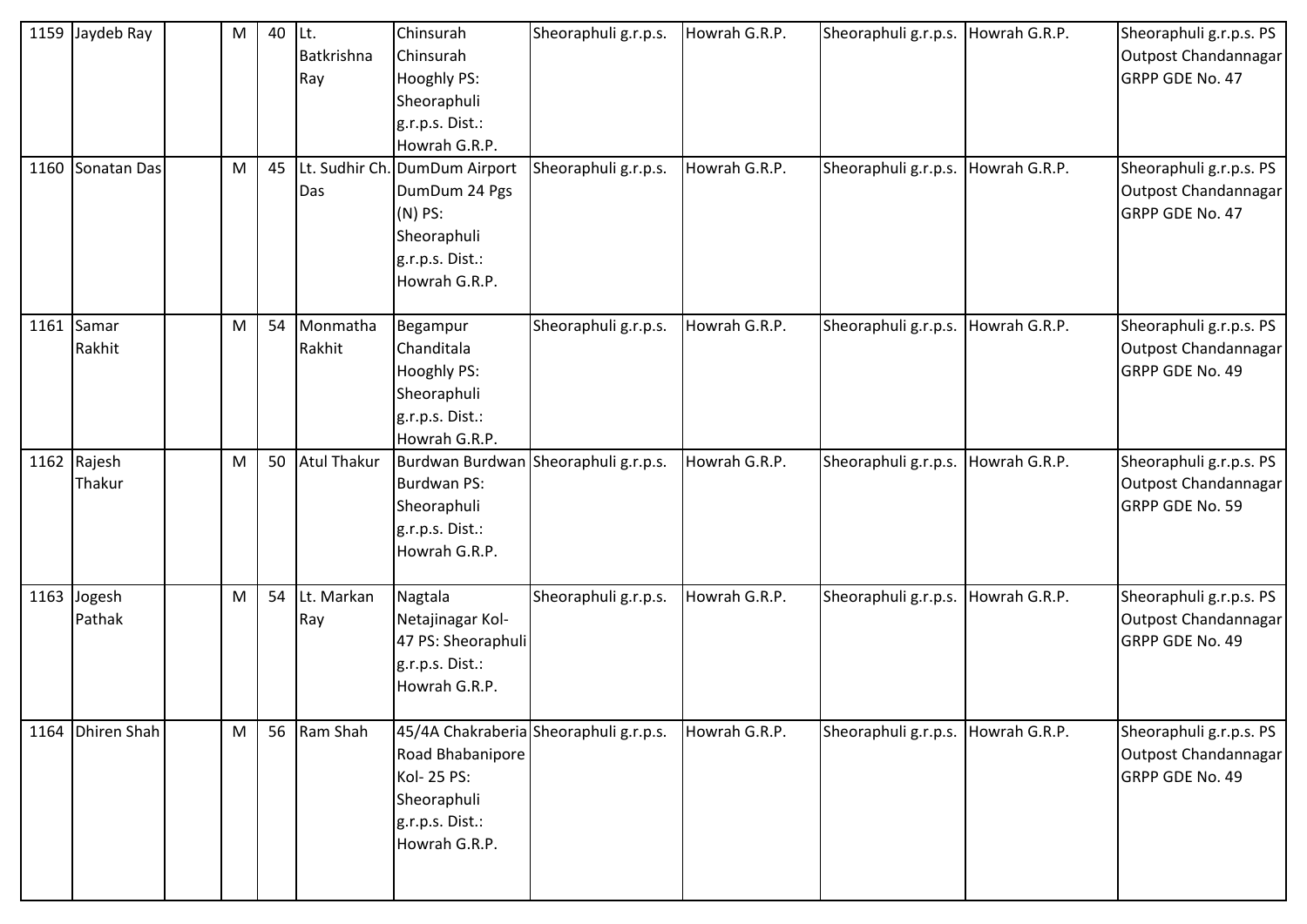| 1165 Sanjib Bera             | M | 49 | Debjit Bera                                   | Sankrail Sankrail<br>Howrah PS:<br>Sheoraphuli<br>g.r.p.s. Dist.:<br>Howrah G.R.P.                   | Sheoraphuli g.r.p.s. | Howrah G.R.P. | Sheoraphuli g.r.p.s. Howrah G.R.P.   |               | Sheoraphuli g.r.p.s. PS<br>Outpost Chandannagar<br><b>GRPP GDE No. 49</b> |
|------------------------------|---|----|-----------------------------------------------|------------------------------------------------------------------------------------------------------|----------------------|---------------|--------------------------------------|---------------|---------------------------------------------------------------------------|
| 1166 Mahesh<br><b>Bhakat</b> | M | 52 | Baidyanath<br><b>Bhakat</b>                   | Jagaddal Jagaddal<br>24 Pgs (N) PS:<br>Sheoraphuli<br>g.r.p.s. Dist.:<br>Howrah G.R.P.               | Sheoraphuli g.r.p.s. | Howrah G.R.P. | Sheoraphuli g.r.p.s.                 | Howrah G.R.P. | Sheoraphuli g.r.p.s. PS<br>Outpost Chandannagar<br>GRPP GDE No. 49        |
| 1167 Kushal<br>Pathak        | M | 19 | <b>Tapas</b><br>Pathak                        | Uday Narayanpur<br>Uday Narayan pur<br>Howrah PS:<br>Sheoraphuli<br>g.r.p.s. Dist.:<br>Howrah G.R.P. | Sheoraphuli g.r.p.s. | Howrah G.R.P. | Sheoraphuli g.r.p.s. Howrah G.R.P.   |               | Sheoraphuli g.r.p.s. PS<br>Outpost Chandannagar<br>GRPP GDE No. 49        |
| 1168 Tanmoy Ray<br>Chowdhury | M | 24 | <b>Proloy Roy</b><br>Chowdhury                | Konnagar<br>Uttarpara Hooghly<br>PS: Sheoraphuli<br>g.r.p.s. Dist.:<br>Howrah G.R.P.                 | Sheoraphuli g.r.p.s. | Howrah G.R.P. | Sheoraphuli g.r.p.s.                 | Howrah G.R.P. | Sheoraphuli g.r.p.s. PS<br>Outpost Chandannagar<br>GRPP GDE No. 49        |
| 1169 Subash<br>Chakraborty   | M | 52 | Lt. Lakhi<br>Kanta<br>Chakraborty Hooghly PS: | Sastitala<br>Chinsurah<br>Sheoraphuli<br>g.r.p.s. Dist.:<br>Howrah G.R.P.                            | Sheoraphuli g.r.p.s. | Howrah G.R.P. | Sheoraphuli g.r.p.s.   Howrah G.R.P. |               | Sheoraphuli g.r.p.s. PS<br>Outpost Chandannagar<br>GRPP GDE No. 49        |
| 1170 Asit Kumar<br>Mondal    | M | 18 | Santosh<br>Kumar<br>Mondal                    | Katwa Katwa<br>Purba Burdwan<br>PS: Sheoraphuli<br>g.r.p.s. Dist.:<br>Howrah G.R.P.                  | Sheoraphuli g.r.p.s. | Howrah G.R.P. | Sheoraphuli g.r.p.s.                 | Howrah G.R.P. | Sheoraphuli g.r.p.s. PS<br>Outpost Chandannagar<br>GRPP GDE No. 49        |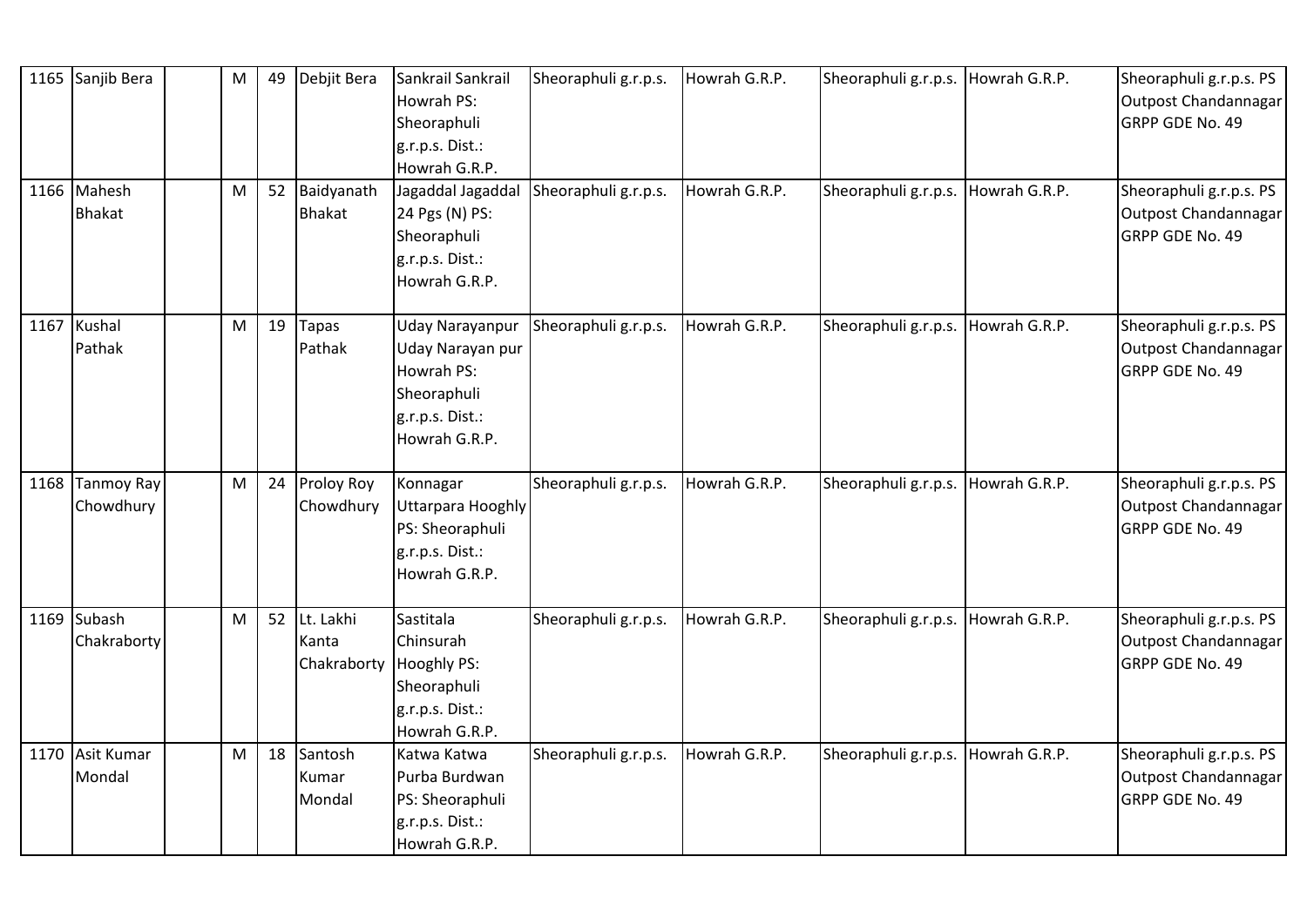| 1171 Subhodeep     | M | 36 | Manoj                    | Barrackpore                  | Sheoraphuli g.r.p.s.                   | Howrah G.R.P. | Sheoraphuli g.r.p.s. | Howrah G.R.P. | Sheoraphuli g.r.p.s. PS |
|--------------------|---|----|--------------------------|------------------------------|----------------------------------------|---------------|----------------------|---------------|-------------------------|
| <b>Biswas</b>      |   |    | Kumar                    | Titagarh 24 Pgs              |                                        |               |                      |               | Outpost Chandannagar    |
|                    |   |    | <b>Biswas</b>            | $(N)$ PS:                    |                                        |               |                      |               | GRPP GDE No. 49         |
|                    |   |    |                          | Sheoraphuli                  |                                        |               |                      |               |                         |
|                    |   |    |                          | g.r.p.s. Dist.:              |                                        |               |                      |               |                         |
|                    |   |    |                          | Howrah G.R.P.                |                                        |               |                      |               |                         |
| 1172 Raj Kumar     | M | 39 | Lt.                      | Jagaddal Jagaddal            | Sheoraphuli g.r.p.s.                   | Howrah G.R.P. | Sheoraphuli g.r.p.s. | Howrah G.R.P. | Sheoraphuli g.r.p.s. PS |
| Jaiswal            |   |    | Basantalal               | 24 Pgs (N) PS:               |                                        |               |                      |               | Outpost Chandannagar    |
|                    |   |    | Jaiswal                  | Sheoraphuli                  |                                        |               |                      |               | GRPP GDE No. 49         |
|                    |   |    |                          | g.r.p.s. Dist.:              |                                        |               |                      |               |                         |
|                    |   |    |                          | Howrah G.R.P.                |                                        |               |                      |               |                         |
| 1173 Rajib Ghosh   | M | 45 | Madhab                   |                              | Balagarh Balagarh Sheoraphuli g.r.p.s. | Howrah G.R.P. | Sheoraphuli g.r.p.s. | Howrah G.R.P. | Sheoraphuli g.r.p.s. PS |
|                    |   |    | Ghosh                    | Hooghly PS:                  |                                        |               |                      |               | Outpost Chandannagar    |
|                    |   |    |                          | Sheoraphuli                  |                                        |               |                      |               | GRPP GDE No. 49         |
|                    |   |    |                          | g.r.p.s. Dist.:              |                                        |               |                      |               |                         |
|                    |   |    |                          | Howrah G.R.P.                |                                        |               |                      |               |                         |
| 1174 Udayan        | M | 39 | Narayan Ch.              | Chinsurah                    | Sheoraphuli g.r.p.s.                   | Howrah G.R.P. | Sheoraphuli g.r.p.s. | Howrah G.R.P. | Sheoraphuli g.r.p.s. PS |
| Tarafder           |   |    | Tarafder                 | Chinsurah                    |                                        |               |                      |               | Outpost Chandannagar    |
|                    |   |    |                          | Hooghly PS:                  |                                        |               |                      |               | GRPP GDE No. 49         |
|                    |   |    |                          | Sheoraphuli                  |                                        |               |                      |               |                         |
|                    |   |    |                          | g.r.p.s. Dist.:              |                                        |               |                      |               |                         |
|                    |   |    |                          | Howrah G.R.P.                |                                        |               |                      |               |                         |
| 1175 Mrinmoy       | M | 22 | Manas                    | Katwa Katwa                  | Sheoraphuli g.r.p.s.                   | Howrah G.R.P. | Sheoraphuli g.r.p.s. | Howrah G.R.P. | Sheoraphuli g.r.p.s. PS |
| Bhattacherj        |   |    |                          | Bhattacharjy   Purba Burdwan |                                        |               |                      |               | Outpost Chandannagar    |
| lya                |   |    | la                       | PS: Sheoraphuli              |                                        |               |                      |               | GRPP GDE No. 49         |
|                    |   |    |                          | g.r.p.s. Dist.:              |                                        |               |                      |               |                         |
|                    |   |    |                          | Howrah G.R.P.                |                                        |               |                      |               |                         |
| 1176 Sanjay        | M | 47 | Modan                    | Rishra Khatir                | Sheoraphuli g.r.p.s.                   | Howrah G.R.P. | Sheoraphuli g.r.p.s. | Howrah G.R.P. | Sheoraphuli g.r.p.s. PS |
| <b>Kumar Petel</b> |   |    | Mohan Petel Bazar Rishra |                              |                                        |               |                      |               | Outpost Chandannagar    |
|                    |   |    |                          | Hooghly PS:                  |                                        |               |                      |               | GRPP GDE No. 49         |
|                    |   |    |                          | Sheoraphuli                  |                                        |               |                      |               |                         |
|                    |   |    |                          | g.r.p.s. Dist.:              |                                        |               |                      |               |                         |
|                    |   |    |                          | Howrah G.R.P.                |                                        |               |                      |               |                         |
| $1177$ Gopal       | M | 28 | Krishna                  | Chaklamath PS:               | Rampurhat                              | Birbhum       | Suri g.r.p.s.        | Howrah G.R.P. | Suri g.r.p.s. PS GDE    |
| Mondal             |   |    | Mondal                   | Rampurhat Dist.:             |                                        |               |                      |               | No. 80                  |
|                    |   |    |                          | Birbhum                      |                                        |               |                      |               |                         |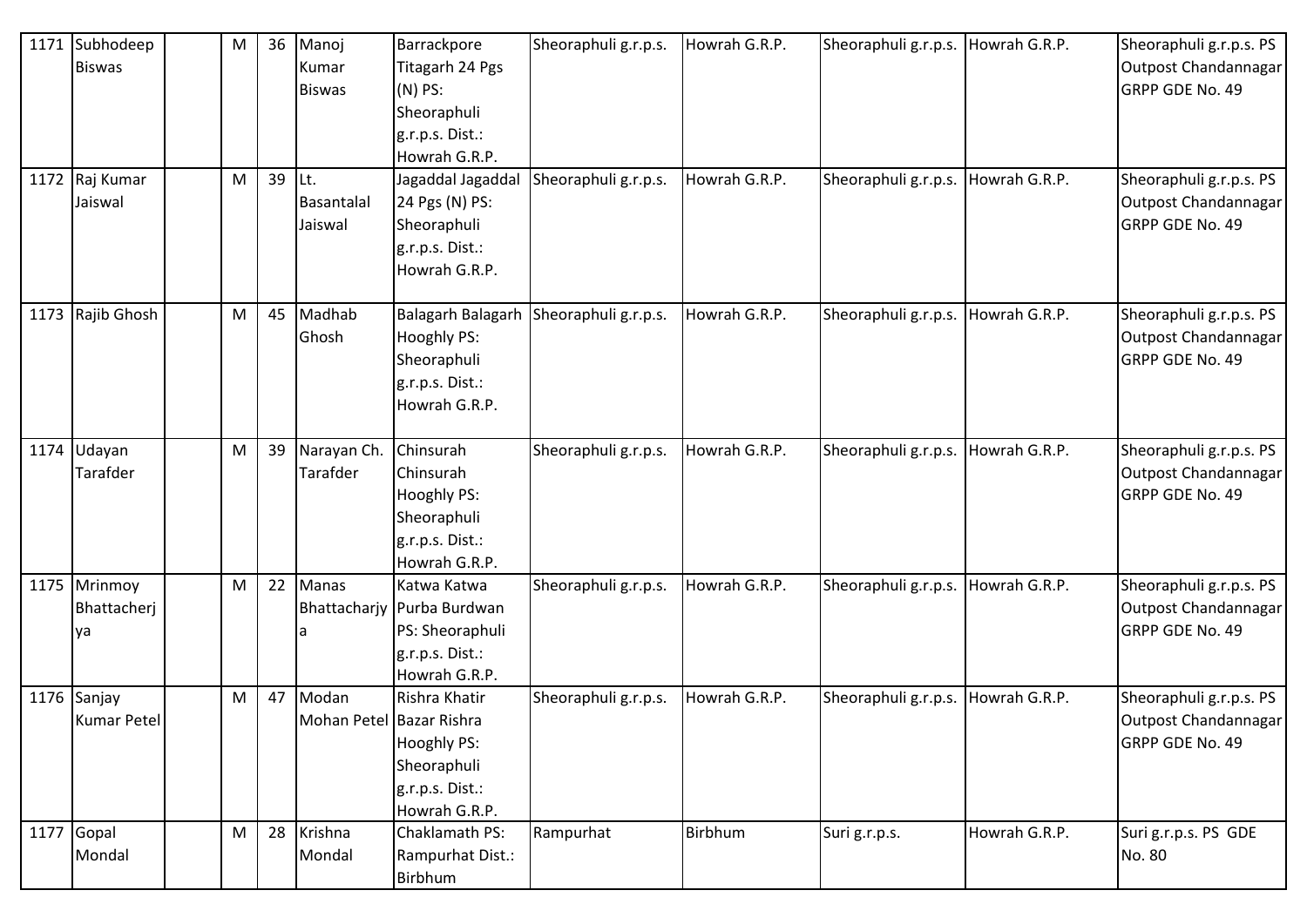|           | 1178 Sasthi<br>Konai       | M | 18 | Mahadeb<br>Konai     | Chaklamath PS:<br>Rampurhat Dist.:<br>Birbhum                   | Rampurhat      | Birbhum         | Suri g.r.p.s. | Howrah G.R.P. | Suri g.r.p.s. PS GDE<br>No. 80 |
|-----------|----------------------------|---|----|----------------------|-----------------------------------------------------------------|----------------|-----------------|---------------|---------------|--------------------------------|
|           | 1179 Gourab<br>Mete        | M | 18 | Raju Mete            | Sattor PS: Panrui<br>Dist.: Birbhum                             | Panrui         | Birbhum         | Suri g.r.p.s. | Howrah G.R.P. | Suri g.r.p.s. PS GDE<br>No. 80 |
|           | 1180 Ganesh Das            | M | 21 | Sagu Das             | Sattor PS: Panrui<br>Dist.: Birbhum                             | Panrui         | <b>Birbhum</b>  | Suri g.r.p.s. | Howrah G.R.P. | Suri g.r.p.s. PS GDE<br>No. 80 |
|           | 1181 Santanu Pal           | M | 24 | Subhajit Pal         | Sattor PS: Panrui<br>Dist.: Birbhum                             | Panrui         | Birbhum         | Suri g.r.p.s. | Howrah G.R.P. | Suri g.r.p.s. PS GDE<br>No. 80 |
|           | 1182 Tapas Das             | M | 28 |                      | Prasanta Das Sattor PS: Panrui<br>Dist.: Birbhum                | Panrui         | <b>Birbhum</b>  | Suri g.r.p.s. | Howrah G.R.P. | Suri g.r.p.s. PS GDE<br>No. 80 |
|           | 1183 Prasanta<br>Kisku     | M | 20 | Haripada<br>Kisku    | Sattor PS: Panrui<br>Dist.: Birbhum                             | Panrui         | <b>Birbhum</b>  | Suri g.r.p.s. | Howrah G.R.P. | Suri g.r.p.s. PS GDE<br>No. 80 |
|           | 1184 Indrajit<br>Sutradhar | M | 23 | Balaram<br>Sutradhar | Rampurhat PS:<br>Rampurhat Dist.:<br>Birbhum                    | Rampurhat      | Birbhum         | Suri g.r.p.s. | Howrah G.R.P. | Suri g.r.p.s. PS GDE<br>No. 89 |
| 1185 Sani | Mondal                     | M | 18 | <b>Sk Rafikul</b>    | Md. Bazara PS:<br>Mahammad bazar<br>Dist.: Birbhum              | Mahammad bazar | <b>Birbhum</b>  | Suri g.r.p.s. | Howrah G.R.P. | Suri g.r.p.s. PS GDE<br>No. 89 |
|           | 1186 Sk Roni               | M | 19 | Sk Idris             | Md. Bazara PS:<br>Mahammad bazar<br>Dist.: Birbhum              | Mahammad bazar | Birbhum         | Suri g.r.p.s. | Howrah G.R.P. | Suri g.r.p.s. PS GDE<br>No. 89 |
|           | 1187 Sumit Bagdi           | M | 21 |                      | Rajesh Bagdi Md. Bazara PS:<br>Mahammad bazar<br>Dist.: Birbhum | Mahammad bazar | Birbhum         | Suri g.r.p.s. | Howrah G.R.P. | Suri g.r.p.s. PS GDE<br>No. 89 |
|           | 1188 Md. Nasir             | M | 25 | Md. Izahar           | Of Bhagalpur PS-<br>Kazrali Dist-<br>Bhahalpur                  |                | <b>Basirhat</b> | Suri g.r.p.s. | Howrah G.R.P. | Suri g.r.p.s. PS GDE<br>No. 89 |
|           | 1189 Md. Nabil             | M | 28 | Md. Faizal           | Of Bhagalpur PS-<br>Kazrali Dist-<br>Bhahalpur                  |                | <b>Basirhat</b> | Suri g.r.p.s. | Howrah G.R.P. | Suri g.r.p.s. PS GDE<br>No. 89 |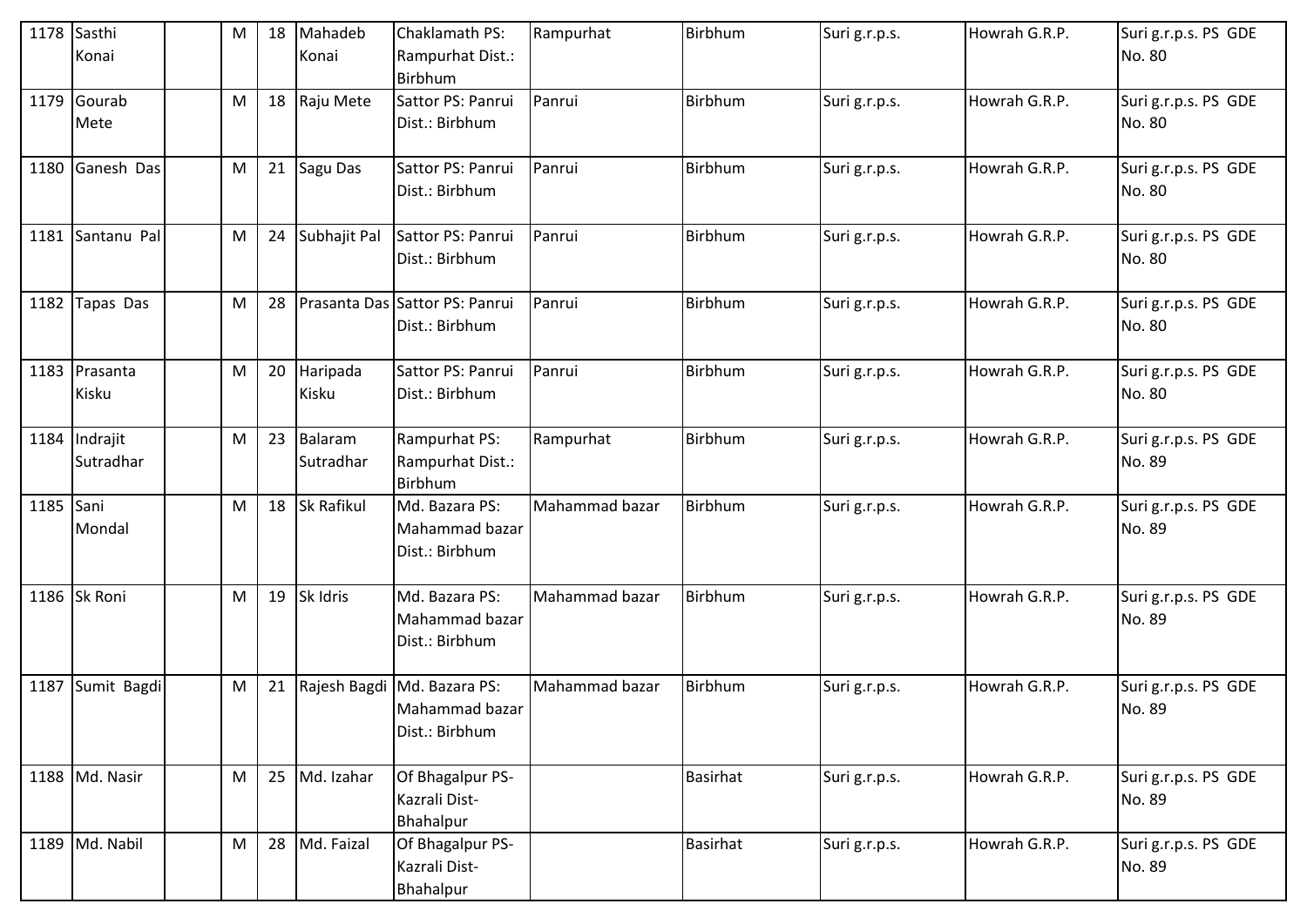|           | 1190 Rakhesh     | M         | 28 | Harbant                 | 5C G.T Road Bally               |            | Basirhat             | <b>Bally</b> | <b>Howrah Police</b> | Bally PS GDE No. 117 |
|-----------|------------------|-----------|----|-------------------------|---------------------------------|------------|----------------------|--------------|----------------------|----------------------|
|           | Singh            |           |    | Singh                   | Howrah                          |            |                      |              | Commissionerate      |                      |
|           | 1191 Chhatu      | ${\sf M}$ | 30 |                         | Bijoy Paswan 29 No. Sri Charan  |            | <b>Basirhat</b>      | <b>Bally</b> | Howrah Police        | Bally PS GDE No. 144 |
|           | Paswan           |           |    |                         | Sarani Bally                    |            |                      |              | Commissionerate      |                      |
|           |                  |           |    |                         | Howrah                          |            |                      |              |                      |                      |
|           | 1192 Rahul Singh | M         | 20 |                         | Lt. Monoj Kr. 29 No. Sri Charan |            | <b>Basirhat</b>      | <b>Bally</b> | Howrah Police        | Bally PS GDE No. 144 |
|           |                  |           |    | Singh                   | Sarani Bally                    |            |                      |              | Commissionerate      |                      |
|           |                  |           |    |                         | Howrah                          |            |                      |              |                      |                      |
|           | 1193 Aktar Khan  | M         | 19 | Rustam Khan 42, Dr. S.K |                                 |            | <b>Basirhat</b>      | Bally        | Howrah Police        | Bally PS GDE No. 167 |
|           |                  |           |    |                         | Chatterjee Lane                 |            |                      |              | Commissionerate      |                      |
|           |                  |           |    |                         | <b>Belur Howrah</b>             |            |                      |              |                      |                      |
|           | 1194 Sarfaraj    | M         | 21 | Md. Saha                | 14, Maiuddin                    |            | <b>Basirhat</b>      | <b>Bally</b> | Howrah Police        | Bally PS GDE No. 167 |
|           | Alam             |           |    | <b>Uddin</b>            | Ansari Road Belur               |            |                      |              | Commissionerate      |                      |
|           |                  |           |    |                         | Howrah                          |            |                      |              |                      |                      |
|           | 1195 Bibak       | M         | 20 | Sawadisg                | 11/5, Binod Bihari              |            | Basirhat             | <b>Bally</b> | Howrah Police        | Bally PS GDE No. 174 |
|           | Ghorui           |           |    | Ghorui                  | Aditya Lane                     |            |                      |              | Commissionerate      |                      |
|           |                  |           |    |                         | Jagacha Howrah                  |            |                      |              |                      |                      |
|           |                  |           |    |                         |                                 |            |                      |              |                      |                      |
| 1196 Abik |                  | M         | 19 | Gobinda                 | Satragachi                      |            | <b>Basirhat</b>      | <b>Bally</b> | Howrah Police        | Bally PS GDE No. 174 |
|           | Mondal           |           |    | Mondal                  | Narayan Pally                   |            |                      |              | Commissionerate      |                      |
|           |                  |           |    |                         | Jagacha Howrah                  |            |                      |              |                      |                      |
|           | 1197 Pritam Das  | M         | 38 | Paresh                  | 61/41, P. Road, PS Dasnagar     |            | <b>Howrah Police</b> | Bantra       | Howrah Police        | Bantra PS GDE No.    |
|           |                  |           |    |                         | Chandra Das Dasnagar, Howrah    |            | Commissionerate      |              | Commissionerate      | 148                  |
|           |                  |           |    |                         | PS: Dasnagar Dist.:             |            |                      |              |                      |                      |
|           |                  |           |    |                         | <b>Howrah Police</b>            |            |                      |              |                      |                      |
|           |                  |           |    |                         | Commissionerate                 |            |                      |              |                      |                      |
|           |                  |           |    |                         |                                 |            |                      |              |                      |                      |
|           |                  |           |    |                         |                                 |            |                      |              |                      |                      |
|           | 1198 Sobhan      | M         | 52 | Lt.                     | 78/1/B, Biren Roy               | Parnashree | Kolkata              | Bantra       | Howrah Police        | Bantra PS GDE No.    |
|           | Mondal           |           |    | Bhabataran              | Road, Behala,                   |            |                      |              | Commissionerate      | 148                  |
|           |                  |           |    | Mondal                  | Bokultala, PS Parn              |            |                      |              |                      |                      |
|           |                  |           |    |                         | PS: Parnashree                  |            |                      |              |                      |                      |
|           |                  |           |    |                         | Dist.: Kolkata                  |            |                      |              |                      |                      |
|           |                  |           |    |                         |                                 |            |                      |              |                      |                      |
|           |                  |           |    |                         |                                 |            |                      |              |                      |                      |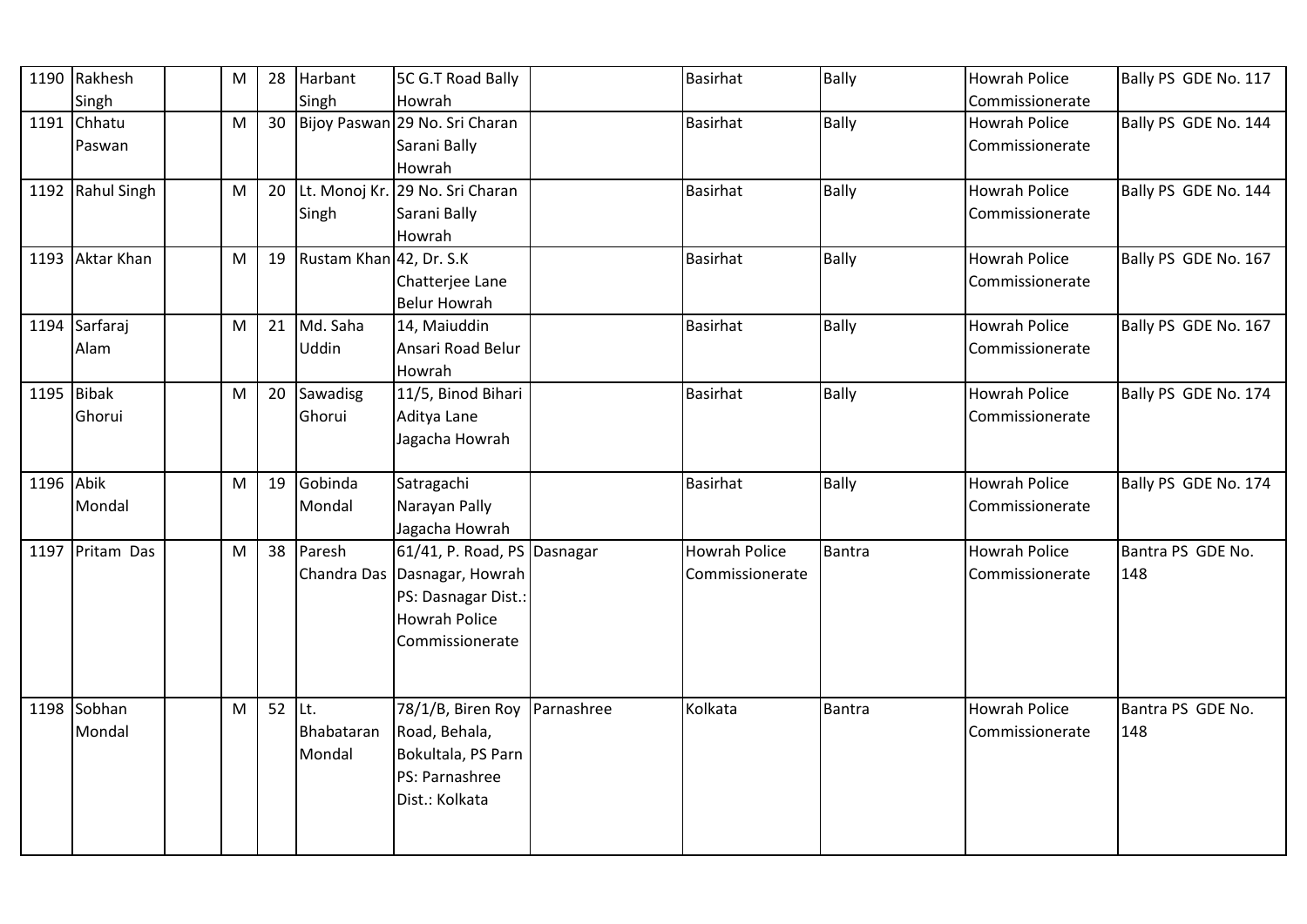|      | 1199 Rajib Bej            | M | 31 |                            | Lt. Kanai Bej 226, Belilious<br>Road, PS Bantra,<br>Howrah PS: Bantra<br>Dist.: Howrah<br>Police<br>Commissionerate | <b>Bantra</b> | <b>Howrah Police</b><br>Commissionerate | Bantra | <b>Howrah Police</b><br>Commissionerate | Bantra PS GDE No.<br>148 |
|------|---------------------------|---|----|----------------------------|---------------------------------------------------------------------------------------------------------------------|---------------|-----------------------------------------|--------|-----------------------------------------|--------------------------|
| 1200 | Aninda<br>Jana            | M | 27 | Arun Jana                  | Parbatipur PS:<br>Domjur Dist.:<br><b>Howrah Police</b><br>Commissionerate                                          | Domjur        | <b>Howrah Police</b><br>Commissionerate | Domjur | Howrah Police<br>Commissionerate        | Domjur PS GDE No.<br>180 |
|      | 1201 Laxminaray<br>an Das | M | 40 | Lt. 'felu Ch.<br>Das       | Jagadishpur,<br>Jantipara PS:<br>Liluah Dist.:<br><b>Howrah Police</b><br>Commissionerate                           | Liluah        | Howrah Police<br>Commissionerate        | Domjur | Howrah Police<br>Commissionerate        | Domjur PS GDE No.<br>180 |
|      | 1202 Jayanta<br>Malik     | M | 52 | Malik                      | Lt. Haradhan Baluhati High<br>School PS: Domjur<br>Dist.: Howrah<br>Police<br>Commissionerate                       | Domjur        | <b>Howrah Police</b><br>Commissionerate | Domjur | Howrah Police<br>Commissionerate        | Domjur PS GDE No.<br>180 |
|      | 1203 Md. Imran<br>AnsariÂ | M | 21 | Md. Salam<br>Ansari        | <b>Bankra Rasikall</b><br>Imam Bara PS:<br>Domjur Dist.:<br><b>Howrah Police</b><br>Commissionerate                 | Domjur        | <b>Howrah Police</b><br>Commissionerate | Domjur | Howrah Police<br>Commissionerate        | Domjur PS GDE No. 28     |
|      | 1204 Ganesh<br>Shaw       | M |    | Lt. Ram<br>Chandra<br>Shaw | Salap Math Bagan Domjur<br>PS: Domjur Dist.:<br><b>Howrah Police</b><br>Commissionerate                             |               | <b>Howrah Police</b><br>Commissionerate | Domjur | <b>Howrah Police</b><br>Commissionerate | Domjur PS GDE No. 58     |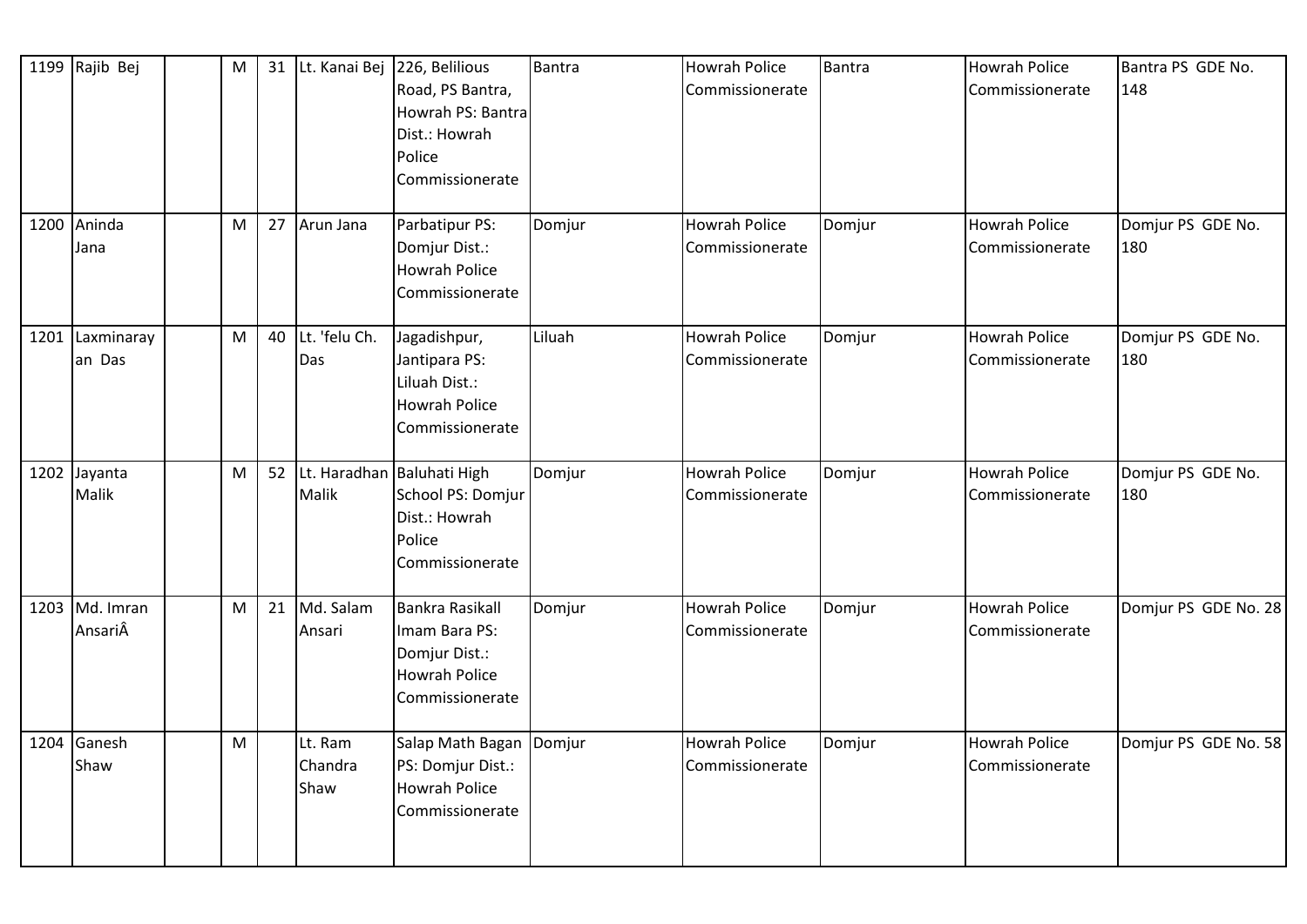| 1205 Md. |                 | $\mathsf{M}% _{T}=\mathsf{M}_{T}\!\left( a,b\right) ,\ \mathsf{M}_{T}=\mathsf{M}_{T}\!\left( a,b\right) ,$ |    | Md. Jabir         | Bankra Sardar                 | Domjur | <b>Howrah Police</b> | Domjur   | <b>Howrah Police</b> | Domjur PS GDE No. 58 |
|----------|-----------------|------------------------------------------------------------------------------------------------------------|----|-------------------|-------------------------------|--------|----------------------|----------|----------------------|----------------------|
|          | Lalbabu         |                                                                                                            |    |                   | Para Jola Taj                 |        | Commissionerate      |          | Commissionerate      |                      |
|          |                 |                                                                                                            |    |                   | maszid PS: Domjur             |        |                      |          |                      |                      |
|          |                 |                                                                                                            |    |                   | Dist.: Howrah                 |        |                      |          |                      |                      |
|          |                 |                                                                                                            |    |                   | Police                        |        |                      |          |                      |                      |
|          |                 |                                                                                                            |    |                   | Commissionerate               |        |                      |          |                      |                      |
|          |                 |                                                                                                            |    |                   |                               |        |                      |          |                      |                      |
| 1206     | Sourav          |                                                                                                            |    | Ram Bilas         | Kharagpur                     |        | <b>Basirhat</b>      | Golabari | <b>Howrah Police</b> | Golabari PS GDE No.  |
|          | Kumar           |                                                                                                            |    | Mondal            | Kharagpur                     |        |                      |          | Commissionerate      | 288                  |
|          |                 |                                                                                                            |    |                   | Munger, BR                    |        |                      |          |                      |                      |
|          | 1207 Harsh      |                                                                                                            |    |                   | Kishore Kant Ramkrishna Nagar |        | <b>Basirhat</b>      | Golabari | <b>Howrah Police</b> | Golabari PS GDE No.  |
|          | Ranjan          |                                                                                                            |    | Jha               | Ramkrishna Nagar              |        |                      |          | Commissionerate      | 288                  |
|          |                 |                                                                                                            |    |                   | Patna, BR                     |        |                      |          |                      |                      |
|          | 1208 Narayan    |                                                                                                            |    |                   | Lt Anandi Rai Rishra NS Road  |        | <b>Basirhat</b>      | Golabari | <b>Howrah Police</b> | Golabari PS GDE No.  |
|          | Soni            |                                                                                                            |    | Sonni             | Uttarpara Hooghly             |        |                      |          | Commissionerate      | 288                  |
|          |                 |                                                                                                            |    |                   |                               |        |                      |          |                      |                      |
| 1209     | Piku Tiwary     |                                                                                                            |    | Kamla             | Saheb Ara Kotwali             |        | <b>Basirhat</b>      | Golabari | <b>Howrah Police</b> | Golabari PS GDE No.  |
|          |                 |                                                                                                            |    | Tiwary            | Balarampur, UP                |        |                      |          | Commissionerate      | 288                  |
|          |                 |                                                                                                            |    |                   |                               |        |                      |          |                      |                      |
|          | 1210 Manish     |                                                                                                            |    | <b>Tilak Shaw</b> | Rajpur Bihita                 |        | <b>Basirhat</b>      | Golabari | <b>Howrah Police</b> | Golabari PS GDE No.  |
|          | Kumar           |                                                                                                            |    |                   | Patna, BR                     |        |                      |          | Commissionerate      | 288                  |
|          | 1211 Suresh     |                                                                                                            |    | Lt Digambar       | Rajpur Bihita                 |        | <b>Basirhat</b>      | Golabari | <b>Howrah Police</b> | Golabari PS GDE No.  |
|          | Singh           |                                                                                                            |    | Singh             | Patna, BR                     |        |                      |          | Commissionerate      | 288                  |
|          |                 |                                                                                                            |    |                   |                               |        |                      |          |                      |                      |
|          | 1212 Rakesh     |                                                                                                            |    | Lt Arun           | Sambalpur                     |        | <b>Basirhat</b>      | Golabari | <b>Howrah Police</b> | Golabari PS GDE No.  |
|          | Samanta         |                                                                                                            |    | Samanta           | Sambalpur                     |        |                      |          | Commissionerate      | 288                  |
|          |                 |                                                                                                            |    |                   | Sambalpur, OD                 |        |                      |          |                      |                      |
|          | 1213 Shibnath   |                                                                                                            |    | Lt Ramo           | Sambalpur                     |        | <b>Basirhat</b>      | Golabari | <b>Howrah Police</b> | Golabari PS GDE No.  |
|          | Sendaraiya      |                                                                                                            |    | Sendaraiya        | Sambalpur                     |        |                      |          | Commissionerate      | 288                  |
|          |                 |                                                                                                            |    |                   | Sambalpur, OD                 |        |                      |          |                      |                      |
|          | 1214 Rakesh Rao | M                                                                                                          | 40 | Lt. B.            | 24, Narsingha                 |        | <b>Basirhat</b>      | Howrah   | <b>Howrah Police</b> | Howrah PS GDE No.    |
|          |                 |                                                                                                            |    | Gurumitti         | Bose Lane, PS                 |        |                      |          | Commissionerate      | 248                  |
|          |                 |                                                                                                            |    |                   | Shibpur, Dist.                |        |                      |          |                      |                      |
|          |                 |                                                                                                            |    |                   | Howrah                        |        |                      |          |                      |                      |
|          | 1215 Md. Samir  | M                                                                                                          | 19 | Md. Sakil         | 20, Gangaram                  |        | <b>Basirhat</b>      | Howrah   | <b>Howrah Police</b> | Howrah PS GDE No.    |
|          |                 |                                                                                                            |    |                   | Bairagi Lane, PS &            |        |                      |          | Commissionerate      | 248                  |
|          |                 |                                                                                                            |    |                   | Dist. Howrah                  |        |                      |          |                      |                      |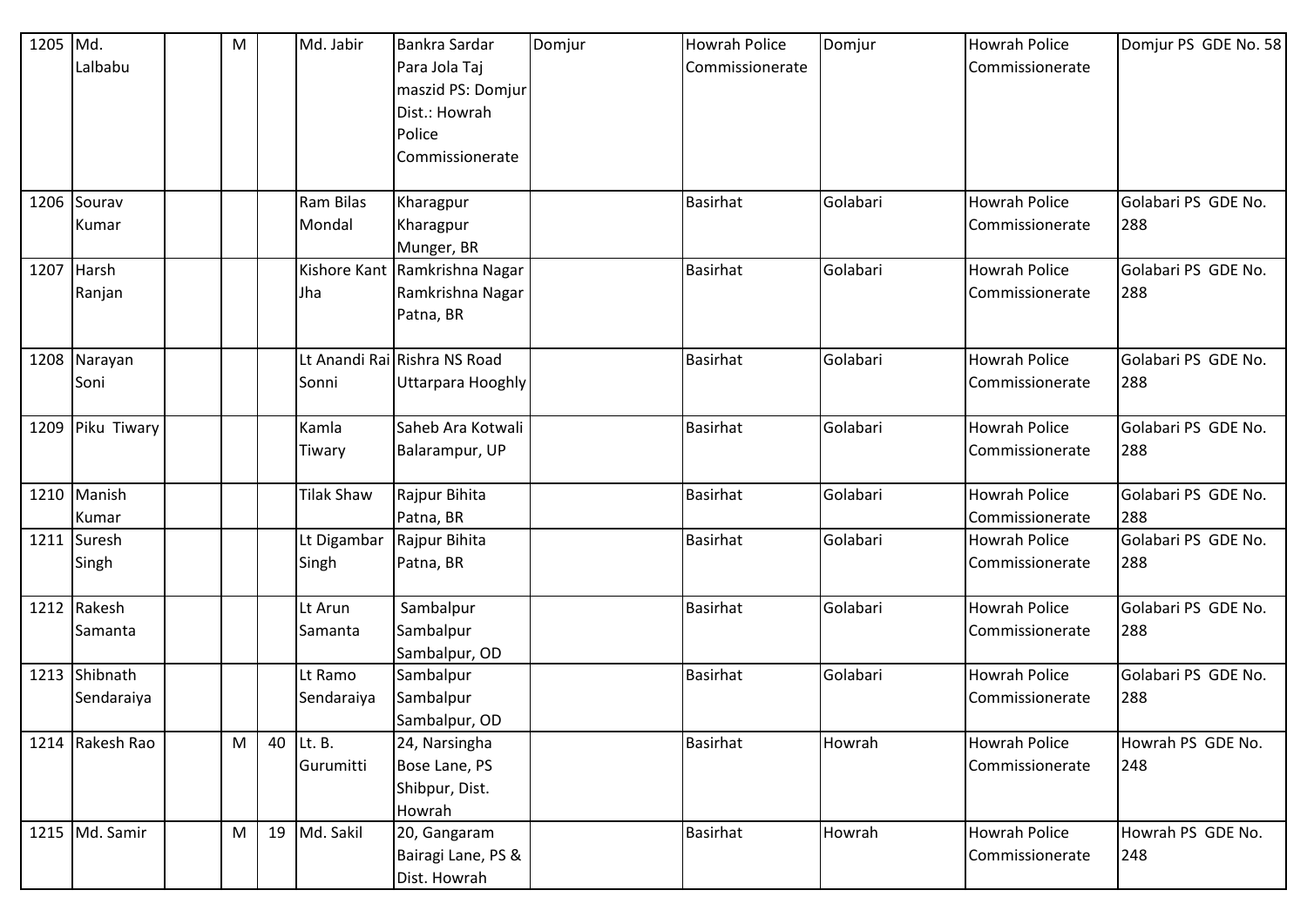|            | 1216 Yub Khan    | M | 21 | Lt. Md.     | 40/5, Jolapara                  | <b>Basirhat</b> | Howrah | <b>Howrah Police</b> | Howrah PS GDE No.     |
|------------|------------------|---|----|-------------|---------------------------------|-----------------|--------|----------------------|-----------------------|
|            |                  |   |    |             | Akhbar Khan   masjid Lane, PS & |                 |        | Commissionerate      | 248                   |
|            |                  |   |    |             | Dist. Howrah                    |                 |        |                      |                       |
| 1217       | Moharam          | M | 35 | Lt. Altab   | 56, Bashiruddin                 | <b>Basirhat</b> | Howrah | <b>Howrah Police</b> | Howrah PS GDE No.     |
|            | Ansari           |   |    | Hussion     | Munshi lanePS &                 |                 |        | Commissionerate      | 248                   |
|            |                  |   |    |             | Dist. Howrah                    |                 |        |                      |                       |
| 1218 Md.   |                  | M | 19 | Md. Sakil   | 82, Belilious Road,             | <b>Basirhat</b> | Howrah | <b>Howrah Police</b> | Howrah PS GDE No.     |
|            | Shafaue          |   |    |             | PS & Dist. Howrah               |                 |        | Commissionerate      | 248                   |
|            |                  |   |    |             |                                 |                 |        |                      |                       |
|            | 1219 Md. Guddu   | M | 25 | Md. Kurban  | 34, Jolapara                    | <b>Basirhat</b> | Howrah | <b>Howrah Police</b> | Howrah PS GDE No.     |
|            |                  |   |    |             | masjid Lane, PS &               |                 |        | Commissionerate      | 248                   |
|            |                  |   |    |             | Dist. Howrah                    |                 |        |                      |                       |
|            | 1220 Sk. Shaid   | M | 25 | Sk. Sudagar | 34, Jolapara                    | <b>Basirhat</b> | Howrah | <b>Howrah Police</b> | Howrah PS GDE No.     |
|            |                  |   |    |             | Masjid lane, PS &               |                 |        | Commissionerate      | 248                   |
|            |                  |   |    |             | Dist. HowrahPS &                |                 |        |                      |                       |
|            |                  |   |    |             | Di                              |                 |        |                      |                       |
|            | 1221 Abid Rashid | M | 29 | Md. Shahil  | 12, Sill bosti 2 Bye            | <b>Basirhat</b> | Howrah | <b>Howrah Police</b> | Howrah PS GDE No.     |
|            |                  |   |    |             | lane, PS Shibpur,               |                 |        | Commissionerate      | 248                   |
|            |                  |   |    |             | Dist. Howra                     |                 |        |                      |                       |
|            |                  |   |    |             |                                 |                 |        |                      |                       |
|            | 1222 Raj Kumar   | M | 49 | Ajit Sarkar | South Chakpara                  | <b>Basirhat</b> | Liluah | <b>Howrah Police</b> | Liluah PS GDE No. 142 |
|            | Sarkar           |   |    |             | near Sishu                      |                 |        | Commissionerate      |                       |
|            |                  |   |    |             | Uddayan Club, PS-               |                 |        |                      |                       |
|            |                  |   |    |             | Liluah                          |                 |        |                      |                       |
|            | 1223 Debasish    | M | 48 | Paritosh    | South Chakpara                  | <b>Basirhat</b> | Liluah | <b>Howrah Police</b> | Liluah PS GDE No. 142 |
|            | Jana             |   |    | Jana        | near Sishu                      |                 |        | Commissionerate      |                       |
|            |                  |   |    |             | Uddayan Club, PS-               |                 |        |                      |                       |
|            |                  |   |    |             | Liluah                          |                 |        |                      |                       |
| 1224       | Gopal            | M | 56 | Lt Gouranga | 117/13 "C" Road,                | <b>Basirhat</b> | Liluah | <b>Howrah Police</b> | Liluah PS GDE No. 142 |
|            | Ghosh            |   |    | Ghosh       | Bamungachi, PS-                 |                 |        | Commissionerate      |                       |
|            |                  |   |    |             | Liluah, Howrah                  |                 |        |                      |                       |
|            |                  |   |    |             |                                 |                 |        |                      |                       |
|            | 1225 Anant       | M | 42 | Sadanand    | 51/2/3 Rabindra                 | <b>Basirhat</b> | Liluah | <b>Howrah Police</b> | Liluah PS GDE No. 191 |
|            | Mishra           |   |    | Mishra      | Sarani near Paul                |                 |        | Commissionerate      |                       |
|            |                  |   |    |             | Sweets, PS-Lilu                 |                 |        |                      |                       |
| 1226 Suraj |                  | M | 19 | Anant       | 51/2/3 Rabindra                 | <b>Basirhat</b> | Liluah | <b>Howrah Police</b> | Liluah PS GDE No. 191 |
|            | Mishra           |   |    | Mishra      | Sarani near Paul                |                 |        | Commissionerate      |                       |
|            |                  |   |    |             | Sweets, PS-Lilu                 |                 |        |                      |                       |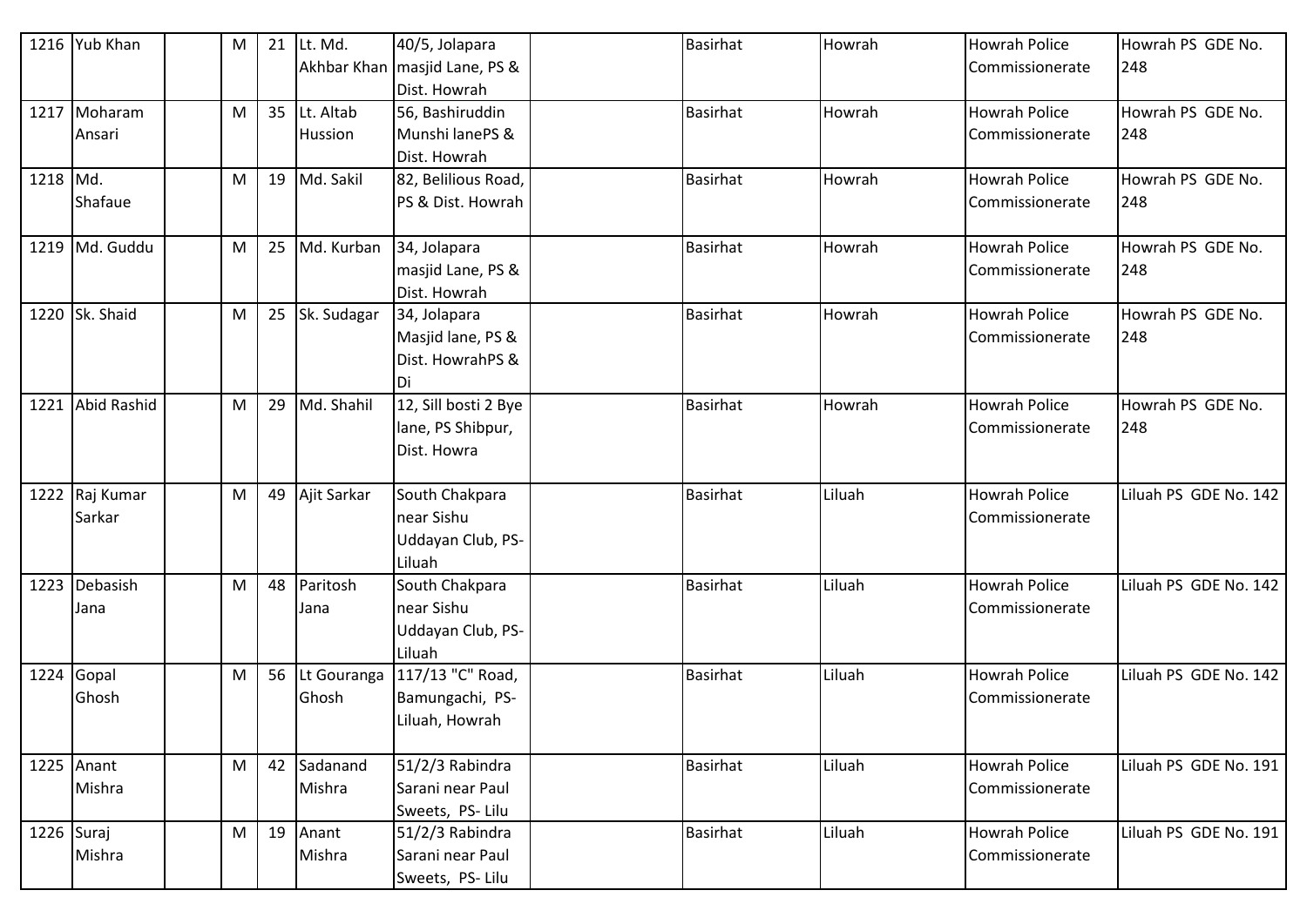| 1227 | Rajendra<br>Kumar           | M | 20 | Nandalal<br>Paswan       | 49/5 Karl Marx<br>Sarani, PS-<br>Watganj, Kolkata                        |                | <b>Basirhat</b>                                      | Liluah         | <b>Howrah Police</b><br>Commissionerate | Liluah PS GDE No. 192                   |
|------|-----------------------------|---|----|--------------------------|--------------------------------------------------------------------------|----------------|------------------------------------------------------|----------------|-----------------------------------------|-----------------------------------------|
|      | 1228 Shambhu<br>Gupta       | M | 55 | Lt<br>Rampratap<br>Gupta | PS: Jagaddal Dist.: Jagaddal<br>Barrackpore<br>Police<br>Commissionerate |                | Barrackpore Police Malipanchghara<br>Commissionerate |                | Howrah Police<br>Commissionerate        | Malipanchghara PS<br><b>GDE No. 122</b> |
|      | 1229 Surajit<br>Chakraborty | M | 25 | Presh                    | PS: Liluah Dist.:<br>Chakraborty Howrah Police<br>Commissionerate        | Liluah         | <b>Howrah Police</b><br>Commissionerate              | Malipanchghara | Howrah Police<br>Commissionerate        | Malipanchghara PS<br><b>GDE No. 122</b> |
|      | 1230 Rakesh<br>Shaw         | M | 22 | Jitendar<br>Shaw         | PS:<br>Malipanchghara<br>Dist.: Howrah<br>Police<br>Commissionerate      | Malipanchghara | <b>Howrah Police</b><br>Commissionerate              | Malipanchghara | Howrah Police<br>Commissionerate        | Malipanchghara PS<br><b>GDE No. 122</b> |
|      | 1231 Amar<br>Jaiswal        | M | 23 | Ram Prasad<br>Jaiswal    | PS:<br>Malipanchghara<br>Dist.: Howrah<br>Police<br>Commissionerate      | Malipanchghara | <b>Howrah Police</b><br>Commissionerate              | Malipanchghara | <b>Howrah Police</b><br>Commissionerate | Malipanchghara PS<br><b>GDE No. 122</b> |
| 1232 | Irfan Ansari                | M | 20 | Munna<br>Ansari          | PS:<br>Malipanchghara<br>Dist.: Howrah<br>Police<br>Commissionerate      | Malipanchghara | <b>Howrah Police</b><br>Commissionerate              | Malipanchghara | <b>Howrah Police</b><br>Commissionerate | Malipanchghara PS<br><b>GDE No. 122</b> |
|      | 1233 Md Mujait              | M | 40 | Md Alauddin PS:          | Malipanchghara<br>Dist.: Howrah<br>Police<br>Commissionerate             | Malipanchghara | <b>Howrah Police</b><br>Commissionerate              | Malipanchghara | Howrah Police<br>Commissionerate        | Malipanchghara PS<br><b>GDE No. 126</b> |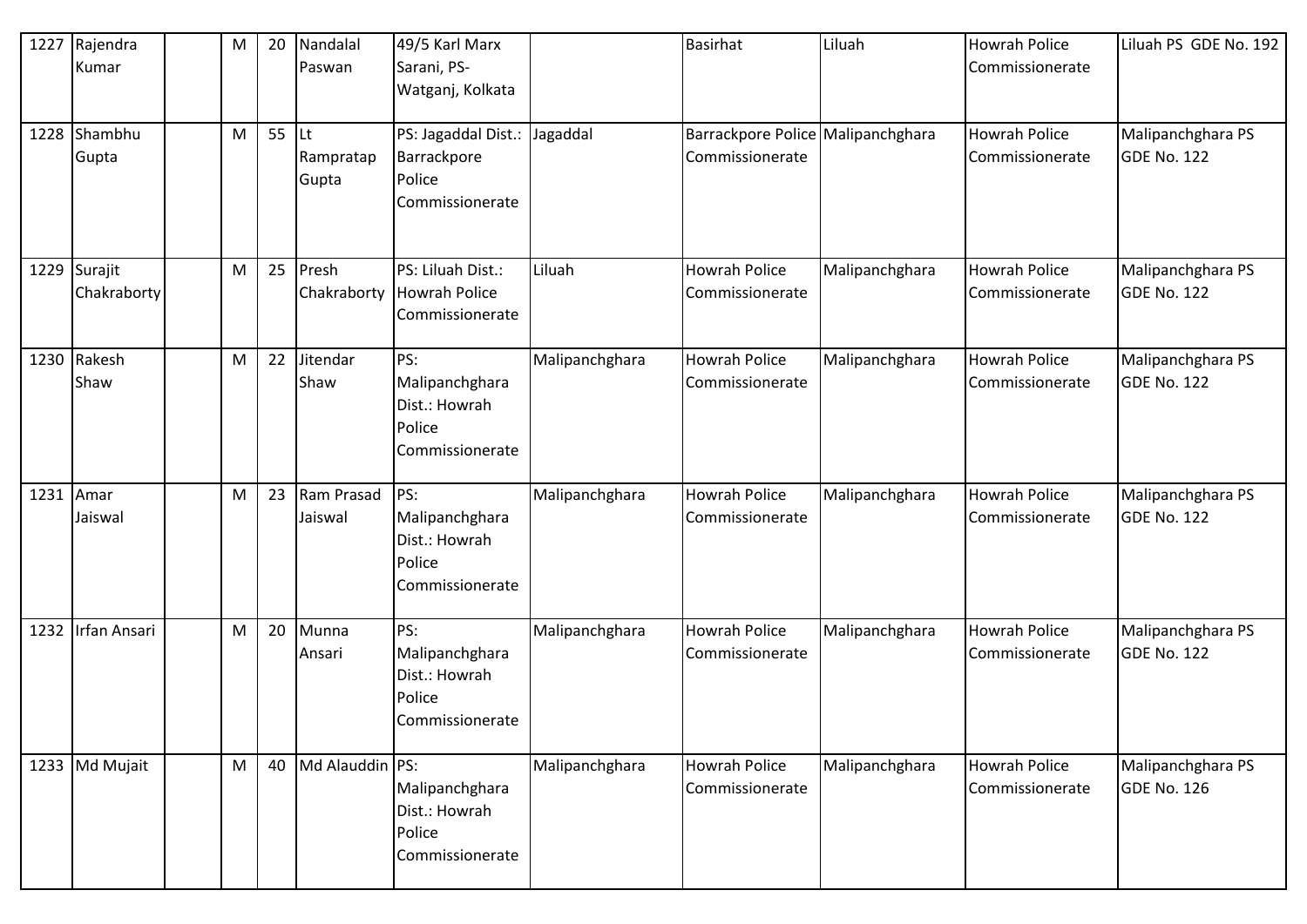| 1234 Md Nasim                    | M | 30 | Md Salim                           | PS:<br>Malipanchghara<br>Dist.: Howrah<br>Police<br>Commissionerate | Malipanchghara | <b>Howrah Police</b><br>Commissionerate | Malipanchghara | <b>Howrah Police</b><br>Commissionerate | Malipanchghara PS<br><b>GDE No. 126</b> |
|----------------------------------|---|----|------------------------------------|---------------------------------------------------------------------|----------------|-----------------------------------------|----------------|-----------------------------------------|-----------------------------------------|
| 1235 Nilesh<br>Shukla            | M | 40 | Lt Mahes<br>Shukla                 | PS:<br>Malipanchghara<br>Dist.: Howrah<br>Police<br>Commissionerate | Malipanchghara | <b>Howrah Police</b><br>Commissionerate | Malipanchghara | <b>Howrah Police</b><br>Commissionerate | Malipanchghara PS<br><b>GDE No. 126</b> |
| 1236 Abhijit<br>Hazra            | M | 28 | Lt Ashok<br>Hazra                  | PS:<br>Malipanchghara<br>Dist.: Howrah<br>Police<br>Commissionerate | Malipanchghara | <b>Howrah Police</b><br>Commissionerate | Malipanchghara | <b>Howrah Police</b><br>Commissionerate | Malipanchghara PS<br><b>GDE No. 126</b> |
| 1237 Anand<br>Bhojorain          | M | 27 | Arun<br>Bhojorain                  | PS:<br>Malipanchghara<br>Dist.: Howrah<br>Police<br>Commissionerate | Malipanchghara | <b>Howrah Police</b><br>Commissionerate | Malipanchghara | <b>Howrah Police</b><br>Commissionerate | Malipanchghara PS<br><b>GDE No. 126</b> |
| 1238 Sunil Sha                   | M | 46 | Lt Sitaram<br>Sha                  | PS:<br>Malipanchghara<br>Dist.: Howrah<br>Police<br>Commissionerate | Malipanchghara | <b>Howrah Police</b><br>Commissionerate | Malipanchghara | <b>Howrah Police</b><br>Commissionerate | Malipanchghara PS<br><b>GDE No. 128</b> |
| 1239 Md Suraj                    | M | 30 | Md Muslim                          | PS: Belur Dist.:<br><b>Howrah Police</b><br>Commissionerate         | Belur          | <b>Howrah Police</b><br>Commissionerate | Malipanchghara | <b>Howrah Police</b><br>Commissionerate | Malipanchghara PS<br>GDE No. 128        |
| 1240 Swapan<br>Khataa            | M | 33 | Kalipada<br>Khataa                 | PS: Tamluk Dist.:<br>Purba Mednipore                                | Tamluk         | Purba Mednipore                         | Malipanchghara | <b>Howrah Police</b><br>Commissionerate | Malipanchghara PS<br><b>GDE No. 128</b> |
| 1241 Birendra<br>Kumar<br>Mondal |   | 40 | <b>Lt</b><br>Tarakeshwar<br>Mondal | Dhulagarh                                                           |                | <b>Basirhat</b>                         | Sankrail       | <b>Howrah Police</b><br>Commissionerate | Sankrail PS GDE No.<br>165              |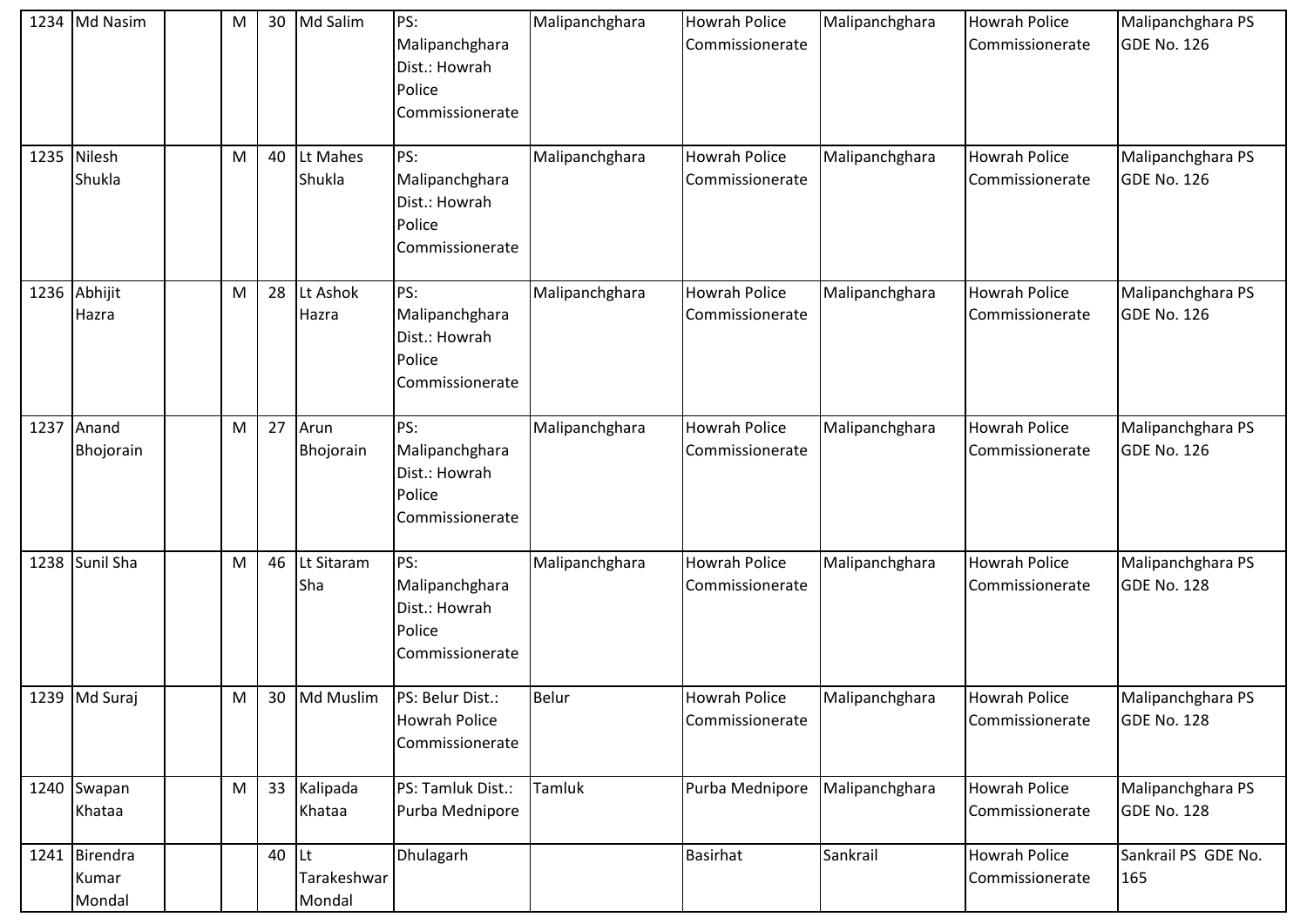| 1242 | Natowar         |   | 32 | Mahendra     |                      |         | <b>Basirhat</b>      | Sankrail | <b>Howrah Police</b> | Sankrail PS GDE No. |
|------|-----------------|---|----|--------------|----------------------|---------|----------------------|----------|----------------------|---------------------|
|      | Mondal          |   |    | Mondal       |                      |         |                      |          | Commissionerate      | 165                 |
| 1243 | Palash          |   | 57 | Shyam        | Bhagabatipur         |         | <b>Basirhat</b>      | Sankrail | <b>Howrah Police</b> | Sankrail PS GDE No. |
|      | Mondal          |   |    | Mondal       |                      |         |                      |          | Commissionerate      | 165                 |
| 1244 | Sourav          |   | 25 | Rabin Kolley |                      |         | <b>Basirhat</b>      | Sankrail | <b>Howrah Police</b> | Sankrail PS GDE No. |
|      | Kolley          |   |    |              |                      |         |                      |          | Commissionerate      | 165                 |
|      | 1245 Sk Hakim   |   | 22 | Sk Azim      | Dhulagarh            |         | <b>Basirhat</b>      | Sankrail | <b>Howrah Police</b> | Sankrail PS GDE No. |
|      |                 |   |    |              |                      |         |                      |          | Commissionerate      | 165                 |
|      | 1246 Rabiul Sk  |   | 28 | <b>Lt</b>    |                      |         | <b>Basirhat</b>      | Sankrail | <b>Howrah Police</b> | Sankrail PS GDE No. |
|      |                 |   |    | Sahabuddin   |                      |         |                      |          | Commissionerate      | 104                 |
|      |                 |   |    |              |                      |         |                      |          |                      |                     |
|      | 1247 Raju Jana  |   | 33 | Ratan Jana   | Saradapolly          |         | <b>Basirhat</b>      | Sankrail | <b>Howrah Police</b> | Sankrail PS GDE No. |
|      |                 |   |    |              | Mourigram            |         |                      |          | Commissionerate      | 104                 |
| 1248 | <b>Subhas</b>   |   | 29 | <b>Bhola</b> |                      |         | Basirhat             | Sankrail | <b>Howrah Police</b> | Sankrail PS GDE No. |
|      | Pramanick       |   |    | Pramanick    |                      |         |                      |          | Commissionerate      | 104                 |
| 1249 | Abhijit Das     |   | 22 | Lt. Haru Das | Nimtala              |         | Basirhat             | Sankrail | <b>Howrah Police</b> | Sankrail PS GDE No. |
|      |                 |   |    |              | Panchpara            |         |                      |          | Commissionerate      | 104                 |
|      | 1250 Bhola Pal  |   | 42 | Sasticharan  |                      |         | <b>Basirhat</b>      | Sankrail | <b>Howrah Police</b> | Sankrail PS GDE No. |
|      |                 |   |    | Pal          |                      |         |                      |          | Commissionerate      | 104                 |
| 1251 | Jiten Das       |   | 29 | Monoj Das    | Bauria Uttar         |         | <b>Basirhat</b>      | Sankrail | <b>Howrah Police</b> | Sankrail PS GDE No. |
|      |                 |   |    |              |                      |         |                      |          | Commissionerate      | 261                 |
|      | 1252 Md. Akhtar | M | 27 | Md. Salim    | PS: Shibpur Dist.:   | Shibpur | <b>Howrah Police</b> | Shibpur  | <b>Howrah Police</b> | Shibpur PS GDE No.  |
|      |                 |   |    |              | <b>Howrah Police</b> |         | Commissionerate      |          | Commissionerate      | 200                 |
|      |                 |   |    |              | Commissionerate      |         |                      |          |                      |                     |
|      |                 |   |    |              |                      |         |                      |          |                      |                     |
|      |                 |   |    |              |                      |         |                      |          |                      |                     |
| 1253 | Pappu Khan      | M | 36 | Maqbul       | PS: Shibpur Dist.:   | Shibpur | Howrah Police        | Shibpur  | <b>Howrah Police</b> | Shibpur PS GDE No.  |
|      |                 |   |    | Hussain      | <b>Howrah Police</b> |         | Commissionerate      |          | Commissionerate      | 200                 |
|      |                 |   |    |              | Commissionerate      |         |                      |          |                      |                     |
|      |                 |   |    |              |                      |         |                      |          |                      |                     |
|      |                 |   |    |              |                      |         |                      |          |                      |                     |
| 1254 | Md.             | M | 45 | Murtaza Ali  | PS: Shibpur Dist.:   | Shibpur | <b>Howrah Police</b> | Shibpur  | <b>Howrah Police</b> | Shibpur PS GDE No.  |
|      | Mumtaz          |   |    |              | <b>Howrah Police</b> |         | Commissionerate      |          | Commissionerate      | 200                 |
|      |                 |   |    |              | Commissionerate      |         |                      |          |                      |                     |
|      |                 |   |    |              |                      |         |                      |          |                      |                     |
|      |                 |   |    |              |                      |         |                      |          |                      |                     |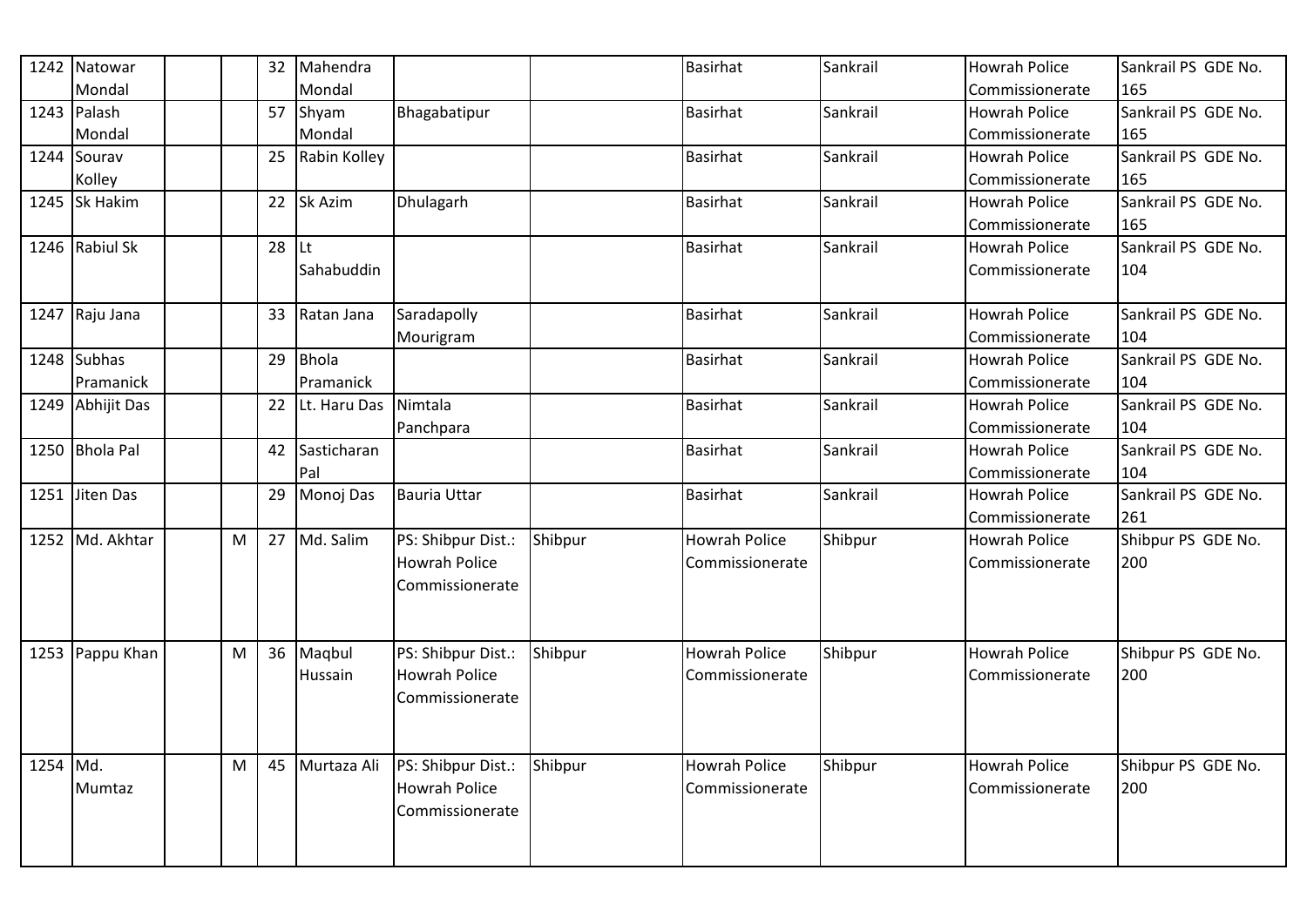| 1255       | Susil Kumar            | M | 29 |                          | Gopal Kumar PS: Shibpur Dist.:<br><b>Howrah Police</b><br>Commissionerate | Shibpur | <b>Howrah Police</b><br>Commissionerate | Shibpur | <b>Howrah Police</b><br>Commissionerate | Shibpur PS GDE No.<br>200 |
|------------|------------------------|---|----|--------------------------|---------------------------------------------------------------------------|---------|-----------------------------------------|---------|-----------------------------------------|---------------------------|
| 1256       | Tapan<br>Akram         | M | 25 | Haider Ali               | PS: Shibpur Dist.:<br><b>Howrah Police</b><br>Commissionerate             | Shibpur | <b>Howrah Police</b><br>Commissionerate | Shibpur | <b>Howrah Police</b><br>Commissionerate | Shibpur PS GDE No.<br>200 |
| 1257       | Bishal<br>Ghosh        | M |    | Mohite<br>Mohan<br>Ghosh |                                                                           |         | <b>Basirhat</b>                         | Amta    | <b>Howrah Rural</b>                     | Amta PS GDE No. 69        |
| 1258       | Shyamol<br>Roy         | M |    | Lt. Gokul Roy            |                                                                           |         | <b>Basirhat</b>                         | Amta    | <b>Howrah Rural</b>                     | Amta PS GDE No. 69        |
|            | 1259 Haradhan<br>Kumar | M | 40 | Bilamba<br>Kumar         | Kathaltard PS:<br>Joypur Dist.:<br>Purulia                                | Joypur  | Purulia                                 | Joypur  | Purulia                                 | Joypur PS GDE No.<br>138  |
|            | 1260 Doctor<br>Mahato  | M | 24 | Chinibas<br>Mahato       | Kathaltard PS:<br>Joypur Dist.:<br>Purulia                                | Joypur  | Purulia                                 | Joypur  | Purulia                                 | Joypur PS GDE No.<br>138  |
| 1261       | Parameswar<br>Kumar    | M | 26 | Pelaram<br>Kumar         | Joypur Bazar PS:<br>Joypur Dist.:<br>Purulia                              | Joypur  | Purulia                                 | Joypur  | Purulia                                 | Joypur PS GDE No.<br>128  |
| 1262       | Gurucharan<br>Mahato   | M | 48 | Moti<br>Mahato           | Joypur Bazar PS:<br>Joypur Dist.:<br>Purulia                              | Joypur  | Purulia                                 | Joypur  | Purulia                                 | Joypur PS GDE No.<br>128  |
| 1263 Sujit | Mahato                 | M | 21 |                          | Nitai Mahato Bartard More PS:<br>Joypur Dist.:<br>Purulia                 | Joypur  | Purulia                                 | Joypur  | Purulia                                 | Joypur PS GDE No.<br>148  |
|            | $1264$ Sidam<br>Mahato | M | 45 | Dubraj<br>Mahato         | <b>Bartard More PS:</b><br>Joypur Dist.:<br>Purulia                       | Joypur  | Purulia                                 | Joypur  | Purulia                                 | Joypur PS GDE No.<br>148  |
|            | 1265 Dilsat Khan       | M |    | 55 Lt. Fajrul<br>Khan    | Joypur Bazar PS:<br>Joypur Dist.:<br>Purulia                              | Joypur  | Purulia                                 | Joypur  | Purulia                                 | Joypur PS GDE No.<br>145  |
|            | 1266 Mursalim<br>Dalal | M | 38 | Afid Dalal               | Joypur Bazar PS:<br>Joypur Dist.:<br>Purulia                              | Joypur  | Purulia                                 | Joypur  | Purulia                                 | Joypur PS GDE No.<br>145  |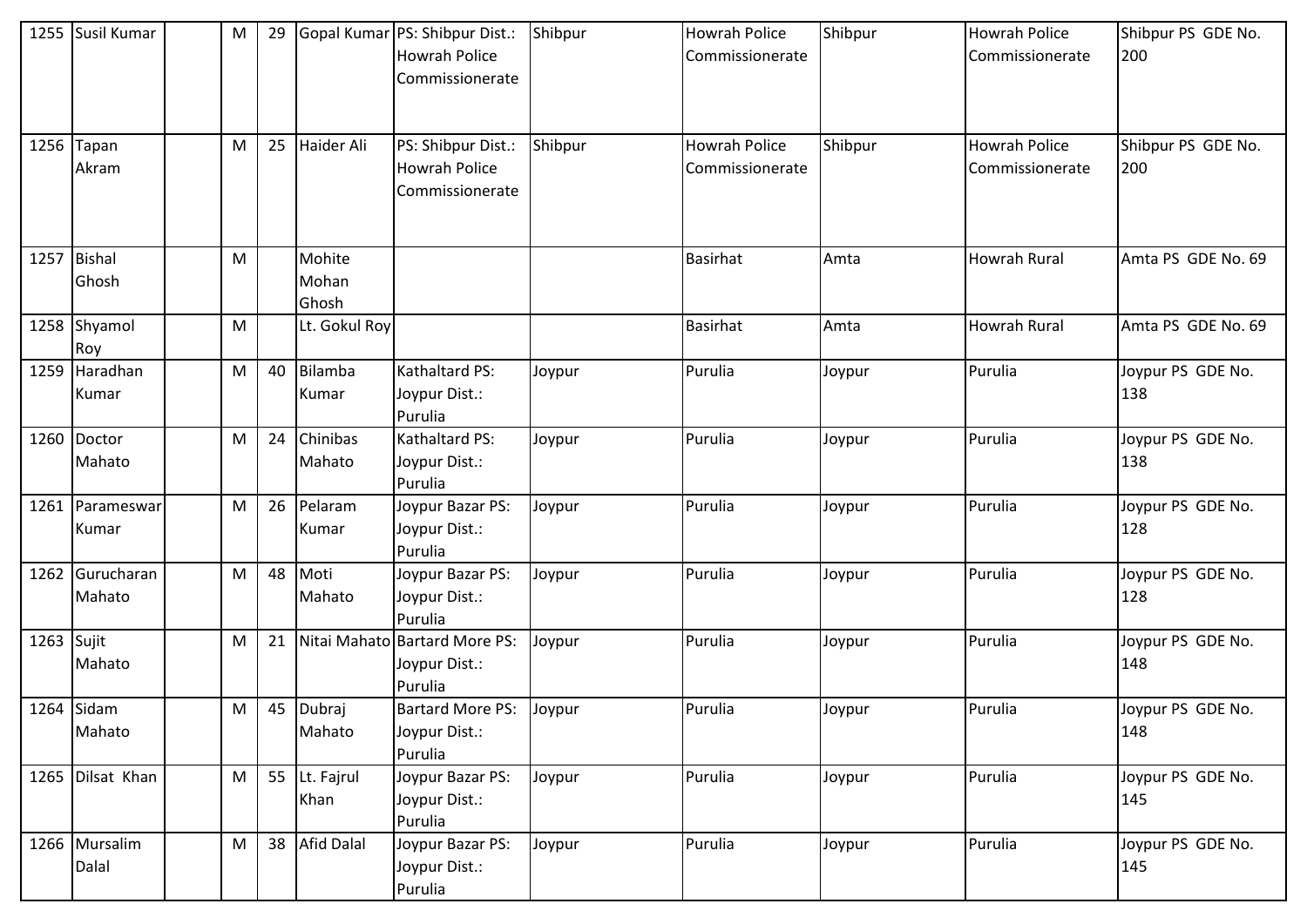| 1267 | <b>Elias Mir</b>            |   |    | Safijuddin<br>Mir                   |                                                                                                                                    |           | <b>Basirhat</b>                           | Shyampur  | Howrah Rural                              | Shyampur PS GDE No.<br>128  |
|------|-----------------------------|---|----|-------------------------------------|------------------------------------------------------------------------------------------------------------------------------------|-----------|-------------------------------------------|-----------|-------------------------------------------|-----------------------------|
| 1268 | Tarapada<br><b>Bera</b>     |   |    | Lt Nemai<br>Bera                    |                                                                                                                                    |           | <b>Basirhat</b>                           | Shyampur  | <b>Howrah Rural</b>                       | Shyampur PS GDE No.<br>129  |
|      | 1269 Ranajit<br>Parui       |   |    | Haradhan<br>Parui                   |                                                                                                                                    |           | <b>Basirhat</b>                           | Shyampur  | <b>Howrah Rural</b>                       | Shyampur PS GDE No.<br>179  |
|      | 1270 Sk Sariful<br>Islam    |   |    | Sk Mousad<br>Ali                    |                                                                                                                                    |           | <b>Basirhat</b>                           | Shyampur  | <b>Howrah Rural</b>                       | Shyampur PS GDE No.<br>179  |
|      | 1271 Dilip Jana             |   |    | Aditra Jana                         |                                                                                                                                    |           | <b>Basirhat</b>                           | Shyampur  | <b>Howrah Rural</b>                       | Shyampur PS GDE No.<br>179  |
| 1272 | <b>Tarun Denre</b>          |   |    | Rabin Denre                         |                                                                                                                                    |           | <b>Basirhat</b>                           | Shyampur  | <b>Howrah Rural</b>                       | Shyampur PS GDE No.<br>179  |
|      | 1273 Sk Saidul Ali          |   |    | Sk Rabial Ali                       |                                                                                                                                    |           | <b>Basirhat</b>                           | Shyampur  | <b>Howrah Rural</b>                       | Shyampur PS GDE No.<br>179  |
|      | 1274 Sk Maidul<br>Ali       |   |    | Sk Rabial Ali                       |                                                                                                                                    |           | <b>Basirhat</b>                           | Shyampur  | <b>Howrah Rural</b>                       | Shyampur PS GDE No.<br>179  |
| 1275 | Jotin Basak                 | M |    | Lt. Saqulal<br><b>Basak</b>         | Patnour<br>Basakpara<br>Patnour Dalkhola<br><b>Uttar Dinaj PS:</b><br>Dalkhola Dist.:<br><b>Islampur Police</b><br><b>District</b> | Dalkhola  | <b>Islampur Police</b><br><b>District</b> | Dalkhola  | <b>Islampur Police</b><br><b>District</b> | Dalkhola PS GDE No.<br>118  |
|      | 1276 Ananda<br>Vhaskar      |   | 24 | Sunil Kr.<br>Vhaskar                | Lochanpur<br>Natungram PS:<br>Islampore Dist.:<br>Murshidabad                                                                      | Islampore | Murshidabad                               | Islampore | Murshidabad                               | Islampore PS GDE No.<br>146 |
| 1277 | Brikam<br>Mondal            |   | 21 | Tapan<br>Mondal                     | Hurshi PS:<br>Islampore Dist.:<br>Murshidabad                                                                                      | Islampore | Murshidabad                               | Islampore | Murshidabad                               | Islampore PS GDE No.<br>146 |
|      | 1278 Krishna<br>Mondal      |   | 26 | Sunil Mondal Chak PS:               | Islampore Dist.:<br>Murshidabad                                                                                                    | Islampore | Murshidabad                               | Islampore | Murshidabad                               | Islampore PS GDE No.<br>146 |
|      | 1279 Dinobandhu<br>Karmakar |   | 57 | <b>Binshu</b><br>Charan<br>Karmakar | Lochanpur<br>Natungram PS:<br>Islampore Dist.:<br>Murshidabad                                                                      | Islampore | Murshidabad                               | Islampore | Murshidabad                               | Islampore PS GDE No.<br>146 |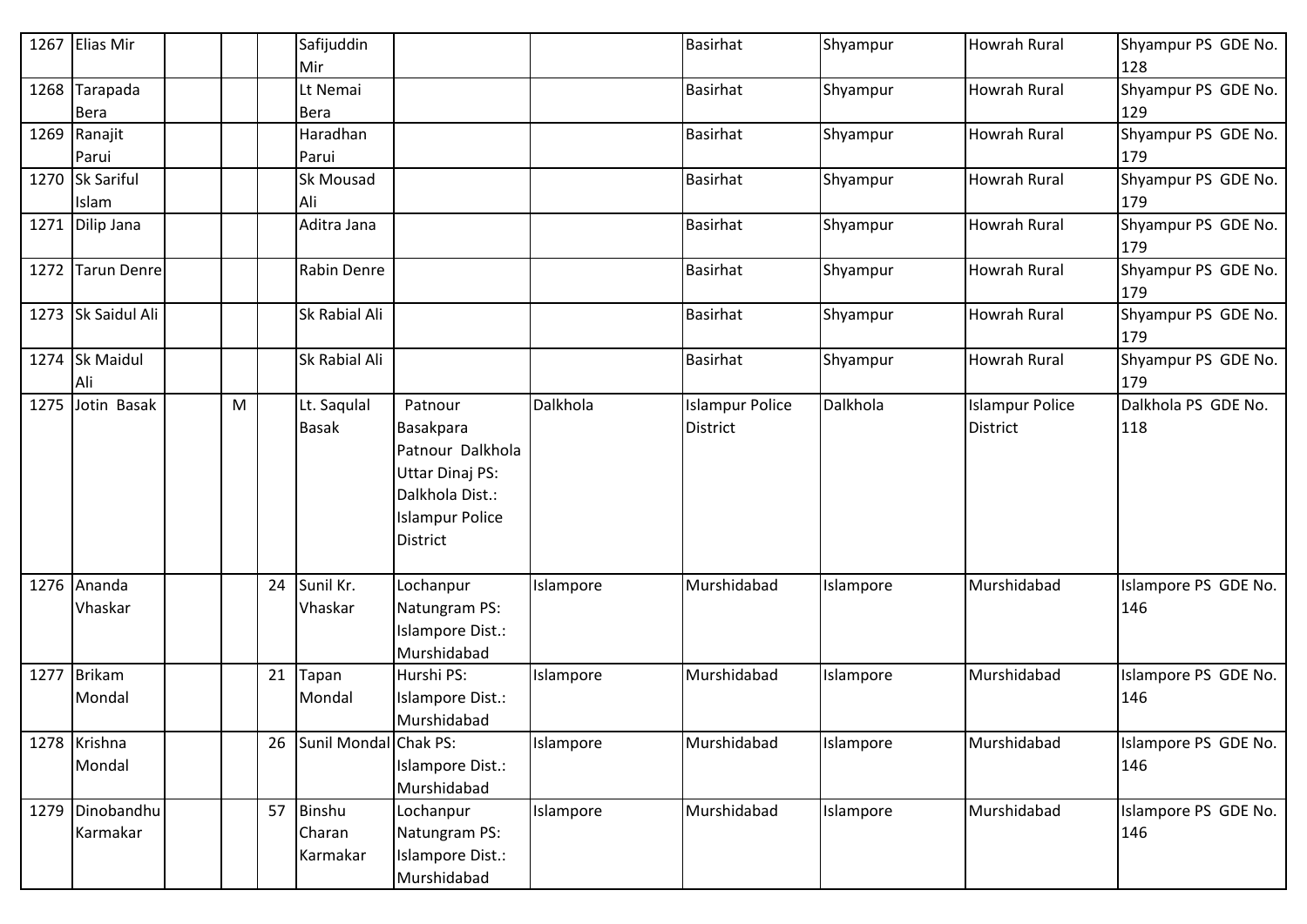| 1280       | Dijen<br>Karmakar           |   | 55 | Dinobandhu<br>Karmakar               | Lochanpur<br>Natungram PS:<br>Islampore Dist.:<br>Murshidabad                                                         | Islampore        | Murshidabad | Islampore        | Murshidabad | Islampore PS GDE No.<br>146        |
|------------|-----------------------------|---|----|--------------------------------------|-----------------------------------------------------------------------------------------------------------------------|------------------|-------------|------------------|-------------|------------------------------------|
|            | 1281 Sanjoy<br>Karmakar     |   | 47 | Dinobandhu<br>Karmakar               | Lochanpur<br>Natungram PS:<br>Islampore Dist.:<br>Murshidabad                                                         | Islampore        | Murshidabad | Islampore        | Murshidabad | Islampore PS GDE No.<br>146        |
|            | 1282 Sagar<br><b>Biswas</b> |   | 26 | Nipendranat Senpara PS:<br>ah Biswas | Islampore Dist.:<br>Murshidabad                                                                                       | Islampore        | Murshidabad | Islampore        | Murshidabad | Islampore PS GDE No.<br>146        |
|            | 1283 Subendu Pal            |   |    |                                      | Niranjan Pal Islampur palpara<br>PS: Islampore<br>Dist.:<br>Murshidabad                                               | Islampore        | Murshidabad | Islampore        | Murshidabad | Islampore PS GDE No.<br>146        |
| 1284 Sufal | Mondal                      |   | 23 | Dhironi<br>Mondal                    | Sobjipara PS:<br>Islampore Dist.:<br>Murshidabad                                                                      | Islampore        | Murshidabad | Islampore        | Murshidabad | Islampore PS GDE No.<br>146        |
|            | 1285 Bikash<br>Mondal       |   | 32 | Ranalal<br>Mondal                    | <b>GOAS</b><br><b>SARKARPARA PS:</b><br>Islampore Dist.:<br>Murshidabad                                               | Islampore        | Murshidabad | Islampore        | Murshidabad | Islampore PS GDE No.<br>146        |
| 1286       | Mrinal<br>Nmukherjee        | M | 50 | lLt.                                 | Rajbari para, PS-<br>Nagendranat Kotwali Dist-<br>h Mukherjee Jalpaiguri PS:<br>Jalpaiguri women<br>Dist.: Jalpaiguri | Jalpaiguri women | Jalpaiguri  | Jalpaiguri women | Jalpaiguri  | Jalpaiguri women PS<br>GDE No. 86  |
| 1287       | <b>Bijay Kumar</b><br>Sha   | M | 32 | S/o Baliram<br>Sha                   | Hospital para, PS-<br>Kotwali Dist-<br>Jalpaiguri PS:<br>Jalpaiguri women<br>Dist.: Jalpaiguri                        | Jalpaiguri women | Jalpaiguri  | Jalpaiguri women | Jalpaiguri  | Jalpaiguri women PS<br>GDE No. 103 |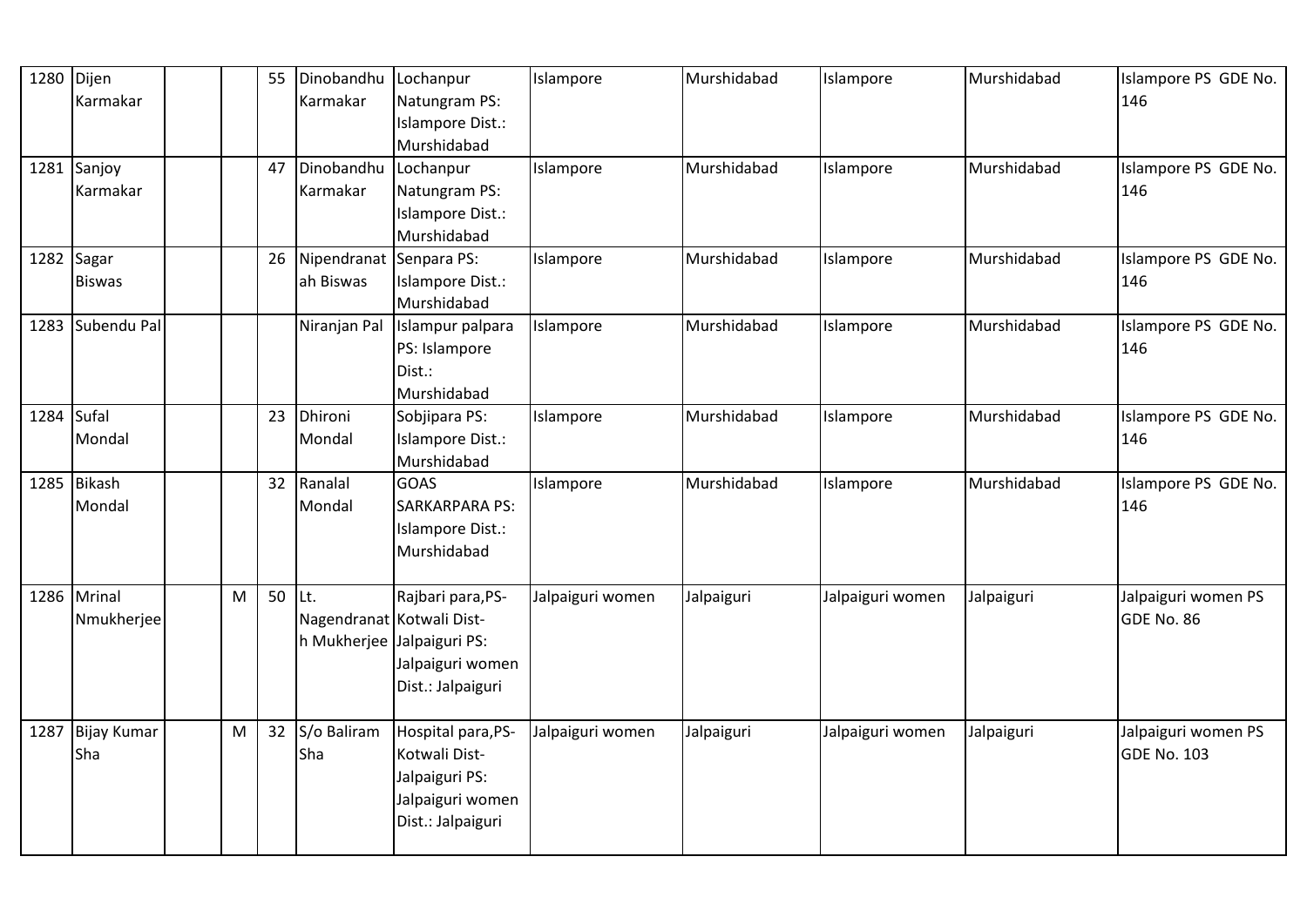| 1288 | Ayan<br>Mandal              | M | 21 | S/o Bharat<br>Ch. Mondal   | Hospital Road,<br>Tufanganj Dist-<br>Cooch Behar PS:<br>Jalpaiguri women<br>Dist.: Jalpaiguri                 | Jalpaiguri women | Jalpaiguri      | Jalpaiguri women | Jalpaiguri | Jalpaiguri women PS<br>GDE No. 103          |
|------|-----------------------------|---|----|----------------------------|---------------------------------------------------------------------------------------------------------------|------------------|-----------------|------------------|------------|---------------------------------------------|
| 1289 | Bubai<br>Sarkar             | M | 28 | S/o Sunil<br>Sarkar        | Pandapara,<br><b>Boubazar PS</b><br>–Kotwali Dist-<br>Jalpaiguri PS:<br>Jalpaiguri women<br>Dist.: Jalpaiguri | Jalpaiguri women | Jalpaiguri      | Jalpaiguri women | Jalpaiguri | Jalpaiguri women PS<br><b>GDE No. 103</b>   |
| 1290 | Chumki Roy                  | F | 23 | <b>Gopal Roy</b>           | Baruapara, Ka<br>dobarihat PS<br>â€"Kotwali Dist-<br>Jalpaig PS:<br>Jalpaiguri women<br>Dist.: Jalpaiguri     | Jalpaiguri women | Jalpaiguri      | Jalpaiguri women | Jalpaiguri | Jalpaiguri women PS<br><b>GDE No. 103</b>   |
| 1291 | Md. Nasir                   | M |    | Md. Akbar                  |                                                                                                               |                  | <b>Basirhat</b> | Malbazar         | Jalpaiguri | Malbazar PS GDE No.<br>147                  |
|      | 1292 Pradip<br>Mishra       | M |    | Sabar Nath<br>Mishra       |                                                                                                               |                  | <b>Basirhat</b> | Malbazar         | Jalpaiguri | Malbazar PS GDE No.<br>147                  |
|      | 1293 Manaj<br><b>Biswas</b> | M |    | Matin Ch.<br><b>Biswas</b> |                                                                                                               |                  | <b>Basirhat</b> | Malbazar         | Jalpaiguri | Malbazar PS Outpost<br>Kranti OP GDE No. 72 |
| 1294 | Ajay Roy                    | M |    | Dinesh Roy                 |                                                                                                               |                  | <b>Basirhat</b> | Malbazar         | Jalpaiguri | Malbazar PS Outpost<br>Kranti OP GDE No. 72 |
|      | 1295 Subhajit<br>Mukharjee  | M |    | Lt. Harish<br>Mukharjee    |                                                                                                               |                  | <b>Basirhat</b> | Malbazar         | Jalpaiguri | Malbazar PS Outpost<br>Kranti OP GDE No. 72 |
|      | 1296 Rasidul<br>Haque       | M |    | Nur Islam                  |                                                                                                               |                  | Basirhat        | Malbazar         | Jalpaiguri | Malbazar PS GDE No.<br>100                  |
|      | 1297 Rafikul<br>Alam        | M |    | Samsuddin<br>Miah          |                                                                                                               |                  | <b>Basirhat</b> | Malbazar         | Jalpaiguri | Malbazar PS GDE No.<br>100                  |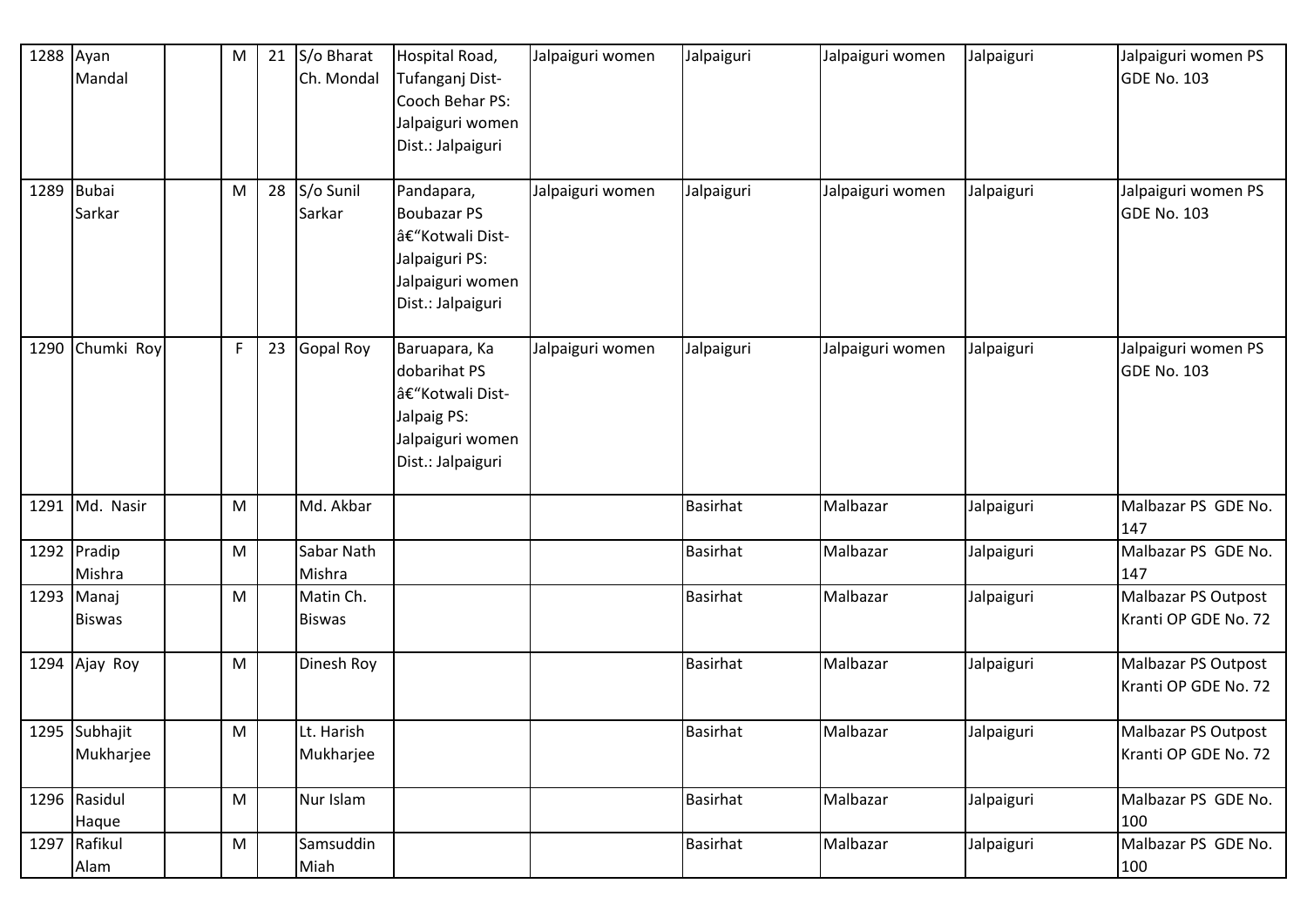| 1298 | Narayan         | M | 47 | Lt. Biswa  | Uttar            | Moynaguri | Jalpaiguri | Moynaguri | Jalpaiguri | Moynaguri PS GDE |
|------|-----------------|---|----|------------|------------------|-----------|------------|-----------|------------|------------------|
|      | Sen             |   |    | Nath Sen   | Bhuskadanga PS   |           |            |           |            | No. 156          |
|      |                 |   |    |            | Maynaguri Dist   |           |            |           |            |                  |
|      |                 |   |    |            | Jalpaiguri PS:   |           |            |           |            |                  |
|      |                 |   |    |            | Moynaguri Dist.: |           |            |           |            |                  |
|      |                 |   |    |            | Jalpaiguri       |           |            |           |            |                  |
|      | 1299 Khagen Ray | M | 42 | Lt. Sakalu | Purbabarogila,   | Moynaguri | Jalpaiguri | Moynaguri | Jalpaiguri | Moynaguri PS GDE |
|      |                 |   |    | Ray        | Amguri PS        |           |            |           |            | No. 156          |
|      |                 |   |    |            | Maynaguri Dist   |           |            |           |            |                  |
|      |                 |   |    |            | Jalpaigu PS:     |           |            |           |            |                  |
|      |                 |   |    |            | Moynaguri Dist.: |           |            |           |            |                  |
|      |                 |   |    |            | Jalpaiguri       |           |            |           |            |                  |
| 1300 | Babal Ray       | M | 45 | Buddiman   | Uttar            | Moynaguri | Jalpaiguri | Moynaguri | Jalpaiguri | Moynaguri PS GDE |
|      |                 |   |    | Ray        | Bhuskadanga PS   |           |            |           |            | No. 156          |
|      |                 |   |    |            | Maynaguri Dist   |           |            |           |            |                  |
|      |                 |   |    |            | Jalpaiguri PS:   |           |            |           |            |                  |
|      |                 |   |    |            | Moynaguri Dist.: |           |            |           |            |                  |
|      |                 |   |    |            | Jalpaiguri       |           |            |           |            |                  |
|      | 1301 Nirmal Das | M | 52 | Lt. Naresh | Uttar            | Moynaguri | Jalpaiguri | Moynaguri | Jalpaiguri | Moynaguri PS GDE |
|      |                 |   |    | Das        | Bhuskadanga PS   |           |            |           |            | No. 156          |
|      |                 |   |    |            | Maynaguri Dist   |           |            |           |            |                  |
|      |                 |   |    |            | Jalpaiguri PS:   |           |            |           |            |                  |
|      |                 |   |    |            | Moynaguri Dist.: |           |            |           |            |                  |
|      |                 |   |    |            | Jalpaiguri       |           |            |           |            |                  |
|      | 1302 Sanjay     | M | 39 | Lt. Kasu   | Ananda Nagar PS  | Moynaguri | Jalpaiguri | Moynaguri | Jalpaiguri | Moynaguri PS GDE |
|      | Sarkar          |   |    | Sarkar     | Maynaguri Dist   |           |            |           |            | No. 149          |
|      |                 |   |    |            | Jalpaiguri PS:   |           |            |           |            |                  |
|      |                 |   |    |            | Moynaguri Dist.: |           |            |           |            |                  |
|      |                 |   |    |            | Jalpaiguri       |           |            |           |            |                  |
|      | 1303 Badal Das  | M | 42 | Netai Das  | Bankandi PS      | Moynaguri | Jalpaiguri | Moynaguri | Jalpaiguri | Moynaguri PS GDE |
|      |                 |   |    |            | Maynaguri Dist   |           |            |           |            | No. 149          |
|      |                 |   |    |            | Jalpaiguri PS:   |           |            |           |            |                  |
|      |                 |   |    |            | Moynaguri Dist.: |           |            |           |            |                  |
|      |                 |   |    |            | Jalpaiguri       |           |            |           |            |                  |
|      | 1304 Kamal Roy  | M | 40 | Heren Roy  | Bankandi PS      | Moynaguri | Jalpaiguri | Moynaguri | Jalpaiguri | Moynaguri PS GDE |
|      |                 |   |    |            | Maynaguri Dist   |           |            |           |            | No. 149          |
|      |                 |   |    |            | Jalpaiguri PS:   |           |            |           |            |                  |
|      |                 |   |    |            | Moynaguri Dist.: |           |            |           |            |                  |
|      |                 |   |    |            | Jalpaiguri       |           |            |           |            |                  |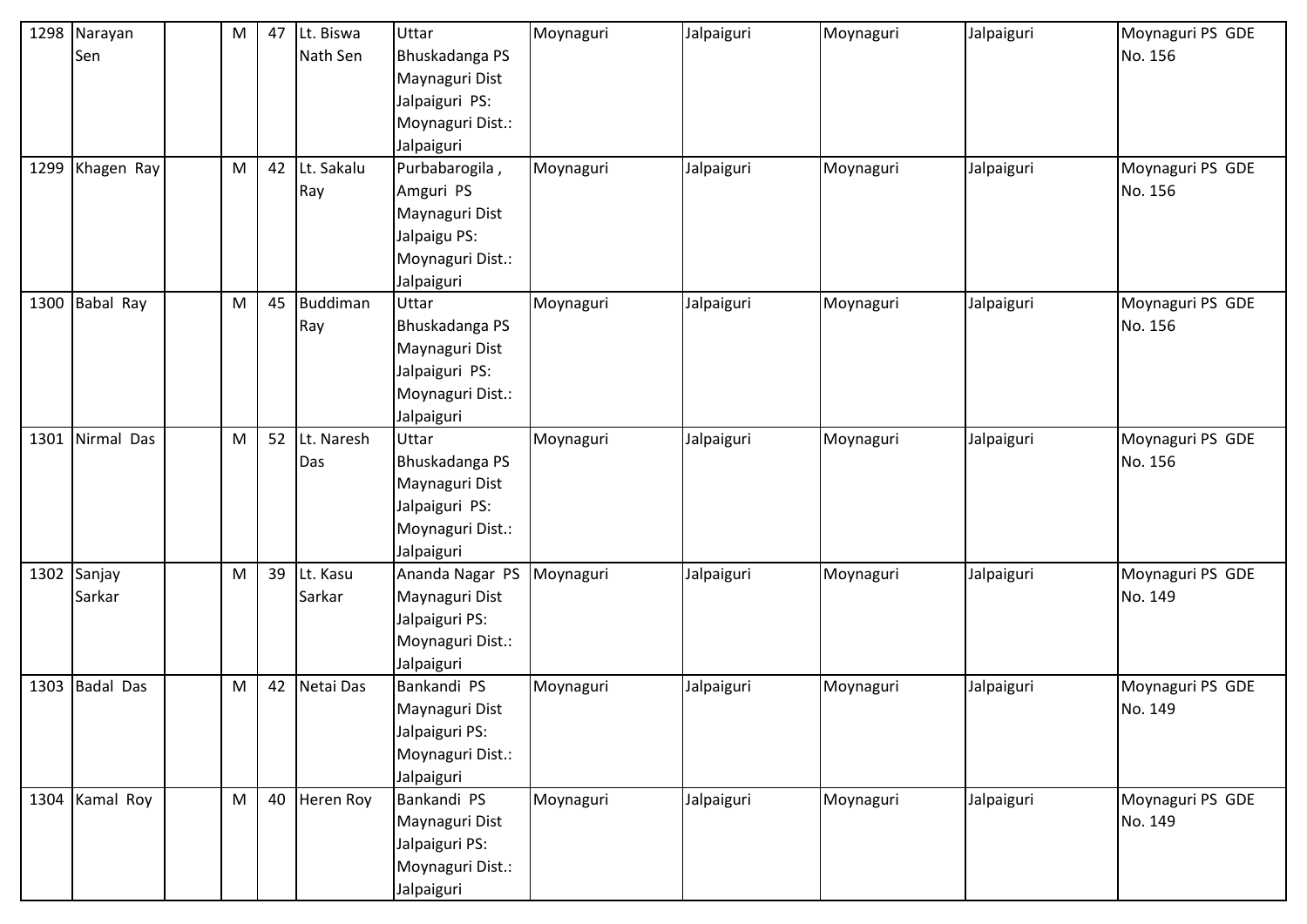|      | 1305 Babu Saha           | M | 56 | Saha                    | Lt. Gopi Nath Ananda Nagar<br>Sahapara PS<br>Maynaguri Dist<br>Jalpaigur PS:<br>Moynaguri Dist.:<br>Jalpaiguri | Moynaguri | Jalpaiguri                         | Moynaguri     | Jalpaiguri                         | Moynaguri PS GDE<br>No. 149            |
|------|--------------------------|---|----|-------------------------|----------------------------------------------------------------------------------------------------------------|-----------|------------------------------------|---------------|------------------------------------|----------------------------------------|
|      | 1306 Sanu Basak          | M | 26 | Narayan<br><b>Basak</b> | Ananda Nagar PS Moynaguri<br>Maynaguri Dist<br>Jalpaiguri PS:<br>Moynaguri Dist.:<br>Jalpaiguri                |           | Jalpaiguri                         | Moynaguri     | Jalpaiguri                         | Moynaguri PS GDE<br>No. 149            |
| 1307 | Chandan<br>Das           | M | 38 | Raju Das                | Ananda Nagar PS<br>Maynaguri Dist<br>Jalpaiguri PS:<br>Moynaguri Dist.:<br>Jalpaiguri                          | Moynaguri | Jalpaiguri                         | Moynaguri     | Jalpaiguri                         | Moynaguri PS GDE<br>No. 149            |
|      | 1308 Jhantu<br>Mandal    | M | 60 | Lt. Juren<br>Mandal     | Nirendrapur PS<br>Maynaguri Dist<br>Jalpaiguri PS:<br>Moynaguri Dist.:<br>Jalpaiguri                           | Moynaguri | Jalpaiguri                         | Moynaguri     | Jalpaiguri                         | Moynaguri PS GDE<br>No. 165            |
|      | 1309 Sanjib<br>Mandal    | M | 40 | Lt. Haro                | Bashilar Danga PS Moynaguri<br>Nath Mandal Maynaguri Dist<br>Jalpaiguri PS:<br>Moynaguri Dist.:<br>Jalpaiguri  |           | Jalpaiguri                         | Moynaguri     | Jalpaiguri                         | Moynaguri PS GDE<br>No. 165            |
|      | 1310 Ashok Rishi         | M | 40 | Jalin Rishi             | Nirendrapur PS<br>Maynaguri Dist<br>Jalpaiguri PS:<br>Moynaguri Dist.:<br>Jalpaiguri                           | Moynaguri | Jalpaiguri                         | Moynaguri     | Jalpaiguri                         | Moynaguri PS GDE<br>No. 165            |
|      | 1311 Subrata<br>Rabi Das | M | 28 | Tinkari Rabi<br>Das     | PS: Raghunathganj Raghunathganj<br>Dist.: Jangipur<br><b>Police District</b>                                   |           | Jangipur Police<br><b>District</b> | Raghunathganj | Jangipur Police<br>District        | Raghunathganj PS<br><b>GDE No. 166</b> |
|      | 1312 Ganesh<br>Rabio Das | M | 37 | Dipen Rabi<br>Das       | PS: Raghunathganj Raghunathganj<br>Dist.: Jangipur<br><b>Police District</b>                                   |           | Jangipur Police<br><b>District</b> | Raghunathganj | Jangipur Police<br><b>District</b> | Raghunathganj PS<br><b>GDE No. 166</b> |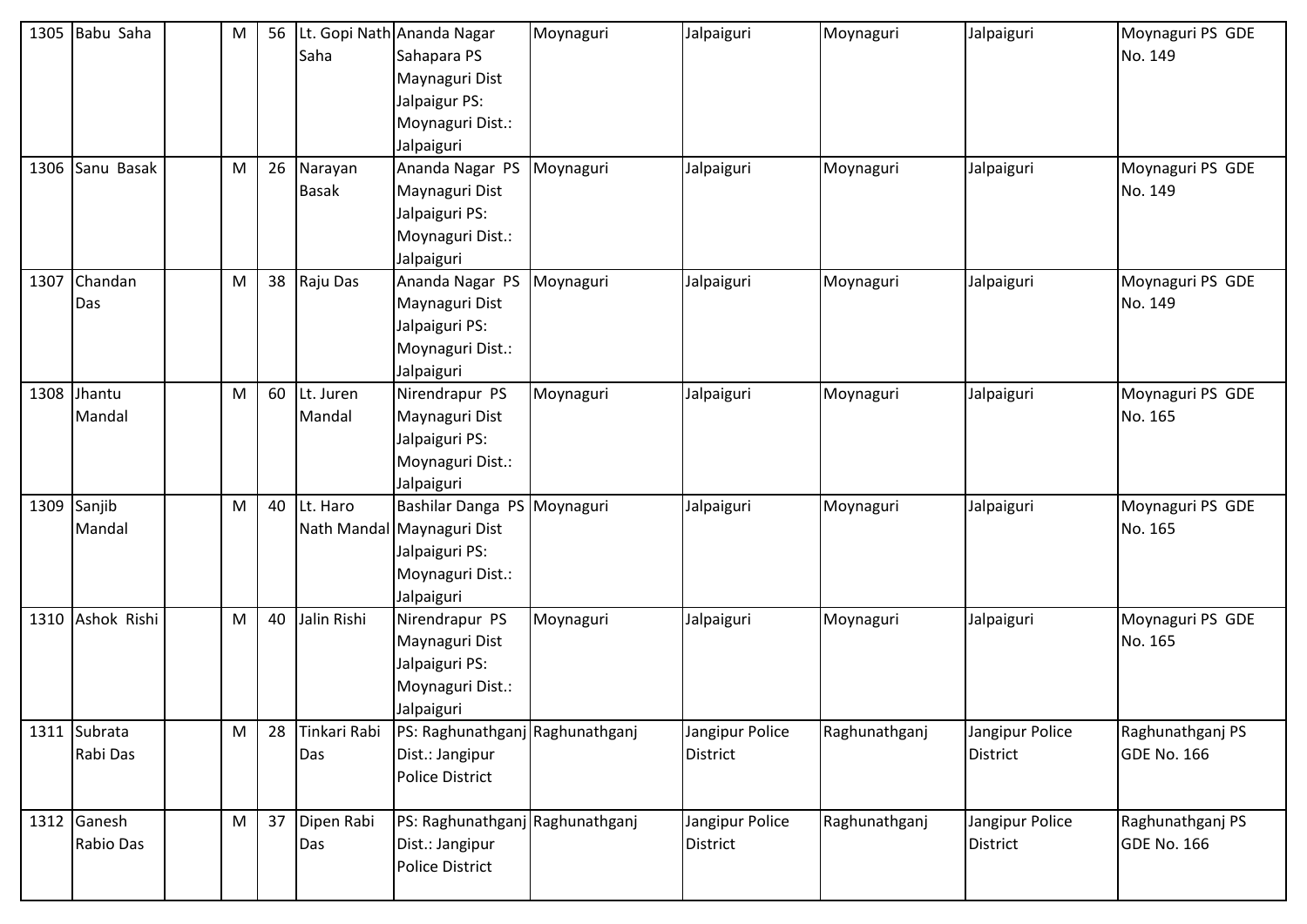|      | 1313 Abukalam<br><b>Sk</b> | M | 32 | <b>Rased Sk</b>         | PS: Raghunathganj Raghunathganj<br>Dist.: Jangipur<br><b>Police District</b>             | Jangipur Police<br><b>District</b> | Raghunathganj | Jangipur Police<br><b>District</b> | Raghunathganj PS<br><b>GDE No. 193</b> |
|------|----------------------------|---|----|-------------------------|------------------------------------------------------------------------------------------|------------------------------------|---------------|------------------------------------|----------------------------------------|
| 1314 | Rahul Sk                   | M | 22 | <b>Karibul Sk</b>       | PS: Raghunathganj Raghunathganj<br>Dist.: Jangipur<br><b>Police District</b>             | Jangipur Police<br><b>District</b> | Raghunathganj | Jangipur Police<br>District        | Raghunathganj PS<br><b>GDE No. 193</b> |
|      | 1315 Minarul<br>Mondal     | M | 33 | Lt. Nabirul<br>Mondal   | PS: Raghunathganj Raghunathganj<br>Dist.: Jangipur<br><b>Police District</b>             | Jangipur Police<br><b>District</b> | Raghunathganj | Jangipur Police<br>District        | Raghunathganj PS<br><b>GDE No. 193</b> |
|      | 1316 Ratan<br>Rabidas      | M | 23 | Dukhu<br>Rabidas        | PS: Raghunathganj Raghunathganj<br>Dist.: Jangipur<br><b>Police District</b>             | Jangipur Police<br><b>District</b> | Raghunathganj | Jangipur Police<br><b>District</b> | Raghunathganj PS<br><b>GDE No. 193</b> |
|      | 1317 Bubai<br>Ghosh        | M | 19 | Atmaram<br>Ghosh        | PS: Raghunathganj Raghunathganj<br>Dist.: Jangipur<br><b>Police District</b>             | Jangipur Police<br><b>District</b> | Raghunathganj | Jangipur Police<br>District        | Raghunathganj PS<br><b>GDE No. 193</b> |
|      | 1318 Bubai<br>Ghosh.       | M | 19 |                         | Ripen Ghosh PS: Raghunathganj Raghunathganj<br>Dist.: Jangipur<br><b>Police District</b> | Jangipur Police<br><b>District</b> | Raghunathganj | Jangipur Police<br><b>District</b> | Raghunathganj PS<br><b>GDE No. 193</b> |
| 1319 | Ripen<br>Ghosh             | M | 21 | Ghosh                   | PS: Raghunathganj Raghunathganj<br>Dist.: Jangipur<br><b>Police District</b>             | Jangipur Police<br><b>District</b> | Raghunathganj | Jangipur Police<br><b>District</b> | Raghunathganj PS<br><b>GDE No. 122</b> |
| 1320 | Soumitra<br>Singha         | M | 22 | Rabindranat<br>h Singha | PS: Raghunathganj Raghunathganj<br>Dist.: Jangipur<br><b>Police District</b>             | Jangipur Police<br><b>District</b> | Raghunathganj | Jangipur Police<br>District        | Raghunathganj PS<br><b>GDE No. 122</b> |
|      | 1321 Chiranjit<br>Ghosh    | M | 21 |                         | Sumit Ghosh PS: Raghunathganj Raghunathganj<br>Dist.: Jangipur<br>Police District        | Jangipur Police<br><b>District</b> | Raghunathganj | Jangipur Police<br><b>District</b> | Raghunathganj PS<br><b>GDE No. 122</b> |
|      | 1322 Rahul Sk              | M | 24 | Montu Sk                | PS: Raghunathganj Raghunathganj<br>Dist.: Jangipur<br><b>Police District</b>             | Jangipur Police<br><b>District</b> | Raghunathganj | Jangipur Police<br><b>District</b> | Raghunathganj PS<br><b>GDE No. 107</b> |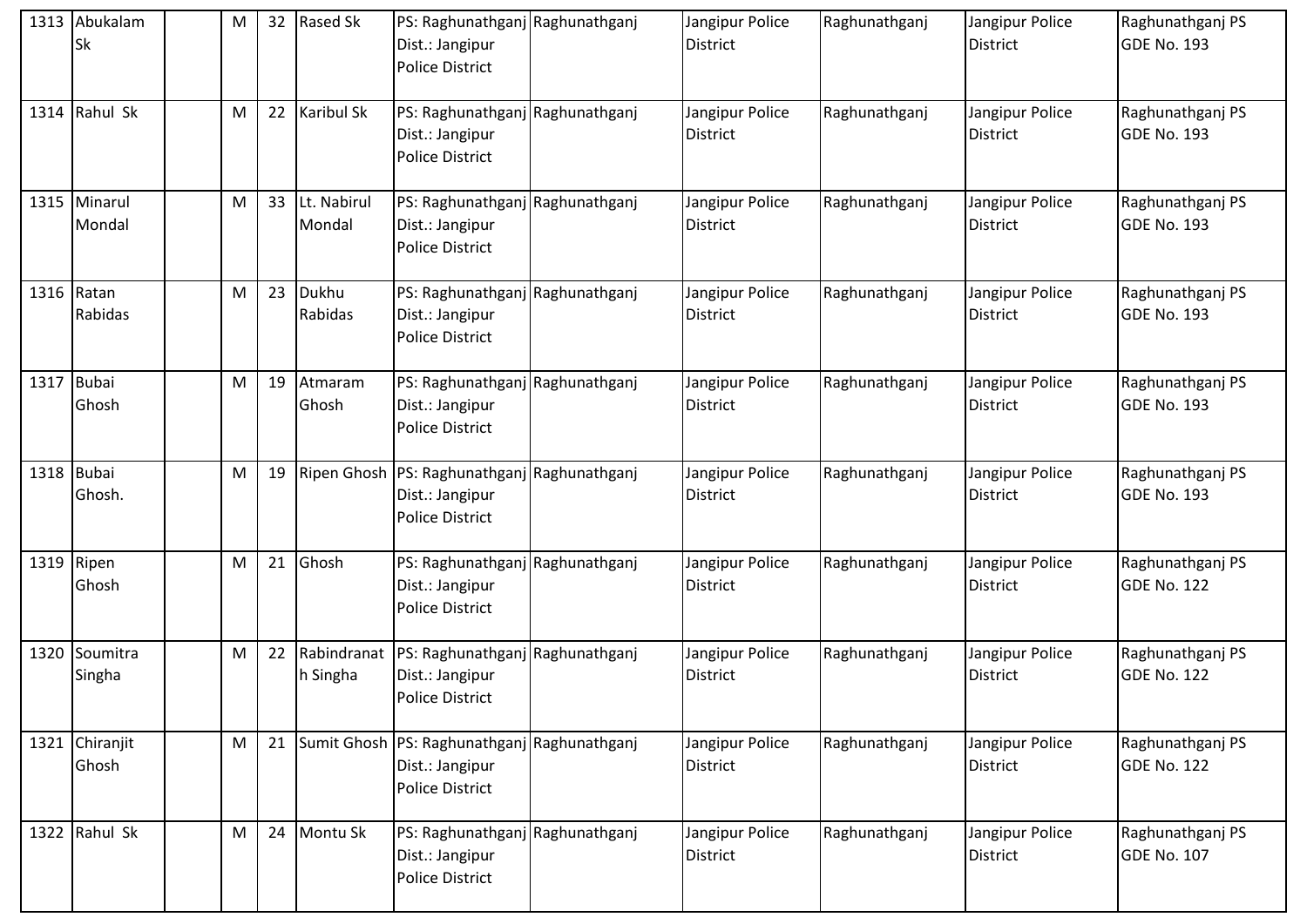|      | 1323 Montu Sk     | M | 30 | Montu Sk         | PS: Raghunathganj Raghunathganj<br>Dist.: Jangipur<br><b>Police District</b>    |            | Jangipur Police<br><b>District</b> | Raghunathganj | Jangipur Police<br><b>District</b> | Raghunathganj PS<br><b>GDE No. 107</b> |
|------|-------------------|---|----|------------------|---------------------------------------------------------------------------------|------------|------------------------------------|---------------|------------------------------------|----------------------------------------|
|      | 1324 Sadek Sk     | M | 28 | Montu Sk         | PS: Raghunathganj Raghunathganj<br>Dist.: Jangipur<br><b>Police District</b>    |            | Jangipur Police<br><b>District</b> | Raghunathganj | Jangipur Police<br><b>District</b> | Raghunathganj PS<br><b>GDE No. 107</b> |
| 1325 | Abdul Basir Basir | M | 18 |                  | Rafikul Islam Halimbagh PS:<br>Sagardighi Dist.:<br>Jangipur Police<br>District | Sagardighi | Jangipur Police<br><b>District</b> | Sagardighi    | Jangipur Police<br><b>District</b> | Sagardighi PS GDE No.<br>146           |
| 1326 | Sagar<br>Mondal   | M | 20 | Tamal<br>Mondal  | Narasinghapur<br>PS: Sagardighi<br>Dist.: Jangipur<br><b>Police District</b>    | Sagardighi | Jangipur Police<br><b>District</b> | Sagardighi    | Jangipur Police<br><b>District</b> | Sagardighi PS GDE No.<br>182           |
|      | 1327 Taijul Sk    | M | 44 | Lt Amfol Sk      | Kabilpur PS:<br>Sagardighi Dist.:<br>Jangipur Police<br>District                | Sagardighi | Jangipur Police<br><b>District</b> | Sagardighi    | Jangipur Police<br><b>District</b> | Sagardighi PS GDE No.<br>182           |
|      | 1328 Morjem Ali   | M | 45 | Komison Ali      | Kabilpur PS:<br>Sagardighi Dist.:<br>Jangipur Police<br><b>District</b>         | Sagardighi | Jangipur Police<br><b>District</b> | Sagardighi    | Jangipur Police<br><b>District</b> | Sagardighi PS GDE No.<br>182           |
| 1329 | <b>Tatal Sk</b>   | M | 28 | Mirjul Sk        | Bahalnagar PS:<br>Sagardighi Dist.:<br>Jangipur Police<br>District              | Sagardighi | Jangipur Police<br><b>District</b> | Sagardighi    | Jangipur Police<br><b>District</b> | Sagardighi PS GDE No.<br>182           |
|      | 1330 Ketabul Sk   | M | 40 | Julmot Sk        | Bahalnagar PS:<br>Sagardighi Dist.:<br>Jangipur Police<br><b>District</b>       | Sagardighi | Jangipur Police<br>District        | Sagardighi    | Jangipur Police<br><b>District</b> | Sagardighi PS GDE No.<br>183           |
|      | 1331 Babul Sk     | M | 33 | <b>Esahak Sk</b> | Maliadanga PS:<br>Sagardighi Dist.:<br>Jangipur Police<br><b>District</b>       | Sagardighi | Jangipur Police<br><b>District</b> | Sagardighi    | Jangipur Police<br><b>District</b> | Sagardighi PS GDE No.<br>183           |
|      | 1332 Sajahan Sk   | M | 55 | Lt Amir<br>Hamza | Santoshpur PS:<br>Sagardighi Dist.:<br>Jangipur Police<br>District              | Sagardighi | Jangipur Police<br><b>District</b> | Sagardighi    | Jangipur Police<br><b>District</b> | Sagardighi PS GDE No.<br>183           |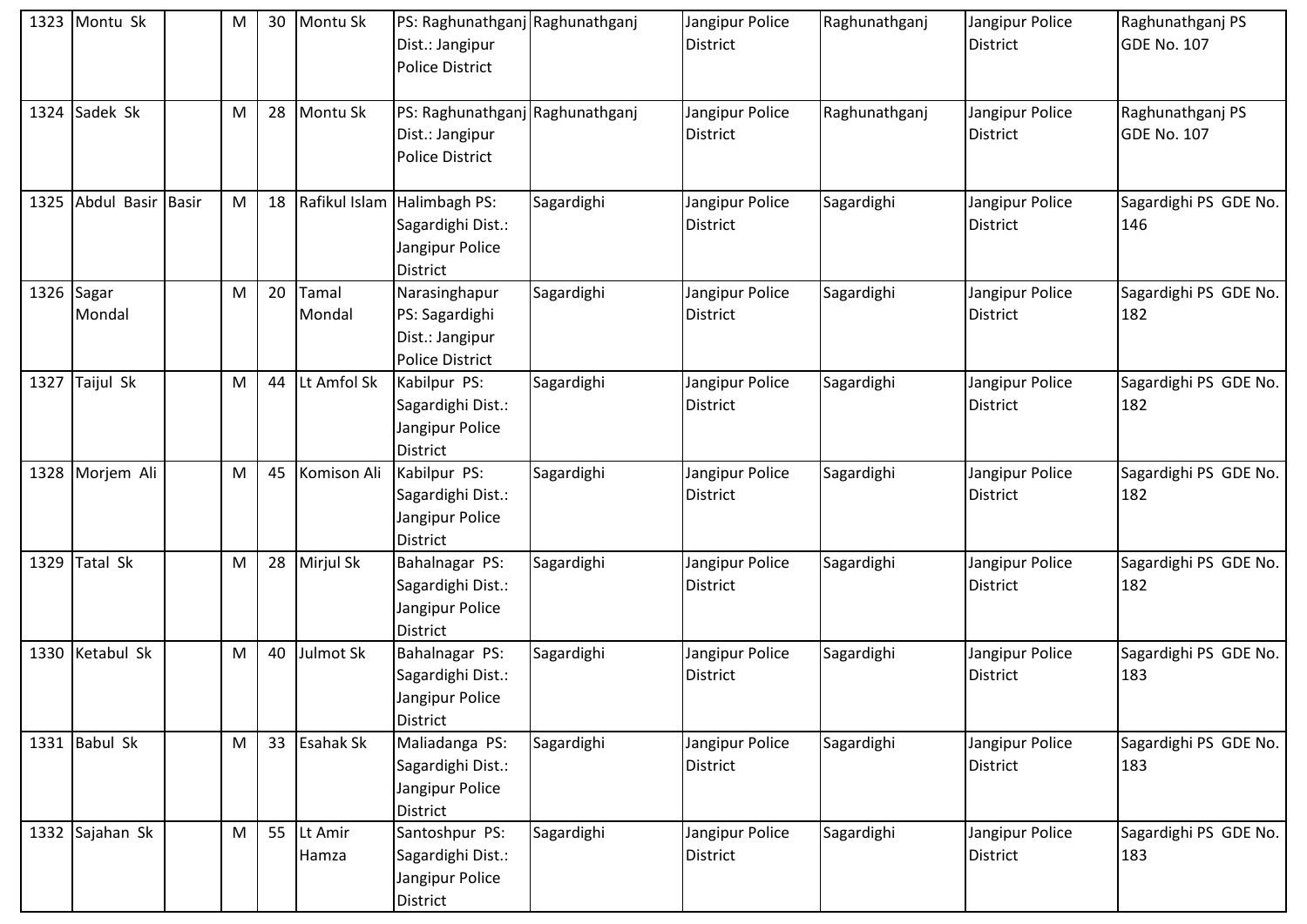| 1333 | Gonesh<br>Hembram | M | 22 | Charan<br>Hembram      | Srighanta<br>Dakbangla PS:<br>Katwa Dist.: Purba<br>Burdwan                             | Katwa       | Purba Burdwan                      | Sagardighi  | Jangipur Police<br><b>District</b> | Sagardighi PS GDE No.<br>189  |
|------|-------------------|---|----|------------------------|-----------------------------------------------------------------------------------------|-------------|------------------------------------|-------------|------------------------------------|-------------------------------|
|      | 1334 Eklasur Sk   |   | 20 | Yeasin Sk              | Chaksapur PS:<br>Samsherganj Dist.:<br>Jangipur Police<br><b>District</b>               | Samsherganj | Jangipur Police<br><b>District</b> | Samsherganj | Jangipur Police<br><b>District</b> | Samsherganj PS GDE<br>No. 127 |
| 1335 | Mostak Sk         |   | 42 | Daresh Sk              | Chaksapur PS:<br>Samsherganj Dist.:<br>Jangipur Police<br><b>District</b>               | Samsherganj | Jangipur Police<br><b>District</b> | Samsherganj | Jangipur Police<br><b>District</b> | Samsherganj PS GDE<br>No. 127 |
| 1336 | Matin Sk          |   | 36 | Kayem Sk               | Housenagar PS:<br>Samsherganj Dist.:<br>Jangipur Police<br><b>District</b>              | Samsherganj | Jangipur Police<br><b>District</b> | Samsherganj | Jangipur Police<br><b>District</b> | Samsherganj PS GDE<br>No. 127 |
|      | 1337 Amirul Sk    |   | 39 | Asamuddin<br><b>Sk</b> | <b>Houesnagar PS:</b><br>Samsherganj Dist.:<br>Jangipur Police<br><b>District</b>       | Samsherganj | Jangipur Police<br><b>District</b> | Samsherganj | Jangipur Police<br><b>District</b> | Samsherganj PS GDE<br>No. 127 |
|      | 1338 Sadikul Sk   |   | 36 |                        | Jalaluddin Sk Mamrejpur PS:<br>Samsherganj Dist.:<br>Jangipur Police<br><b>District</b> | Samsherganj | Jangipur Police<br><b>District</b> | Samsherganj | Jangipur Police<br><b>District</b> | Samsherganj PS GDE<br>No. 127 |
|      | 1339 Sanaul Sk    |   | 37 | Nur Islam              | Chaksapur PS:<br>Samsherganj Dist.:<br>Jangipur Police<br><b>District</b>               | Samsherganj | Jangipur Police<br><b>District</b> | Samsherganj | Jangipur Police<br><b>District</b> | Samsherganj PS GDE<br>No. 127 |
|      | 1340 Sajjad Sk    |   | 45 | Kayed Sk               | Chaksapur PS:<br>Samsherganj Dist.:<br>Jangipur Police<br><b>District</b>               | Samsherganj | Jangipur Police<br><b>District</b> | Samsherganj | Jangipur Police<br><b>District</b> | Samsherganj PS GDE<br>No. 127 |
|      | 1341 Jaidur Sk    |   |    | 42 Nuresh Sk           | Chaksapur PS:<br>Samsherganj Dist.:<br>Jangipur Police<br><b>District</b>               | Samsherganj | Jangipur Police<br><b>District</b> | Samsherganj | Jangipur Police<br><b>District</b> | Samsherganj PS GDE<br>No. 127 |
|      | 1342 Nur Islam    |   | 47 | <b>Ainal Sk</b>        | Chaksapur PS:<br>Samsherganj Dist.:<br>Jangipur Police<br>District                      | Samsherganj | Jangipur Police<br><b>District</b> | Samsherganj | Jangipur Police<br><b>District</b> | Samsherganj PS GDE<br>No. 127 |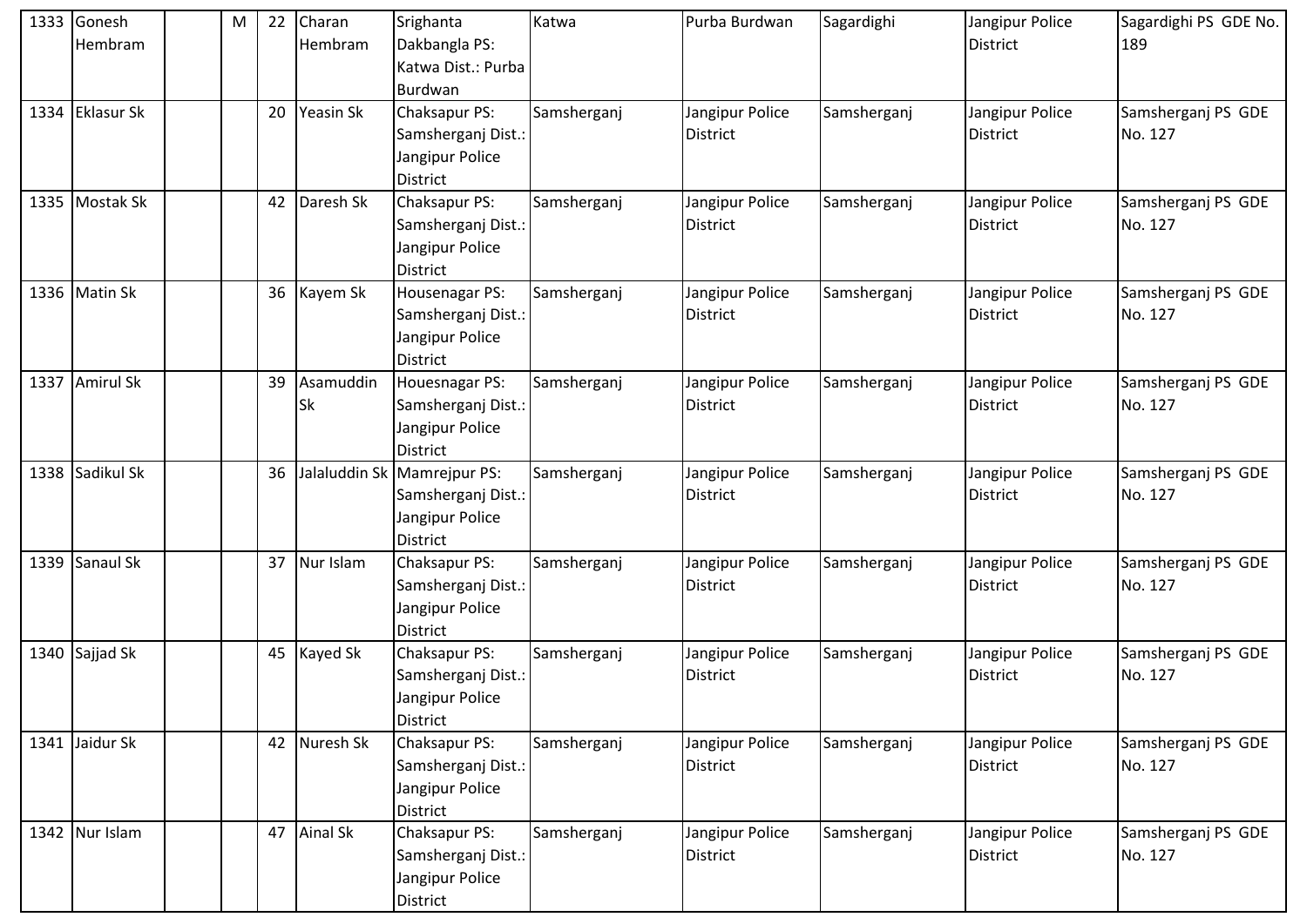|      | 1343 Srimanta<br>Pramanik |             | M | 26 | Lt Ratan<br>Pramanik | Jalangapara PS:<br>Suti Dist.: Jangipur<br><b>Police District</b>                      | Suti          | Jangipur Police<br><b>District</b> | Suti      | Jangipur Police<br><b>District</b> | Suti PS GDE No. 84          |
|------|---------------------------|-------------|---|----|----------------------|----------------------------------------------------------------------------------------|---------------|------------------------------------|-----------|------------------------------------|-----------------------------|
|      | 1344 Milan<br>Pramanik    |             | M | 23 | Lt Ratan<br>Pramanik | Jalangapara PS:<br>Suti Dist.: Jangipur<br><b>Police District</b>                      | Suti          | Jangipur Police<br><b>District</b> | Suti      | Jangipur Police<br><b>District</b> | Suti PS GDE No. 84          |
|      | 1345 Pandab<br>Mondal     |             | M | 57 | Mondal               | Lt Bholanath Sarala Kishorpur<br>PS: Suti Dist.:<br>Jangipur Police<br><b>District</b> | Suti          | Jangipur Police<br><b>District</b> | Suti      | Jangipur Police<br><b>District</b> | Suti PS GDE No. 72          |
|      | 1346 Alimuddin<br>Sk      | <b>Babu</b> | M | 22 | Lakhu Sk             | Sitapahari PS: Suti Suti<br>Dist.: Jangipur<br><b>Police District</b>                  |               | Jangipur Police<br><b>District</b> | Suti      | Jangipur Police<br><b>District</b> | Suti PS GDE No. 45          |
| 1347 | Salam Sk                  |             | M | 19 | Kalu Sk              | Aatogoli PS: Suti<br>Dist.: Jangipur<br><b>Police District</b>                         | Suti          | Jangipur Police<br><b>District</b> | Suti      | Jangipur Police<br><b>District</b> | Suti PS GDE No. 45          |
|      | 1348 Rajesh<br>Khan       |             | M |    | Saifuddin<br>Khan    | Bahutali PS: Suti<br>Dist.: Jangipur<br><b>Police District</b>                         | Suti          | Jangipur Police<br><b>District</b> | Suti      | Jangipur Police<br><b>District</b> | Suti PS GDE No. 45          |
|      | 1349 Saifuddin<br>Khan    |             | M | 45 | Lt Korban<br>Khan    | Bahutali PS: Suti<br>Dist.: Jangipur<br><b>Police District</b>                         | Suti          | Jangipur Police<br><b>District</b> | Suti      | Jangipur Police<br><b>District</b> | Suti PS GDE No. 45          |
|      | 1350 Asit Dolai           |             |   |    | <b>Rabin Sing</b>    | Vill+PO-Petbindhi Beliabera<br>PS: Beliabera Dist.:<br>Jhargram                        |               | Jhargram                           | Beliabera | Jhargram                           | Beliabera PS GDE No.<br>119 |
|      | 1351 Maheswar<br>Murmu    |             |   |    | h Murmu              | Narendranat Vill-Gurbhanga,<br>PO-Aguiboni PS:<br>Jhargram Dist.:<br>Jhargram          | Jhargram      | Jhargram                           | Beliabera | Jhargram                           | Beliabera PS GDE No.<br>134 |
|      | 1352 Biswajit<br>Mahakul  |             |   |    | Kamal<br>Mahakul     | Vill-Porasia, PO-<br>Chatinasole, PS:<br>Gopiballavpur<br>Dist.: Jhargram              | Gopiballavpur | Jhargram                           | Beliabera | Jhargram                           | Beliabera PS GDE No.<br>134 |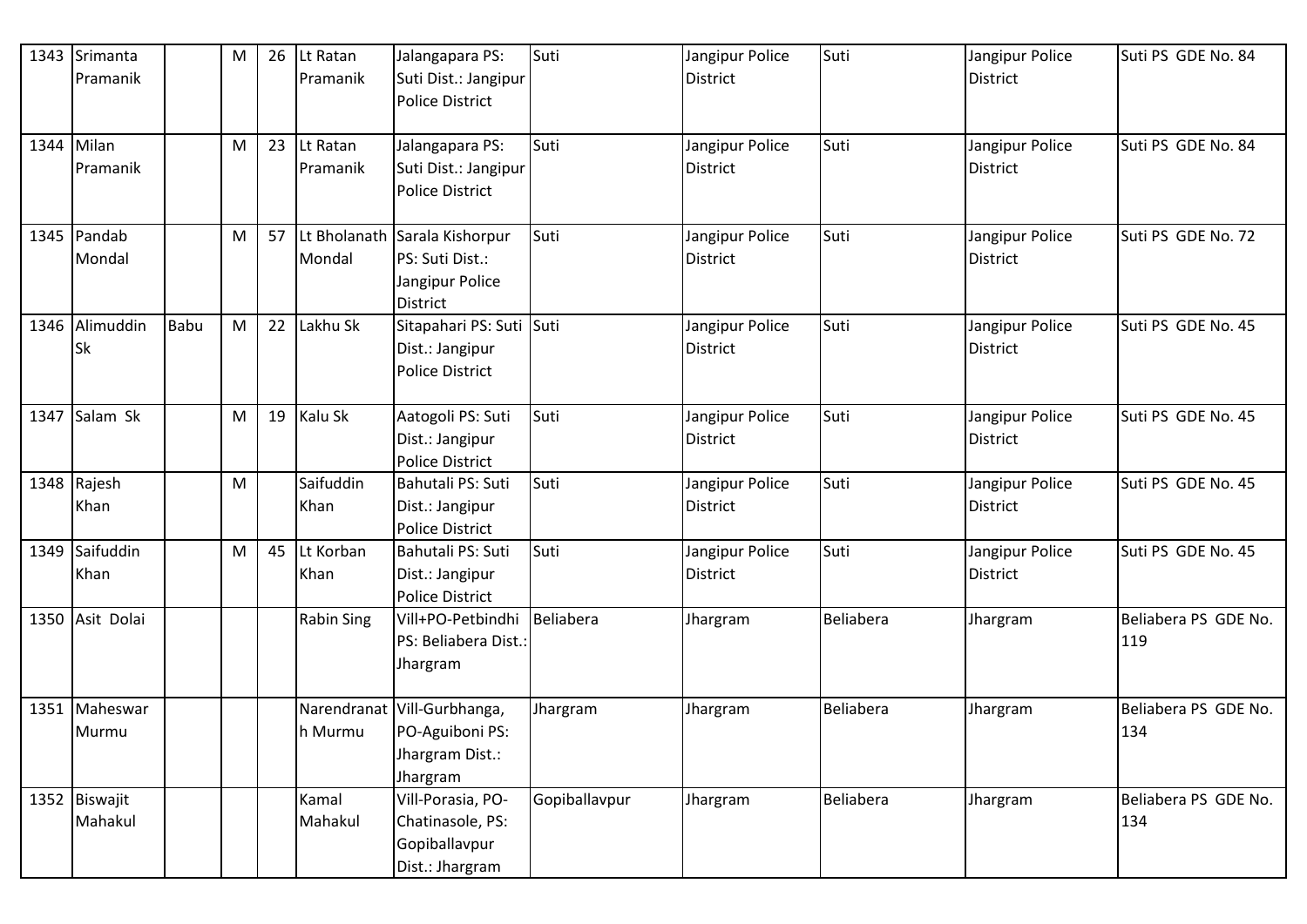| 1353 | Samarendra Kalipa<br>Karan   | da | M | 51 | Lt. Pasupati<br>Karan | Vill-<br>Bangshidharpur                                                                | Gopiballavpur | Jhargram        | Gopiballavpur | Jhargram | Gopiballavpur PS GDE<br>No. 174                |
|------|------------------------------|----|---|----|-----------------------|----------------------------------------------------------------------------------------|---------------|-----------------|---------------|----------|------------------------------------------------|
|      |                              |    |   |    |                       | PS: Gopiballavpur<br>Dist.: Jhargram                                                   |               |                 |               |          |                                                |
| 1354 | Sumit<br>Majumder            |    |   | 29 | Debasis<br>Majumder   | Bachurdoba<br>PO+PS+Dist-<br>Jhargram                                                  |               | <b>Basirhat</b> | Jhargram      | Jhargram | Jhargram PS GDE No.<br>115                     |
|      | 1355 Nadan<br><b>Mallick</b> |    | M | 30 | Janaki<br>Mallick     | of Vill - Sijua PS-<br>Lalgarh, Dist -<br>Jhargram PS:<br>Lalgarh Dist.:<br>Jhargram   | Lalgarh       | Jhargram        | Lalgarh       | Jhargram | Lalgarh PS GDE No.<br>135                      |
|      | 1356 Basak<br>Molla          |    | M | 19 | Mallick               | Lt. Gurupada PS: Lalgarh Dist.:<br>Jhargram                                            | Lalgarh       | Jhargram        | Lalgarh       | Jhargram | Lalgarh PS Outpost<br>Ramgarh OP GDE No.<br>73 |
| 1357 | Koushik<br>Pratihar          |    | M | 36 | Muktipada<br>Pratihar | of Vill-Lachipur,<br>PS- Lalgarh, Dist -<br>Jhargram PS:<br>Lalgarh Dist.:<br>Jhargram | Lalgarh       | Jhargram        | Lalgarh       | Jhargram | Lalgarh PS GDE No.<br>135                      |
| 1358 | Shivaprasad<br>Karan         |    | M | 47 | Chittaranjan<br>Karan | Of Vill-Lachipur,<br>PS- Lalgarh, Dist -<br>Jhargram PS:<br>Lalgarh Dist.:<br>Jhargram | Lalgarh       | Jhargram        | Lalgarh       | Jhargram | Lalgarh PS GDE No.<br>135                      |
| 1359 | Nirmal<br>Mandal             |    | M | 31 | Rahit<br>Mandal       | Of Vill - Sijua PS-<br>Lalgarh, Dist -<br>Jhargram PS:<br>Lalgarh Dist.:<br>Jhargram   | Lalgarh       | Jhargram        | Lalgarh       | Jhargram | Lalgarh PS GDE No.<br>135                      |
|      | 1360 Nandan<br>Mallick       |    | M | 30 | Jonaki<br>Mallick     | of Vill - Sijua PS-<br>Lalgarh, Dist -<br>Jhargram PS:<br>Lalgarh Dist.:<br>Jhargram   | Lalgarh       | Jhargram        | Lalgarh       | Jhargram | Lalgarh PS GDE No.<br>135                      |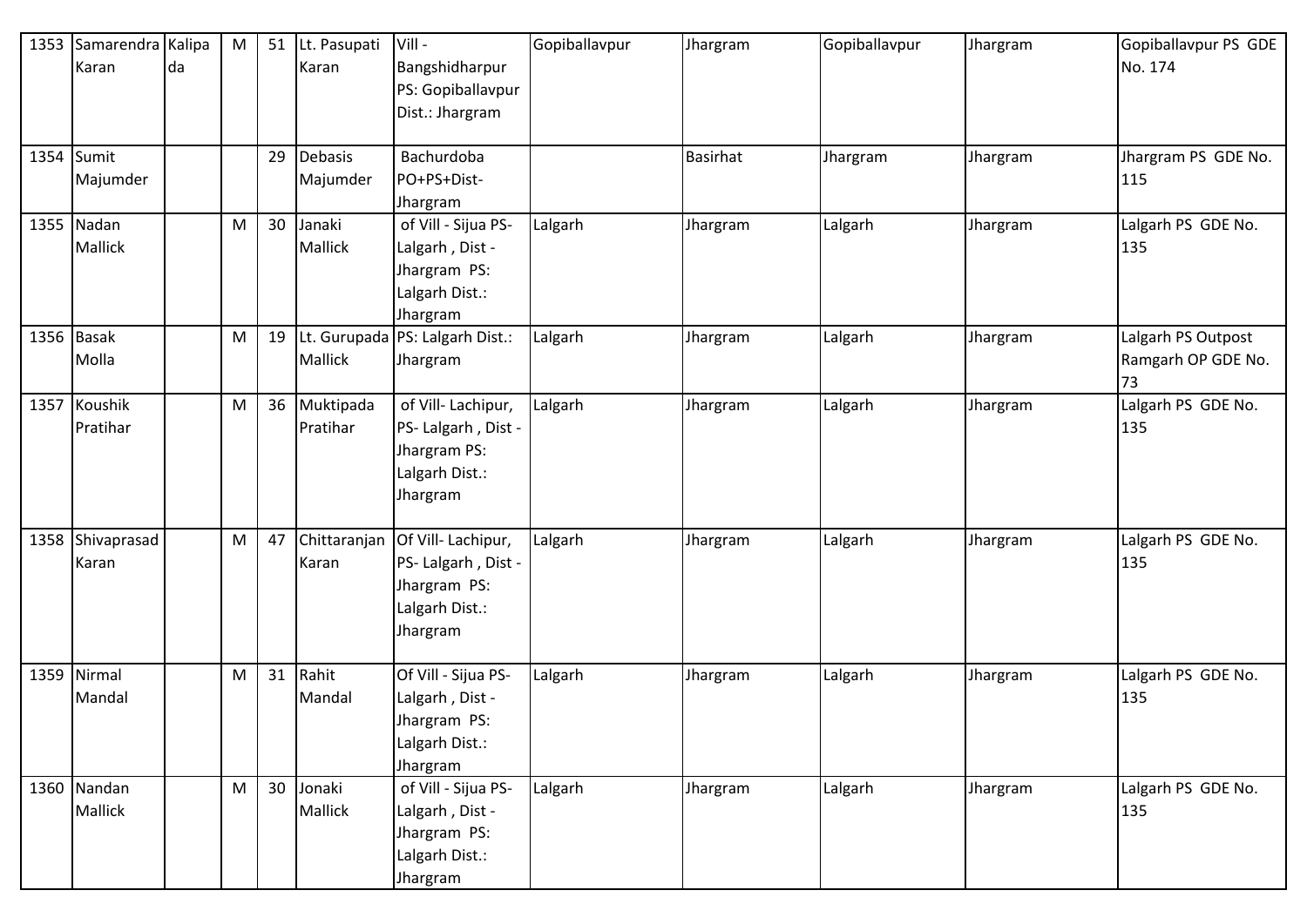| 1361 | Bosak<br>Molla                   | M | 19 | Gurupada<br>Mallick         | Vill-Ramgarh, PO-<br>Ramgarh PS-<br>Lalgarh, Dist-<br>Jhargr PS: Lalgarh<br>Dist.: Jhargram | Lalgarh | Jhargram             | Lalgarh            | Jhargram                                | Lalgarh PS Outpost<br>Ramgarh OP GDE No.<br>73 |
|------|----------------------------------|---|----|-----------------------------|---------------------------------------------------------------------------------------------|---------|----------------------|--------------------|-----------------------------------------|------------------------------------------------|
|      | 1362 Birendra<br>Kumar<br>Mondal |   | 40 | Lt<br>Tarakeshwar<br>Mondal | Dhulagarh                                                                                   |         | <b>Basirhat</b>      | Sankrail           | <b>Howrah Police</b><br>Commissionerate | Sankrail PS GDE No.<br>165                     |
| 1363 | Natowar<br>Mondal                |   | 32 | Mahendra<br>Mondal          |                                                                                             |         | <b>Basirhat</b>      | Sankrail           | <b>Howrah Police</b><br>Commissionerate | Sankrail PS GDE No.<br>165                     |
|      | 1364 Palash<br>Mondal            |   | 57 | Shyam<br>Mondal             | Bhagabatipur                                                                                |         | <b>Basirhat</b>      | Sankrail           | <b>Howrah Police</b><br>Commissionerate | Sankrail PS GDE No.<br>165                     |
|      | 1365 Sourav<br>Kolley            |   | 25 | Rabin Kolley                |                                                                                             |         | <b>Basirhat</b>      | Sankrail           | <b>Howrah Police</b><br>Commissionerate | Sankrail PS GDE No.<br>165                     |
|      | 1366 Sk Hakim                    |   | 22 | Sk Azim                     | Dhulagarh                                                                                   |         | <b>Basirhat</b>      | Sankrail           | <b>Howrah Police</b><br>Commissionerate | Sankrail PS GDE No.<br>165                     |
| 1367 | <b>Rabiul Sk</b>                 |   | 28 | Lt<br>Sahabuddin            |                                                                                             |         | <b>Basirhat</b>      | Sankrail           | <b>Howrah Police</b><br>Commissionerate | Sankrail PS GDE No.<br>104                     |
|      | 1368 Raju Jana                   |   | 33 | Ratan Jana                  | Saradapolly<br>Mourigram                                                                    |         | <b>Basirhat</b>      | Sankrail           | <b>Howrah Police</b><br>Commissionerate | Sankrail PS GDE No.<br>104                     |
| 1369 | <b>Subhas</b><br>Pramanick       |   | 29 | <b>Bhola</b><br>Pramanick   |                                                                                             |         | <b>Basirhat</b>      | Sankrail           | <b>Howrah Police</b><br>Commissionerate | Sankrail PS GDE No.<br>104                     |
|      | 1370 Abhijit Das                 |   | 22 | Lt. Haru Das                | Nimtala<br>Panchpara                                                                        |         | <b>Basirhat</b>      | Sankrail           | <b>Howrah Police</b><br>Commissionerate | Sankrail PS GDE No.<br>104                     |
| 1371 | <b>Bhola Pal</b>                 |   | 42 | Sasticharan<br>Pal          |                                                                                             |         | <b>Basirhat</b>      | Sankrail           | <b>Howrah Police</b><br>Commissionerate | Sankrail PS GDE No.<br>104                     |
|      | 1372 Jiten Das                   |   | 29 | Monoj Das                   | <b>Bauria Uttar</b>                                                                         |         | <b>Basirhat</b>      | Sankrail           | <b>Howrah Police</b><br>Commissionerate | Sankrail PS GDE No.<br>261                     |
|      | 1373 Sandip<br>Manna             | M |    |                             | 27 Sital Manna Majilispur PS:<br>Daspur Dist.:<br>Paschim<br>Mednipore                      | Daspur  | Paschim<br>Mednipore | Kharagpur g.r.p.s. | Kharagpur G.R.P.                        | Kharagpur g.r.p.s. PS<br>GDE No. 88            |
|      | 1374 Suraj Maity                 | M |    | Rabindra<br>Nath Maity      | Paltaber PS:<br>Daspur Dist.:<br>Paschim<br>Mednipore                                       | Daspur  | Paschim<br>Mednipore | Kharagpur g.r.p.s. | Kharagpur G.R.P.                        | Kharagpur g.r.p.s. PS<br>GDE No. 88            |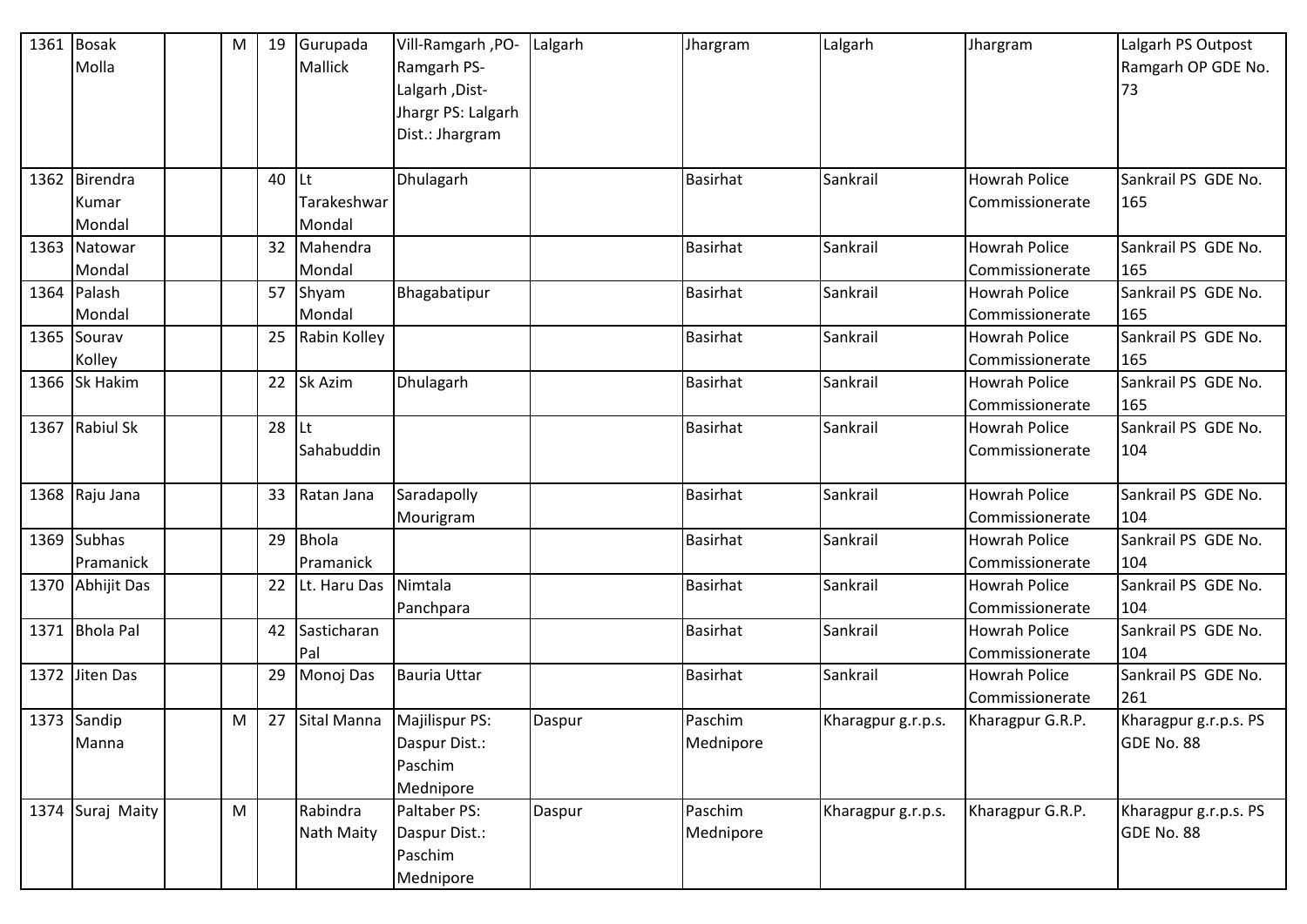| 1375        | Ajay<br>Murmu           | M | 24 | Baidyanath<br>Murmu         | Moglampur PS:<br>Memari Dist.:<br>Purba Burdwan                                         | Memari   | Purba Burdwan                                 | Kharagpur g.r.p.s. | Kharagpur G.R.P. | Kharagpur g.r.p.s. PS<br>GDE No. 88 |
|-------------|-------------------------|---|----|-----------------------------|-----------------------------------------------------------------------------------------|----------|-----------------------------------------------|--------------------|------------------|-------------------------------------|
|             | 1376 Md Sakil<br>Ahamed | M | 34 | Lt Ismail<br><b>Mallick</b> | Bijoyramchak PS:<br>Panskura Dist.:<br>Purba Mednipore                                  | Panskura | Purba Mednipore                               | Kharagpur g.r.p.s. | Kharagpur G.R.P. | Kharagpur g.r.p.s. PS<br>GDE No. 88 |
| 1377        | Ansar<br><b>Mallick</b> | M | 34 | Lt Ismail<br><b>Mallick</b> | Bijoyramchak PS:<br>Panskura Dist.:<br>Purba Mednipore                                  | Panskura | Purba Mednipore                               | Kharagpur g.r.p.s. | Kharagpur G.R.P. | Kharagpur g.r.p.s. PS<br>GDE No. 88 |
|             | 1378 Samaresh<br>Majhi  | M | 20 | Ganesh<br>Majhi             | Shyamsundarpur<br>PS: Sabang Dist.:<br>Paschim<br>Mednipore                             | Sabang   | Paschim<br>Mednipore                          | Kharagpur g.r.p.s. | Kharagpur G.R.P. | Kharagpur g.r.p.s. PS<br>GDE No. 97 |
| 1379        | Sanjit Kurai            | M | 21 | Mohan Kurai Basuliya PS:    | Sabang Dist.:<br>Paschim<br>Mednipore                                                   | Sabang   | Paschim<br>Mednipore                          | Kharagpur g.r.p.s. | Kharagpur G.R.P. | Kharagpur g.r.p.s. PS<br>GDE No. 97 |
| 1380 Kaale  | Thapa                   | M | 22 | Krishna<br>Гарра            | Durgapur PS:<br>Durgapur Dist.:<br>Asansol Durgapur<br>Police<br>Commissionerate        | Durgapur | Asansol Durgapur<br>Police<br>Commissionerate | Kharagpur g.r.p.s. | Kharagpur G.R.P. | Kharagpur g.r.p.s. PS<br>GDE No. 97 |
| 1381 Tijraj | Hossen                  | M | 19 | Tumni<br>Khatore            | Durgapur PS:<br>Durgapur Dist.:<br><b>Asansol Durgapur</b><br>Police<br>Commissionerate | Durgapur | Asansol Durgapur<br>Police<br>Commissionerate | Kharagpur g.r.p.s. | Kharagpur G.R.P. | Kharagpur g.r.p.s. PS<br>GDE No. 97 |
| 1382 Md     | Masoom                  | M | 21 | Md Firoj                    | Panagarh PS:<br>Durgapur Dist.:<br>Asansol Durgapur<br>Police<br>Commissionerate        | Durgapur | Asansol Durgapur<br>Police<br>Commissionerate | Kharagpur g.r.p.s. | Kharagpur G.R.P. | Kharagpur g.r.p.s. PS<br>GDE No. 97 |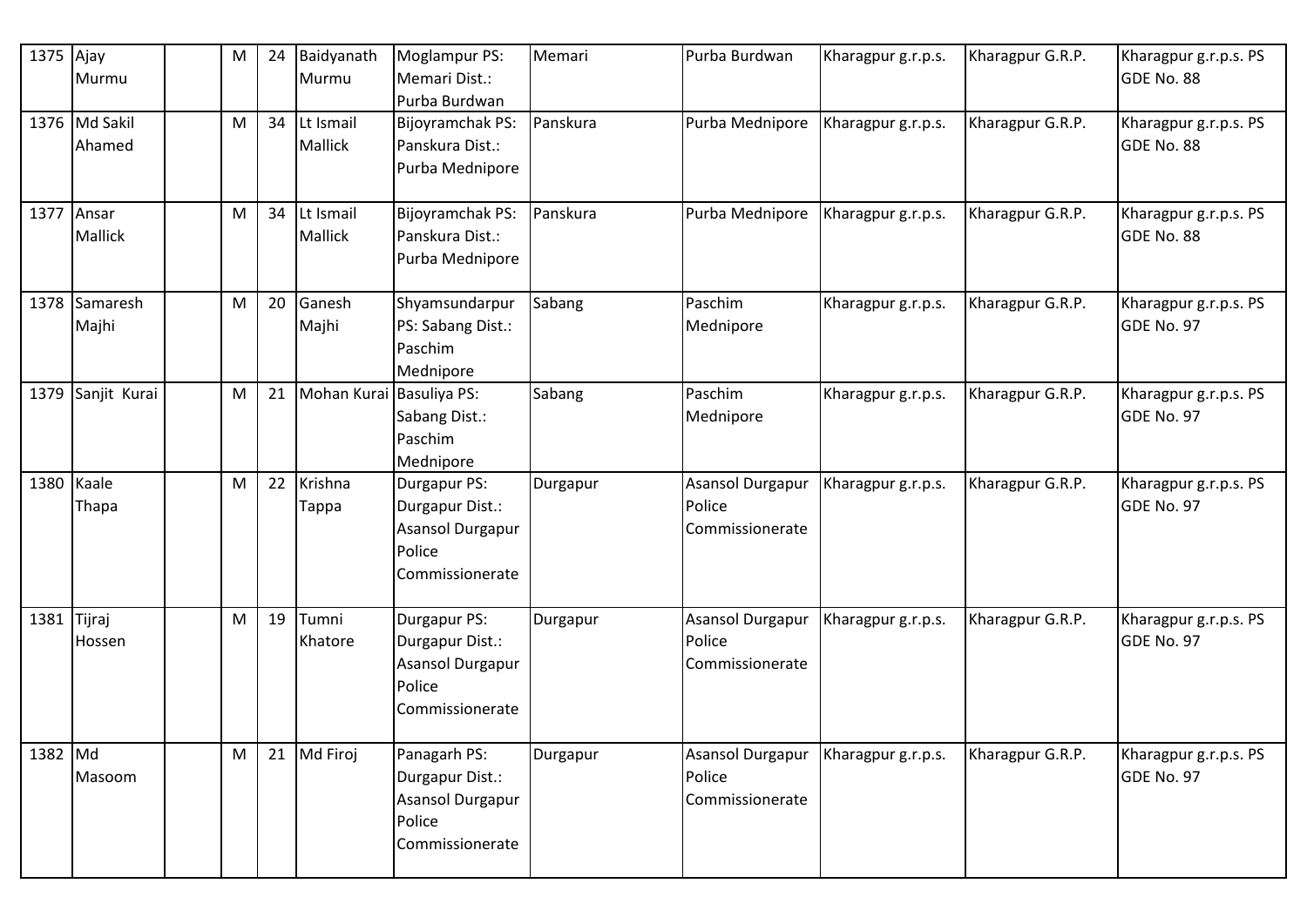| 1383 | Rajibul<br>Islam            | M | 18 | Iman Ali                | <b>Burdwan PS:</b><br>Durgapur Dist.:<br><b>Asansol Durgapur</b><br>Police<br>Commissionerate | Durgapur | <b>Asansol Durgapur</b><br>Police<br>Commissionerate | Kharagpur g.r.p.s. | Kharagpur G.R.P. | Kharagpur g.r.p.s. PS<br>GDE No. 97         |
|------|-----------------------------|---|----|-------------------------|-----------------------------------------------------------------------------------------------|----------|------------------------------------------------------|--------------------|------------------|---------------------------------------------|
| 1384 | Sincharan<br>Saren          | M | 21 | Sunil Saren             | Moglampur PS:<br>Memari Dist.:<br>Purba Burdwan                                               | Memari   | Purba Burdwan                                        | Kharagpur g.r.p.s. | Kharagpur G.R.P. | Kharagpur g.r.p.s. PS<br>GDE No. 97         |
| 1385 | Aksh Ray                    | M | 18 | <b>Bishu Ray</b>        | <b>Moglampur PS:</b><br>Memari Dist.:<br>Purba Burdwan                                        | Memari   | Purba Burdwan                                        | Kharagpur g.r.p.s. | Kharagpur G.R.P. | Kharagpur g.r.p.s. PS<br>GDE No. 97         |
| 1386 | Ranjan Ray                  | M | 18 | Raju Ray                | <b>Moglampur PS:</b><br>Memari Dist.:<br>Purba Burdwan                                        | Memari   | Purba Burdwan                                        | Kharagpur g.r.p.s. | Kharagpur G.R.P. | Kharagpur g.r.p.s. PS<br>GDE No. 97         |
| 1387 | Mukta<br>Karmakar           | M | 27 | <b>Naba</b><br>Karmakar | Routora PS:<br>Salbani Dist.:<br>Paschim<br>Mednipore                                         | Salbani  | Paschim<br>Mednipore                                 | Kharagpur g.r.p.s. | Kharagpur G.R.P. | Kharagpur g.r.p.s. PS<br>GDE No. 122        |
|      | 1388 Dibyendu<br>Dwari      | M | 24 | Chittaranjan<br>Dwari   | Madhabpur PS:<br>Ramnagar Dist.:<br>Purba Mednipore                                           | Ramnagar | Purba Mednipore                                      | Kharagpur g.r.p.s. | Kharagpur G.R.P. | Kharagpur g.r.p.s. PS<br>GDE No. 122        |
| 1389 | Sudipta Das                 | M | 23 | Lakhsman<br>Das         | Surkhanchak PS:<br>Khejuri Dist.:<br>Purba Mednipore                                          | Khejuri  | Purba Mednipore                                      | Kharagpur g.r.p.s. | Kharagpur G.R.P. | Kharagpur g.r.p.s. PS<br>GDE No. 122        |
| 1390 | Gobinda<br>Gopal<br>Pradhan | M | 31 | Chittaranjan<br>Pradhan | Khejuri PS: Khejuri Khejuri<br>Dist.: Purba<br>Mednipore                                      |          | Purba Mednipore                                      | Kharagpur g.r.p.s. | Kharagpur G.R.P. | Kharagpur g.r.p.s. PS<br>GDE No. 122        |
| 1391 | Tapan<br>Gope               | M | 19 | Netur Gope              | Salboni PS:<br>Jamboni Dist.:<br>Jhargram                                                     | Jamboni  | Jhargram                                             | Kharagpur g.r.p.s. | Kharagpur G.R.P. | Kharagpur g.r.p.s. PS<br><b>GDE No. 122</b> |
|      | 1392 Nityananda<br>Metla    | M | 40 | Niratan<br>Metla        | Soadighi PS:<br>Tamluk Dist.:<br>Purba Mednipore                                              | Tamluk   | Purba Mednipore                                      | Kharagpur g.r.p.s. | Kharagpur G.R.P. | Kharagpur g.r.p.s. PS<br><b>GDE No. 123</b> |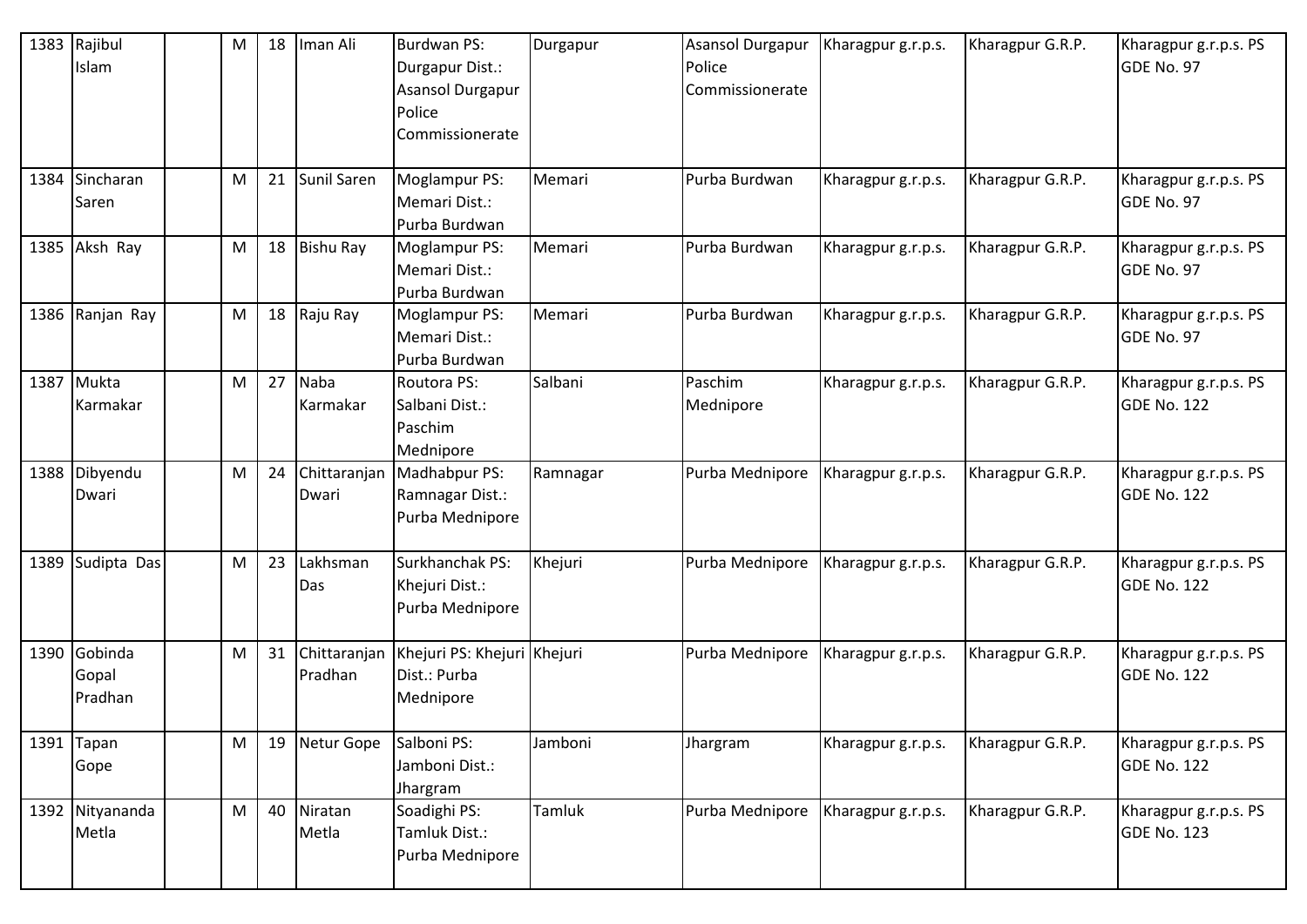|      | 1393 Suniti Kr   | M | 53 | lLt                      | Sutahata PS:                 | Sutahata    | Purba Mednipore        | Kharagpur g.r.p.s. | Kharagpur G.R.P.    | Kharagpur g.r.p.s. PS |
|------|------------------|---|----|--------------------------|------------------------------|-------------|------------------------|--------------------|---------------------|-----------------------|
|      | Barman           |   |    |                          | Sambhunath Sutahata Dist.:   |             |                        |                    |                     | GDE No. 123           |
|      |                  |   |    | <b>Barman</b>            | Purba Mednipore              |             |                        |                    |                     |                       |
|      | 1394 Sambhu      | M | 37 | Lakhan                   | Narendrapur PS:              | Midnapore   | Paschim                | Kharagpur g.r.p.s. | Kharagpur G.R.P.    | Kharagpur g.r.p.s. PS |
|      | Hansda           |   |    | Hansda                   | Midnapore Dist.:             |             | Mednipore              |                    |                     | <b>GDE No. 123</b>    |
|      |                  |   |    |                          | Paschim                      |             |                        |                    |                     |                       |
|      |                  |   |    |                          | Mednipore                    |             |                        |                    |                     |                       |
|      | 1395 Pradip      | M | 19 | Chowdhuri                | Salboni PS:                  | Jamboni     | Jhargram               | Kharagpur g.r.p.s. | Kharagpur G.R.P.    | Kharagpur g.r.p.s. PS |
|      | Khilari          |   |    | Khilari                  | Jamboni Dist.:               |             |                        |                    |                     | <b>GDE No. 123</b>    |
|      |                  |   |    |                          | Jhargram                     |             |                        |                    |                     |                       |
|      | 1396 Kailash     | M | 20 | Sunil Bagal              | Salboni PS:                  | Jamboni     | Jhargram               | Kharagpur g.r.p.s. | Kharagpur G.R.P.    | Kharagpur g.r.p.s. PS |
|      | <b>Bagal</b>     |   |    |                          | Jamboni Dist.:               |             |                        |                    |                     | <b>GDE No. 123</b>    |
|      |                  |   |    |                          | Jhargram                     |             |                        |                    |                     |                       |
|      | 1397 Kantalal    | M | 47 | Lakhan Ch                | <b>Sitalpur PS:</b>          | Nandakumar  | Purba Mednipore        | Kharagpur g.r.p.s. | Kharagpur G.R.P.    | Kharagpur g.r.p.s. PS |
|      | Manna            |   |    | Manna                    | Nandakumar Dist.:            |             |                        |                    |                     | GDE No. 123           |
|      |                  |   |    |                          | Purba Mednipore              |             |                        |                    |                     |                       |
|      | 1398 Nur Islam   | M | 59 | ate Ahad Ali Sinhati PS: |                              | Dhubulia    | Krishnanagar           | Dhubulia           | Krishnanagar Police | Dhubulia PS GDE No.   |
|      | Sk               |   |    | <b>Sk</b>                | Dhubulia Dist.:              |             | <b>Police District</b> |                    | <b>District</b>     | 139                   |
|      |                  |   |    |                          | Krishnanagar                 |             |                        |                    |                     |                       |
|      |                  |   |    |                          | <b>Police District</b>       |             |                        |                    |                     |                       |
| 1399 | <b>Buddhdeb</b>  | M | 30 |                          | Rabin Ghosh Chowgacha PS:    | Dhubulia    | Krishnanagar           | Dhubulia           | Krishnanagar Police | Dhubulia PS GDE No.   |
|      | Ghosh            |   |    |                          | Dhubulia Dist.:              |             | <b>Police District</b> |                    | <b>District</b>     | 139                   |
|      |                  |   |    |                          | Krishnanagar                 |             |                        |                    |                     |                       |
|      |                  |   |    |                          | <b>Police District</b>       |             |                        |                    |                     |                       |
|      | 1400 Shyamal     | M |    | S/o Lt.                  | Shambhunagar, PS Nakashipara |             | Krishnanagar           | Nakashipara        | Krishnanagar Police | Nakashipara PS GDE    |
|      | Majumdar         |   |    | <b>Kartick</b>           | Nakashipara Nadia            |             | <b>Police District</b> |                    | <b>District</b>     | No. 190               |
|      |                  |   |    | Majumdar                 | PS: Nakashipara              |             |                        |                    |                     |                       |
|      |                  |   |    |                          | Dist.: Krishnanagar          |             |                        |                    |                     |                       |
|      |                  |   |    |                          | <b>Police District</b>       |             |                        |                    |                     |                       |
|      |                  |   |    |                          |                              |             |                        |                    |                     |                       |
|      | 1401 Sajal Barui | M |    | S/o Prbhat               | Patikabari, PS               | Nakashipara | Krishnanagar           | Nakashipara        | Krishnanagar Police | Nakashipara PS GDE    |
|      |                  |   |    | Barui                    | Nakashipara,                 |             | <b>Police District</b> |                    | <b>District</b>     | No. 193               |
|      |                  |   |    |                          | Nadia PS:                    |             |                        |                    |                     |                       |
|      |                  |   |    |                          | Nakashipara Dist.:           |             |                        |                    |                     |                       |
|      |                  |   |    |                          | Krishnanagar                 |             |                        |                    |                     |                       |
|      |                  |   |    |                          | <b>Police District</b>       |             |                        |                    |                     |                       |
|      |                  |   |    |                          |                              |             |                        |                    |                     |                       |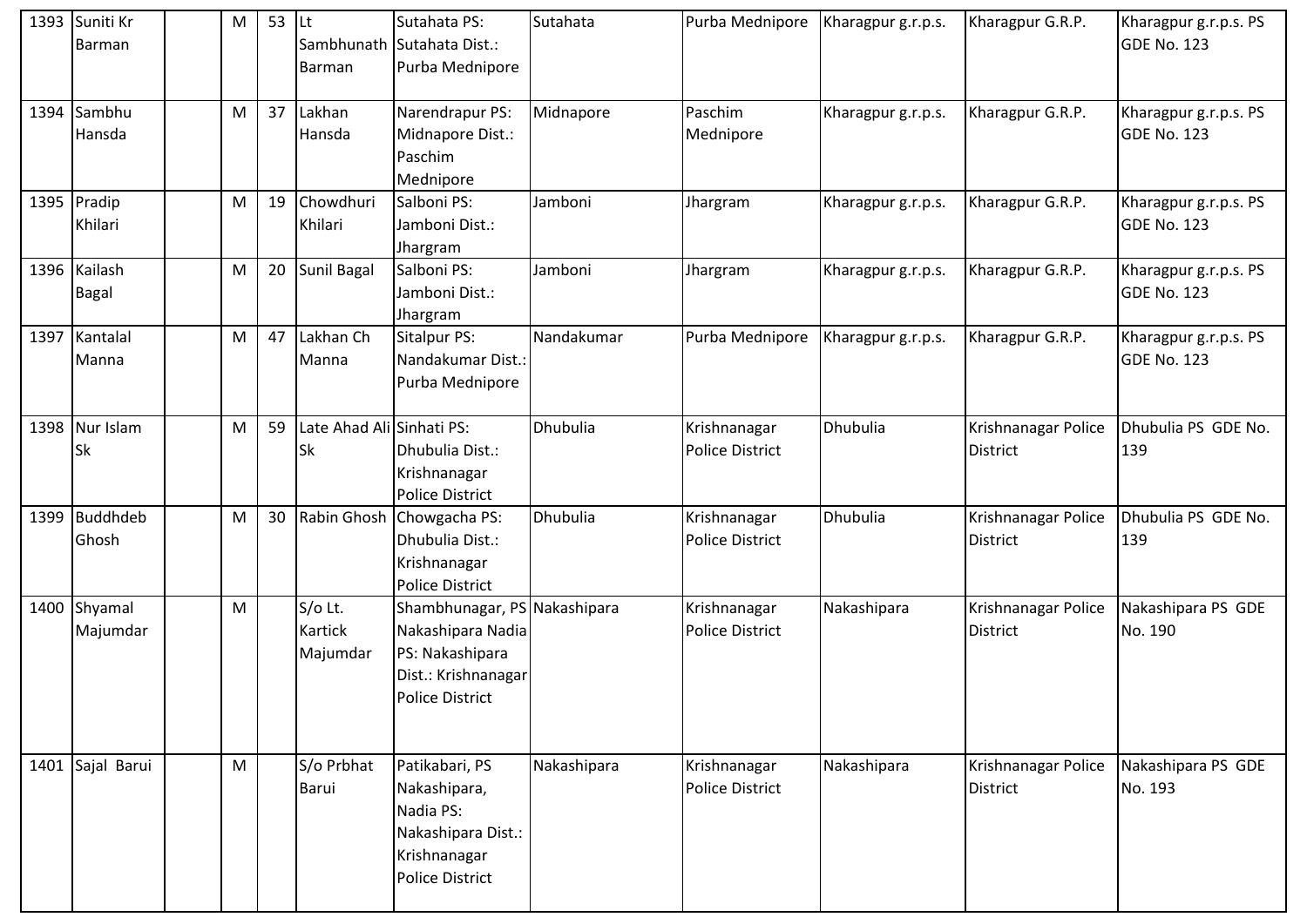| 1402 | Mithun<br>Mondal         | M |    | S/o Badal<br>Mondal        | Gachha<br>Baganpara, PS<br>Nakashipara Nadia<br>PS: Nakashipara<br>Dist.: Krishnanagar<br><b>Police District</b> | Nakashipara | Krishnanagar<br><b>Police District</b> | Nakashipara | Krishnanagar Police<br><b>District</b> | Nakashipara PS GDE<br>No. 193 |
|------|--------------------------|---|----|----------------------------|------------------------------------------------------------------------------------------------------------------|-------------|----------------------------------------|-------------|----------------------------------------|-------------------------------|
|      | 1403 Chiranjit<br>Sarkar | M |    | S/o Deben<br>Sarkar        | PS: Nakashipara<br>Dist.: Krishnanagar<br><b>Police District</b>                                                 | Nakashipara | Krishnanagar<br><b>Police District</b> | Nakashipara | Krishnanagar Police<br><b>District</b> | Nakashipara PS GDE<br>No. 193 |
| 1404 | Joy Biswas               | M |    | S/o Kanai<br><b>Biswas</b> | PS: Nakashipara<br>Dist.: Krishnanagar<br><b>Police District</b>                                                 | Nakashipara | Krishnanagar<br><b>Police District</b> | Nakashipara | Krishnanagar Police<br><b>District</b> | Nakashipara PS GDE<br>No. 193 |
| 1405 | Debkumar<br>Roy          | M |    | S/o Akshoy<br>Roy          | PS: Nakashipara<br>Dist.: Krishnanagar<br><b>Police District</b>                                                 | Nakashipara | Krishnanagar<br><b>Police District</b> | Nakashipara | Krishnanagar Police<br><b>District</b> | Nakashipara PS GDE<br>No. 193 |
|      | 1406 Sohel Sk            | M |    | Chholeman<br><b>Sk</b>     | PS: Thanapara<br>Dist.: Krishnanagar<br><b>Police District</b>                                                   | Thanapara   | Krishnanagar<br><b>Police District</b> | Thanapara   | Krishnanagar Police<br><b>District</b> | Thanapara PS GDE No.<br>91    |
|      | 1407 Prafulla<br>Sarkar  | M | 53 | Sarkar                     | Lt. Nebendra Kashimpur PS:<br>Bamangola Dist.:<br>Malda                                                          | Bamangola   | Malda                                  | Bamangola   | Malda                                  | Bamangola PS GDE<br>No. 88    |
|      | 1408 Kalipada<br>Sarkar  | M | 57 | Lt.<br>Bhagendra<br>Sarkar | Kashimpur PS:<br>Bamangola Dist.:<br>Malda                                                                       | Bamangola   | Malda                                  | Bamangola   | Malda                                  | Bamangola PS GDE<br>No. 88    |
|      | 1409 Safiqul<br>Islam    | M | 40 | Fijuddin                   | Jalalpur Minapara Chanchal<br>PS: Chanchal Dist.:<br>Malda                                                       |             | Malda                                  | Chanchal    | Malda                                  | Chanchal PS GDE No.<br>138    |
|      | 1410 Najimul<br>Hoque    | M | 34 | Mojibur<br>Rahaman         | Hajorotpur PS:<br>Chanchal Dist.:<br>Malda                                                                       | Chanchal    | Malda                                  | Chanchal    | Malda                                  | Chanchal PS GDE No.<br>138    |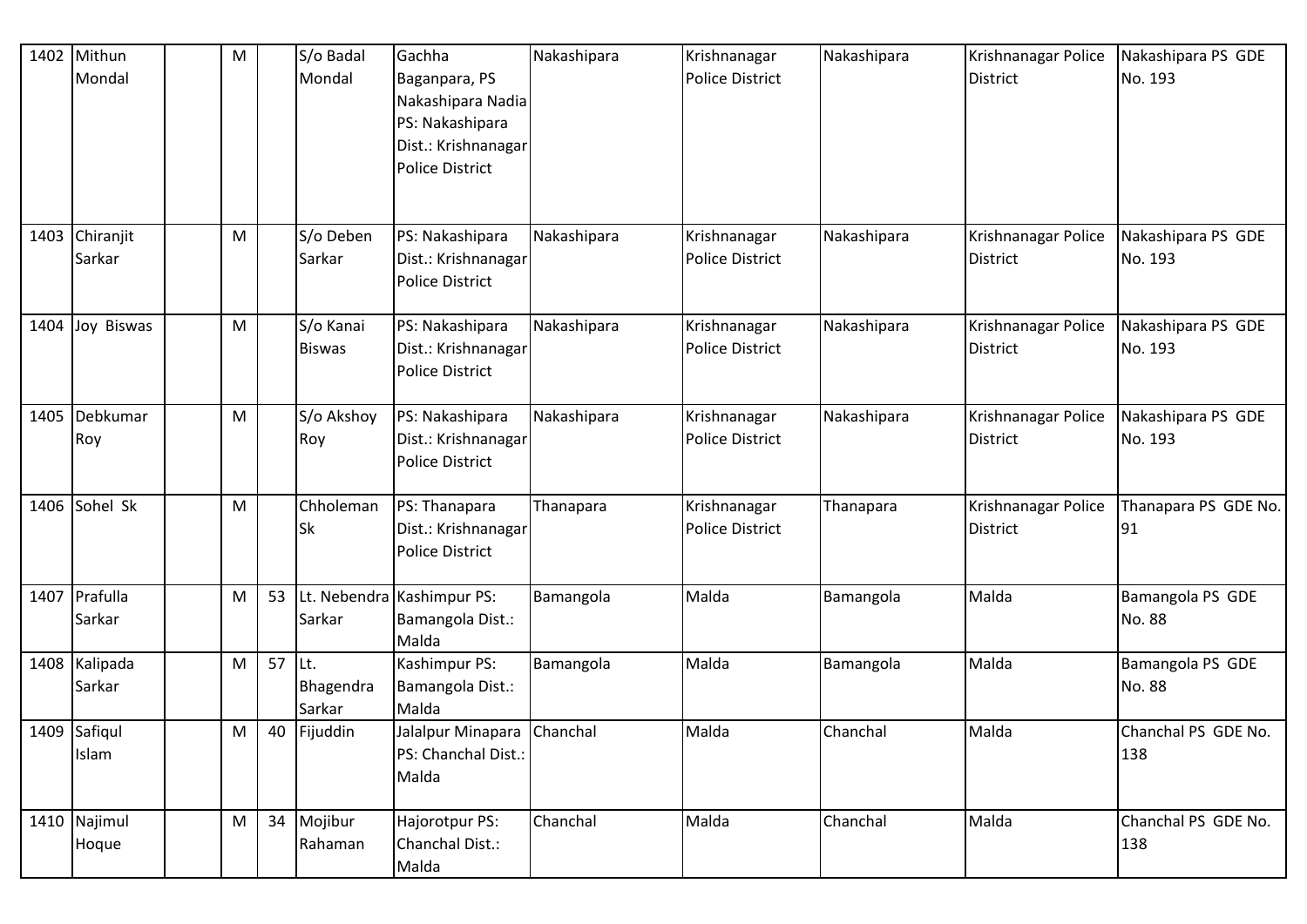|           | 1411 Sujit Kishku        | M | 35 | Late Tapan<br>Kishku        | Aiho (Shrirampur) Habibpur<br>PS: Habibpur Dist.:<br>Malda              |               | Malda           | English bazar | Malda | English bazar PS GDE<br>No. 227 |
|-----------|--------------------------|---|----|-----------------------------|-------------------------------------------------------------------------|---------------|-----------------|---------------|-------|---------------------------------|
|           | 1412 Uttam<br>Mahara     | M | 19 | Jyotish<br>Mahara           | Khartalla (Mahara Manickchak<br>Para) PS:<br>Manickchak Dist.:<br>Malda |               | Malda           | English bazar | Malda | English bazar PS GDE<br>No. 227 |
|           | 1413 Bappa Sk            | M | 30 | <b>Bhadu Sk</b>             | Maheshmati PS:<br>English bazar Dist.:<br>Malda                         | English bazar | Malda           | English bazar | Malda | English bazar PS GDE<br>No. 227 |
|           | 1414 Rohit Ali           | M | 23 | Hasan Ali                   | Gayeshpur PS:<br>English bazar Dist.:<br>Malda                          | English bazar | Malda           | English bazar | Malda | English bazar PS GDE<br>No. 227 |
|           | 1415 Goutam<br>Saha      | M | 34 | Late Shyam<br>Saha          | <b>Burabiritala PS:</b><br>English bazar Dist.:<br>Malda                | English bazar | Malda           | English bazar | Malda | English bazar PS GDE<br>No. 227 |
| 1416 Ajay | Mandal                   | M | 38 | Ram Mandal Mangalbari       | Schoolpara PS:<br>English bazar Dist.:<br>Malda                         | English bazar | Malda           | English bazar | Malda | English bazar PS GDE<br>No. 227 |
|           | 1417 Mona<br>Mandal      | M | 37 | Late Kanu<br>Mandal         | Maheshpur<br>Baganpara PS:<br>English bazar Dist.:<br>Malda             | English bazar | Malda           | English bazar | Malda | English bazar PS GDE<br>No. 227 |
|           | 1418 Mithun<br>Mandal    | M | 32 | Late Sankar<br>Mandal       | <b>Gopalpur PS:</b><br>English bazar Dist.:<br>Malda                    | English bazar | Malda           | English bazar | Malda | English bazar PS GDE<br>No. 227 |
|           | 1419 Prasenjit<br>Mandal | M | 27 | Manaranjan<br>Mandal        | Narsingha Kuppa<br>PS: English bazar<br>Dist.: Malda                    | English bazar | Malda           | English bazar | Malda | English bazar PS GDE<br>No. 170 |
|           | 1420 Golam<br>Gous       | M | 32 | Abdul<br>Hossain            | Village +PS Itahar<br><b>District Uttar</b><br>Dinajpur                 |               | <b>Basirhat</b> | Gajole        | Malda | Gajole PS GDE No. 208           |
|           | 1421 Khagen<br>Hembram   | M | 40 | Late<br>Manonath<br>Hembram | PS: Habibpur Dist.: Habibpur<br>Malda                                   |               | Malda           | Habibpur      | Malda | Habibpur PS GDE No.<br>122      |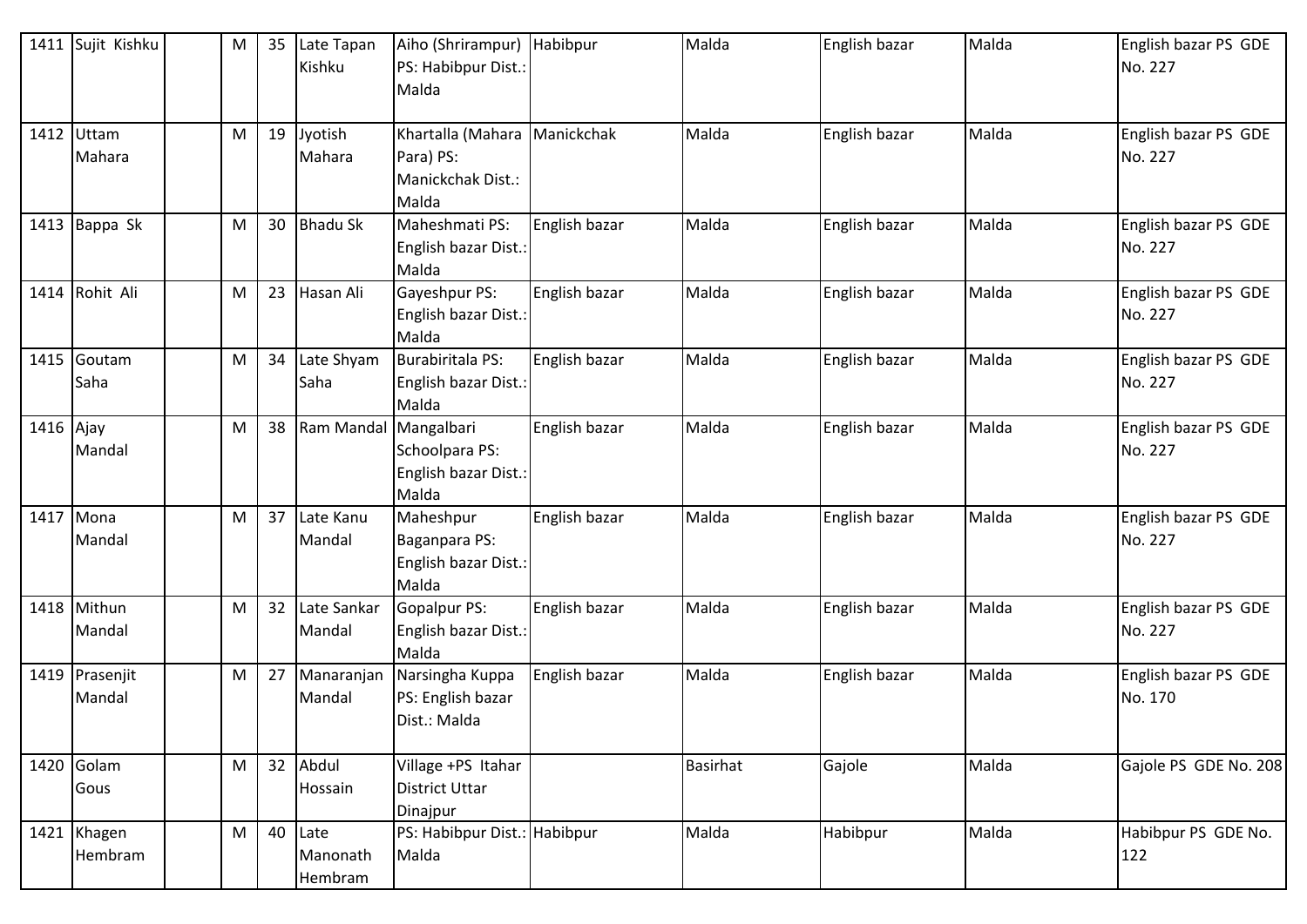| 1422 | Soresh                  | M |    |                          | Late Chhoto  PS: Habibpur Dist.: Habibpur                                |                  | Malda | Habibpur         | Malda | Habibpur PS GDE No.                       |
|------|-------------------------|---|----|--------------------------|--------------------------------------------------------------------------|------------------|-------|------------------|-------|-------------------------------------------|
|      | Soren                   |   |    | Soren                    | Malda                                                                    |                  |       |                  |       | 122                                       |
| 1423 | Rabi<br>Hansda          | M | 26 | Late Churka<br>Hansda    | PS: Habibpur Dist.: Habibpur<br>Malda                                    |                  | Malda | Habibpur         | Malda | Habibpur PS GDE No.<br>122                |
| 1424 | Sk Hasan<br>Rashid      | M | 27 | <b>Abul Kalam</b>        | Darol P.O-<br><b>Sultannagar PS:</b><br>Harishchandrapur<br>Dist.: Malda | Harishchandrapur | Malda | Harishchandrapur | Malda | Harishchandrapur PS<br>GDE No. 173        |
|      | 1425 Subal<br>Pramanik  | M | 29 | Radhakanta<br>Pramanik   | Mishrapara PS:<br>Harishchandrapur<br>Dist.: Malda                       | Harishchandrapur | Malda | Harishchandrapur | Malda | Harishchandrapur PS<br><b>GDE No. 173</b> |
| 1426 | Lakshan<br>Das          | M | 47 | Lt Haren Das Debipur,    | Mangalbari PS:<br>Oldmalda Dist.:<br>Malda                               | Oldmalda         | Malda | Oldmalda         | Malda | Oldmalda PS GDE No.<br>55                 |
| 1427 | <b>Tanay</b><br>Sarkar  | M | 30 | Naresh<br>Sarkar         | Debipur,<br>Chatianmore,<br>Mangalbari PS:<br>Oldmalda Dist.:<br>Malda   | Oldmalda         | Malda | Oldmalda         | Malda | Oldmalda PS GDE No.<br>55                 |
| 1428 | Tinkari<br>Mandal       | M | 61 | Lt Kisan<br>Mandal       | Sahapur,<br>Chhatianmore,<br>Baganpara PS:<br>Oldmalda Dist.:<br>Malda   | Oldmalda         | Malda | Oldmalda         | Malda | Oldmalda PS GDE No.<br>113                |
| 1429 | Paban<br>Chowdhury      | M | 30 | Khitish<br>Chowdhury     | Narayanpur PS:<br>Oldmalda Dist.:<br>Malda                               | Oldmalda         | Malda | Oldmalda         | Malda | Oldmalda PS GDE No.<br>113                |
|      | 1430 Tirtha<br>Bhuimali | M | 20 | Bishu<br><b>Bhuimali</b> | Rangavita PS:<br>Gajole Dist.:<br>Malda                                  | Gajole           | Malda | Oldmalda         | Malda | Oldmalda PS GDE No.<br>113                |
|      | 1431 Akesh Sekh         | M | 30 | Anesh Ali                | Maltipur PS:<br>Chanchal Dist.:<br>Malda                                 | Chanchal         | Malda | Ratua            | Malda | Ratua PS GDE No. 70                       |
|      | 1432 Sajjad Ali         | M | 26 | Nurul Islam              | Maltipur PS:<br>Chanchal Dist.:<br>Malda                                 | Chanchal         | Malda | Ratua            | Malda | Ratua PS GDE No. 70                       |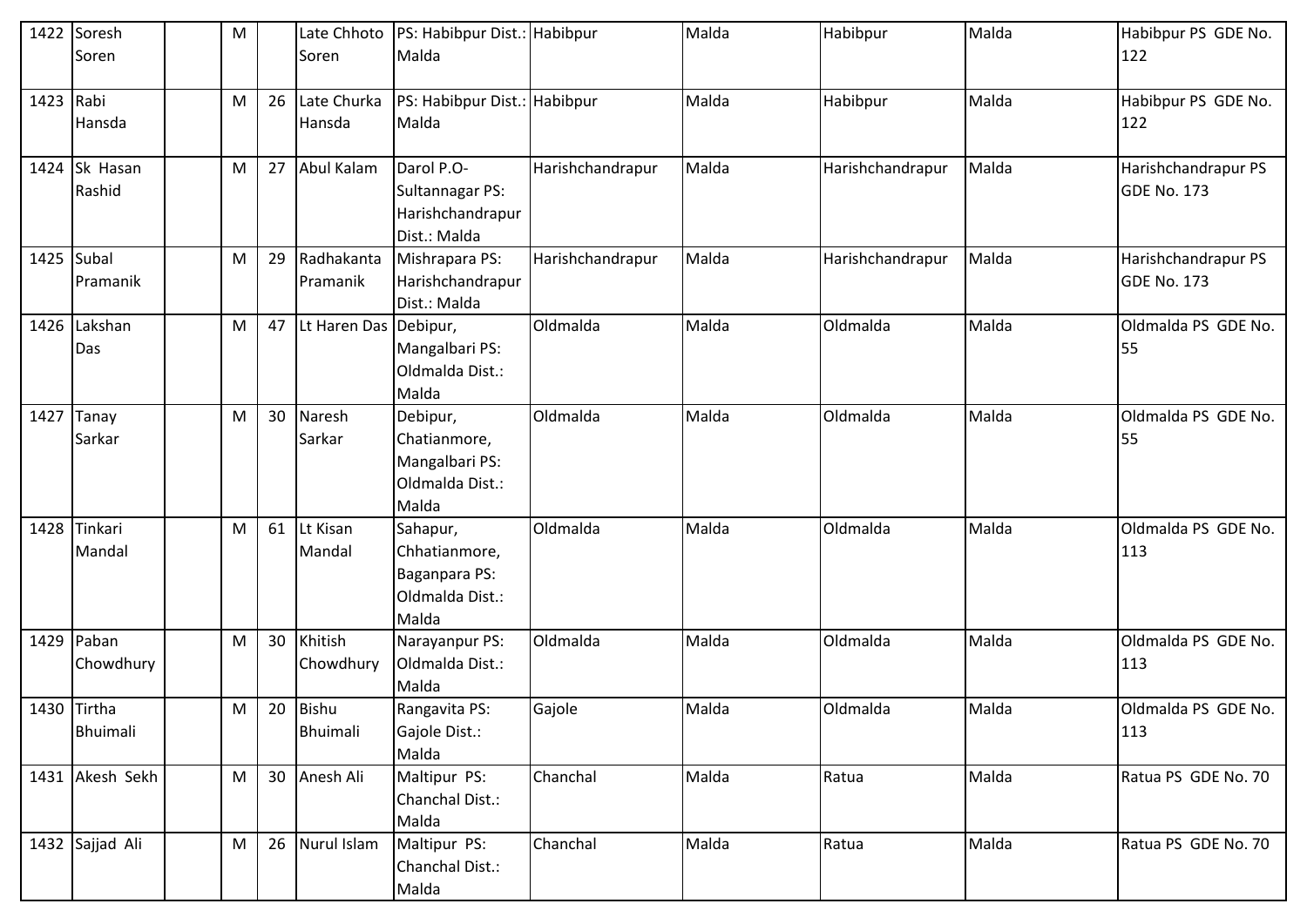| 1433 Md |                  | M | 35 | Sahanabi Sk     | Hareknagar           | Beldanga | Murshidabad     | Beldanga   | Murshidabad | Beldanga PS GDE No. |
|---------|------------------|---|----|-----------------|----------------------|----------|-----------------|------------|-------------|---------------------|
|         | Alauddin Sk      |   |    |                 | Mollapar PS:         |          |                 |            |             | 144                 |
|         |                  |   |    |                 | Beldanga Dist.:      |          |                 |            |             |                     |
|         |                  |   |    |                 | Murshidabad          |          |                 |            |             |                     |
|         | 1434 Asarul Sk   | M | 24 | Sultan Sk       | Hareknagar           | Beldanga | Murshidabad     | Beldanga   | Murshidabad | Beldanga PS GDE No. |
|         |                  |   |    |                 | Dakshinpara PS:      |          |                 |            |             | 144                 |
|         |                  |   |    |                 | Beldanga Dist.:      |          |                 |            |             |                     |
|         |                  |   |    |                 | Murshidabad          |          |                 |            |             |                     |
|         | 1435 Ramjan Ali  | M | 33 | Ismail Sk       | Debkundu             | Beldanga | Murshidabad     | Beldanga   | Murshidabad | Beldanga PS GDE No. |
|         |                  |   |    |                 | Laharpara PS:        |          |                 |            |             | 144                 |
|         |                  |   |    |                 | Beldanga Dist.:      |          |                 |            |             |                     |
|         |                  |   |    |                 | Murshidabad          |          |                 |            |             |                     |
|         | 1436 Mankara     | M | 46 | Mofijul Sk      | Debkundu             | Beldanga | Murshidabad     | Beldanga   | Murshidabad | Beldanga PS GDE No. |
|         | <b>Bibi</b>      |   |    |                 | Laharpara PS:        |          |                 |            |             | 144                 |
|         |                  |   |    |                 | Beldanga Dist.:      |          |                 |            |             |                     |
|         |                  |   |    |                 | Murshidabad          |          |                 |            |             |                     |
|         | 1437 Saheb Ali   | M | 30 | Lt. Akher Ali   | Kangachhi            | Beldanga | Murshidabad     | Beldanga   | Murshidabad | Beldanga PS GDE No. |
|         |                  |   |    |                 | <b>Baderdhar PS:</b> |          |                 |            |             | 165                 |
|         |                  |   |    |                 | Beldanga Dist.:      |          |                 |            |             |                     |
|         |                  |   |    |                 | Murshidabad          |          |                 |            |             |                     |
|         | 1438 Najibur Sk  | M | 62 | Lt. Khalil Sk   | Natun Hospital       | Beldanga | Murshidabad     | Beldanga   | Murshidabad | Beldanga PS GDE No. |
|         |                  |   |    |                 | Road PS: Beldanga    |          |                 |            |             | 165                 |
|         |                  |   |    |                 | Dist.:               |          |                 |            |             |                     |
|         |                  |   |    |                 | Murshidabad          |          |                 |            |             |                     |
|         | 1439 Amirulla Sk | M | 62 | Lt. Fayjulla    | Beeldanga            | Beldanga | Murshidabad     | Beldanga   | Murshidabad | Beldanga PS GDE No. |
|         |                  |   |    | <b>Sk</b>       | Majhpara PS:         |          |                 |            |             | 165                 |
|         |                  |   |    |                 | Beldanga Dist.:      |          |                 |            |             |                     |
|         |                  |   |    |                 | Murshidabad          |          |                 |            |             |                     |
|         | 1440 Nijam Sk    | M | 52 | Lt. Sk          | Hareknagar           | Beldanga | Murshidabad     | Beldanga   | Murshidabad | Beldanga PS GDE No. |
|         |                  |   |    | Rawsan Sk       | Majhpara, PS:        |          |                 |            |             | 165                 |
|         |                  |   |    |                 | Beldanga Dist.:      |          |                 |            |             |                     |
|         |                  |   |    |                 | Murshidabad          |          |                 |            |             |                     |
|         | 1441 Nur Box Sk  | M | 34 | Imamuddin       | Beldanga             | Beldanga | Murshidabad     | Beldanga   | Murshidabad | Beldanga PS GDE No. |
|         |                  |   |    | <b>Sk</b>       | Fulbastala PS:       |          |                 |            |             | 165                 |
|         |                  |   |    |                 | Beldanga Dist.:      |          |                 |            |             |                     |
|         |                  |   |    |                 | Murshidabad          |          |                 |            |             |                     |
|         | 1442 Biyouty Roy | M |    | <b>Bisu Roy</b> |                      |          | <b>Basirhat</b> | Berhampore | Murshidabad | Berhampore PS GDE   |
|         |                  |   |    |                 |                      |          |                 |            |             | No. 138             |
|         | 1443 Toton       | M |    | Balaram         |                      |          | <b>Basirhat</b> | Berhampore | Murshidabad | Berhampore PS GDE   |
|         | Mondal           |   |    | Mondal          |                      |          |                 |            |             | No. 138             |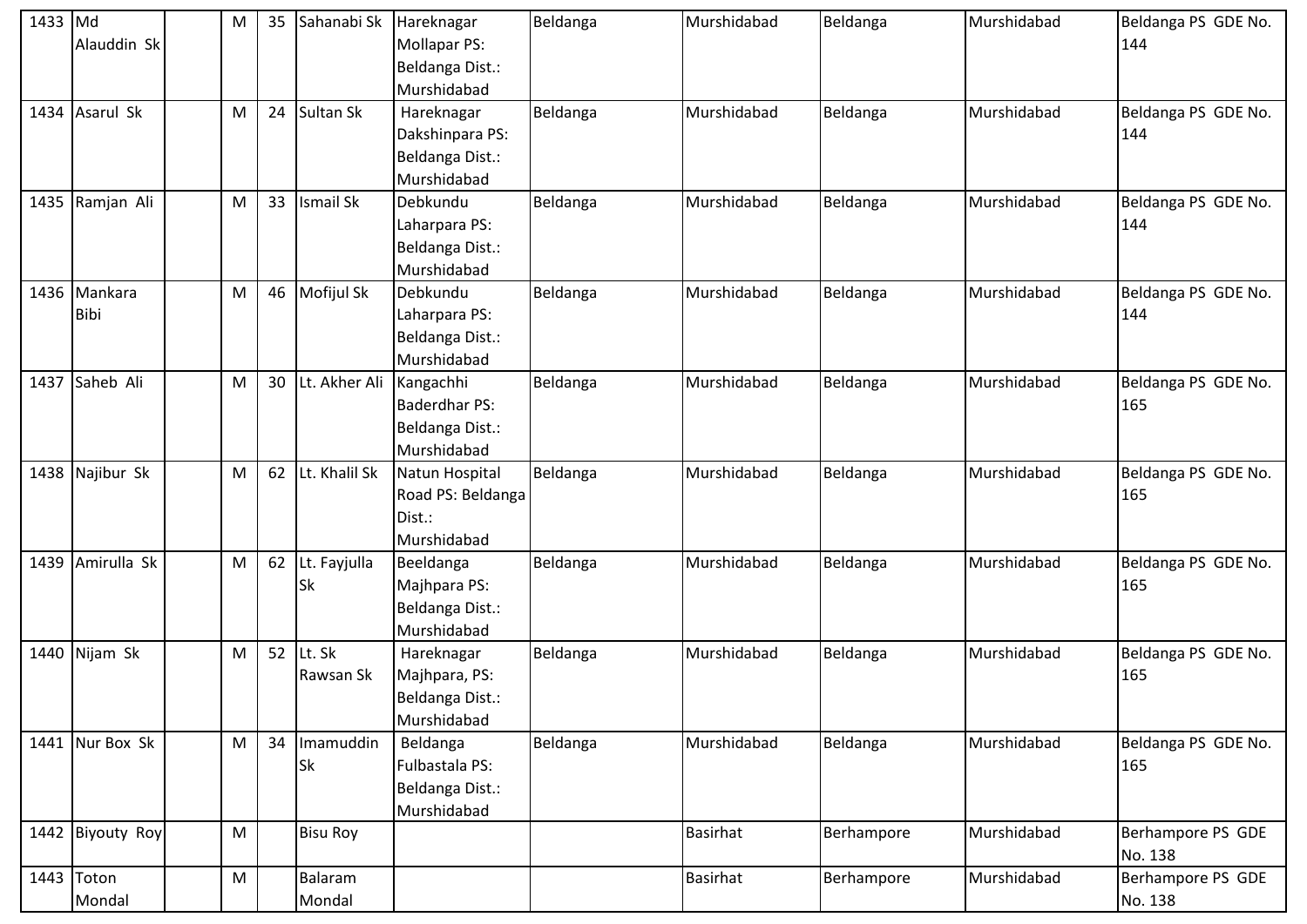| 1444       | Sanjib Das      | M | <b>Bablu Das</b>   |  | <b>Basirhat</b> | Berhampore | Murshidabad | Berhampore PS GDE |
|------------|-----------------|---|--------------------|--|-----------------|------------|-------------|-------------------|
|            |                 |   |                    |  |                 |            |             | No. 138           |
| 1445       | Indrajit Dey    | M | Chandan            |  | <b>Basirhat</b> | Berhampore | Murshidabad | Berhampore PS GDE |
|            |                 |   | Dey                |  |                 |            |             | No. 138           |
|            | 1446 Basudeb    | M | Jotish             |  | <b>Basirhat</b> | Berhampore | Murshidabad | Berhampore PS GDE |
|            | Mondal          |   | Mondal             |  |                 |            |             | No. 138           |
| 1447 Bivas |                 | М | Raju               |  | <b>Basirhat</b> | Berhampore | Murshidabad | Berhampore PS GDE |
|            | <b>Bhuimali</b> |   | Bhuimali           |  |                 |            |             | No. 138           |
|            | 1448 Raju Das   | M | Lt. Sanat Das      |  | <b>Basirhat</b> | Berhampore | Murshidabad | Berhampore PS GDE |
|            |                 |   |                    |  |                 |            |             | No. 138           |
| 1449       | Partha Dey      | M | Manik Dey          |  | <b>Basirhat</b> | Berhampore | Murshidabad | Berhampore PS GDE |
|            |                 |   |                    |  |                 |            |             | No. 138           |
|            | 1450 Sanjib     | M | Nomui              |  | <b>Basirhat</b> | Berhampore | Murshidabad | Berhampore PS GDE |
|            | Halder          |   | Halder             |  |                 |            |             | No. 138           |
| 1451 Amar  |                 | М | <b>Tapan Ghosh</b> |  | <b>Basirhat</b> | Berhampore | Murshidabad | Berhampore PS GDE |
|            | Ghosh           |   |                    |  |                 |            |             | No. 138           |
| 1452       | Rinku Saha      | F | Sukhen Saha        |  | <b>Basirhat</b> | Berhampore | Murshidabad | Berhampore PS GDE |
|            |                 |   |                    |  |                 |            |             | No. 138           |
| 1453 Sudip |                 | M | Dayal Biswas       |  | <b>Basirhat</b> | Berhampore | Murshidabad | Berhampore PS GDE |
|            | <b>Biswas</b>   |   |                    |  |                 |            |             | No. 138           |
|            | 1454 Banaswar   | М | Madan Konai        |  | <b>Basirhat</b> | Berhampore | Murshidabad | Berhampore PS GDE |
|            | Konai           |   |                    |  |                 |            |             | No. 138           |
| 1455       | Bhim Konai      | M | Niranjan           |  | <b>Basirhat</b> | Berhampore | Murshidabad | Berhampore PS GDE |
|            |                 |   | Konai              |  |                 |            |             | No. 138           |
|            | 1456 Abdul      | М | Sk Sofiuddin       |  | <b>Basirhat</b> | Berhampore | Murshidabad | Berhampore PS GDE |
|            | Halim           |   |                    |  |                 |            |             | No. 138           |
| 1457       | Goutam          | М | Rameswar           |  | <b>Basirhat</b> | Berhampore | Murshidabad | Berhampore PS GDE |
|            | Mistri          |   | Mistri             |  |                 |            |             | No. 138           |
|            | 1458 Saranan    | M | Nripen             |  | <b>Basirhat</b> | Berhampore | Murshidabad | Berhampore PS GDE |
|            | Mondal          |   | Mondal             |  |                 |            |             | No. 138           |
|            | $1459$ Tapas    | M | Sombhu             |  | <b>Basirhat</b> | Berhampore | Murshidabad | Berhampore PS GDE |
|            | Mondal          |   | Mondal             |  |                 |            |             | No. 138           |
|            | 1460 Rajkumar   | M | Lt. Nitai          |  | <b>Basirhat</b> | Berhampore | Murshidabad | Berhampore PS GDE |
|            | Mandal          |   | Mondal             |  |                 |            |             | No. 138           |
| 1461 Riten |                 | M | Subhash            |  | <b>Basirhat</b> | Berhampore | Murshidabad | Berhampore PS GDE |
|            | Mondal          |   | Mondal             |  |                 |            |             | No. 138           |
|            | 1462 Modaswar   | M | Nastar Ali         |  | <b>Basirhat</b> | Berhampore | Murshidabad | Berhampore PS GDE |
|            | Mondal          |   |                    |  |                 |            |             | No. 138           |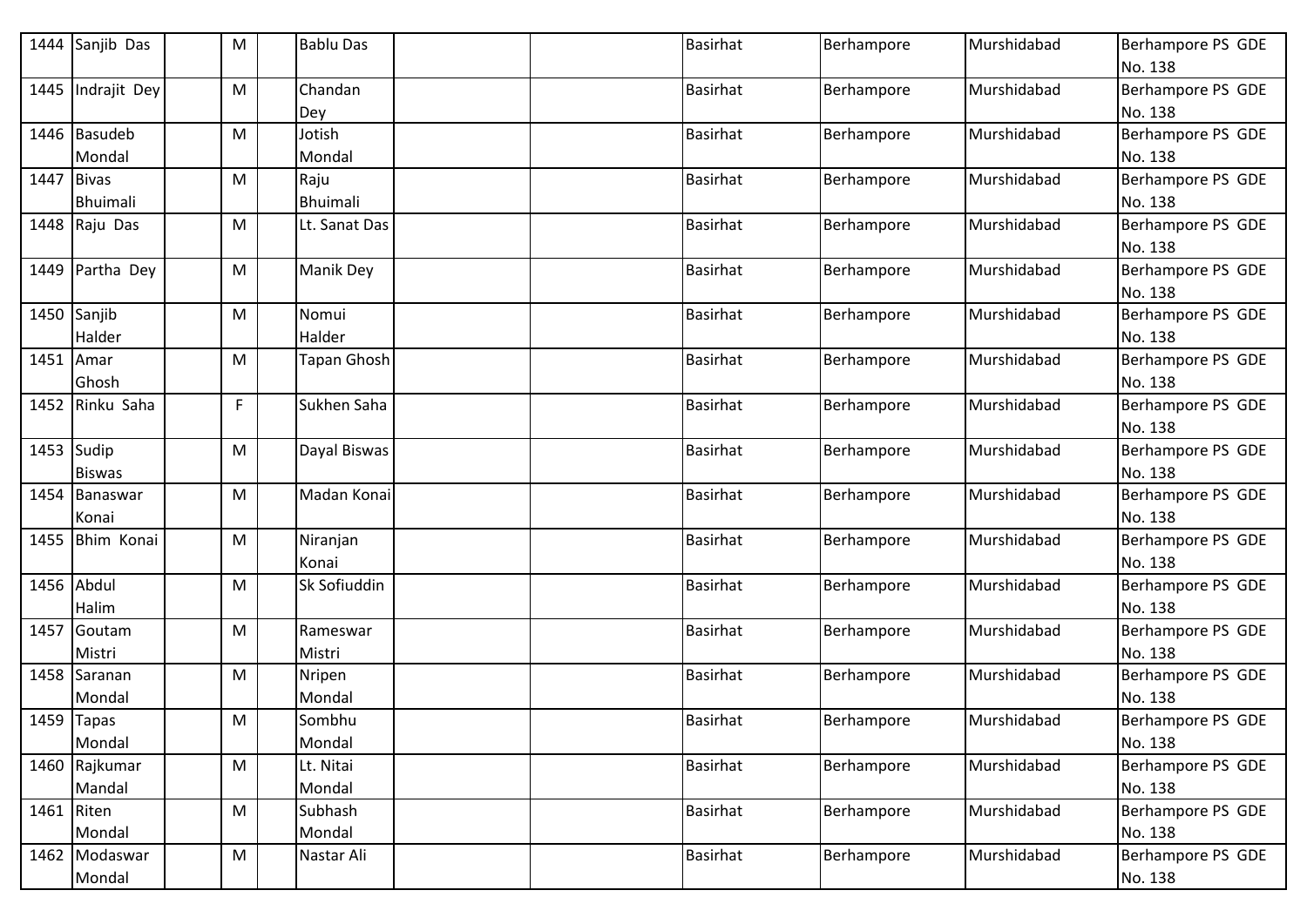| 1463 | Abdul Said              | M | 40     | Lt.                        | Durgapur PS:                                                   | Islampore     | Murshidabad | Bhagawangola  | Murshidabad | Bhagawangola PS GDE         |
|------|-------------------------|---|--------|----------------------------|----------------------------------------------------------------|---------------|-------------|---------------|-------------|-----------------------------|
|      |                         |   |        | Alimuddin                  | Islampore Dist.:<br>Murshidabad                                |               |             |               |             | No. 120                     |
| 1464 | Golam<br>Mubarak        | M | 30     | Golam Idrish Bharatpur     | Bagrepara PS:<br><b>Bharatpur Dist.:</b>                       | Bharatpur     | Murshidabad | Bharatpur     | Murshidabad | Bharatpur PS GDE No.<br>159 |
|      |                         |   |        |                            | Murshidabad                                                    |               |             |               |             |                             |
|      | 1465 Rahul Sk           | M |        | Hanif Sk                   | <b>Bharatpur PS:</b><br><b>Bharatpur Dist.:</b><br>Murshidabad | Bharatpur     | Murshidabad | Bharatpur     | Murshidabad | Bharatpur PS GDE No.<br>159 |
|      | 1466 Rajib Sk           | M |        | Jahed Sk                   | <b>Bharatpur PS:</b><br><b>Bharatpur Dist.:</b><br>Murshidabad | Bharatpur     | Murshidabad | Bharatpur     | Murshidabad | Bharatpur PS GDE No.<br>159 |
| 1467 | Md Ismail               | М |        | Nazmul<br>Hoque            | Sankarpur PS:<br>Khargram Dist.:<br>Murshidabad                | Khargram      | Murshidabad | Bharatpur     | Murshidabad | Bharatpur PS GDE No.<br>159 |
|      | 1468 Intajul<br>Rahaman | M |        | Jiyaur<br>Rahaman          | Sankarpur PS:<br>Khargram Dist.:<br>Murshidabad                | Khargram      | Murshidabad | Bharatpur     | Murshidabad | Bharatpur PS GDE No.<br>159 |
|      | 1469 Sahid Afridi       | M |        | Yakub Khan                 | Sankarpur PS:<br>Khargram Dist.:<br>Murshidabad                | Khargram      | Murshidabad | Bharatpur     | Murshidabad | Bharatpur PS GDE No.<br>159 |
| 1470 | Deluar Sk               | M | 28     | <b>Anowar Sk</b>           | Munaikandra PS:<br><b>Burwan Dist.:</b><br>Murshidabad         | Burwan        | Murshidabad | Burwan        | Murshidabad | Burwan PS GDE No.<br>133    |
|      | 1471 Sujan Sk           | M | 24     | Anjer Sk                   | Munaikandra PS:<br><b>Burwan Dist.:</b><br>Murshidabad         | Burwan        | Murshidabad | Burwan        | Murshidabad | Burwan PS GDE No.<br>133    |
|      | 1472 Anowar Sk          | M | 60 Lt. | Herajtullah<br><b>Sk</b>   | Munaikandra PS:<br>Burwan Dist.:<br>Murshidabad                | Burwan        | Murshidabad | Burwan        | Murshidabad | Burwan PS GDE No.<br>133    |
|      | 1473 Koresh<br>Rahaman  | M | 24     | Safar Sk                   | Ekghoria PS:<br>Burwan Dist.:<br>Murshidabad                   | <b>Burwan</b> | Murshidabad | <b>Burwan</b> | Murshidabad | Burwan PS GDE No.<br>187    |
|      | 1474 Hasirul<br>Mallick | M | 22     | Siraj Mallisk Ekghoria PS: | <b>Burwan Dist.:</b><br>Murshidabad                            | Burwan        | Murshidabad | <b>Burwan</b> | Murshidabad | Burwan PS GDE No.<br>187    |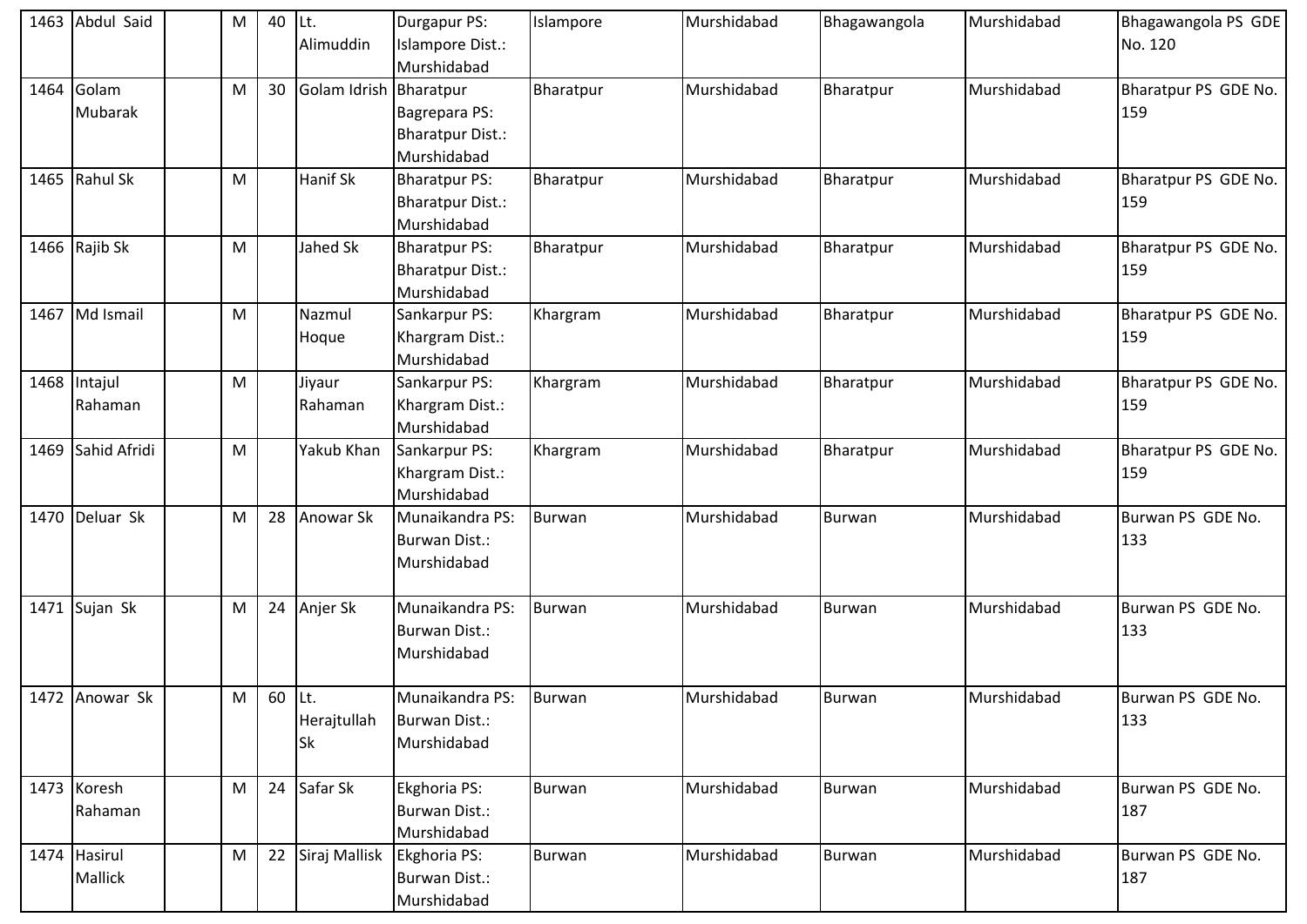| 1475 Josim |                  | M | 27 | Abdul Sani        | Ekghoria PS:                   | <b>Burwan</b> | Murshidabad | <b>Burwan</b> | Murshidabad | Burwan PS GDE No. |
|------------|------------------|---|----|-------------------|--------------------------------|---------------|-------------|---------------|-------------|-------------------|
|            | <b>Mallick</b>   |   |    | Mollick           | Burwan Dist.:                  |               |             |               |             | 187               |
|            |                  |   |    |                   | Murshidabad                    |               |             |               |             |                   |
|            | 1476 Presen Das  | M | 25 | <b>Gopal Das</b>  | 9 Mile Daspara                 | Daulatabad    | Murshidabad | Daulatabad    | Murshidabad | Daulatabad PS GDE |
|            |                  |   |    |                   | PS: Daulatabad                 |               |             |               |             | No. 97            |
|            |                  |   |    |                   | Dist.:                         |               |             |               |             |                   |
|            |                  |   |    |                   | Murshidabad                    |               |             |               |             |                   |
| 1477       | Jatan            | M | 32 | Jadab             | Maharajpur PS:                 | Daulatabad    | Murshidabad | Daulatabad    | Murshidabad | Daulatabad PS GDE |
|            | Karmakar         |   |    | Karmakar          | Daulatabad Dist.:              |               |             |               |             | No. 116           |
|            |                  |   |    |                   | Murshidabad                    |               |             |               |             |                   |
|            |                  |   |    |                   |                                |               |             |               |             |                   |
|            | 1478 Bapan       | M | 30 | Abu Kalam         | Domkal Bus stand Domkal        |               | Murshidabad | Domkal        | Murshidabad | Domkal PS GDE No. |
|            | Mondal           |   |    | Mondal            | PS: Domkal Dist.:              |               |             |               |             | 166               |
|            |                  |   |    |                   | Murshidabad                    |               |             |               |             |                   |
|            |                  |   |    |                   |                                |               |             |               |             |                   |
|            | 1479 Piyarul Sk  | M | 19 |                   | Sainuddin Sk PS: Domkal Dist.: | Domkal        | Murshidabad | Domkal        | Murshidabad | Domkal PS GDE No. |
|            |                  |   |    |                   | Murshidabad                    |               |             |               |             | 166               |
|            |                  |   |    |                   |                                |               |             |               |             |                   |
|            | 1480 Juyel Sk    | M | 22 | <b>Aktarul Sk</b> | PS: Domkal Dist.:              | Domkal        | Murshidabad | Domkal        | Murshidabad | Domkal PS GDE No. |
|            |                  |   |    |                   | Murshidabad                    |               |             |               |             | 166               |
|            | 1481 Ripon Sk    | M | 19 |                   | Ahir Mondal PS: Domkal Dist.:  | Domkal        | Murshidabad | Domkal        | Murshidabad | Domkal PS GDE No. |
|            |                  |   |    |                   | Murshidabad                    |               |             |               |             | 166               |
|            |                  |   |    |                   |                                |               |             |               |             |                   |
|            | 1482 Chamed Sk   | M | 40 | Najem Sk          | PS: Domkal Dist.:              | Domkal        | Murshidabad | Domkal        | Murshidabad | Domkal PS GDE No. |
|            |                  |   |    |                   | Murshidabad                    |               |             |               |             | 166               |
|            |                  |   |    |                   |                                |               |             |               |             |                   |
|            | 1483 Najmul      | M | 45 | Hasrat Sk         | PS: Domkal Dist.:              | Domkal        | Murshidabad | Domkal        | Murshidabad | Domkal PS GDE No. |
|            | Islam            |   |    |                   | Murshidabad                    |               |             |               |             | 166               |
|            |                  |   |    |                   |                                |               |             |               |             |                   |
|            | 1484 Sujon Sk    | M |    | 22 Asraf Sk       | PS: Domkal Dist.:              | Domkal        | Murshidabad | Domkal        | Murshidabad | Domkal PS GDE No. |
|            |                  |   |    |                   | Murshidabad                    |               |             |               |             | 169               |
|            |                  |   |    |                   |                                |               |             |               |             |                   |
|            | 1485 Mukul       | M |    | Abdur Rasid       | PS: Domkal Dist.:              | Domkal        | Murshidabad | Domkal        | Murshidabad | Domkal PS GDE No. |
|            | Sarkar           |   |    | Sarkar            | Murshidabad                    |               |             |               |             | 169               |
|            |                  |   |    |                   |                                |               |             |               |             |                   |
|            | 1486 Tahasin Ali | M | 36 | Saber Ali         | PS: Domkal Dist.:              | Domkal        | Murshidabad | Domkal        | Murshidabad | Domkal PS GDE No. |
|            |                  |   |    |                   | Murshidabad                    |               |             |               |             | 169               |
|            |                  |   |    |                   |                                |               |             |               |             |                   |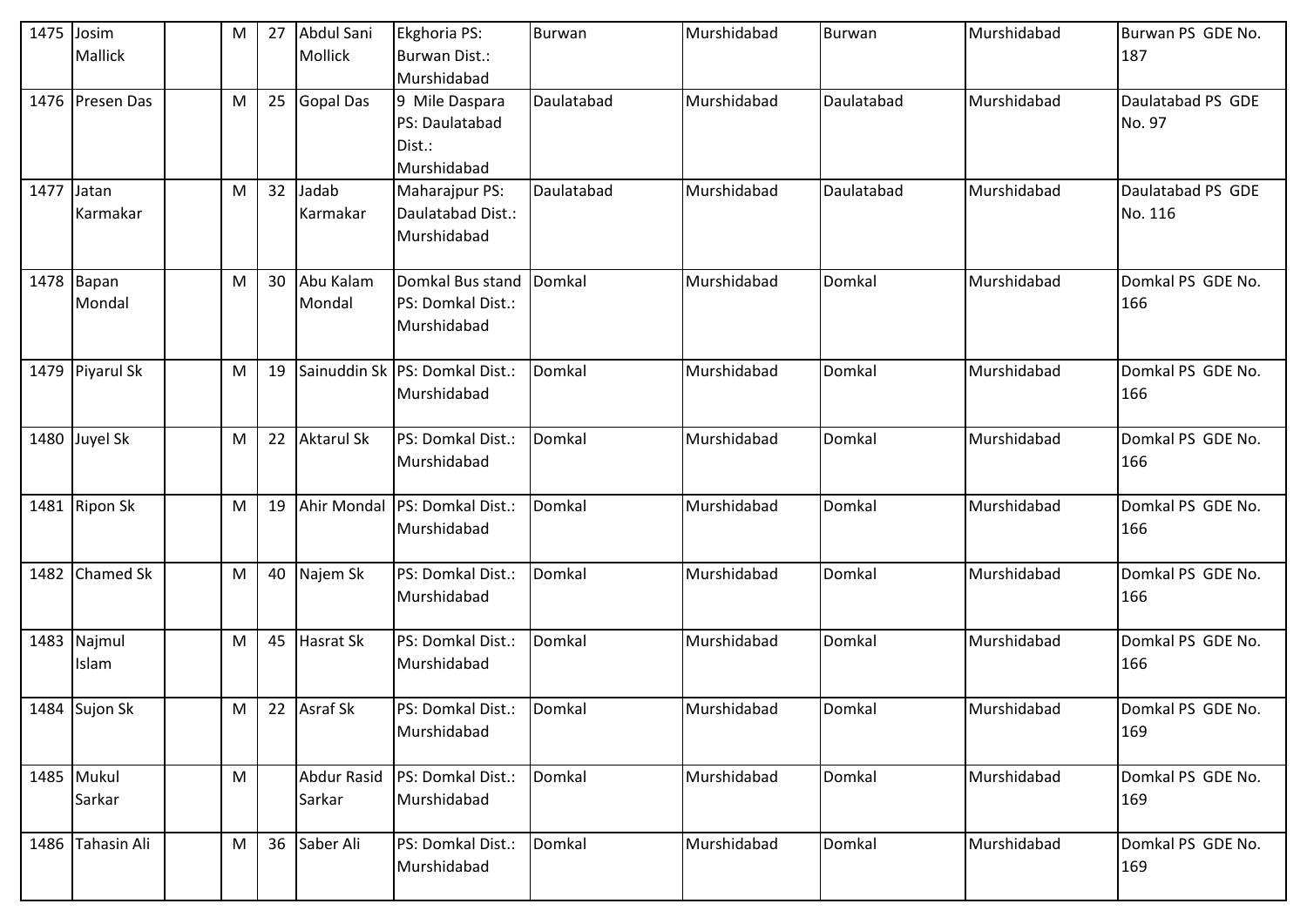| 1487 Sudipta    | M | 18 | Sankar            | PS: Domkal Dist.:               | Domkal      | Murshidabad | Domkal      | Murshidabad | Domkal PS GDE No.    |
|-----------------|---|----|-------------------|---------------------------------|-------------|-------------|-------------|-------------|----------------------|
| Ghosh           |   |    | Ghosh             | Murshidabad                     |             |             |             |             | 169                  |
|                 |   |    |                   |                                 |             |             |             |             |                      |
| 1488 Tarun      | M | 19 | Tapas Kr.         | PS: Domkal Dist.:               | Domkal      | Murshidabad | Domkal      | Murshidabad | Domkal PS GDE No.    |
| Ghosh           |   |    | Ghosh             | Murshidabad                     |             |             |             |             | 169                  |
|                 |   |    |                   |                                 |             |             |             |             |                      |
| 1489 Prakash    | M | 22 | Shamal            | PS: Domkal Dist.:               | Domkal      | Murshidabad | Domkal      | Murshidabad | Domkal PS GDE No.    |
| Ghosh           |   |    | Ghosh             | Murshidabad                     |             |             |             |             | 169                  |
|                 |   |    |                   |                                 |             |             |             |             |                      |
| 1490 Sahabul Sk | M | 30 | Jahur Sk          | PS: Domkal Dist.:               | Domkal      | Murshidabad | Domkal      | Murshidabad | Domkal PS GDE No.    |
|                 |   |    |                   | Murshidabad                     |             |             |             |             | 167                  |
| 1491 Arif Sk    | M | 18 | Earul Sk          | PS: Domkal Dist.:               | Domkal      | Murshidabad | Domkal      | Murshidabad | Domkal PS GDE No.    |
|                 |   |    |                   | Murshidabad                     |             |             |             |             | 167                  |
|                 |   |    |                   |                                 |             |             |             |             |                      |
| 1492 Erfan Sk   | M | 48 | <b>Shamser Sk</b> | PS: Domkal Dist.:               | Domkal      | Murshidabad | Domkal      | Murshidabad | Domkal PS GDE No.    |
|                 |   |    |                   | Murshidabad                     |             |             |             |             | 167                  |
|                 |   |    |                   |                                 |             |             |             |             |                      |
| 1493 Marajul Sk |   |    | S/o Lt.           | Khidirpur PS:                   | Hariharpara | Murshidabad | Hariharpara | Murshidabad | Hariharpara PS GDE   |
|                 |   |    | Yestulla Sk       | Hariharpara Dist.:              |             |             |             |             | No. 135              |
|                 |   |    |                   | Murshidabad                     |             |             |             |             |                      |
|                 |   |    |                   |                                 |             |             |             |             |                      |
| 1494 Ananda     |   | 24 | Sunil Kr.         | Lochanpur                       | Islampore   | Murshidabad | Islampore   | Murshidabad | Islampore PS GDE No. |
| Vhaskar         |   |    | Vhaskar           | Natungram PS:                   |             |             |             |             | 146                  |
|                 |   |    |                   | <b>Islampore Dist.:</b>         |             |             |             |             |                      |
|                 |   |    |                   | Murshidabad                     |             |             |             |             |                      |
| 1495 Brikam     |   | 21 | Tapan             | Hurshi PS:                      | Islampore   | Murshidabad | Islampore   | Murshidabad | Islampore PS GDE No. |
| Mondal          |   |    | Mondal            | Islampore Dist.:                |             |             |             |             | 146                  |
|                 |   |    |                   | Murshidabad                     |             |             |             |             |                      |
| 1496 Krishna    |   | 26 | Sunil Mondal      | Chak PS:                        | Islampore   | Murshidabad | Islampore   | Murshidabad | Islampore PS GDE No. |
| Mondal          |   |    |                   | Islampore Dist.:<br>Murshidabad |             |             |             |             | 146                  |
| 1497 Dinobandhu |   | 57 | Binshu            | Lochanpur                       | Islampore   | Murshidabad | Islampore   | Murshidabad | Islampore PS GDE No. |
| Karmakar        |   |    | Charan            | Natungram PS:                   |             |             |             |             | 146                  |
|                 |   |    | Karmakar          | Islampore Dist.:                |             |             |             |             |                      |
|                 |   |    |                   | Murshidabad                     |             |             |             |             |                      |
| 1498 Dijen      |   | 55 | Dinobandhu        | Lochanpur                       | Islampore   | Murshidabad | Islampore   | Murshidabad | Islampore PS GDE No. |
| Karmakar        |   |    | Karmakar          | Natungram PS:                   |             |             |             |             | 146                  |
|                 |   |    |                   | Islampore Dist.:                |             |             |             |             |                      |
|                 |   |    |                   | Murshidabad                     |             |             |             |             |                      |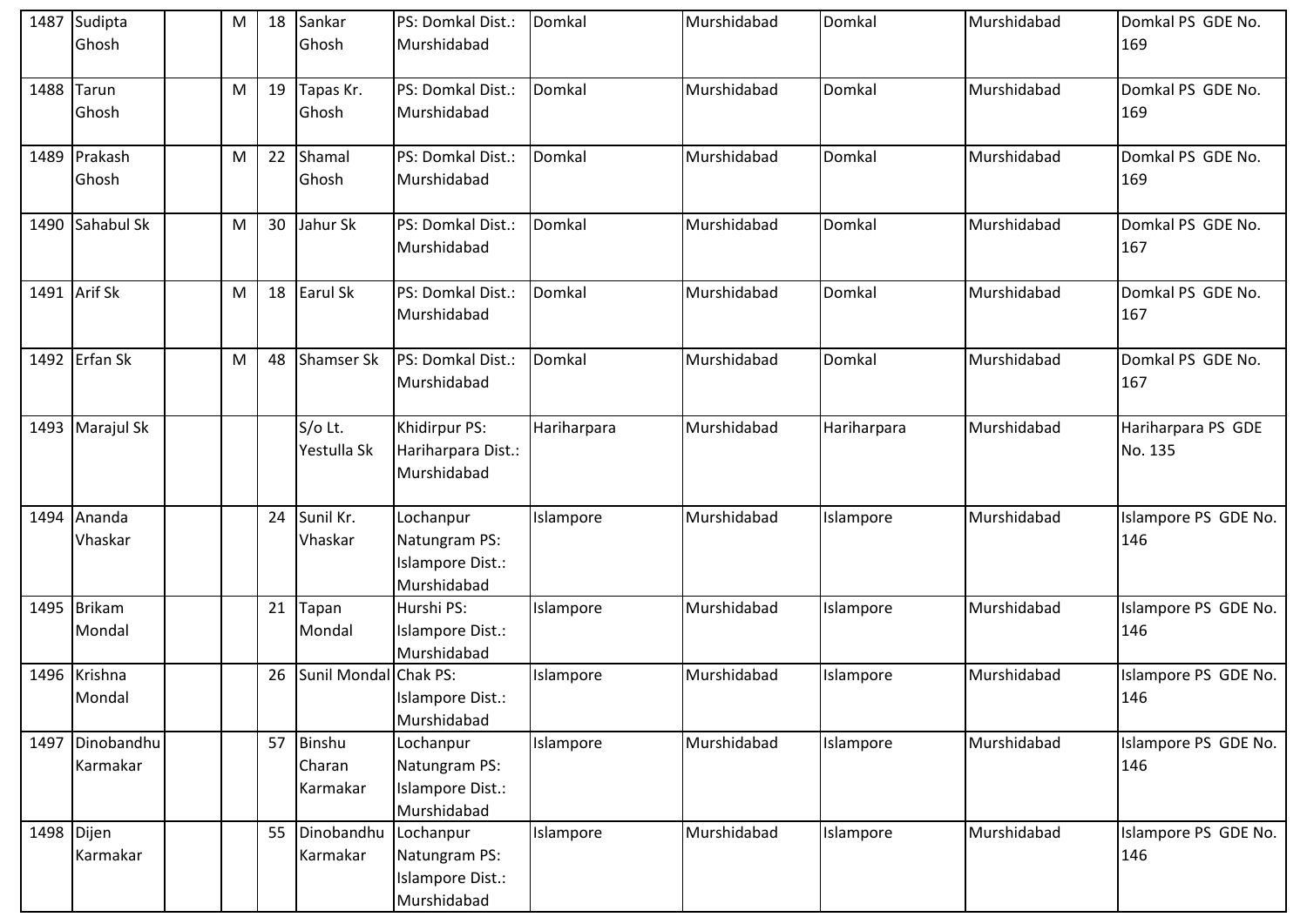|            | 1499 Sanjoy<br>Karmakar     |   | 47 | Dinobandhu Lochanpur<br>Karmakar     | Natungram PS:<br>Islampore Dist.:<br>Murshidabad                        | Islampore | Murshidabad | Islampore | Murshidabad | Islampore PS GDE No.<br>146 |
|------------|-----------------------------|---|----|--------------------------------------|-------------------------------------------------------------------------|-----------|-------------|-----------|-------------|-----------------------------|
|            | 1500 Sagar<br><b>Biswas</b> |   | 26 | Nipendranat Senpara PS:<br>ah Biswas | Islampore Dist.:<br>Murshidabad                                         | Islampore | Murshidabad | Islampore | Murshidabad | Islampore PS GDE No.<br>146 |
|            | 1501 Subendu Pal            |   |    | Niranjan Pal                         | Islampur palpara<br>PS: Islampore<br>Dist.:<br>Murshidabad              | Islampore | Murshidabad | Islampore | Murshidabad | Islampore PS GDE No.<br>146 |
| 1502 Sufal | Mondal                      |   | 23 | Dhironi<br>Mondal                    | Sobjipara PS:<br>Islampore Dist.:<br>Murshidabad                        | Islampore | Murshidabad | Islampore | Murshidabad | Islampore PS GDE No.<br>146 |
|            | 1503 Bikash<br>Mondal       |   | 32 | Ranalal<br>Mondal                    | <b>GOAS</b><br><b>SARKARPARA PS:</b><br>Islampore Dist.:<br>Murshidabad | Islampore | Murshidabad | Islampore | Murshidabad | Islampore PS GDE No.<br>146 |
|            | 1504 Mirajul<br>Islam       | M | 38 | Antaj<br>Mondal                      | Sadikhans Dearh<br>(Hospitalpara) PS:<br>Jalangi Dist.:<br>Murshidabad  | Jalangi   | Murshidabad | Jalangi   | Murshidabad | Jalangi PS GDE No. 82       |
|            | 1505 Asadul Sk              | M | 35 | Lt. Khosbar<br>Sk                    | Pakurdiar PS:<br>Jalangi Dist.:<br>Murshidabad                          | Jalangi   | Murshidabad | Jalangi   | Murshidabad | Jalangi PS GDE No. 82       |
| 1506       | Golam<br>Mostafa            | M | 32 | Lt. Golam<br>Haider<br><b>Biswas</b> | Kupila PS: Jalangi<br>Dist.:<br>Murshidabad                             | Jalangi   | Murshidabad | Jalangi   | Murshidabad | Jalangi PS GDE No. 82       |
|            | 1507 Sahidul<br>Islam       | M | 39 | Lt.ukil<br>Malitha                   | Kupila Biswaspara Jalangi<br>PS: Jalangi Dist.:<br>Murshidabad          |           | Murshidabad | Jalangi   | Murshidabad | Jalangi PS GDE No. 82       |
|            | 1508 Kawsar Sk              | M | 55 | Ajer Sk                              | Jotchidam PS:<br>Jalangi Dist.:<br>Murshidabad                          | Jalangi   | Murshidabad | Jalangi   | Murshidabad | Jalangi PS GDE No. 82       |
|            | 1509 Bhasan Sk              | M | 50 | Lt. Lalchand<br><b>Sk</b>            | Faridpur PS:<br>Jalangi Dist.:<br>Murshidabad                           | Jalangi   | Murshidabad | Jalangi   | Murshidabad | Jalangi PS GDE No. 82       |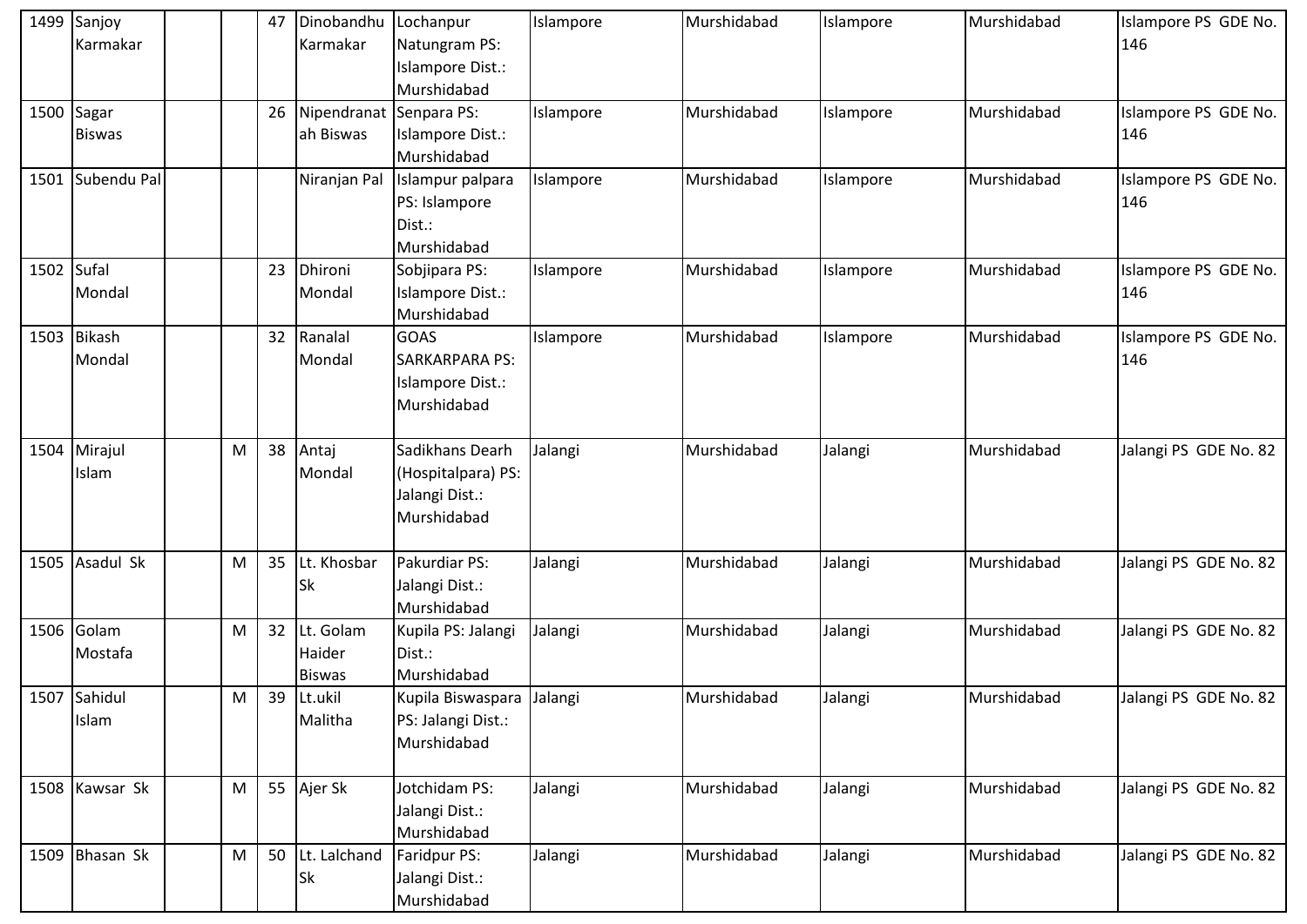| 1510 | Lalon Sk        | M | 45 | Anchad                     | Sarbopolli                   | Jalangi  | Murshidabad | Jalangi  | Murshidabad | Jalangi PS GDE No. 82 |
|------|-----------------|---|----|----------------------------|------------------------------|----------|-------------|----------|-------------|-----------------------|
|      |                 |   |    | Mondal                     | Ghoshpara PS:                |          |             |          |             |                       |
|      |                 |   |    |                            | Jalangi Dist.:               |          |             |          |             |                       |
|      |                 |   |    |                            | Murshidabad                  |          |             |          |             |                       |
| 1511 | Tanmoy          | M | 22 |                            | Tapos Halder Hoglairdair PS: | Jalangi  | Murshidabad | Jalangi  | Murshidabad | Jalangi PS GDE No. 82 |
|      | Halder          |   |    |                            | Jalangi Dist.:               |          |             |          |             |                       |
|      |                 |   |    |                            | Murshidabad                  |          |             |          |             |                       |
| 1512 | Sourav          | M | 21 |                            | Gopal Halder Hoglairdair PS: | Jalangi  | Murshidabad | Jalangi  | Murshidabad | Jalangi PS GDE No. 82 |
|      | Halder          |   |    |                            | Jalangi Dist.:               |          |             |          |             |                       |
|      |                 |   |    |                            | Murshidabad                  |          |             |          |             |                       |
|      | 1513 Manoj      | M | 28 | Arabinda                   | Hoglairdair PS:              | Jalangi  | Murshidabad | Jalangi  | Murshidabad | Jalangi PS GDE No. 82 |
|      | Halder          |   |    | Halder                     | Jalangi Dist.:               |          |             |          |             |                       |
|      |                 |   |    |                            | Murshidabad                  |          |             |          |             |                       |
| 1514 | Mafikul         | M | 25 | lyad Ali                   | Faridpur                     | Jalangi  | Murshidabad | Jalangi  | Murshidabad | Jalangi PS GDE No. 82 |
|      | <b>Biswas</b>   |   |    | <b>Biswas</b>              | Mahajanpara PS:              |          |             |          |             |                       |
|      |                 |   |    |                            | Jalangi Dist.:               |          |             |          |             |                       |
|      |                 |   |    |                            | Murshidabad                  |          |             |          |             |                       |
| 1515 | Sujit Das       | M | 28 | Samir Das                  | Kanaiganj PS:                | Jiaganj  | Murshidabad | Jiaganj  | Murshidabad | Jiaganj PS GDE No. 92 |
|      |                 |   |    |                            | Jiaganj Dist.:               |          |             |          |             |                       |
|      |                 |   |    |                            | Murshidabad                  |          |             |          |             |                       |
|      | 1516 Rakesh Das | M | 19 |                            | Sahadeb Das Boardbagan PS:   | Jiaganj  | Murshidabad | Jiaganj  | Murshidabad | Jiaganj PS GDE No.    |
|      |                 |   |    |                            | Jiaganj Dist.:               |          |             |          |             | 119                   |
|      |                 |   |    |                            | Murshidabad                  |          |             |          |             |                       |
| 1517 | Bachhu Das      | M | 30 | <b>Him Das</b>             | Boardbagan PS:               | Jiaganj  | Murshidabad | Jiaganj  | Murshidabad | Jiaganj PS GDE No.    |
|      |                 |   |    |                            | Jiaganj Dist.:               |          |             |          |             | 119                   |
|      |                 |   |    |                            | Murshidabad                  |          |             |          |             |                       |
| 1518 | Nekdar Sk       | M | 24 | Nur Box Sk                 | Natungram PS:                | Kandi    | Murshidabad | Kandi    | Murshidabad | Kandi PS GDE No. 134  |
|      |                 |   |    |                            | Kandi Dist.:                 |          |             |          |             |                       |
|      |                 |   |    |                            | Murshidabad                  |          |             |          |             |                       |
| 1519 | Dipen           | M | 26 | Panchkari                  | Kirtipur PS:                 | Khargram | Murshidabad | Khargram | Murshidabad | Khargram PS GDE No.   |
|      | Bagdi           |   |    | <b>Bagdi</b>               | Khargram Dist.:              |          |             |          |             | 153                   |
|      |                 |   |    |                            | Murshidabad                  |          |             |          |             |                       |
|      | 1520 Bachu      | M | 34 | Ashim Hazra   Kirtipur PS: |                              | Khargram | Murshidabad | Khargram | Murshidabad | Khargram PS GDE No.   |
|      | Hazra           |   |    |                            | Khargram Dist.:              |          |             |          |             | 153                   |
|      |                 |   |    |                            | Murshidabad                  |          |             |          |             |                       |
|      | 1521 Samayan Sk | M | 31 | Nakimuddin                 | Narayanpur PS:               | Lalgola  | Murshidabad | Lalgola  | Murshidabad | Lalgola PS GDE No.    |
|      |                 |   |    | Sk                         | Lalgola Dist.:               |          |             |          |             | 178                   |
|      |                 |   |    |                            | Murshidabad                  |          |             |          |             |                       |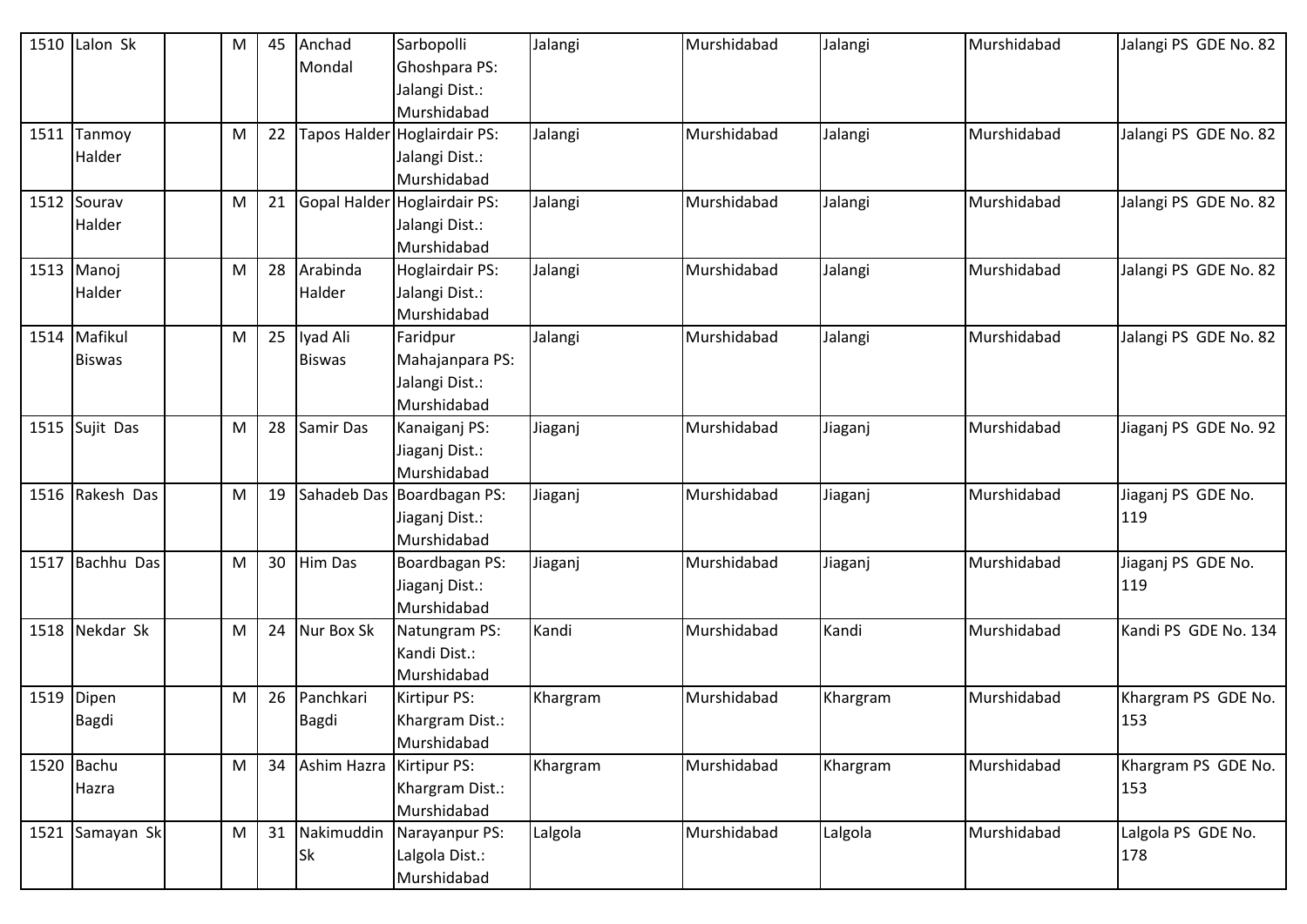| 1522 | Prodip          |           | M | 44 | Lt Bhakti     | Dakshin           | Lalgola     | Murshidabad     | Lalgola     | Murshidabad | Lalgola PS GDE No.  |
|------|-----------------|-----------|---|----|---------------|-------------------|-------------|-----------------|-------------|-------------|---------------------|
|      | Sarkar          |           |   |    | <b>Bhusan</b> | Latiberpara PS:   |             |                 |             |             | 178                 |
|      |                 |           |   |    | Sarkar        | Lalgola Dist.:    |             |                 |             |             |                     |
|      |                 |           |   |    |               | Murshidabad       |             |                 |             |             |                     |
|      | 1523 Subho      |           | M | 22 | Shyam         | Paharpur PS:      | Lalgola     | Murshidabad     | Lalgola     | Murshidabad | Lalgola PS GDE No.  |
|      | Mondal          |           |   |    | Chand         | Lalgola Dist.:    |             |                 |             |             | 178                 |
|      |                 |           |   |    | Mondal        | Murshidabad       |             |                 |             |             |                     |
| 1524 | Prokash         |           | M | 27 | Lt Rabi       | Moya PS: Lalgola  | Lalgola     | Murshidabad     | Lalgola     | Murshidabad | Lalgola PS GDE No.  |
|      | Singha          |           |   |    | Singha        | Dist.:            |             |                 |             |             | 178                 |
|      |                 |           |   |    |               | Murshidabad       |             |                 |             |             |                     |
|      | $1525$ Uday     |           | M | 50 | Lt Sattya     | Paharpur PS:      | Lalgola     | Murshidabad     | Lalgola     | Murshidabad | Lalgola PS GDE No.  |
|      | Ghosh           |           |   |    | Narayan       | Lalgola Dist.:    |             |                 |             |             | 178                 |
|      |                 |           |   |    | Ghosh         | Murshidabad       |             |                 |             |             |                     |
|      | 1526 Rajikul Sk |           | M | 30 | Islam Sk      | Singa PS:         | Murshidabad | Murshidabad     | Murshidabad | Murshidabad | Murshidabad PS GDE  |
|      |                 |           |   |    |               | Murshidabad       |             |                 |             |             | No. 194             |
|      |                 |           |   |    |               | Dist.:            |             |                 |             |             |                     |
|      |                 |           |   |    |               | Murshidabad       |             |                 |             |             |                     |
| 1527 | Hafijul Sk      | Rahul     | M | 45 | Najrul Sk     | Harirampur PS:    | Murshidabad | Murshidabad     | Murshidabad | Murshidabad | Murshidabad PS GDE  |
|      |                 | <b>Sk</b> |   |    |               | Murshidabad       |             |                 |             |             | No. 194             |
|      |                 |           |   |    |               | Dist.:            |             |                 |             |             |                     |
|      |                 |           |   |    |               | Murshidabad       |             |                 |             |             |                     |
| 1528 | Iman Sk         |           | M | 32 | Sahid Sk      | Mahalla Bazar PS- |             | <b>Basirhat</b> | Murshidabad | Murshidabad | Murshidabad PS GDE  |
|      |                 |           |   |    |               | Bhabanpur, Dist-  |             |                 |             |             | No. 194             |
|      |                 |           |   |    |               | Merut, U.P        |             |                 |             |             |                     |
| 1529 | Naim            |           | M | 29 | Usman         | Ujjalnagar,       |             | Basirhat        | Murshidabad | Murshidabad | Murshidabad PS GDE  |
|      | <b>Mallick</b>  |           |   |    | Mallick       | madinagar Dist-   |             |                 |             |             | No. 194             |
|      |                 |           |   |    |               | Gazibad U.P       |             |                 |             |             |                     |
|      | 1530 Nadem      |           | M | 35 | Piru Zaidi    | 104 Handiya       |             | <b>Basirhat</b> | Murshidabad | Murshidabad | Murshidabad PS GDE  |
|      | Zaidi           |           |   |    |               | <b>Motall PS-</b> |             |                 |             |             | No. 194             |
|      |                 |           |   |    |               | Bhabarpur Dist-   |             |                 |             |             |                     |
|      |                 |           |   |    |               | Meerut, U         |             |                 |             |             |                     |
| 1531 | Choton Sk       |           | M | 36 | Pitu Sk       | Bhadarpur PS:     | Berhampore  | Murshidabad     | Murshidabad | Murshidabad | Murshidabad PS GDE  |
|      |                 |           |   |    |               | Berhampore Dist.: |             |                 |             |             | No. 194             |
|      |                 |           |   |    |               | Murshidabad       |             |                 |             |             |                     |
|      |                 |           |   |    |               |                   |             |                 |             |             |                     |
|      | 1532 Mijanur Sk |           | M |    | Janirul Sk    | Bajitpur          |             | <b>Basirhat</b> | Nabagram    | Murshidabad | Nabagram PS GDE No. |
|      |                 |           |   |    |               | Sagardighi        |             |                 |             |             | 137                 |
|      |                 |           |   |    |               | Murshidabad       |             |                 |             |             |                     |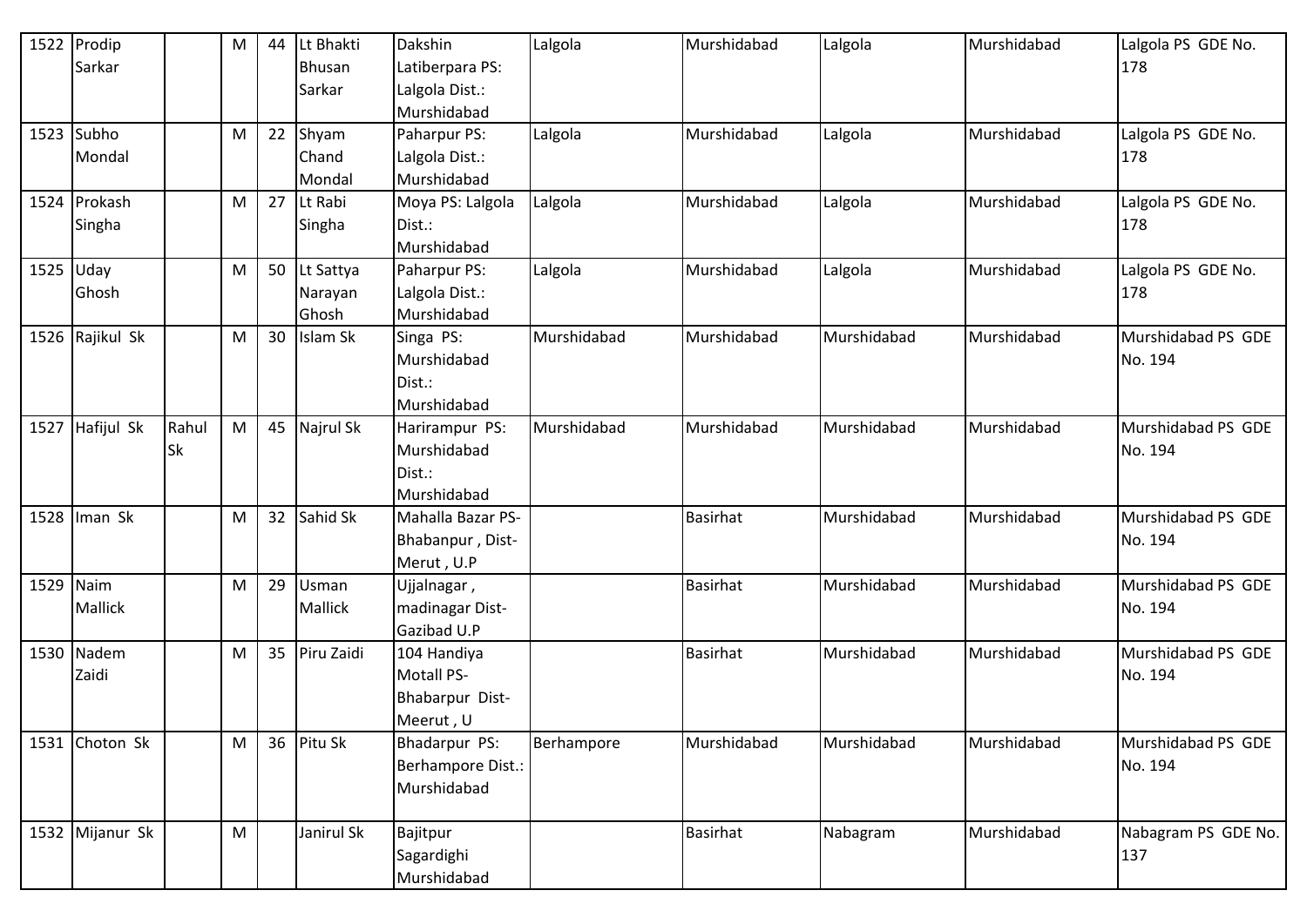| 1533 | Suki Momin    | M |    | Lt. Surip         | Atgama EB PS         |           | <b>Basirhat</b> | Nabagram  | Murshidabad | Nabagram PS GDE No.  |
|------|---------------|---|----|-------------------|----------------------|-----------|-----------------|-----------|-------------|----------------------|
|      |               |   |    | Momin             | <b>English Bazar</b> |           |                 |           |             | 993                  |
|      |               |   |    |                   | Malda                |           |                 |           |             |                      |
| 1534 | Rakesh        | M |    | Lt. Dhiren        | Chanak,              |           | <b>Basirhat</b> | Nabagram  | Murshidabad | Nabagram PS GDE No.  |
|      | Tudu          |   |    | Tudu              | Nabagram Msd         |           |                 |           |             | 994                  |
| 1535 | Masud Ali     | M |    | Morad Ali         | Khojardanga          |           | <b>Basirhat</b> | Nabagram  | Murshidabad | Nabagram PS GDE No.  |
|      |               |   |    |                   | Nabagram Msd         |           |                 |           |             | 146                  |
| 1536 | Titan Ali     | M |    | Ishrail Sk        | Khojardanga,         |           | <b>Basirhat</b> | Nabagram  | Murshidabad | Nabagram PS GDE No.  |
|      |               |   |    |                   | Nabagram             |           |                 |           |             | 146                  |
|      |               |   |    |                   | Murshidabad          |           |                 |           |             |                      |
| 1537 | Ebrahim       | M |    | Sattar Sk         | Berhampore           |           | <b>Basirhat</b> | Nabagram  | Murshidabad | Nabagram PS GDE No.  |
|      | Mandal        |   |    |                   | Murshidabad          |           |                 |           |             | 146                  |
|      | 1538 Rubel Sk | M |    | Joylal Sk         | Berhampore           |           | <b>Basirhat</b> | Nabagram  | Murshidabad | Nabagram PS GDE No.  |
|      |               |   |    |                   | Murshidabad          |           |                 |           |             | 146                  |
|      | 1539 Rofik Sk | M |    | Kalam Sk          | Berhampore,          |           | <b>Basirhat</b> | Nabagram  | Murshidabad | Nabagram PS GDE No.  |
|      |               |   |    |                   | Murshidabad          |           |                 |           |             | 146                  |
| 1540 | Johirul Sk    | M |    | <b>Aktor Sk</b>   | Berhampore,          |           | <b>Basirhat</b> | Nabagram  | Murshidabad | Nabagram PS GDE No.  |
|      |               |   |    |                   | Murshidabad          |           |                 |           |             | 146                  |
| 1541 | Ajay          | M |    | Jodupati          | <b>Haripur PS</b>    |           | <b>Basirhat</b> | Nabagram  | Murshidabad | Nabagram PS GDE No.  |
|      | Mandal        |   |    | Mandal            | Nabagram Msd         |           |                 |           |             | 136                  |
|      | 1542 Baghya   | M |    | Jotin Mandal      | Haripur,             |           | <b>Basirhat</b> | Nabagram  | Murshidabad | Nabagram PS GDE No.  |
|      | Mandal        |   |    |                   | Nabagram Msd         |           |                 |           |             | 136                  |
| 1543 | Sultan Ali    | M |    | Monoruddin        | Sodpur,              |           | <b>Basirhat</b> | Nabagram  | Murshidabad | Nabagram PS GDE No.  |
|      |               |   |    | <b>Sk</b>         | Nabagram, Msd        |           |                 |           |             | 148                  |
| 1544 | Piyarul Sk    | M |    | <b>Monirul Sk</b> | Sodepur PS           |           | <b>Basirhat</b> | Nabagram  | Murshidabad | Nabagram PS GDE No.  |
|      |               |   |    |                   | Nabagram Dist        |           |                 |           |             | 148                  |
|      |               |   |    |                   | Murshidabad          |           |                 |           |             |                      |
| 1545 | Solil Sk      | M |    | <b>Farahim Sk</b> | Sodepur PS           |           | <b>Basirhat</b> | Nabagram  | Murshidabad | Nabagram PS GDE No.  |
|      |               |   |    |                   | Nabagram Dist        |           |                 |           |             | 148                  |
|      |               |   |    |                   | Msd                  |           |                 |           |             |                      |
|      | 1546 Puranjan | M | 32 | Binod             | Mohanganj PS:        | Raninagar | Murshidabad     | Raninagar | Murshidabad | Raninagar PS GDE No. |
|      | Mondal        |   |    | Mondal            | Raninagar Dist.:     |           |                 |           |             | 131                  |
|      |               |   |    |                   | Murshidabad          |           |                 |           |             |                      |
|      | 1547 Mumtajul | M |    | Ketabulla         | PS: Ranitala Dist.:  | Ranitala  | Murshidabad     | Ranitala  | Murshidabad | Ranitala PS GDE No.  |
|      | Sk            |   |    | Mondal            | Murshidabad          |           |                 |           |             | 97                   |
|      |               |   |    |                   |                      |           |                 |           |             |                      |
| 1548 | Monirul       | M |    | Soleman Sk        | Gudhia PS:           | Ranitala  | Murshidabad     | Ranitala  | Murshidabad | Ranitala PS GDE No.  |
|      | Islam         |   |    |                   | Ranitala Dist.:      |           |                 |           |             | 97                   |
|      |               |   |    |                   | Murshidabad          |           |                 |           |             |                      |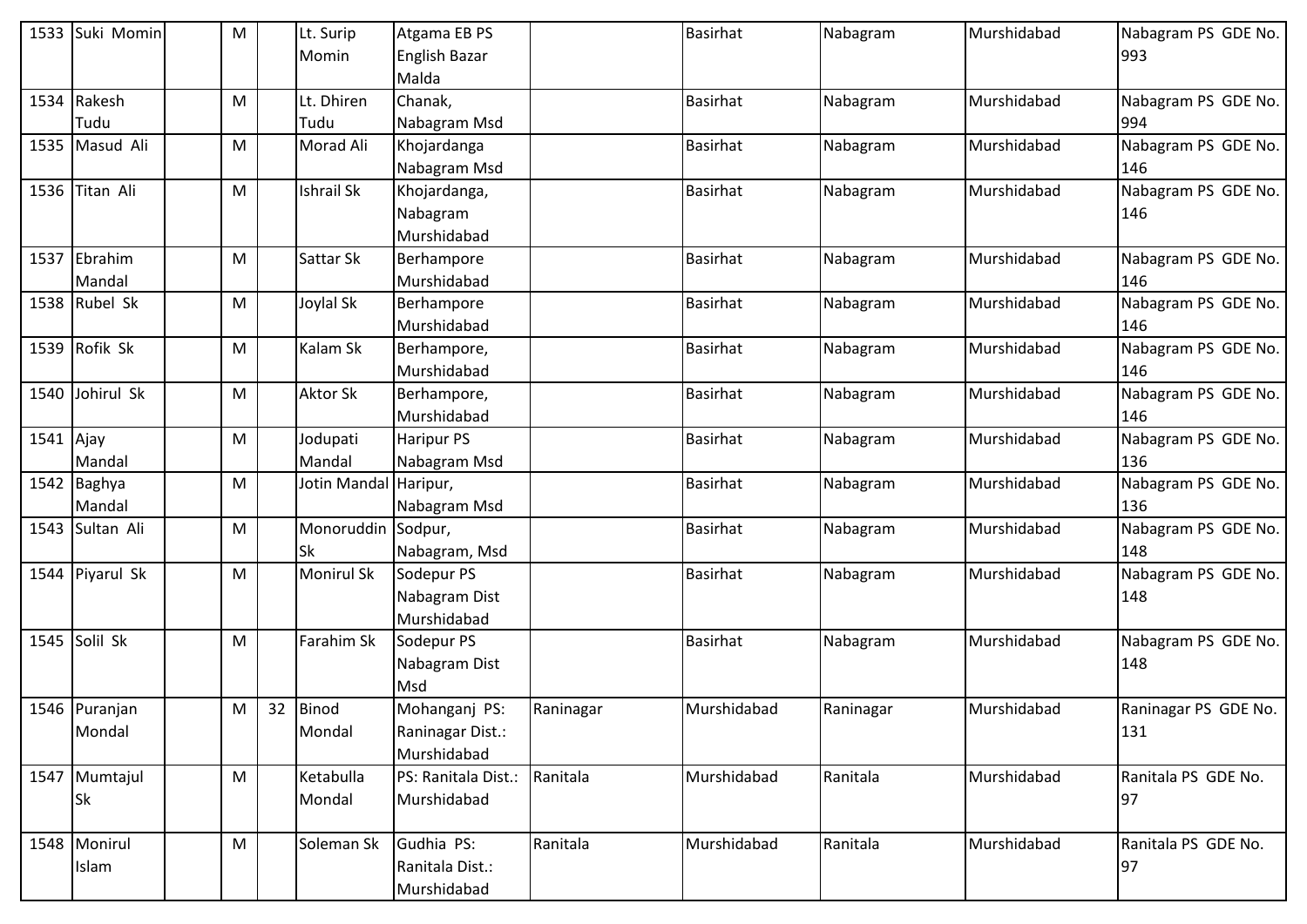|          | 1549 Manwar<br>Hossain      | M |    | Kajem Sk                     | Palashi PS:<br>Ranitala Dist.:<br>Murshidabad                   | Ranitala  | Murshidabad | Ranitala  | Murshidabad | Ranitala PS GDE No.<br>100  |
|----------|-----------------------------|---|----|------------------------------|-----------------------------------------------------------------|-----------|-------------|-----------|-------------|-----------------------------|
|          | 1550 Sajrul Islam           | M |    | <b>Bellal Khan</b>           | Palashi PS:<br>Ranitala Dist.:<br>Murshidabad                   | Ranitala  | Murshidabad | Ranitala  | Murshidabad | Ranitala PS GDE No.<br>100  |
|          | 1551 Saifuddin<br><b>Sk</b> | M |    | <b>Bhadu Sk</b>              | Palashi PS:<br>Ranitala Dist.:<br>Murshidabad                   | Ranitala  | Murshidabad | Ranitala  | Murshidabad | Ranitala PS GDE No.<br>100  |
|          | 1552 Ajimuddin<br><b>Sk</b> | M |    | Lt-Khoda<br><b>Box Sk</b>    | Dihipara PS:<br>Ranitala Dist.:<br>Murshidabad                  | Ranitala  | Murshidabad | Ranitala  | Murshidabad | Ranitala PS GDE No.<br>102  |
|          | 1553 Jahirul Sk             | M | 18 | Turabuddin<br>Sk             | Kashipur PS:<br>Rejinagar Dist.:<br>Murshidabad                 | Rejinagar | Murshidabad | Rejinagar | Murshidabad | Rejinagar PS GDE No.<br>138 |
| 1554 Nur | Mohammed<br>Molla           | M | 34 | Sultan Molla                 | Rejinagar PS:<br>Rejinagar Dist.:<br>Murshidabad                | Rejinagar | Murshidabad | Rejinagar | Murshidabad | Rejinagar PS GDE No.<br>138 |
|          | 1555 Monirul Sk             | M | 47 |                              | Lt Muslim Sk Amarpur PS:<br>Rejinagar Dist.:<br>Murshidabad     | Rejinagar | Murshidabad | Rejinagar | Murshidabad | Rejinagar PS GDE No.<br>138 |
|          | 1556 Ohidul Sk              | M | 35 | Oli<br>Mahammad<br><b>Sk</b> | Mahammadpur<br>PS: Saktipur Dist.:<br>Murshidabad               | Saktipur  | Murshidabad | Saktipur  | Murshidabad | Saktipur PS GDE No.<br>130  |
|          | 1557 Montu Sk               | M | 35 | Rohimuddin<br>Sk             | Bolihapara PS:<br>Saktipur Dist.:<br>Murshidabad                | Saktipur  | Murshidabad | Saktipur  | Murshidabad | Saktipur PS GDE No.<br>130  |
|          | 1558 Soyeb Ali              | M | 22 |                              | Firoz Mallick Mahammadpur<br>PS: Saktipur Dist.:<br>Murshidabad | Saktipur  | Murshidabad | Saktipur  | Murshidabad | Saktipur PS GDE No.<br>130  |
|          | 1559 Jabed<br>Mallick       | M | 20 |                              | Firoz Mallick Mahammadpur<br>PS: Saktipur Dist.:<br>Murshidabad | Saktipur  | Murshidabad | Saktipur  | Murshidabad | Saktipur PS GDE No.<br>130  |
|          | 1560 Alahim Sk              | M | 30 | Basiruddin<br><b>Sk</b>      | Latagram PS:<br>Paikar Dist.:<br>Birbhum                        | Paikar    | Birbhum     | Salar     | Murshidabad | Salar PS GDE No. 142        |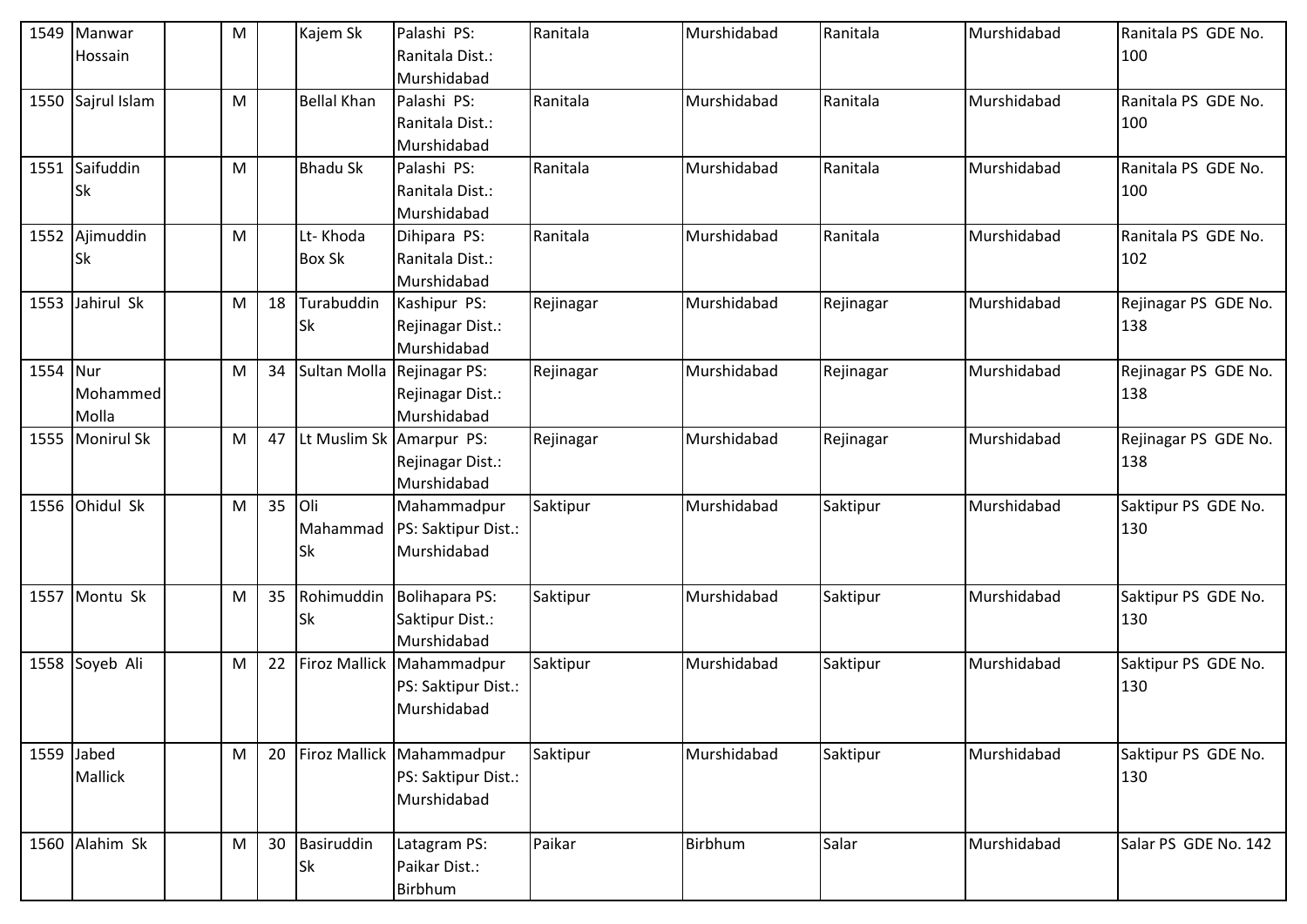|      | 1561 Sahajahan<br><b>Sk</b> | M | 28 | <b>Bablu Sk</b>        | Kalitala PS: Nawda Nawda<br>Dist.:<br>Murshidabad                  |             | Murshidabad          | Salar       | Murshidabad       | Salar PS GDE No. 142          |
|------|-----------------------------|---|----|------------------------|--------------------------------------------------------------------|-------------|----------------------|-------------|-------------------|-------------------------------|
|      | 1562 Toni Sk                | M | 20 | Jabbar Sk              | Hamidhati<br>Pilkhundi PS: Salar<br>Dist.:<br>Murshidabad          | Salar       | Murshidabad          | Salar       | Murshidabad       | Salar PS GDE No. 142          |
|      | 1563 Rajen Sk               | M | 26 | Amaiy Sk               | Hamidhati<br>Pilkhundi PS: Salar<br>Dist.:<br>Murshidabad          | Salar       | Murshidabad          | Salar       | Murshidabad       | Salar PS GDE No. 142          |
|      | 1564 Parameswar<br>Ghorai   | M | 30 | Prafullya<br>Ghorai    | OF SARBRANG PS: Egra<br>Egra Dist.: Purba<br>Mednipore             |             | Purba Mednipore      | Belda       | Paschim Mednipore | Belda PS GDE No. 179          |
|      | 1565 Prasanta<br>Das        | M |    | Lt Tulshi              | Chandrakona PS:<br>Chandrakona<br>Dist.: Paschim<br>Mednipore      | Chandrakona | Paschim<br>Mednipore | Chandrakona | Paschim Mednipore | Chandrakona PS GDE<br>No. 82  |
|      | 1566 Soumadip<br>Samanta    | M |    | Sisir                  | Jamdan                                                             |             | <b>Basirhat</b>      | Chandrakona | Paschim Mednipore | Chandrakona PS GDE<br>No. 82  |
| 1567 | Biswajit<br>Patar           | M |    | Swadesh<br>Patar       | Hematpur PS:<br>Chandrakona<br>Dist.: Paschim<br>Mednipore         | Chandrakona | Paschim<br>Mednipore | Chandrakona | Paschim Mednipore | Chandrakona PS GDE<br>No. 61  |
|      | 1568 Swapan<br>Sardar       | M | 20 | Balaram<br>Sardar      | <b>Birvanpur PS:</b><br>Chandrakona<br>Dist.: Paschim<br>Mednipore | Chandrakona | Paschim<br>Mednipore | Chandrakona | Paschim Mednipore | Chandrakona PS GDE<br>No. 61  |
|      | 1569 Nirmal Das             | M |    | Paresh Das             | Jara PS:<br>Chandrakona<br>Dist.: Paschim<br>Mednipore             | Chandrakona | Paschim<br>Mednipore | Chandrakona | Paschim Mednipore | Chandrakona PS GDE<br>No. 102 |
|      | 1570 Nirapada<br>Pain (48)  |   |    | S/o Paresh<br>Ch. Pain | OF DIRGHAGRAM,<br>PS - GHATAL, DIST.<br>– PASCHIM<br><b>MEDINI</b> |             | <b>Basirhat</b>      | Daspur      | Paschim Mednipore | Daspur PS GDE No.<br>159      |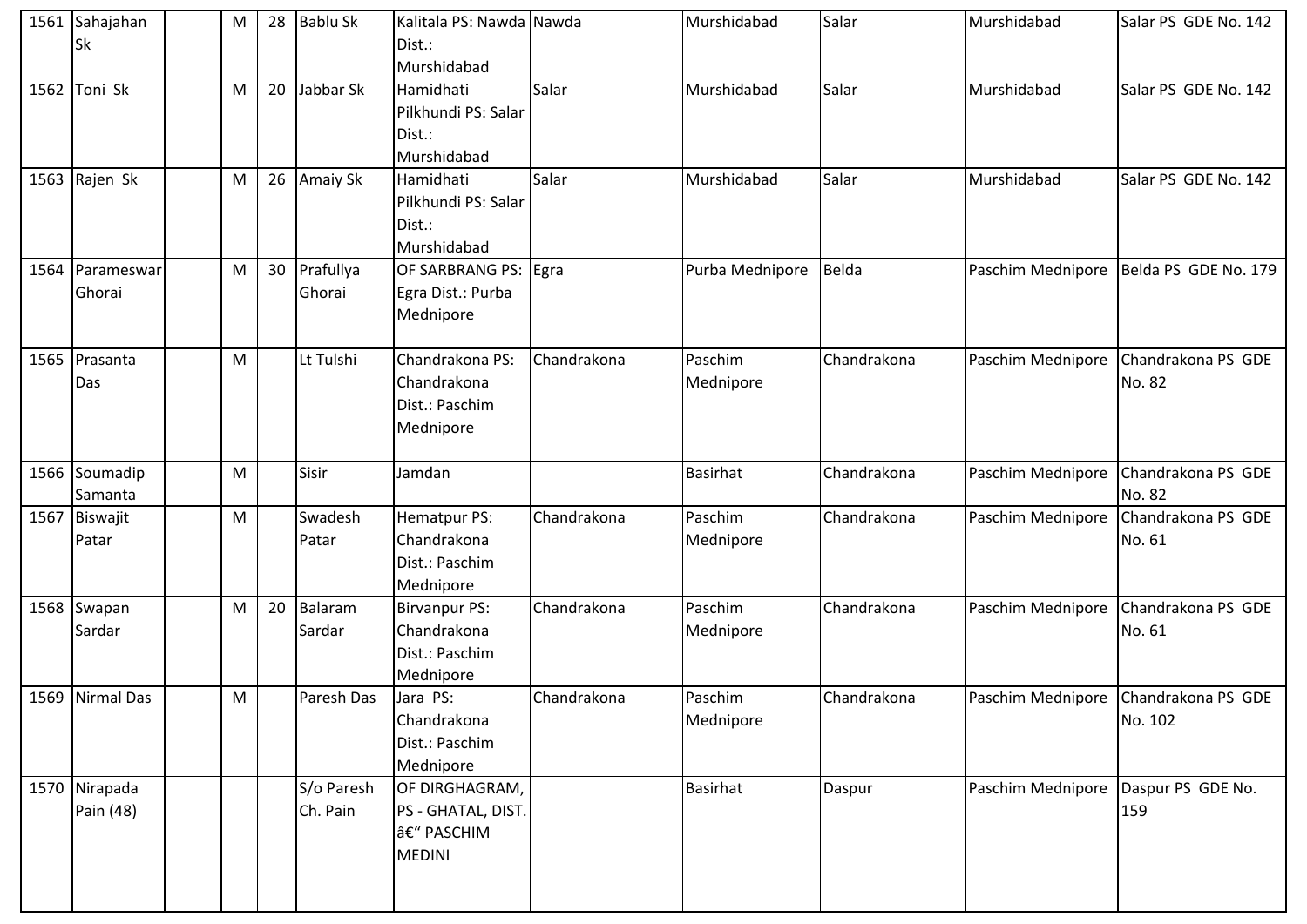|           | 1571 Tapas Dolai  |   |    | $S/O$ Lt                  | OF VILL. –             |          | <b>Basirhat</b> | Daspur  | Paschim Mednipore | Daspur PS GDE No.    |
|-----------|-------------------|---|----|---------------------------|------------------------|----------|-----------------|---------|-------------------|----------------------|
|           | (32)              |   |    | Sudarshan                 | <b>CHANDKHALI, PS</b>  |          |                 |         |                   | 159                  |
|           |                   |   |    |                           | â€" KESHPUR,           |          |                 |         |                   |                      |
|           |                   |   |    |                           | DIST. â€" PASCH        |          |                 |         |                   |                      |
|           | 1572 Balaram      |   |    | S/o Khirod                | OF VILL. –             |          | <b>Basirhat</b> | Daspur  | Paschim Mednipore | Daspur PS GDE No.    |
|           | Dolai (30)        |   |    |                           | CHANDKHALI, PS         |          |                 |         |                   | 159                  |
|           |                   |   |    |                           | – KESHPUR,             |          |                 |         |                   |                      |
|           |                   |   |    |                           | DIST. â€" PASCH        |          |                 |         |                   |                      |
|           | 1573 Joydeb       |   |    | S/o Lt Bharat OF VILL -   |                        |          | <b>Basirhat</b> | Daspur  | Paschim Mednipore | Daspur PS GDE No.    |
|           | Dolai (51)        |   |    |                           | <b>GOTGERIA ALL OF</b> |          |                 |         |                   | 159                  |
|           |                   |   |    |                           | PS â€" KESHPUR,        |          |                 |         |                   |                      |
|           |                   |   |    |                           | DIST. â€" P            |          |                 |         |                   |                      |
|           |                   |   |    |                           |                        |          |                 |         |                   |                      |
|           | 1574 Srimanta     |   |    | S/o Sukumar OF VILL. –    |                        |          | <b>Basirhat</b> | Daspur  | Paschim Mednipore | Daspur PS GDE No.    |
|           | Das (28)          |   |    | Das                       | RADHAKANTAPUR          |          |                 |         |                   | 159                  |
|           |                   |   |    |                           | PS â€" DASPUR,         |          |                 |         |                   |                      |
|           |                   |   |    |                           | DIST. â€" PAS          |          |                 |         |                   |                      |
|           |                   |   |    |                           |                        |          |                 |         |                   |                      |
|           | 1575 Pranab       |   |    | S/o Sankar                | OF VILL. â€"           |          | <b>Basirhat</b> | Daspur  | Paschim Mednipore | Daspur PS GDE No.    |
|           | Samai (39)        |   |    | Samai                     | <b>BALAKROUTH, PS</b>  |          |                 |         |                   | 159                  |
|           |                   |   |    |                           | â€" DASPUR, DIST.      |          |                 |         |                   |                      |
|           |                   |   |    |                           | – PASCHI               |          |                 |         |                   |                      |
|           | 1576 Sk Maidul    |   |    | S/o Sk Islam OF VILL. â€" |                        |          | <b>Basirhat</b> | Daspur  | Paschim Mednipore | Daspur PS GDE No.    |
|           | <b>Islam (25)</b> |   |    |                           | <b>BAIKUNTHAPUR,</b>   |          |                 |         |                   | 159                  |
|           |                   |   |    |                           | PS â€" DASPUR,         |          |                 |         |                   |                      |
|           |                   |   |    |                           | DIST. â€" PASC         |          |                 |         |                   |                      |
|           |                   |   |    |                           |                        |          |                 |         |                   |                      |
| 1577 Amal |                   |   | 27 | Lt. Dhiren                | Vill-Saita, PO-        | Panskura | Purba Mednipore | Debra   | Paschim Mednipore | Debra PS GDE No. 185 |
|           | Murmu             |   |    | Murmu                     | Golaghat, PS-          |          |                 |         |                   |                      |
|           |                   |   |    |                           | Panskura, Dist-        |          |                 |         |                   |                      |
|           |                   |   |    |                           | Purba M PS:            |          |                 |         |                   |                      |
|           |                   |   |    |                           | Panskura Dist.:        |          |                 |         |                   |                      |
|           |                   |   |    |                           | Purba Mednipore        |          |                 |         |                   |                      |
|           |                   |   |    |                           |                        |          |                 |         |                   |                      |
|           | 1578 Mansa        | M |    | Mintu                     | Viknagar PS:           | Garbeta  | Paschim         | Garbeta | Paschim Mednipore | Garbeta PS GDE No.   |
|           | Samanta           |   |    | Samanta                   | Garbeta Dist.:         |          | Mednipore       |         |                   | 526                  |
|           |                   |   |    |                           | Paschim                |          |                 |         |                   |                      |
|           |                   |   |    |                           | Mednipore              |          |                 |         |                   |                      |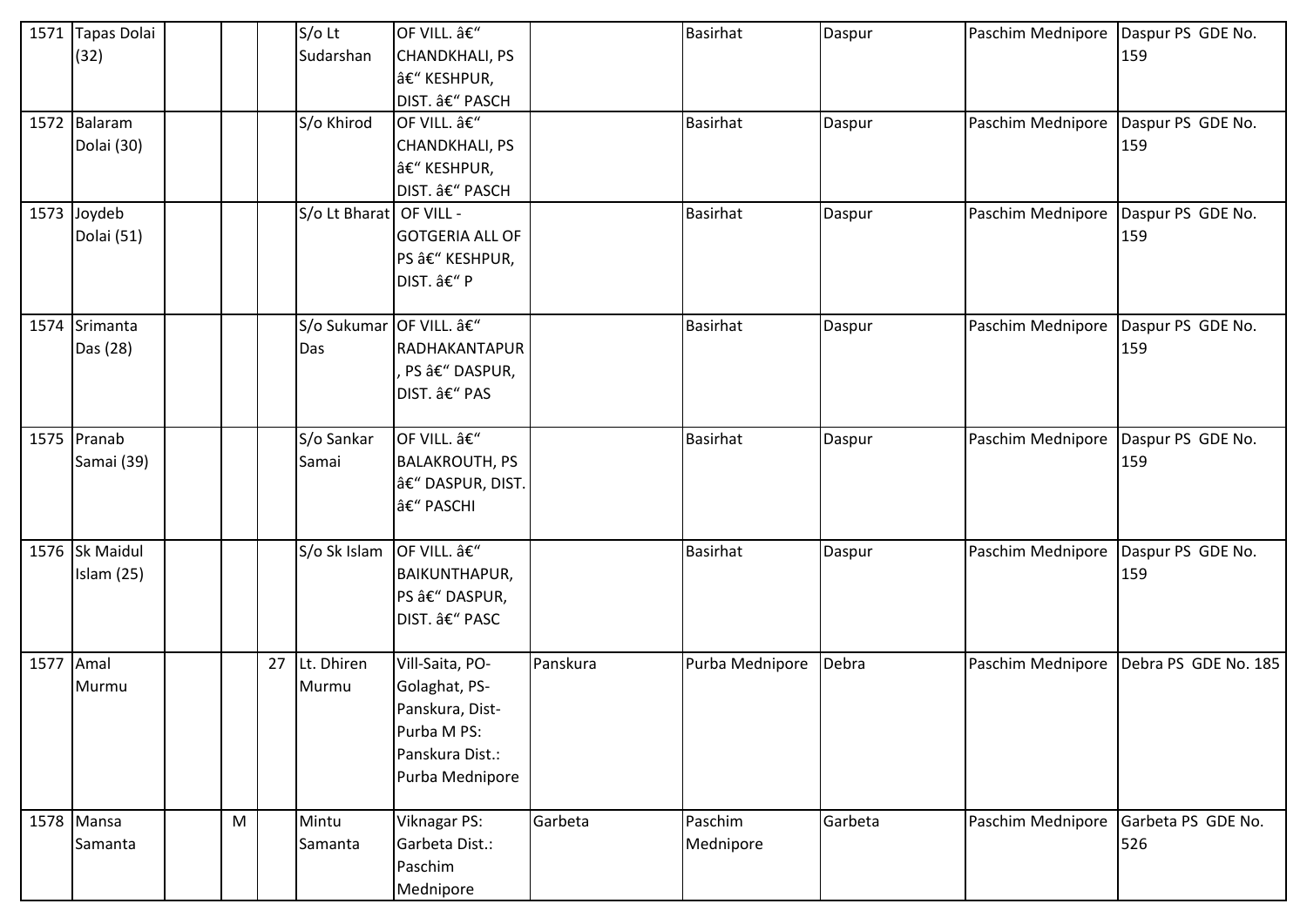| 1579 Swadesh<br>Patra      | M | 28 | Lt. Joydeb<br>Patra       | Viknagar PS:<br>Garbeta Dist.:<br>Paschim<br>Mednipore                      | Garbeta    | Paschim<br>Mednipore | Garbeta         | Paschim Mednipore | Garbeta PS GDE No.<br>527                |
|----------------------------|---|----|---------------------------|-----------------------------------------------------------------------------|------------|----------------------|-----------------|-------------------|------------------------------------------|
| 1580 Beju Maji             | M | 20 | Narak Maji                | Gadaipur, PS<br>Raghunathganj,<br>Dist Murshidabad<br>Dist.:<br>Murshidabad |            | Murshidabad          | Ghatal          | Paschim Mednipore | Ghatal PS GDE No.<br>111                 |
| 1581 Asim Maji             | M | 37 | ILt.<br>Panchanan<br>Maji | Raturi, PS Suti,<br>Dist Murshidabad<br>Dist.:<br>Murshidabad               |            | Murshidabad          | Ghatal          | Paschim Mednipore | Ghatal PS GDE No.<br>111                 |
| 1582 Arjun Maji            | M | 24 | Sukchand<br>Maji          | Raturi, PS Suti,<br>Dist Murshidabad<br>Dist.:<br>Murshidabad               |            | Murshidabad          | Ghatal          | Paschim Mednipore | Ghatal PS GDE No.<br>111                 |
| 1583 Krishadev<br>Goswami  | M | 38 | Netai<br>Ch.goswami       | <b>Bhabanipur PS:</b><br>Nandakumar Dist.:<br>Purba Mednipore               | Nandakumar | Purba Mednipore      | Gurguripal      | Paschim Mednipore | Gurguripal PS GDE No.<br>103             |
| 1584 Rattan Lal<br>Jaiswal |   | 50 | Lt. Manna<br>Lal Jaiswal  | of Chota Tengra                                                             |            | <b>Basirhat</b>      | Kharagpore town | Paschim Mednipore | Kharagpore town PS<br><b>GDE No. 209</b> |
| 1585 Sk. Raja              |   | 22 | Sk. Janal                 | of Panchberia                                                               |            | <b>Basirhat</b>      | Kharagpore town | Paschim Mednipore | Kharagpore town PS<br><b>GDE No. 209</b> |
| 1586 Sk. Danish            |   | 21 | Sk. Ismail                | of Santi Nagar<br>Janta Market                                              |            | <b>Basirhat</b>      | Kharagpore town | Paschim Mednipore | Kharagpore town PS<br><b>GDE No. 209</b> |
| 1587 Satish Sahu           |   | 29 | Nabin Sahu                | of Chota Ayma                                                               |            | <b>Basirhat</b>      | Kharagpore town | Paschim Mednipore | Kharagpore town PS<br><b>GDE No. 209</b> |
| 1588 Madhab<br>Singh       |   | 18 | Sambhu<br>Singh           | of Uttar Bali                                                               |            | <b>Basirhat</b>      | Kharagpore town | Paschim Mednipore | Kharagpore town PS<br><b>GDE No. 209</b> |
| 1589 Rinku Sk              |   | 27 | Anural Sk                 | of Mushidabad                                                               |            | Basirhat             | Kharagpore town | Paschim Mednipore | Kharagpore town PS<br><b>GDE No. 209</b> |
| 1590 Nobaral<br>Islam      |   | 26 | Hazarat Ali               | of Mushidabad                                                               |            | <b>Basirhat</b>      | Kharagpore town | Paschim Mednipore | Kharagpore town PS<br><b>GDE No. 209</b> |
| 1591 Baderal<br>Islam      |   | 25 | Indeull Haq               | of Mushidabad                                                               |            | <b>Basirhat</b>      | Kharagpore town | Paschim Mednipore | Kharagpore town PS<br><b>GDE No. 209</b> |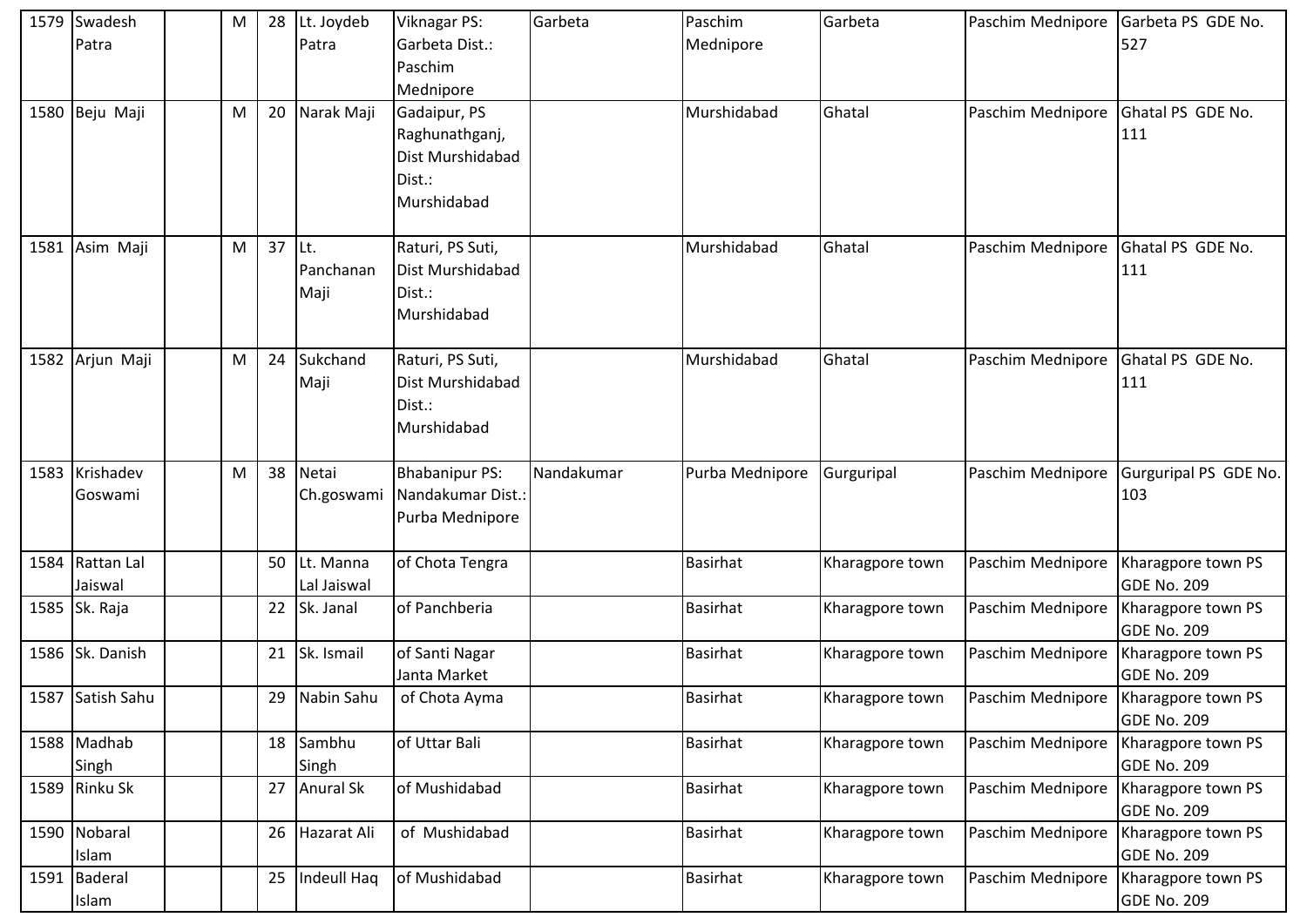|      | 1592 Rupesh<br><b>Kumar Sing</b> | M |    | <b>Tipan Sing</b>       |                              |           | <b>Basirhat</b> | Kharagpur local | Paschim Mednipore | Kharagpur local PS<br><b>GDE No. 162</b> |
|------|----------------------------------|---|----|-------------------------|------------------------------|-----------|-----------------|-----------------|-------------------|------------------------------------------|
|      | 1593 Shibu Dolai                 | M |    | <b>Biren Dolai</b>      |                              |           | <b>Basirhat</b> | Kharagpur local | Paschim Mednipore | Kharagpur local PS<br><b>GDE No. 162</b> |
|      | 1594 Vicky                       | M |    | Madan                   |                              |           | <b>Basirhat</b> | Kharagpur local | Paschim Mednipore | Kharagpur local PS                       |
|      | Sarma                            |   |    | Prasad                  |                              |           |                 |                 |                   | <b>GDE No. 170</b>                       |
|      |                                  |   |    | Sarma                   |                              |           |                 |                 |                   |                                          |
|      | 1595 Ajay Sarma                  | M |    | Gopal Sarma             |                              |           | <b>Basirhat</b> | Kharagpur local | Paschim Mednipore | Kharagpur local PS<br><b>GDE No. 170</b> |
|      | 1596 N Anish                     | M |    | <b>Nvs Prasad</b>       |                              |           | <b>Basirhat</b> | Kharagpur local | Paschim Mednipore | Kharagpur local PS<br><b>GDE No. 170</b> |
| 1597 | <b>Tara Sankar</b>               | M | 43 | Shyam                   | Abash, Rajardighi, Midnapore |           | Paschim         | Midnapore       | Paschim Mednipore | Midnapore PS GDE                         |
|      | Sarkar                           |   |    | Sundar                  | PS- Kotwali PS:              |           | Mednipore       |                 |                   | No. 221                                  |
|      |                                  |   |    | Sarkar                  | Midnapore Dist.:             |           |                 |                 |                   |                                          |
|      |                                  |   |    |                         | Paschim                      |           |                 |                 |                   |                                          |
|      |                                  |   |    |                         | Mednipore                    |           |                 |                 |                   |                                          |
|      |                                  |   |    |                         |                              |           |                 |                 |                   |                                          |
|      | 1598 Subham                      | M | 23 | Samar Dey               | Jugnutala,                   | Midnapore | Paschim         | Midnapore       | Paschim Mednipore | Midnapore PS GDE                         |
|      | Dey                              |   |    |                         | Janapara, PS-<br>Kotwali PS: |           | Mednipore       |                 |                   | No. 221                                  |
|      |                                  |   |    |                         |                              |           |                 |                 |                   |                                          |
|      |                                  |   |    |                         | Midnapore Dist.:<br>Paschim  |           |                 |                 |                   |                                          |
|      |                                  |   |    |                         | Mednipore                    |           |                 |                 |                   |                                          |
|      | 1599 Raghunath                   | M | 35 |                         | Lt Dhirendra Uraypally, PS-  | Midnapore | Paschim         | Midnapore       | Paschim Mednipore | Midnapore PS GDE                         |
|      | Mondal                           |   |    | Nath Mondal Kotwali PS: |                              |           | Mednipore       |                 |                   | No. 221                                  |
|      |                                  |   |    |                         | Midnapore Dist.:             |           |                 |                 |                   |                                          |
|      |                                  |   |    |                         | Paschim                      |           |                 |                 |                   |                                          |
|      |                                  |   |    |                         | Mednipore                    |           |                 |                 |                   |                                          |
|      | 1600 Pradip Roy                  | M | 54 | Lt Sasanka              | Burdge Town,                 | Midnapore | Paschim         | Midnapore       | Paschim Mednipore | Midnapore PS GDE                         |
|      |                                  |   |    | Sekhar Roy              | Pora Bungalow, PS-           |           | Mednipore       |                 |                   | No. 225                                  |
|      |                                  |   |    |                         | Kotwali PS:                  |           |                 |                 |                   |                                          |
|      |                                  |   |    |                         | Midnapore Dist.:             |           |                 |                 |                   |                                          |
|      |                                  |   |    |                         | Paschim                      |           |                 |                 |                   |                                          |
|      |                                  |   |    |                         | Mednipore                    |           |                 |                 |                   |                                          |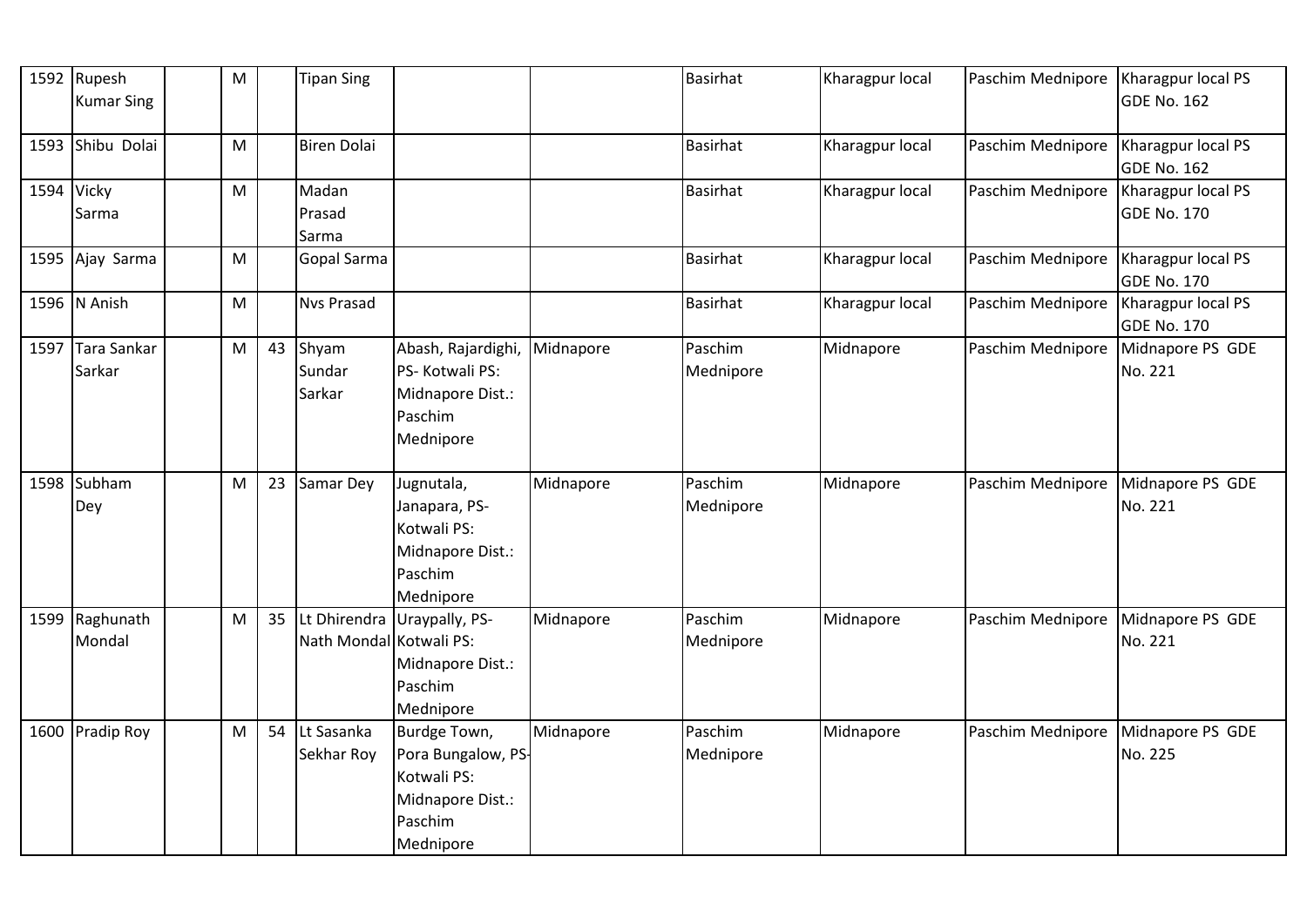|      | 1601 Amrit Rana  | $\mathsf{M}% _{T}=\mathsf{M}_{T}\!\left( a,b\right) ,\ \mathsf{M}_{T}=\mathsf{M}_{T}\!\left( a,b\right) ,$ | 42 | Santosh               | Burdge Town,       | Midnapore  | Paschim         | Midnapore  | Paschim Mednipore | Midnapore PS GDE         |
|------|------------------|------------------------------------------------------------------------------------------------------------|----|-----------------------|--------------------|------------|-----------------|------------|-------------------|--------------------------|
|      |                  |                                                                                                            |    | Rana                  | Pora Bungalow, PS- |            | Mednipore       |            |                   | No. 225                  |
|      |                  |                                                                                                            |    |                       | Kotwali PS:        |            |                 |            |                   |                          |
|      |                  |                                                                                                            |    |                       | Midnapore Dist.:   |            |                 |            |                   |                          |
|      |                  |                                                                                                            |    |                       | Paschim            |            |                 |            |                   |                          |
|      |                  |                                                                                                            |    |                       | Mednipore          |            |                 |            |                   |                          |
|      | 1602 Bhuban      | M                                                                                                          | 27 | Lt.                   | Jamua PS:          | Mohanpur   | Paschim         | Mohanpur   | Paschim Mednipore | Mohanpur PS GDE No.      |
|      | Saren            |                                                                                                            |    | Muchiram              | Mohanpur Dist.:    |            | Mednipore       |            |                   | 130                      |
|      |                  |                                                                                                            |    | Saren                 | Paschim            |            |                 |            |                   |                          |
|      |                  |                                                                                                            |    |                       | Mednipore          |            |                 |            |                   |                          |
|      | 1603 Hemanta     | M                                                                                                          | 29 | Kalicharan            | Srirampur PS:      | Mohanpur   | Paschim         | Mohanpur   | Paschim Mednipore | Mohanpur PS GDE No.      |
|      | <b>Baguli</b>    |                                                                                                            |    | <b>Baguli</b>         | Mohanpur Dist.:    |            | Mednipore       |            |                   | 130                      |
|      |                  |                                                                                                            |    |                       | Paschim            |            |                 |            |                   |                          |
|      |                  |                                                                                                            |    |                       | Mednipore          |            |                 |            |                   |                          |
| 1604 | Sambhu           | M                                                                                                          | 21 | Surjakanta            | Basantapur PS:     | Sabang     | Paschim         | Sabang     | Paschim Mednipore | Sabang PS GDE No.        |
|      | <b>Nath Das</b>  |                                                                                                            |    | Das                   | Sabang Dist.:      |            | Mednipore       |            |                   | 183                      |
|      |                  |                                                                                                            |    |                       | Paschim            |            |                 |            |                   |                          |
|      |                  |                                                                                                            |    |                       | Mednipore          |            |                 |            |                   |                          |
|      | 1605 Pradip      | M                                                                                                          | 28 | Madhusudan Kawbad PS: |                    | Goaltore   | Paschim         | Salbani    | Paschim Mednipore | Salbani PS GDE No.       |
|      | Ghosh            |                                                                                                            |    | Ghosh                 | Goaltore Dist.:    |            | Mednipore       |            |                   | 114                      |
|      |                  |                                                                                                            |    |                       | Paschim            |            |                 |            |                   |                          |
|      |                  |                                                                                                            |    |                       | Mednipore          |            |                 |            |                   |                          |
|      | 1606 Susanta     | M                                                                                                          | 33 | Nepal                 | Benachapra PS:     | Salbani    | Paschim         | Salbani    | Paschim Mednipore | Salbani PS GDE No.       |
|      | Mandal           |                                                                                                            |    | Mandal                | Salbani Dist.:     |            | Mednipore       |            |                   | 114                      |
|      |                  |                                                                                                            |    |                       | Paschim            |            |                 |            |                   |                          |
|      |                  |                                                                                                            |    |                       | Mednipore          |            |                 |            |                   |                          |
| 1607 | <b>Sk Najrul</b> | M                                                                                                          | 38 | Lt. Sk                | Benasuli PS:       | Gurguripal | Paschim         | Salbani    | Paschim Mednipore | Salbani PS Outpost       |
|      | Hosan            |                                                                                                            |    | Moniruddin            | Gurguripal Dist.:  |            | Mednipore       |            |                   | Birakata PP GDE No.      |
|      |                  |                                                                                                            |    |                       | Paschim            |            |                 |            |                   | 84                       |
|      |                  |                                                                                                            |    |                       | Mednipore          |            |                 |            |                   |                          |
|      | 1608 Suman       | M                                                                                                          | 27 | Gopal                 | Bagerpukur PS:     | Gurguripal | Paschim         | Salbani    | Paschim Mednipore | Salbani PS Outpost       |
|      | Mahata           |                                                                                                            |    | Mahata                | Gurguripal Dist.:  |            | Mednipore       |            |                   | Birakata PP GDE No.      |
|      |                  |                                                                                                            |    |                       | Paschim            |            |                 |            |                   | 84                       |
|      |                  |                                                                                                            |    |                       | Mednipore          |            |                 |            |                   |                          |
|      | 1609 Sk Mujibar  | M                                                                                                          |    | S/o. Lt.              | Of Jaynagar PS     |            | <b>Basirhat</b> | Bhabanipur | Purba Mednipore   | <b>Bhabanipur PS GDE</b> |
|      | Rahaman          |                                                                                                            |    | Arshed Ali            | Durgachak Dist     |            |                 |            |                   | No. 144                  |
|      | (38)             |                                                                                                            |    |                       | Purba Medin        |            |                 |            |                   |                          |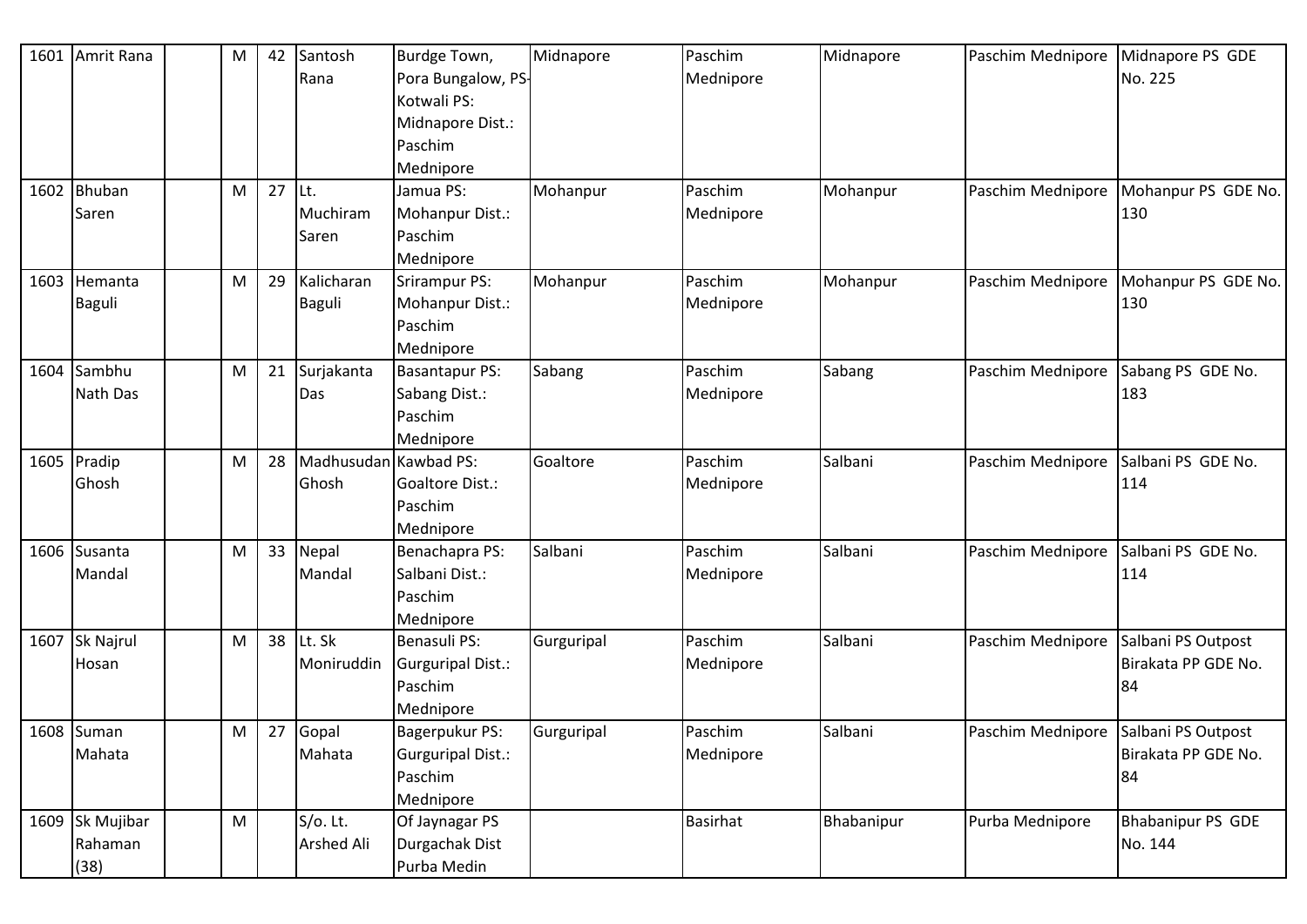| 1610 Debanshu<br>Adak       | M | 51 | Lt. Sahadeb               | Bindabanpur, PS<br>Bhagwanpur, Dist<br>Purba Medinipur,<br>PS: Bhagawanpur<br>Dist.: Purba<br>Mednipore  | Bhagawanpur | Purba Mednipore | Bhagawanpur             | Purba Mednipore | Bhagawanpur PS GDE<br>No. 123         |
|-----------------------------|---|----|---------------------------|----------------------------------------------------------------------------------------------------------|-------------|-----------------|-------------------------|-----------------|---------------------------------------|
| 1611 Rahuldeb<br>Manadal    | M | 32 | Sambhunath                | <b>Gurgram PS</b><br>Bhagwanpur, Dist<br>Purba Medinipur<br>PS: Bhagawanpur<br>Dist.: Purba<br>Mednipore | Bhagawanpur | Purba Mednipore | Bhagawanpur             | Purba Mednipore | Bhagawanpur PS GDE<br>No. 123         |
| 1612 Sk Rahul               | M | 20 | Sk Rusam                  | Darua, PS- Contai, Baduria<br>Dist.- Purba<br>Medinipur PS:<br>Baduria Dist.:<br>Alipurduar              |             | Alipurduar      | Contai                  | Purba Mednipore | Contai PS GDE No. 95                  |
| 1613 Sk Bapi                | M | 26 | Sk Hamidul                | Darua, PS- Contai, Baduria<br>Dist.- Purba<br>Medinipur PS:<br>Baduria Dist.:<br>Alipurduar              |             | Alipurduar      | Contai                  | Purba Mednipore | Contai PS GDE No. 95                  |
| 1614 Arup Sahoo             | M | 22 | Asim Sahoo                | Mukundapur, PS-<br>Contai, Dist.-<br>Purba Medinipur                                                     |             | <b>Basirhat</b> | Contai                  | Purba Mednipore | Contai PS GDE No. 95                  |
| 1615 Santanu<br><b>Bera</b> | M | 28 | Swapan Bera Dulalpur, PS- | Contai, Dist.-<br>Purba Medinipur                                                                        |             | <b>Basirhat</b> | Contai                  | Purba Mednipore | Contai PS GDE No. 95                  |
| 1616 Bhaskar<br>Patra       | M | 40 | Patra                     | Lt Jhareswar Vill-Sonpur, PS-<br>Ramnagar, Dist-<br>Purba Medinipur                                      |             | <b>Basirhat</b> | Digha mohana<br>coastal | Purba Mednipore | Digha mohana coastal<br>PS GDE No. 85 |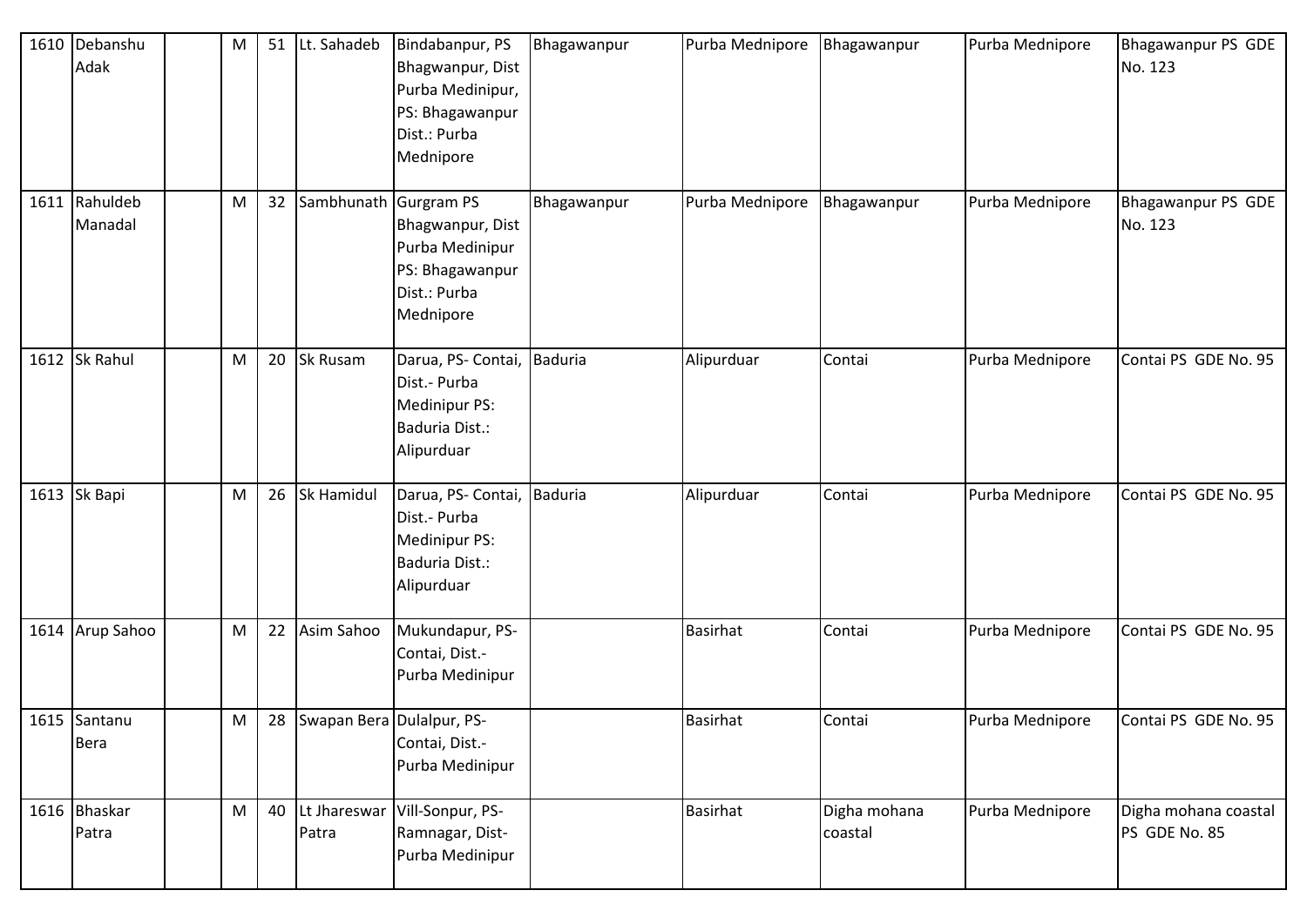| 1617      | Manas         | M | 30 | Chittaranjan vill- |                          |            | <b>Basirhat</b> | Digha mohana | Purba Mednipore | Digha mohana coastal |
|-----------|---------------|---|----|--------------------|--------------------------|------------|-----------------|--------------|-----------------|----------------------|
|           | Ghosh         |   |    | Ghosh              | Banshidharpur, PS-       |            |                 | coastal      |                 | PS GDE No. 85        |
|           |               |   |    |                    | Gopiballavpur,           |            |                 |              |                 |                      |
|           |               |   |    |                    | Dist-Jhar                |            |                 |              |                 |                      |
|           |               |   |    |                    |                          |            |                 |              |                 |                      |
|           | 1618 Dipak    | M | 32 | Jagadish           | Vill-Ashui. PS-          |            | <b>Basirhat</b> | Digha mohana | Purba Mednipore | Digha mohana coastal |
|           | Senapati      |   |    | Senapati           | Gopiballavpur,           |            |                 | coastal      |                 | PS GDE No. 85        |
|           |               |   |    |                    | Dist-Jhargram            |            |                 |              |                 |                      |
|           | 1619 Gobinda  | M | 39 | Binod              | Vill- Polashi, PS-       |            | <b>Basirhat</b> | Digha mohana | Purba Mednipore | Digha mohana coastal |
|           | Mondal        |   |    | Mondal             | Belda, Dist-             |            |                 | coastal      |                 | PS GDE No. 85        |
|           |               |   |    |                    | Paschim                  |            |                 |              |                 |                      |
|           |               |   |    |                    | Medinipur                |            |                 |              |                 |                      |
| 1620      | Sourav Jana   | M | 30 | Sunanga            | Vill- Kathidahil PS-     |            | <b>Basirhat</b> | Digha mohana | Purba Mednipore | Digha mohana coastal |
|           |               |   |    | Jana               | Gopiballavpur,           |            |                 | coastal      |                 | PS GDE No. 85        |
|           |               |   |    |                    | Dist-Jhargram            |            |                 |              |                 |                      |
|           |               |   |    |                    |                          |            |                 |              |                 |                      |
| 1621      | Chab Singh    | M | 34 | <b>Amar Singh</b>  | Nagla Beech, PS-         |            | <b>Basirhat</b> | Durgachak    | Purba Mednipore | Durgachak PS GDE No. |
|           | Chahan        |   |    |                    | Nahchari, Dist           |            |                 |              |                 | 88                   |
|           |               |   |    |                    | Agra, State U.P.         |            |                 |              |                 |                      |
|           | 1622 Bhagvati | M | 39 | Khachar            | Piwari, PS-Piwari,       |            | Basirhat        | Durgachak    | Purba Mednipore | Durgachak PS GDE No. |
|           | Prasad        |   |    | Singh              | Dist Etagh, State        |            |                 |              |                 | 88                   |
|           |               |   |    |                    | U.P                      |            |                 |              |                 |                      |
| 1623      | Bishnu Pada   | M | 20 | <b>Bhakti Pada</b> | Paranchak PS:            | Bhabanipur | Purba Mednipore | Durgachak    | Purba Mednipore | Durgachak PS GDE No. |
|           | Gauniya       |   |    | Gauniya            | <b>Bhabanipur Dist.:</b> |            |                 |              |                 | 88                   |
|           |               |   |    |                    | Purba Mednipore          |            |                 |              |                 |                      |
|           |               |   |    |                    |                          |            |                 |              |                 |                      |
| 1624      | Ramananda     | M | 52 | Lt. Adataf         | <b>Basudevpur PS:</b>    | Durgachak  | Purba Mednipore | Durgachak    | Purba Mednipore | Durgachak PS GDE No. |
|           | Shaw          |   |    | Shaw               | Durgachak Dist.:         |            |                 |              |                 | 102                  |
|           |               |   |    |                    | Purba Mednipore          |            |                 |              |                 |                      |
|           |               |   |    |                    |                          |            |                 |              |                 |                      |
|           | 1625 Bablu    | M | 56 | Haripada           | Brajanathchak PS: Haldia |            | Purba Mednipore | Durgachak    | Purba Mednipore | Durgachak PS GDE No. |
|           | Mondal        |   |    | Mondal             | Haldia Dist.: Purba      |            |                 |              |                 | 102                  |
|           |               |   |    |                    | Mednipore                |            |                 |              |                 |                      |
| 1626 Alok |               | M | 53 | Lt. Gopal          | <b>Basudevpur PS:</b>    | Durgachak  | Purba Mednipore | Durgachak    | Purba Mednipore | Durgachak PS GDE No. |
|           | Bhattachary   |   |    | Bhattachary        | Durgachak Dist.:         |            |                 |              |                 | 102                  |
|           |               |   |    |                    | Purba Mednipore          |            |                 |              |                 |                      |
|           |               |   |    |                    |                          |            |                 |              |                 |                      |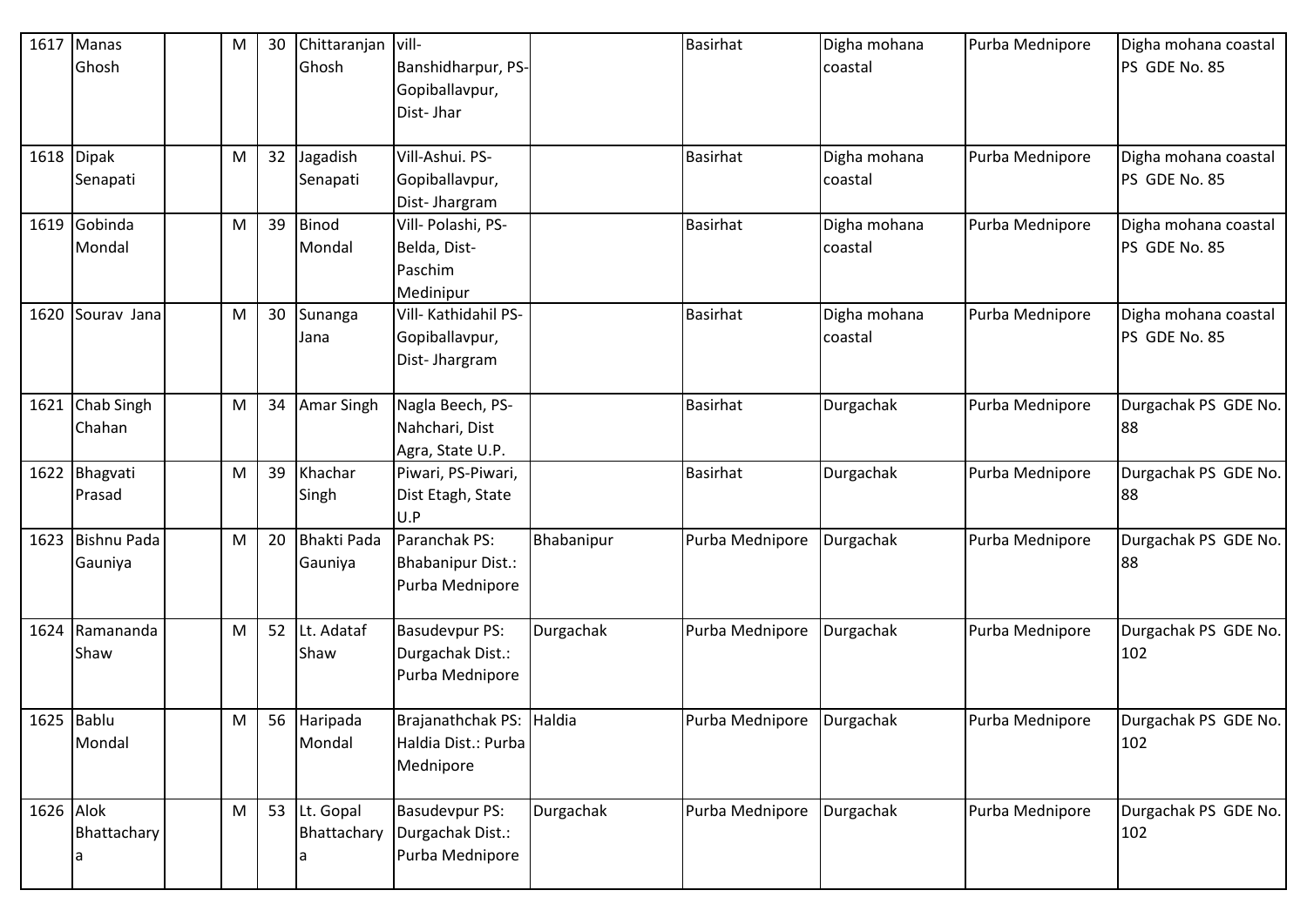| 1627 | Manas Das<br>Adhikary           | M | 45 | Subal Das<br>Adhikary         | Priyamboda PS:<br>Durgachak Dist.:<br>Purba Mednipore                     | Durgachak  | Purba Mednipore | Durgachak  | Purba Mednipore | Durgachak PS GDE No.<br>102  |
|------|---------------------------------|---|----|-------------------------------|---------------------------------------------------------------------------|------------|-----------------|------------|-----------------|------------------------------|
|      | 1628 Gopal<br>Haldar            | M | 42 | Nepan<br>Haldar               | Durgachak CPT<br>Market PS:<br>Durgachak Dist.:<br>Purba Mednipore        | Durgachak  | Purba Mednipore | Durgachak  | Purba Mednipore | Durgachak PS GDE No.<br>102  |
|      | 1629 Gopal Das                  | M | 29 | Chitra Das                    | Durgachak D Block Durgachak<br>PS: Durgachak<br>Dist.: Purba<br>Mednipore |            | Purba Mednipore | Durgachak  | Purba Mednipore | Durgachak PS GDE No.<br>102  |
|      | 1630 Jhareswar<br>Jana          | M |    | Bishnupada                    | Hasaria PS: Egra<br>Dist.: Purba<br>Mednipore                             | Egra       | Purba Mednipore | Egra       | Purba Mednipore | Egra PS GDE No. 137          |
|      | 1631 Manas<br>Patra             | M |    | Paresh                        | Manikadighi PS:<br>Egra Dist.: Purba<br>Mednipore                         | Egra       | Purba Mednipore | Egra       | Purba Mednipore | Egra PS GDE No. 137          |
|      | 1632 Swarup<br>Payra            | M |    | Sudhir Ch.                    | Bastia, Ward No-<br>03 PS: Egra Dist.:<br>Purba Mednipore                 | Egra       | Purba Mednipore | Egra       | Purba Mednipore | Egra PS GDE No. 88           |
|      | 1633 Sudhir<br>Chandra<br>Payra | M |    | Bhagban Ch.                   | Bastia, Ward No-<br>03 PS: Egra Dist.:<br>Purba Mednipore                 | Egra       | Purba Mednipore | Egra       | Purba Mednipore | Egra PS GDE No. 88           |
|      | 1634 Samsur Ali<br>Khan         | M | 24 | Mobarak Ali<br>Khan           | Brajalalchak PS:<br><b>Bhabanipur Dist.:</b><br>Purba Mednipore           | Bhabanipur | Purba Mednipore | Mahishadal | Purba Mednipore | Mahishadal PS GDE<br>No. 75  |
|      | 1635 Monirul<br>Khan            | M | 24 | Sk Rashid Ali Natshal<br>Khan | Baidyanathchak<br>PS: Mahishadal<br>Dist.: Purba<br>Mednipore             | Mahishadal | Purba Mednipore | Mahishadal | Purba Mednipore | Mahishadal PS GDE<br>No. 110 |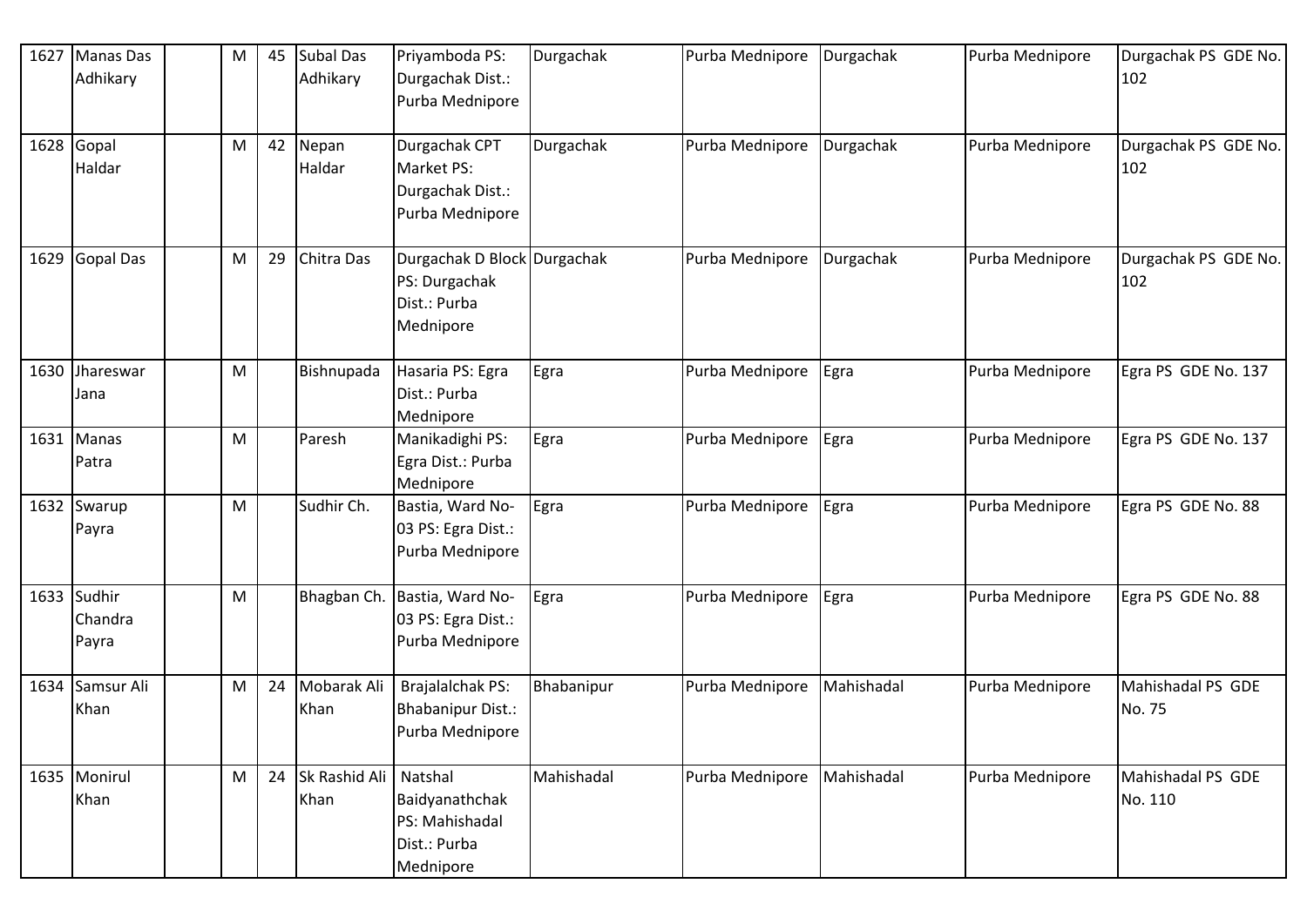| 1636 Sk Saddam             | M | 26 | 6) S/o- Sk<br><b>Mursed Ali</b> | Natshal<br><b>Balaramchak PS:</b><br>Mahishadal Dist.:<br>Purba Mednipore                   | Mahishadal    | Purba Mednipore                           | Mahishadal | Purba Mednipore                           | Mahishadal PS GDE<br>No. 110 |
|----------------------------|---|----|---------------------------------|---------------------------------------------------------------------------------------------|---------------|-------------------------------------------|------------|-------------------------------------------|------------------------------|
| 1637 Dipankar<br>Shit      | M | 29 | Nimai Shit                      | Suadighi PS:<br>Bhupatinagar<br>Dist.: Purba<br>Mednipore                                   | Bhupatinagar  | Purba Mednipore                           | Mahishadal | Purba Mednipore                           | Mahishadal PS GDE<br>No. 125 |
| 1638 Ranjit<br>Maity       | M | 43 | Narayan Ch.<br>Maity            | <b>Gopalpur PS:</b><br>Mahishadal Dist.:<br>Purba Mednipore                                 | Mahishadal    | Purba Mednipore                           | Mahishadal | Purba Mednipore                           | Mahishadal PS GDE<br>No. 84  |
| 1639 Nandadulal<br>Pradhan | M | 37 | Pradip<br>Pradhan               | Hutbuincha PS:<br>Egra Dist.: Purba<br>Mednipore                                            | Egra          | Purba Mednipore                           | Marishda   | Purba Mednipore                           | Marishda PS GDE No.<br>135   |
| 1640 Amit Parua            | M | 30 | Ananda<br>Parua                 | Kalicharanpur PS:<br>Nandigram Dist.:<br>Purba Mednipore                                    | Nandigram     | Purba Mednipore                           | Nandigram  | Purba Mednipore                           | Nandigram PS GDE<br>No. 000  |
| 1641 Astha<br>Mistry       | M | 33 | Lt. Sushil<br>Mistry            | Nila PS: Ramnagar<br>Dist.: Diamond<br><b>Harbour Police</b><br><b>District</b>             | Ramnagar      | Diamond Harbour<br><b>Police District</b> | Ramnagar   | Diamond Harbour<br><b>Police District</b> | Ramnagar PS GDE No.<br>100   |
| 1642 Santanu<br>Das        | M | 18 | <b>Manik Das</b>                | Dakshin<br>Laxminagarpur PS:<br>Patharpratima<br>Dist.: Sundarban<br><b>Police District</b> | Patharpratima | Sundarban Police<br><b>District</b>       | Ramnagar   | Diamond Harbour<br><b>Police District</b> | Ramnagar PS GDE No.<br>123   |
| 1643 Bidha<br>Mondal       | M | 46 | Rabiram<br>Mondal               | Singhalgunj PS:<br>Ramnagar Dist.:<br>Diamond Harbour<br><b>Police District</b>             | Ramnagar      | Diamond Harbour<br><b>Police District</b> | Ramnagar   | Diamond Harbour<br><b>Police District</b> | Ramnagar PS GDE No.<br>123   |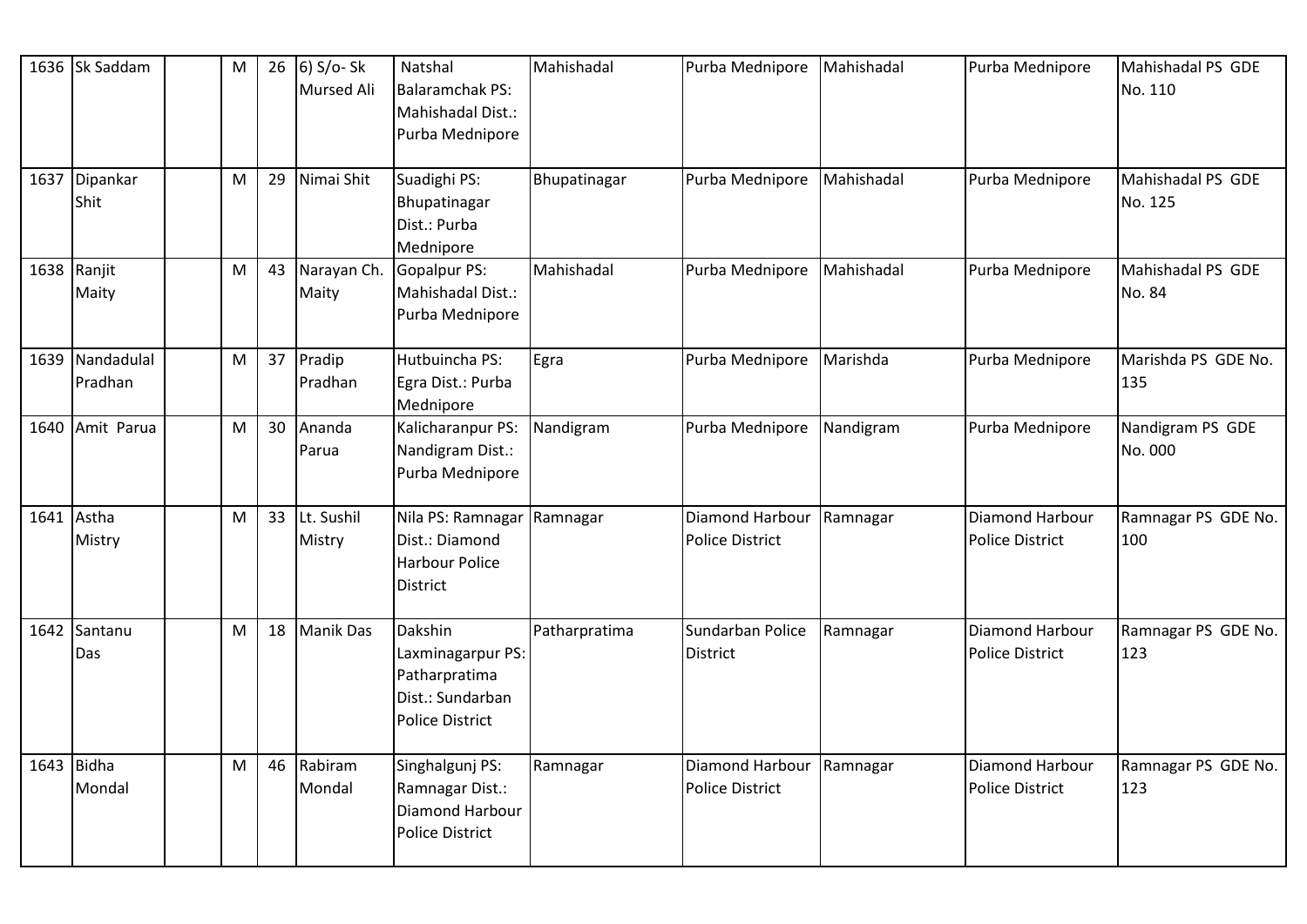|      | 1644 Sanjoy<br>Hazra | M | 39 | Lt. Mongal<br>Hazra     | Kalicharanpur PS:<br>Parulia coastal<br>Dist.: Diamond<br><b>Harbour Police</b><br><b>District</b> | Parulia coastal | Diamond Harbour<br>Police District                 | Ramnagar | Diamond Harbour<br><b>Police District</b>        | Ramnagar PS GDE No.<br>123 |
|------|----------------------|---|----|-------------------------|----------------------------------------------------------------------------------------------------|-----------------|----------------------------------------------------|----------|--------------------------------------------------|----------------------------|
|      | 1645 Pintu Sk        | M | 26 | Toyeb Sk                | Patdha PS: Parulia<br>coastal Dist.:<br>Diamond Harbour<br><b>Police District</b>                  | Parulia coastal | Diamond Harbour<br><b>Police District</b>          | Ramnagar | <b>Diamond Harbour</b><br><b>Police District</b> | Ramnagar PS GDE No.<br>133 |
|      | 1646 Samim Sk        | M | 19 | Sougat Sk               | Patdha PS: Parulia Parulia coastal<br>coastal Dist.:<br>Diamond Harbour<br><b>Police District</b>  |                 | Diamond Harbour<br><b>Police District</b>          | Ramnagar | Diamond Harbour<br><b>Police District</b>        | Ramnagar PS GDE No.<br>133 |
| 1647 | Safikul<br>Molla     | M | 25 | Moinuddin<br>Molla      | Patdha PS: Parulia<br>coastal Dist.:<br><b>Diamond Harbour</b><br><b>Police District</b>           | Parulia coastal | Diamond Harbour<br><b>Police District</b>          | Ramnagar | Diamond Harbour<br><b>Police District</b>        | Ramnagar PS GDE No.<br>133 |
|      | 1648 Arif Molla      | M | 18 |                         | Kismat Molla Patdha PS: Parulia<br>coastal Dist.:<br>Diamond Harbour<br><b>Police District</b>     | Parulia coastal | Diamond Harbour<br><b>Police District</b>          | Ramnagar | Diamond Harbour<br><b>Police District</b>        | Ramnagar PS GDE No.<br>133 |
|      | 1649 Santu Khan      | M | 25 | Goutam<br>Khan          | Maheswara PS:<br>Ramnagar Dist.:<br>Diamond Harbour<br><b>Police District</b>                      | Ramnagar        | Diamond Harbour<br><b>Police District</b>          | Ramnagar | <b>Diamond Harbour</b><br><b>Police District</b> | Ramnagar PS GDE No.<br>133 |
|      | 1650 Mintu Hait      | M | 33 | Sambhu Hait Sarisha PS: | Diamond harbour<br>Dist.: Diamond<br><b>Harbour Police</b><br><b>District</b>                      | Diamond harbour | Diamond Harbour Ramnagar<br><b>Police District</b> |          | Diamond Harbour<br><b>Police District</b>        | Ramnagar PS GDE No.<br>140 |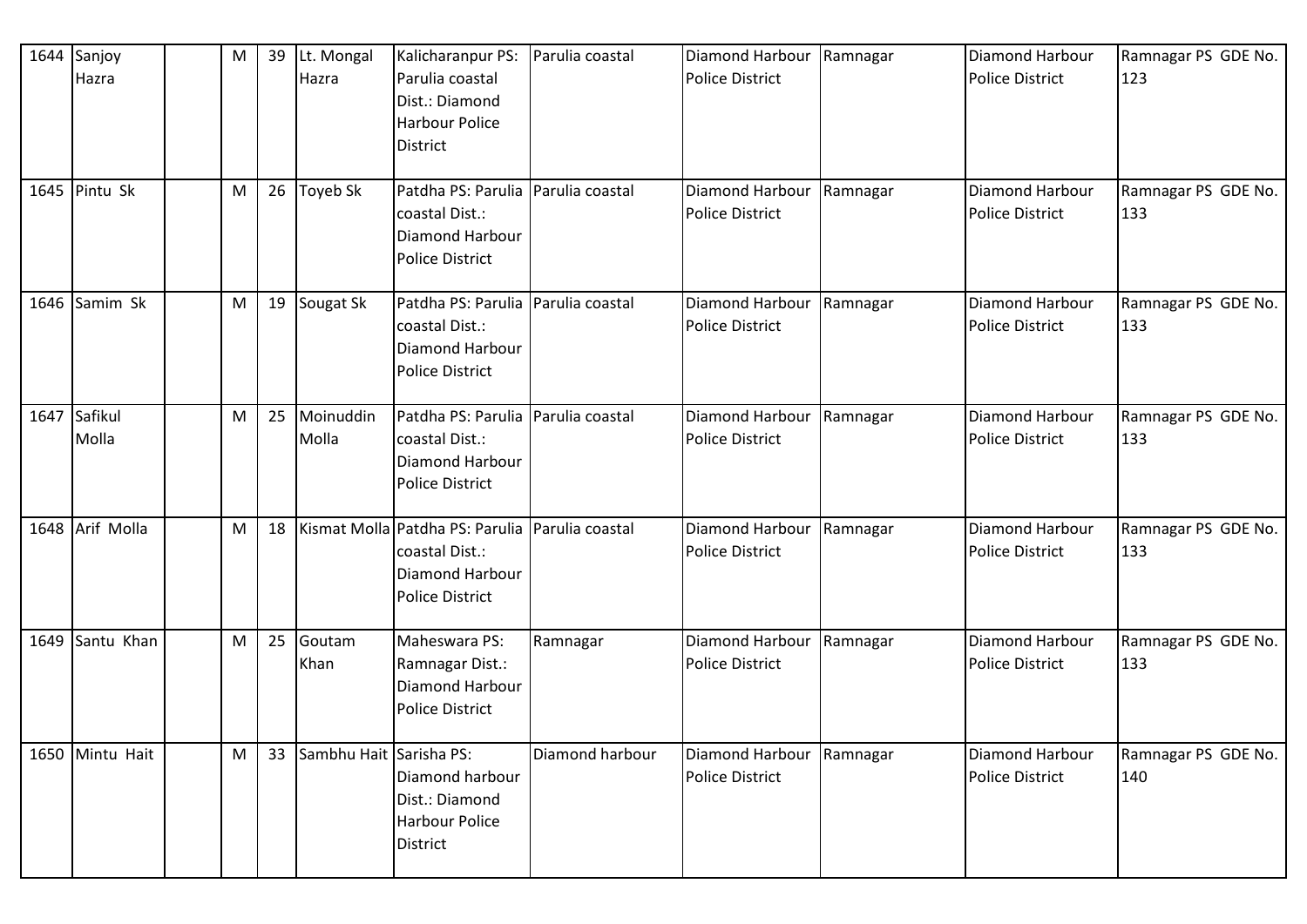|              | 1651 Bapi Halder             | M | 28 | Prasad<br>Halder          | 140 PS: Falta Dist.: Falta<br>Diamond Harbour<br><b>Police District</b>    |          | Diamond Harbour Ramnagar<br><b>Police District</b> |       | Diamond Harbour<br><b>Police District</b> | Ramnagar PS GDE No.<br>140 |
|--------------|------------------------------|---|----|---------------------------|----------------------------------------------------------------------------|----------|----------------------------------------------------|-------|-------------------------------------------|----------------------------|
|              | 1652 Chiranjit<br>Halder     | M | 32 | Kamal<br>Halder           | Mairampur PS:<br>Falta Dist.:<br>Diamond Harbour<br><b>Police District</b> | Falta    | Diamond Harbour Ramnagar<br><b>Police District</b> |       | Diamond Harbour<br><b>Police District</b> | Ramnagar PS GDE No.<br>140 |
|              | 1653 Dipak<br>Sardar         | M | 40 | Lt. Sasti<br>Sardar       | Gondia PS:<br>Ramnagar Dist.:<br>Diamond Harbour<br><b>Police District</b> | Ramnagar | Diamond Harbour Ramnagar<br><b>Police District</b> |       | Diamond Harbour<br><b>Police District</b> | Ramnagar PS GDE No.<br>145 |
|              | 1654 Amar Bouri              | M |    | Lt.udham<br><b>Bouri</b>  | Chakolta PS: Adra<br>Dist.: Purulia                                        | Adra     | Purulia                                            | Adra  | Purulia                                   | Adra PS GDE No. 112        |
|              | 1655 Chandan<br><b>Bouri</b> | M |    |                           | Lt.rabi Bouri Ranguni PS: Adra<br>Dist.: Purulia                           | Adra     | Purulia                                            | Adra  | Purulia                                   | Adra PS GDE No. 112        |
|              | 1656 Sadhan<br><b>Bouri</b>  | M |    |                           | Madan Bouri Ranguni PS: Adra<br>Dist.: Purulia                             | Adra     | Purulia                                            | Adra  | Purulia                                   | Adra PS GDE No. 112        |
| 1657 Avijit  | <b>Bhatta</b>                | M |    | Ltpradip<br><b>Bhatta</b> | Polashkola PS:<br>Adra Dist.: Purulia                                      | Adra     | Purulia                                            | Adra  | Purulia                                   | Adra PS GDE No. 112        |
|              | 1658 Binod Das               | M |    | <b>Suhir Das</b>          | Bahar PS: Adra<br>Dist.: Purulia                                           | Adra     | Purulia                                            | Adra  | Purulia                                   | Adra PS GDE No. 112        |
|              | 1659 Mantu<br>Mahato         | M | 24 | Ajit Mahato               | Senabona PS:<br>Arsha Dist.:<br>Purulia                                    | Arsha    | Purulia                                            | Arsha | Purulia                                   | Arsha PS GDE No. 126       |
|              | 1660 Ratan Sahis             | M | 27 | Karna Sahis               | Senabona PS:<br>Arsha Dist.:<br>Purulia                                    | Arsha    | Purulia                                            | Arsha | Purulia                                   | Arsha PS GDE No. 126       |
|              | 1661 Haradhan<br>Karmakar    | M | 32 | Lt. Dhiren<br>Karmakar    | Hensla PS: Arsha<br>Dist.: Purulia                                         | Arsha    | Purulia                                            | Arsha | Purulia                                   | Arsha PS GDE No. 126       |
| $1662$ Sarat | Kumar                        | M | 37 | Lt. Ratan<br>Kumar        | Mishirdih PS:<br>Arsha Dist.:<br>Purulia                                   | Arsha    | Purulia                                            | Arsha | Purulia                                   | Arsha PS GDE No. 126       |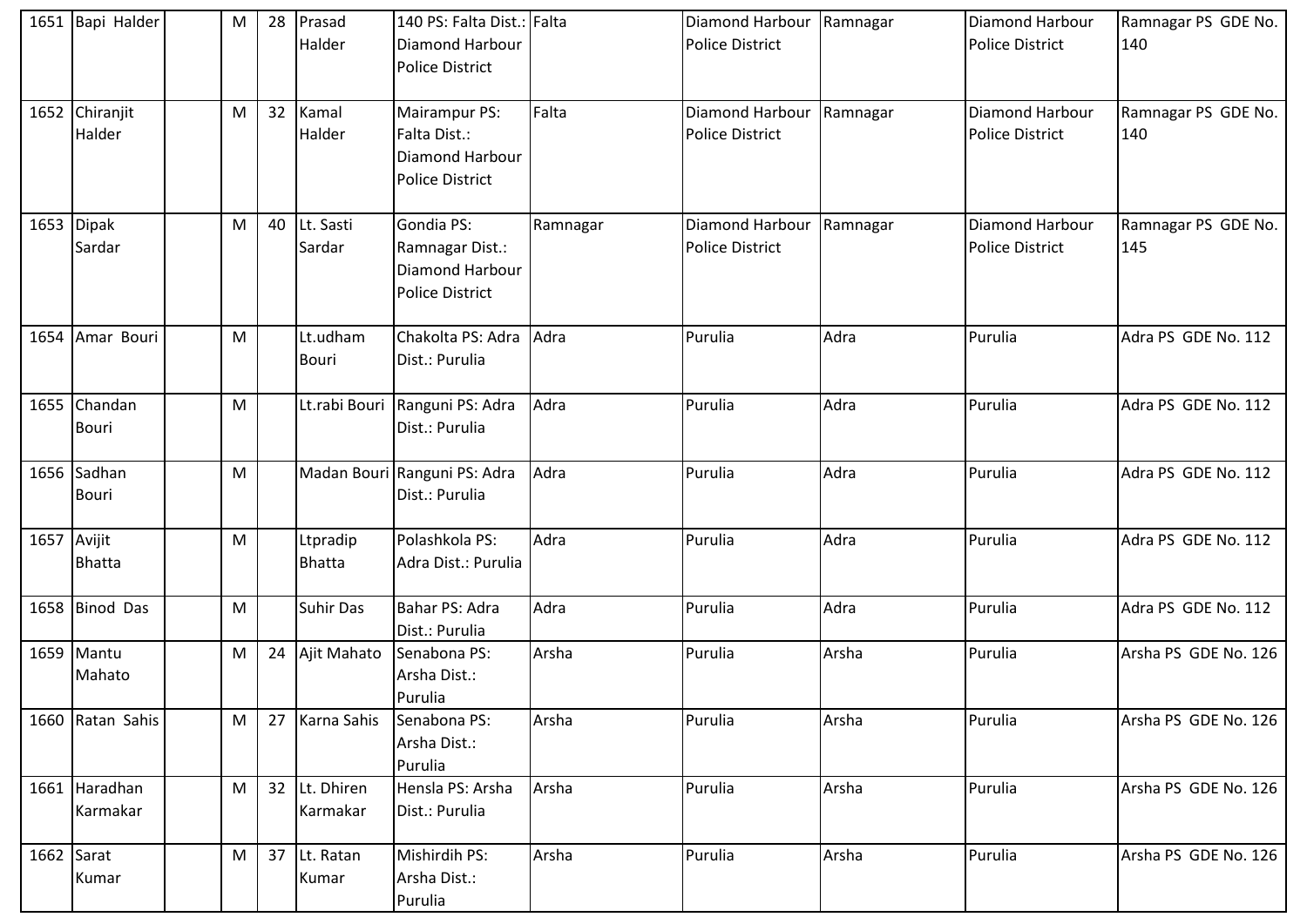|            | 1663 Parmeswar   | M | 38 | Lalan              | Ekra PS: Bagmundi Bagmundi     |             | Purulia         | Bagmundi    | Purulia | Bagmundi PS GDE No. |
|------------|------------------|---|----|--------------------|--------------------------------|-------------|-----------------|-------------|---------|---------------------|
|            | Mahato           |   |    | Mahato             | Dist.: Purulia                 |             |                 |             |         | 131                 |
|            |                  |   |    |                    |                                |             |                 |             |         |                     |
|            | 1664 Nibaran     | M | 27 | Santosh            | Sindri PS:                     | Bagmundi    | Purulia         | Bagmundi    | Purulia | Bagmundi PS GDE No. |
|            | Karmakar         |   |    | Karmakar           | Bagmundi Dist.:                |             |                 |             |         | 131                 |
|            |                  |   |    |                    | Purulia                        |             |                 |             |         |                     |
|            | 1665 Bablu Jogi  | M | 44 | Bakhna Jogi        | Tunturi PS:                    | Bagmundi    | Purulia         | Bagmundi    | Purulia | Bagmundi PS Outpost |
|            |                  |   |    |                    | Bagmundi Dist.:                |             |                 |             |         | Suisa OP GDE No. 65 |
|            |                  |   |    |                    | Purulia                        |             |                 |             |         |                     |
|            | 1666 Bidhnu Jogi | M | 21 | Lt-lila Jogi       | Tunturi PS:                    | Bagmundi    | Purulia         | Bagmundi    | Purulia | Bagmundi PS Outpost |
|            |                  |   |    |                    | Bagmundi Dist.:                |             |                 |             |         | Suisa OP GDE No. 65 |
|            |                  |   |    |                    | Purulia                        |             |                 |             |         |                     |
| 1667       | Sanat            | M | 25 | Srikanta           | Vill-Lekda Dihi, PS-           |             | <b>Basirhat</b> | Bandowan    | Purulia | Bandowan PS GDE No. |
|            | Murmu            |   |    | Murmu              | Patamda, Dist-                 |             |                 |             |         | 121                 |
|            |                  |   |    |                    | East Singhbhum J               |             |                 |             |         |                     |
|            |                  |   |    |                    |                                |             |                 |             |         |                     |
|            | 1668 Sk. Jamir   | M | 38 | <b>Basir Seikh</b> | Lakshmanpur PS:                | Barabazar   | Purulia         | Bandowan    | Purulia | Bandowan PS GDE No. |
|            |                  |   |    |                    | <b>Barabazar Dist.:</b>        |             |                 |             |         | 121                 |
|            |                  |   |    |                    | Purulia                        |             |                 |             |         |                     |
|            | 1669 Balaram     | M | 32 | Lt. Niranjan       | Patkita PS:                    | Bandowan    | Purulia         | Bandowan    | Purulia | Bandowan PS GDE No. |
|            | Singh            |   |    | Singh              | Bandowan Dist.:                |             |                 |             |         | 124                 |
|            |                  |   |    |                    | Purulia                        |             |                 |             |         |                     |
|            | 1670 Joydip      | M | 27 | Krishnapada        | Jamira PS: Bora                | <b>Bora</b> | Purulia         | Bandowan    | Purulia | Bandowan PS GDE No. |
|            | Mahali           |   |    | Mahali             | Dist.: Purulia                 |             |                 |             |         | 124                 |
|            | 1671 Chitta      |   |    | Kartik             | PS: Bora Dist.:                | <b>Bora</b> | Purulia         | <b>Bora</b> | Purulia | Bora PS GDE No. 107 |
|            | Murmu            |   |    | Murmu              | Purulia                        |             |                 |             |         |                     |
|            | 1672 Bhutan      |   |    | Lt. Latha          | PS: Bora Dist.:                | <b>Bora</b> | Purulia         | <b>Bora</b> | Purulia | Bora PS GDE No. 107 |
|            | Sabar            |   |    | Sabar              | Purulia                        |             |                 |             |         |                     |
| 1673 Sunil |                  | M |    | Sanjoy             | PS: Bora Dist.:                | <b>Bora</b> | Purulia         | Bora        | Purulia | Bora PS GDE No. 107 |
|            | Mahato           |   |    | Mahato             | Purulia                        |             |                 |             |         |                     |
|            | 1674 Amar Kisku  | M |    | Sambhu             | PS: Bora Dist.:                | <b>Bora</b> | Purulia         | Bora        | Purulia | Bora PS GDE No. 110 |
|            |                  |   |    | Kisku              | Purulia                        |             |                 |             |         |                     |
|            | 1675 Bablu Tudu  | M |    | Pelku Tudu         | PS: Bora Dist.:                | <b>Bora</b> | Purulia         | Bora        | Purulia | Bora PS GDE No. 110 |
|            |                  |   |    |                    | Purulia                        |             |                 |             |         |                     |
|            | 1676 Mithun Sing | M |    |                    | Lt. Sagar Sing PS: Bora Dist.: | <b>Bora</b> | Purulia         | Bora        | Purulia | Bora PS GDE No. 110 |
|            | Sardar           |   |    | Sardar             | Purulia                        |             |                 |             |         |                     |
|            |                  |   |    |                    |                                |             |                 |             |         |                     |
|            | 1677 Manbodh     | M | 38 | Sudhir             | Kaliabasa PS: Hura Hura        |             | Purulia         | Hura        | Purulia | Hura PS GDE No. 139 |
|            | Mahato           |   |    | Mahato             | Dist.: Purulia                 |             |                 |             |         |                     |
|            |                  |   |    |                    |                                |             |                 |             |         |                     |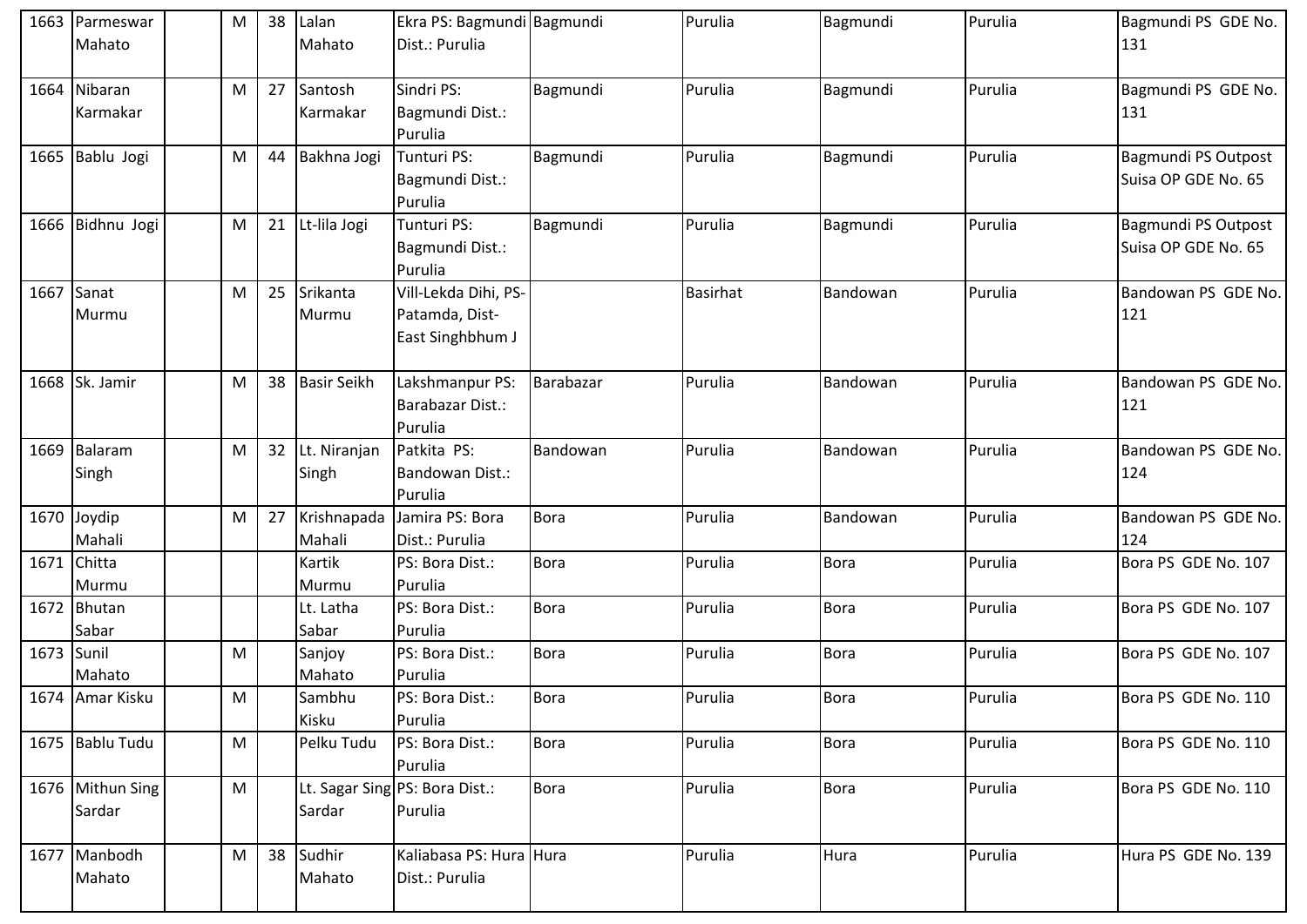| 1678 Kiran Gorai           | M         | 41 | Baidyanath<br>Gorai    | Kaliabasa PS: Hura Hura<br>Dist.: Purulia                |          | Purulia | Hura   | Purulia | Hura PS GDE No. 139   |
|----------------------------|-----------|----|------------------------|----------------------------------------------------------|----------|---------|--------|---------|-----------------------|
| 1679 Manirul<br>Ansary     | M         | 28 | Masum<br>Ansary        | Kapasgora PS:<br>Hura Dist.: Purulia                     | Hura     | Purulia | Hura   | Purulia | Hura PS GDE No. 141   |
| 1680 Habib<br>Ansary       | M         | 34 | Muktar<br>Ansary       | Kapasgora PS:<br>Hura Dist.: Purulia                     | Hura     | Purulia | Hura   | Purulia | Hura PS GDE No. 141   |
| 1681 Partha<br>Kumar       | ${\sf M}$ |    | Baneswar<br>Kumar      | Belyadih PS:<br>Kotshila Dist.:<br>Purulia               | Kotshila | Purulia | Jhalda | Purulia | Jhalda PS GDE No. 125 |
| 1682 Abhinash<br>Gorain    | M         |    | Gobardhan<br>Gorain    | Chitmu PS:<br>Kotshila Dist.:<br>Purulia                 | Kotshila | Purulia | Jhalda | Purulia | Jhalda PS GDE No. 125 |
| 1683 Surja Kanta<br>Kumar  | M         |    | Gangadhar<br>Kumar     | Matkuma PS:<br>Kotshila Dist.:<br>Purulia                | Kotshila | Purulia | Jhalda | Purulia | Jhalda PS GDE No. 125 |
| 1684 Sriram<br>Kumar       | M         |    | Gangadhar<br>Kumar     | Matkuma PS:<br>Kotshila Dist.:<br>Purulia                | Kotshila | Purulia | Jhalda | Purulia | Jhalda PS GDE No. 125 |
| 1685 Mritunjoy<br>Machhuar | ${\sf M}$ |    | Sereya<br>Machhuar     | Jhalda Ward no-10 Jhalda<br>PS: Jhalda Dist.:<br>Purulia |          | Purulia | Jhalda | Purulia | Jhalda PS GDE No. 125 |
| 1686 Basudeb<br>Rajak      | ${\sf M}$ |    | Hutasan<br>Rajak       | Puranojhalda PS:<br>Jhalda Dist.:<br>Purulia             | Jhalda   | Purulia | Jhalda | Purulia | Jhalda PS GDE No. 134 |
| 1687 Goutam<br>Kuiry       | M         |    | Purna Kuiry            | Puranojhalda PS:<br>Jhalda Dist.:<br>Purulia             | Jhalda   | Purulia | Jhalda | Purulia | Jhalda PS GDE No. 134 |
| 1688 Sisir Rajak           | M         |    | <b>Bhudeb</b><br>Rajak | Puranojhalda PS:<br>Jhalda Dist.:<br>Purulia             | Jhalda   | Purulia | Jhalda | Purulia | Jhalda PS GDE No. 134 |
| 1689 Sk Raja               | M         |    | Sk Jamshed             | Puranojhalda PS: Jhalda<br>Jhalda Dist.:<br>Purulia      |          | Purulia | Jhalda | Purulia | Jhalda PS GDE No. 134 |
| 1690 Sukumar<br>Kuiry      | ${\sf M}$ |    | Durgadas<br>Kuiry      | Puranojhalda PS:<br>Jhalda Dist.:<br>Purulia             | Jhalda   | Purulia | Jhalda | Purulia | Jhalda PS GDE No. 134 |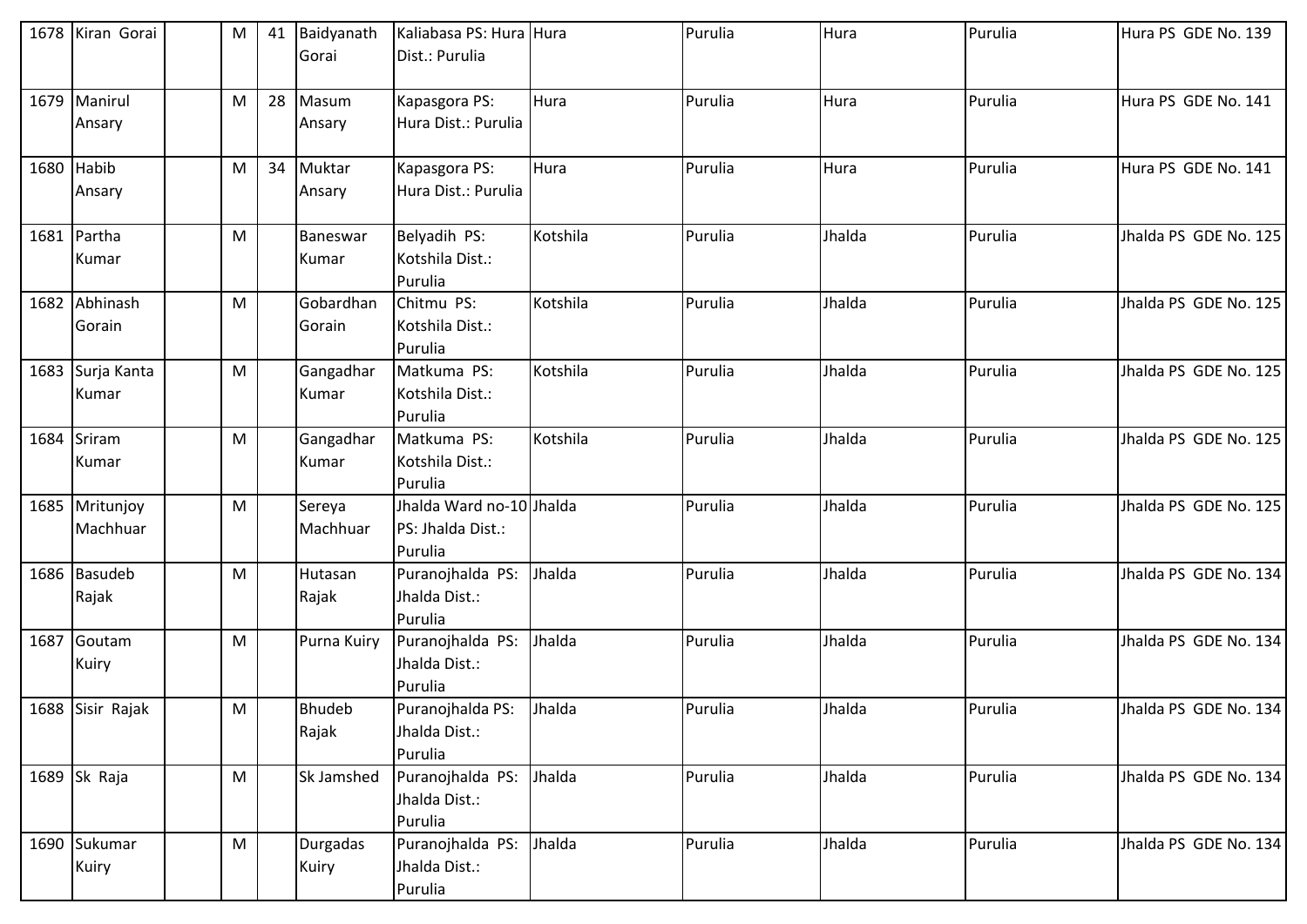| 1691       | Haridas       | M |    | Lt. Purna         | Tulin PS: Jhalda              | Jhalda   | Purulia | Jhalda   | Purulia | Jhalda PS Outpost   |
|------------|---------------|---|----|-------------------|-------------------------------|----------|---------|----------|---------|---------------------|
|            | Mahato        |   |    | Mahato            | Dist.: Purulia                |          |         |          |         | Tulin OP GDE No. 86 |
|            | 1692 Nepal    | M |    | Lt. Bhola         | Tulin PS: Jhalda              | Jhalda   | Purulia | Jhalda   | Purulia | Jhalda PS Outpost   |
|            | Mahato        |   |    | Mahato            | Dist.: Purulia                |          |         |          |         | Tulin OP GDE No. 86 |
|            | 1693 Haradhan | M | 40 | <b>Bilamba</b>    | Kathaltard PS:                | Joypur   | Purulia | Joypur   | Purulia | Joypur PS GDE No.   |
|            | Kumar         |   |    | Kumar             | Joypur Dist.:                 |          |         |          |         | 138                 |
|            |               |   |    |                   | Purulia                       |          |         |          |         |                     |
| 1694       | Doctor        | M | 24 | Chinibas          | Kathaltard PS:                | Joypur   | Purulia | Joypur   | Purulia | Joypur PS GDE No.   |
|            | Mahato        |   |    | Mahato            | Joypur Dist.:                 |          |         |          |         | 138                 |
|            |               |   |    |                   | Purulia                       |          |         |          |         |                     |
| 1695       | Parameswar    | M | 26 | Pelaram           | Joypur Bazar PS:              | Joypur   | Purulia | Joypur   | Purulia | Joypur PS GDE No.   |
|            | Kumar         |   |    | Kumar             | Joypur Dist.:                 |          |         |          |         | 128                 |
|            |               |   |    |                   | Purulia                       |          |         |          |         |                     |
| 1696       | Gurucharan    | M | 48 | Moti              | Joypur Bazar PS:              | Joypur   | Purulia | Joypur   | Purulia | Joypur PS GDE No.   |
|            | Mahato        |   |    | Mahato            | Joypur Dist.:                 |          |         |          |         | 128                 |
|            |               |   |    |                   | Purulia                       |          |         |          |         |                     |
| 1697 Sujit |               | M | 21 |                   | Nitai Mahato Bartard More PS: | Joypur   | Purulia | Joypur   | Purulia | Joypur PS GDE No.   |
|            | Mahato        |   |    |                   | Joypur Dist.:                 |          |         |          |         | 148                 |
|            |               |   |    |                   | Purulia                       |          |         |          |         |                     |
|            | 1698 Sidam    | M | 45 | Dubraj            | <b>Bartard More PS:</b>       | Joypur   | Purulia | Joypur   | Purulia | Joypur PS GDE No.   |
|            | Mahato        |   |    | Mahato            | Joypur Dist.:                 |          |         |          |         | 148                 |
|            |               |   |    |                   | Purulia                       |          |         |          |         |                     |
| 1699       | Dilsat Khan   | M | 55 | Lt. Fajrul        | Joypur Bazar PS:              | Joypur   | Purulia | Joypur   | Purulia | Joypur PS GDE No.   |
|            |               |   |    | Khan              | Joypur Dist.:                 |          |         |          |         | 145                 |
|            |               |   |    |                   | Purulia                       |          |         |          |         |                     |
|            | 1700 Mursalim | M | 38 | <b>Afid Dalal</b> | Joypur Bazar PS:              | Joypur   | Purulia | Joypur   | Purulia | Joypur PS GDE No.   |
|            | Dalal         |   |    |                   | Joypur Dist.:                 |          |         |          |         | 145                 |
|            |               |   |    |                   | Purulia                       |          |         |          |         |                     |
| 1701       | Dibendhu      | M | 33 | Ajit              | Kultor PS:                    | Kashipur | Purulia | Kashipur | Purulia | Kashipur PS GDE No. |
|            | Mukharjee     |   |    | Mukharjee         | Kashipur Dist.:               |          |         |          |         | 119                 |
|            |               |   |    |                   | Purulia                       |          |         |          |         |                     |
|            | 1702 Ganesh   | M | 30 | Lakhiram          | Satkhulia PS:                 | Chhatna  | Bankura | Kashipur | Purulia | Kashipur PS GDE No. |
|            | Tudu          |   |    | Tudu              | Chhatna Dist.:                |          |         |          |         | 119                 |
|            |               |   |    |                   | Bankura                       |          |         |          |         |                     |
|            | 1703 Rajesh   | M | 28 | Lt Sagar          | Dubra PS: Para                | Para     | Purulia | Kashipur | Purulia | Kashipur PS GDE No. |
|            | Bauri         |   |    | <b>Bauri</b>      | Dist.: Purulia                |          |         |          |         | 127                 |
|            | 1704 Kartick  | M | 24 | Ranga             | Khir Kolabani PS:             | Hura     | Purulia | Kashipur | Purulia | Kashipur PS GDE No. |
|            | Hansda        |   |    | Hansda            | Hura Dist.: Purulia           |          |         |          |         | 127                 |
|            |               |   |    |                   |                               |          |         |          |         |                     |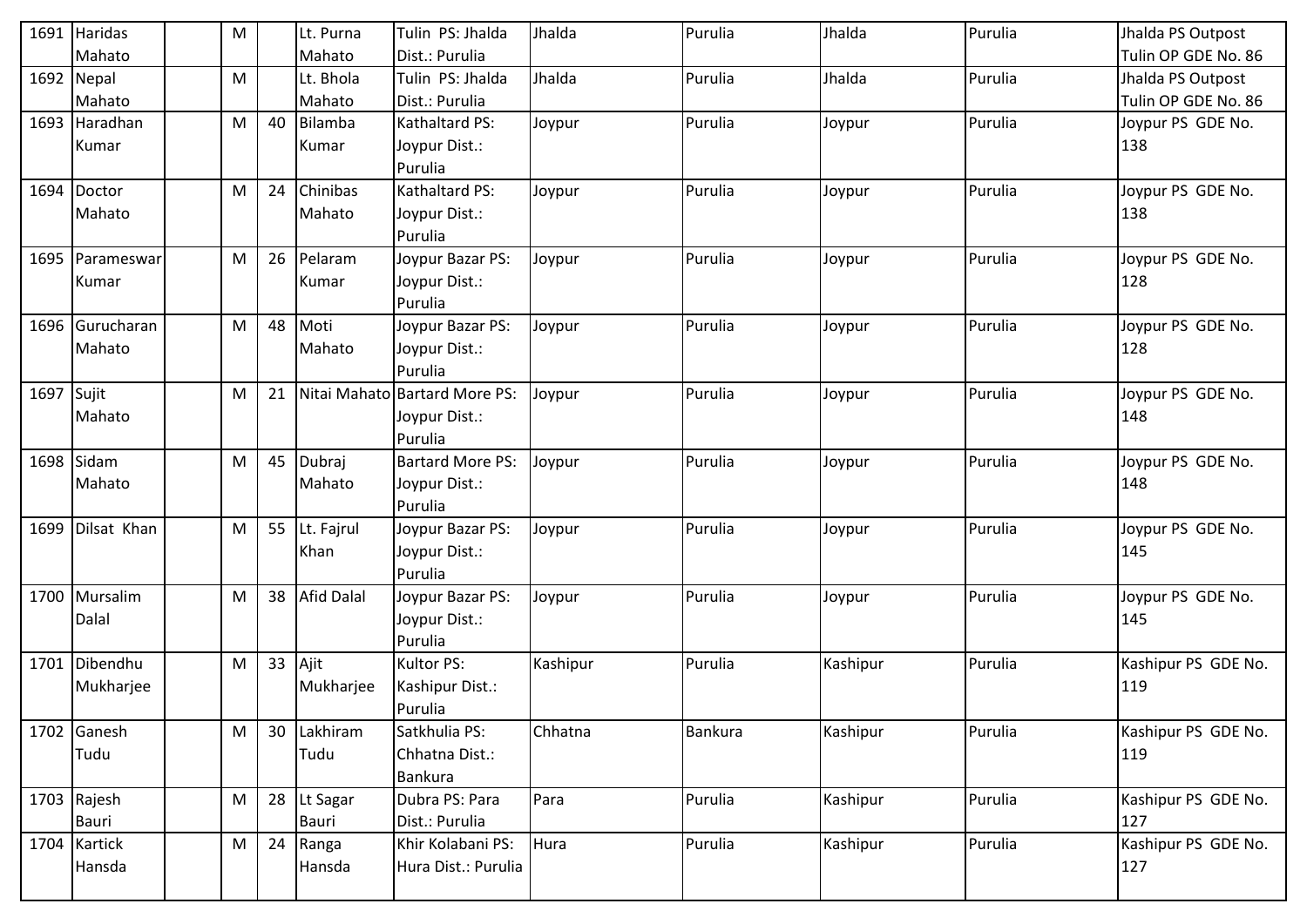| 1705 | Bibekanand<br>a Bouri        | M | 42 | Punu Bouri          | Pirdra PS: Hura<br>Dist.: Purulia          | Hura     | Purulia | Kashipur | Purulia | Kashipur PS GDE No.<br>127 |
|------|------------------------------|---|----|---------------------|--------------------------------------------|----------|---------|----------|---------|----------------------------|
|      | 1706 Nasim<br>Ansary         | M | 25 | Nayeem<br>Ansary    | Horidih PS:<br>Kotshila Dist.:<br>Purulia  | Kotshila | Purulia | Kotshila | Purulia | Kotshila PS GDE No.<br>130 |
| 1707 | Dilip Nayek                  | M | 37 | Lt Mahadeb<br>Nayek | Arkali PS: Kotshila<br>Dist.: Purulia      | Kotshila | Purulia | Kotshila | Purulia | Kotshila PS GDE No.<br>130 |
| 1708 | Asif Ansary                  | M | 27 | Nayeem<br>Ansary    | Horidih PS:<br>Kotshila Dist.:<br>Purulia  | Kotshila | Purulia | Kotshila | Purulia | Kotshila PS GDE No.<br>130 |
| 1709 | Sunil<br>Mahali              | M | 24 | Nilkantha<br>Mahali | Amra PS: Kotshila<br>Dist.: Purulia        | Kotshila | Purulia | Kotshila | Purulia | Kotshila PS GDE No.<br>143 |
|      | 1710 Prabhas<br>Mahali       | M | 21 | Anil Mahali         | Amra PS: Kotshila<br>Dist.: Purulia        | Kotshila | Purulia | Kotshila | Purulia | Kotshila PS GDE No.<br>143 |
| 1711 | Lalmohan<br>Mahali           | M | 23 | Anil Mahali         | Amra PS: Kotshila<br>Dist.: Purulia        | Kotshila | Purulia | Kotshila | Purulia | Kotshila PS GDE No.<br>143 |
|      | 1712 Kamal<br>Mahato         | M | 32 | Bijoy<br>Mahato     | Parbatpur PS:<br>Neturia Dist.:<br>Purulia | Neturia  | Purulia | Neturia  | Purulia | Neturia PS GDE No.<br>119  |
|      | 1713 Goutam<br>Mandal        | M | 38 | Mantulal<br>Mandal  | Parbatpur PS:<br>Neturia Dist.:<br>Purulia | Neturia  | Purulia | Neturia  | Purulia | Neturia PS GDE No.<br>119  |
| 1714 | Ranjan<br>Mudi               | M | 30 | <b>Uday Mudi</b>    | Madandih PS:<br>Neturia Dist.:<br>Purulia  | Neturia  | Purulia | Neturia  | Purulia | Neturia PS GDE No.<br>132  |
| 1715 | Sagar Mudi                   | M | 34 | Hapan Mudi          | Madandih PS:<br>Neturia Dist.:<br>Purulia  | Neturia  | Purulia | Neturia  | Purulia | Neturia PS GDE No.<br>132  |
|      | 1716 Rakesh<br><b>Bouri</b>  | M | 36 | <b>Tapan Bouri</b>  | Madandih PS:<br>Neturia Dist.:<br>Purulia  | Neturia  | Purulia | Neturia  | Purulia | Neturia PS GDE No.<br>132  |
|      | 1717 Kanchan<br><b>Bouri</b> | M | 38 | Lt. Jahar<br>Bouri  | Madandih PS:<br>Neturia Dist.:<br>Purulia  | Neturia  | Purulia | Neturia  | Purulia | Neturia PS GDE No.<br>132  |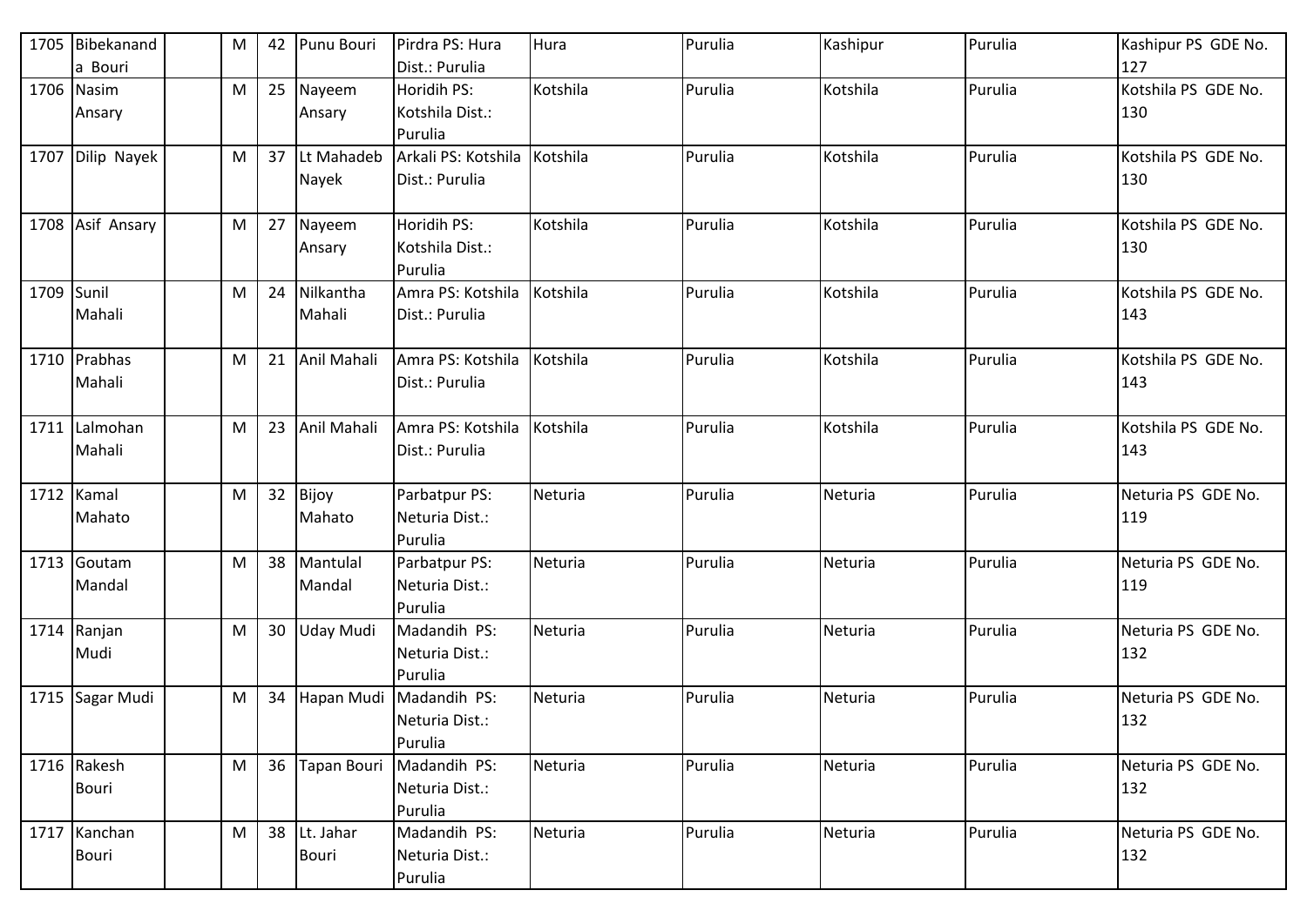|             | 1718 Shyamlal<br>Mandi |        | M         | 32 | Baidyanath<br>Mandi | Madandih PS:<br>Neturia Dist.: | Neturia      | Purulia         | Neturia      | Purulia | Neturia PS GDE No.<br>132 |
|-------------|------------------------|--------|-----------|----|---------------------|--------------------------------|--------------|-----------------|--------------|---------|---------------------------|
|             |                        |        |           |    |                     | Purulia                        |              |                 |              |         |                           |
|             | $1719$ Raban           |        | M         | 23 |                     | Mashu Bauri Kelasuta, Dubra    | Para         | Purulia         | Para         | Purulia | Para PS GDE No. 112       |
|             | <b>Bauri</b>           |        |           |    |                     | PS: Para Dist.:                |              |                 |              |         |                           |
|             |                        |        |           |    |                     | Purulia                        |              |                 |              |         |                           |
| 1720        | Sadhu Bauri            |        | M         | 41 | Lt. Nripen          | Kelasuta, Dubra                | Para         | Purulia         | Para         | Purulia | Para PS GDE No. 112       |
|             |                        |        |           |    | <b>Bauri</b>        | PS: Para Dist.:                |              |                 |              |         |                           |
|             |                        |        |           |    |                     | Purulia                        |              |                 |              |         |                           |
| 1721        | Gopal                  |        | M         | 25 | Haru Majhi          | Mahadevpur PS:                 | Para         | Purulia         | Para         | Purulia | Para PS GDE No. 41        |
|             | Majhi                  |        |           |    |                     | Para Dist.: Purulia            |              |                 |              |         |                           |
| 1722        | Kalidas                |        | M         | 33 | Lt Aghani           | Mahadevpur PS:                 | Para         | Purulia         | Para         | Purulia | Para PS GDE No. 41        |
|             | Majhi                  |        |           |    | Majhi               | Para Dist.: Purulia            |              |                 |              |         |                           |
|             | 1723 Madhab            |        | M         |    | Asit Sing           |                                |              | <b>Basirhat</b> | Puncha       | Purulia | Puncha PS GDE No.         |
|             | Sing                   |        |           |    |                     |                                |              |                 |              |         | 105                       |
| 1724        | <b>Ganesh Sing</b>     |        | M         |    | Bhadreswar          |                                |              | <b>Basirhat</b> | Puncha       | Purulia | Puncha PS GDE No.         |
|             |                        |        |           |    | Sing                |                                |              |                 |              |         | 105                       |
| 1725        | Shyamal<br>Sing        |        | ${\sf M}$ |    | <b>Sushil Sing</b>  |                                |              | <b>Basirhat</b> | Puncha       | Purulia | Puncha PS GDE No.<br>105  |
|             | 1726 Bishnu            |        | M         | 22 | Sunil Bauri         | Munsefdanga,                   | Purulia town | Purulia         | Purulia town | Purulia | Purulia town PS GDE       |
|             | <b>Bauri</b>           |        |           |    |                     | Kartikdih, W-02                |              |                 |              |         | No. 144                   |
|             |                        |        |           |    |                     | PS: Purulia town               |              |                 |              |         |                           |
|             |                        |        |           |    |                     | Dist.: Purulia                 |              |                 |              |         |                           |
|             | 1727 Rahul             |        | M         | 27 | Biswajit            | Gosala More,                   | Purulia town | Purulia         | Purulia town | Purulia | Purulia town PS GDE       |
|             | Dubey                  |        |           |    | <b>Dubey</b>        | Near Debimela, W-              |              |                 |              |         | No. 144                   |
|             |                        |        |           |    |                     | 01 PS: Purulia                 |              |                 |              |         |                           |
|             |                        |        |           |    |                     | town Dist.: Purulia            |              |                 |              |         |                           |
|             | 1728 Chatan            |        | M         | 34 | Lt. Mohan           | Nadiha Bhunya                  | Purulia town | Purulia         | Purulia town | Purulia | Purulia town PS GDE       |
|             | Bhunya                 |        |           |    | Bhuniya             | Para, W-06 PS:                 |              |                 |              |         | No. 144                   |
|             |                        |        |           |    |                     | Purulia town Dist.:            |              |                 |              |         |                           |
|             |                        |        |           |    |                     | Purulia                        |              |                 |              |         |                           |
| $1729$ Bapi |                        | Gaouri | M         | 37 | Lt. Narayan         | Ashu Sahis lane,               | Purulia town | Purulia         | Purulia town | Purulia | Purulia town PS GDE       |
|             | Ganguly                | shanka |           |    | Ch. Ganguly         | D.B. Road, W-01                |              |                 |              |         | No. 144                   |
|             |                        |        |           |    |                     | PS: Purulia town               |              |                 |              |         |                           |
|             |                        |        |           |    |                     | Dist.: Purulia                 |              |                 |              |         |                           |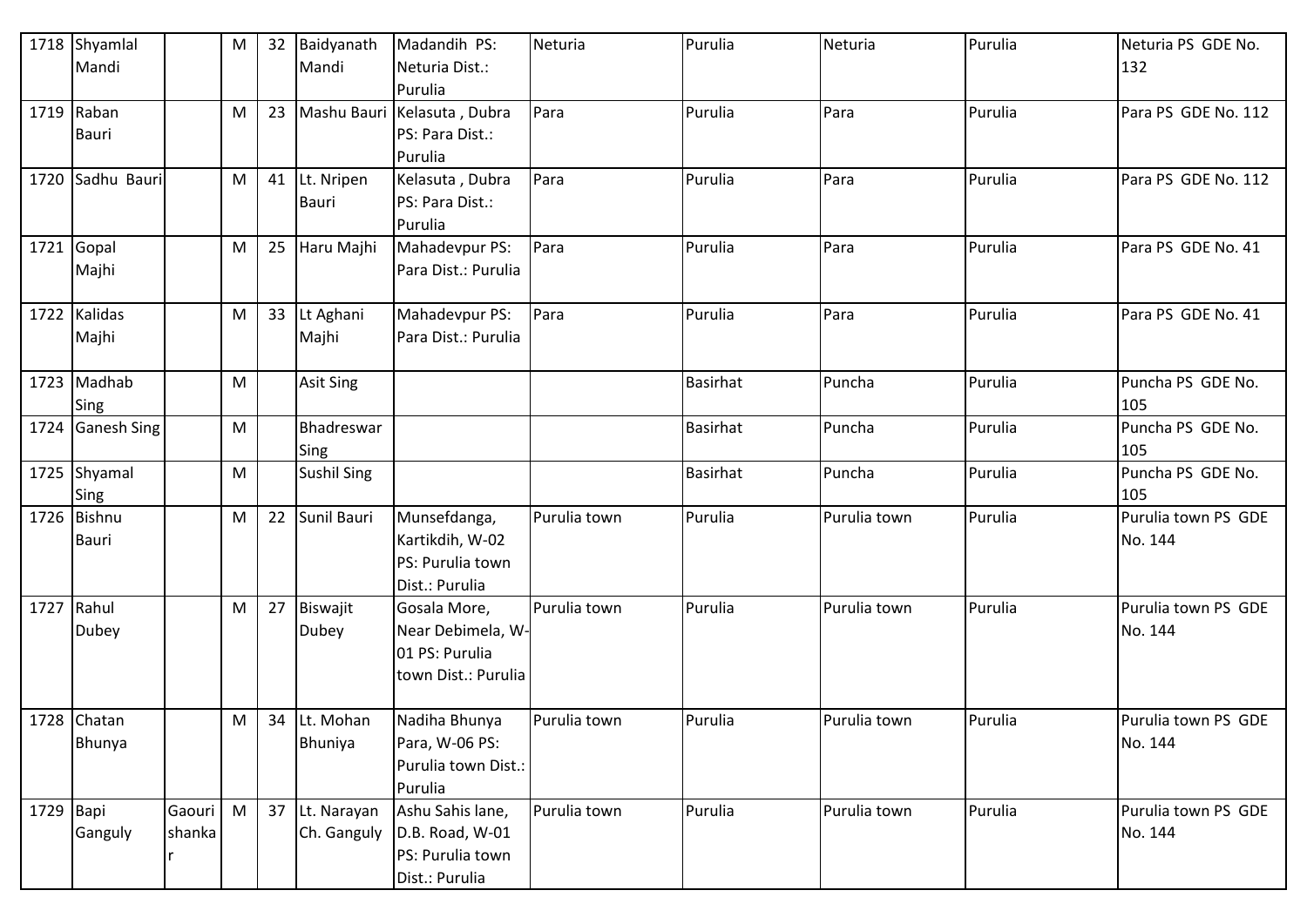|      | 1730 Swapan<br><b>Dhibar</b> | M | 52 | Lt. Khapu<br>Dhiabr     | Pokabandhpara<br>Near Shitala<br>Mandir, W-19 PS:<br>Purulia town Dist.:<br>Purulia       | Purulia town     | Purulia                                       | Purulia town | Purulia | Purulia town PS GDE<br>No. 144 |
|------|------------------------------|---|----|-------------------------|-------------------------------------------------------------------------------------------|------------------|-----------------------------------------------|--------------|---------|--------------------------------|
|      | 1731 Rajen Bauri             | M | 44 | Lt. Subodh<br>Bauri     | Munsefdanga,<br>M.C. Lane W-02<br>PS: Purulia town<br>Dist.: Purulia                      | Purulia town     | Purulia                                       | Purulia town | Purulia | Purulia town PS GDE<br>No. 144 |
|      | 1732 Kundan<br><b>Bauri</b>  | M | 18 | Uttam Bauri             | Gosala<br>Jabunabandh<br>Para, W-21 PS:<br>Purulia town Dist.:<br>Purulia                 | Purulia town     | Purulia                                       | Purulia town | Purulia | Purulia town PS GDE<br>No. 148 |
| 1733 | Rahul Kar                    | M | 22 | Biswajit Kar            | Gosala More Near Purulia town<br>Durgamandir, W-<br>01 PS: Purulia<br>town Dist.: Purulia |                  | Purulia                                       | Purulia town | Purulia | Purulia town PS GDE<br>No. 148 |
|      | 1734 Sk. Asgar               | M | 21 | Lt. Sk.<br>Amgen        | Idga Mahalla, W-<br>19 PS: Purulia<br>town Dist.: Purulia                                 | Purulia town     | Purulia                                       | Purulia town | Purulia | Purulia town PS GDE<br>No. 148 |
|      | 1735 Samah<br>Ansary         | M | 42 | Sabrati<br>Ansary       | Vil-Roghudi, Po-<br>Belma PS: Purulia<br>mufassil Dist.:<br>Purulia                       | Purulia mufassil | Purulia                                       | Purulia town | Purulia | Purulia town PS GDE<br>No. 148 |
|      | $1736$ Gopal<br>Chatterjee   | M | 42 | Biswanath<br>Chatterjee | Vill+Po-Bijnur PS:<br>Jamuria Dist.:<br>Asansol Durgapur<br>Police<br>Commissionerate     | Jamuria          | Asansol Durgapur<br>Police<br>Commissionerate | Purulia town | Purulia | Purulia town PS GDE<br>No. 148 |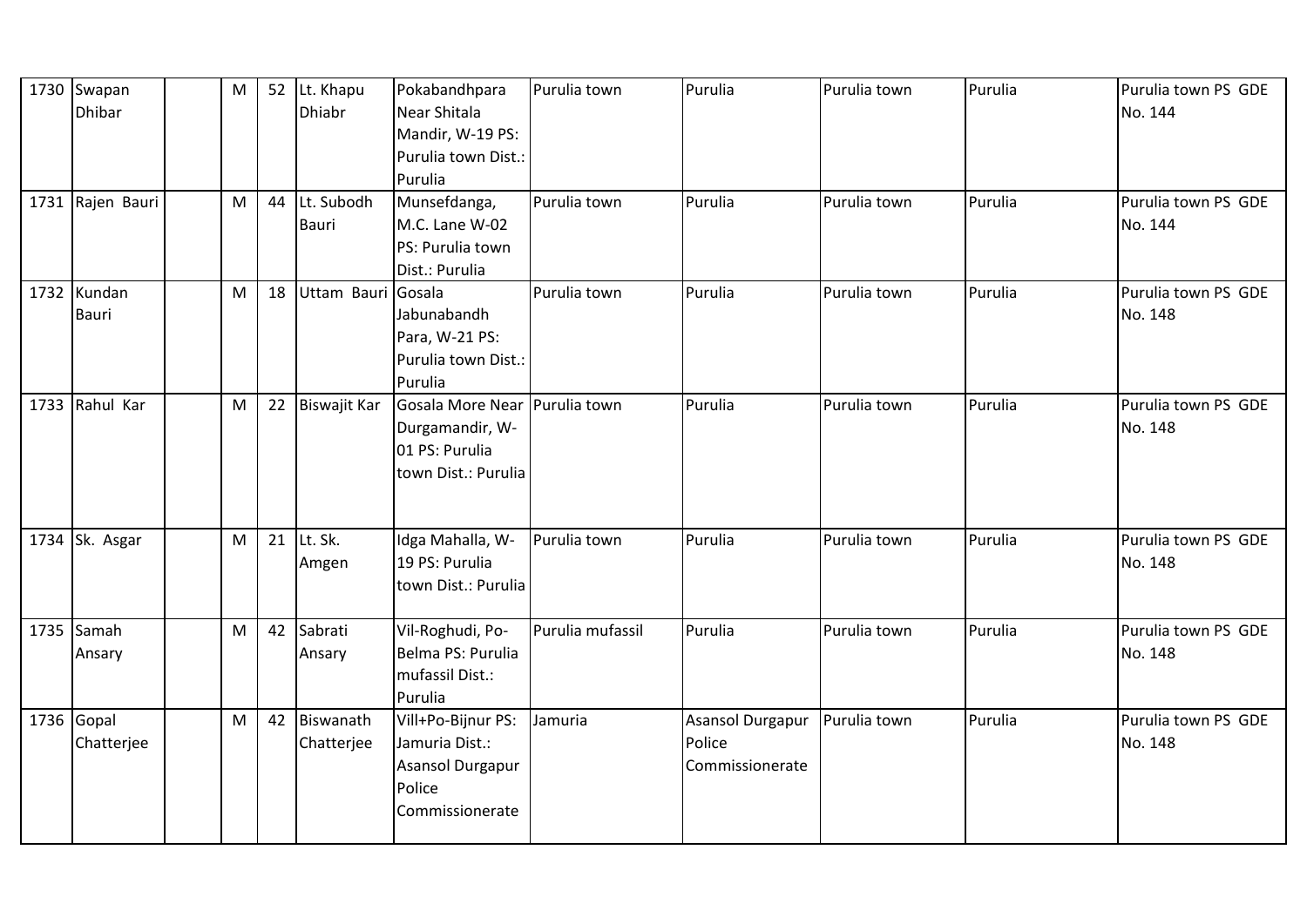| 1737 | Samir Bauri                 | M | 35 | Lt Majhi<br><b>Bauri</b>   | Sadhudanga<br>Ghatkali Mandir,<br>W-16 PS: Jamuria<br>Dist.: Asansol<br><b>Durgapur Police</b><br>Commissionerate | Jamuria      | <b>Asansol Durgapur</b><br>Police<br>Commissionerate | Purulia town | Purulia | Purulia town PS GDE<br>No. 148 |
|------|-----------------------------|---|----|----------------------------|-------------------------------------------------------------------------------------------------------------------|--------------|------------------------------------------------------|--------------|---------|--------------------------------|
| 1738 | Chandan<br><b>Bauri</b>     | M | 48 | t. Balaram<br><b>Bauri</b> | Sadhudanga, W-<br>16 PS: Purulia<br>town Dist.: Purulia                                                           | Purulia town | Purulia                                              | Purulia town | Purulia | Purulia town PS GDE<br>No. 148 |
| 1739 | Dayal Mal                   | M | 32 | Mukesh Mal                 | Babugram PS:<br>Raghunathpur<br>Dist.: Purulia                                                                    | Raghunathpur | Purulia                                              | Raghunathpur | Purulia | Raghunathpur PS GDE<br>No. 154 |
| 1740 | Gobinda<br>Mal              | M | 41 | Biswanath<br>Mal           | <b>Babugram PS:</b><br>Raghunathpur<br>Dist.: Purulia                                                             | Raghunathpur | Purulia                                              | Raghunathpur | Purulia | Raghunathpur PS GDE<br>No. 154 |
| 1741 | Sagar Mal                   | M | 48 | Lt Sudhir<br>Mal           | Babugram PS:<br>Raghunathpur<br>Dist.: Purulia                                                                    | Raghunathpur | Purulia                                              | Raghunathpur | Purulia | Raghunathpur PS GDE<br>No. 154 |
| 1742 | Milan Bauri                 | M | 18 | <b>Tapan Bauri</b>         | Arrah PS:<br>Raghunathpur<br>Dist.: Purulia                                                                       | Raghunathpur | Purulia                                              | Raghunathpur | Purulia | Raghunathpur PS GDE<br>No. 154 |
| 1743 | Gobinda<br><b>Bauri</b>     | M | 22 | Lt Dilip Bauri             | Sankra PS:<br>Raghunathpur<br>Dist.: Purulia                                                                      | Raghunathpur | Purulia                                              | Raghunathpur | Purulia | Raghunathpur PS GDE<br>No. 154 |
| 1744 | Irsad<br>Ansary             | M | 43 | Lt lusuf<br>Ansary         | Dumurhir PS:<br>Neturia Dist.:<br>Purulia                                                                         | Neturia      | Purulia                                              | Raghunathpur | Purulia | Raghunathpur PS GDE<br>No. 168 |
|      | 1745 Chandan<br>Chakraborty | M | 32 | Ashok                      | <b>Balitora PS:</b><br>Chakraborty Neturia Dist.:<br>Purulia                                                      | Neturia      | Purulia                                              | Raghunathpur | Purulia | Raghunathpur PS GDE<br>No. 168 |
|      | 1746 Rahul Bauri            | M | 20 |                            | Madan Bauri Nutandih PS:<br>Raghunathpur<br>Dist.: Purulia                                                        | Raghunathpur | Purulia                                              | Raghunathpur | Purulia | Raghunathpur PS GDE<br>No. 168 |
| 1747 | Swapan<br>Tudu              | M | 21 | Lakhu Tudu                 | Bardanga PS:<br>Raghunathpur<br>Dist.: Purulia                                                                    | Raghunathpur | Purulia                                              | Raghunathpur | Purulia | Raghunathpur PS GDE<br>No. 168 |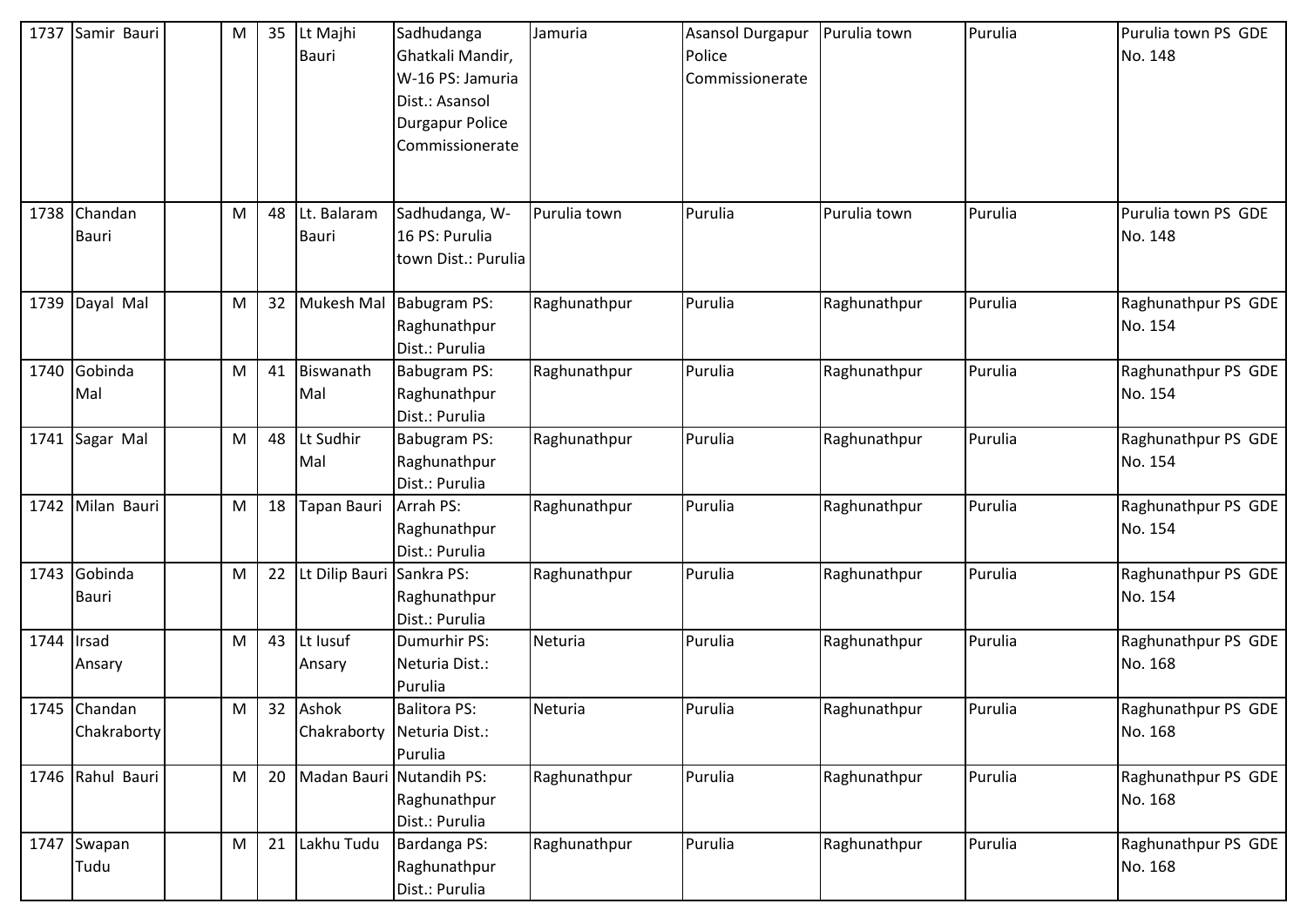|          | 1748 Pradip     | M | 26 | Haradhan      | <b>Gurudih PS:</b>            | Raghunathpur | Purulia | Raghunathpur | Purulia | Raghunathpur PS GDE  |
|----------|-----------------|---|----|---------------|-------------------------------|--------------|---------|--------------|---------|----------------------|
|          | Mahato          |   |    | Mahato        | Raghunathpur                  |              |         |              |         | No. 168              |
|          |                 |   |    |               | Dist.: Purulia                |              |         |              |         |                      |
|          | 1749 Narod      | M | 40 | Ramlal        | <b>Velatard PS:</b>           | Santaldih    | Purulia | Santaldih    | Purulia | Santaldih PS GDE No. |
|          | Rajwar          |   |    | Rajwar        | Santaldih Dist.:              |              |         |              |         | 129                  |
|          |                 |   |    |               | Purulia                       |              |         |              |         |                      |
|          | 1750 Uttam      | M | 33 | Purna         | Kanki BAsti PS:               | Santaldih    | Purulia | Santaldih    | Purulia | Santaldih PS GDE No. |
|          | Gorain          |   |    | Chandra       | Santaldih Dist.:              |              |         |              |         | 129                  |
|          |                 |   |    | Gorain        | Purulia                       |              |         |              |         |                      |
|          | 1751 Bholanath  | M | 52 | Lt.basudeb    | <b>BCW Bus Stand</b>          | Santaldih    | Purulia | Santaldih    | Purulia | Santaldih PS GDE No. |
|          | Mondal          |   |    | Mondal        | PS: Santaldih Dist.:          |              |         |              |         | 38                   |
|          |                 |   |    |               | Purulia                       |              |         |              |         |                      |
|          | 1752 Manbhul    | M | 48 | Lt.suku       | Ushir PS: Santaldih Santaldih |              | Purulia | Santaldih    | Purulia | Santaldih PS GDE No. |
|          | Rajwar          |   |    | Rajwar        | Dist.: Purulia                |              |         |              |         | 48                   |
|          |                 |   |    |               |                               |              |         |              |         |                      |
|          | 1753 Rabi Bauri | M | 25 | Khedan        | <b>Beliapur PS:</b>           | Santari      | Purulia | Santari      | Purulia | Santari PS GDE No.   |
|          |                 |   |    | Bauri         | Santari Dist.:                |              |         |              |         | 101                  |
|          |                 |   |    |               | Purulia                       |              |         |              |         |                      |
|          | 1754 Sumon      | M | 27 | Lalu Bauri    | <b>Beliapur PS:</b>           | Santari      | Purulia | Santari      | Purulia | Santari PS GDE No.   |
|          | <b>Bauri</b>    |   |    |               | Santari Dist.:                |              |         |              |         | 101                  |
|          |                 |   |    |               | Purulia                       |              |         |              |         |                      |
|          | 1755 Ranjan     | M | 36 | Tarapada      | <b>Beliapur PS:</b>           | Santari      | Purulia | Santari      | Purulia | Santari PS GDE No.   |
|          | <b>Bauri</b>    |   |    | <b>Bauri</b>  | Santari Dist.:                |              |         |              |         | 101                  |
|          |                 |   |    |               | Purulia                       |              |         |              |         |                      |
|          | 1756 Uttam Char | M | 33 | Kalipada      | <b>Beliapur PS:</b>           | Santari      | Purulia | Santari      | Purulia | Santari PS GDE No.   |
|          |                 |   |    | Char          | Santari Dist.:                |              |         |              |         | 101                  |
|          |                 |   |    |               | Purulia                       |              |         |              |         |                      |
|          | 1757 Pankaj     | M | 24 | Dhiren        | <b>Beliapur PS:</b>           | Santari      | Purulia | Santari      | Purulia | Santari PS GDE No.   |
|          | <b>Bhadra</b>   |   |    | <b>Bhadra</b> | Santari Dist.:                |              |         |              |         | 101                  |
|          |                 |   |    |               | Purulia                       |              |         |              |         |                      |
| 1758 Sk. |                 | M |    | 25 Isab Khan  | Murulia PS:                   | Santari      | Purulia | Santari      | Purulia | Santari PS GDE No.   |
|          | Babumani        |   |    |               | Santari Dist.:                |              |         |              |         | 101                  |
|          |                 |   |    |               | Purulia                       |              |         |              |         |                      |
|          | 1759 Dinu Rajak | M |    | 32 Haradhan   | Tara PS: Tamna                | Tamna        | Purulia | Tamna        | Purulia | Tamna PS GDE No.     |
|          |                 |   |    | Rajak         | Dist.: Purulia                |              |         |              |         | 130                  |
|          | 1760 Mantu      | M | 27 |               | Bhakti Gope Tara PS: Tamna    | Tamna        | Purulia | Tamna        | Purulia | Tamna PS GDE No.     |
|          | Gope            |   |    |               | Dist.: Purulia                |              |         |              |         | 130                  |
|          | 1761 Kalipada   | M | 23 | Naran Gope    | Tara PS: Tamna                | Tamna        | Purulia | Tamna        | Purulia | Tamna PS GDE No.     |
|          | Gope            |   |    |               | Dist.: Purulia                |              |         |              |         | 130                  |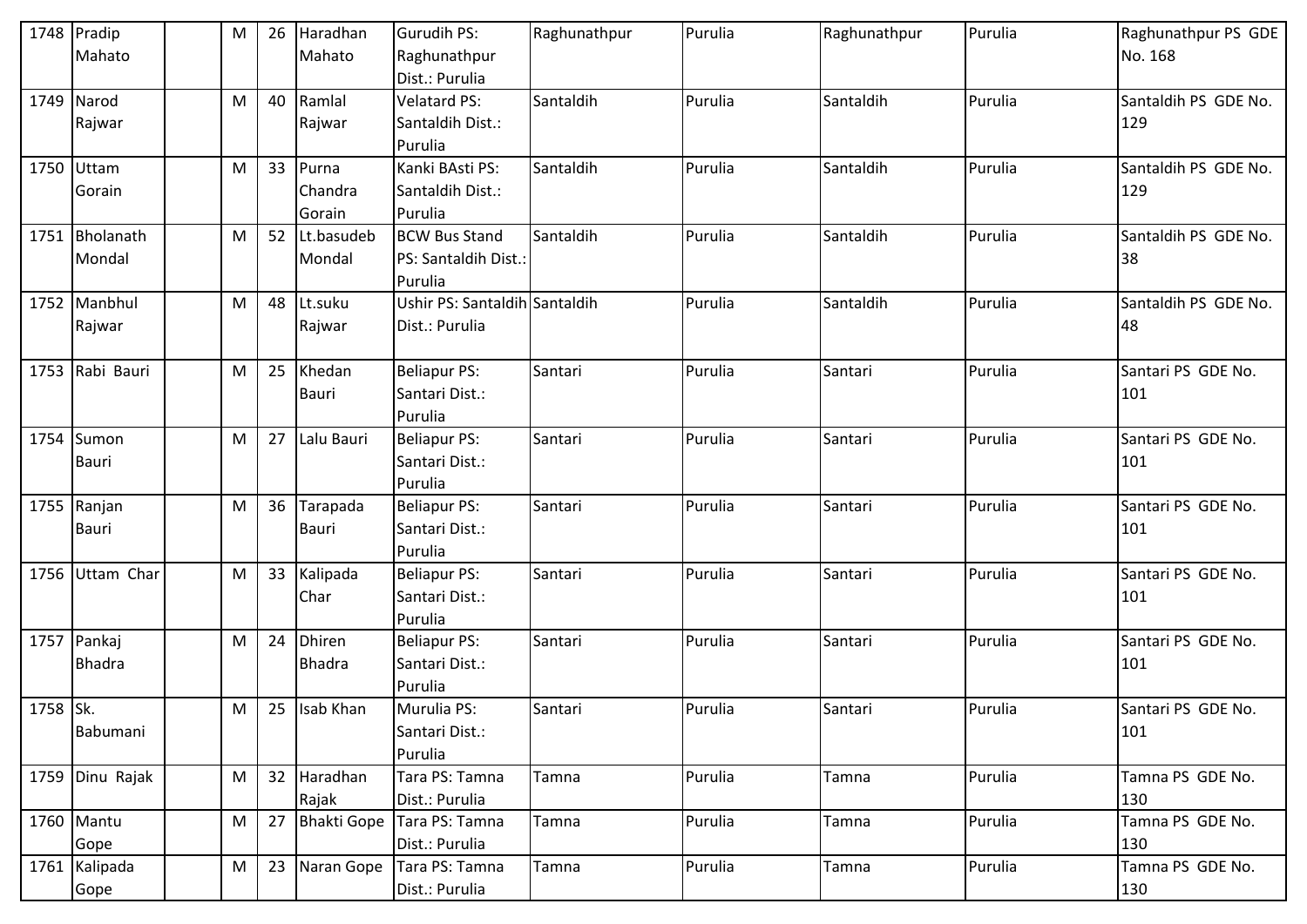| 1762 Sarat | Mahato                        | M | 26 | <b>Basudeb</b><br>Mahato        | Narurdih PS:<br>Tamna Dist.:<br>Purulia                                                  | Tamna       | Purulia                                   | Tamna                              | Purulia                           | Tamna PS GDE No.<br>130                      |
|------------|-------------------------------|---|----|---------------------------------|------------------------------------------------------------------------------------------|-------------|-------------------------------------------|------------------------------------|-----------------------------------|----------------------------------------------|
|            | 1763 Ranjit<br>Mahato         | M | 28 | Yudhistir<br>Mahato             | Narurdih PS:<br>Tamna Dist.:<br>Purulia                                                  | Tamna       | Purulia                                   | Tamna                              | Purulia                           | Tamna PS GDE No.<br>130                      |
|            | 1764 Banamali<br>Sahis        | M | 27 | Goutam<br>Sahis                 | Pichasi PS: Tamna<br>Dist.: Purulia                                                      | Tamna       | Purulia                                   | Tamna                              | Purulia                           | Tamna PS GDE No.<br>130                      |
|            | 1765 Arnab<br>Mahato          | M | 35 | Umapada<br>Mahato               | Pichasi PS: Tamna<br>Dist.: Purulia                                                      | Tamna       | Purulia                                   | Tamna                              | Purulia                           | Tamna PS GDE No.<br>130                      |
|            | 1766 Biplab<br>Barman         |   |    | Molin<br>Barman                 |                                                                                          |             | <b>Basirhat</b>                           | Kaliaganj                          | Raiganj Police<br><b>District</b> | Kaliaganj PS GDE No.<br>115                  |
|            | 1767 Sukhen<br>Barman         |   |    | Lt Anil<br>Barman               |                                                                                          |             | <b>Basirhat</b>                           | Kaliaganj                          | Raiganj Police<br><b>District</b> | Kaliaganj PS GDE No.<br>115                  |
|            | 1768 Pallab Pal               | M | 28 | Asit Kr. Pal                    | Asit Kr. Pal PS:<br><b>Bishnupur Dist.:</b><br>Diamond Harbour<br><b>Police District</b> | Bishnupur   | Diamond Harbour<br><b>Police District</b> | Ballygunge g.r.p.s.                | Sealdah G.R.P.                    | Ballygunge g.r.p.s. PS<br><b>GDE No. 117</b> |
|            | 1769 Dhormandr<br>o Mondal    | M | 29 | Chandrodav<br>a Mondal          | Sathgachiya Bazar Memari<br>Hattala PS:<br>Memari Dist.:<br>Purba Burdwan                |             | Purba Burdwan                             | Ballygunge g.r.p.s.                | Sealdah G.R.P.                    | Ballygunge g.r.p.s. PS<br><b>GDE No. 117</b> |
|            | 1770 Sujan Sk                 | M | 22 | Indadul Sk                      | Padmarampur PS: Hariharpara<br>Hariharpara Dist.:<br>Murshidabad                         |             | Murshidabad                               | Berhampore g.r.p.s. Sealdah G.R.P. |                                   | Berhampore g.r.p.s. PS<br>GDE No. 92         |
| 1771 Aziz  | Mondal                        | M |    | 31 Lt. Abul<br>Hassan<br>Mondal | Haridrapata PS:<br>Nakashipara Dist.:<br>Krishnanagar<br><b>Police District</b>          | Nakashipara | Krishnanagar<br><b>Police District</b>    | Berhampore g.r.p.s. Sealdah G.R.P. |                                   | Berhampore g.r.p.s. PS<br>GDE No. 92         |
|            | 1772 Injamul<br><b>Biswas</b> | M | 25 | Samarul<br><b>Biswas</b>        | Aramdanga PS:<br>Kaligunj Dist.:<br>Krishnanagar<br><b>Police District</b>               | Kaligunj    | Krishnanagar<br><b>Police District</b>    | Krishnanagar<br>g.r.p.s.           | Sealdah G.R.P.                    | Krishnanagar g.r.p.s.<br>PS GDE No. 80       |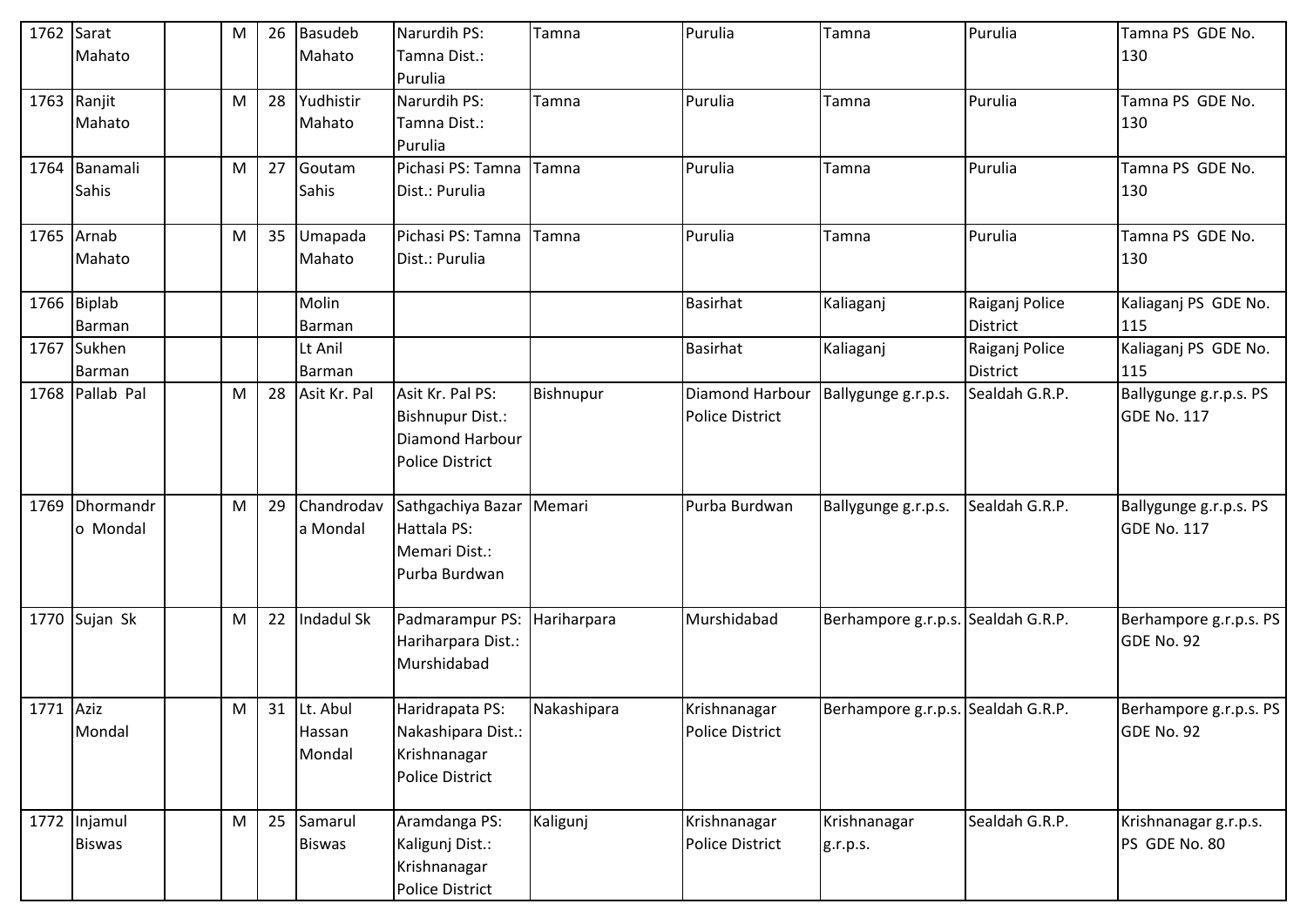|      | 1773 Suraj Sk              | M | 26 | Sarit Sk             | Galai Dari PS:<br>Nakashipara Dist.:<br>Krishnanagar<br><b>Police District</b>                            | Nakashipara | Krishnanagar<br><b>Police District</b>                 | Krishnanagar<br>g.r.p.s. | Sealdah G.R.P. | Krishnanagar g.r.p.s.<br>PS GDE No. 80 |
|------|----------------------------|---|----|----------------------|-----------------------------------------------------------------------------------------------------------|-------------|--------------------------------------------------------|--------------------------|----------------|----------------------------------------|
|      | 1774 Tanmay<br>Bhattacharj | M | 38 | Tapan                | P39/8 P.B Road<br>Bhattacharja   Kal-14 PS: Behala<br>Dist.: Kolkata                                      | Behala      | Kolkata                                                | Krishnanagar<br>g.r.p.s. | Sealdah G.R.P. | Krishnanagar g.r.p.s.<br>PS GDE No. 80 |
| 1775 | Amalendu<br>Ray            | M | 47 | Ray                  | Lt. Gour Hari Kathalpalli PS:<br>Chakdah Dist.:<br>Ranaghat Police<br>District                            | Chakdah     | Ranaghat Police<br><b>District</b>                     | Krishnanagar<br>g.r.p.s. | Sealdah G.R.P. | Krishnanagar g.r.p.s.<br>PS GDE No. 88 |
| 1776 | Jayanta<br>Mandal          | M | 49 | S.k Mondal           | Duttapukur PS:<br>Duttapukur Dist.:<br><b>Barasat</b>                                                     | Duttapukur  | Barasat                                                | Krishnanagar<br>g.r.p.s. | Sealdah G.R.P. | Krishnanagar g.r.p.s.<br>PS GDE No. 88 |
|      | 1777 Satish<br>Debnath     | M | 33 | Nanda Lal<br>Debnath | <b>Birpara P.S</b><br>Nabadwaip PS:<br>Nabadwip Dist.:<br>Krishnanagar<br><b>Police District</b>          | Nabadwip    | Krishnanagar<br><b>Police District</b>                 | Naihati g.r.p.s.         | Sealdah G.R.P. | Naihati g.r.p.s. PS GDE<br>No. 108     |
|      | 1778 Subham<br>Dutta       | M | 25 |                      | Sudhir Dutta Anulia Mathpara<br>P.S Ranaghat PS:<br>Ranaghat Dist.:<br>Ranaghat Police<br><b>District</b> | Ranaghat    | Ranaghat Police<br><b>District</b>                     | Naihati g.r.p.s.         | Sealdah G.R.P. | Naihati g.r.p.s. PS GDE<br>No. 108     |
| 1779 | Swdhin<br>Chandra          | M | 32 | Netai<br>Chandra     | Belepani Thkur<br>Chak P.S Belda PS:<br>Belda Dist.:<br>Paschim<br>Mednipore                              | Belda       | Paschim<br>Mednipore                                   | Naihati g.r.p.s.         | Sealdah G.R.P. | Naihati g.r.p.s. PS GDE<br>No. 108     |
|      | 1780 Washim<br>Reja        | M | 35 | Abid Ali             | Bhatpara 12 no<br>Gate P.S Jagaddal<br>PS: Jagaddal Dist.:<br>Barrackpore<br>Police<br>Commissionerate    | Jagaddal    | Barrackpore Police Naihati g.r.p.s.<br>Commissionerate |                          | Sealdah G.R.P. | Naihati g.r.p.s. PS GDE<br>No. 108     |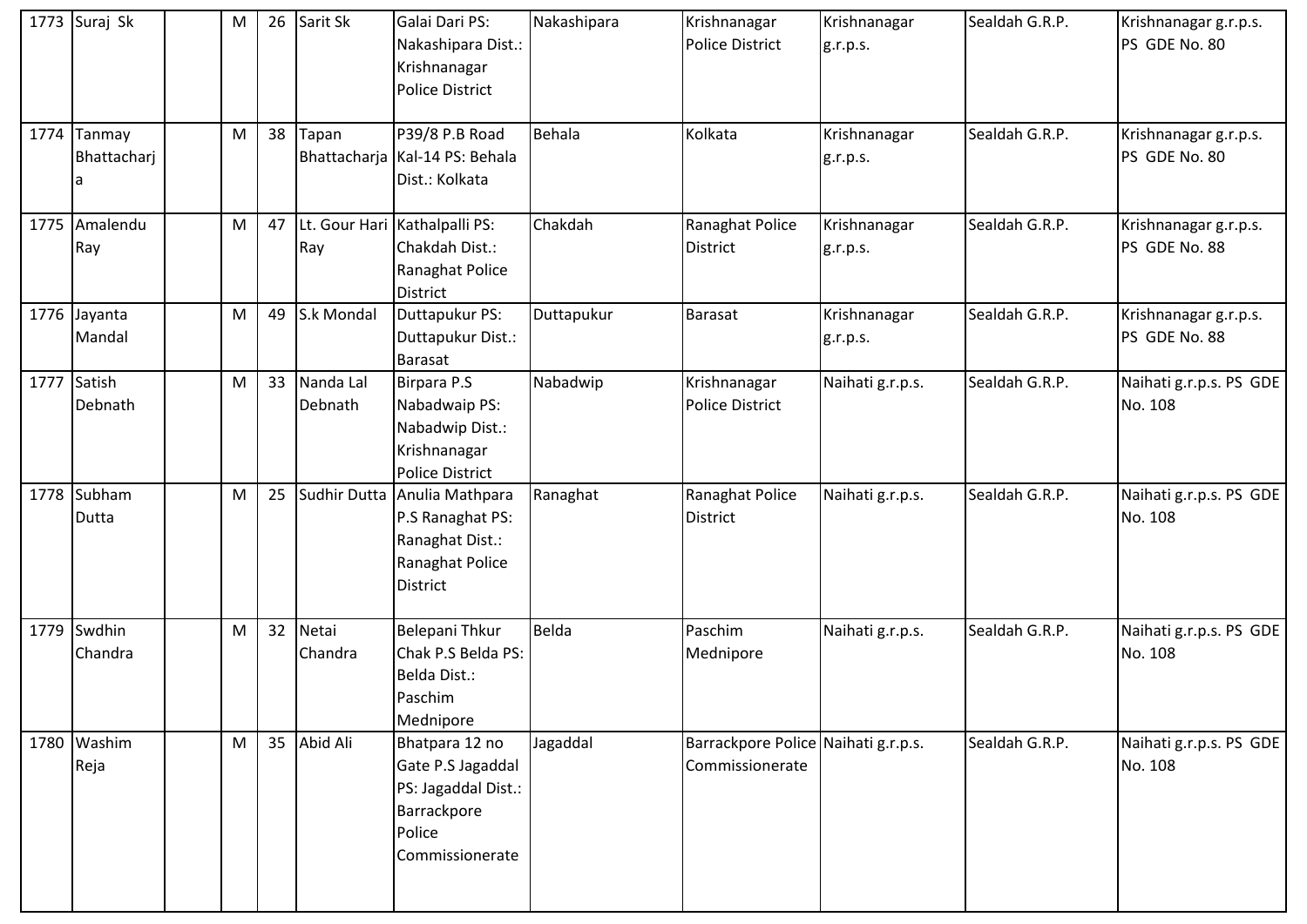|         | 1781 Anupam<br>Kundu |      | M | 38 | Ashim Kr<br>Kundu               | Barrackpore CM<br>Nagar P.S Titagrah<br>PS: Titagarh Dist.:<br>Barrackpore<br>Police<br>Commissionerate | Titagarh    | Barrackpore Police Naihati g.r.p.s.<br>Commissionerate |                  | Sealdah G.R.P. | Naihati g.r.p.s. PS GDE<br>No. 108 |
|---------|----------------------|------|---|----|---------------------------------|---------------------------------------------------------------------------------------------------------|-------------|--------------------------------------------------------|------------------|----------------|------------------------------------|
|         | 1782 Arpan Roy       |      | M | 28 | Lt Prosanta<br>Roy              | Pujali P.S Pujali PS: Pujali<br>Pujali Dist.:<br>Diamond Harbour<br><b>Police District</b>              |             | Diamond Harbour<br><b>Police District</b>              | Naihati g.r.p.s. | Sealdah G.R.P. | Naihati g.r.p.s. PS GDE<br>No. 108 |
|         | 1783 Bidyut          | Jana | M | 35 |                                 | Ganesh Jana Padhapukur P.S<br>Tarakeshwer PS:<br>Tarakeswar Dist.:<br><b>Hooghly Rural</b>              | Tarakeswar  | <b>Hooghly Rural</b>                                   | Naihati g.r.p.s. | Sealdah G.R.P. | Naihati g.r.p.s. PS GDE<br>No. 128 |
|         | 1784 Swanin<br>Dutta |      | M | 31 | Susanta<br>Dutta                | 299 Gopal Lal<br>Thakur Road PS:<br>Barrackpore Dist.:<br>Barrackpore<br>Police<br>Commissionerate      | Barrackpore | Barrackpore Police Naihati g.r.p.s.<br>Commissionerate |                  | Sealdah G.R.P. | Naihati g.r.p.s. PS GDE<br>No. 128 |
|         | 1785 Ajoy Das        |      | M | 50 | Khithis Ch<br>Das               | 7 no Bijoynagar<br>P.S Naihati PS:<br>Naihati Dist.:<br>Barrackpore<br>Police<br>Commissionerate        | Naihati     | Barrackpore Police Naihati g.r.p.s.<br>Commissionerate |                  | Sealdah G.R.P. | Naihati g.r.p.s. PS GDE<br>No. 128 |
| 1786 Ms | Samiruund<br>Ansari  |      | M |    | $25$ Md<br>Maniruddin<br>Ansari | Hizali P.S Hura PS: Ghatal<br><b>Ghatal Dist.:</b><br>Paschim<br>Mednipore                              |             | Paschim<br>Mednipore                                   | Naihati g.r.p.s. | Sealdah G.R.P. | Naihati g.r.p.s. PS GDE<br>No. 128 |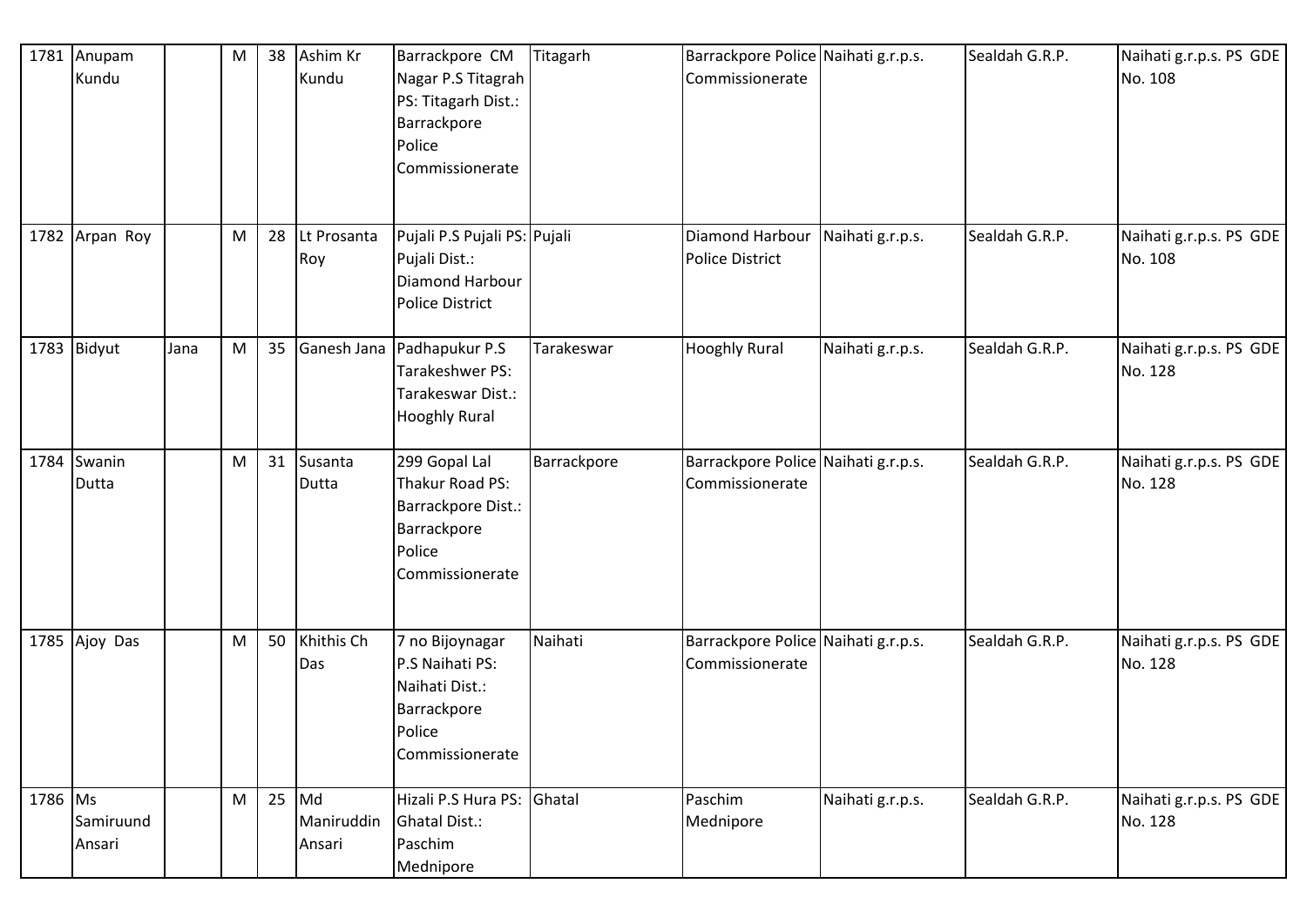|            | 1787 Gaffar<br>Mondal<br>1788 Sanjoy | M<br>M | 42<br>43 | Lt Sased Ali<br>Mondal<br>Prosanta | Badaria Dhakin<br>dera P.S Badaria<br>PS: Baduria Dist.:<br><b>Basirhat</b><br>Ichhapore P.S                       | Baduria<br>Titagarh | <b>Basirhat</b><br>Barrackpore Police Naihati g.r.p.s. | Naihati g.r.p.s. | Sealdah G.R.P.<br>Sealdah G.R.P. | Naihati g.r.p.s. PS GDE<br>No. 128<br>Naihati g.r.p.s. PS GDE |
|------------|--------------------------------------|--------|----------|------------------------------------|--------------------------------------------------------------------------------------------------------------------|---------------------|--------------------------------------------------------|------------------|----------------------------------|---------------------------------------------------------------|
|            | Halder                               |        |          | Halder                             | Titagrah PS:<br>Titagarh Dist.:<br>Barrackpore<br>Police<br>Commissionerate                                        |                     | Commissionerate                                        |                  |                                  | No. 128                                                       |
|            | 1789 Satyajit Roy                    | M      | 43       | Sandipan<br>Roy                    | <b>Budbud P.S</b><br><b>Budbud PS:</b><br><b>Budbud Dist.:</b><br>Asansol Durgapur<br>Police<br>Commissionerate    | Budbud              | Asansol Durgapur<br>Police<br>Commissionerate          | Naihati g.r.p.s. | Sealdah G.R.P.                   | Naihati g.r.p.s. PS GDE<br>No. 128                            |
|            | 1790 Gobinda<br><b>Bag</b>           | M      | 49       | Fanibhusan<br><b>Baga</b>          | Bidyanagar P.S<br>Nadanghat PS:<br>Nadanghat Dist.:<br>Purba Burdwan                                               | Nadanghat           | Purba Burdwan                                          | Naihati g.r.p.s. | Sealdah G.R.P.                   | Naihati g.r.p.s. PS GDE<br>No. 128                            |
|            | 1791 Sourav Pal                      | M      | 29       | Swapan Pal                         | <b>Bandel Saheb</b><br>Bagan P.S<br>Chinsurah PS:<br>Chinsurah Dist.:<br>Chandannagar<br>Police<br>Commissionerate | Chinsurah           | Chandannagar<br>Police<br>Commissionerate              | Naihati g.r.p.s. | Sealdah G.R.P.                   | Naihati g.r.p.s. PS GDE<br>No. 129                            |
| 1792 Sajan | Mondal                               | M      | 27       | Sizad<br>Mondal                    | Rajaram P.S<br>rajaram PS:<br>Naihati Dist.:<br>Barrackpore<br>Police<br>Commissionerate                           | Naihati             | Barrackpore Police Naihati g.r.p.s.<br>Commissionerate |                  | Sealdah G.R.P.                   | Naihati g.r.p.s. PS GDE<br>No. 129                            |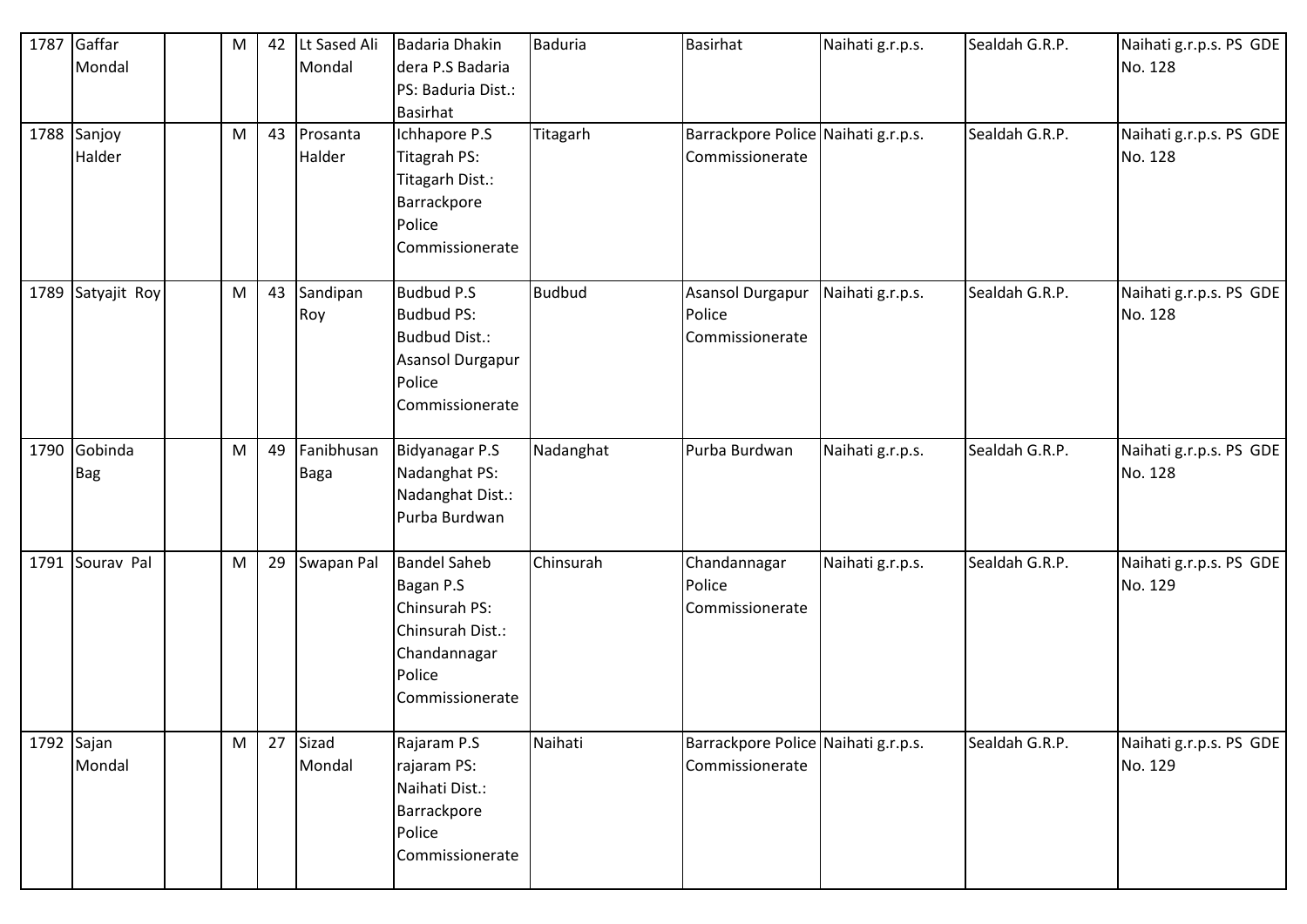| 1793 | Bharav        | M | 45 | Lt Chandra  | Rajaram P.S            | Naihati  | Barrackpore Police Naihati g.r.p.s. |                   | Sealdah G.R.P. | Naihati g.r.p.s. PS GDE |
|------|---------------|---|----|-------------|------------------------|----------|-------------------------------------|-------------------|----------------|-------------------------|
|      | Paswan        |   |    | Paswan      | rajaram PS:            |          | Commissionerate                     |                   |                | No. 129                 |
|      |               |   |    |             | Naihati Dist.:         |          |                                     |                   |                |                         |
|      |               |   |    |             | Barrackpore            |          |                                     |                   |                |                         |
|      |               |   |    |             | Police                 |          |                                     |                   |                |                         |
|      |               |   |    |             | Commissionerate        |          |                                     |                   |                |                         |
|      |               |   |    |             |                        |          |                                     |                   |                |                         |
| 1794 | Dipankar      | M | 45 | Dinesh Das  | Pairadanga             | Ranaghat | Ranaghat Police                     | Naihati g.r.p.s.  | Sealdah G.R.P. | Naihati g.r.p.s. PS GDE |
|      | Das           |   |    |             | Parbotipur P.S         |          | <b>District</b>                     |                   |                | No. 129                 |
|      |               |   |    |             | Ranaghat PS:           |          |                                     |                   |                |                         |
|      |               |   |    |             | Ranaghat Dist.:        |          |                                     |                   |                |                         |
|      |               |   |    |             | Ranaghat Police        |          |                                     |                   |                |                         |
|      |               |   |    |             | <b>District</b>        |          |                                     |                   |                |                         |
| 1795 | Santos        | M | 20 | Sambhu      | Kulinpara P.S          | Khardah  | Barrackpore Police Naihati g.r.p.s. |                   | Sealdah G.R.P. | Naihati g.r.p.s. PS GDE |
|      | Kumar         |   |    | Kumar       | Khardah PS:            |          | Commissionerate                     |                   |                | No. 129                 |
|      |               |   |    |             | Khardah Dist.:         |          |                                     |                   |                |                         |
|      |               |   |    |             | Barrackpore            |          |                                     |                   |                |                         |
|      |               |   |    |             | Police                 |          |                                     |                   |                |                         |
|      |               |   |    |             | Commissionerate        |          |                                     |                   |                |                         |
|      |               |   |    |             |                        |          |                                     |                   |                |                         |
|      | 1796 Sk Nasim | M | 24 | Sk Jamal    | Sordanga P.O           | Memari   | Purba Burdwan                       | Naihati g.r.p.s.  | Sealdah G.R.P. | Naihati g.r.p.s. PS GDE |
|      |               |   |    |             | Chanchi P.S            |          |                                     |                   |                | No. 135                 |
|      |               |   |    |             | <b>Memari PS:</b>      |          |                                     |                   |                |                         |
|      |               |   |    |             | Memari Dist.:          |          |                                     |                   |                |                         |
|      |               |   |    |             | Purba Burdwan          |          |                                     |                   |                |                         |
| 1797 | Goutam        | M | 29 | Lt. Arun    | Nasra Colony PS:       | Ranaghat | Ranaghat Police                     | Ranaghat g.r.p.s. | Sealdah G.R.P. | Ranaghat g.r.p.s. PS    |
|      | Dutta         |   |    | Dutta       | Ranaghat Dist.:        |          | <b>District</b>                     |                   |                | <b>GDE No. 111</b>      |
|      |               |   |    |             | Ranaghat Police        |          |                                     |                   |                |                         |
|      |               |   |    |             | District               |          |                                     |                   |                |                         |
|      | 1798 Netai    | M | 35 | Alok Bhakta | Sirampur PS:           | Chakdah  | Ranaghat Police                     | Ranaghat g.r.p.s. | Sealdah G.R.P. | Ranaghat g.r.p.s. PS    |
|      | <b>Bhakta</b> |   |    |             | Chakdah Dist.:         |          | <b>District</b>                     |                   |                | <b>GDE No. 114</b>      |
|      |               |   |    |             | Ranaghat Police        |          |                                     |                   |                |                         |
|      |               |   |    |             | District               |          |                                     |                   |                |                         |
|      | 1799 Subrata  | M | 30 | Kinkar      | <b>Bhimpur PS:</b>     | Bhimpur  | Krishnanagar                        | Ranaghat g.r.p.s. | Sealdah G.R.P. | Ranaghat g.r.p.s. PS    |
|      | Kundu         |   |    | Kundu       | <b>Bhimpur Dist.:</b>  |          | Police District                     |                   |                | <b>GDE No. 114</b>      |
|      |               |   |    |             | Krishnanagar           |          |                                     |                   |                |                         |
|      |               |   |    |             | <b>Police District</b> |          |                                     |                   |                |                         |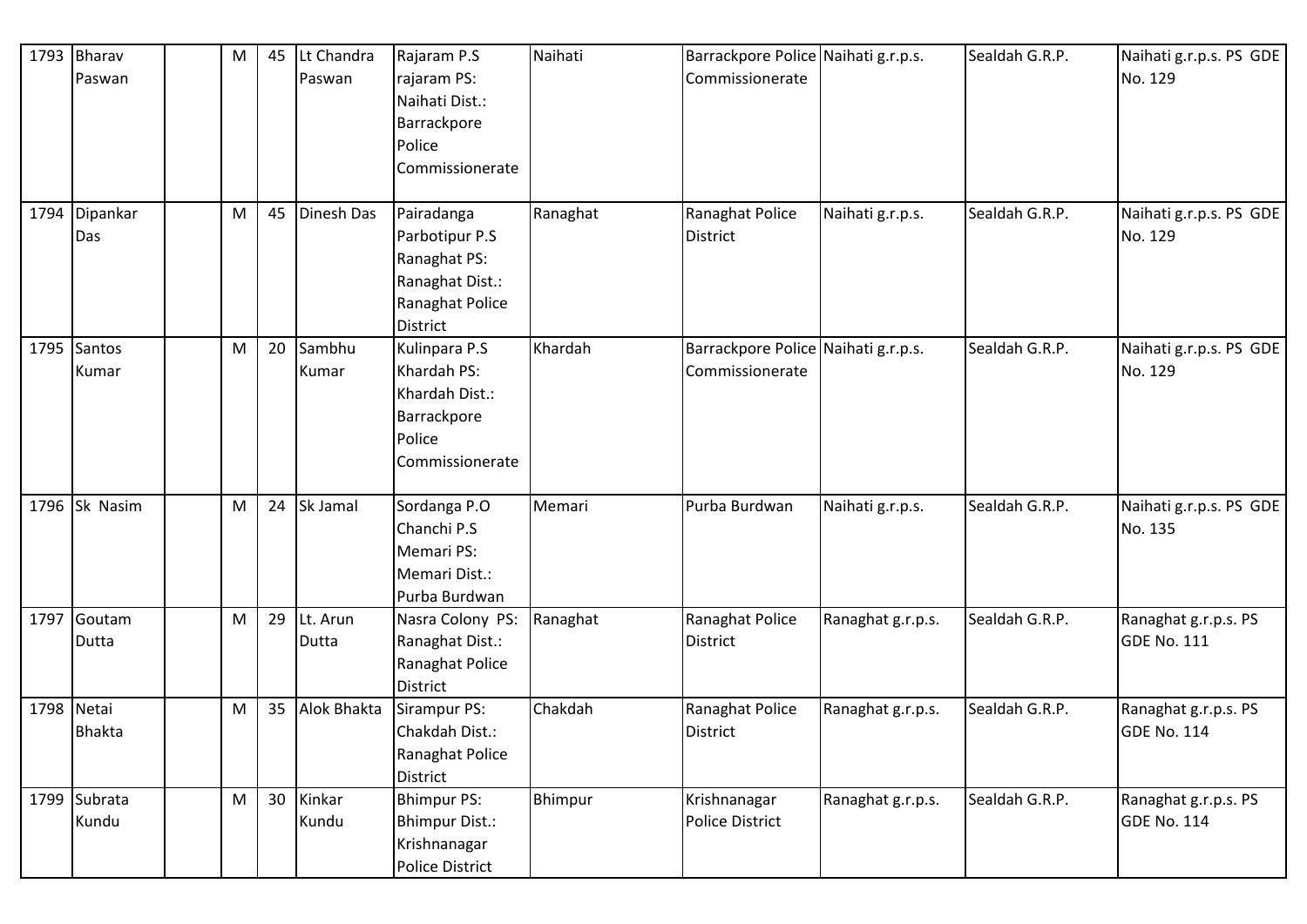| 1800 | Anup            | M | 40 | Samiran         | Mandanpur PS:           | Bhimpur   | Krishnanagar                         | Ranaghat g.r.p.s. | Sealdah G.R.P. | Ranaghat g.r.p.s. PS |
|------|-----------------|---|----|-----------------|-------------------------|-----------|--------------------------------------|-------------------|----------------|----------------------|
|      | Karmakar        |   |    | Karmakar        | <b>Bhimpur Dist.:</b>   |           | <b>Police District</b>               |                   |                | <b>GDE No. 114</b>   |
|      |                 |   |    |                 | Krishnanagar            |           |                                      |                   |                |                      |
|      |                 |   |    |                 | <b>Police District</b>  |           |                                      |                   |                |                      |
| 1801 | Ratan           | M | 42 | Anil Ghosh      | Panditpur PS:           | Hanskhli  | Ranaghat Police                      | Ranaghat g.r.p.s. | Sealdah G.R.P. | Ranaghat g.r.p.s. PS |
|      | Ghosh           |   |    |                 | Hanskhli Dist.:         |           | <b>District</b>                      |                   |                | <b>GDE No. 114</b>   |
|      |                 |   |    |                 | Ranaghat Police         |           |                                      |                   |                |                      |
|      |                 |   |    |                 | <b>District</b>         |           |                                      |                   |                |                      |
| 1802 | Suvendu         | M | 38 | <b>Saktidas</b> | <b>Barrackpore PS:</b>  | Titagarh  | Barrackpore Police Ranaghat g.r.p.s. |                   | Sealdah G.R.P. | Ranaghat g.r.p.s. PS |
|      | Goswami         |   |    | Goswami         | Titagarh Dist.:         |           | Commissionerate                      |                   |                | <b>GDE No. 114</b>   |
|      |                 |   |    |                 | Barrackpore             |           |                                      |                   |                |                      |
|      |                 |   |    |                 | Police                  |           |                                      |                   |                |                      |
|      |                 |   |    |                 | Commissionerate         |           |                                      |                   |                |                      |
| 1803 | Parimal         | M | 45 | Indrajit        | Belgharia PS:           | Belghoria | Barrackpore Police Ranaghat g.r.p.s. |                   | Sealdah G.R.P. | Ranaghat g.r.p.s. PS |
|      | <b>Bhowmick</b> |   |    | <b>Bhowmick</b> | Belghoria Dist.:        |           | Commissionerate                      |                   |                | <b>GDE No. 114</b>   |
|      |                 |   |    |                 | Barrackpore             |           |                                      |                   |                |                      |
|      |                 |   |    |                 | Police                  |           |                                      |                   |                |                      |
|      |                 |   |    |                 | Commissionerate         |           |                                      |                   |                |                      |
|      |                 |   |    |                 |                         |           |                                      |                   |                |                      |
| 1804 | Manoar          | M | 27 | Mujibur         | Narkelbari PS:          | Shantipur | Ranaghat Police                      | Ranaghat g.r.p.s. | Sealdah G.R.P. | Ranaghat g.r.p.s. PS |
|      | Hossen          |   |    | Rahaman         | <b>Shantipur Dist.:</b> |           | <b>District</b>                      |                   |                | <b>GDE No. 114</b>   |
|      |                 |   |    |                 | Ranaghat Police         |           |                                      |                   |                |                      |
|      |                 |   |    |                 | <b>District</b>         |           |                                      |                   |                |                      |
| 1805 | Jagabondhu      | M | 32 | Nirapada        | Kastala PS:             | Chakdah   | Ranaghat Police                      | Ranaghat g.r.p.s. | Sealdah G.R.P. | Ranaghat g.r.p.s. PS |
|      | <b>Biswas</b>   |   |    | <b>Biswas</b>   | Chakdah Dist.:          |           | <b>District</b>                      |                   |                | <b>GDE No. 114</b>   |
|      |                 |   |    |                 | Ranaghat Police         |           |                                      |                   |                |                      |
|      |                 |   |    |                 | <b>District</b>         |           |                                      |                   |                |                      |
| 1806 | Debasish        | M | 34 | Dulal Sarkar    | Coopers 8 no.           | Ranaghat  | Ranaghat Police                      | Ranaghat g.r.p.s. | Sealdah G.R.P. | Ranaghat g.r.p.s. PS |
|      | Sarkar          |   |    |                 | Ward PS:                |           | <b>District</b>                      |                   |                | <b>GDE No. 114</b>   |
|      |                 |   |    |                 | Ranaghat Dist.:         |           |                                      |                   |                |                      |
|      |                 |   |    |                 | Ranaghat Police         |           |                                      |                   |                |                      |
|      |                 |   |    |                 | District                |           |                                      |                   |                |                      |
|      | 1807 Sukanta    | M | 34 | Goutam          | Coopers 12 no.          | Ranaghat  | Ranaghat Police                      | Ranaghat g.r.p.s. | Sealdah G.R.P. | Ranaghat g.r.p.s. PS |
|      | Khayrati        |   |    | Khayrati        | Ward PS:                |           | <b>District</b>                      |                   |                | <b>GDE No. 139</b>   |
|      |                 |   |    |                 | Ranaghat Dist.:         |           |                                      |                   |                |                      |
|      |                 |   |    |                 | Ranaghat Police         |           |                                      |                   |                |                      |
|      |                 |   |    |                 | District                |           |                                      |                   |                |                      |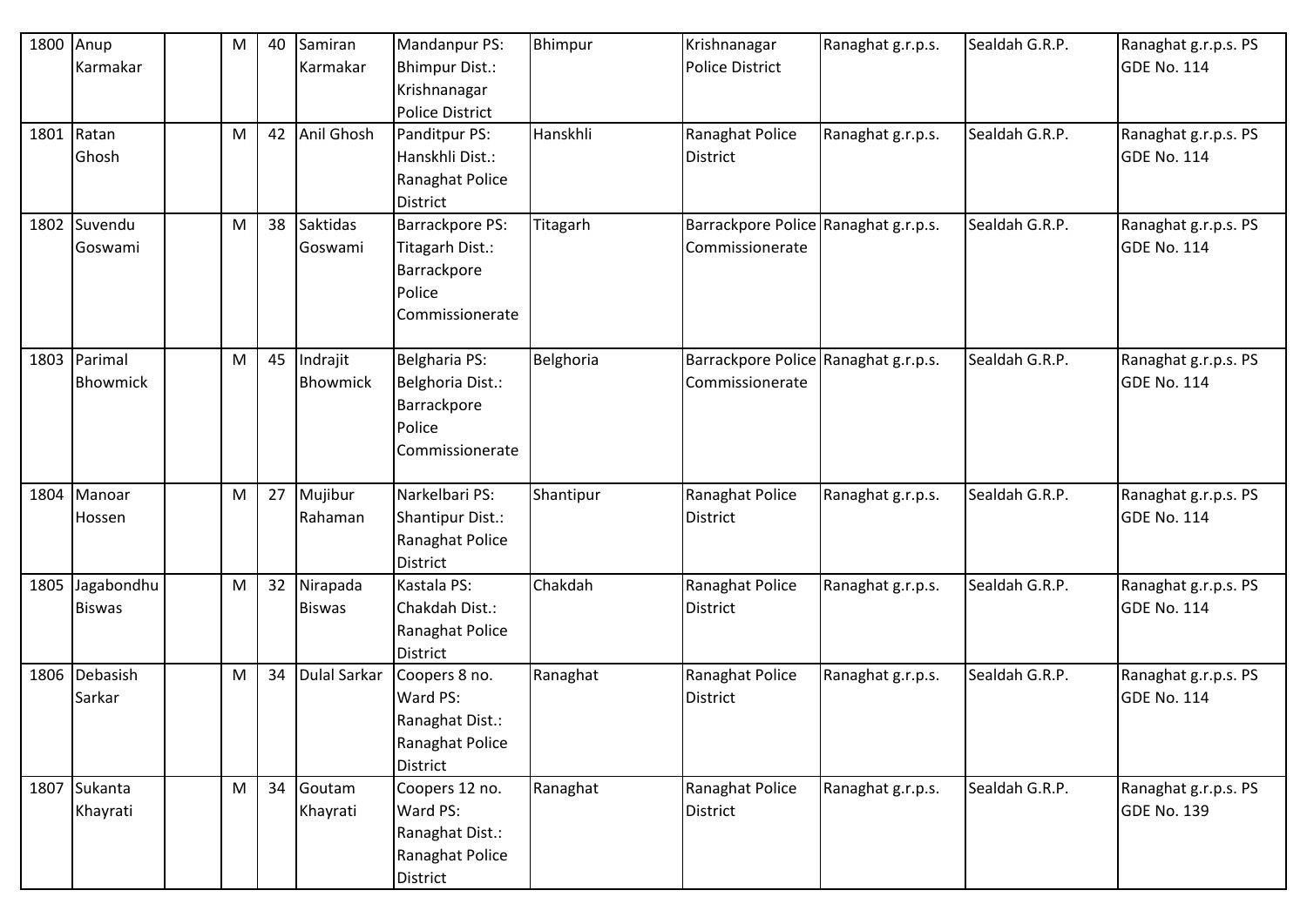| 1808 Rabindranat<br>h Dhar           | M | 34 | Sudhir Dhar         | Kirtinagar Colony<br>PS: Ranaghat Dist.:<br>Ranaghat Police<br><b>District</b>                      | Ranaghat | Ranaghat Police<br><b>District</b>        | Ranaghat g.r.p.s. | Sealdah G.R.P. | Ranaghat g.r.p.s. PS<br>GDE No. 139                         |
|--------------------------------------|---|----|---------------------|-----------------------------------------------------------------------------------------------------|----------|-------------------------------------------|-------------------|----------------|-------------------------------------------------------------|
| 1809 Sandip Dey                      | M | 32 | Alok Dey            | Durganagar Dum<br>Dum Kol-65                                                                        |          | <b>Basirhat</b>                           | Sealdah g.r.p.s.  | Sealdah G.R.P. | Sealdah g.r.p.s. PS<br>Outpost Bidhannagar<br>OP GDE No. 46 |
| 1810 Surajit Dey                     | M | 28 | Amar Dey            | Kumra Kashipur<br>Habra 24 pgs (N)                                                                  |          | <b>Basirhat</b>                           | Sealdah g.r.p.s.  | Sealdah G.R.P. | Sealdah g.r.p.s. PS<br>Outpost Bidhannagar<br>OP GDE No. 46 |
| 1811 Soumyabrat<br>a Dutta           | M | 40 | Amal Dutta          | Ghola "D" Block<br>Ghola 24 pgs (N)                                                                 |          | <b>Basirhat</b>                           | Sealdah g.r.p.s.  | Sealdah G.R.P. | Sealdah g.r.p.s. PS<br>Outpost Bidhannagar<br>OP GDE No. 46 |
| 1812 Sudip<br>Mondal                 | M | 23 | Radhanath<br>Mondal | Shri Krishnapur<br>Chakdah Nadia                                                                    |          | <b>Basirhat</b>                           | Sealdah g.r.p.s.  | Sealdah G.R.P. | Sealdah g.r.p.s. PS<br>Outpost Bidhannagar<br>OP GDE No. 46 |
| 1813 Nemai<br><b>IBhandari</b>       | M | 26 | Bhiman<br>Bhandari  | Daimonda<br>Khardah 24 pgs<br>(S)                                                                   |          | <b>Basirhat</b>                           | Sealdah g.r.p.s.  | Sealdah G.R.P. | Sealdah g.r.p.s. PS<br><b>GDE No. 135</b>                   |
| 1814 Sujay Sardar                    | M | 28 | Rabi Sardar         | Rajapur Jaynagar<br>24 pgs (S)                                                                      |          | <b>Basirhat</b>                           | Sealdah g.r.p.s.  | Sealdah G.R.P. | Sealdah g.r.p.s. PS<br><b>GDE No. 135</b>                   |
| 1815 Ashis Kumar<br>Poddar<br>Poddar | M | 26 | Ganesh<br>Poddar    | Nikarighata PS:<br>Canning Dist.:<br><b>Baruipur Police</b><br><b>District</b>                      | Canning  | <b>Baruipur Police</b><br>District        | Sonarpur g.r.p.s. | Sealdah G.R.P. | Sonarpur g.r.p.s. PS<br>GDE No. 37                          |
| 1816 Dibakar<br>Mondal               | M | 48 | Lt Haran<br>Mondal  | Vill Jafarpur, PO<br>Champahati PS:<br>Sonarpur Dist.:<br><b>Baruipur Police</b><br><b>District</b> | Sonarpur | <b>Baruipur Police</b><br><b>District</b> | Sonarpur g.r.p.s. | Sealdah G.R.P. | Sonarpur g.r.p.s. PS<br><b>GDE No. 110</b>                  |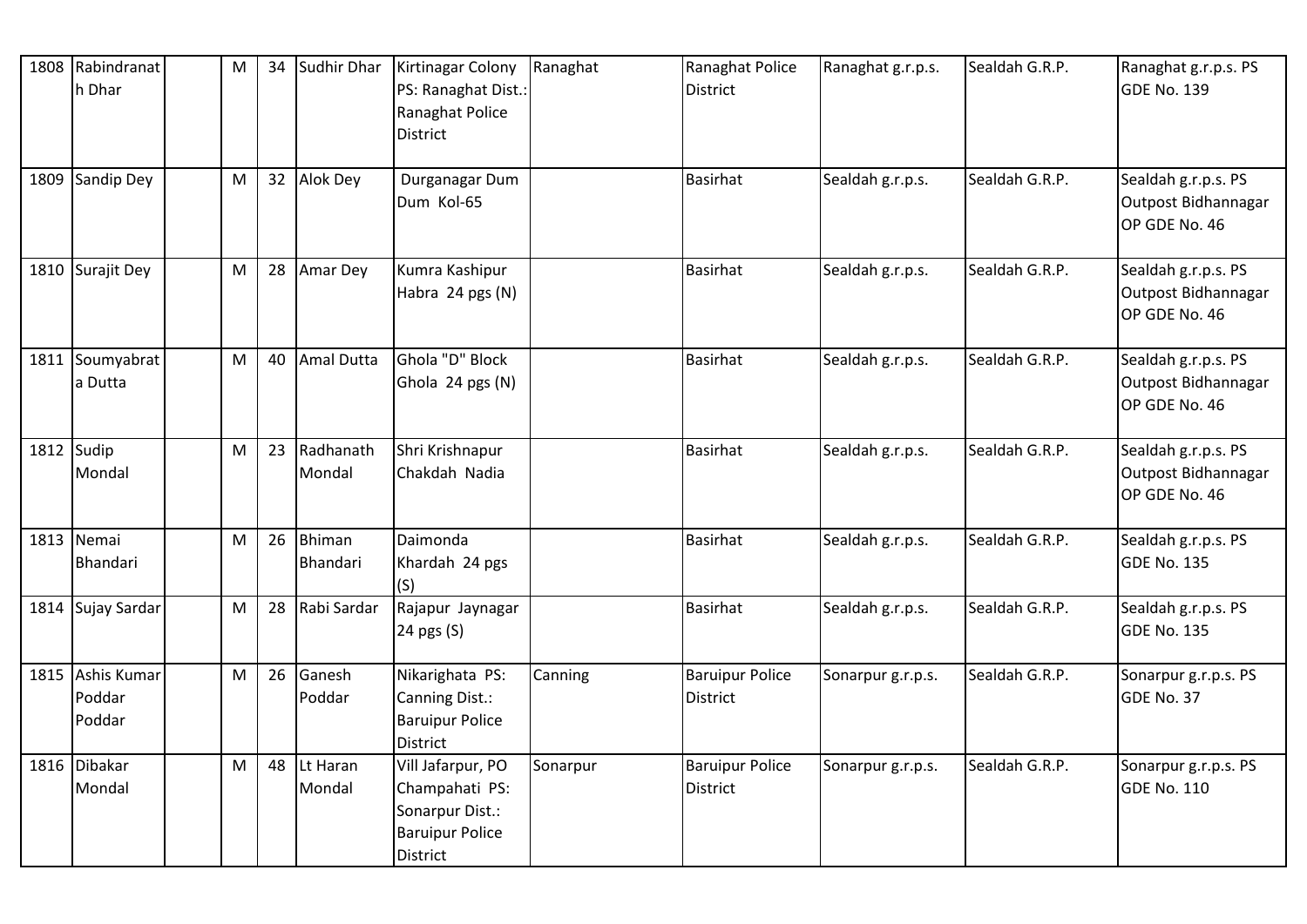| 1817 Anirudra<br>Sarkar      | M | 21 | Raju Sarkar                | Jaynagar<br>Radhaballab Tala<br>PS: Joynagar Dist.:<br><b>Baruipur Police</b><br><b>District</b>              | Joynagar    | <b>Baruipur Police</b><br><b>District</b> | Sonarpur g.r.p.s.          | Sealdah G.R.P.                     | Sonarpur g.r.p.s. PS<br><b>GDE No. 110</b>   |
|------------------------------|---|----|----------------------------|---------------------------------------------------------------------------------------------------------------|-------------|-------------------------------------------|----------------------------|------------------------------------|----------------------------------------------|
| 1818 Biswajit<br>Sardar      | M | 36 |                            | Nimai Sardar Garia Dhalua<br>Nabapally PS:<br>Narendrapur Dist.:<br><b>Baruipur Police</b><br><b>District</b> | Narendrapur | <b>Baruipur Police</b><br><b>District</b> | Sonarpur g.r.p.s.          | Sealdah G.R.P.                     | Sonarpur g.r.p.s. PS<br><b>GDE No. 110</b>   |
| 1819 Parimal<br>Singh        | M | 34 | S/o-Ananda<br>Singh        | Malahar PS: Tapan Tapan<br>Dist.: Dakshin<br>Dinajpur                                                         |             | Dakshin Dinajpur                          | Malda g.r.p.s.             | SILIGURI G.R.P.                    | Malda g.r.p.s. PS GDE<br>No. 165             |
| 1820 Aijul Sk                | M | 20 | S/o- Jabar Sk Matayal, PS: | Rajmahal, Dist:<br>Sahebganj                                                                                  |             | <b>Basirhat</b>                           | Malda g.r.p.s.             | SILIGURI G.R.P.                    | Malda g.r.p.s. PS GDE<br>No. 72              |
| 1821 Laden<br><b>Hossain</b> | M | 18 | Aminur<br>Islam            | VILL+PO-BARO<br><b>NATABARI PS-</b><br><b>DINHATA DIST-</b><br>COOCH BEH PS:<br>Dinhata Dist.:<br>Coochbehar  | Dinhata     | Coochbehar                                | New coochbehar<br>g.r.p.s. | SILIGURI G.R.P.                    | New coochbehar<br>g.r.p.s. PS GDE No.<br>114 |
| 1822 Bikash<br>Mandal        | M | 34 | Lt Niranjan<br>Mandal      | Baribhasa PS: New New jalpaiguri<br>jalpaiguri Dist.:<br>Siliguri Police<br>Commissionerate                   |             | Siliguri Police<br>Commissionerate        | New jalpaiguri             | Siliguri Police<br>Commissionerate | New jalpaiguri PS GDE<br>No. 120             |
| 1823 Manik<br>Sarkar         | M | 49 | Subash<br>Sarkar           | Baribhasa PS: New New jalpaiguri<br>jalpaiguri Dist.:<br>Siliguri Police<br>Commissionerate                   |             | Siliguri Police<br>Commissionerate        | New jalpaiguri             | Siliguri Police<br>Commissionerate | New jalpaiguri PS GDE<br>No. 120             |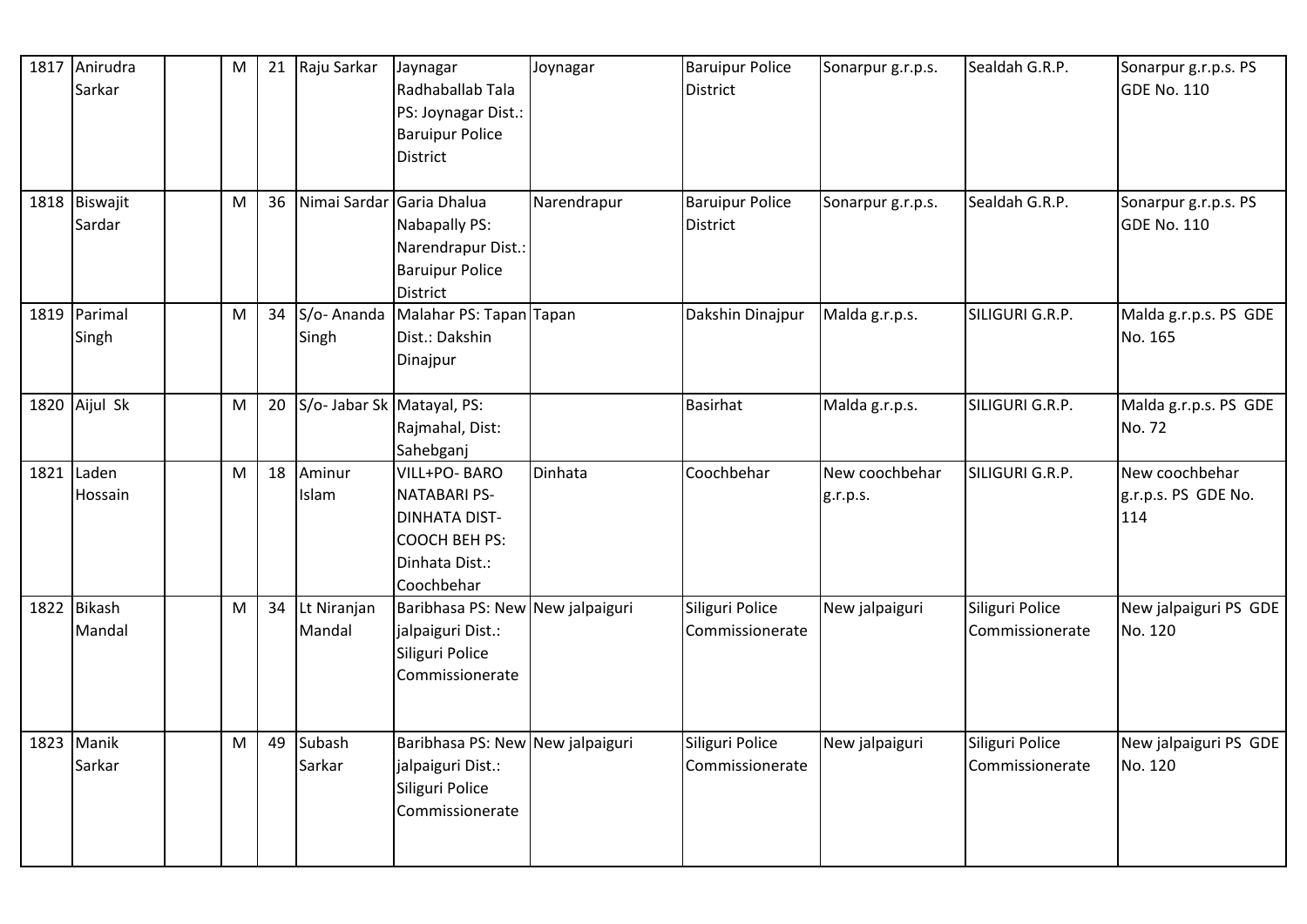| 1824 Asuraj Das             | M         | 25 | Lt Tarak Das       | Shaktigarh PWD<br>More PS: New<br>jalpaiguri Dist.:<br>Siliguri Police<br>Commissionerate | New jalpaiguri | Siliguri Police<br>Commissionerate | New jalpaiguri | Siliguri Police<br>Commissionerate | New jalpaiguri PS GDE<br>No. 120 |
|-----------------------------|-----------|----|--------------------|-------------------------------------------------------------------------------------------|----------------|------------------------------------|----------------|------------------------------------|----------------------------------|
| 1825 Paran Das              | M         | 29 | Khudiram<br>Das    | Shaktigarh PWD<br>More PS: New<br>jalpaiguri Dist.:<br>Siliguri Police<br>Commissionerate | New jalpaiguri | Siliguri Police<br>Commissionerate | New jalpaiguri | Siliguri Police<br>Commissionerate | New jalpaiguri PS GDE<br>No. 120 |
| 1826 Sandhya<br>Dom         | ${\sf M}$ | 18 | Mukesh<br>Dom      | <b>Gate Bazar PS:</b><br>New jalpaiguri<br>Dist.: Siliguri<br>Police<br>Commissionerate   | New jalpaiguri | Siliguri Police<br>Commissionerate | New jalpaiguri | Siliguri Police<br>Commissionerate | New jalpaiguri PS GDE<br>No. 120 |
| 1827 Dipak<br><b>Mallik</b> | M         | 33 | Mahindra<br>Mallik | Subashpally PS:<br>Siliguri Dist.:<br>Siliguri Police<br>Commissionerate                  | Siliguri       | Siliguri Police<br>Commissionerate | New jalpaiguri | Siliguri Police<br>Commissionerate | New jalpaiguri PS GDE<br>No. 120 |
| 1828 Shib Dom               | M         | 18 | Mukesh<br>Dom      | Gate Bazar PS:<br>Siliguri Dist.:<br>Siliguri Police<br>Commissionerate                   | Siliguri       | Siliguri Police<br>Commissionerate | New jalpaiguri | Siliguri Police<br>Commissionerate | New jalpaiguri PS GDE<br>No. 120 |
| 1829 Jhuten<br>Mondal       | M         | 42 | Ltporesh<br>Mondal | Porajhar PS: New<br>jalpaiguri Dist.:<br>Siliguri Police<br>Commissionerate               | New jalpaiguri | Siliguri Police<br>Commissionerate | New jalpaiguri | Siliguri Police<br>Commissionerate | New jalpaiguri PS GDE<br>No. 120 |
| 1830 Lalit Kr<br>Sahu       | M         | 35 | Maneswar<br>Sahu   | Ganganagar PS:<br>Siliguri Dist.:<br>Siliguri Police<br>Commissionerate                   | Siliguri       | Siliguri Police<br>Commissionerate | New jalpaiguri | Siliguri Police<br>Commissionerate | New jalpaiguri PS GDE<br>No. 120 |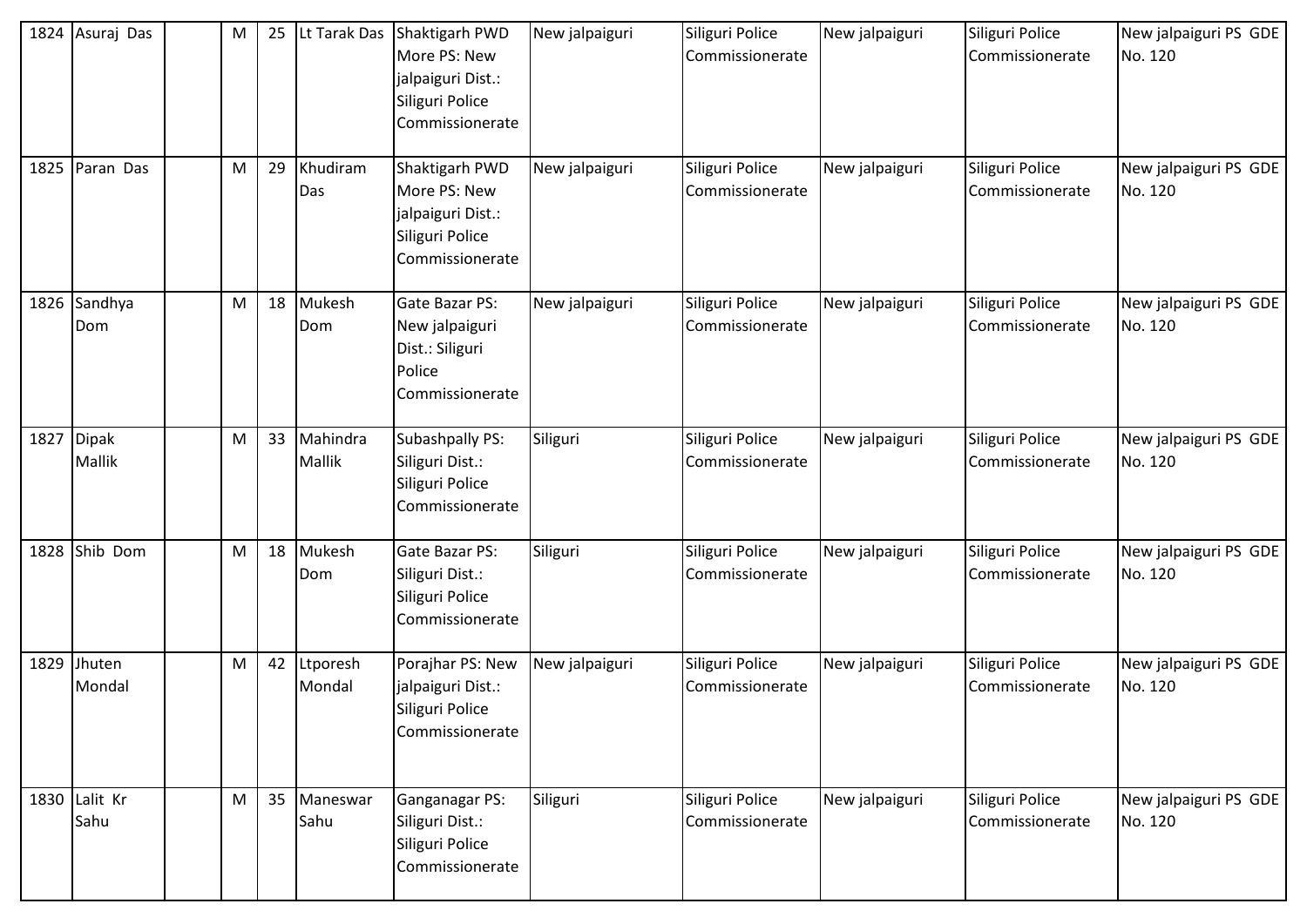| 1831    | Joy Sankar<br>Roy            | M | 21 | Sadhan Roy                        | Birban Hat PS:<br>New jalpaiguri<br>Dist.: Siliguri<br>Police<br>Commissionerate                 | New jalpaiguri | Siliguri Police<br>Commissionerate | New jalpaiguri | Siliguri Police<br>Commissionerate | New jalpaiguri PS<br>Outpost Miranpalli OP<br>GDE No. 70 |
|---------|------------------------------|---|----|-----------------------------------|--------------------------------------------------------------------------------------------------|----------------|------------------------------------|----------------|------------------------------------|----------------------------------------------------------|
|         | 1832 Mohan Roy               | M |    | Modi Roy                          | Dangapara PS:<br>Jalpaiguri Dist.:<br>Jalpaiguri                                                 | Jalpaiguri     | Jalpaiguri                         | New jalpaiguri | Siliguri Police<br>Commissionerate | New jalpaiguri PS<br>Outpost Miranpalli OP<br>GDE No. 70 |
|         | 1833 Sankar<br>Sahani        | M | 46 | <b>Lt</b><br>Parmeshwar<br>Sahani | <b>Hospital Colony</b><br>PS: New jalpaiguri<br>Dist.: Siliguri<br>Police<br>Commissionerate     | New jalpaiguri | Siliguri Police<br>Commissionerate | New jalpaiguri | Siliguri Police<br>Commissionerate | New jalpaiguri PS GDE<br>No. 120                         |
|         | 1834 Parimal Das             | M | 72 | Lt Lalit<br><b>Mohan Das</b>      | <b>Barubari PS:</b><br>Moynaguri Dist.:<br>Jalpaiguri                                            | Moynaguri      | Jalpaiguri                         | New jalpaiguri | Siliguri Police<br>Commissionerate | New jalpaiguri PS GDE<br>No. 120                         |
|         | 1835 Binay Sha<br>Choudhury  | M |    | Lt Bimal Sha<br>Choudhury         | Ambika Nagar PS:<br>New jalpaiguri<br>Dist.: Siliguri<br>Police<br>Commissionerate               | New jalpaiguri | Siliguri Police<br>Commissionerate | New jalpaiguri | Siliguri Police<br>Commissionerate | New jalpaiguri PS GDE<br>No. 120                         |
| 1836 Om | Prakash                      | M | 44 |                                   | Lt Lal Ch Das Ambika Nagar PS:<br>New jalpaiguri<br>Dist.: Siliguri<br>Police<br>Commissionerate | New jalpaiguri | Siliguri Police<br>Commissionerate | New jalpaiguri | Siliguri Police<br>Commissionerate | New jalpaiguri PS GDE<br>No. 120                         |
|         | 1837 Santosh<br><b>Barai</b> | M | 38 | Lt Keshab<br>Barai                | South Colony PS:<br>New jalpaiguri<br>Dist.: Siliguri<br>Police<br>Commissionerate               | New jalpaiguri | Siliguri Police<br>Commissionerate | New jalpaiguri | Siliguri Police<br>Commissionerate | New jalpaiguri PS GDE<br>No. 120                         |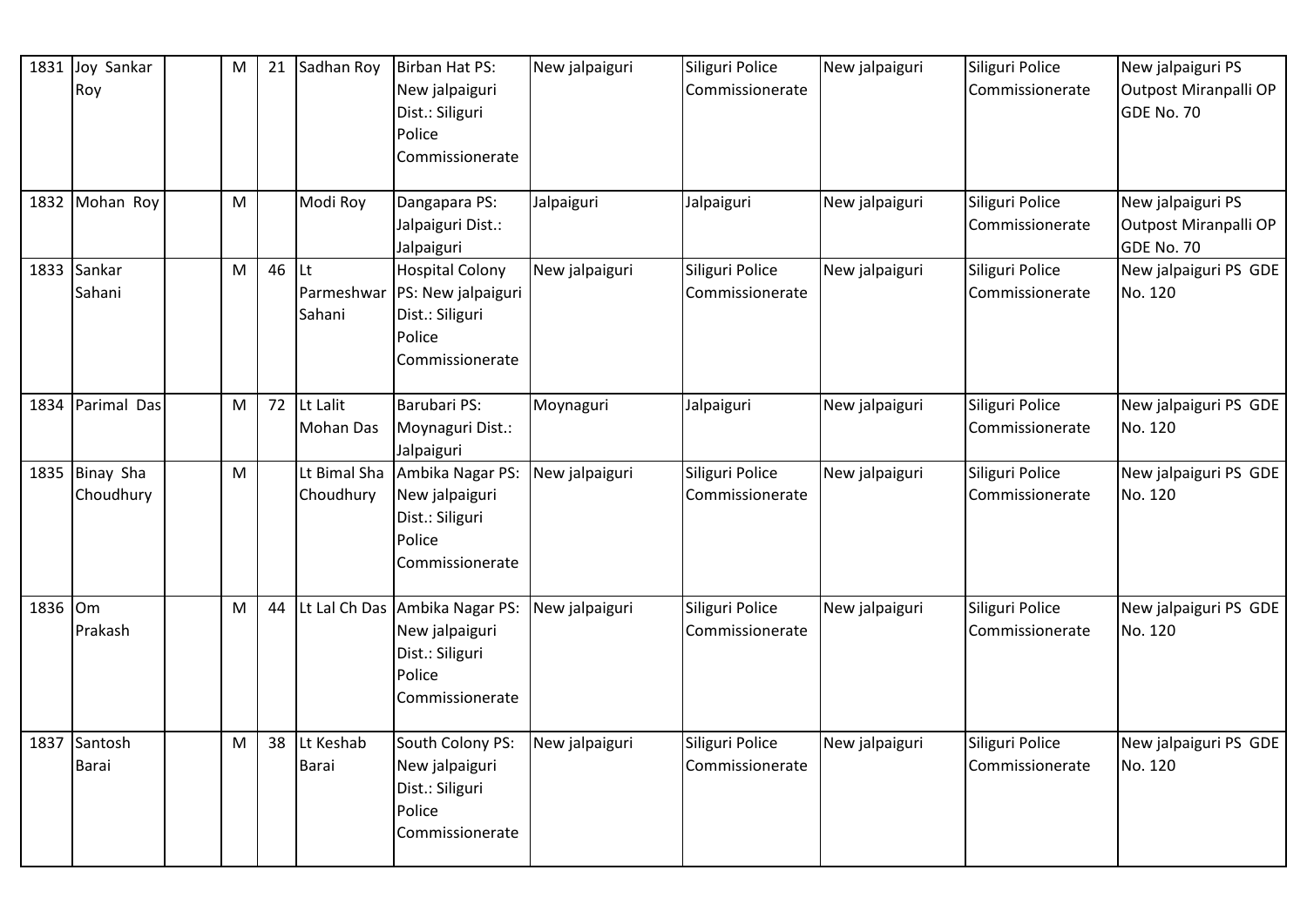|      | 1838 Sumit<br>Ghosh     | M | 32 | Mridal<br>Ghosh            | S S Colony PS:<br>New jalpaiguri<br>Dist.: Siliguri<br>Police<br>Commissionerate                                 | New jalpaiguri | Siliguri Police<br>Commissionerate | New jalpaiguri | Siliguri Police<br>Commissionerate | New jalpaiguri PS GDE<br>No. 120                  |
|------|-------------------------|---|----|----------------------------|------------------------------------------------------------------------------------------------------------------|----------------|------------------------------------|----------------|------------------------------------|---------------------------------------------------|
|      | 1839 Dipankar<br>Sarkar | M | 42 | Lt Sushanta<br>Kr Sarkar   | Lake Town PS:<br>New jalpaiguri<br>Dist.: Siliguri<br>Police<br>Commissionerate                                  | New jalpaiguri | Siliguri Police<br>Commissionerate | New jalpaiguri | Siliguri Police<br>Commissionerate | New jalpaiguri PS GDE<br>No. 120                  |
| 1840 | Jagadish<br>Das         | M |    | Lt. Prafullya<br>Das       | SANTINAGAR<br><b>BOW BAZAR,</b><br>WARD NO 36 PS:<br>Bhaktinagar Dist.:<br>Siliguri Police<br>Commissionerate    | Bhaktinagar    | Siliguri Police<br>Commissionerate | Siliguri       | Siliguri Police<br>Commissionerate | Siliguri PS Outpost<br>Panitanki OP GDE No.<br>66 |
|      | 1841 Sudhir<br>Tewari   | M |    | Lt.<br>Dineshwar<br>Tewari | <b>GURUNG BUSTY</b><br>PS: Pradhannagar<br>Dist.: Siliguri<br>Police<br>Commissionerate                          | Pradhannagar   | Siliguri Police<br>Commissionerate | Siliguri       | Siliguri Police<br>Commissionerate | Siliguri PS Outpost<br>Panitanki OP GDE No.<br>63 |
|      | 1842 Subhojit Das       | M |    | <b>Nepal Das</b>           | <b>ISCON MANDIR</b><br><b>ROAD WARD NO</b><br>40 PS: Bhaktinagar<br>Dist.: Siliguri<br>Police<br>Commissionerate | Bhaktinagar    | Siliguri Police<br>Commissionerate | Siliguri       | Siliguri Police<br>Commissionerate | Siliguri PS Outpost<br>Panitanki OP GDE No.<br>63 |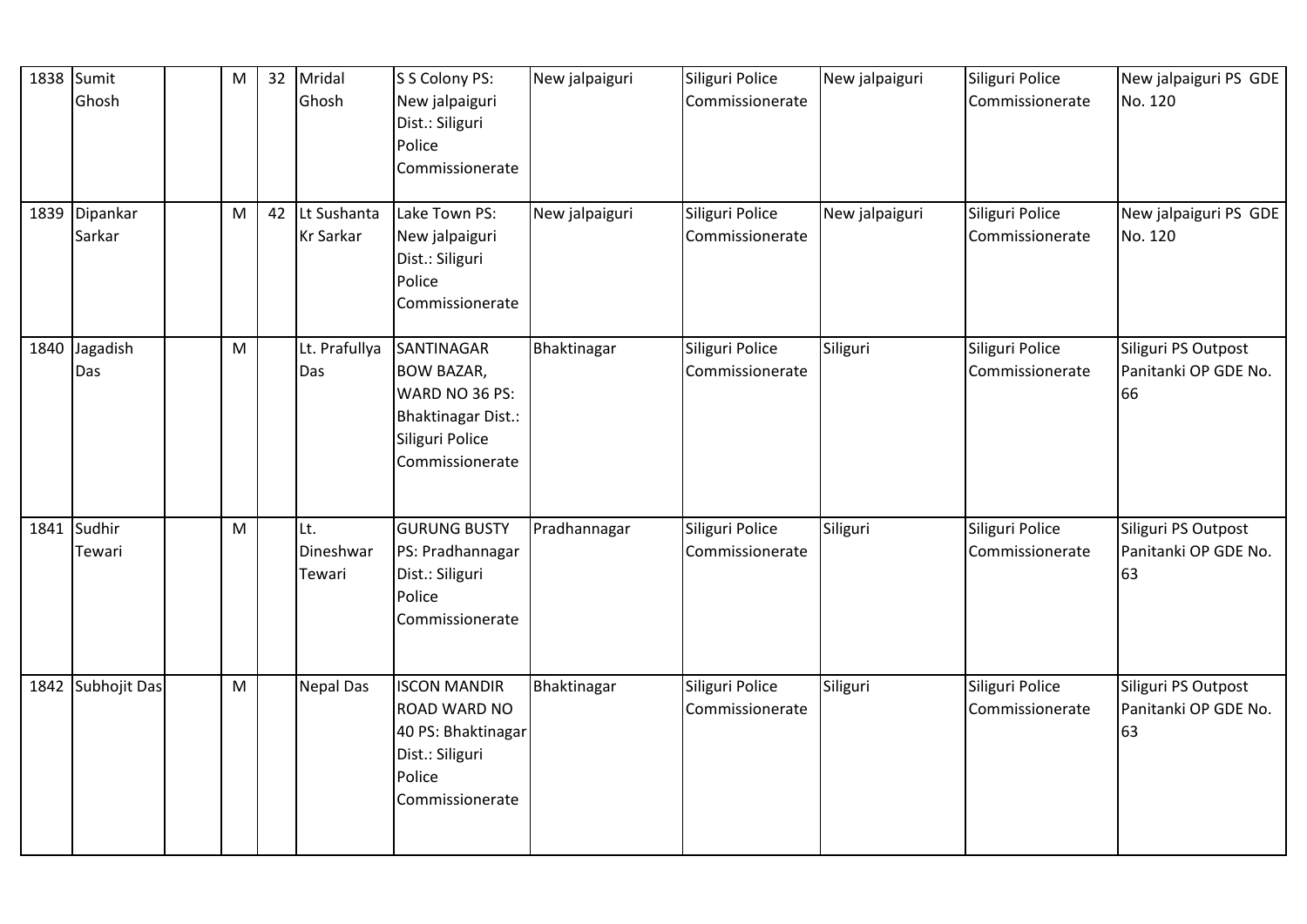|      | 1843 Raju Gupta      | M |    | Achchalal<br>Gupta      | KWAKHALI<br><b>MEDICAL MORE</b><br>PS: Bhaktinagar<br>Dist.: Siliguri<br>Police<br>Commissionerate           | Bhaktinagar   | Siliguri Police<br>Commissionerate  | Siliguri                 | Siliguri Police<br>Commissionerate  | Siliguri PS GDE No.<br>180                       |
|------|----------------------|---|----|-------------------------|--------------------------------------------------------------------------------------------------------------|---------------|-------------------------------------|--------------------------|-------------------------------------|--------------------------------------------------|
| 1844 | Abinash Roy          | M |    | Sakare Roy              | MAINAGURI<br>MADHABDANGA<br>PS: Moynaguri<br>Dist.: Jalpaiguri                                               | Moynaguri     | Jalpaiguri                          | Siliguri                 | Siliguri Police<br>Commissionerate  | Siliguri PS GDE No.<br>180                       |
|      | 1845 Budu Oraon      | M |    | Birsha Oraon   DEPPARA, | <b>RANGATI BUSTY</b><br>PS: Banarhat Dist.:<br>Jalpaiguri                                                    | Banarhat      | Jalpaiguri                          | Siliguri                 | Siliguri Police<br>Commissionerate  | Siliguri PS Outpost<br>Khalpara OP GDE No.<br>73 |
|      | 1846 Ashok Das       | M |    | Lt. Narayan<br>Das      | <b>JYOTINAGAR</b><br>COLONY, WARD<br>NO-04 PS:<br><b>Banarhat Dist.:</b><br>Jalpaiguri                       | Banarhat      | Jalpaiguri                          | Siliguri                 | Siliguri Police<br>Commissionerate  | Siliguri PS Outpost<br>Khalpara OP GDE No.<br>73 |
|      | 1847 Palash Das      | M |    | <b>Prabal Das</b>       | <b>JYOTINAGAR</b><br>COLONY, WARD<br><b>NO-04 PS:</b><br><b>Banarhat Dist.:</b><br>Jalpaiguri                | Banarhat      | Jalpaiguri                          | Siliguri                 | Siliguri Police<br>Commissionerate  | Siliguri PS Outpost<br>Khalpara OP GDE No.<br>73 |
|      | 1848 Narayan<br>Das  | M | 37 | Ramgopal<br>Das         | <b>Uttar Thangorah</b><br>PS: Harwood point coastal<br>coastal Dist.:<br>Sundarban Police<br><b>District</b> | Harwood point | Sundarban Police<br><b>District</b> | Harwood point<br>coastal | Sundarban Police<br><b>District</b> | Harwood point coastal<br>PS GDE No. 79           |
|      | 1849 Debasish<br>Das | M | 39 | Sudarshan<br>Das        | Ganeshnagar PS:<br>Kakdwip Dist.:<br>Sundarban Police<br><b>District</b>                                     | Kakdwip       | Sundarban Police<br><b>District</b> | Kakdwip                  | Sundarban Police<br><b>District</b> | Kakdwip PS GDE No.<br>145                        |
|      | 1850 Karna Kayal     | M | 40 | Panchu<br>Kayal         | <b>Uttar Kashinagar</b><br>PS: Raidighi Dist.:<br>Sundarban Police<br>District                               | Raidighi      | Sundarban Police<br><b>District</b> | Mathurapur               | Sundarban Police<br><b>District</b> | Mathurapur PS GDE<br>No. 129                     |